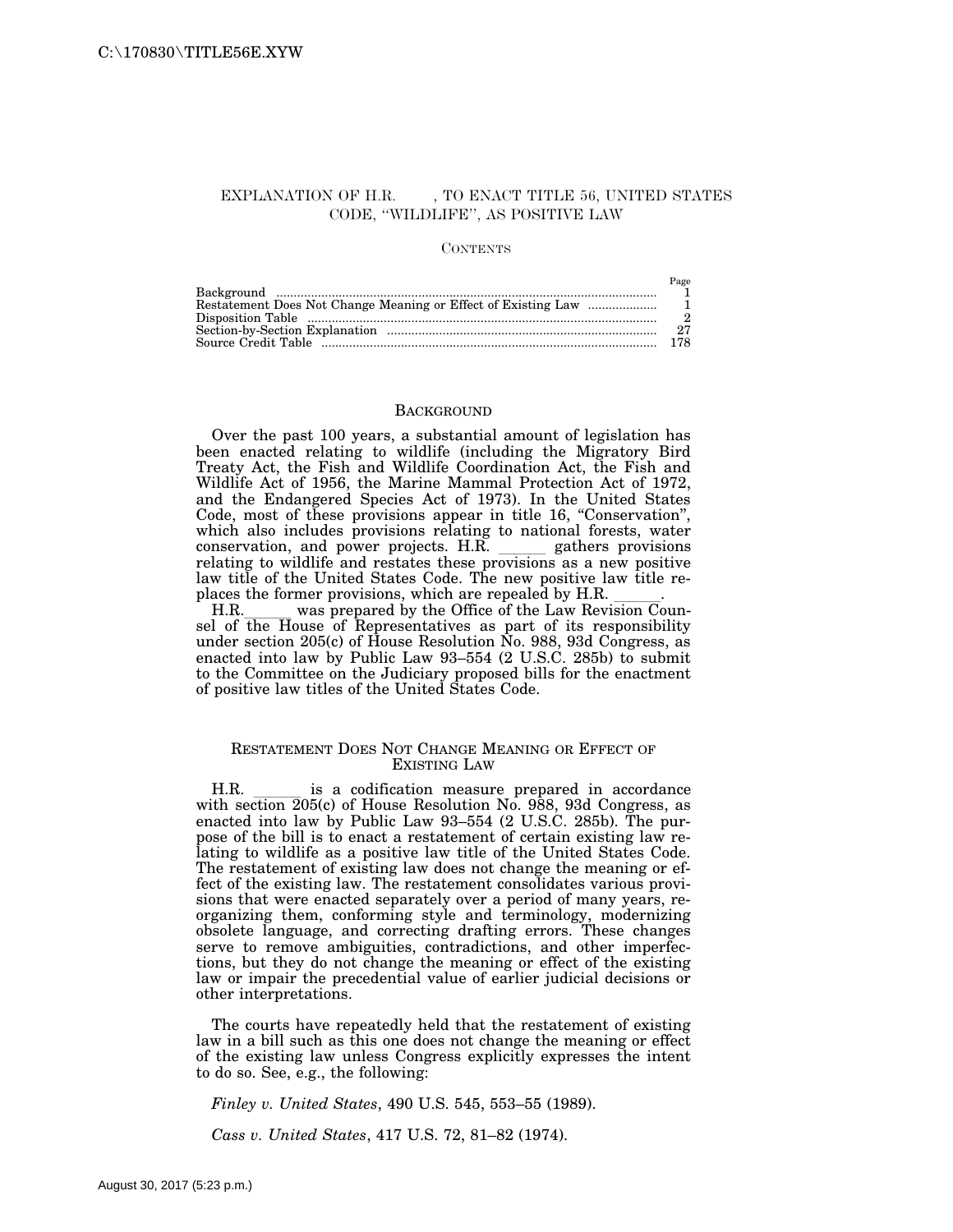*Tidewater Oil Co. v. United States*, 409 U.S. 151, 161–62 (1972).

*United States v. Cook*, 384 U.S. 257, 260 (1966).

*Fourco Glass Co. v. Transmirra Products Corp.*, 353 U.S. 222, 226–27 (1957).

*Washington–Dulles Transportation, Ltd. v. Metropolitan Washington Airports Authority*, 263 F.3d 371, 378–79 (4th Cir. 2001).

*Atchison, Topeka and Santa Fe Railway Co. v. United States*, 617 F.2d 485, 490–91 (7th Cir. 1980).

*Trailer Marine Transport Corp. v. Federal Maritime Commission*, 602 F.2d 379, 383 (D.C. Cir. 1979).

*See also* NORMAN J. SINGER & J.D. SHAMBIE SINGER, SUTHER-LAND STATUTES AND STATUTORY CONSTRUCTION, §§ 28.10, 28.11 (7th ed. 2009).

### DISPOSITION TABLE

The table below shows a disposition for each section of the United States Code affected by H.R. \_\_\_\_\_.

| <b>Disposition Table</b> |  |
|--------------------------|--|
|                          |  |

| Former United States Code Section                                                              | Disposition                                                                                                                                                                                                                                                                                                                                                                               |
|------------------------------------------------------------------------------------------------|-------------------------------------------------------------------------------------------------------------------------------------------------------------------------------------------------------------------------------------------------------------------------------------------------------------------------------------------------------------------------------------------|
| 5 U.S.C. App. (Reorganization Plan No. II of 1939, § 4(h))                                     | Repealed as obsolete because of section 261301 of title 56.<br>Provided that the Secretary of the Interior shall be chair-<br>man and the Secretary of Agriculture shall be a member<br>of the Migratory Bird Conservation Commission.                                                                                                                                                    |
|                                                                                                | 56 U.S.C. 107103                                                                                                                                                                                                                                                                                                                                                                          |
|                                                                                                | 56 U.S.C. 107104                                                                                                                                                                                                                                                                                                                                                                          |
| 15 U.S.C. 1511 note; 5 U.S.C. App. (Reorganization Plan No.                                    | 56 U.S.C. 107105(a)                                                                                                                                                                                                                                                                                                                                                                       |
| 4 of 1970, § 1(a)).                                                                            |                                                                                                                                                                                                                                                                                                                                                                                           |
| 15 U.S.C. 1511 note; 5 U.S.C. App. (Reorganization Plan No.<br>4 of 1970, $\S$ 1(b)).          | Repealed as obsolete. Transferred to the Secretary of Com-<br>merce the functions vested in the Secretary of the Interior<br>by Public Law 86-359 (16 U.S.C. 760e through 760g).<br>Provision is obsolete because section 4 amends Public<br>Law 86-359 to refer to the Secretary of Commerce in-<br>stead of the Secretary of the Interior.                                              |
| 15 U.S.C. 1511 note; 5 U.S.C. App. (Reorganization Plan No.                                    | 56 U.S.C. 107105(b)                                                                                                                                                                                                                                                                                                                                                                       |
| 4 of 1970, § 1(c)).                                                                            |                                                                                                                                                                                                                                                                                                                                                                                           |
| 15 U.S.C. 1511 note; 5 U.S.C. App. (Reorganization Plan No.<br>4 of 1970, § 1(d)).             | Repealed as obsolete. Transferred to the Secretary of Com-<br>merce the functions vested in the National Science Foun-<br>dation by the National Sea Grant College and Program<br>Act of 1966 (33 U.S.C. 1121 et seq.). Provision is obso-<br>lete because that Act has previously been amended to<br>refer to the Secretary of Commerce instead of the Na-<br>tional Science Foundation. |
| 15 U.S.C. 1511 note; 5 U.S.C. App. (Reorganization Plan No.<br>4 of 1970, § 1(e)).             | Repealed as obsolete. Transferred to the Secretary of Com-<br>merce certain functions vested in the Secretary of De-<br>fense relating to certain surveys and charting that have<br>been completed.                                                                                                                                                                                       |
| 15 U.S.C. 1511 note; 5 U.S.C. App. (Reorganization Plan No.<br>4 of 1970, § 1(f)).             | 56 U.S.C. 107105(c)                                                                                                                                                                                                                                                                                                                                                                       |
| 15 U.S.C. 1511 note; 5 U.S.C. App. (Reorganization Plan No.<br>4 of 1970, § 2(a) through (e)). | 56 U.S.C. 107102                                                                                                                                                                                                                                                                                                                                                                          |
| 15 U.S.C. 1511 note; 5 U.S.C. App. (Reorganization Plan No.<br>4 of 1970, § 2(f), (g)).        | Repealed as obsolete. Provided authority for the appointment<br>of commissioned officers to be designated as heads of<br>organizational entities of NOAA. The authority was re-<br>scinded by section $320(c)(2)$ of Public Law $98-498$ (33<br>U.S.C. 3028 note).                                                                                                                        |
| 15 U.S.C. 1511 note; 5 U.S.C. App. (Reorganization Plan No.                                    | 56 U.S.C. 107105(d)                                                                                                                                                                                                                                                                                                                                                                       |
| 4 of 1970, § 3).                                                                               |                                                                                                                                                                                                                                                                                                                                                                                           |
| 15 U.S.C. 1511 note; 5 U.S.C. App. (Reorganization Plan No.<br>4 of 1970, §4).                 | 56 U.S.C. 107105(e)                                                                                                                                                                                                                                                                                                                                                                       |
| 15 U.S.C. 1511 note; 5 U.S.C. App. (Reorganization Plan No.<br>4 of 1970, § 5).                | Repealed as obsolete. Provided interim provisions relating to<br>establishment of the National Oceanic and Atmospheric<br>Administration.                                                                                                                                                                                                                                                 |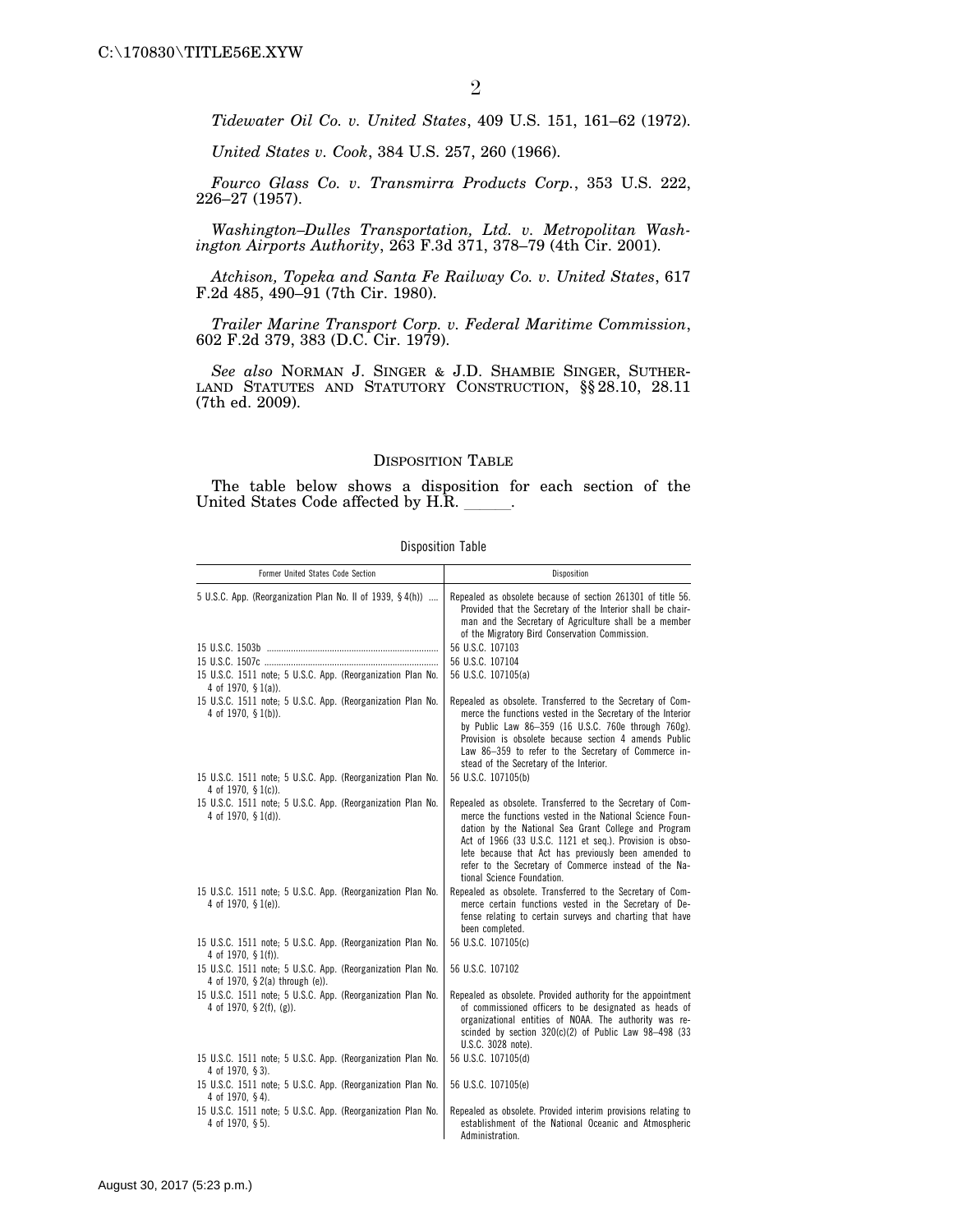Disposition Table—Continued

| Former United States Code Section                                                     | Disposition                                                                                                                                                  |
|---------------------------------------------------------------------------------------|--------------------------------------------------------------------------------------------------------------------------------------------------------------|
|                                                                                       |                                                                                                                                                              |
| 15 U.S.C. 1511 note; 5 U.S.C. App. (Reorganization Plan No.<br>4 of 1970, $§$ 6).     | Repealed as obsolete. Abolished the Environmental Science<br>Services Administration and the Bureau of Commercial<br>Fisheries.                              |
|                                                                                       | 56 U.S.C. 107106                                                                                                                                             |
|                                                                                       | Repealed as obsolete. Authorized appropriations for fiscal<br>years 1987 through 1990 to carry out section 406 of Pub-                                       |
|                                                                                       | lic Law 99-659 (15 U.S.C. 1511c).                                                                                                                            |
| 15 U.S.C. 1511d(a)(1) (except parenthetical defining "Of-<br>fice").                  | 56 U.S.C. 107107(b)(1)                                                                                                                                       |
| 15 U.S.C. 1511d(a)(1) (parenthetical defining "Office")                               | 56 U.S.C. 107107(a)(3)                                                                                                                                       |
|                                                                                       | 56 U.S.C. 107107(b)(2), (3)                                                                                                                                  |
|                                                                                       | 56 U.S.C. 107107(c)                                                                                                                                          |
| 15 U.S.C. 1511d(c)(1) (except parenthetical defining "Direc-<br>tor").                | 56 U.S.C. 107107(d)(1)                                                                                                                                       |
| 15 U.S.C. 1511d(c)(1) (parenthetical defining "Director")                             | 56 U.S.C. 107107(a)(2)                                                                                                                                       |
|                                                                                       | 56 U.S.C. 107107(d)(2) through (4)                                                                                                                           |
|                                                                                       | 56 U.S.C. 107107(a)(1)                                                                                                                                       |
|                                                                                       | Repealed as obsolete. Authorized appropriations for fiscal                                                                                                   |
|                                                                                       | years 2002 through 2006 to carry out section 307 of the<br>National Oceanic and Atmospheric Administration Author-<br>ization Act of 1992 (15 U.S.C. 1511d). |
|                                                                                       | Repealed as obsolete. Provided that certain violations (the                                                                                                  |
|                                                                                       | provisions containing the terms of which had been pre-<br>viously repealed), committed in the territory of Alaska                                            |
|                                                                                       | shall be prosecuted in the district court of the United<br>States in Alaska and provided enforcement authorities to                                          |
|                                                                                       | a person authorized by the Secretary of the Interior. The                                                                                                    |
|                                                                                       | provision is obsolete because of the admission of Alaska                                                                                                     |
|                                                                                       | into the Union and the establishment of the United<br>States District Court for the District of Alaska.                                                      |
|                                                                                       | Not repealed but omitted from text of title 56. Provides that                                                                                                |
|                                                                                       | persons charged with the management of the seal fish-                                                                                                        |
|                                                                                       | eries in Alaska, and the performance of such other duties                                                                                                    |
|                                                                                       | as may be assigned to them by the Secretary of the                                                                                                           |
|                                                                                       | Treasury (now the Secretary of the Interior), shall never<br>be interested directly or indirectly in any lease of the                                        |
|                                                                                       | right to take seals, nor in any proceeds or profits of such                                                                                                  |
|                                                                                       | leases. Although the seal fisheries no longer exist, it is                                                                                                   |
|                                                                                       | not certain that the provision will not have applicability<br>for some purpose in the future.                                                                |
|                                                                                       | Not repealed but omitted from text of title 56. Provides that                                                                                                |
|                                                                                       | agents charged with management of seal fisheries are                                                                                                         |
|                                                                                       | empowered to administer oaths and to take testimony in                                                                                                       |
|                                                                                       | Alaska. Although the seal fisheries no longer exist, it is<br>not certain that the provision will not have applicability                                     |
|                                                                                       | for some purpose in the future.                                                                                                                              |
|                                                                                       | 56 U.S.C. 105104(b). (c)                                                                                                                                     |
|                                                                                       | To be included in title 56 in a later enactment.                                                                                                             |
|                                                                                       | 56 U.S.C. 213103(b), (c)<br>To be included in title 56 in a later enactment.                                                                                 |
|                                                                                       | 18 U.S.C. 52(b)(2) through (6)                                                                                                                               |
|                                                                                       | 56 U.S.C. 263102(b), (c)                                                                                                                                     |
|                                                                                       | 56 U.S.C. 263103                                                                                                                                             |
|                                                                                       | 56 U.S.C. 263104                                                                                                                                             |
|                                                                                       | 56 U.S.C. 263101(3), (4)                                                                                                                                     |
|                                                                                       | 56 U.S.C. 263105<br>56 U.S.C. 205201(a) through (d)                                                                                                          |
| 16 U.S.C. 669 note (Pub. L. 106-553, § 1(a)(2) [title IX,                             | 56 U.S.C. 205201(e)                                                                                                                                          |
| § 902(f) (1st sentence (relating to Federal Aid in Wildlife                           |                                                                                                                                                              |
| Restoration Act))]).                                                                  |                                                                                                                                                              |
| 16 U.S.C. 669 note (Pub. L. 106-553, § 1(a)(2) [title IX,                             | 56 U.S.C. 227201(e)                                                                                                                                          |
| § 902(f) (1st sentence (relating to Federal Aid in Sport<br>Fish Restoration Act))]). |                                                                                                                                                              |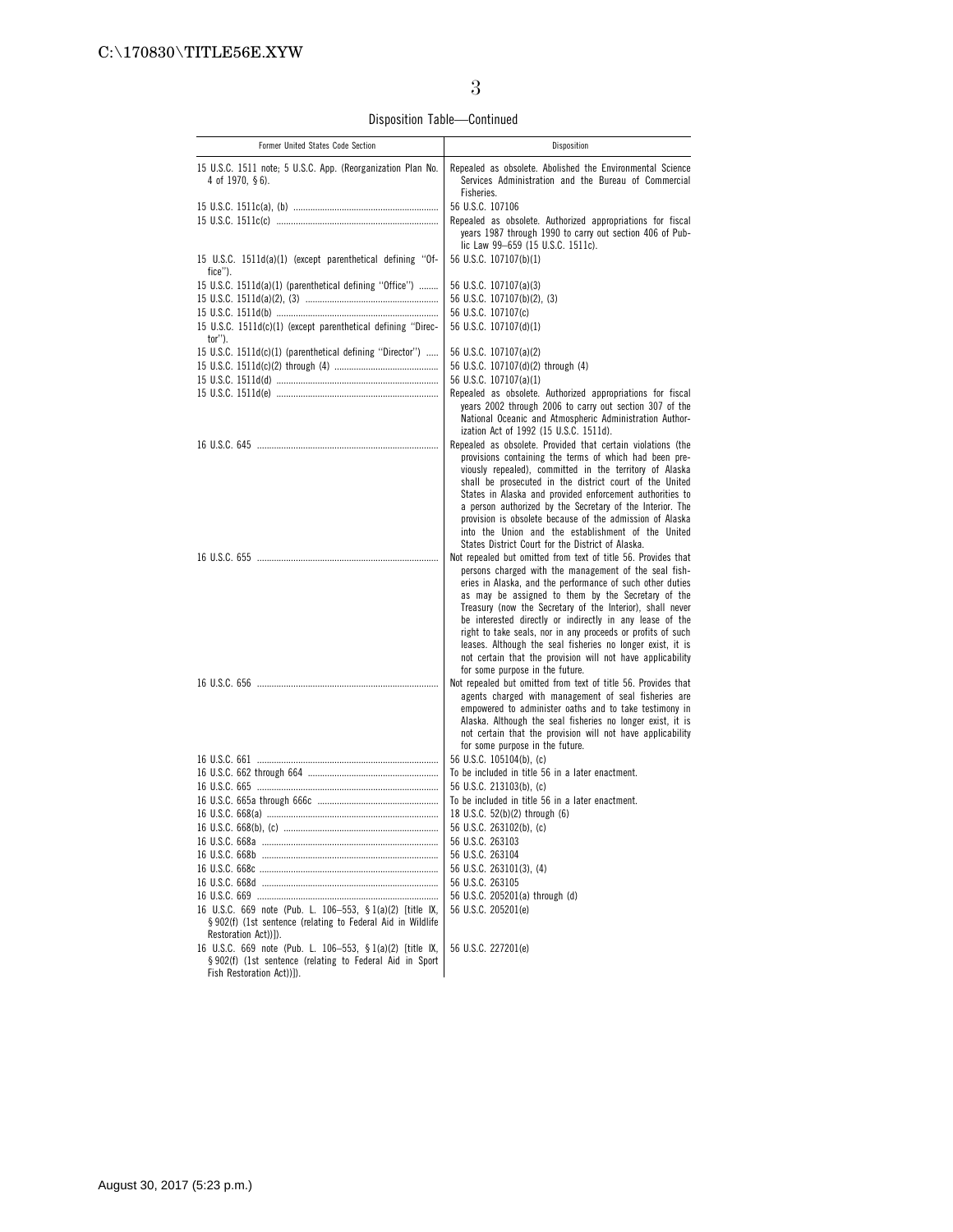Disposition Table—Continued

| Former United States Code Section                                                                                                                                                            | Disposition                                                                                                                                                                                                                                                                                                                                                                                                                                                                                                                                                                                                                                                                                                                                                                                                                                                                                                                                                                                                                                     |
|----------------------------------------------------------------------------------------------------------------------------------------------------------------------------------------------|-------------------------------------------------------------------------------------------------------------------------------------------------------------------------------------------------------------------------------------------------------------------------------------------------------------------------------------------------------------------------------------------------------------------------------------------------------------------------------------------------------------------------------------------------------------------------------------------------------------------------------------------------------------------------------------------------------------------------------------------------------------------------------------------------------------------------------------------------------------------------------------------------------------------------------------------------------------------------------------------------------------------------------------------------|
| 16 U.S.C. 669 note (Pub. L. 106–553, §1(a)(2) [title IX,<br>$§ 902(f)$ (last sentence)]).                                                                                                    | Repealed as unnecessary. Provided that the provisions of<br>title IX of Pub. L. 106-553, § 1(a)(2) (114 Stat. 2762A-<br>118) relate solely to wildlife conservation and restoration<br>programs and shall not be construed to affect the provi-<br>sions of the Pittman-Robertson Wildlife Restoration Act<br>(16 U.S.C. 669 et seq.) relating to wildlife restoration<br>projects or the provisions of the Dingell-Johnson Sport<br>Fish Restoration Act (16 U.S.C. 777 et seq.) relating to<br>fish restoration and management projects. The provisions<br>relating to wildlife conservation and restoration programs<br>are restated in subchapter V of chapter 205 of title 56 to<br>make clear that the provisions of title IX relate solely to<br>wildlife conservation and restoration programs and do not<br>relate to the rest of chapter 205, which restates the rest<br>of the Pittman-Robertson Wildlife Restoration Act. Nothing<br>in title IX purports to have any effect on the Dingell-<br>Johnson Sport Fish Restoration Act. |
| 16 U.S.C. 669 note (Pub. L. 106–553, § 1(a)(2) [title IX,                                                                                                                                    | 56 U.S.C. 205505                                                                                                                                                                                                                                                                                                                                                                                                                                                                                                                                                                                                                                                                                                                                                                                                                                                                                                                                                                                                                                |
| $$902(h)]$ ).<br>16 U.S.C. 669a(6) (except matter beginning with "the<br>projects that constitute" through semicolon).                                                                       | 56 U.S.C. 205501(1)<br>56 U.S.C. 205101(4)<br>56 U.S.C. 205101(6)<br>56 U.S.C. 205501(3)<br>56 U.S.C. 205501(4)<br>56 U.S.C. 205501(5)                                                                                                                                                                                                                                                                                                                                                                                                                                                                                                                                                                                                                                                                                                                                                                                                                                                                                                          |
| 16 U.S.C. 669a(6) (matter beginning with "the projects that                                                                                                                                  | 56 U.S.C. 205504(b)                                                                                                                                                                                                                                                                                                                                                                                                                                                                                                                                                                                                                                                                                                                                                                                                                                                                                                                                                                                                                             |
| constitute" through "apportioned under this title").<br>16 U.S.C. 669a(6) ("maintenance of such projects")<br>16 U.S.C. 669b(a)(1) (1st sentence except parenthetical de-<br>fining "fund"). | 56 U.S.C. 205504(a)(2)(B)(iv)<br>56 U.S.C. 205501(6)<br>56 U.S.C. 205101(7)(A), (B)(i) through (iii), (C)<br>56 U.S.C. 205203(a)                                                                                                                                                                                                                                                                                                                                                                                                                                                                                                                                                                                                                                                                                                                                                                                                                                                                                                                |
| 16 U.S.C. 669b(a)(1) (parenthetical in 1st sentence defining<br>"fund").                                                                                                                     | 56 U.S.C. 205101(3)                                                                                                                                                                                                                                                                                                                                                                                                                                                                                                                                                                                                                                                                                                                                                                                                                                                                                                                                                                                                                             |
| 16 U.S.C. 669b(a)(1) (2d, last sentences)                                                                                                                                                    | 56 U.S.C. 205206(e)<br>56 U.S.C. 205502(a)<br>Repealed as obsolete. Authorized to be appropriated for the<br>purposes of the Wildlife Conservation and Restoration Ac-<br>count \$50,000,000 for fiscal year 2001.                                                                                                                                                                                                                                                                                                                                                                                                                                                                                                                                                                                                                                                                                                                                                                                                                              |
|                                                                                                                                                                                              | 56 U.S.C. 205502(b)                                                                                                                                                                                                                                                                                                                                                                                                                                                                                                                                                                                                                                                                                                                                                                                                                                                                                                                                                                                                                             |
|                                                                                                                                                                                              | 56 U.S.C. 205203(b)<br>56 U.S.C. 205502(c)(1), (2)<br>56 U.S.C. 205502(c)(4)<br>56 U.S.C. 205502(c)(3)<br>56 U.S.C. 205502(c)(4)<br>56 U.S.C. 205502(c)(5)                                                                                                                                                                                                                                                                                                                                                                                                                                                                                                                                                                                                                                                                                                                                                                                                                                                                                      |
|                                                                                                                                                                                              | 56 U.S.C. 205502(c)(6)                                                                                                                                                                                                                                                                                                                                                                                                                                                                                                                                                                                                                                                                                                                                                                                                                                                                                                                                                                                                                          |
|                                                                                                                                                                                              | Repealed as obsolete. Authorized appropriation of an amount<br>equal to 20 percent of the accumulated unappropriated<br>receipts in the Federal Aid to Wildlife Restoration Fund on<br>Aug. 12, 1955 for fiscal year 1956 and each fiscal year<br>after until the accumulated unappropriated receipts had<br>been appropriated and expended.                                                                                                                                                                                                                                                                                                                                                                                                                                                                                                                                                                                                                                                                                                    |
|                                                                                                                                                                                              | 56 U.S.C. 205204                                                                                                                                                                                                                                                                                                                                                                                                                                                                                                                                                                                                                                                                                                                                                                                                                                                                                                                                                                                                                                |
| 16 U.S.C. 669c(c) (formerly (b), redesignated (c) by Pub. L.<br>106-408, $$111(a)(1)$ ).<br>16 U.S.C. 669c(c) (as enacted by Pub. L. 106-553, § 1(a)(2)                                      | 56 U.S.C. 205206(a) through (d)<br>56 U.S.C. 205301<br>56 U.S.C. 205503                                                                                                                                                                                                                                                                                                                                                                                                                                                                                                                                                                                                                                                                                                                                                                                                                                                                                                                                                                         |
| $[\S 902(e)]$ .                                                                                                                                                                              |                                                                                                                                                                                                                                                                                                                                                                                                                                                                                                                                                                                                                                                                                                                                                                                                                                                                                                                                                                                                                                                 |
| 16 U.S.C. 669c(d)(1) (beginning with "To apply" through<br>"includes-").                                                                                                                     | 56 U.S.C. 205504(a)(1)<br>56 U.S.C. 205504(a)(2) (matter before (A))                                                                                                                                                                                                                                                                                                                                                                                                                                                                                                                                                                                                                                                                                                                                                                                                                                                                                                                                                                            |
| 16 U.S.C. 669c(d)(1)(B)(i) (except matter beginning with<br>"that expand" through semicolon).                                                                                                | 56 U.S.C. 205504(a)(2)(A)<br>56 U.S.C. 205504(a)(2)(B) (matter before (i))<br>56 U.S.C. 205504(a)(2)(B)(i)                                                                                                                                                                                                                                                                                                                                                                                                                                                                                                                                                                                                                                                                                                                                                                                                                                                                                                                                      |
| 16 U.S.C. 669c(d)(1)(B)(i) (matter beginning with "that ex-                                                                                                                                  | 56 U.S.C. 205501(7)                                                                                                                                                                                                                                                                                                                                                                                                                                                                                                                                                                                                                                                                                                                                                                                                                                                                                                                                                                                                                             |
| pand" through semicolon).                                                                                                                                                                    | 56 U.S.C. 205504(a)(2)(B)(ii), (iii)<br>56 U.S.C. 205504(a)(2)(C)<br>56 U.S.C. 205504(c)<br>56 U.S.C. 205504(a)(3)<br>56 U.S.C. 205504(d) through (f)<br>Repealed as unnecessary. Provided a definition of "State"<br>that is made unnecessary by the addition of the defined<br>term "other eligible jurisdiction" under section 205101 of                                                                                                                                                                                                                                                                                                                                                                                                                                                                                                                                                                                                                                                                                                     |
|                                                                                                                                                                                              | title 56 and its addition after the term "State" each<br>place it appears in section 205504 of title 56.                                                                                                                                                                                                                                                                                                                                                                                                                                                                                                                                                                                                                                                                                                                                                                                                                                                                                                                                        |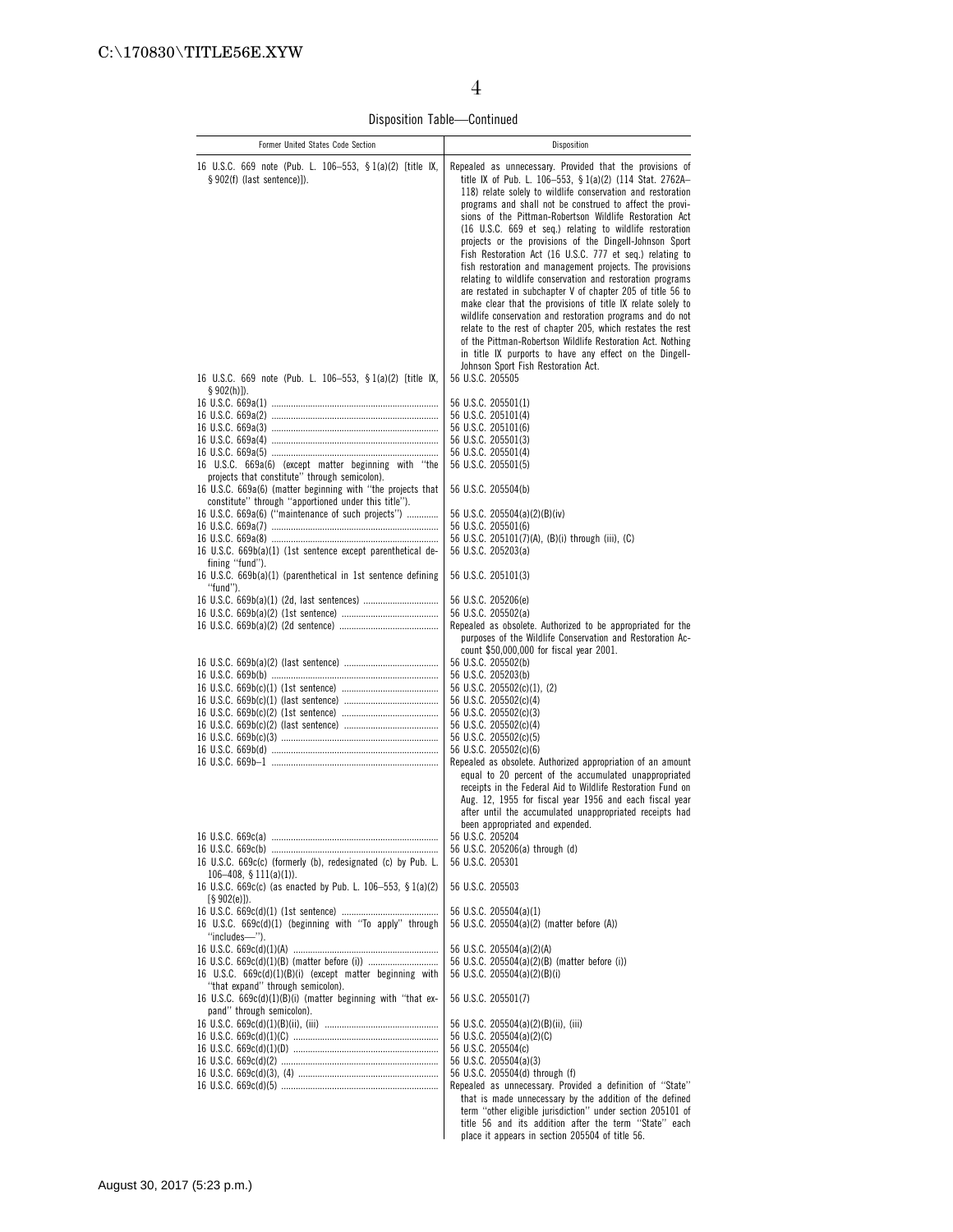Disposition Table—Continued

| Former United States Code Section                                            | Disposition                                                                                                                 |
|------------------------------------------------------------------------------|-----------------------------------------------------------------------------------------------------------------------------|
|                                                                              | 56 U.S.C. 205207                                                                                                            |
|                                                                              | 56 U.S.C. 205208                                                                                                            |
|                                                                              | Repealed as unnecessary. Provided that the term "project"                                                                   |
|                                                                              | may be defined as a wildlife program for the purposes of                                                                    |
|                                                                              | the Pittman-Robertson Wildlife Restoration Act (16 U.S.C.<br>669 et seq.) if a State prepares a comprehensive fish          |
|                                                                              | and wildlife plan under the Act. Throughout chapter 205                                                                     |
|                                                                              | of title 56, which restates the Act, references to compre-                                                                  |
|                                                                              | hensive plans are added, whenever appropriate, to ref-                                                                      |
|                                                                              | erences to wildlife restoration projects because of the re-                                                                 |
|                                                                              | peal of the provision.                                                                                                      |
|                                                                              | 56 U.S.C. 205209(b)(1)<br>56 U.S.C. 205209(b)(2)                                                                            |
|                                                                              | 56 U.S.C. 205209(a)                                                                                                         |
|                                                                              | 56 U.S.C. 205602                                                                                                            |
|                                                                              | 56 U.S.C. 205209(c)                                                                                                         |
|                                                                              | 56 U.S.C. 205209(d)                                                                                                         |
|                                                                              | 56 U.S.C. 205603<br>56 U.S.C. 205101(7)(B)(iv)                                                                              |
|                                                                              | 56 U.S.C. 205604                                                                                                            |
|                                                                              | 56 U.S.C. 205504(g)                                                                                                         |
|                                                                              | 56 U.S.C. 205302(a)(1), (b), (c)                                                                                            |
| 16 U.S.C. 669g-1 (1st sentence (relating to hunter safety                    | 56 U.S.C. 205302(a)(2)                                                                                                      |
| programs)).<br>16 U.S.C. 669g-1 (1st sentence (relating to wildlife restora- | 56 U.S.C. 205202                                                                                                            |
| tion projects), last sentence).                                              |                                                                                                                             |
|                                                                              | 56 U.S.C. 205205                                                                                                            |
|                                                                              | 56 U.S.C. 205303                                                                                                            |
|                                                                              | 56 U.S.C. 205402                                                                                                            |
|                                                                              | 56 U.S.C. 205401<br>56 U.S.C. 205403                                                                                        |
|                                                                              | 56 U.S.C. 205404                                                                                                            |
|                                                                              | 56 U.S.C. 205601                                                                                                            |
|                                                                              | Previously repealed.                                                                                                        |
|                                                                              | Not repealed but omitted from text of title 56. Provides that                                                               |
|                                                                              | the Secretary of the Interior shall submit to certain com-<br>mittees a compliance report at the time of the Presi-         |
|                                                                              | dent's submission of a budget request for the Depart-                                                                       |
|                                                                              | ment of the Interior for fiscal year 2002.                                                                                  |
|                                                                              | 56 U.S.C. 205605                                                                                                            |
|                                                                              | Outside the scope of title 56.                                                                                              |
|                                                                              | 56 U.S.C. 287101<br>56 U.S.C. 287102                                                                                        |
|                                                                              | Previously repealed.                                                                                                        |
|                                                                              | 56 U.S.C. 287103                                                                                                            |
|                                                                              | Repealed as obsolete. Authorized the Secretary of the Interior                                                              |
|                                                                              | to purchase or rent land in California for migratory wa-<br>terfowl management and control and to do all things             |
|                                                                              | necessary to secure safe title in the land, applied certain                                                                 |
|                                                                              | provisions of the Migratory Bird Conservation Act (16                                                                       |
|                                                                              | U.S.C. 715 et seq.) to these sections, and made funds                                                                       |
|                                                                              | available for the construction of improvements.                                                                             |
|                                                                              | 56 U.S.C. 279102(b)<br>56 U.S.C. 279102(c)                                                                                  |
|                                                                              | 56 U.S.C. 279102(a)                                                                                                         |
|                                                                              | 56 U.S.C. 279102(d), (e)                                                                                                    |
|                                                                              | 56 U.S.C. 279103                                                                                                            |
|                                                                              | 56 U.S.C. 261201(a)                                                                                                         |
| 16 U.S.C. 703 note (Pub. L. 114-94, div. A, title I,                         | 56 U.S.C. 261102<br>Not repealed but omitted from text of title 56. Provides tem-                                           |
| $$1439(a)$ ).                                                                | porary authorization to take nesting swallows to facilitate                                                                 |
|                                                                              | construction projects for certain bridges.                                                                                  |
| 16 U.S.C. 703 note (Pub. L. 114-94, div. A, title I,                         | 56 U.S.C. 261203(b)                                                                                                         |
| $$1439(b)(1)$ .<br>16 U.S.C. 703 note (Pub. L. 114-94, div. A, title I,      | Not repealed but omitted from text of title 56. Provides that                                                               |
| $$1439(b)(2)$ ).                                                             | section 1439(a) of Fixing America's Surface Transpor-                                                                       |
|                                                                              | tation Act (Pub. L. 114-94, 16 U.S.C. 703 note) shall                                                                       |
|                                                                              | have no force or effect on the effective date of a final                                                                    |
|                                                                              | regulation under subsection (b) of that Act.                                                                                |
| 16 U.S.C. 703 note (Pub. L. 114-94, div. A, title I,<br>$$1439(c)$ ).        | Not repealed but omitted from text of title 56. Provides that<br>the Secretary of the Interior may suspend the authority to |
|                                                                              | take nesting swallows under section 1439(a) of Fixing                                                                       |
|                                                                              | America's Surface Transportation Act (Pub. L. 114-94, 16                                                                    |
|                                                                              | U.S.C. 703 note) on a determination of the Secretary of                                                                     |
|                                                                              | the Interior that the taking is having a significant ad-                                                                    |
| 16 U.S.C. 703 note (Pub. L. 108-447, div. E, title I,                        | verse impact on swallow populations.<br>56 U.S.C. 261203(a)                                                                 |
| $$143(c)(1), (2)$ .                                                          |                                                                                                                             |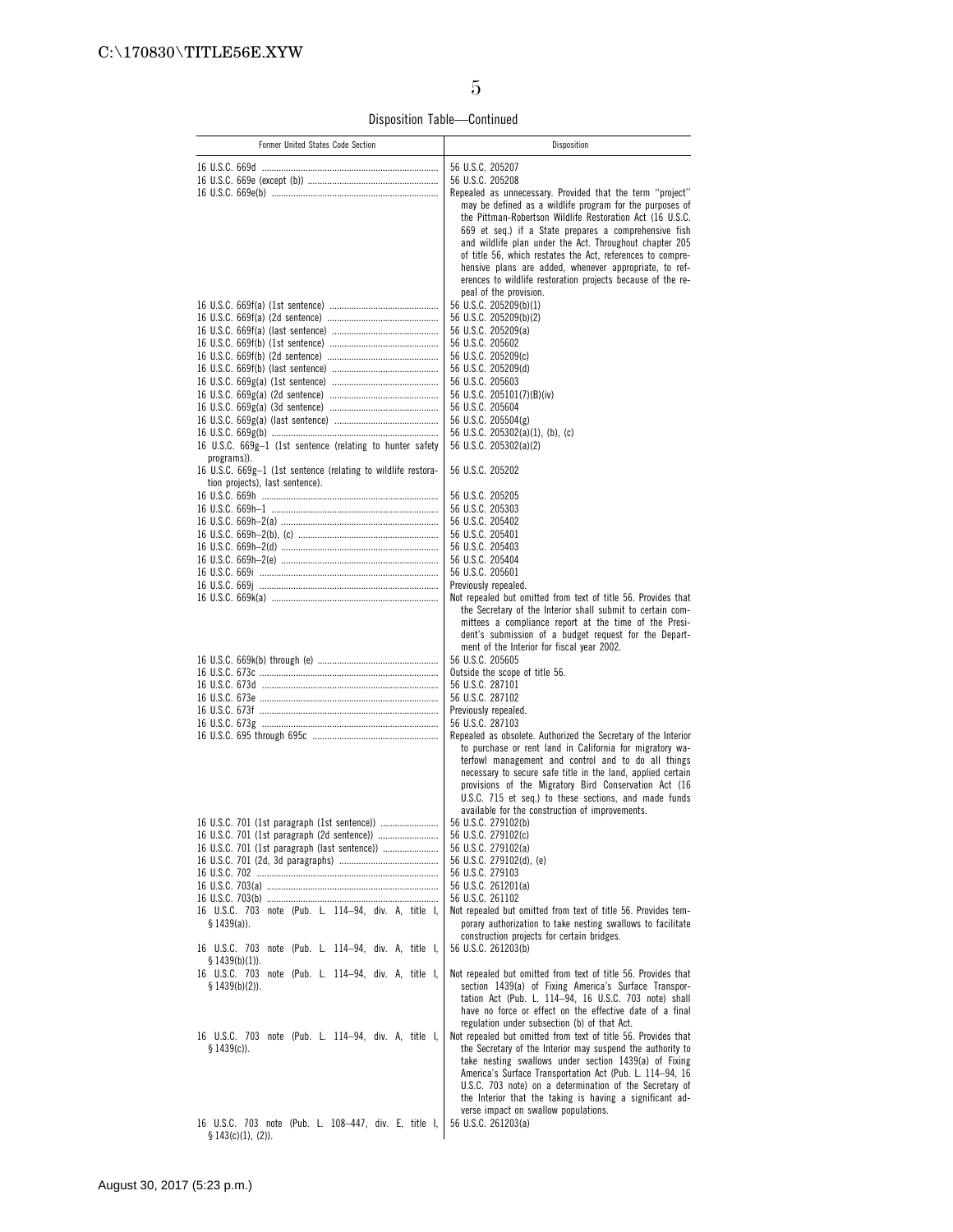Disposition Table—Continued

| Former United States Code Section                                                                                                                               | Disposition                                                                                                                                                                                                                                                                                                                                                                                                                                                                                                                                                                                                                                                                              |
|-----------------------------------------------------------------------------------------------------------------------------------------------------------------|------------------------------------------------------------------------------------------------------------------------------------------------------------------------------------------------------------------------------------------------------------------------------------------------------------------------------------------------------------------------------------------------------------------------------------------------------------------------------------------------------------------------------------------------------------------------------------------------------------------------------------------------------------------------------------------|
| 16 U.S.C. 703 note (Pub. L. 108–447, div. E, title I,<br>$$143(c)(3)$ ).                                                                                        | Repealed as obsolete. Provided that nothing in section<br>143(c) of the Migratory Bird Treaty Reform Act of 2004<br>(16 U.S.C. 703 note) shall delay implementation of other<br>provisions of section 143 of the Act or amendments made<br>by section 143 of the Act that exclude nonnative, human-<br>introduced bird species from the application of the Mi-<br>gratory Bird Treaty Act (16 U.S.C. 703 et seg.). The provi-<br>sion is obsolete because the date in section 143(c) of the<br>Migratory Bird Treaty Reform Act of 2004 that is relevant<br>to the delay in the implementation of the other provisions<br>of section 143(c) of the Act is 90 days after Dec. 8,<br>2004. |
| 16 U.S.C. 703 note (Pub. L. 108-447, div. E, title I,                                                                                                           | Not repealed but omitted from text of title 56. Expresses a                                                                                                                                                                                                                                                                                                                                                                                                                                                                                                                                                                                                                              |
| $$143(d)$ ).<br>16 U.S.C. 703 note (Pub. L. 107-314, div. A, title III,<br>§ 315(a)).                                                                           | sense of Congress.<br>Repealed as obsolete. Provided that during the period de-<br>scribed in subsection (c) of section 315 of Public Law<br>107-314 (16 U.S.C. 703 note), section 2 of the Migratory<br>Bird Treaty Act (16 U.S.C. 703) shall not apply to the in-<br>cidental taking of a migratory bird by a member of the<br>Armed Forces during a military readiness activity author-<br>ized by the Secretary of Defense or the Secretary of the<br>military department concerned.                                                                                                                                                                                                 |
| 16 U.S.C. 703 note (Pub. L. 107-314, div. A, title III,<br>$$315(b)$ ).                                                                                         | Repealed as obsolete. Provided that during the periods de-<br>scribed in subsections (c) and (d) of section 315 of Pub-<br>lic Law 107-314 (16 U.S.C. 703 note), the Secretary of<br>Defense shall, in consultation with the Secretary of the<br>Interior, identify measures to minimize and mitigate any<br>adverse impacts of authorized military readiness activi-<br>ties on affected species of migratory birds and to monitor<br>the impacts of the military readiness activities on af-<br>fected species of migratory birds.                                                                                                                                                     |
| 16 U.S.C. 703 note (Pub. L. 107-314, div. A, title III,<br>$$315(c)$ ).<br>16 U.S.C. 703 note (Pub. L. 107-314, div. A, title III,                              | Repealed as obsolete. Provided the period of time referred to<br>in subsections (a) and (b) of section 315 of Public Law<br>107-314 (16 U.S.C. 703 note), which was to begin on<br>Dec. 2, 2002, and was to end on the date on which the<br>Secretary of the Interior publishes in the Federal Register<br>a notice that regulations authorizing the incidental taking<br>of migratory birds by members of the Armed Forces have<br>been prescribed, all legal challenges to the regulations<br>and to the manner of their promulgation have been ex-<br>hausted, and the regulations have taken effect.<br>56 U.S.C. 261901(c)(2), (3)                                                  |
| § 315(d)).<br>16 U.S.C. 703 note (Pub. L. 107-314, div. A, title III,                                                                                           | 56 U.S.C. 261901(c)(4)                                                                                                                                                                                                                                                                                                                                                                                                                                                                                                                                                                                                                                                                   |
| $§ 315(e)$ ).<br>16 U.S.C. 703 note (Pub. L. 107–314, div. A, title III,<br>$$315(f)$ ).                                                                        | 56 U.S.C. 261901(c)(1)                                                                                                                                                                                                                                                                                                                                                                                                                                                                                                                                                                                                                                                                   |
|                                                                                                                                                                 | 56 U.S.C. 261202<br>56 U.S.C. 261201(b)<br>56 U.S.C. 261201(c), (d)<br>56 U.S.C. 261205(a) through (c)(1)<br>18 U.S.C. 52(a)(2) through (4)<br>56 U.S.C. 261205(c)(2)<br>56 U.S.C. 261207<br>Repealed as obsolete. Authorized take and use of migratory<br>birds, nests, or eggs for scientific or propagating pur-<br>poses until the adoption and approval of regulations                                                                                                                                                                                                                                                                                                              |
| 16 U.S.C. 709a (matter before "and the Secretary")<br>16 U.S.C. 709a (matter beginning with "and the Secretary")                                                | dealing with migratory birds, nests, or eggs.<br>56 U.S.C. 261209(a)<br>56 U.S.C. 261206<br>Repealed as unnecessary. Provided a short title for the Mi-<br>gratory Bird Treaty Act (16 U.S.C. 703 et seq.) and a sev-<br>erability clause that applies to laws generally in the ab-                                                                                                                                                                                                                                                                                                                                                                                                      |
|                                                                                                                                                                 | sence of such a clause.                                                                                                                                                                                                                                                                                                                                                                                                                                                                                                                                                                                                                                                                  |
|                                                                                                                                                                 | 56 U.S.C. 261208<br>56 U.S.C. 261901(b)                                                                                                                                                                                                                                                                                                                                                                                                                                                                                                                                                                                                                                                  |
|                                                                                                                                                                 | 56 U.S.C. 261901(a)                                                                                                                                                                                                                                                                                                                                                                                                                                                                                                                                                                                                                                                                      |
|                                                                                                                                                                 | Repealed as unnecessary. Provided a short title for the Mi-<br>gratory Bird Conservation Act (16 U.S.C. 715 et seq.).                                                                                                                                                                                                                                                                                                                                                                                                                                                                                                                                                                    |
| 16 U.S.C. 715a (1st sentence (matter before "and authorized<br>to")).                                                                                           | 56 U.S.C. 261301(a)(1), (2)                                                                                                                                                                                                                                                                                                                                                                                                                                                                                                                                                                                                                                                              |
| 16 U.S.C. 715a (1st sentence (matter beginning with "and<br>authorized to" through the semicolon)).<br>16 U.S.C. 715a (1st sentence (matter beginning with "and | 56 U.S.C. 261301(b)(1)<br>56 U.S.C. 261301(b)(2)                                                                                                                                                                                                                                                                                                                                                                                                                                                                                                                                                                                                                                         |
| no purchase" through the period at the end)).                                                                                                                   |                                                                                                                                                                                                                                                                                                                                                                                                                                                                                                                                                                                                                                                                                          |
|                                                                                                                                                                 | 56 U.S.C. 261301(c), (d)                                                                                                                                                                                                                                                                                                                                                                                                                                                                                                                                                                                                                                                                 |
|                                                                                                                                                                 | 56 U.S.C. 261301(a)(3)                                                                                                                                                                                                                                                                                                                                                                                                                                                                                                                                                                                                                                                                   |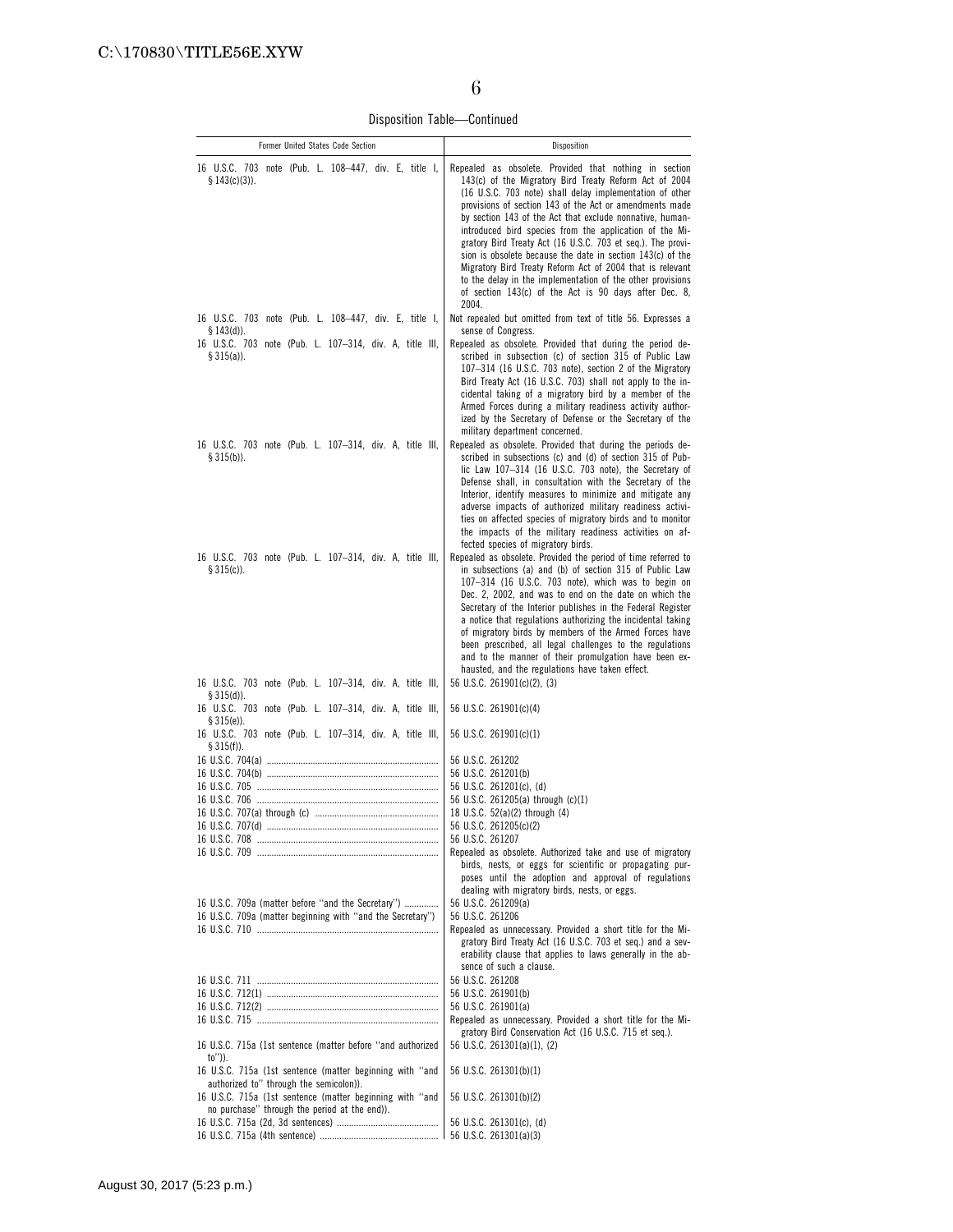Disposition Table—Continued

| Former United States Code Section | Disposition                                                                                                                                                                                                                                                                                                                                                                                                                                                                                                                |
|-----------------------------------|----------------------------------------------------------------------------------------------------------------------------------------------------------------------------------------------------------------------------------------------------------------------------------------------------------------------------------------------------------------------------------------------------------------------------------------------------------------------------------------------------------------------------|
|                                   | Repealed as unnecessary. Provided that for the purpose of<br>the Migratory Bird Conservation Act (16 U.S.C. 715 et<br>seq.), the purchase or rental of an area of land or water<br>includes the purchase or rental of an interest in an area<br>of land or water. The provision is unnecessary because<br>throughout subchapter III of chapter 261 of title 56,<br>which is the subchapter restating the Act, "or an interest<br>in an area of land or water" is added to all references to<br>"an area of land or water". |
|                                   | Repealed as obsolete. Required the Migratory Bird Conserva-<br>tion Commission to annually report to Congress the oper-<br>ations of the Commission. The provision is repealed be-<br>cause of the termination of the reporting requirement<br>with respect to Congress, effective May 15, 2000. See<br>section 3003 of the Federal Reports Elimination and Sun-<br>set Act of 1995 (Public Law 104-66, 31 U.S.C. 1113<br>note) and the 6th item on page 177 of House Document<br>No. 103-7.                               |
|                                   | 56 U.S.C. 261302                                                                                                                                                                                                                                                                                                                                                                                                                                                                                                           |
|                                   | 56 U.S.C. 261303<br>56 U.S.C. 261310                                                                                                                                                                                                                                                                                                                                                                                                                                                                                       |
|                                   | Previously repealed.                                                                                                                                                                                                                                                                                                                                                                                                                                                                                                       |
|                                   | Previously repealed.                                                                                                                                                                                                                                                                                                                                                                                                                                                                                                       |
|                                   | Repealed as obsolete. Authorized the President to allocate,<br>out of appropriation made by Resolution of Apr. 8, 1935<br>(49 Stat. 115), a sum for acquisition of areas for bird<br>sanctuaries and refuges.                                                                                                                                                                                                                                                                                                              |
|                                   | 56 U.S.C. 261304                                                                                                                                                                                                                                                                                                                                                                                                                                                                                                           |
|                                   | Repealed as obsolete. Applied section 6 of the Migratory<br>Bird Conservation Act (16 U.S.C. 715e) to exchanges au-<br>thorized by sections 302 and 303 of the Act of Jun. 15,<br>1935 (16 U.S.C. 715d-1, 715d-2), which were repealed<br>by section 8(a) of Public Law 89-669 (80 Stat. 930).                                                                                                                                                                                                                             |
|                                   | 56 U.S.C. 261305                                                                                                                                                                                                                                                                                                                                                                                                                                                                                                           |
|                                   | 56 U.S.C. 261308                                                                                                                                                                                                                                                                                                                                                                                                                                                                                                           |
|                                   | 56 U.S.C. 261311                                                                                                                                                                                                                                                                                                                                                                                                                                                                                                           |
|                                   | 56 U.S.C. 261307<br>56 U.S.C. 261101(3)                                                                                                                                                                                                                                                                                                                                                                                                                                                                                    |
|                                   | 56 U.S.C. 261312(a) (except (2)(A))                                                                                                                                                                                                                                                                                                                                                                                                                                                                                        |
|                                   | 56 U.S.C. 261902                                                                                                                                                                                                                                                                                                                                                                                                                                                                                                           |
|                                   | Repealed as obsolete. Made available \$6,000,000, which<br>was previously appropriated in title VII of the Act of Jun.<br>15, 1935 (ch. 261, 49 Stat. 384) for maintenance and                                                                                                                                                                                                                                                                                                                                             |
|                                   | operation of motor-propelled passenger-carrying vehicles.<br>obsolete.<br>Authorized<br>Repealed<br>as<br>not to<br>exceed<br>\$200,000,000 for the period beginning on Jul. 1, 1961,<br>and ending when all amounts authorized to be appro-<br>priated have been expended to promote the conservation<br>of migratory waterfowl and to offset or prevent loss of                                                                                                                                                          |
|                                   | waterfowl habitat.<br>Repealed as obsolete. Required that the funds appropriated                                                                                                                                                                                                                                                                                                                                                                                                                                           |
|                                   | pursuant to Public Law 87-383 (16 U.S.C. 715k-3                                                                                                                                                                                                                                                                                                                                                                                                                                                                            |
|                                   | through 715k-5) be accounted for, added to, and used                                                                                                                                                                                                                                                                                                                                                                                                                                                                       |
|                                   | for purposes of the Migratory Bird Conservation Fund.<br>56 U.S.C. 261406(d)                                                                                                                                                                                                                                                                                                                                                                                                                                               |
|                                   | Previously repealed.                                                                                                                                                                                                                                                                                                                                                                                                                                                                                                       |
|                                   | Previously repealed.                                                                                                                                                                                                                                                                                                                                                                                                                                                                                                       |
|                                   | Repealed as unnecessary. Provides a definition of the term<br>"take" for the purposes of the Migratory Bird Conserva-<br>tion Act (16 U.S.C. 715 et seq.). The definition is unnec-<br>essary because the Act no longer contains any provision                                                                                                                                                                                                                                                                             |
|                                   | that uses that term with respect to a bird.                                                                                                                                                                                                                                                                                                                                                                                                                                                                                |
|                                   | 56 U.S.C. 261306<br>56 U.S.C. 261309                                                                                                                                                                                                                                                                                                                                                                                                                                                                                       |
|                                   | 56 U.S.C. 261312(b)                                                                                                                                                                                                                                                                                                                                                                                                                                                                                                        |
|                                   | Repealed as unnecessary. Provided a severability clause that                                                                                                                                                                                                                                                                                                                                                                                                                                                               |
|                                   | applies to laws generally in the absence of such a<br>clause.<br>To be included in title 56 in a later enactment.                                                                                                                                                                                                                                                                                                                                                                                                          |
|                                   | Previously repealed.                                                                                                                                                                                                                                                                                                                                                                                                                                                                                                       |
|                                   | 56 U.S.C. 261402                                                                                                                                                                                                                                                                                                                                                                                                                                                                                                           |
|                                   | 56 U.S.C. 261403                                                                                                                                                                                                                                                                                                                                                                                                                                                                                                           |
|                                   | Repealed as unnecessary. Provided that amounts received by<br>the Secretary of the Interior from the sale of stamps shall<br>be deposited in the Migratory Bird Conservation Fund. The<br>provision is unnecessary because of section 261406 of<br>title 56.                                                                                                                                                                                                                                                               |
|                                   | 56 U.S.C. 261404                                                                                                                                                                                                                                                                                                                                                                                                                                                                                                           |
|                                   |                                                                                                                                                                                                                                                                                                                                                                                                                                                                                                                            |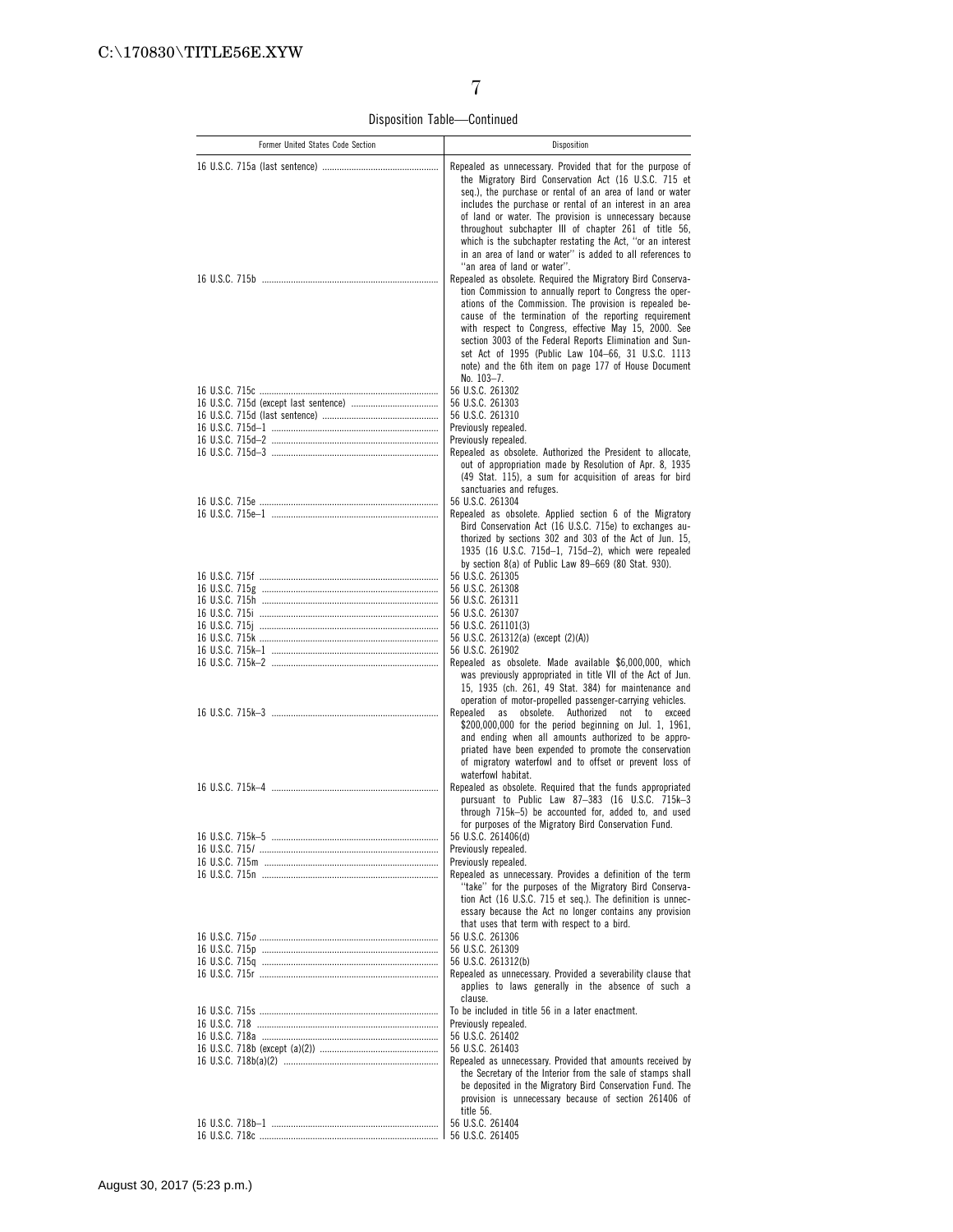Disposition Table—Continued

| Former United States Code Section                                                                                                                                         | Disposition                                                                                                                                                                                                                                                                                                                                                                                                                                                                                                                                                                    |
|---------------------------------------------------------------------------------------------------------------------------------------------------------------------------|--------------------------------------------------------------------------------------------------------------------------------------------------------------------------------------------------------------------------------------------------------------------------------------------------------------------------------------------------------------------------------------------------------------------------------------------------------------------------------------------------------------------------------------------------------------------------------|
| 16 U.S.C. $718d(a)(1)$ through (3) (ending with "to be admin-                                                                                                             | 56 U.S.C. 261406(a)(1)                                                                                                                                                                                                                                                                                                                                                                                                                                                                                                                                                         |
| istered by the Secretary").<br>16 U.S.C. 718d(a)(3) (beginning with "in which there shall<br>be a subaccount" through "hunting year 2013").                               | 56 U.S.C. 261406(b)(1)                                                                                                                                                                                                                                                                                                                                                                                                                                                                                                                                                         |
|                                                                                                                                                                           | 56 U.S.C. 261406(a)(2)(A)(i) through (iii)                                                                                                                                                                                                                                                                                                                                                                                                                                                                                                                                     |
|                                                                                                                                                                           | 56 U.S.C. 261406(b)(2)                                                                                                                                                                                                                                                                                                                                                                                                                                                                                                                                                         |
|                                                                                                                                                                           | 56 U.S.C. 261406(a)(2)(A)(iv)<br>56 U.S.C. 261406(c)                                                                                                                                                                                                                                                                                                                                                                                                                                                                                                                           |
|                                                                                                                                                                           | 56 U.S.C. 261407                                                                                                                                                                                                                                                                                                                                                                                                                                                                                                                                                               |
|                                                                                                                                                                           | 56 U.S.C. 261408                                                                                                                                                                                                                                                                                                                                                                                                                                                                                                                                                               |
|                                                                                                                                                                           | 56 U.S.C. 261409<br>56 U.S.C. 261410                                                                                                                                                                                                                                                                                                                                                                                                                                                                                                                                           |
|                                                                                                                                                                           | 56 U.S.C. 261411                                                                                                                                                                                                                                                                                                                                                                                                                                                                                                                                                               |
|                                                                                                                                                                           | 56 U.S.C. 261401 (except (1), (4))                                                                                                                                                                                                                                                                                                                                                                                                                                                                                                                                             |
|                                                                                                                                                                           | 56 U.S.C. 261209(b)                                                                                                                                                                                                                                                                                                                                                                                                                                                                                                                                                            |
|                                                                                                                                                                           | 56 U.S.C. 261421(1) through (3)<br>Repealed as unnecessary. Provided a definition of "Sec-                                                                                                                                                                                                                                                                                                                                                                                                                                                                                     |
|                                                                                                                                                                           | retary" that is made unnecessary because of the defini-                                                                                                                                                                                                                                                                                                                                                                                                                                                                                                                        |
|                                                                                                                                                                           | tion of "Secretary" in section 261101 of title 56.                                                                                                                                                                                                                                                                                                                                                                                                                                                                                                                             |
|                                                                                                                                                                           | 56 U.S.C. 261422(a), (b)<br>56 U.S.C. 261423(a)                                                                                                                                                                                                                                                                                                                                                                                                                                                                                                                                |
|                                                                                                                                                                           | 56 U.S.C. 261422(c)                                                                                                                                                                                                                                                                                                                                                                                                                                                                                                                                                            |
|                                                                                                                                                                           | 56 U.S.C. 261423(b), (c)                                                                                                                                                                                                                                                                                                                                                                                                                                                                                                                                                       |
|                                                                                                                                                                           | 56 U.S.C. 261424<br>56 U.S.C. 261425                                                                                                                                                                                                                                                                                                                                                                                                                                                                                                                                           |
|                                                                                                                                                                           | 56 U.S.C. 261426                                                                                                                                                                                                                                                                                                                                                                                                                                                                                                                                                               |
|                                                                                                                                                                           | 56 U.S.C. 279201(2)                                                                                                                                                                                                                                                                                                                                                                                                                                                                                                                                                            |
|                                                                                                                                                                           | 56 U.S.C. 279201(1)                                                                                                                                                                                                                                                                                                                                                                                                                                                                                                                                                            |
|                                                                                                                                                                           | 56 U.S.C. 279202<br>56 U.S.C. 279203                                                                                                                                                                                                                                                                                                                                                                                                                                                                                                                                           |
|                                                                                                                                                                           | 56 U.S.C. 279204                                                                                                                                                                                                                                                                                                                                                                                                                                                                                                                                                               |
|                                                                                                                                                                           | 56 U.S.C. 279201(3)                                                                                                                                                                                                                                                                                                                                                                                                                                                                                                                                                            |
|                                                                                                                                                                           | 56 U.S.C. 279205<br>Repealed as obsolete. Provided for an acting Commissioner                                                                                                                                                                                                                                                                                                                                                                                                                                                                                                  |
|                                                                                                                                                                           | of Fisheries.                                                                                                                                                                                                                                                                                                                                                                                                                                                                                                                                                                  |
|                                                                                                                                                                           | Not repealed but omitted from text of title 56. Provides a<br>declaration of policy for the Fish and Wildlife Act of 1956<br>(16 U.S.C. 742a et seq.) relating to contributions of fish,<br>shellfish, and wildlife resources to the Nation, the poten-<br>tial prosperity of the fishing industry if certain needs are<br>satisfied consistent with public interest, and the neces-<br>sity of the Act to accomplish proper resource manage-<br>ment. Provides that the Act shall be administered with<br>due regard to recreational use of fish and wildlife re-<br>sources. |
| 16 U.S.C. 742b note (Pub. L. 104-208, div. A, title I,<br>§ 101(d) (title I, proviso in paragraph under heading<br>"RESOURCE MANAGEMENT", at 110 Stat. 3009-<br>$185$ )). | 56 U.S.C. 105102<br>56 U.S.C. 105123(b)                                                                                                                                                                                                                                                                                                                                                                                                                                                                                                                                        |
|                                                                                                                                                                           | 56 U.S.C. 105103                                                                                                                                                                                                                                                                                                                                                                                                                                                                                                                                                               |
|                                                                                                                                                                           | To be included in title 56 in a later enactment.                                                                                                                                                                                                                                                                                                                                                                                                                                                                                                                               |
|                                                                                                                                                                           | 56 U.S.C. 213101<br>56 U.S.C. 213102                                                                                                                                                                                                                                                                                                                                                                                                                                                                                                                                           |
|                                                                                                                                                                           | Not repealed but omitted from text of title 56. Provides that<br>certain functions relating to commercial fisheries shall be<br>transferred to the Secretary of the Interior. The provisions<br>are not repealed to ensure that references to them in<br>other laws do not affect the operation or effect of those<br>laws, even though functions relating to commercial fish-<br>eries were subsequently transferred under Reorganization                                                                                                                                     |
|                                                                                                                                                                           | Plan No. 4 of 1970 (15 U.S.C. 1511 note, 5 U.S.C. App.).                                                                                                                                                                                                                                                                                                                                                                                                                                                                                                                       |
|                                                                                                                                                                           | 56 U.S.C. 105111                                                                                                                                                                                                                                                                                                                                                                                                                                                                                                                                                               |
|                                                                                                                                                                           | 56 U.S.C. 105105<br>56 U.S.C. 105106                                                                                                                                                                                                                                                                                                                                                                                                                                                                                                                                           |
| 16 U.S.C. 742f(c) (relating to Secretary of the Interior)                                                                                                                 | 56 U.S.C. 105107                                                                                                                                                                                                                                                                                                                                                                                                                                                                                                                                                               |
| 16 U.S.C. 742f(c) (relating to Secretary of Commerce)                                                                                                                     | 56 U.S.C. 107108                                                                                                                                                                                                                                                                                                                                                                                                                                                                                                                                                               |
|                                                                                                                                                                           | 56 U.S.C. 105108<br>56 U.S.C. 105109                                                                                                                                                                                                                                                                                                                                                                                                                                                                                                                                           |
|                                                                                                                                                                           | 56 U.S.C. 105110                                                                                                                                                                                                                                                                                                                                                                                                                                                                                                                                                               |
|                                                                                                                                                                           | 56 U.S.C. 105123(a)                                                                                                                                                                                                                                                                                                                                                                                                                                                                                                                                                            |
|                                                                                                                                                                           | To be included in title 56 in a later enactment.                                                                                                                                                                                                                                                                                                                                                                                                                                                                                                                               |
|                                                                                                                                                                           | 56 U.S.C. 105112<br>56 U.S.C. 105113                                                                                                                                                                                                                                                                                                                                                                                                                                                                                                                                           |
|                                                                                                                                                                           | To be included in title 56 in a later enactment.                                                                                                                                                                                                                                                                                                                                                                                                                                                                                                                               |
|                                                                                                                                                                           | 56 U.S.C. 105122                                                                                                                                                                                                                                                                                                                                                                                                                                                                                                                                                               |
|                                                                                                                                                                           | Repealed as unnecessary. Authorized to be appropriated<br>such sums as may be necessary to carry out the Fish<br>and Wildlife Act of 1956 (16 U.S.C. 742a et seq.).                                                                                                                                                                                                                                                                                                                                                                                                            |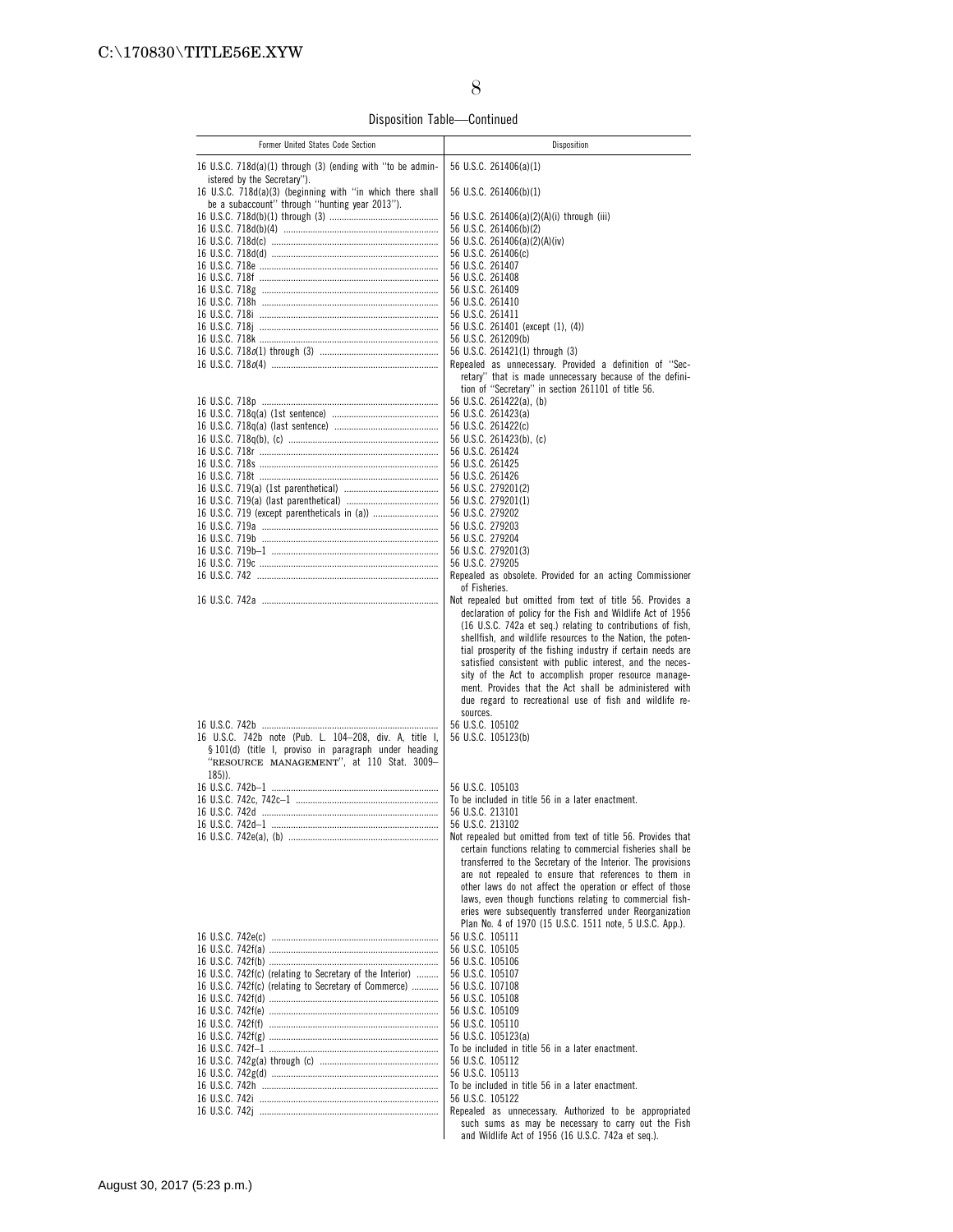Disposition Table—Continued

| Former United States Code Section                           | Disposition                                                                                                                                                                                                                                                                                                                                                  |
|-------------------------------------------------------------|--------------------------------------------------------------------------------------------------------------------------------------------------------------------------------------------------------------------------------------------------------------------------------------------------------------------------------------------------------------|
|                                                             | 18 U.S.C. 50(c)(2)                                                                                                                                                                                                                                                                                                                                           |
|                                                             | 56 U.S.C. 211103                                                                                                                                                                                                                                                                                                                                             |
|                                                             |                                                                                                                                                                                                                                                                                                                                                              |
|                                                             | 56 U.S.C. 211101(1)                                                                                                                                                                                                                                                                                                                                          |
|                                                             | 56 U.S.C. 211104                                                                                                                                                                                                                                                                                                                                             |
|                                                             | 56 U.S.C. 211105                                                                                                                                                                                                                                                                                                                                             |
|                                                             | 56 U.S.C. 105118(a)                                                                                                                                                                                                                                                                                                                                          |
|                                                             | To be included in title 56 in a later enactment.                                                                                                                                                                                                                                                                                                             |
| 16 U.S.C. 742/ (relating to Secretary of the Interior)      | 56 U.S.C. 105121                                                                                                                                                                                                                                                                                                                                             |
| 16 U.S.C. 742/ (relating to Secretary of Commerce)          | 56 U.S.C. 107110                                                                                                                                                                                                                                                                                                                                             |
|                                                             | 56 U.S.C. 105123(e)<br>56 U.S.C. 105114                                                                                                                                                                                                                                                                                                                      |
|                                                             | Previously repealed.                                                                                                                                                                                                                                                                                                                                         |
|                                                             | 56 U.S.C. 105116                                                                                                                                                                                                                                                                                                                                             |
|                                                             | To be included in title 56 in a later enactment.                                                                                                                                                                                                                                                                                                             |
|                                                             | Repealed as obsolete. Authorized the Secretary of the Navy                                                                                                                                                                                                                                                                                                   |
|                                                             | to place the vessels of the United States Fish Commis-<br>sion (some of the functions of which are now vested in<br>the United States Fish and Wildlife Service) on the same<br>footing with the Navy Department as those of the United<br>States Coast and Geodetic Survey (some of the functions<br>of which are now vested in the National Ocean Survey). |
|                                                             | To be included in title 56 in a later enactment.                                                                                                                                                                                                                                                                                                             |
|                                                             | Repealed as obsolete. Authorized commutation of rations                                                                                                                                                                                                                                                                                                      |
|                                                             | during fiscal years 1923 through 1926.                                                                                                                                                                                                                                                                                                                       |
|                                                             | 56 U.S.C. 249101                                                                                                                                                                                                                                                                                                                                             |
|                                                             | Repealed as obsolete. Provided for an advisory committee to                                                                                                                                                                                                                                                                                                  |
|                                                             | visit the former Bureau of Fisheries and report to the<br>Secretary of Commerce on the condition and needs of the<br>Fish and Wildlife Service.                                                                                                                                                                                                              |
|                                                             | Repealed as obsolete. Required the establishment of a sta-<br>tion for the rescue of fish and propagation of mussels.<br>The station is no longer in operation.                                                                                                                                                                                              |
|                                                             | Repealed as obsolete. Authorized the Fish and Wildlife Serv-<br>ice to exchange equipment as part payment for other                                                                                                                                                                                                                                          |
|                                                             | equipment.                                                                                                                                                                                                                                                                                                                                                   |
|                                                             | 56 U.S.C. 105115                                                                                                                                                                                                                                                                                                                                             |
| 16 U.S.C. 753a (relating to Secretary of the Interior)      | 56 U.S.C. 105120                                                                                                                                                                                                                                                                                                                                             |
| 16 U.S.C. 753a (relating to Secretary of Commerce)          | 56 U.S.C. 107109                                                                                                                                                                                                                                                                                                                                             |
|                                                             | Repealed as unnecessary. Authorized appropriations of such<br>sums as may be necessary to carry out Public Law 86-<br>686 (16 U.S.C. 753a, 753b).                                                                                                                                                                                                            |
|                                                             | 56 U.S.C. 105117                                                                                                                                                                                                                                                                                                                                             |
|                                                             | 56 U.S.C. 105118(b)                                                                                                                                                                                                                                                                                                                                          |
|                                                             | 56 U.S.C. 105123(c)(1)                                                                                                                                                                                                                                                                                                                                       |
|                                                             | 56 U.S.C. 105123(c)(2)                                                                                                                                                                                                                                                                                                                                       |
|                                                             | 56 U.S.C. 105123(d)                                                                                                                                                                                                                                                                                                                                          |
|                                                             | 56 U.S.C. 105123(f)                                                                                                                                                                                                                                                                                                                                          |
|                                                             | To be included in title 56 in a later enactment.                                                                                                                                                                                                                                                                                                             |
|                                                             | 56 U.S.C. 231102(a)(1)                                                                                                                                                                                                                                                                                                                                       |
| 16 U.S.C. 757a(a) (last sentence except provisos in (4))    | 56 U.S.C. 231102(a)(2)                                                                                                                                                                                                                                                                                                                                       |
|                                                             | 56 U.S.C. 231102(c)(1)                                                                                                                                                                                                                                                                                                                                       |
|                                                             | 56 U.S.C. 231102(c)(2)                                                                                                                                                                                                                                                                                                                                       |
|                                                             | 56 U.S.C. 231102(b)                                                                                                                                                                                                                                                                                                                                          |
|                                                             | 56 U.S.C. 231102(d)                                                                                                                                                                                                                                                                                                                                          |
|                                                             | 56 U.S.C. 231102(c)(3)(A)                                                                                                                                                                                                                                                                                                                                    |
|                                                             | 56 U.S.C. 231101(1)                                                                                                                                                                                                                                                                                                                                          |
|                                                             | 56 U.S.C. 231102(c)(3)(B)                                                                                                                                                                                                                                                                                                                                    |
|                                                             | 56 U.S.C. 231101(3)                                                                                                                                                                                                                                                                                                                                          |
| 16 U.S.C. 757b (except provisos in (5) and (6), and last    | 56 U.S.C. 231103(a)                                                                                                                                                                                                                                                                                                                                          |
| sentence).                                                  | 56 U.S.C. 231103(b)                                                                                                                                                                                                                                                                                                                                          |
|                                                             | 56 U.S.C. 231106(a)                                                                                                                                                                                                                                                                                                                                          |
|                                                             | 56 U.S.C. 231103(c)                                                                                                                                                                                                                                                                                                                                          |
|                                                             | 56 U.S.C. 231103(d)                                                                                                                                                                                                                                                                                                                                          |
|                                                             | 56 U.S.C. 231104                                                                                                                                                                                                                                                                                                                                             |
|                                                             | 56 U.S.C. 231107                                                                                                                                                                                                                                                                                                                                             |
|                                                             | 56 U.S.C. 231106(b)                                                                                                                                                                                                                                                                                                                                          |
|                                                             | 56 U.S.C. 231106(c)                                                                                                                                                                                                                                                                                                                                          |
|                                                             | 56 U.S.C. 231105                                                                                                                                                                                                                                                                                                                                             |
|                                                             | Previously repealed.                                                                                                                                                                                                                                                                                                                                         |
|                                                             | 56 U.S.C. 227201(a) through (d)                                                                                                                                                                                                                                                                                                                              |
|                                                             | 56 U.S.C. 227208                                                                                                                                                                                                                                                                                                                                             |
| 16 U.S.C. 777a(1) (except matter in (D) following 1st semi- | 56 U.S.C. 227101(3)(A), (B)                                                                                                                                                                                                                                                                                                                                  |
| colon).                                                     |                                                                                                                                                                                                                                                                                                                                                              |
| 16 U.S.C. 777a(1)(D) (matter following 1st semicolon)       | 56 U.S.C. 227101(8)                                                                                                                                                                                                                                                                                                                                          |
|                                                             | 56 U.S.C. 227101(5)                                                                                                                                                                                                                                                                                                                                          |
|                                                             | 56 U.S.C. 227101(1)                                                                                                                                                                                                                                                                                                                                          |
|                                                             | 56 U.S.C. 227203(a)                                                                                                                                                                                                                                                                                                                                          |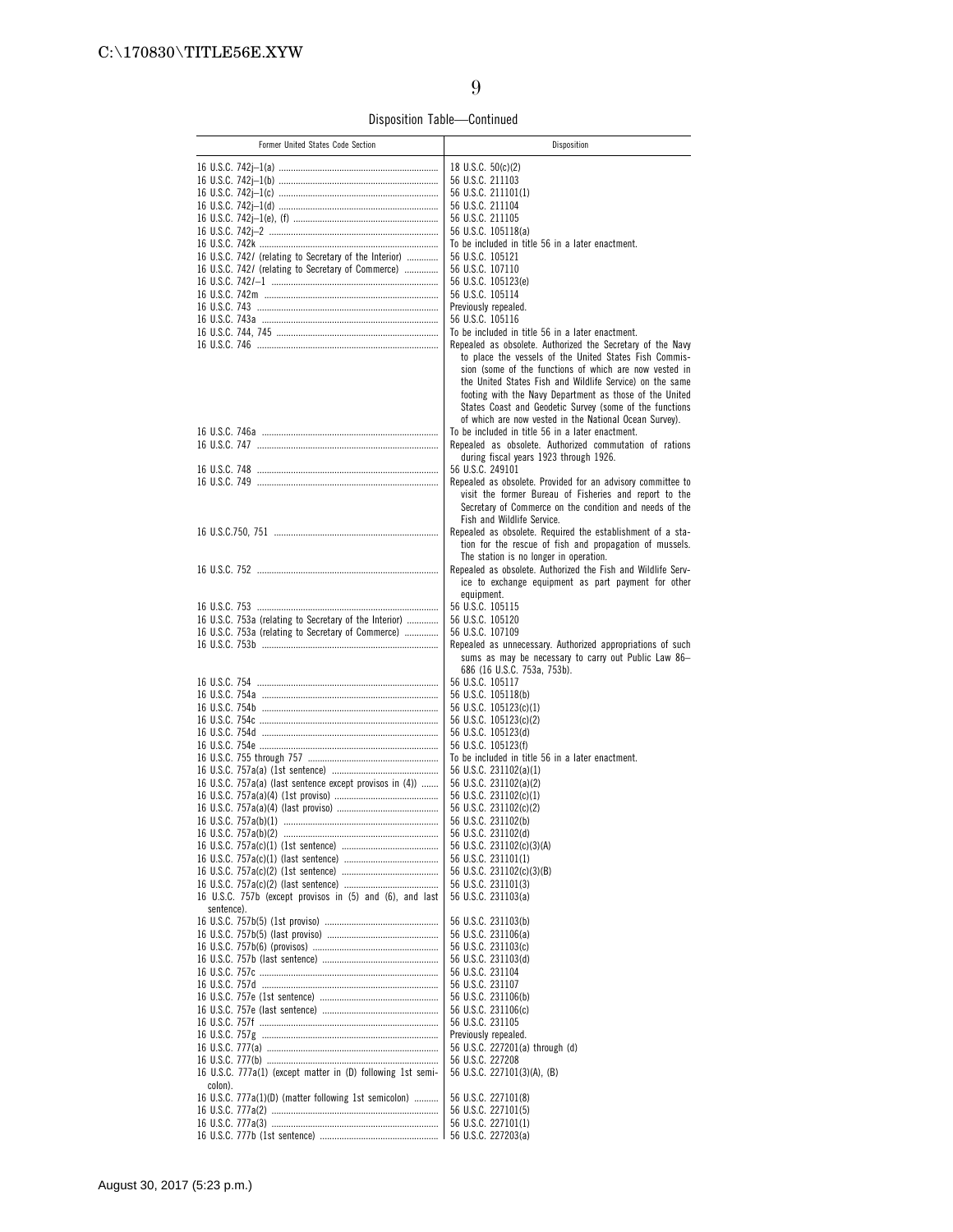Disposition Table—Continued

| Former United States Code Section | Disposition                                                                                                              |
|-----------------------------------|--------------------------------------------------------------------------------------------------------------------------|
|                                   | Repealed as unnecessary. Clarified the relevant amounts re-                                                              |
|                                   | ferred to in the Act of Aug. 31, 1951 (16 U.S.C. 777b<br>note), the terms of which are unnecessary because of            |
|                                   | section 227203(b) of title 56.                                                                                           |
|                                   | 56 U.S.C. 227203(b)                                                                                                      |
|                                   | 56 U.S.C. 227207(d)<br>56 U.S.C. 227206(a)                                                                               |
|                                   | 56 U.S.C. 227204(a)(1)                                                                                                   |
|                                   | 56 U.S.C. 227204(a)(3)                                                                                                   |
|                                   | 56 U.S.C. 227204(a)(2)<br>56 U.S.C. 227204(b)                                                                            |
|                                   | 56 U.S.C. 227204(a)(4), (5)                                                                                              |
|                                   | 56 U.S.C. 227207(a)(1)                                                                                                   |
|                                   | 56 U.S.C. 227207(b)<br>56 U.S.C. 227207(c)                                                                               |
|                                   | 56 U.S.C. 227207(a)(2)                                                                                                   |
|                                   | 56 U.S.C. 227209                                                                                                         |
|                                   | 56 U.S.C. 227207(a)(2)<br>56 U.S.C. 227206(b), (c)                                                                       |
|                                   | 56 U.S.C. 227210                                                                                                         |
|                                   | 56 U.S.C. 227211                                                                                                         |
|                                   | Repealed as unnecessary. Provided that the term "project"<br>may be defined as a fishery program for the purposes of     |
|                                   | the Dingell-Johnson Sport Fish Restoration Act (16 U.S.C.                                                                |
|                                   | 777 et seq.) if a State prepares a comprehensive fish<br>and wildlife plan under the Act. Throughout chapter 227         |
|                                   | of title 56, which restates the Act, references to compre-                                                               |
|                                   | hensive plans, whenever appropriate, are added to ref-                                                                   |
|                                   | erences to fish restoration and management projects be-<br>cause of the omission.                                        |
|                                   | Repealed as unnecessary. Provided a short title for the New                                                              |
|                                   | England Fishery Resources Restoration Act of 1990 (16<br>$U.S.C. 777e-1$ ).                                              |
|                                   | 56 U.S.C. 229101                                                                                                         |
|                                   | 56 U.S.C. 229102<br>56 U.S.C. 229103                                                                                     |
|                                   | Not repealed but omitted from text of title 56. Provides that                                                            |
|                                   | the Director of the United States Fish and Wildlife Service                                                              |
|                                   | shall conduct a study to identify impediments to up-<br>stream and downstream passage of fish in rivers and              |
|                                   | streams in the New England States due to dams that are                                                                   |
|                                   | not licensed by the Federal Energy Regulatory Commission<br>or other human-caused obstructions, that the Director        |
|                                   | shall provide notice to the public of the extent and na-                                                                 |
|                                   | ture of the study, and that the Director shall submit a                                                                  |
|                                   | report regarding the study within 3 years of Nov. 16,<br>1990.                                                           |
|                                   | Not repealed but omitted from text of title 56. Provides that                                                            |
|                                   | the Director of the United States Fish and Wildlife Service<br>shall inventory the natural values of river basins in New |
|                                   | England, identify fish and wildlife habitat in most need                                                                 |
|                                   | of protection or where public access to the rivers should<br>be provided, identify appropriate measures for providing    |
|                                   | the necessary protection or access for each area included                                                                |
|                                   | in the inventory, and submit a report to certain commit-                                                                 |
|                                   | tees within 2 years of Nov. 16, 1990.<br>Repealed as obsolete. Authorized \$5,000,000 for each of fis-                   |
|                                   | cal years 1991 through 1995 to implement fishery re-                                                                     |
|                                   | source restoration plans and programs, \$500,000 for<br>each of fiscal years 1991 through 1993 to conduct a              |
|                                   | study required by the New England Fishery Resources                                                                      |
|                                   | Restoration Act of 1990 (16 U.S.C. 777e-1), and<br>\$500,000 to conduct an inventory required by the Act.                |
|                                   | 56 U.S.C. 227212(b)(1)                                                                                                   |
|                                   | 56 U.S.C. 227212(b)(2)                                                                                                   |
|                                   | 56 U.S.C. 227212(a)<br>56 U.S.C. 227502                                                                                  |
|                                   | 56 U.S.C. 227212(c)                                                                                                      |
|                                   | 56 U.S.C. 227212(d)                                                                                                      |
|                                   | 56 U.S.C. 227503<br>56 U.S.C. 227101(3)(C)                                                                               |
|                                   | 56 U.S.C. 227504                                                                                                         |
|                                   | 56 U.S.C. 227401                                                                                                         |
|                                   | 56 U.S.C. 227402<br>56 U.S.C. 227403                                                                                     |
|                                   | 56 U.S.C. 227404(b), (c)                                                                                                 |
|                                   | 56 U.S.C. 227405                                                                                                         |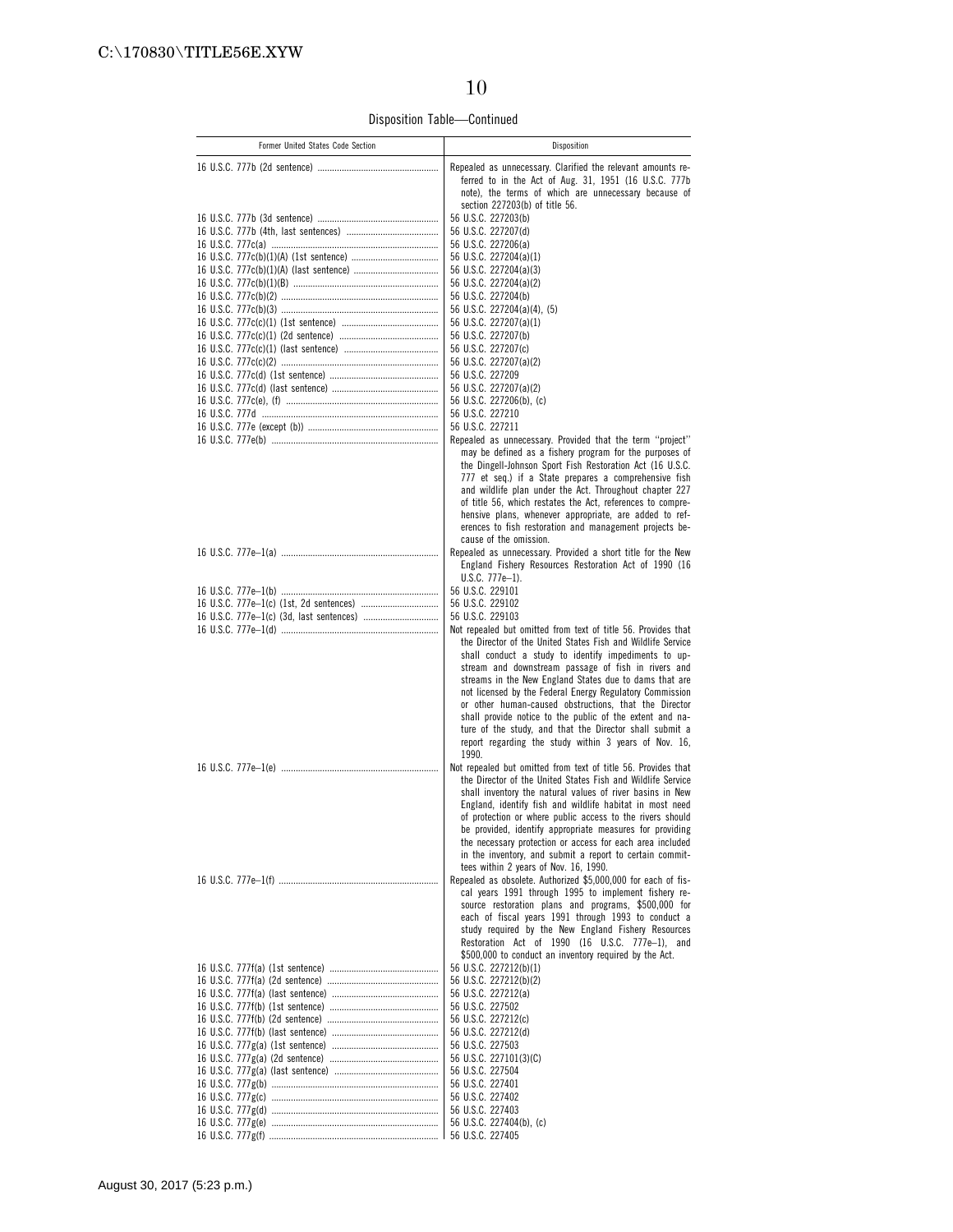Disposition Table—Continued

| Former United States Code Section                     | Disposition                                                                                                                                                                                                                                                                                                                                                                                                                                                                                                                                                                                                                 |
|-------------------------------------------------------|-----------------------------------------------------------------------------------------------------------------------------------------------------------------------------------------------------------------------------------------------------------------------------------------------------------------------------------------------------------------------------------------------------------------------------------------------------------------------------------------------------------------------------------------------------------------------------------------------------------------------------|
|                                                       | Repealed as obsolete. Required the Secretary of the Interior<br>to adopt a national framework for a public boat access<br>needs assessment within 6 months after Jun. 9, 1998,<br>required States that conducted an assessment following<br>the national framework to report findings to the Secretary<br>within 18 months of Jun. 9, 1998, provided an exception<br>for certain States regarding the requirement to report<br>findings, and allowed States that conducted an assess-<br>ment following the national framework to fund the costs<br>of conducting the assessment using certain allocated<br>funds.          |
|                                                       | Not repealed but omitted from text of title 56. Provides a<br>statement of purpose for section 7404 of the Sportfishing<br>and Boating Safety Act of 1998 (16 U.S.C. $777g-1$ ).<br>Repealed as obsolete. Amended section 8 of the Dingell-                                                                                                                                                                                                                                                                                                                                                                                 |
|                                                       | Johnson Sport Fish Restoration Act (16 U.S.C. 777g). The<br>provision is obsolete because it has been executed.                                                                                                                                                                                                                                                                                                                                                                                                                                                                                                             |
|                                                       | 56 U.S.C. 227406(b), (c)<br>56 U.S.C. 227406(a)                                                                                                                                                                                                                                                                                                                                                                                                                                                                                                                                                                             |
|                                                       | 56 U.S.C. 227205                                                                                                                                                                                                                                                                                                                                                                                                                                                                                                                                                                                                            |
|                                                       | 56 U.S.C. 227501                                                                                                                                                                                                                                                                                                                                                                                                                                                                                                                                                                                                            |
|                                                       | Previously repealed.                                                                                                                                                                                                                                                                                                                                                                                                                                                                                                                                                                                                        |
|                                                       | 56 U.S.C. 227202                                                                                                                                                                                                                                                                                                                                                                                                                                                                                                                                                                                                            |
|                                                       | 56 U.S.C. 227505<br>56 U.S.C. 227302                                                                                                                                                                                                                                                                                                                                                                                                                                                                                                                                                                                        |
|                                                       | 56 U.S.C. 227301                                                                                                                                                                                                                                                                                                                                                                                                                                                                                                                                                                                                            |
|                                                       | 56 U.S.C. 227304                                                                                                                                                                                                                                                                                                                                                                                                                                                                                                                                                                                                            |
|                                                       | 56 U.S.C. 227303                                                                                                                                                                                                                                                                                                                                                                                                                                                                                                                                                                                                            |
|                                                       | 56 U.S.C. 227305                                                                                                                                                                                                                                                                                                                                                                                                                                                                                                                                                                                                            |
|                                                       | Previously repealed.<br>56 U.S.C. 251101(2)                                                                                                                                                                                                                                                                                                                                                                                                                                                                                                                                                                                 |
|                                                       | 56 U.S.C. 251101(1)                                                                                                                                                                                                                                                                                                                                                                                                                                                                                                                                                                                                         |
|                                                       | 56 U.S.C. 251101(8)                                                                                                                                                                                                                                                                                                                                                                                                                                                                                                                                                                                                         |
|                                                       | 56 U.S.C. 251101(5)<br>56 U.S.C. 251101(9)                                                                                                                                                                                                                                                                                                                                                                                                                                                                                                                                                                                  |
|                                                       | 56 U.S.C. 251101(3)                                                                                                                                                                                                                                                                                                                                                                                                                                                                                                                                                                                                         |
|                                                       | 56 U.S.C. 251101(4)                                                                                                                                                                                                                                                                                                                                                                                                                                                                                                                                                                                                         |
|                                                       | 56 U.S.C. 251101(10) through (12)<br>56 U.S.C. 251101(6)                                                                                                                                                                                                                                                                                                                                                                                                                                                                                                                                                                    |
|                                                       | 56 U.S.C. 251101(7)                                                                                                                                                                                                                                                                                                                                                                                                                                                                                                                                                                                                         |
|                                                       | 56 U.S.C. 251102                                                                                                                                                                                                                                                                                                                                                                                                                                                                                                                                                                                                            |
|                                                       | 56 U.S.C. 251103                                                                                                                                                                                                                                                                                                                                                                                                                                                                                                                                                                                                            |
| 16 U.S.C. 916c note (Pub. L. 107-372, title IV, §403) | 56 U.S.C. 251104(a), (b)<br>56 U.S.C. 251104(c)                                                                                                                                                                                                                                                                                                                                                                                                                                                                                                                                                                             |
|                                                       | 56 U.S.C. 251105                                                                                                                                                                                                                                                                                                                                                                                                                                                                                                                                                                                                            |
|                                                       | 18 U.S.C. $51(c)(5)$ , (6)                                                                                                                                                                                                                                                                                                                                                                                                                                                                                                                                                                                                  |
|                                                       | 18 U.S.C. 51(c)(2) through (4)<br>56 U.S.C. 251108                                                                                                                                                                                                                                                                                                                                                                                                                                                                                                                                                                          |
|                                                       | 56 U.S.C. 251109                                                                                                                                                                                                                                                                                                                                                                                                                                                                                                                                                                                                            |
|                                                       | 56 U.S.C. 251110                                                                                                                                                                                                                                                                                                                                                                                                                                                                                                                                                                                                            |
|                                                       | 56 U.S.C. 251107<br>56 U.S.C. 251111                                                                                                                                                                                                                                                                                                                                                                                                                                                                                                                                                                                        |
|                                                       | 56 U.S.C. 251112                                                                                                                                                                                                                                                                                                                                                                                                                                                                                                                                                                                                            |
|                                                       | Repealed as obsolete. Required the Secretary of Commerce                                                                                                                                                                                                                                                                                                                                                                                                                                                                                                                                                                    |
|                                                       | to undertake comprehensive studies of all whales found<br>in waters subject to the jurisdiction of the United States<br>and to submit to Congress a report on the studies, in-<br>cluding recommendations, not later than Jan. 1, 1980.<br>Required Federal agencies to cooperate with the Secretary<br>of Commerce in preparing the studies and recommenda-<br>tions. Required the Secretary of Commerce to immediately<br>initiate negotiations with Mexico and Canada for the pro-<br>tection and conservation of whales. Authorized appropria-<br>tions for the foregoing activities for fiscal years 1978 and<br>1979. |
|                                                       | Not repealed but omitted from text of title 56. Provides find-<br>ings for the Great Lakes Fish and Wildlife Restoration Act                                                                                                                                                                                                                                                                                                                                                                                                                                                                                                |
|                                                       | of 1990 (16 U.S.C. 941 et seq.) relating to the impor-<br>tance of better coordination and effective partnership<br>among Federal agencies, States, and Indian tribes for ef-<br>fective management of fish and wildlife resources and<br>their habitats in the Great Lakes Basin.                                                                                                                                                                                                                                                                                                                                          |
|                                                       | Previously repealed.                                                                                                                                                                                                                                                                                                                                                                                                                                                                                                                                                                                                        |
|                                                       | Not repealed but omitted from text of title 56. Provides a<br>statement of purpose for the Great Lakes Fish and Wild-                                                                                                                                                                                                                                                                                                                                                                                                                                                                                                       |
|                                                       | life Restoration Act of 1990 (16 U.S.C. 941 et seq.).                                                                                                                                                                                                                                                                                                                                                                                                                                                                                                                                                                       |
|                                                       | 56 U.S.C. 207101(2) through (8)                                                                                                                                                                                                                                                                                                                                                                                                                                                                                                                                                                                             |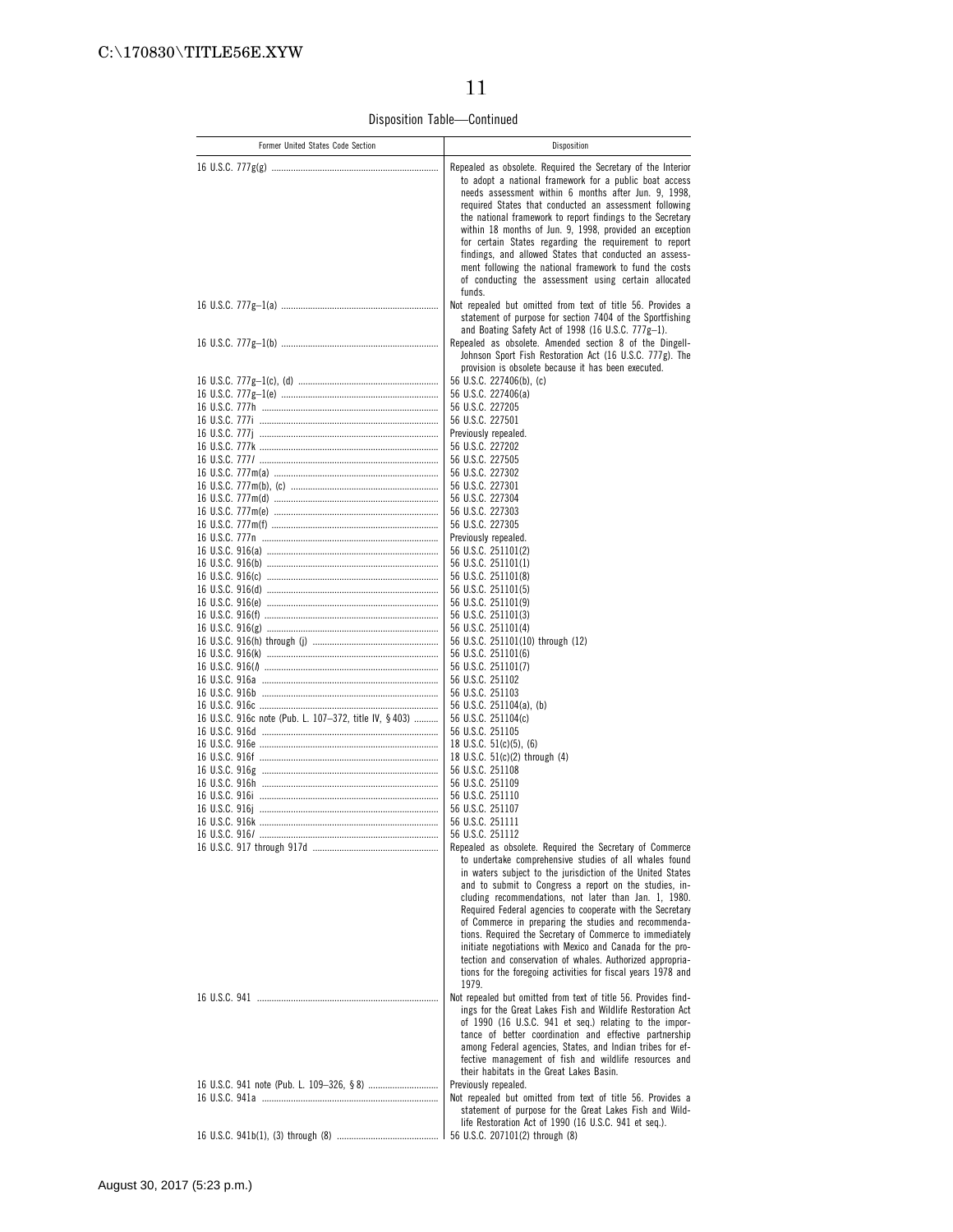Disposition Table—Continued

| Former United States Code Section                             | Disposition                                                                                                                                                      |
|---------------------------------------------------------------|------------------------------------------------------------------------------------------------------------------------------------------------------------------|
|                                                               | Repealed as unnecessary. Provided a definition of "Director"<br>that is identical to the titlewide definition of "Director"<br>under section 101101 of title 56. |
|                                                               | 56 U.S.C. 207101(1)                                                                                                                                              |
|                                                               | 56 U.S.C. 207101(9) through (11)                                                                                                                                 |
| 16 U.S.C. 941c(a), (b)(1), (2), (c) through (e)               | 56 U.S.C. 207102                                                                                                                                                 |
|                                                               | 56 U.S.C. 207103                                                                                                                                                 |
|                                                               | 56 U.S.C. 207104                                                                                                                                                 |
|                                                               | 56 U.S.C. 207105                                                                                                                                                 |
|                                                               | 56 U.S.C. 207106<br>56 U.S.C. 207107                                                                                                                             |
|                                                               | 56 U.S.C. 207202                                                                                                                                                 |
|                                                               | 56 U.S.C. 207203                                                                                                                                                 |
|                                                               | 56 U.S.C. 207201                                                                                                                                                 |
|                                                               | Repealed as obsolete. Authorized appropriations to carry out                                                                                                     |
|                                                               | the Great Lakes Fish and Wildlife Tissue Bank Act (16<br>U.S.C. 943 et seg.) for fiscal years 1993 and 1994.                                                     |
|                                                               | Repealed as obsolete. Provided a definition of the term                                                                                                          |
|                                                               | "Commission". The Commission referred to in the defini-                                                                                                          |
|                                                               | tion no longer exists.                                                                                                                                           |
|                                                               | Repealed as obsolete. Provided a definition of the term                                                                                                          |
|                                                               | "Convention". The Convention referred to in the definition                                                                                                       |
|                                                               | expired on Oct. 14, 1984.                                                                                                                                        |
|                                                               | 56 U.S.C. 225101(1) through (3)<br>56 U.S.C. 225101(5), (6)                                                                                                      |
|                                                               | Repealed as obsolete. Provided a definition of "Party" and                                                                                                       |
|                                                               | "parties", neither of which has any applicability because                                                                                                        |
|                                                               | of the expiration of the Interim Convention on the Con-                                                                                                          |
|                                                               | servation of North Pacific Fur Seals on Oct. 14, 1984.                                                                                                           |
|                                                               | 56 U.S.C. 225101(7) through (11)                                                                                                                                 |
| 16 U.S.C. 1151 note (Pub. L. 102-251, title III, § 303)       | 56 U.S.C. 225101(4)<br>56 U.S.C. 225102                                                                                                                          |
|                                                               | 56 U.S.C. 225103(a)                                                                                                                                              |
|                                                               | 56 U.S.C. 225103(b)                                                                                                                                              |
|                                                               | 56 U.S.C. 225104                                                                                                                                                 |
|                                                               | Repealed as obsolete. Provided enforcement provisions for                                                                                                        |
|                                                               | the Interim Convention on the Conservation of North Pa-                                                                                                          |
|                                                               | cific Fur Seals that expired on Oct. 14, 1984.<br>Repealed as obsolete. Required the President to appoint a                                                      |
|                                                               | United States Commissioner to the North Pacific Fur Seal                                                                                                         |
|                                                               | Commission and authorized the President to appoint Ad-                                                                                                           |
|                                                               | visors to the Commissioner and a Deputy United States                                                                                                            |
|                                                               | Commissioner. The North Pacific Fur Seal Commission no                                                                                                           |
|                                                               | longer exists.<br>Repealed as obsolete. Authorized the Secretary of State to                                                                                     |
|                                                               | accept or reject, on behalf of the United States, recom-                                                                                                         |
|                                                               | mendations made by the North Pacific Fur Seal Commis-                                                                                                            |
|                                                               | sion.                                                                                                                                                            |
|                                                               | 56 U.S.C. 225105                                                                                                                                                 |
|                                                               | 56 U.S.C. 225201                                                                                                                                                 |
| 16 U.S.C. 1161 note (Pub. L. 106-562, title I, § 105(a), (b). | Not repealed but omitted from text of title 56. Provides pro-                                                                                                    |
| $(d), (g)$ ).                                                 | visions terminating responsibilities of the Secretary of<br>Commerce relating to sealing activities in the Pribilof Is-                                          |
|                                                               | lands.                                                                                                                                                           |
| 16 U.S.C. 1161 note (Pub. L. 106-562, title I, § 105(c) (re-  | 56 U.S.C. 225203(h)                                                                                                                                              |
| lating to section 205 of the Fur Seal Act of 1966)).          |                                                                                                                                                                  |
| 16 U.S.C. 1161 note (Pub. L. 106-562, title I, § 105(c) (re-  | Repealed. Conforming amendment made by section 5 of the                                                                                                          |
| lating to section 3 of Public Law 104-91)).                   | bill to section 3 of Public Law 104-91, incorporating the<br>conditional repeal made by the source law as subsection                                             |
|                                                               | (h) of section 3 of Public Law 104-91.                                                                                                                           |
| 16 U.S.C. 1161 note (Pub. L. 106-562, title I, § 105(e), (f)) | 56 U.S.C. 225203(g)(2), (3)                                                                                                                                      |
|                                                               | 56 U.S.C. 225202                                                                                                                                                 |
|                                                               | 56 U.S.C. 225205                                                                                                                                                 |
|                                                               | 56 U.S.C. 225206                                                                                                                                                 |
|                                                               | 56 U.S.C. 225203(a) through (c)<br>Not repealed but omitted from text of title 56. Provides that                                                                 |
|                                                               | the Secretary of Commerce shall submit to Congress a                                                                                                             |
|                                                               | report not later than Mar. 23, 2001.                                                                                                                             |
|                                                               | 56 U.S.C. 225203(d) through (f)                                                                                                                                  |
|                                                               | 56 U.S.C. 225204(a) through (c)(1)                                                                                                                               |
|                                                               | 56 U.S.C. 225204(d), (e)                                                                                                                                         |
|                                                               | Not repealed but omitted from text of title 56. Provides that<br>entities for whom assistance were authorized to be ap-                                          |
|                                                               | propriated under section 206(c) of the Fur Seal Act of                                                                                                           |
|                                                               | 1966 (16 U.S.C. 1166(c)) shall submit to Congress an                                                                                                             |
|                                                               | audited statement listing expenditure of assistance re-                                                                                                          |
|                                                               | ceived on the last days of fiscal years 2002, 2004, and                                                                                                          |
|                                                               | 2006.                                                                                                                                                            |
|                                                               | 56 U.S.C. 225204(c)(2)                                                                                                                                           |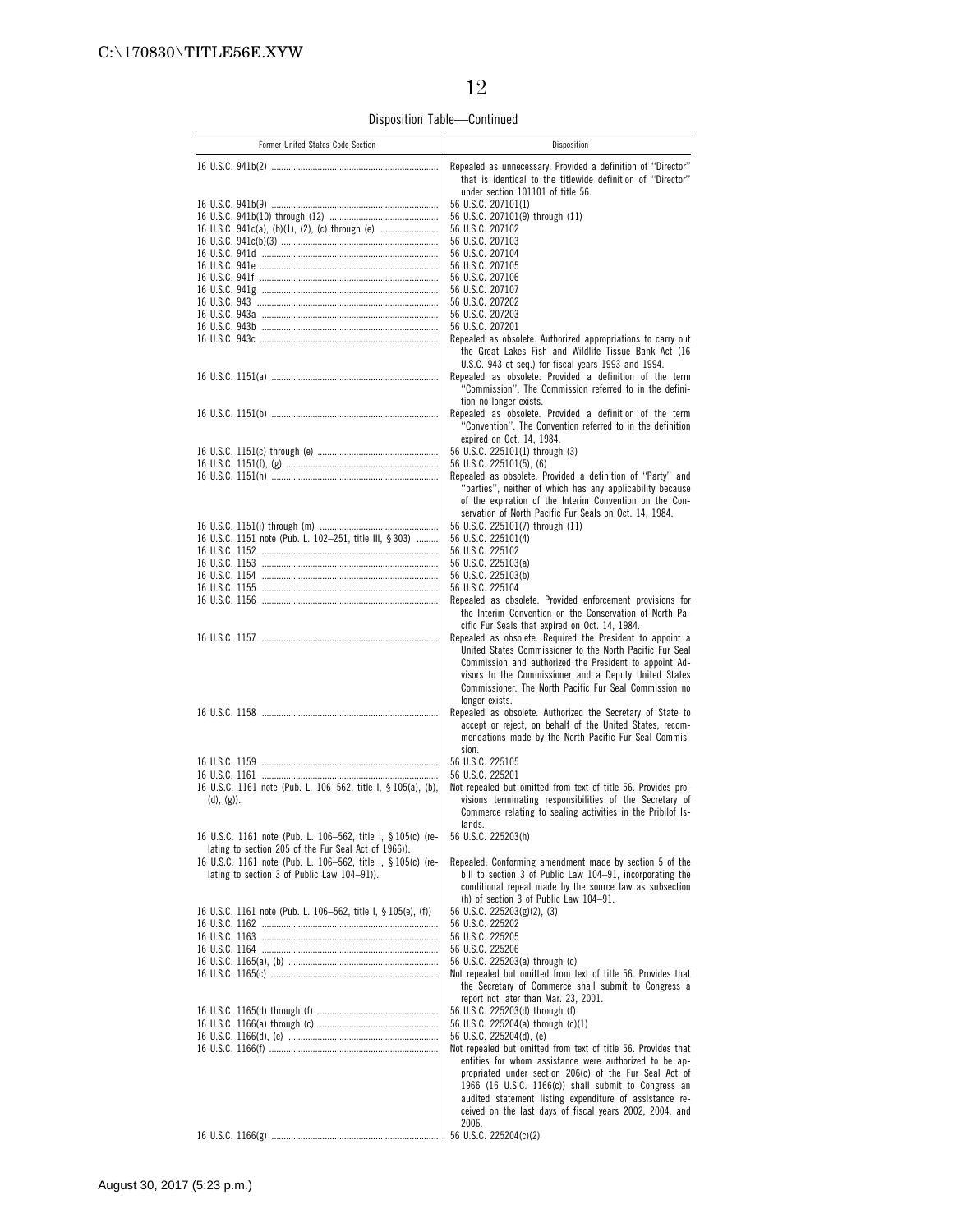Disposition Table—Continued

| Former United States Code Section                                                                                            | Disposition                                                                                                                 |
|------------------------------------------------------------------------------------------------------------------------------|-----------------------------------------------------------------------------------------------------------------------------|
|                                                                                                                              | 56 U.S.C. 225208                                                                                                            |
|                                                                                                                              | Not repealed but omitted from text of title 56. Provides pro-                                                               |
|                                                                                                                              | visions relating to civil service retirement benefits of na-                                                                |
|                                                                                                                              | tives of the Pribilof Islands engaged in the taking and<br>curing of fur seal skins.                                        |
|                                                                                                                              | 56 U.S.C. 225210                                                                                                            |
|                                                                                                                              | 56 U.S.C. 225207                                                                                                            |
|                                                                                                                              | 56 U.S.C. 225209(a), (b)(1)                                                                                                 |
|                                                                                                                              | 56 U.S.C. 225801<br>56 U.S.C. 225802                                                                                        |
|                                                                                                                              | 56 U.S.C. 225804                                                                                                            |
|                                                                                                                              | 18 U.S.C. 51(b)(2)                                                                                                          |
| 16 U.S.C. 1175(a) (except relating to section 208 of the Fur                                                                 | 56 U.S.C. 225803(a)<br>56 U.S.C. 225901                                                                                     |
| Seal Act of 1966), (b).                                                                                                      |                                                                                                                             |
| 16 U.S.C. 1175(a) (relating to section 208 of the Fur Seal                                                                   | Repealed. Conforming amendment made by section 4 to                                                                         |
| Act of 1966).                                                                                                                | section 208 of the Fur Seal Act of 1966 (16 U.S.C. 1168).<br>Not repealed but omitted from text of title 56. Provides find- |
|                                                                                                                              | ings and a declaration of policy for the Wild Free-Roam-                                                                    |
|                                                                                                                              | ing Horses and Burros Act (16 U.S.C. 1331 et seq.) relat-                                                                   |
|                                                                                                                              | ing to the importance of wild free-roaming horses and                                                                       |
|                                                                                                                              | burros, their fast disappearance from the American<br>scene, and their protection by considering them as an in-             |
|                                                                                                                              | tegral part of public land.                                                                                                 |
|                                                                                                                              | 56 U.S.C. 289101(5). (6)                                                                                                    |
|                                                                                                                              | 56 U.S.C. 289101(4)                                                                                                         |
|                                                                                                                              | 56 U.S.C. 289101(2)<br>56 U.S.C. 289101(3)                                                                                  |
|                                                                                                                              | 56 U.S.C. 289101(1)                                                                                                         |
|                                                                                                                              | 56 U.S.C. 289102                                                                                                            |
|                                                                                                                              | 56 U.S.C. 289103(a), (b)                                                                                                    |
|                                                                                                                              | Repealed as obsolete. Required the Secretary, as defined in<br>section 2 of the Wild Free-Roaming Horses and Burros         |
|                                                                                                                              | Act (16 U.S.C. 1332), to contract for a research study re-                                                                  |
|                                                                                                                              | lating to wild horses and burros.                                                                                           |
|                                                                                                                              | 56 U.S.C. 289103(c), (d)<br>56 U.S.C. 289104                                                                                |
|                                                                                                                              | 56 U.S.C. 289105                                                                                                            |
|                                                                                                                              | 56 U.S.C. 289106                                                                                                            |
|                                                                                                                              | 56 U.S.C. 289107(a)                                                                                                         |
| 16 U.S.C. 1336 note (Pub. L. 112-74, div. E, title I, § 114)<br>16 U.S.C. 1336 note (Pub. L. 115-31, div. G, title I, § 109) | 56 U.S.C. 289107(b)<br>Repealed as unnecessary. The provision is unnecessary be-                                            |
|                                                                                                                              | cause of section 289107(b) of title 56.                                                                                     |
| 16 U.S.C. 1336 note (Pub. L. 114-113, div. G, title I, § 109)                                                                | Repealed as unnecessary. The provision is unnecessary be-                                                                   |
| 16 U.S.C. 1336 note (Pub. L. 113-235, div. F, title I, § 110)                                                                | cause of section 289107(b) of title 56.<br>Repealed as unnecessary. The provision is unnecessary be-                        |
|                                                                                                                              | cause of section 289107(b) of title 56.                                                                                     |
| 16 U.S.C. 1336 note (Pub. L. 113-76, div. G, title I, § 111)                                                                 | Repealed as unnecessary. The provision is unnecessary be-                                                                   |
|                                                                                                                              | cause of section 289107(b) of title 56.<br>56 U.S.C. 289108                                                                 |
|                                                                                                                              | 18 U.S.C. 53(c)(2)                                                                                                          |
| 16 U.S.C. 1338(a) (beginning with "Any person so charged"                                                                    | 56 U.S.C. 289113                                                                                                            |
| and ending with "section 3401, title 18, United States                                                                       |                                                                                                                             |
| Code.''), (b).                                                                                                               | 56 U.S.C. 289109                                                                                                            |
|                                                                                                                              | 56 U.S.C. 289110                                                                                                            |
|                                                                                                                              | 56 U.S.C. 289111                                                                                                            |
|                                                                                                                              | 56 U.S.C. 221101                                                                                                            |
|                                                                                                                              | 56 U.S.C. 221102(8)<br>56 U.S.C. 221102(6)                                                                                  |
|                                                                                                                              | 56 U.S.C. 221102(33)                                                                                                        |
|                                                                                                                              | 56 U.S.C. 221102(11), (12)                                                                                                  |
|                                                                                                                              | 56 U.S.C. 221102(14), (15)<br>56 U.S.C. 221102(18)                                                                          |
|                                                                                                                              | 56 U.S.C. 221102(21)                                                                                                        |
|                                                                                                                              | 56 U.S.C. 221102(22)                                                                                                        |
|                                                                                                                              | 56 U.S.C. 221102(27)                                                                                                        |
| 16 U.S.C. 1362(12)(B) (relating to section 118 of the Marine                                                                 | 56 U.S.C. 221102(25)                                                                                                        |
| Mammal Protection Act of 1972).                                                                                              | 56 U.S.C. 221216(a)(2)                                                                                                      |
| 16 U.S.C. 1362(12)(B) (relating to title IV of the Marine                                                                    | 56 U.S.C. 221501(4)                                                                                                         |
| Mammal Protection Act of 1972).                                                                                              |                                                                                                                             |
|                                                                                                                              | 56 U.S.C. 221102(29)<br>56 U.S.C. 221102(33)                                                                                |
|                                                                                                                              | 56 U.S.C. 221102(34)                                                                                                        |
|                                                                                                                              | 56 U.S.C. 221102(9)                                                                                                         |
|                                                                                                                              | 56 U.S.C. 221102(5)                                                                                                         |
|                                                                                                                              | 56 U.S.C. 221102(10)<br>56 U.S.C. 221102(28)                                                                                |
|                                                                                                                              |                                                                                                                             |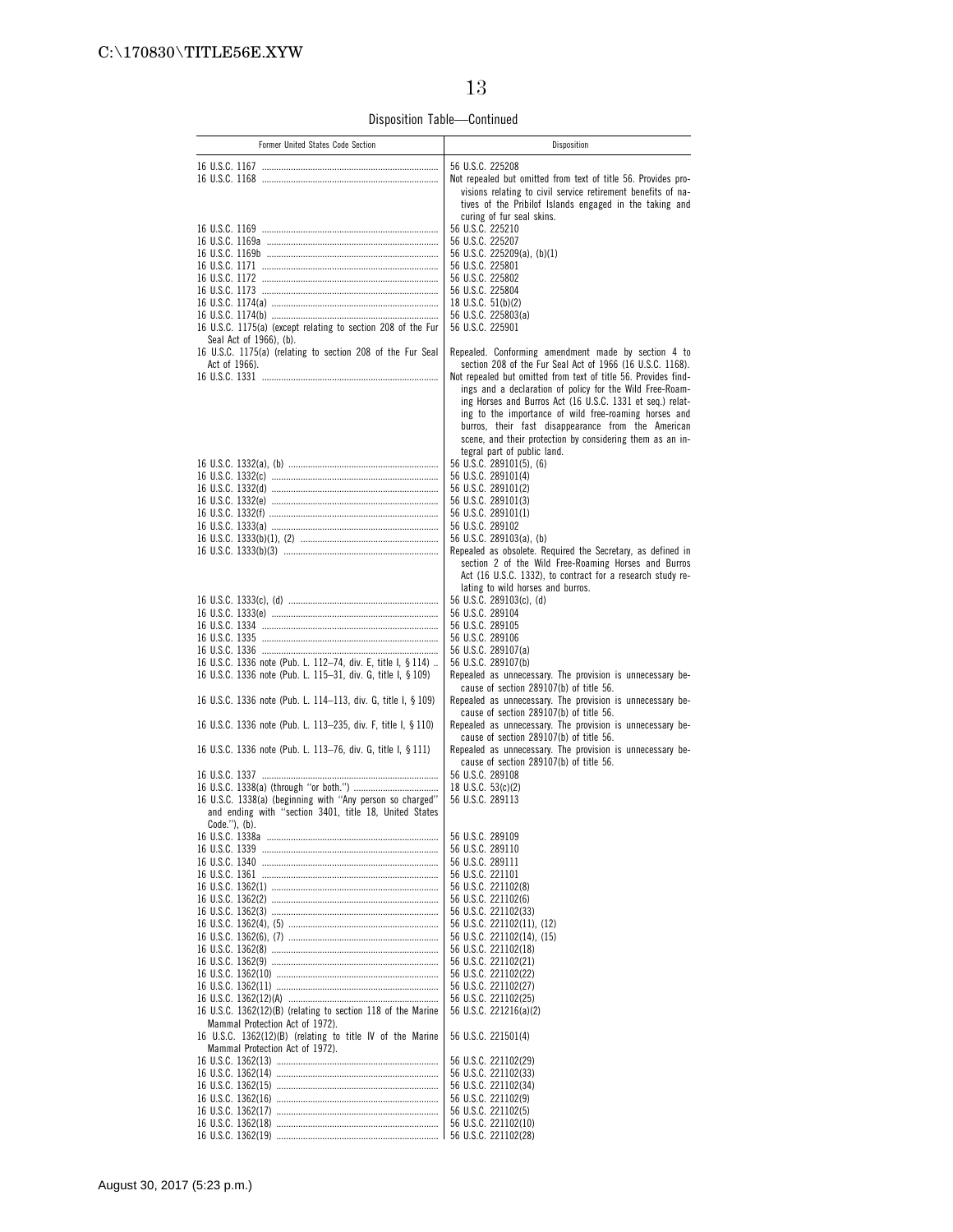Disposition Table—Continued

| Former United States Code Section                                                                                   | Disposition                                                                                                   |
|---------------------------------------------------------------------------------------------------------------------|---------------------------------------------------------------------------------------------------------------|
|                                                                                                                     | 56 U.S.C. 221102(23), (24)                                                                                    |
|                                                                                                                     | 56 U.S.C. 221102(2)                                                                                           |
|                                                                                                                     | 56 U.S.C. 221102(1)                                                                                           |
|                                                                                                                     | 56 U.S.C. 221102(30), (31)                                                                                    |
|                                                                                                                     | 56 U.S.C. 221102(19)<br>56 U.S.C. 221102(17)                                                                  |
|                                                                                                                     | 56 U.S.C. 221102(13)                                                                                          |
|                                                                                                                     | 56 U.S.C. 221102(7)                                                                                           |
|                                                                                                                     | 56 U.S.C. 221201                                                                                              |
|                                                                                                                     | 56 U.S.C. 221203(b)                                                                                           |
| 16 U.S.C. 1371(a)(2) (1st through 4th sentences)<br>16 U.S.C. 1371(a)(2) (beginning with "For purposes of ap-       | 56 U.S.C. 221203(c)(1) through (4)<br>56 U.S.C. 221203(c)(5) (matter before (A))                              |
| plying" and ending with "the Secretary-").                                                                          |                                                                                                               |
|                                                                                                                     | 56 U.S.C. 221203(c)(5)(A) through (E)                                                                         |
|                                                                                                                     | 56 U.S.C. 221203(c)(5)(F)(ii)                                                                                 |
|                                                                                                                     | 56 U.S.C. 221203(c)(5)(F)(i)                                                                                  |
|                                                                                                                     | 56 U.S.C. 221203(c)(6)<br>56 U.S.C. 221203(d), (e)                                                            |
|                                                                                                                     | 56 U.S.C. 221203(f)(1) through (2)(A)                                                                         |
| 16 U.S.C. $1371(a)(5)(A)(ii)$ , (iii) (except parentheticals)                                                       | 56 U.S.C. 221203(f)(5)(A) through (C)                                                                         |
| 16 U.S.C. 1371(a)(5)(A) (parentheticals in (ii), (iii))                                                             | 56 U.S.C. 221102(16)                                                                                          |
|                                                                                                                     | 56 U.S.C. 221203(f)(3), (4)                                                                                   |
| 16 U.S.C. 1371(a)(5)(D) (except parentheticals in (vi), (vii))                                                      | 56 U.S.C. 221203(g)(1) through (2)(A), (3) through (7)(B)<br>56 U.S.C. 221102(16)                             |
| 16 U.S.C. 1371(a)(5)(D) (parentheticals in (vi), (vii))                                                             | 56 U.S.C. 221203(h)(2) through (8)                                                                            |
| 16 U.S.C. 1371(a)(5)(F)(i), (ii) (except parenthetical before                                                       | 56 U.S.C. 221203(f)(5)(D)                                                                                     |
| $(i)$ ).                                                                                                            |                                                                                                               |
| 16 U.S.C. 1371(a)(5)(F)(iii) (except parenthetical before (i))                                                      | 56 U.S.C. 221203(g)(7)(C)                                                                                     |
|                                                                                                                     | 56 U.S.C. 221102(16)<br>56 U.S.C. 221203(i)(2)                                                                |
|                                                                                                                     | 56 U.S.C. 221203(i)(1)(B)                                                                                     |
|                                                                                                                     | 56 U.S.C. 221203(i)(1)(A)                                                                                     |
| 16 U.S.C. 1371(b)(1), (2) (through "and clothing:")                                                                 | 56 U.S.C. 221205(a)(2)(A)(i)                                                                                  |
| 16 U.S.C. 1371(b)(2) (1st proviso) (beginning with "Pro-<br>vided, That only authentic" and ending with "interstate | 56 U.S.C. 221205(a)(2)(C)                                                                                     |
| commerce").                                                                                                         |                                                                                                               |
| 16 U.S.C. 1371(b)(2) (2d proviso) (beginning with "And pro-                                                         | 56 U.S.C. 221205(a)(2)(B)                                                                                     |
| vided further, That any edible" and ending with "for na-                                                            |                                                                                                               |
| tive consumption").<br>16 U.S.C. 1371(b)(2) (beginning with "For the purposes of                                    | 56 U.S.C. 221205(a)(1)(A)                                                                                     |
| this subsection" and ending with the period).                                                                       |                                                                                                               |
| 16 U.S.C. 1371(b)(2) (beginning with "Traditional native                                                            | 56 U.S.C. 221205(a)(1)(B)                                                                                     |
| handicrafts include" and ending with the semicolon).                                                                | 56 U.S.C. 221205(a)(2)(A)(ii)                                                                                 |
| 16 U.S.C. 1371(b) (matter after (3)) (1st sentence through                                                          | 56 U.S.C. 221205(a)(3)(A) through (D)                                                                         |
| 3d sentence).                                                                                                       |                                                                                                               |
| 16 U.S.C. 1371(b) (matter after (3)) (4th sentence, last sen-                                                       | 56 U.S.C. 221203(f)(2)(B), (g)(2)(B),<br>$221205(a)(3)(E)$ ,                                                  |
| tence).                                                                                                             | 221219(c)(2)<br>56 U.S.C. 221205(b) through (e)                                                               |
|                                                                                                                     | 56 U.S.C. 221202(a) through (c)                                                                               |
|                                                                                                                     | 56 U.S.C. 221202(e)                                                                                           |
|                                                                                                                     | 56 U.S.C. 221222                                                                                              |
|                                                                                                                     | 56 U.S.C. 221202(d)                                                                                           |
|                                                                                                                     | 56 U.S.C. 221206<br>56 U.S.C. 221204(a)                                                                       |
|                                                                                                                     | 56 U.S.C. 221204(c)                                                                                           |
|                                                                                                                     | 56 U.S.C. 221204(b)                                                                                           |
|                                                                                                                     | 56 U.S.C. 221204(i)(4)                                                                                        |
|                                                                                                                     | 56 U.S.C. 221204(d)(2)(A), (B)<br>56 U.S.C. 221204(d)(3)(A) through (E)                                       |
|                                                                                                                     | 56 U.S.C. 221204(d)(4), (5)                                                                                   |
|                                                                                                                     | 56 U.S.C. 221204(e)(1) through (3)                                                                            |
|                                                                                                                     | Not repealed but omitted from text of title 56. Provides that                                                 |
|                                                                                                                     | the Secretary of the Interior shall undertake a scientific                                                    |
|                                                                                                                     | review of the impact of permits issued under the para-<br>graph on the polar bear population stocks in Canada |
|                                                                                                                     | within 2 years after Apr. 30, 1994.                                                                           |
|                                                                                                                     | 56 U.S.C. 221204(e)(4), (5)                                                                                   |
|                                                                                                                     | 56 U.S.C. 221204(f)                                                                                           |
|                                                                                                                     | 56 U.S.C. 221204(d)(2)(C)<br>56 U.S.C. 221204(d)(2)(D)                                                        |
|                                                                                                                     | 56 U.S.C. 221204(d)(3)(F), (G)                                                                                |
|                                                                                                                     | 56 U.S.C. 221204(d)(2)(E)                                                                                     |
|                                                                                                                     | 56 U.S.C. 221204(d)(3)(H)                                                                                     |
|                                                                                                                     | 56 U.S.C. 221204(i)(1) through (3)                                                                            |
|                                                                                                                     | 56 U.S.C. 221204(i)(5) through (7)<br>56 U.S.C. 221204(j)                                                     |
|                                                                                                                     | 56 U.S.C. 221204(h)                                                                                           |
|                                                                                                                     | 56 U.S.C. 221204(k)                                                                                           |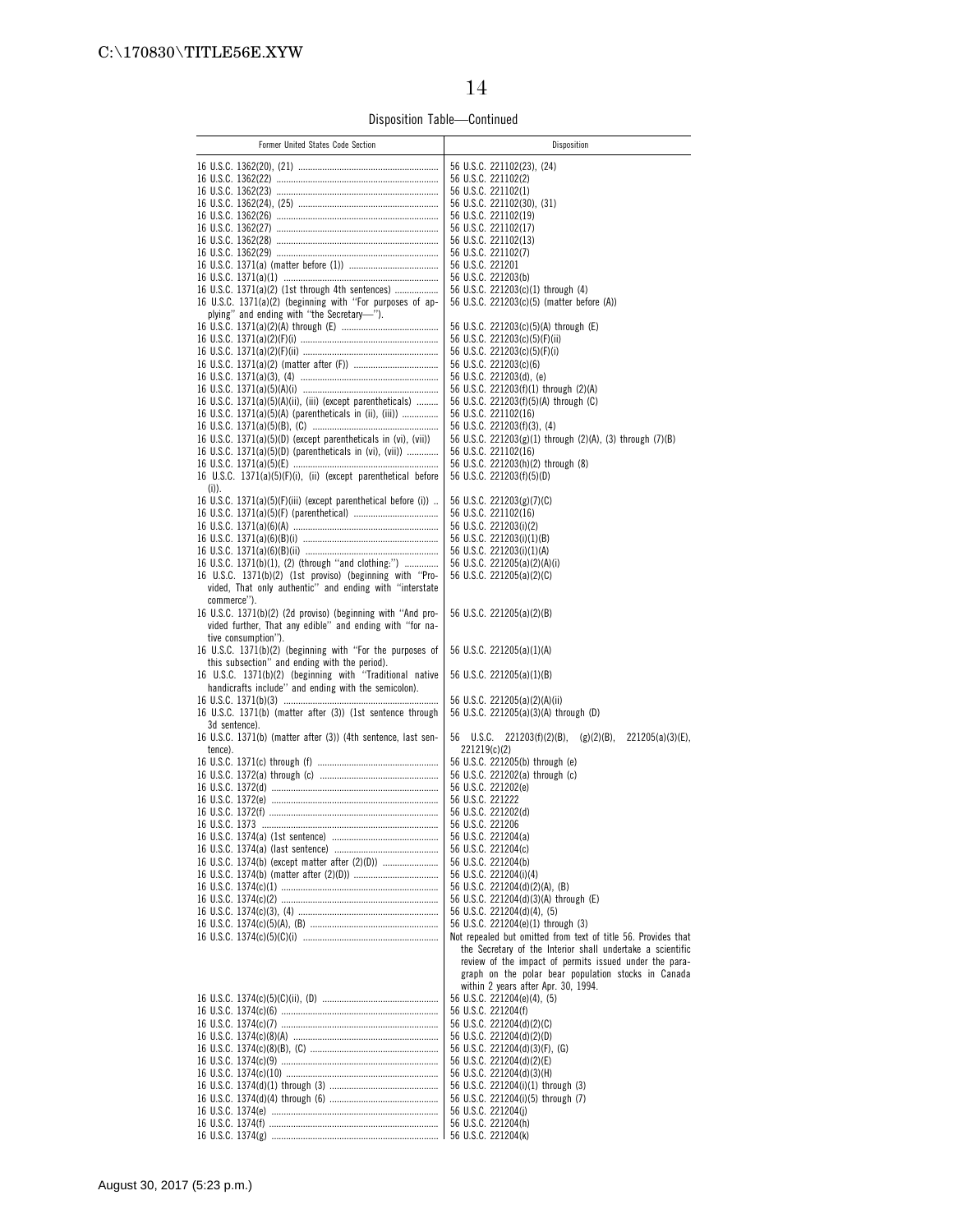Disposition Table—Continued

| Former United States Code Section                              | Disposition                                                                                                                                                                                                                                                                                                                                                                                                                                                                                                                                                                                                                                                                                                                                                                                                                                                                                                                                                                   |
|----------------------------------------------------------------|-------------------------------------------------------------------------------------------------------------------------------------------------------------------------------------------------------------------------------------------------------------------------------------------------------------------------------------------------------------------------------------------------------------------------------------------------------------------------------------------------------------------------------------------------------------------------------------------------------------------------------------------------------------------------------------------------------------------------------------------------------------------------------------------------------------------------------------------------------------------------------------------------------------------------------------------------------------------------------|
|                                                                |                                                                                                                                                                                                                                                                                                                                                                                                                                                                                                                                                                                                                                                                                                                                                                                                                                                                                                                                                                               |
|                                                                | 56 U.S.C. 221204(g)                                                                                                                                                                                                                                                                                                                                                                                                                                                                                                                                                                                                                                                                                                                                                                                                                                                                                                                                                           |
|                                                                | 56 U.S.C. 221207(a)<br>18 U.S.C. $51(a)(2)$                                                                                                                                                                                                                                                                                                                                                                                                                                                                                                                                                                                                                                                                                                                                                                                                                                                                                                                                   |
|                                                                | 56 U.S.C. 221208                                                                                                                                                                                                                                                                                                                                                                                                                                                                                                                                                                                                                                                                                                                                                                                                                                                                                                                                                              |
|                                                                | 56 U.S.C. 221210(e)(1), (2)                                                                                                                                                                                                                                                                                                                                                                                                                                                                                                                                                                                                                                                                                                                                                                                                                                                                                                                                                   |
|                                                                | 56 U.S.C. 221207(b)                                                                                                                                                                                                                                                                                                                                                                                                                                                                                                                                                                                                                                                                                                                                                                                                                                                                                                                                                           |
|                                                                | 56 U.S.C. 221209                                                                                                                                                                                                                                                                                                                                                                                                                                                                                                                                                                                                                                                                                                                                                                                                                                                                                                                                                              |
|                                                                | 56 U.S.C. 221210(a) through (d)                                                                                                                                                                                                                                                                                                                                                                                                                                                                                                                                                                                                                                                                                                                                                                                                                                                                                                                                               |
|                                                                | 56 U.S.C. 221210(e)(3)                                                                                                                                                                                                                                                                                                                                                                                                                                                                                                                                                                                                                                                                                                                                                                                                                                                                                                                                                        |
|                                                                | 56 U.S.C. 221211                                                                                                                                                                                                                                                                                                                                                                                                                                                                                                                                                                                                                                                                                                                                                                                                                                                                                                                                                              |
|                                                                | Not repealed but omitted from text of title 56. Provides that<br>the Secretary, as defined in section 3 of the Marine<br>Mammal Protection Act of 1972 (16 U.S.C. 1362), through<br>the Secretary of State, shall seek the convening of an<br>international ministerial meeting on marine mammals be-<br>fore Jul. 1, 1973, to negotiate an international convention<br>for the protection and conservation of marine mammals<br>and to implement section 108(a)(3) of the Marine Mam-                                                                                                                                                                                                                                                                                                                                                                                                                                                                                        |
|                                                                | mal Protection Act of 1972 (16 U.S.C. 1378(a)(3)).<br>Not repealed but omitted from text of title 56. Provides that                                                                                                                                                                                                                                                                                                                                                                                                                                                                                                                                                                                                                                                                                                                                                                                                                                                           |
|                                                                | the Secretary, as defined in section 3 of the Marine<br>Mammal Protection Act of 1972 (16 U.S.C. 1362), shall<br>provide to Congress by not later than 1 year after Oct.<br>21, 1972, a report on the results of the Secretary's ef-<br>forts under section 108 of the Marine Mammal Protection<br>Act of 1972 (16 U.S.C. 1378).                                                                                                                                                                                                                                                                                                                                                                                                                                                                                                                                                                                                                                              |
|                                                                | Not repealed but omitted from text of title 56. Provides that                                                                                                                                                                                                                                                                                                                                                                                                                                                                                                                                                                                                                                                                                                                                                                                                                                                                                                                 |
| 16 U.S.C. 1379(a) (except last parenthetical)                  | the Secretary, as defined in section 3 of the Marine<br>Mammal Protection Act of 1972 (16 U.S.C. 1362), shall<br>undertake a study of North Pacific fur seals to make de-<br>terminations regarding their population and shall under-<br>take a comprehensive study of the provisions of the Act<br>as they relate to North Pacific fur seals and the North<br>Pacific Fur Seal Convention signed on Feb. 9, 1957; pro-<br>vides that the studies be completed not later than 1 year<br>after Oct. 21, 1972; provides that the Secretary, through<br>the Secretary of State, shall initiate negotiations to mod-<br>ify the Convention upon making the findings listed in the<br>subsection, and if the negotiations were to be unsuccess-<br>ful, provides that the Secretary, through the Secretary of<br>State, shall take necessary steps to continue the Conven-<br>tion beyond its termination date. The Convention expired<br>on Oct. 14, 1984.<br>56 U.S.C. 221212(b) |
|                                                                | 56 U.S.C. 221212(a)(1)                                                                                                                                                                                                                                                                                                                                                                                                                                                                                                                                                                                                                                                                                                                                                                                                                                                                                                                                                        |
|                                                                | 56 U.S.C. 221212(c)                                                                                                                                                                                                                                                                                                                                                                                                                                                                                                                                                                                                                                                                                                                                                                                                                                                                                                                                                           |
| 16 U.S.C. 1379(c) (except parenthetical in (1))                | 56 U.S.C. 221212(d)                                                                                                                                                                                                                                                                                                                                                                                                                                                                                                                                                                                                                                                                                                                                                                                                                                                                                                                                                           |
|                                                                | 56 U.S.C. 221212(a)(2)                                                                                                                                                                                                                                                                                                                                                                                                                                                                                                                                                                                                                                                                                                                                                                                                                                                                                                                                                        |
|                                                                | 56 U.S.C. 221212(e), (f)                                                                                                                                                                                                                                                                                                                                                                                                                                                                                                                                                                                                                                                                                                                                                                                                                                                                                                                                                      |
|                                                                | 56 U.S.C. 221212(g)(2)                                                                                                                                                                                                                                                                                                                                                                                                                                                                                                                                                                                                                                                                                                                                                                                                                                                                                                                                                        |
|                                                                | 56 U.S.C. 221212(g)(1)                                                                                                                                                                                                                                                                                                                                                                                                                                                                                                                                                                                                                                                                                                                                                                                                                                                                                                                                                        |
|                                                                | 56 U.S.C. 221212(h) through (l)                                                                                                                                                                                                                                                                                                                                                                                                                                                                                                                                                                                                                                                                                                                                                                                                                                                                                                                                               |
|                                                                | Repealed as obsolete. Authorized appropriations to the De-<br>partment of the Interior and the Department of Commerce<br>to carry out section 109 of the Marine Mammal Protection<br>Act of 1972 (16 U.S.C. 1379) for fiscal years 1979, 1980,<br>and 1981.                                                                                                                                                                                                                                                                                                                                                                                                                                                                                                                                                                                                                                                                                                                   |
| 16 U.S.C. 1379 note (Pub. L. 108-447, div. B, title II, § 213) | 56 U.S.C. 221212(m)                                                                                                                                                                                                                                                                                                                                                                                                                                                                                                                                                                                                                                                                                                                                                                                                                                                                                                                                                           |
|                                                                | 56 U.S.C. 221212(n)                                                                                                                                                                                                                                                                                                                                                                                                                                                                                                                                                                                                                                                                                                                                                                                                                                                                                                                                                           |
|                                                                | 56 U.S.C. 221213                                                                                                                                                                                                                                                                                                                                                                                                                                                                                                                                                                                                                                                                                                                                                                                                                                                                                                                                                              |
|                                                                | Not repealed but omitted from text of title 56. Provided that<br>the Secretary of Commerce shall convene a regional work-<br>shop for the Gulf of Maine to assess human-caused fac-<br>tors affecting the health and stability of the Gulf of<br>Maine marine ecosystem and submit to Congress, on or<br>before Dec. 31, 1995, a report containing the results of                                                                                                                                                                                                                                                                                                                                                                                                                                                                                                                                                                                                             |
|                                                                | the workshop, proposed regulatory or research actions,<br>and recommended legislative action.                                                                                                                                                                                                                                                                                                                                                                                                                                                                                                                                                                                                                                                                                                                                                                                                                                                                                 |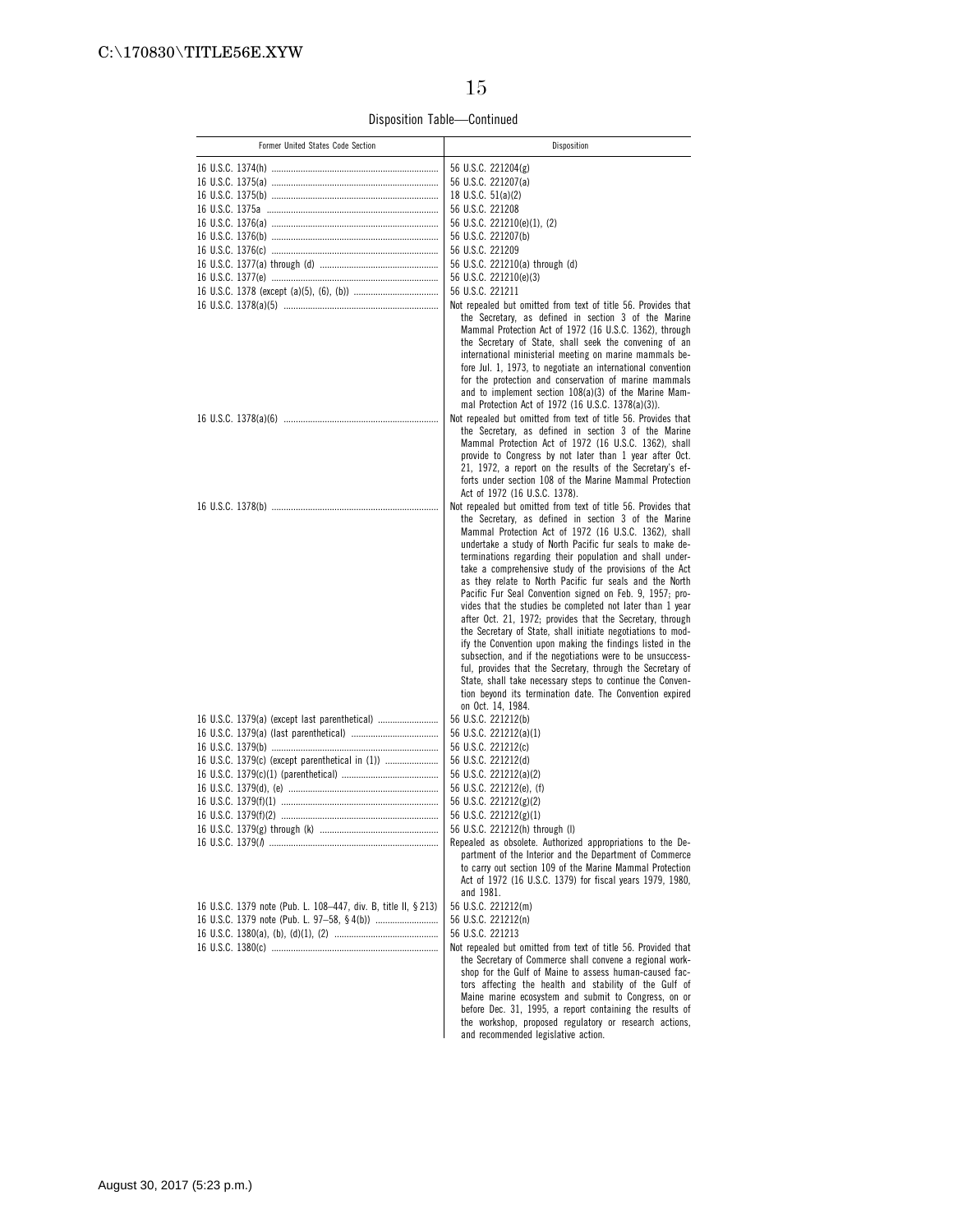Disposition Table—Continued

| Former United States Code Section | Disposition                                                                                                                                                                                                                                                                                                                                                                                                                                                                                                                                                                                                                                                                                                                                                                                                                                                                                                                                                                                                                                                                                                                                                                                                                                                                                                                                                                                                                                                                                                                                                           |
|-----------------------------------|-----------------------------------------------------------------------------------------------------------------------------------------------------------------------------------------------------------------------------------------------------------------------------------------------------------------------------------------------------------------------------------------------------------------------------------------------------------------------------------------------------------------------------------------------------------------------------------------------------------------------------------------------------------------------------------------------------------------------------------------------------------------------------------------------------------------------------------------------------------------------------------------------------------------------------------------------------------------------------------------------------------------------------------------------------------------------------------------------------------------------------------------------------------------------------------------------------------------------------------------------------------------------------------------------------------------------------------------------------------------------------------------------------------------------------------------------------------------------------------------------------------------------------------------------------------------------|
|                                   | Repealed as obsolete. Required the Secretary of Commerce,<br>Secretary of the Interior, and the Marine Mammal Com-<br>mission to address the status and findings of the sci-<br>entific research program under section 110 of the Marine<br>Mammal Protection Act of 1972 (16 U.S.C. 1380) in their<br>annual reports to Congress under sections 103(f) and<br>204 of the Marine Mammal Protection Act of 1972 (16<br>U.S.C. 1373(f), 1404). The reporting requirement with re-<br>spect to Congress under section 103(f) of the Act and the<br>reporting requirement under section 204 of the Act are<br>repealed because of the termination of the reporting re-<br>quirements with respect to Congress, effective May 15,<br>2000. See section 3003 of the Federal Reports Elimi-<br>nation and Sunset Act of 1995 (Public Law 104-66, 31<br>U.S.C. 1113 note), the 6th item on page 54 and the 5th<br>item on page 107 of House Document No. 103-7, and the<br>12th item on page 176 of House Document No. 103-7.<br>Not repealed but omitted from text of title 56. Subsection<br>(a) provides that the Secretary of Commerce is directed<br>to undertake a program of research and development for<br>the purpose of devising improved fishing methods and<br>gear and to deliver a report to Congress at the end of                                                                                                                                                                                                                                            |
|                                   | the 24 calendar month period following Oct. 21, 1972,<br>and authorizes to be appropriated the sum of $$1,000,000$<br>for the fiscal year ending on Jun. 30, 1973, and the<br>same amount for the following fiscal year. Subsection (b)<br>provides that the Secretary of Commerce is directed to<br>prescribe regulations covering the 24-month period fol-<br>lowing Oct. 21, 1972, to reduce to the lowest practicable<br>level the taking of marine mammals incidental to com-<br>mercial fishing operations. Subsection (c) provides that<br>the Secretary of Commerce and the Secretary of State are<br>directed to commence negotiations within the Inter-Amer-<br>ican Tropical Tuna Commission to effect essential compli-<br>ance with the regulatory provisions of the Marine Mam-<br>mal Protection Act of 1972 (16 U.S.C. 1361 et seq.) and<br>to request the Director of Investigations of the Inter-<br>American Tropical Tuna Commission to make recom-<br>mendations to all member nations of the Commission as<br>to the utilization of methods and gear devised under sub-<br>section (a). Subsection (d) provides that agents of the<br>Secretary of Commerce are empowered to board and to<br>accompany any commercial fishing vessel documented<br>under the laws of the United States on a regular fishing<br>trip for the purpose of conducting research or observing<br>operations in regard to the development of improved fish-<br>ing methods and gear after timely notice and during the<br>24-month period described in subsection (a). |
|                                   | 56 U.S.C. 221214<br>56 U.S.C. 221215(a)                                                                                                                                                                                                                                                                                                                                                                                                                                                                                                                                                                                                                                                                                                                                                                                                                                                                                                                                                                                                                                                                                                                                                                                                                                                                                                                                                                                                                                                                                                                               |
|                                   | 56 U.S.C. 221215(b)                                                                                                                                                                                                                                                                                                                                                                                                                                                                                                                                                                                                                                                                                                                                                                                                                                                                                                                                                                                                                                                                                                                                                                                                                                                                                                                                                                                                                                                                                                                                                   |
|                                   | 56 U.S.C. 221215(c)<br>Not repealed but omitted from text of title 56. Provides that<br>the Secretary of the Interior shall review the effectiveness<br>of the United States implementation of the Agreement on<br>the Conservation of Polar Bears, particularly with respect<br>to habitat protection mandates contained in Article II,<br>and shall report the results of the review to Congress not<br>later than Apr. 1, 1995.                                                                                                                                                                                                                                                                                                                                                                                                                                                                                                                                                                                                                                                                                                                                                                                                                                                                                                                                                                                                                                                                                                                                    |
|                                   | 56 U.S.C. 221215(d)<br>Repealed as obsolete. Provided interim provisions governing<br>incidental taking of marine mammals in the course of<br>commercial fishing operations by persons using vessels<br>of the United States and vessels that have valid fishing<br>permits in accordance with section 204(b) of the Magnu-<br>son-Stevens Fishery Conservation and Management Act<br>$(16 \text{ U.S.C. } 1824(b)).$                                                                                                                                                                                                                                                                                                                                                                                                                                                                                                                                                                                                                                                                                                                                                                                                                                                                                                                                                                                                                                                                                                                                                 |
|                                   | 56 U.S.C. 221217<br>56 U.S.C. 221218                                                                                                                                                                                                                                                                                                                                                                                                                                                                                                                                                                                                                                                                                                                                                                                                                                                                                                                                                                                                                                                                                                                                                                                                                                                                                                                                                                                                                                                                                                                                  |
|                                   | Repealed as obsolete. Authorized appropriations to the De-<br>partment of Commerce and Department of the Interior to<br>carry out title I of the Marine Mammal Protection Act of<br>1972 (16 U.S.C. 1371 et seq.) for fiscal years 1994<br>through 1999.                                                                                                                                                                                                                                                                                                                                                                                                                                                                                                                                                                                                                                                                                                                                                                                                                                                                                                                                                                                                                                                                                                                                                                                                                                                                                                              |
|                                   | Repealed as unnecessary. Provided a short title for the Dol-<br>phin Protection Consumer Information Act (16 U.S.C.<br>1385).                                                                                                                                                                                                                                                                                                                                                                                                                                                                                                                                                                                                                                                                                                                                                                                                                                                                                                                                                                                                                                                                                                                                                                                                                                                                                                                                                                                                                                         |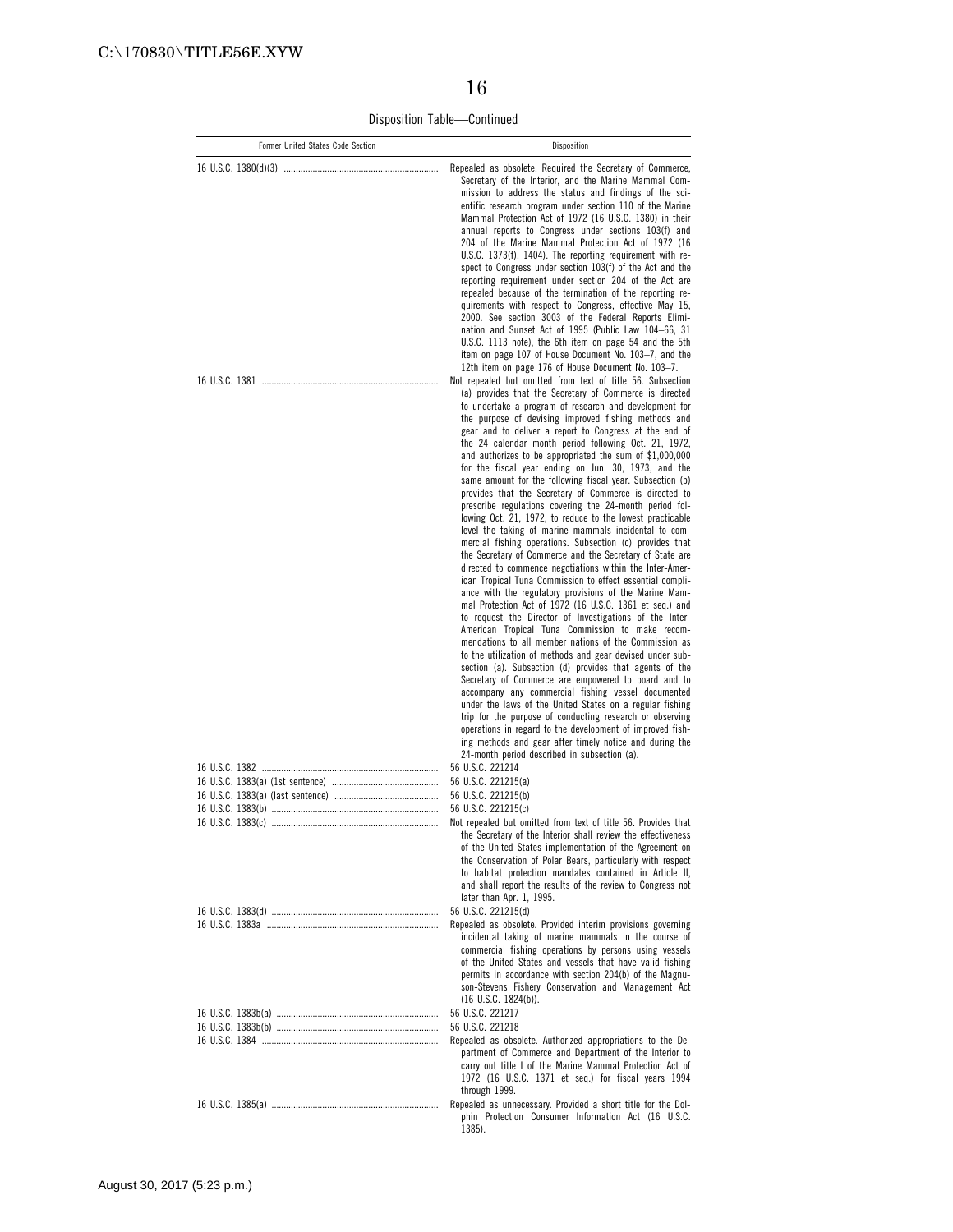Disposition Table—Continued

| Former United States Code Section                                                      | Disposition                                                                                                                                                                                                                                                                                                                                                                                                                                                                                                                                                                                                             |
|----------------------------------------------------------------------------------------|-------------------------------------------------------------------------------------------------------------------------------------------------------------------------------------------------------------------------------------------------------------------------------------------------------------------------------------------------------------------------------------------------------------------------------------------------------------------------------------------------------------------------------------------------------------------------------------------------------------------------|
|                                                                                        | Not repealed but omitted from text of title 56. Provides find-<br>ings for the Dolphin Protection Consumer Information Act<br>(16 U.S.C. 1385) relating to the frequent killing of dol-<br>phins and other marine mammals in the course of tuna<br>fishing operations in the eastern tropical Pacific Ocean<br>and high seas driftnet fishing in other parts of the world,<br>the policy of the United States supporting a ban on high<br>seas driftnet fishing, and the consumers' wanting to<br>know whether purchased tuna is falsely labeled with re-<br>spect to the effect of the harvesting of tuna on dolphins. |
|                                                                                        | 56 U.S.C. 223101 (except (5), (6))                                                                                                                                                                                                                                                                                                                                                                                                                                                                                                                                                                                      |
|                                                                                        | 56 U.S.C. 223102(a)                                                                                                                                                                                                                                                                                                                                                                                                                                                                                                                                                                                                     |
|                                                                                        | 56 U.S.C. 223103(a)<br>56 U.S.C. 223103(b) through (d)                                                                                                                                                                                                                                                                                                                                                                                                                                                                                                                                                                  |
|                                                                                        | 56 U.S.C. 223104                                                                                                                                                                                                                                                                                                                                                                                                                                                                                                                                                                                                        |
|                                                                                        | 56 U.S.C. 223102(b), (c)                                                                                                                                                                                                                                                                                                                                                                                                                                                                                                                                                                                                |
|                                                                                        | 56 U.S.C. 223106                                                                                                                                                                                                                                                                                                                                                                                                                                                                                                                                                                                                        |
|                                                                                        | 56 U.S.C. 223105                                                                                                                                                                                                                                                                                                                                                                                                                                                                                                                                                                                                        |
|                                                                                        | Repealed as obsolete. Provided that the Secretary of Com-<br>merce shall make an initial finding and a final finding,<br>published in the Federal Register, regarding whether the<br>intentional deployment on or encirclement of dolphins<br>with purse seine nets is having a significant adverse im-<br>pact on any depleted dolphin stock in the eastern tropical<br>Pacific Ocean. The provision is obsolete because those<br>findings were to be made between Mar. 1, 1999, and<br>Mar. 31, 1999, and between Jul. 1, 2001, and Dec. 31,<br>2002, respectively.                                                   |
|                                                                                        | 56 U.S.C. 223103(e)                                                                                                                                                                                                                                                                                                                                                                                                                                                                                                                                                                                                     |
|                                                                                        | 56 U.S.C. 221219 (except (c)(2))                                                                                                                                                                                                                                                                                                                                                                                                                                                                                                                                                                                        |
|                                                                                        | 56 U.S.C. 221216(b)<br>56 U.S.C. 221216(c)                                                                                                                                                                                                                                                                                                                                                                                                                                                                                                                                                                              |
|                                                                                        | 56 U.S.C. 221216(d)                                                                                                                                                                                                                                                                                                                                                                                                                                                                                                                                                                                                     |
|                                                                                        | 56 U.S.C. 221216(e)                                                                                                                                                                                                                                                                                                                                                                                                                                                                                                                                                                                                     |
|                                                                                        | 56 U.S.C. 221216(f)                                                                                                                                                                                                                                                                                                                                                                                                                                                                                                                                                                                                     |
|                                                                                        | 56 U.S.C. 221216(h)<br>56 U.S.C. 221216(i)                                                                                                                                                                                                                                                                                                                                                                                                                                                                                                                                                                              |
|                                                                                        | Repealed as obsolete. Provided that for a stock described in<br>the provision for which a final stock assessment has not<br>been published, a take reduction team shall be estab-<br>lished and the draft stock assessment for those stocks<br>shall be deemed the final stock assessment for the pur-<br>poses of implementing a take reduction plan. Also pro-<br>vided other procedural matters regarding the publication<br>of a final stock assessment for such a stock.                                                                                                                                           |
|                                                                                        | 56 U.S.C. 221216(g)<br>56 U.S.C. 221216(m)                                                                                                                                                                                                                                                                                                                                                                                                                                                                                                                                                                              |
|                                                                                        | 56 U.S.C. 221216(j) through (I)                                                                                                                                                                                                                                                                                                                                                                                                                                                                                                                                                                                         |
| 16 U.S.C. 1387() (relating to "this section" and "fishery")                            | 56 U.S.C. 221216(a)(1)                                                                                                                                                                                                                                                                                                                                                                                                                                                                                                                                                                                                  |
| 16 U.S.C. 1387(/) (relating to "this section" and "vessel of                           | 56 U.S.C. 221216(a)(3)                                                                                                                                                                                                                                                                                                                                                                                                                                                                                                                                                                                                  |
| the United States").<br>16 U.S.C. 1387( $\Lambda$ ) (relating to section 101(a)(5)(E)) | 56 U.S.C. 221203(h)(1)                                                                                                                                                                                                                                                                                                                                                                                                                                                                                                                                                                                                  |
|                                                                                        | 56 U.S.C. 221220                                                                                                                                                                                                                                                                                                                                                                                                                                                                                                                                                                                                        |
|                                                                                        | Repealed as obsolete. Authorized appropriations to the Sec-<br>retary of Commerce and the Secretary of the Interior to<br>carry out section 119 of the Marine Mammal Protection<br>Act of 1972 (16 U.S.C. 1388) for fiscal years 1994<br>through 1999.                                                                                                                                                                                                                                                                                                                                                                  |
|                                                                                        | 56 U.S.C. 221221(a) (except matter beginning with "other                                                                                                                                                                                                                                                                                                                                                                                                                                                                                                                                                                |
|                                                                                        | than" and ending with "strategic stock")<br>56 U.S.C. 221221(b), (c) (except (1)(C)(ii), (iii))                                                                                                                                                                                                                                                                                                                                                                                                                                                                                                                         |
|                                                                                        | 56 U.S.C. 221221(d)                                                                                                                                                                                                                                                                                                                                                                                                                                                                                                                                                                                                     |
|                                                                                        | 56 U.S.C. 221221(a) (matter beginning with "other than"<br>and ending with "strategic stock")                                                                                                                                                                                                                                                                                                                                                                                                                                                                                                                           |
|                                                                                        | Repealed as obsolete. Required the Secretary of Commerce<br>to engage in a scientific investigation, concluding no<br>later than Oct. 1, 1995, regarding California sea lions<br>and Pacific harbor seals, to enter into discussions with<br>the Pacific States Marine Fisheries Commission for the<br>purpose of addressing issues or problems identified as a<br>result of the scientific investigation, and to develop rec-<br>ommendations to address the issues or problems. The re-<br>quirements of the provision had been met. See 64 Fed.<br>Reg. 9981 (Mar. 1, 1999).<br>56 U.S.C. 221221(f)                  |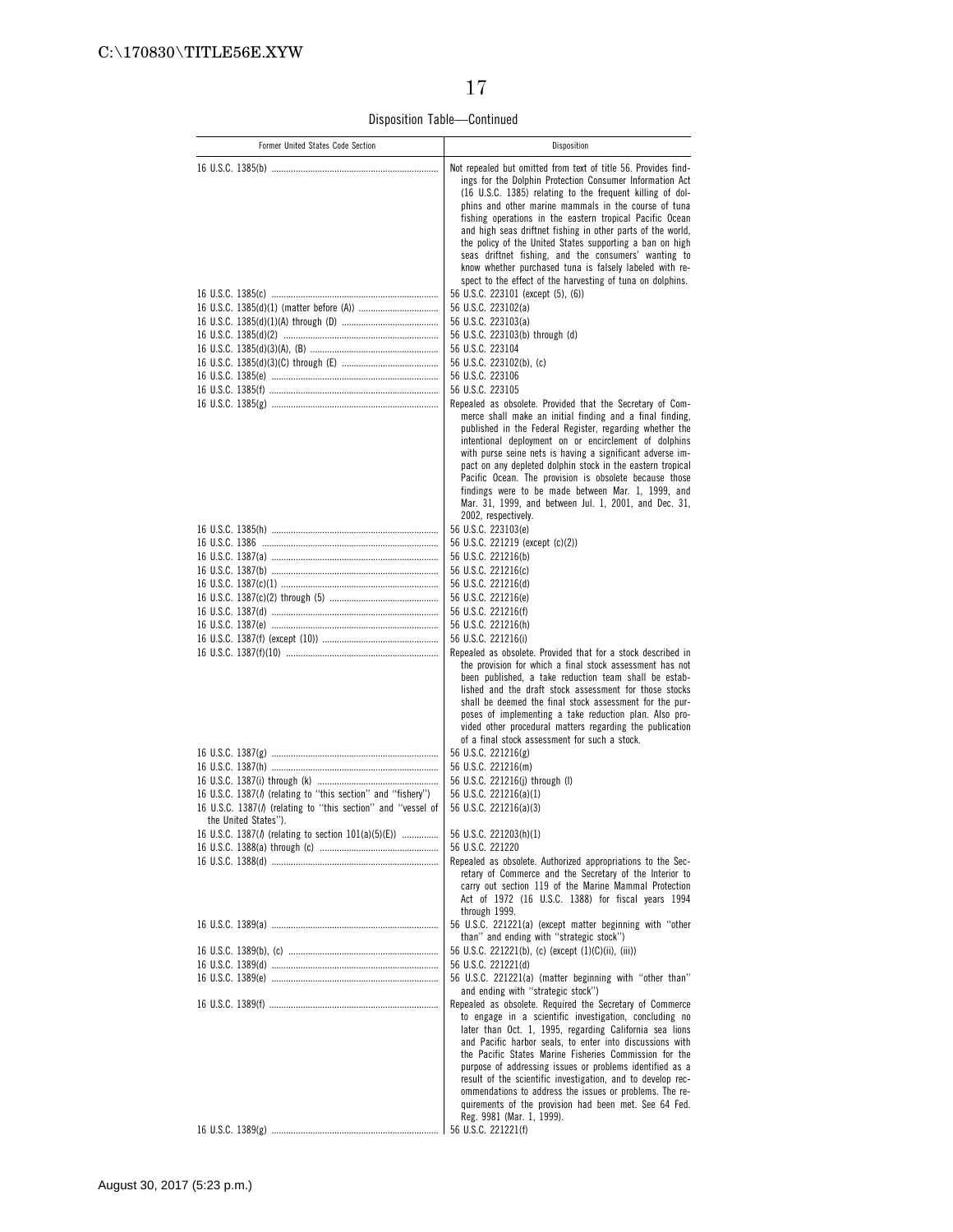Disposition Table—Continued

| Former United States Code Section | Disposition                                                                                                                                                                                                                                                                                                                                                                                                                                                                                                                                                                                                                                                                                                                                                                                                                                                                         |
|-----------------------------------|-------------------------------------------------------------------------------------------------------------------------------------------------------------------------------------------------------------------------------------------------------------------------------------------------------------------------------------------------------------------------------------------------------------------------------------------------------------------------------------------------------------------------------------------------------------------------------------------------------------------------------------------------------------------------------------------------------------------------------------------------------------------------------------------------------------------------------------------------------------------------------------|
|                                   | Repealed as obsolete. Required the Secretary of Commerce<br>to establish a Pinniped-Fishery Interaction Task Force to<br>advise the Secretary of Commerce on issues or problems<br>regarding pinnipeds interacting in a dangerous or dam-<br>aging manner with aquaculture resources in the Gulf of<br>Maine and to submit to Congress, not later than 2 years<br>from Apr. 30, 1994, a report containing recommended<br>available alternatives to mitigate the interactions. The re-<br>quirements of the provision had been met. See 62 Fed.<br>Reg. 45398 (Aug. 27, 1997).<br>56 U.S.C. 221221(c)(1)(C)(ii), (iii)<br>56 U.S.C. 221221(e)                                                                                                                                                                                                                                        |
|                                   | Repealed as obsolete. Provided that nothing in section 117<br>of the Marine Mammal Protection Act of 1972 (16 U.S.C.<br>1386) shall prevent the Secretary of Commerce from pub-<br>lishing a stock assessment for Gulf of Maine harbor por-<br>poise in an expedited fashion and required the Secretary<br>of Commerce, in developing and implementing a take re-<br>duction plan for Gulf of Maine harbor porpoise, to con-<br>sider all actions already taken to reduce incidental mor-<br>tality and serious injury of the stock, and may, based on<br>the recommendations of the take reduction team for the<br>stock, modify the time period required for compliance<br>without extending the date of compliance beyond Apr. 1,<br>1997.                                                                                                                                       |
|                                   | 56 U.S.C. 221301<br>56 U.S.C. 221102(3)<br>56 U.S.C. 221302<br>Repealed as obsolete. Required the Marine Mammal Com-<br>mission to undertake a review and study of the activities<br>of the United States pursuant to laws and international<br>conventions, existing on Oct. 21, 1972, relating to marine                                                                                                                                                                                                                                                                                                                                                                                                                                                                                                                                                                          |
|                                   | mammals.<br>Repealed as obsolete. Required the Marine Mammal Com-<br>mission to recommend to the Secretary of State appro-<br>priate policies regarding international arrangements, ex-<br>isting on Oct. 21, 1972, for the protection and conserva-<br>tion of marine mammals, and to suggest appropriate<br>international arrangements for the protection and con-<br>servation of marine mammals.                                                                                                                                                                                                                                                                                                                                                                                                                                                                                |
|                                   | 56 U.S.C. 221303<br>56 U.S.C. 221102(4)<br>56 U.S.C. 221203(c), (d)<br>Repealed as obsolete. Required the Marine Mammal Com-<br>mission to transmit to Congress, by Jan. 31 of each year,<br>a report including a description of the Commission's ac-<br>tivities and accomplishments during the preceding year<br>and all findings and recommendations made by and to<br>the Commission pursuant to section 202 of the Marine<br>Mammal Protection Act of 1972 (16 U.S.C. 1402) together<br>with responses made to those recommendations. The pro-<br>vision is repealed because of the termination of the re-<br>porting requirement with respect to Congress, effective<br>May 15, 2000. See section 3003 of the Federal Reports<br>Elimination and Sunset Act of 1995 (Public Law 104-66,<br>31 U.S.C. 1113 note) and the 12th item on page 176 of<br>House Document No. 103-7. |
|                                   | 56 U.S.C. 221304                                                                                                                                                                                                                                                                                                                                                                                                                                                                                                                                                                                                                                                                                                                                                                                                                                                                    |
|                                   | 56 U.S.C. 221305<br>Repealed as obsolete. Authorized appropriations to the Ma-<br>rine Mammal Commission for fiscal years 1994 through<br>1998.                                                                                                                                                                                                                                                                                                                                                                                                                                                                                                                                                                                                                                                                                                                                     |
|                                   | 56 U.S.C. 221401<br>Repealed as obsolete. Required the Secretary to secure a<br>binding international agreement to establish the Inter-<br>national Dolphin Conservation Program. The provision is<br>obsolete because an agreement has been secured.                                                                                                                                                                                                                                                                                                                                                                                                                                                                                                                                                                                                                               |
|                                   | 56 U.S.C. 221402                                                                                                                                                                                                                                                                                                                                                                                                                                                                                                                                                                                                                                                                                                                                                                                                                                                                    |
|                                   | Previously repealed.<br>Repealed as obsolete. Required the Secretary of Commerce<br>to conduct a study, which would consist of abundance<br>surveys and stress studies, of the effect of intentional<br>encirclement on dolphins and dolphin stocks incidentally<br>taken in the course of purse seine fishing for yellowfin<br>tuna in the eastern tropical Pacific Ocean and to submit<br>to Congress a report on the results of the study not later<br>than 90 days after publishing the finding under sub-<br>section (g)(2) of the Dolphin Protection Consumer Infor-<br>mation Act (16 U.S.C. 1385(g)(2)).                                                                                                                                                                                                                                                                    |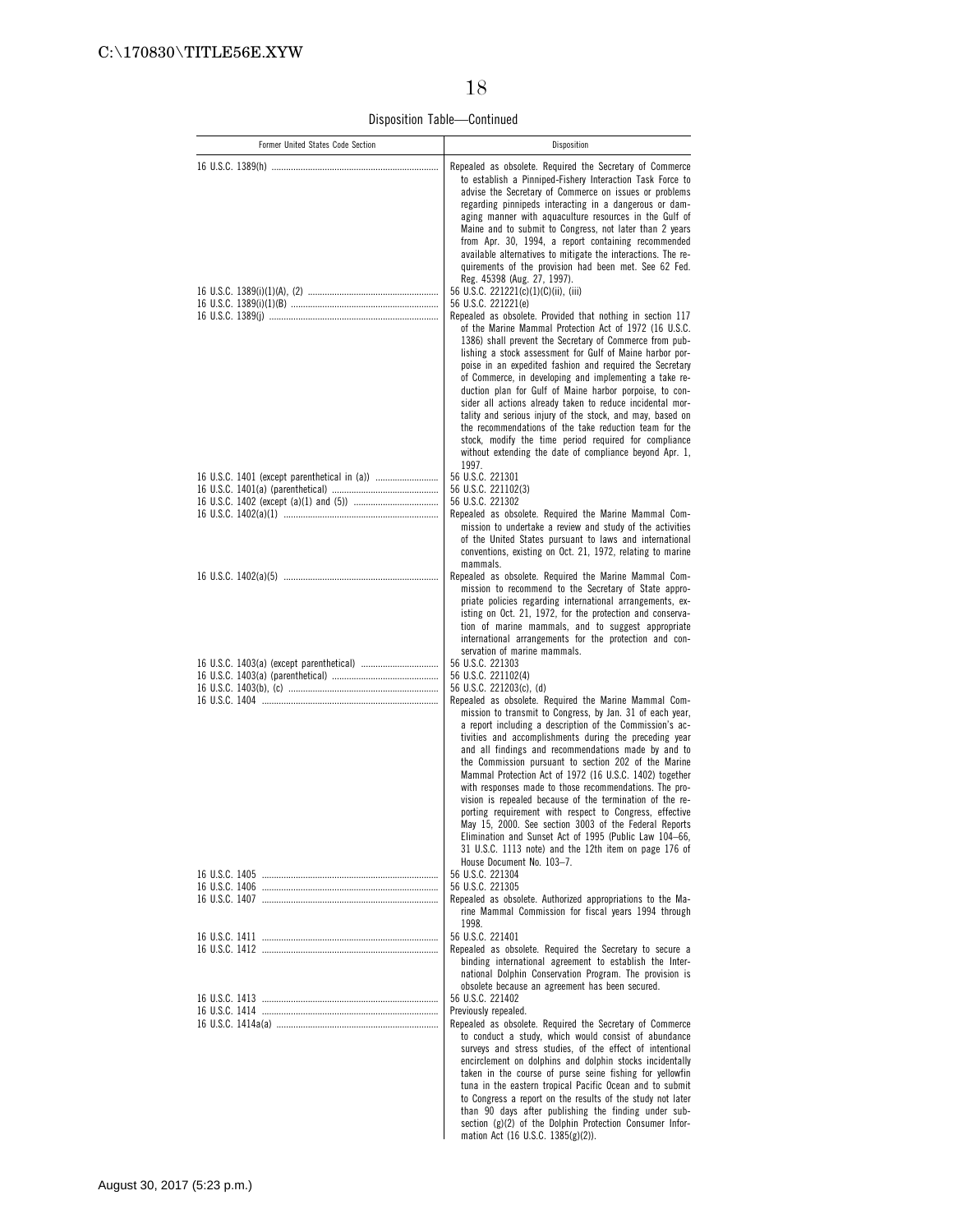Disposition Table—Continued

| Former United States Code Section                       | Disposition                                                                                                                                                                                                                                                                                                                                                                                                    |
|---------------------------------------------------------|----------------------------------------------------------------------------------------------------------------------------------------------------------------------------------------------------------------------------------------------------------------------------------------------------------------------------------------------------------------------------------------------------------------|
|                                                         | 56 U.S.C. 221403                                                                                                                                                                                                                                                                                                                                                                                               |
|                                                         | Repealed as obsolete. Authorized appropriations to the Sec-<br>retary of Commerce to carry out research described under<br>subsection (a) of section 304 of the Marine Mammal Pro-<br>tection Act of 1972 (16 U.S.C. 1414a(a)) for fiscal years<br>1998 through 2001, and authorized appropriations to the<br>Secretary of Commerce to carry out section 304 of the Act<br>for fiscal years 1998 through 2001. |
|                                                         | 56 U.S.C. 221404                                                                                                                                                                                                                                                                                                                                                                                               |
|                                                         | 56 U.S.C. 221405<br>56 U.S.C. 221406                                                                                                                                                                                                                                                                                                                                                                           |
|                                                         | 18 U.S.C. $51(a)(3)$                                                                                                                                                                                                                                                                                                                                                                                           |
|                                                         | Previously repealed.                                                                                                                                                                                                                                                                                                                                                                                           |
|                                                         | 56 U.S.C. 221502<br>56 U.S.C. 221503                                                                                                                                                                                                                                                                                                                                                                           |
|                                                         | 56 U.S.C. 221504                                                                                                                                                                                                                                                                                                                                                                                               |
|                                                         | 56 U.S.C. 221505<br>56 U.S.C. 221506                                                                                                                                                                                                                                                                                                                                                                           |
|                                                         | 56 U.S.C. 221507                                                                                                                                                                                                                                                                                                                                                                                               |
|                                                         | 56 U.S.C. 221508<br>56 U.S.C. 221509                                                                                                                                                                                                                                                                                                                                                                           |
|                                                         | 56 U.S.C. 221510(b) through (h)                                                                                                                                                                                                                                                                                                                                                                                |
|                                                         | 56 U.S.C. 221510(a)(1)<br>56 U.S.C. 221510(a)(3)                                                                                                                                                                                                                                                                                                                                                               |
|                                                         | Repealed as obsolete. Authorized appropriations to carry out                                                                                                                                                                                                                                                                                                                                                   |
|                                                         | section 408 of the Marine Mammal Protection Act of 1972<br>(16 U.S.C. 1421f-1) for each of fiscal years 2001 through<br>2003.                                                                                                                                                                                                                                                                                  |
|                                                         | Repealed as obsolete. Authorized appropriations to carry out                                                                                                                                                                                                                                                                                                                                                   |
|                                                         | title IV (formerly title III) (other than sections 405 and<br>407) of the Marine Mammal Protection Act of 1972 (16                                                                                                                                                                                                                                                                                             |
|                                                         | U.S.C. 1361 et seq.) for each of fiscal years 1993 and                                                                                                                                                                                                                                                                                                                                                         |
|                                                         | 1994, to carry out section 407 (formerly section 307) of<br>the Act (16 U.S.C. 1421f) for each of fiscal years 1993                                                                                                                                                                                                                                                                                            |
|                                                         | and 1994, and to the Marine Mammal Unusual Mortality                                                                                                                                                                                                                                                                                                                                                           |
|                                                         | Event Fund for fiscal year 1993.<br>56 U.S.C. 221501(1), (2)                                                                                                                                                                                                                                                                                                                                                   |
|                                                         | 56 U.S.C. 221501(5) through (8)                                                                                                                                                                                                                                                                                                                                                                                |
|                                                         | 56 U.S.C. 221601(1) through (4)<br>56 U.S.C. 221601(6), (7)                                                                                                                                                                                                                                                                                                                                                    |
|                                                         | 56 U.S.C. 221601(5)                                                                                                                                                                                                                                                                                                                                                                                            |
|                                                         | 56 U.S.C. 221602<br>56 U.S.C. 221603                                                                                                                                                                                                                                                                                                                                                                           |
|                                                         | 56 U.S.C. 221604                                                                                                                                                                                                                                                                                                                                                                                               |
|                                                         | 56 U.S.C. 221605<br>56 U.S.C. 221606                                                                                                                                                                                                                                                                                                                                                                           |
|                                                         | 56 U.S.C. 221607                                                                                                                                                                                                                                                                                                                                                                                               |
|                                                         | 56 U.S.C. 221608<br>56 U.S.C. 221609                                                                                                                                                                                                                                                                                                                                                                           |
|                                                         | 56 U.S.C. 201101                                                                                                                                                                                                                                                                                                                                                                                               |
| 16 U.S.C. 1531 note (Pub. L. 102-251, title III, § 305) | 56 U.S.C. 201102(20)<br>56 U.S.C. 201102(1)                                                                                                                                                                                                                                                                                                                                                                    |
|                                                         | 56 U.S.C. 201102(3), (4)                                                                                                                                                                                                                                                                                                                                                                                       |
|                                                         | 56 U.S.C. 201102(2)<br>56 U.S.C. 201102(6)                                                                                                                                                                                                                                                                                                                                                                     |
|                                                         | 56 U.S.C. 201201(b)(2), (3)                                                                                                                                                                                                                                                                                                                                                                                    |
|                                                         | 56 U.S.C. 201102(9)                                                                                                                                                                                                                                                                                                                                                                                            |
|                                                         | 56 U.S.C. 201102(11)<br>56 U.S.C. 201102(12)                                                                                                                                                                                                                                                                                                                                                                   |
|                                                         | 56 U.S.C. 201102(13), (14)                                                                                                                                                                                                                                                                                                                                                                                     |
|                                                         | Previously repealed.<br>56 U.S.C. 201102(18), (19)                                                                                                                                                                                                                                                                                                                                                             |
|                                                         | 56 U.S.C. 201102(21)                                                                                                                                                                                                                                                                                                                                                                                           |
|                                                         | 56 U.S.C. 201102(25) through (30)<br>56 U.S.C. 201102(32)                                                                                                                                                                                                                                                                                                                                                      |
|                                                         | 56 U.S.C. 201201(a), (b)(1)                                                                                                                                                                                                                                                                                                                                                                                    |
|                                                         | 56 U.S.C. 201201(b)(4)<br>56 U.S.C. 201201(c)                                                                                                                                                                                                                                                                                                                                                                  |
|                                                         | 56 U.S.C. 201202(a)(1) through (2)(C)(iii)                                                                                                                                                                                                                                                                                                                                                                     |
|                                                         | 56 U.S.C. 201202(a)(3)<br>56 U.S.C. 201202(a)(2)(C)(iv)                                                                                                                                                                                                                                                                                                                                                        |
|                                                         | 56 U.S.C. 201202(b)                                                                                                                                                                                                                                                                                                                                                                                            |
|                                                         | 56 U.S.C. 201203(a), (b)<br>56 U.S.C. 201203(c)(1)                                                                                                                                                                                                                                                                                                                                                             |
|                                                         | 56 U.S.C. 201203(c)(2)                                                                                                                                                                                                                                                                                                                                                                                         |
|                                                         | 56 U.S.C. 201203(c)(3)<br>56 U.S.C. 201203(c)(4)                                                                                                                                                                                                                                                                                                                                                               |
|                                                         | 56 U.S.C. 201203(d)(2) through (5)                                                                                                                                                                                                                                                                                                                                                                             |
|                                                         | 56 U.S.C. 201203(e)                                                                                                                                                                                                                                                                                                                                                                                            |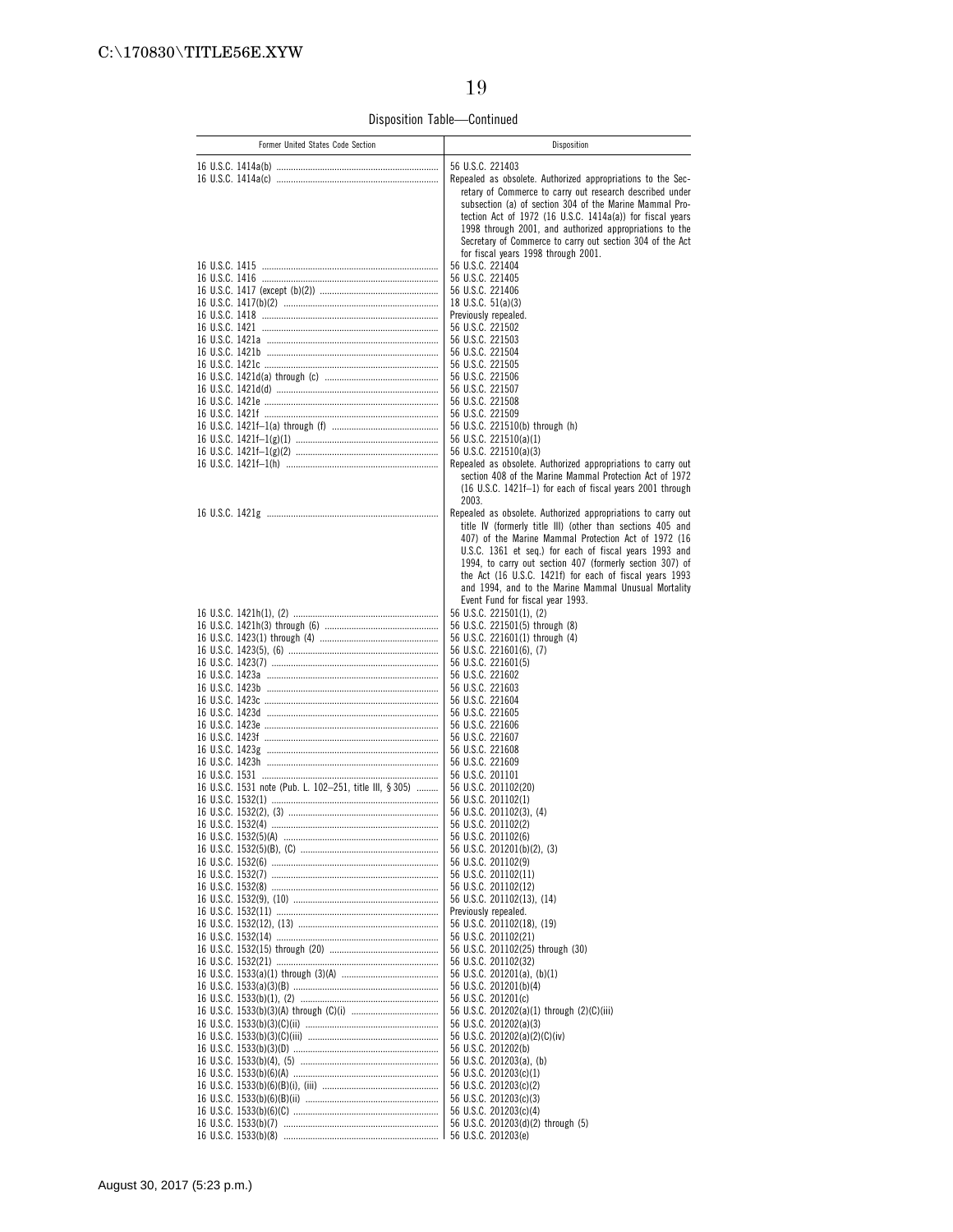Disposition Table—Continued

| Former United States Code Section                                                                                     | Disposition                                                                                                            |
|-----------------------------------------------------------------------------------------------------------------------|------------------------------------------------------------------------------------------------------------------------|
|                                                                                                                       |                                                                                                                        |
|                                                                                                                       | 56 U.S.C. 201204<br>56 U.S.C. 201206                                                                                   |
|                                                                                                                       | 56 U.S.C. 201207                                                                                                       |
|                                                                                                                       | 56 U.S.C. 201208(a), (b)                                                                                               |
|                                                                                                                       | 56 U.S.C. 201102(24)                                                                                                   |
|                                                                                                                       | 56 U.S.C. 201208(c), (d)                                                                                               |
|                                                                                                                       | 56 U.S.C. 201208(f)                                                                                                    |
|                                                                                                                       | 56 U.S.C. 201208(e)                                                                                                    |
|                                                                                                                       | 56 U.S.C. 201209                                                                                                       |
|                                                                                                                       | 56 U.S.C. 201210<br>56 U.S.C. 201205                                                                                   |
|                                                                                                                       | 56 U.S.C. 201103                                                                                                       |
|                                                                                                                       | 56 U.S.C. 201301                                                                                                       |
|                                                                                                                       | 56 U.S.C. 201302                                                                                                       |
| 16 U.S.C. 1535(c)(1) (1st sentence), (c)(2) (1st sentence)                                                            | 56 U.S.C. 201303(a)                                                                                                    |
| 16 U.S.C. 1535(c)(1) (2d sentence), (c)(2) (2d sentence)                                                              | 56 U.S.C. 201303(b)                                                                                                    |
| 16 U.S.C. 1535(c)(1) (3d sentence), (c)(2) (3d sentence)                                                              | 56 U.S.C. 201303(c)                                                                                                    |
| 16 U.S.C. 1535(c)(1) (last sentence (except matter after<br>semicolon in (ii))), (c)(2) (last sentence (except matter | 56 U.S.C. 201303(d)                                                                                                    |
| after semicolon in (ii))).                                                                                            |                                                                                                                        |
| 16 U.S.C. 1535(c)(1) (last sentence (matter after semicolon                                                           | 56 U.S.C. 201303(e)                                                                                                    |
| in (ii))), (c)(2) (last sentence (matter after semicolon in                                                           |                                                                                                                        |
| $(iii))$ ).                                                                                                           |                                                                                                                        |
| 16 U.S.C. 1535(d) (except matter before (i) in (d)(2))                                                                | 56 U.S.C. 201304(a) through (f)                                                                                        |
|                                                                                                                       | 56 U.S.C. 201303(f)                                                                                                    |
|                                                                                                                       | 56 U.S.C. 201305                                                                                                       |
|                                                                                                                       | 56 U.S.C. 201306                                                                                                       |
|                                                                                                                       | Repealed as obsolete. Provided a definition of "establish-<br>ment period". By the terms of the definition, the estab- |
|                                                                                                                       | lishment period has ended.                                                                                             |
|                                                                                                                       | 56 U.S.C. 201307                                                                                                       |
|                                                                                                                       | Repealed as obsolete. Provided that certain prohibitions did                                                           |
|                                                                                                                       | not apply with respect to the taking of a resident endan-                                                              |
|                                                                                                                       | gered species or threatened species within a State except                                                              |
|                                                                                                                       | for any time within the establishment period, as defined                                                               |
|                                                                                                                       | in section $6(g)(1)$ of the Endangered Species Act of 1973                                                             |
|                                                                                                                       | $(16 \text{ U.S.C. } 1535(g)(1))$ , when the Secretary applied those                                                   |
|                                                                                                                       | prohibitions at the request of the State or applied those<br>prohibitions after the Secretary had found and published  |
|                                                                                                                       | the finding that an emergency existed posing a signifi-                                                                |
|                                                                                                                       | cant risk to the well-being of the species and that the                                                                |
|                                                                                                                       | prohibition must be applied to protect the species.                                                                    |
|                                                                                                                       | 56 U.S.C. 201304(g)                                                                                                    |
|                                                                                                                       | 56 U.S.C. 201308                                                                                                       |
|                                                                                                                       | 56 U.S.C. 201402                                                                                                       |
|                                                                                                                       | 56 U.S.C. 201403(a)(1), (2)                                                                                            |
|                                                                                                                       | 56 U.S.C. 201401(1)<br>56 U.S.C. 201403(b)(1)                                                                          |
|                                                                                                                       | 56 U.S.C. 201403(c)                                                                                                    |
|                                                                                                                       | 56 U.S.C. 201403(a)(3)                                                                                                 |
|                                                                                                                       | 56 U.S.C. 201403(b)(2)                                                                                                 |
|                                                                                                                       | 56 U.S.C. 201404(a), (b)                                                                                               |
|                                                                                                                       | 56 U.S.C. 201403(b)(3)                                                                                                 |
|                                                                                                                       | 56 U.S.C. 201404(c)                                                                                                    |
|                                                                                                                       | 56 U.S.C. 201405                                                                                                       |
|                                                                                                                       | 56 U.S.C. 201406<br>56 U.S.C. 201407(a)                                                                                |
|                                                                                                                       | 56 U.S.C. 201401(3)                                                                                                    |
|                                                                                                                       | 56 U.S.C. 201407(b), (c)                                                                                               |
|                                                                                                                       | 56 U.S.C. 201407(e), (f)                                                                                               |
|                                                                                                                       | 56 U.S.C. 201407(g)(1), (2)                                                                                            |
|                                                                                                                       | 56 U.S.C. 201407(d)                                                                                                    |
|                                                                                                                       | 56 U.S.C. 201407(h)                                                                                                    |
|                                                                                                                       | 56 U.S.C. 201407(i)                                                                                                    |
|                                                                                                                       | 56 U.S.C. 201407(j) through (o)                                                                                        |
|                                                                                                                       | 56 U.S.C. 201407(q)<br>56 U.S.C. 201407(p)                                                                             |
|                                                                                                                       | 56 U.S.C. 201407(g)(3)                                                                                                 |
|                                                                                                                       | 56 U.S.C. 201408(a)                                                                                                    |
|                                                                                                                       | 56 U.S.C. 201408(b)(1), (2)                                                                                            |
|                                                                                                                       | 56 U.S.C. 201401(4)                                                                                                    |
|                                                                                                                       | 56 U.S.C. 201408(b)(3)(B), (C)                                                                                         |
|                                                                                                                       | 56 U.S.C. 201408(b)(3)(A)                                                                                              |
|                                                                                                                       | 56 U.S.C. 201408(b)(3)(D)                                                                                              |
|                                                                                                                       | 56 U.S.C. 201408(b)(4)<br>56 U.S.C. 201408(b)(5) through (7)                                                           |
|                                                                                                                       | 56 U.S.C. 201408(c)(1)                                                                                                 |
|                                                                                                                       | 56 U.S.C. 201408(b)(8), (9)                                                                                            |
|                                                                                                                       | 56 U.S.C. 201408(c)(2) through (f)                                                                                     |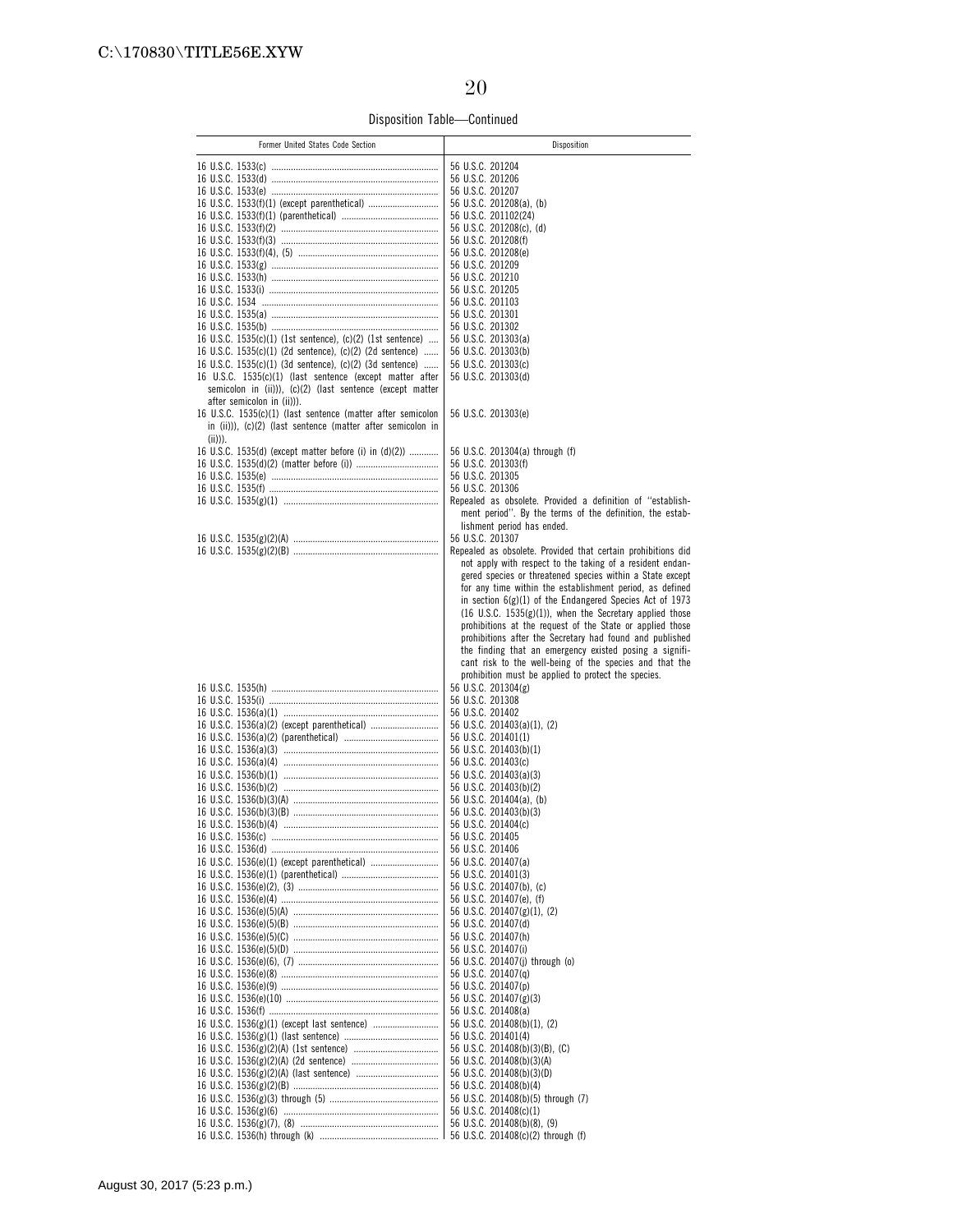Disposition Table—Continued

| Former United States Code Section                                                                                                                       | Disposition                                                                                                                                                                                                                                                                                                                                                                                                                                                                                                                                               |
|---------------------------------------------------------------------------------------------------------------------------------------------------------|-----------------------------------------------------------------------------------------------------------------------------------------------------------------------------------------------------------------------------------------------------------------------------------------------------------------------------------------------------------------------------------------------------------------------------------------------------------------------------------------------------------------------------------------------------------|
| 16 U.S.C. $1536(\frac{1}{1})$ (matter before "which" in 1st sentence)<br>16 U.S.C. 1536( $\ell/1$ ) (matter beginning with "which" in 1st<br>sentence). | 56 U.S.C. 201408(g)<br>56 U.S.C. 201408(h)(2)                                                                                                                                                                                                                                                                                                                                                                                                                                                                                                             |
| 16 U.S.C. 1537 note (Pub. L. 101-162, title VI, § 609(a)(1)<br>through $(4)$ ).<br>16 U.S.C. 1537 note (Pub. L. 101-162, title VI, § 609(a)(5))         | 56 U.S.C. 201408(h)(1)<br>56 U.S.C. 201408(h)(3) through (5)<br>56 U.S.C. 201408(i)(4)<br>56 U.S.C. 201408(i)(1) through (3)<br>56 U.S.C. 201408(j), (k)<br>56 U.S.C. 201501<br>56 U.S.C. 201502<br>56 U.S.C. 201503<br>56 U.S.C. 201504<br>56 U.S.C. 253102<br>Not repealed but omitted from text of title 56. Provides that                                                                                                                                                                                                                             |
| 16 U.S.C. 1537 note (Pub. L. 101-162, title VI, § 609(b))                                                                                               | the Secretary of State shall submit to Congress lists and<br>a report not later than Nov. 21, 1990.<br>56 U.S.C. 253103<br>56 U.S.C. 201505(a)<br>56 U.S.C. 201505(b)<br>56 U.S.C. 201505(b)<br>56 U.S.C. 201505(d)<br>56 U.S.C. 201506<br>Not repealed but omitted from text of title 56. Provides that<br>the Secretary of the Interior and the Secretary of State<br>shall submit, not later than Sept. 30, 1985, a report de-<br>scribing steps taken to implement the Convention on Na-<br>ture Protection and Wild Life Preservation in the Western |
| 16 U.S.C. 1539(e)(1) (last sentence (matter before semi-<br>colon)).                                                                                    | Hemisphere.<br>56 U.S.C. 201801<br>56 U.S.C. 201804<br>56 U.S.C. 201802(a)<br>56 U.S.C. 201802(b)(2), (3)<br>56 U.S.C. 201802(b)(1)<br>56 U.S.C. 201802(b)(4)<br>56 U.S.C. 201802(b)(5)<br>56 U.S.C. 201803(b)<br>56 U.S.C. 201803(a)<br>56 U.S.C. 201802(c)(2)<br>56 U.S.C. 201802(c)(3)                                                                                                                                                                                                                                                                 |
| 16 U.S.C. 1539(e)(1) (last sentence (matter after semicolon))                                                                                           | 56 U.S.C. 201802(c)(4)<br>56 U.S.C. 201802(c)(5)<br>56 U.S.C. 201802(c)(1)(B)<br>56 U.S.C. 201802(c)(1)(A)<br>56 U.S.C. 201802(c)(1)(C)<br>56 U.S.C. 201802(c)(6)<br>Repealed as obsolete. Authorized exemptions for certain<br>whale oil and scrimshaw products lawfully held before<br>Dec. 28, 1973. The last renewal of any such exemption                                                                                                                                                                                                            |
|                                                                                                                                                         | expired not later than Oct. 7, 1993.<br>56 U.S.C. 201803(c)<br>56 U.S.C. 201802(d)<br>Repealed as obsolete. Allowed return of certain antiques for-<br>feited to the United States after an application for the<br>return, made before Nov. 10, 1978, had been approved by<br>the Secretary.                                                                                                                                                                                                                                                              |
|                                                                                                                                                         | 56 U.S.C. 201802(e)<br>56 U.S.C. 201805<br>Not repealed but omitted from text of title 56. Provides that<br>the Secretary, as defined in the Endangered Species Act<br>of 1973 (16 U.S.C. 1531 et seq.), shall determine which<br>among populations of endangered species and threatened<br>species that were authorized, before Oct. 13, 1982, by the<br>Secretary for release are experimental populations and<br>whether they are essential to the continued existence of                                                                              |
| 16 U.S.C. 1540(h) (2d sentence (matter before "and no"))<br>16 U.S.C. 1540(h) (2d sentence (matter after "articles<br>$and'$ )).                        | an endangered species or threatened species.<br>56 U.S.C. 201806<br>18 U.S.C. $50(a)(2)$ , (3)<br>56 U.S.C. 201807(b) through (d)<br>18 U.S.C. 50(a)(4)<br>56 U.S.C. 201808<br>56 U.S.C. 201809<br>56 U.S.C. 201810<br>56 U.S.C. 201811<br>56 U.S.C. 201812<br>56 U.S.C. 201901<br>56 U.S.C. 201902(a)<br>56 U.S.C. 201902(b)                                                                                                                                                                                                                             |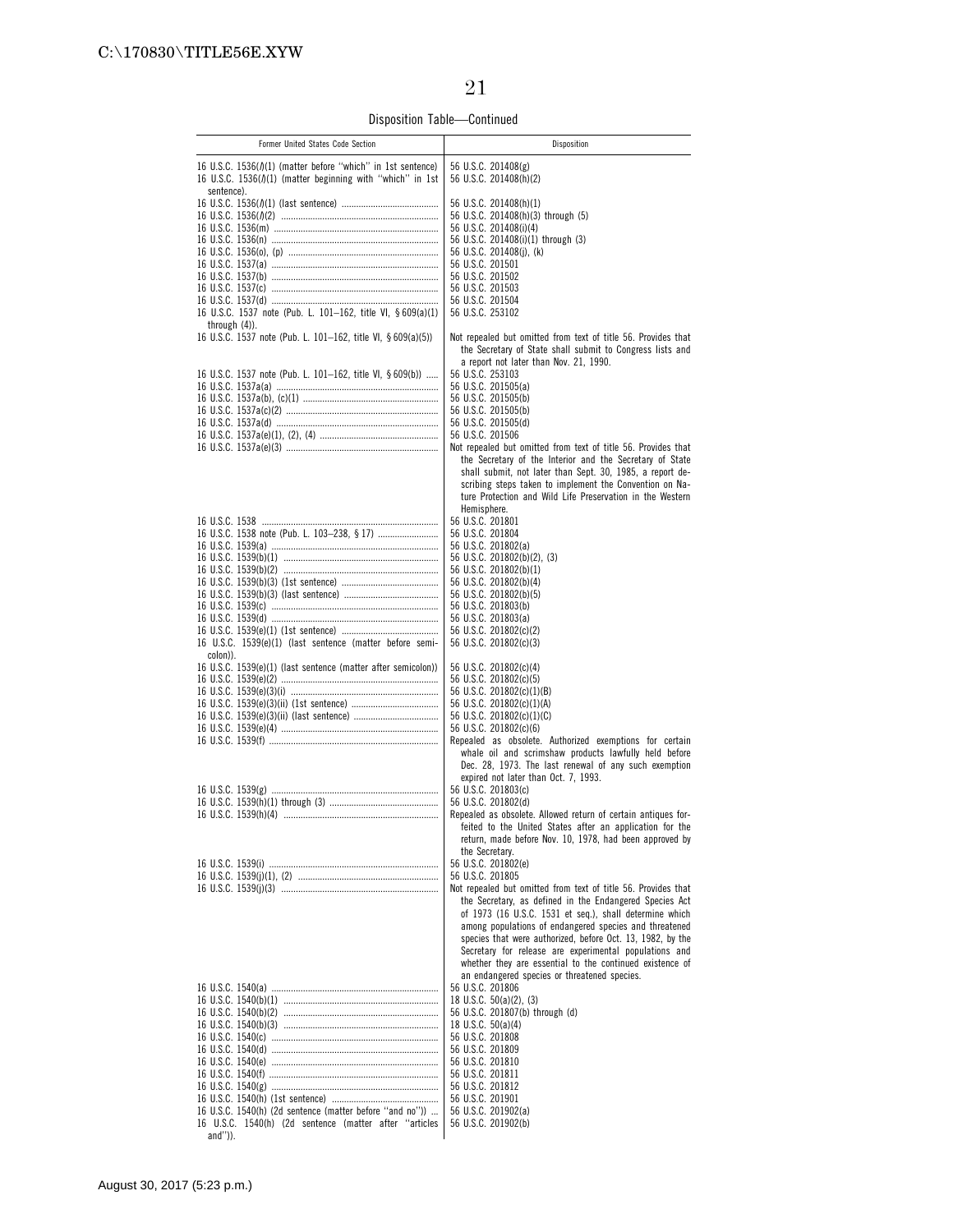Disposition Table—Continued

| Former United States Code Section                            | Disposition                                                                                                                                                                                                                                     |
|--------------------------------------------------------------|-------------------------------------------------------------------------------------------------------------------------------------------------------------------------------------------------------------------------------------------------|
|                                                              | 56 U.S.C. 201902(c)                                                                                                                                                                                                                             |
|                                                              | Not repealed but omitted from text of title 56. Directs the<br>Secretary of the Smithsonian Institution to review endan-<br>gered or threatened species of plants and conservation<br>methods for those species of plants and to report the re- |
|                                                              | sults of the review 1 year after Dec. 28, 1973.<br>Repealed as obsolete. Authorized appropriations to certain<br>Federal agencies until fiscal year 1992.                                                                                       |
|                                                              | 56 U.S.C. 201902(d)                                                                                                                                                                                                                             |
|                                                              | 56 U.S.C. 201903<br>Repealed as unnecessary. Provided a short title for the                                                                                                                                                                     |
|                                                              | Shark Finning Prohibition Act (16 U.S.C. 1822 note).<br>Not repealed but omitted from text of title 56. Provides a<br>statement of purpose for the Shark Finning Prohibition                                                                    |
|                                                              | Act (16 U.S.C. 1822 note).<br>Repealed as obsolete. Amended section 307(1) of the Mag-<br>nuson-Stevens Fishery Conservation and Management Act                                                                                                 |
|                                                              | $(16 \text{ U.S.C. } 1857(1))$ .                                                                                                                                                                                                                |
|                                                              | To be included in title 56 in a later enactment.                                                                                                                                                                                                |
|                                                              | 56 U.S.C. 254102<br>56 U.S.C. 254103                                                                                                                                                                                                            |
|                                                              | 56 U.S.C. 254104                                                                                                                                                                                                                                |
|                                                              | 56 U.S.C. 254105                                                                                                                                                                                                                                |
|                                                              | 56 U.S.C. 254101                                                                                                                                                                                                                                |
|                                                              | Repealed as unnecessary. Authorized appropriation of such<br>sums as are necessary to carry out the Shark Finning<br>Prohibition Act (16 U.S.C. 1822 note).                                                                                     |
|                                                              | Not repealed but omitted from text of title 56. Provides find-                                                                                                                                                                                  |
|                                                              | ings and a statement of purpose for the Antarctic Marine                                                                                                                                                                                        |
|                                                              | Living Resources Convention Act of 1984 (16 U.S.C. 2431                                                                                                                                                                                         |
|                                                              | et seq.) relating to the implementation of the Convention<br>on the Conservation of Antarctic Marine Living Resources,<br>done at Canberra, Australia May 20, 1980 (33 UST 3476;                                                                |
|                                                              | TIAS 10240).                                                                                                                                                                                                                                    |
|                                                              | 56 U.S.C. 252101(1) through (5)<br>Repealed as unnecessary. Provided a definition of the term                                                                                                                                                   |
|                                                              | "harvest", which is made unnecessary by section<br>252101(5) of title 56. See revision note for section                                                                                                                                         |
|                                                              | 252101(5) of title 56.<br>56 U.S.C. 252101(6) through (10)                                                                                                                                                                                      |
|                                                              | 56 U.S.C. 252102                                                                                                                                                                                                                                |
|                                                              | 56 U.S.C. 252103                                                                                                                                                                                                                                |
|                                                              | 56 U.S.C. 252104                                                                                                                                                                                                                                |
| 16 U.S.C. 2436(b)(1) (matter before (A) (through "conserva-  | 56 U.S.C. 252110(a)<br>56 U.S.C. 252110 (b)(1) (matter before (A))                                                                                                                                                                              |
| tion measure")).                                             |                                                                                                                                                                                                                                                 |
| 16 U.S.C. 2436(b)(1) (matter before (A) (beginning with "for | 56 U.S.C. 252110(b)(1)(A)(i)                                                                                                                                                                                                                    |
| which")).                                                    | 56 U.S.C. 252110(b)(1)(B), (C)                                                                                                                                                                                                                  |
|                                                              | 56 U.S.C. 252110(b)(1)(A)(ii)                                                                                                                                                                                                                   |
|                                                              | 56 U.S.C. 252110(b)(2)                                                                                                                                                                                                                          |
|                                                              | 56 U.S.C. 252105                                                                                                                                                                                                                                |
|                                                              | 18 U.S.C. 51(d)(2), (3)<br>56 U.S.C. 252107                                                                                                                                                                                                     |
|                                                              | 56 U.S.C. 252108                                                                                                                                                                                                                                |
|                                                              | 56 U.S.C. 252109                                                                                                                                                                                                                                |
|                                                              | Repealed as obsolete. Required the Secretary of Commerce<br>to design and conduct a directed scientific research pro-<br>gram. The provision is obsolete because the plan to con-<br>duct the program was to be prepared to cover the period    |
|                                                              | from Oct. 1, 1985 through Sept. 30, 1991.                                                                                                                                                                                                       |
|                                                              | Repealed as obsolete. Required the Secretary of Commerce                                                                                                                                                                                        |
|                                                              | to prepare a plan for conducting a directed research pro-                                                                                                                                                                                       |
|                                                              | gram for each period of 3 consecutive fiscal years from                                                                                                                                                                                         |
|                                                              | Oct. 1, 1985 through Sept. 30, 1991.<br>56 U.S.C. 252111                                                                                                                                                                                        |
|                                                              | 56 U.S.C. 252112                                                                                                                                                                                                                                |
|                                                              | Repealed as unnecessary. Provided a severability clause that<br>applies to laws generally in the absence of such a                                                                                                                              |
|                                                              | clause.<br>Not repealed but omitted from text of title 56. Provides most                                                                                                                                                                        |
|                                                              | of the provisions of the Fish and Wildlife Act of 1980 (16<br>U.S.C. 2901 et seq.).                                                                                                                                                             |
|                                                              | 56 U.S.C. 261903                                                                                                                                                                                                                                |
| 16 U.S.C. 3301 note (Pub. L. 104-303, title V, § 511 (except | 56 U.S.C. 249102                                                                                                                                                                                                                                |
| $(a)(5))$ ).                                                 |                                                                                                                                                                                                                                                 |
| 16 U.S.C. 3301 note (Pub. L. 104-303, title V, § 511(a)(5))  | Not repealed but omitted from text of title 56. Provides that<br>the Secretary shall submit a report to Congress not later<br>than 3 years after Aug. 17, 1999.                                                                                 |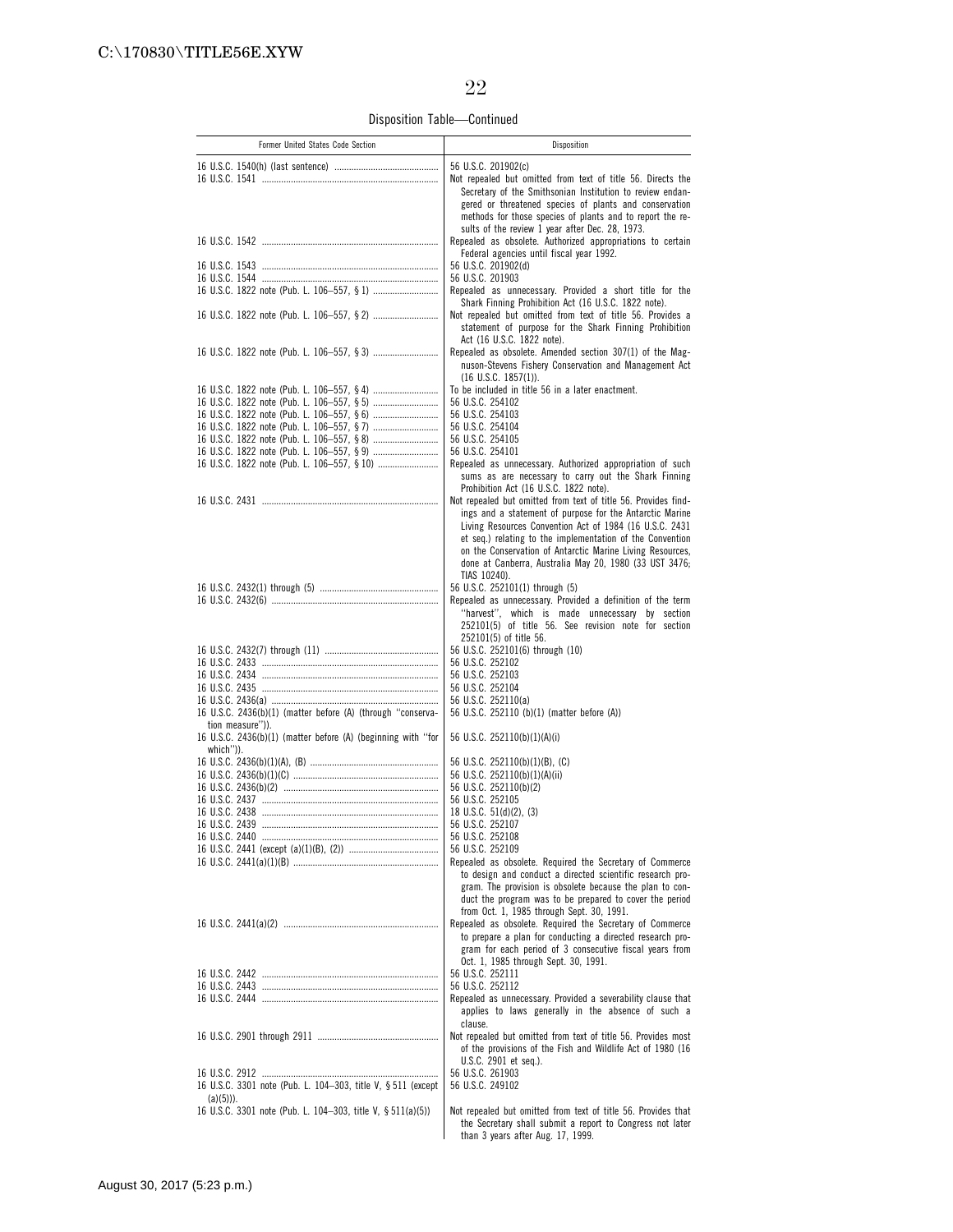### Disposition Table—Continued

| Former United States Code Section                                         | Disposition                                                                                                                                                                     |
|---------------------------------------------------------------------------|---------------------------------------------------------------------------------------------------------------------------------------------------------------------------------|
|                                                                           | 56 U.S.C. 203101(1)                                                                                                                                                             |
|                                                                           | 56 U.S.C. 203101(3)                                                                                                                                                             |
|                                                                           | 56 U.S.C. 203101(4)                                                                                                                                                             |
|                                                                           | 56 U.S.C. 203101(2)                                                                                                                                                             |
|                                                                           | 56 U.S.C. 203101(5)                                                                                                                                                             |
|                                                                           | 56 U.S.C. 203101(11)                                                                                                                                                            |
|                                                                           | 56 U.S.C. 203101(6)                                                                                                                                                             |
|                                                                           | 56 U.S.C. 203101(7)                                                                                                                                                             |
|                                                                           | 56 U.S.C. 203101(8)                                                                                                                                                             |
|                                                                           | 56 U.S.C. 203101(9)<br>56 U.S.C. 203101(10)                                                                                                                                     |
|                                                                           | 56 U.S.C. 203102(a)(1)                                                                                                                                                          |
|                                                                           | 56 U.S.C. 203102(b)                                                                                                                                                             |
|                                                                           | 56 U.S.C. 203102(a)(2)                                                                                                                                                          |
|                                                                           | 56 U.S.C. 203102(c)                                                                                                                                                             |
|                                                                           | 56 U.S.C. 203103(d)                                                                                                                                                             |
|                                                                           | 56 U.S.C. 203102(d)                                                                                                                                                             |
|                                                                           | Repealed as obsolete. Required the Secretary, as defined in<br>the Lacey Act Amendments of 1981 (16 U.S.C. 3371 et<br>seq.), to review the implementation of certain provisions |
|                                                                           | relating to plant declarations, and to submit to Congress,                                                                                                                      |
|                                                                           | after the review, a report relating to plant declarations.<br>The provision is obsolete because the report has been<br>submitted.                                               |
|                                                                           | 56 U.S.C. 203104(a)                                                                                                                                                             |
|                                                                           | 56 U.S.C. 203104(b)                                                                                                                                                             |
|                                                                           | Repealed as unnecessary. Provided that for the purposes of<br>paragraphs $(1)$ and $(2)$ of section $(4)(a)$ of the Lacey Act                                                   |
|                                                                           | Amendments of 1981 (16 U.S.C. 3373(a)(1), (2)), any ref-<br>erence to a provision of the Act or to a section of the Act                                                         |
|                                                                           | shall be treated as including any regulation issued to                                                                                                                          |
|                                                                           | carry out the provision. The provision is unnecessary be-                                                                                                                       |
|                                                                           | cause any reference to a statutory provision is understood                                                                                                                      |
|                                                                           | to include any regulation issued to carry out the provi-<br>sion.                                                                                                               |
|                                                                           | 56 U.S.C. 203104(c)                                                                                                                                                             |
| 16 U.S.C. 3373(a)(4) (last sentence (matter relating to sepa-             | 56 U.S.C. 203104(d)                                                                                                                                                             |
| rate offense)).                                                           |                                                                                                                                                                                 |
| 16 U.S.C. 3373(a)(4) (last sentence (matter relating to dis-<br>tricts)). | 56 U.S.C. 203104(h)(2)                                                                                                                                                          |
|                                                                           | 56 U.S.C. 203104(e)                                                                                                                                                             |
|                                                                           | 56 U.S.C. 203104(f)                                                                                                                                                             |
|                                                                           | 56 U.S.C. 203104(g)                                                                                                                                                             |
|                                                                           | 56 U.S.C. 203104(h)(1)                                                                                                                                                          |
| 16 U.S.C. 3373(c) (2d through last sentences)                             | 56 U.S.C. 203104(h)(3), (4)                                                                                                                                                     |
|                                                                           | 18 U.S.C. $50(b)(2)$ , (3)                                                                                                                                                      |
|                                                                           | 56 U.S.C. 203106                                                                                                                                                                |
|                                                                           | 56 U.S.C. 203107<br>56 U.S.C. 203108                                                                                                                                            |
|                                                                           | 56 U.S.C. 203109(a)(1), (2)                                                                                                                                                     |
|                                                                           | 56 U.S.C. 203109(b)                                                                                                                                                             |
|                                                                           | 56 U.S.C. 203109(a)(3)                                                                                                                                                          |
|                                                                           | 56 U.S.C. 203103(a) through (c)                                                                                                                                                 |
|                                                                           | 56 U.S.C. 203110(a)                                                                                                                                                             |
|                                                                           | Repealed as obsolete. Repealed certain provisions of law.                                                                                                                       |
|                                                                           | 56 U.S.C. 105119                                                                                                                                                                |
|                                                                           | 56 U.S.C. 203110(b)<br>Not repealed but omitted from text of title 56. Provides a                                                                                               |
|                                                                           | statement of purpose for the African Elephant Conserva-<br>tion Act (16 U.S.C. 4201 et seq.) relating to the perpet-                                                            |
|                                                                           | uation of healthy populations of African elephants.                                                                                                                             |
|                                                                           | Not repealed but omitted from text of title 56. Provides find-<br>ings for the African Elephant Conservation Act (16 U.S.C.                                                     |
|                                                                           | 4201 et seq.) relating to the declining African elephant                                                                                                                        |
|                                                                           | populations and the illegal trade in African elephant                                                                                                                           |
|                                                                           | ivory.                                                                                                                                                                          |
|                                                                           | Not repealed but omitted from text of title 56. Provides a                                                                                                                      |
|                                                                           | statement of policy for the African Elephant Conservation                                                                                                                       |
|                                                                           | Act (16 U.S.C. 4201 et seq.) relating to the assistance of<br>the United States in the conservation and protection of                                                           |
|                                                                           | the African elephant.                                                                                                                                                           |
|                                                                           | 56 U.S.C. 281102                                                                                                                                                                |
|                                                                           |                                                                                                                                                                                 |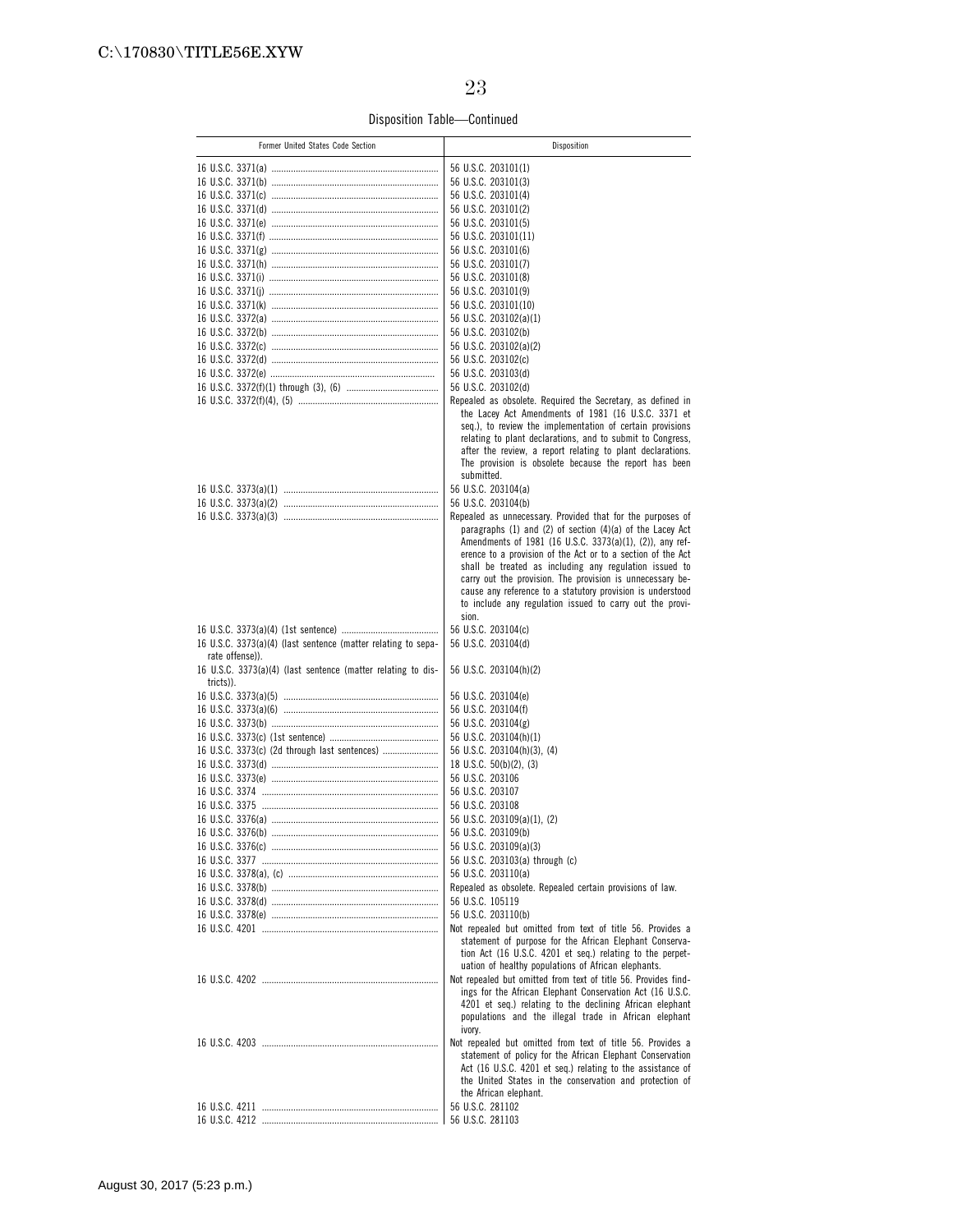Disposition Table—Continued

| Former United States Code Section | Disposition                                                                                                                                                                                                                                                                                                                                                                                                                                                                                                                                                                                                                                                                                                                                                                                                                                                                                                                  |
|-----------------------------------|------------------------------------------------------------------------------------------------------------------------------------------------------------------------------------------------------------------------------------------------------------------------------------------------------------------------------------------------------------------------------------------------------------------------------------------------------------------------------------------------------------------------------------------------------------------------------------------------------------------------------------------------------------------------------------------------------------------------------------------------------------------------------------------------------------------------------------------------------------------------------------------------------------------------------|
|                                   | Repealed as obsolete. Required the Secretary of the Interior<br>to submit an annual report to Congress regarding the Af-<br>rican Elephant Conservation Fund. The provision is re-<br>pealed because of the termination of the reporting re-<br>quirement with respect to Congress, effective May 15,<br>2000. See section 3003 of the Federal Reports Elimi-<br>nation and Sunset Act of 1995 (Public Law 104-66, 31<br>U.S.C. 1113 note) and the 3d and 4th items on page 107<br>of House Document No. 103-7.                                                                                                                                                                                                                                                                                                                                                                                                              |
|                                   | 56 U.S.C. 281104<br>Repealed as obsolete. Required the Secretary of the Interior<br>to issue a call for information on the African elephant<br>conservation program of each ivory producing country<br>within 1 month after Oct. 7, 1988, review the African ele-<br>phant conservation program of each ivory producing<br>country and, not later than 1 year after Oct. 7, 1988,<br>issue a determination of whether the country meets cer-<br>tain criteria, and if there is insufficient information on<br>which to make the determination, delay issuing the deter-<br>mination no later than Dec. 31, 1989. The call for infor-<br>mation was published in the Federal Register on Feb. 3,<br>1989. See 54 Fed. Reg. 5553 (Feb. 3, 1989). The deter-<br>mination was made that no ivory producing country could<br>comply with all of the criteria set out under the section.<br>See 54 Fed. Reg. 24758 (Jun. 9, 1989). |
|                                   | 56 U.S.C. 281105                                                                                                                                                                                                                                                                                                                                                                                                                                                                                                                                                                                                                                                                                                                                                                                                                                                                                                             |
|                                   | 56 U.S.C. 281106<br>18 U.S.C. 53(a)                                                                                                                                                                                                                                                                                                                                                                                                                                                                                                                                                                                                                                                                                                                                                                                                                                                                                          |
|                                   | 56 U.S.C. 281107 (except (b))<br>56 U.S.C. 281108                                                                                                                                                                                                                                                                                                                                                                                                                                                                                                                                                                                                                                                                                                                                                                                                                                                                            |
|                                   | Repealed as unnecessary. Provided that the authority of the<br>Secretary of the Interior under the African Elephant Con-<br>servation Act (16 U.S.C. 4201 et seq.) shall not affect the<br>authority of the Secretary of the Interior under the Endan-<br>gered Species Act of 1973 (16 U.S.C. 1531 et seq.) or di-                                                                                                                                                                                                                                                                                                                                                                                                                                                                                                                                                                                                          |
|                                   | minish the Secretary of the Interior's authority under the<br>Lacey Act Amendments of 1981 (16 U.S.C. 3371 et seg.).<br>The provision is unnecessary because the authority of the<br>Secretary of the Interior under the African Elephant Con-<br>servation Act neither purports to nor could reasonably be<br>read to affect the Secretary of the Interior's authority<br>under the Endangered Species Act of 1973 or diminish<br>the Secretary of the Interior's authority under the Lacey<br>Act Amendments of 1981.                                                                                                                                                                                                                                                                                                                                                                                                      |
|                                   | 56 U.S.C. 281109<br>Previously repealed.                                                                                                                                                                                                                                                                                                                                                                                                                                                                                                                                                                                                                                                                                                                                                                                                                                                                                     |
|                                   | 56 U.S.C. 281101<br>56 U.S.C. 281110                                                                                                                                                                                                                                                                                                                                                                                                                                                                                                                                                                                                                                                                                                                                                                                                                                                                                         |
|                                   | 56 U.S.C. 299101                                                                                                                                                                                                                                                                                                                                                                                                                                                                                                                                                                                                                                                                                                                                                                                                                                                                                                             |
|                                   | Not repealed but omitted from text of title 56. Provides find-<br>ings for the Asian Elephant Conservation Act of 1997 (16<br>U.S.C. 4261 et seq.) relating to the decline in Asian ele-                                                                                                                                                                                                                                                                                                                                                                                                                                                                                                                                                                                                                                                                                                                                     |
|                                   | phant populations.<br>Not repealed but omitted from text of title 56. Provides a<br>statement of purposes for the Asian Elephant Conserva-<br>tion Act of 1997 (16 U.S.C. 4261 et seq.) relating to the<br>perpetuation of Asian elephant populations.                                                                                                                                                                                                                                                                                                                                                                                                                                                                                                                                                                                                                                                                       |
|                                   | 56 U.S.C. 281201(2) through (5)                                                                                                                                                                                                                                                                                                                                                                                                                                                                                                                                                                                                                                                                                                                                                                                                                                                                                              |
|                                   | 56 U.S.C. 281201(1)<br>56 U.S.C. 281202(a) through (h)                                                                                                                                                                                                                                                                                                                                                                                                                                                                                                                                                                                                                                                                                                                                                                                                                                                                       |
|                                   | 56 U.S.C. 281202(i)                                                                                                                                                                                                                                                                                                                                                                                                                                                                                                                                                                                                                                                                                                                                                                                                                                                                                                          |
|                                   | 56 U.S.C. 281203<br>56 U.S.C. 281204                                                                                                                                                                                                                                                                                                                                                                                                                                                                                                                                                                                                                                                                                                                                                                                                                                                                                         |
|                                   | Not repealed but omitted from text of title 56. Provides find-<br>ings for the Wild Bird Conservation Act of 1992 (16<br>U.S.C. 4901 et seq.) relating to the declining populations<br>of wild exotic birds, the United States' role in solving the<br>problem, sustainable utilization of exotic birds, wild bird<br>export policies of other countries and the United States,<br>and wild exotic bird conservation measures, including<br>those relating to the Convention on International Trade in<br>Endangered Species of Wild Fauna and Flora, done at<br>Washington March 3, 1973 (27 UST 1087; TIAS 8249).                                                                                                                                                                                                                                                                                                          |
|                                   | Not repealed but omitted from text of title 56. Provides a<br>statement of purpose for the Wild Bird Conservation Act<br>of 1992 (16 U.S.C. 4901 et seq.) relating to the pro-                                                                                                                                                                                                                                                                                                                                                                                                                                                                                                                                                                                                                                                                                                                                               |
|                                   | motion of conservation of exotic birds.<br>56 U.S.C. 265101(1), (2)                                                                                                                                                                                                                                                                                                                                                                                                                                                                                                                                                                                                                                                                                                                                                                                                                                                          |
|                                   | 56 U.S.C. 265101(4) through (9)                                                                                                                                                                                                                                                                                                                                                                                                                                                                                                                                                                                                                                                                                                                                                                                                                                                                                              |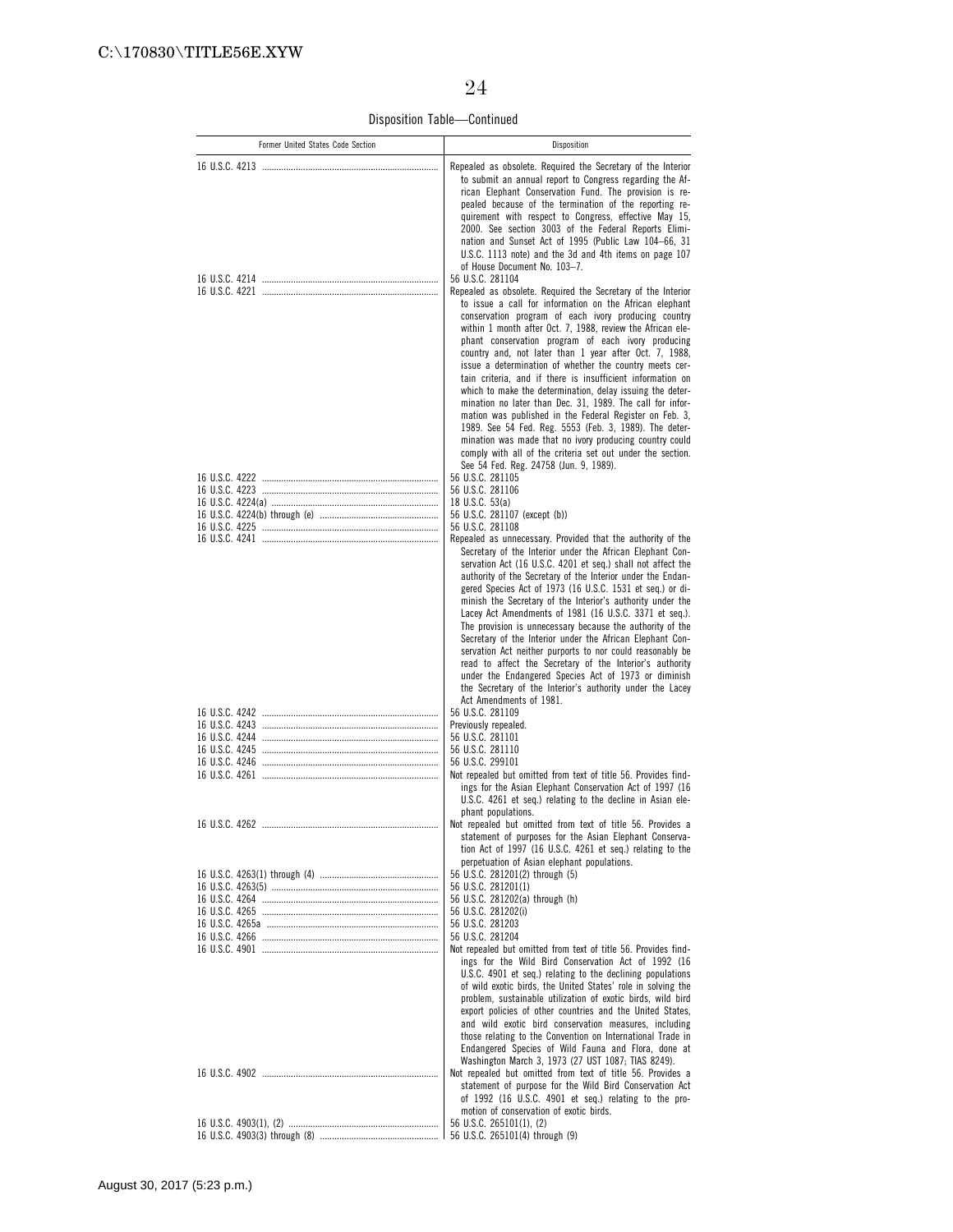Disposition Table—Continued

| Former United States Code Section | Disposition                                                                                                                                                                                                                                                                                                    |
|-----------------------------------|----------------------------------------------------------------------------------------------------------------------------------------------------------------------------------------------------------------------------------------------------------------------------------------------------------------|
|                                   | 56 U.S.C. 265102(a)                                                                                                                                                                                                                                                                                            |
|                                   | 56 U.S.C. 265102(c)                                                                                                                                                                                                                                                                                            |
|                                   | 56 U.S.C. 265102(b)                                                                                                                                                                                                                                                                                            |
|                                   | Repealed as obsolete. Provided that during the 1-year period                                                                                                                                                                                                                                                   |
|                                   | beginning on Oct. 23, 1992, the Secretary shall prohibit<br>the importation of exotic bird species listed under any<br>Appendix to the Convention on International Trade in En-<br>dangered Species of Wild Fauna and Flora in excess of<br>the number of that species that were imported during the           |
|                                   | most recent year for which the Secretary had complete<br>import data.                                                                                                                                                                                                                                          |
|                                   | 56 U.S.C. 265103                                                                                                                                                                                                                                                                                               |
|                                   | 56 U.S.C. 265104<br>56 U.S.C. 265105                                                                                                                                                                                                                                                                           |
|                                   | Repealed as obsolete. Required the Secretary of the Interior,<br>within 1 month of Oct. 23, 1992, to issue a call for infor-<br>mation on the wild bird conservation program of each<br>country that exports exotic birds. The call for information<br>was published in the Federal Register on Dec. 4, 1992.  |
|                                   | See 57 Fed. Reg. 57510 (Dec. 4, 1992).                                                                                                                                                                                                                                                                         |
|                                   | 56 U.S.C. 265106<br>56 U.S.C. 265107                                                                                                                                                                                                                                                                           |
|                                   | 56 U.S.C. 265109                                                                                                                                                                                                                                                                                               |
|                                   | 56 U.S.C. 265108                                                                                                                                                                                                                                                                                               |
|                                   | 56 U.S.C. 265110(a)(1)                                                                                                                                                                                                                                                                                         |
|                                   | 18 U.S.C. 52(c)(2), (3)                                                                                                                                                                                                                                                                                        |
|                                   | 56 U.S.C. 265110(b), (c)                                                                                                                                                                                                                                                                                       |
|                                   | 56 U.S.C. 265115                                                                                                                                                                                                                                                                                               |
|                                   | 56 U.S.C. 265114(b)(2)<br>56 U.S.C. 265114(b)(1)                                                                                                                                                                                                                                                               |
|                                   | 56 U.S.C. 265112                                                                                                                                                                                                                                                                                               |
|                                   | 56 U.S.C. 265111                                                                                                                                                                                                                                                                                               |
|                                   | Not repealed but omitted from text of title 56. Provides that                                                                                                                                                                                                                                                  |
|                                   | the Secretary of the Interior shall review opportunities for<br>a voluntary program related to exotic birds and shall re-<br>port to Congress the results of the review within 2 years<br>after Oct. 23, 1992.                                                                                                 |
|                                   | 56 U.S.C. 265113                                                                                                                                                                                                                                                                                               |
|                                   | Repealed as obsolete. Authorized appropriations for each of<br>fiscal years 1993, 1994, and 1995 to carry out the Wild<br>Bird Conservation Act of 1992 (16 U.S.C. 4901 et seq.).<br>56 U.S.C. 265114(a)                                                                                                       |
|                                   | Not repealed but omitted from text of title 56. Provides find-                                                                                                                                                                                                                                                 |
|                                   | ings for the Rhinoceros and Tiger Conservation Act of<br>1994 (16 U.S.C. 5301 et seq.) relating to the declining<br>populations of rhinoceroses and tigers, and the trade in<br>rhinoceros and tiger products, especially in China and<br>Taiwan.                                                              |
|                                   | Not repealed but omitted from text of title 56. Provides pur-<br>poses for the Rhinoceros and Tiger Conservation Act of<br>1994 (16 U.S.C. 5301 et seq.) relating to assistance in<br>the conservation of rhinoceroses and tigers and the pro-                                                                 |
|                                   | hibition of sale, importation, and exportation of certain                                                                                                                                                                                                                                                      |
|                                   | rhinoceros and tiger products.<br>56 U.S.C. 285101(2) through (4)                                                                                                                                                                                                                                              |
|                                   | 56 U.S.C. 285101(6)                                                                                                                                                                                                                                                                                            |
|                                   | 56 U.S.C. 285101(1)                                                                                                                                                                                                                                                                                            |
|                                   | 56 U.S.C. 285101(5)                                                                                                                                                                                                                                                                                            |
|                                   | 56 U.S.C. 285102                                                                                                                                                                                                                                                                                               |
|                                   | 56 U.S.C. 285103<br>56 U.S.C. 285104(a)                                                                                                                                                                                                                                                                        |
|                                   | 18 U.S.C. 53(b)(2)                                                                                                                                                                                                                                                                                             |
|                                   | 56 U.S.C. 285104(b)(1)                                                                                                                                                                                                                                                                                         |
|                                   | 56 U.S.C. 285104(c)                                                                                                                                                                                                                                                                                            |
|                                   | 56 U.S.C. 285104(f)                                                                                                                                                                                                                                                                                            |
|                                   | 56 U.S.C. 285104(e)                                                                                                                                                                                                                                                                                            |
|                                   | 56 U.S.C. 285104(d)<br>56 U.S.C. 285105                                                                                                                                                                                                                                                                        |
|                                   | 56 U.S.C. 285106                                                                                                                                                                                                                                                                                               |
|                                   | 56 U.S.C. 285107                                                                                                                                                                                                                                                                                               |
|                                   | Not repealed but omitted from text of title 56. Provides find-<br>ings for the Neotropical Migratory Bird Conservation Act<br>(16 U.S.C. 6101 et seq.) relating to the benefits of<br>neotropical migratory birds to the United States, the de-<br>cline in their populations, and the efforts and strengthen- |
|                                   | ing of initiatives required for their conservation.                                                                                                                                                                                                                                                            |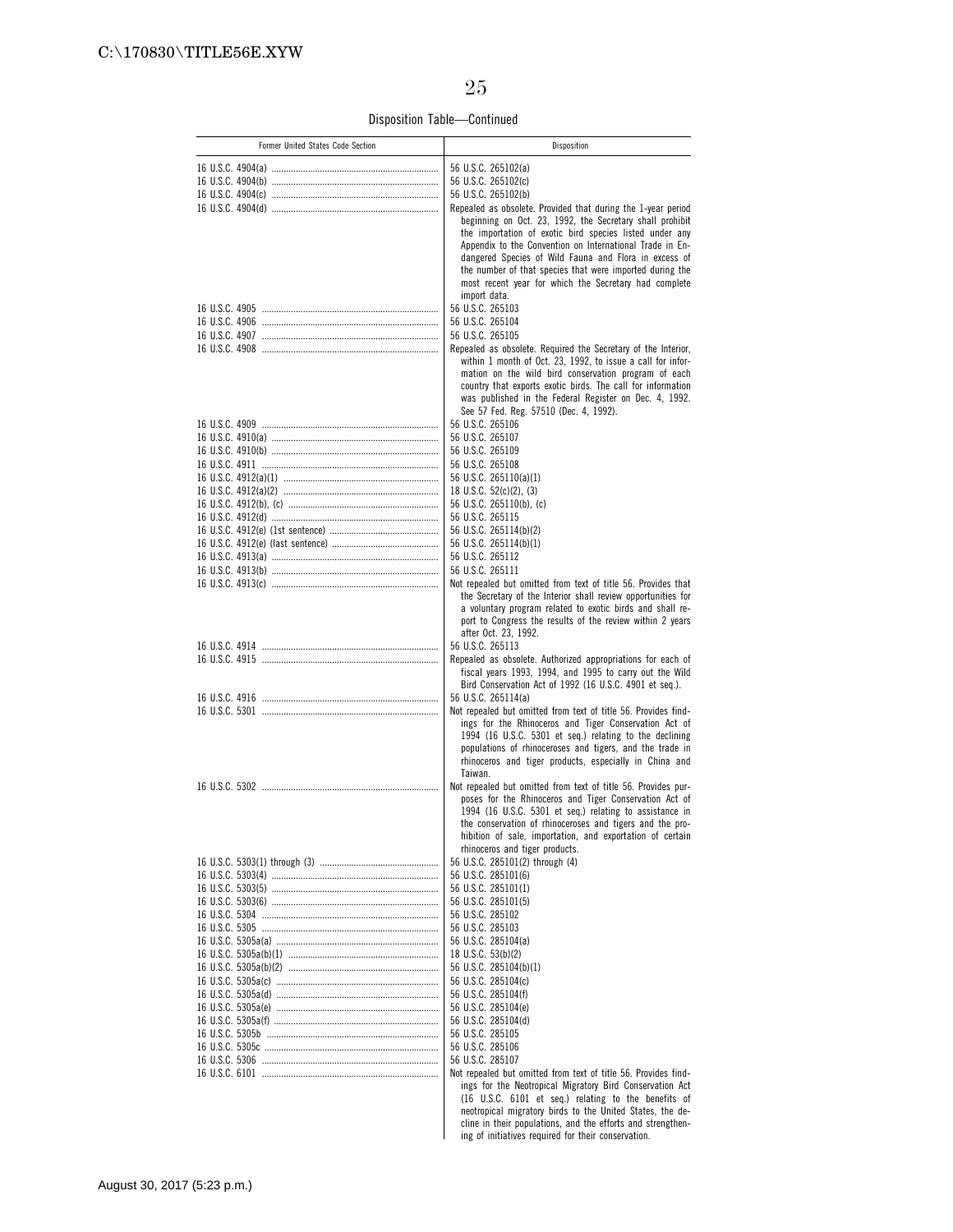Disposition Table—Continued

| Former United States Code Section                                    | Disposition                                                                                                                                                                                                                                                                                                                                                                                                                                                                               |
|----------------------------------------------------------------------|-------------------------------------------------------------------------------------------------------------------------------------------------------------------------------------------------------------------------------------------------------------------------------------------------------------------------------------------------------------------------------------------------------------------------------------------------------------------------------------------|
|                                                                      | Not repealed but omitted from text of title 56. Provides pur-<br>poses for the Neotropical Migratory Bird Conservation Act<br>(16 U.S.C. 6101 et seq.) relating to the perpetuation of<br>neotropical migratory bird populations and assistance in<br>their conservation.                                                                                                                                                                                                                 |
|                                                                      | Repealed as unnecessary. Provided a definition of the term<br>"Fund". The provision is unnecessary because paragraph<br>4 of section 4 of the Neotropical Migratory Bird Conserva-                                                                                                                                                                                                                                                                                                        |
|                                                                      | tion Act (16 U.S.C. 6103(4)) contains identical text.<br>Repealed as unnecessary. Included Puerto Rico and the Vir-<br>gin Islands within the meaning of the term "Caribbean".<br>The provision is made unnecessary by the revisions made<br>in the restatement of the Neotropical Migratory Bird Con-<br>servation Act (16 U.S.C. 6101 et seq.), which restatement<br>can be found in chapter 267 of title 56, including the<br>addition of definitions of the terms "State" and "United |
|                                                                      | States" in section 267101 of title 56.                                                                                                                                                                                                                                                                                                                                                                                                                                                    |
|                                                                      | 56 U.S.C. 267101(1) through (3)<br>56 U.S.C. 267102                                                                                                                                                                                                                                                                                                                                                                                                                                       |
|                                                                      | 56 U.S.C. 267103(a)                                                                                                                                                                                                                                                                                                                                                                                                                                                                       |
|                                                                      | 56 U.S.C. 267103(b)                                                                                                                                                                                                                                                                                                                                                                                                                                                                       |
|                                                                      | 56 U.S.C. 267104<br>Not repealed but omitted from text of title 56. Provides that                                                                                                                                                                                                                                                                                                                                                                                                         |
|                                                                      | the Secretary of the Interior shall submit to Congress a<br>report not later than 2 years after Oct. 17, 2006.<br>56 U.S.C. 267105                                                                                                                                                                                                                                                                                                                                                        |
|                                                                      | 56 U.S.C. 267106                                                                                                                                                                                                                                                                                                                                                                                                                                                                          |
|                                                                      | Not repealed but omitted from text of title 56. Provides find-<br>ings and purposes for the Great Ape Conservation Act of<br>2000 (16 U.S.C. 6301 et seq.) relating to the declining<br>great ape populations, the threats to great apes, the re-<br>quired effort and commitment from countries to remove<br>the threats, and assistance in the conservation and pro-<br>tection of great apes.                                                                                          |
|                                                                      | 56 U.S.C. 283101                                                                                                                                                                                                                                                                                                                                                                                                                                                                          |
|                                                                      | 56 U.S.C. 283102                                                                                                                                                                                                                                                                                                                                                                                                                                                                          |
|                                                                      | 56 U.S.C. 283103<br>56 U.S.C. 283104                                                                                                                                                                                                                                                                                                                                                                                                                                                      |
|                                                                      | Not repealed but omitted from text of title 56. Provides find-<br>ings and a statement of purpose for the Marine Turtle<br>Conservation Act of 2004 (16 U.S.C. 6601 et seq.) relat-<br>ing to the declining marine turtle populations, the threats<br>to marine turtles, including illegal international trade, the<br>required commitment from countries to remove the<br>threats, and the assistance in the conservation of marine<br>turtles.                                          |
|                                                                      | 56 U.S.C. 233101(1), (2)<br>56 U.S.C. 233101(8)                                                                                                                                                                                                                                                                                                                                                                                                                                           |
|                                                                      | 56 U.S.C. 233101(4), (5)                                                                                                                                                                                                                                                                                                                                                                                                                                                                  |
|                                                                      | 56 U.S.C. 233101(7)                                                                                                                                                                                                                                                                                                                                                                                                                                                                       |
|                                                                      | 56 U.S.C. 233102                                                                                                                                                                                                                                                                                                                                                                                                                                                                          |
|                                                                      | 56 U.S.C. 233103<br>56 U.S.C. 233104                                                                                                                                                                                                                                                                                                                                                                                                                                                      |
|                                                                      | 56 U.S.C. 233105                                                                                                                                                                                                                                                                                                                                                                                                                                                                          |
|                                                                      | Repealed as obsolete. Required the Secretary of the Interior,<br>not later than Oct. 1, 2005, to submit to Congress a re-<br>port on the result and effectiveness of the program car-<br>ried out under the Marine Turtle Conservation Act of 2004<br>$(16 \text{ U.S.C. } 6601 \text{ et seq.}).$                                                                                                                                                                                        |
|                                                                      | 56 U.S.C. 215101(1) through (4)                                                                                                                                                                                                                                                                                                                                                                                                                                                           |
| 16 U.S.C. 7601(6) (relating to defense article)                      | 56 U.S.C. 215101(7)<br>56 U.S.C. 215101(5)                                                                                                                                                                                                                                                                                                                                                                                                                                                |
| 16 U.S.C. 7601(6) (relating to defense service)                      | 56 U.S.C. 215101(6)                                                                                                                                                                                                                                                                                                                                                                                                                                                                       |
| 16 U.S.C. 7601(6) (relating to significant military equip-<br>ment). | 56 U.S.C. 215101(12)                                                                                                                                                                                                                                                                                                                                                                                                                                                                      |
|                                                                      | 56 U.S.C. 215101(14)<br>56 U.S.C. 215101(8)                                                                                                                                                                                                                                                                                                                                                                                                                                               |
|                                                                      | 56 U.S.C. 215101(9)                                                                                                                                                                                                                                                                                                                                                                                                                                                                       |
|                                                                      | 56 U.S.C. 215101(10)                                                                                                                                                                                                                                                                                                                                                                                                                                                                      |
|                                                                      | 56 U.S.C. 215101(11)                                                                                                                                                                                                                                                                                                                                                                                                                                                                      |
|                                                                      | 56 U.S.C. 215101(13)                                                                                                                                                                                                                                                                                                                                                                                                                                                                      |
|                                                                      | 56 U.S.C. 215101(16)<br>56 U.S.C. 215102                                                                                                                                                                                                                                                                                                                                                                                                                                                  |
|                                                                      | 56 U.S.C. 215103                                                                                                                                                                                                                                                                                                                                                                                                                                                                          |
|                                                                      | 56 U.S.C. 215201                                                                                                                                                                                                                                                                                                                                                                                                                                                                          |
|                                                                      | 56 U.S.C. 215202                                                                                                                                                                                                                                                                                                                                                                                                                                                                          |
|                                                                      | 56 U.S.C. 215301                                                                                                                                                                                                                                                                                                                                                                                                                                                                          |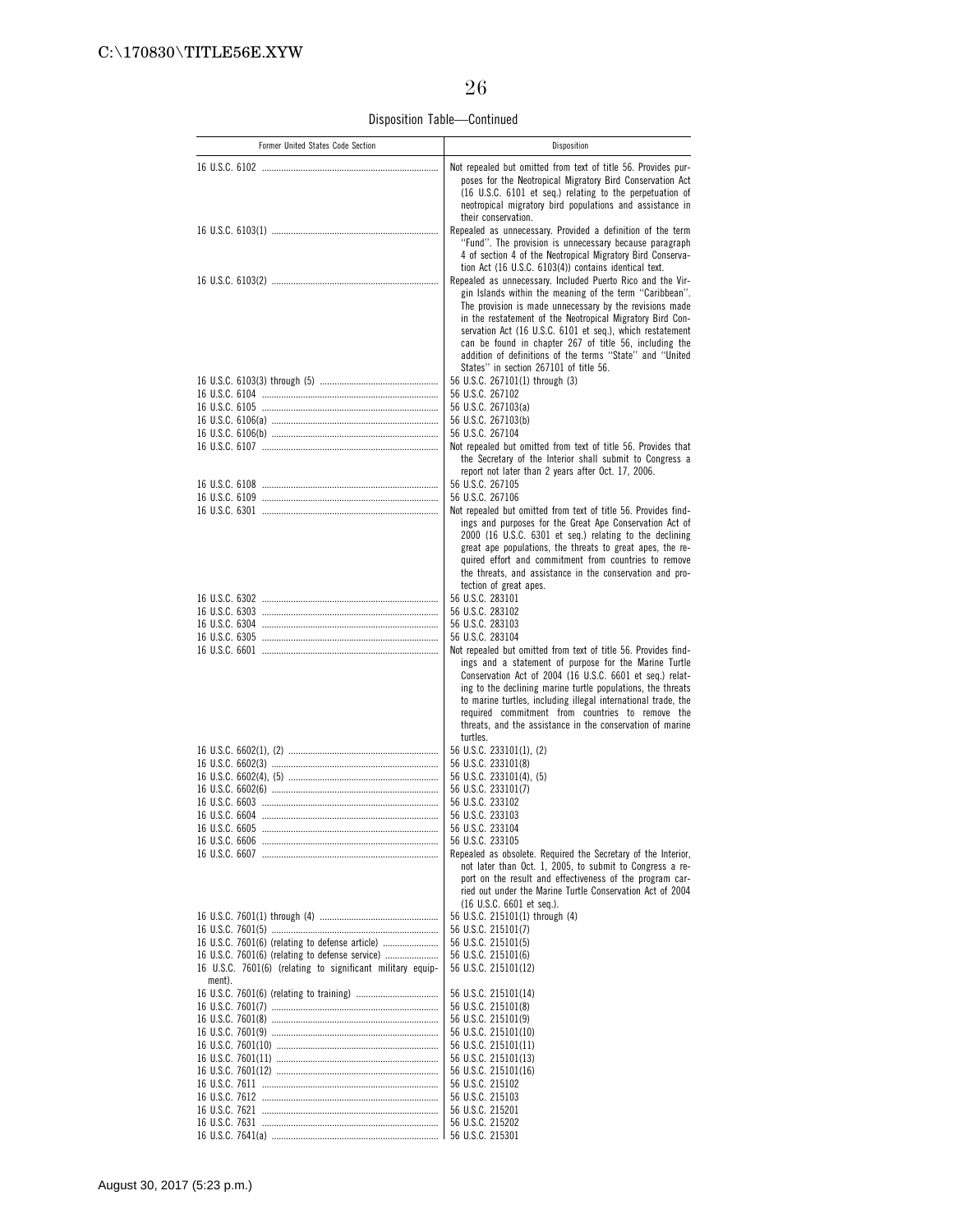Disposition Table—Continued

| Former United States Code Section | <b>Disposition</b>                                                                                                                                                                                                                                                                                     |
|-----------------------------------|--------------------------------------------------------------------------------------------------------------------------------------------------------------------------------------------------------------------------------------------------------------------------------------------------------|
|                                   | Not repealed but omitted from text of title 56. Provides that<br>it is the sense of Congress that the United States should<br>continue to provide defense articles, defense services,<br>and related training to security forces of African countries<br>to counter wildlife trafficking and poaching. |
|                                   | 56 U.S.C. 215302<br>56 U.S.C. 215303<br>56 U.S.C. 215305<br>56 U.S.C. 215304<br>56 U.S.C. 209101(b). (c)<br>56 U.S.C. 209102                                                                                                                                                                           |
|                                   | 56 U.S.C. 209103                                                                                                                                                                                                                                                                                       |

### SECTION-BY-SECTION EXPLANATION

#### SECTION 1—TABLE OF CONTENTS

#### Section 1 of the bill provides a table of contents for the Act.

#### SECTION 2—PURPOSE; RESTATEMENT DOES NOT CHANGE MEANING OR EFFECT OF EXISTING LAW

Section 2(a) of the bill provides that the purpose is to enact a restatement of certain existing law relating to wildlife as a positive law title of the United States Code.

Section 2(b)(1) of the bill provides that the restatement of existing law does not change the meaning or effect of the existing law (see the explanation above, under the heading ''Restatement Does Not Change Meaning or Effect of Existing Law'').

Section 2(b)(2) of the bill creates a rule of construction to provide that, notwithstanding the plain meaning rule or other rules of statutory construction, a change in wording made in the restatement of existing law serves to clarify the existing law, but not to change the meaning or effect of the existing law. This rule of construction applies whether or not a change in wording is explained by a revision note appearing in a congressional report accompanying the bill. The bill provides that if such a revision note does appear, a court is required to consider the revision note in interpreting the change.

#### SECTION 3—ENACTMENT OF TITLE 56, UNITED STATES CODE

Section 3 of the bill enacts title 56, United States Code. For each section of title 56, the source law citations, along with any revision notes, are set out below. In the revision notes, where language is quoted from a source provision, the enacted language, as it appears in the Statutes at Large rather than in the United States Code, is shown.

### **TITLE 56—WILDLIFE**

The following revisions are made throughout the title:

''Puerto Rico'' is substituted for ''Commonwealth of Puerto Rico'' and ''Northern Mariana Islands'' is substituted for ''Commonwealth of the Northern Mariana Islands'' to eliminate unnecessary words.

''Virgin Islands'' is substituted for ''United States Virgin Islands'' or ''Virgin Islands of the United States'' for consistency in the title and to eliminate unnecessary words because Congress is under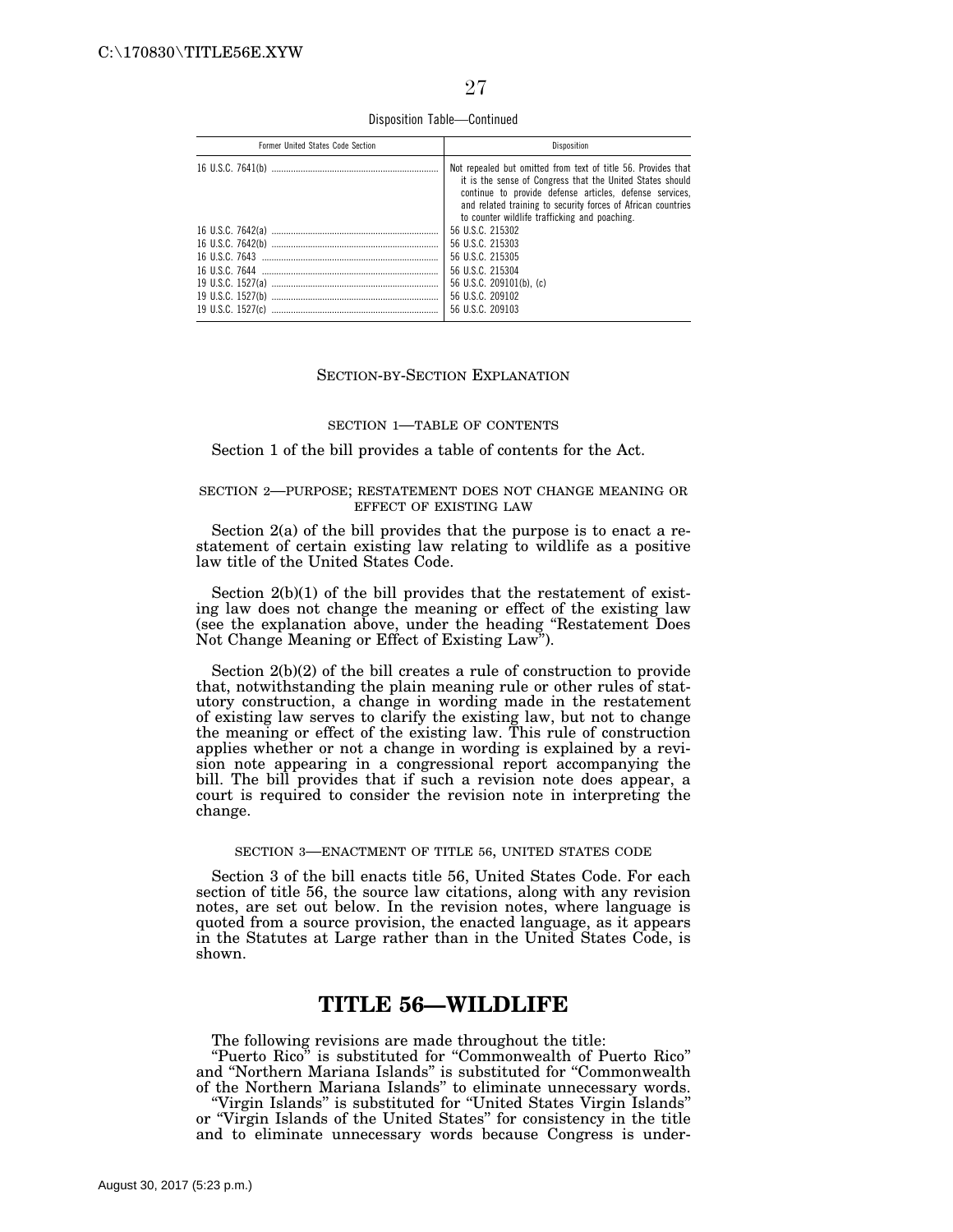stood to legislate only with respect to persons and things within the legislative jurisdiction of the United States and not with respect to persons or things within the legislative jurisdiction of a foreign country.

The word "may" is substituted for "is authorized to" to eliminate unnecessary words, for clarity, and for consistency in title 56.

The word "shall" is substituted for "is authorized and directed to" to eliminate unnecessary words, for clarity, and for consistency in title 56.

The word "includes" is substituted for "includes, but is not limited to'' and similar phrases to eliminate unnecessary words, for clarity, and for consistency in title 56, because ''includes'' is used only in the sense of inclusion and not in any sense of exclusion.

The word "regulation" is substituted for "rule", where used to mean "regulation", for consistency in title 56.

The word "consider" is substituted for "deem", except where "deem" is used to express a legal fiction, for consistency in title 56.

The word "ensure" is substituted for "assure" or "insure" as necessary for clarity.

# **Subtitle I—General Provisions**

## **Division A—Definitions**

# **Chapter 101—Definitions**

SECTION 101101—DEFINITIONS

| Revised Section | Source (U.S. Code)                                                | Source (Pub. L.) |
|-----------------|-------------------------------------------------------------------|------------------|
| 101101          | $\ldots$ $\ldots$ $\ldots$ $\ldots$ $\ldots$ $\ldots$ (no source) |                  |

In this title, definitions of ''Administrator'', ''Director'', ''NOAA'', and ''USFWS'' are added for clarity and convenience.

# **Division B—Administration**

## **Chapter 105—Department of the Interior**

SECTION 105101—DEFINITIONS

| Revised Section | Source (U.S. Code) | Source (Pub. L.) |
|-----------------|--------------------|------------------|
| 105101<br>. 1   | $\ln$ (no source)  |                  |

In this section, definitions of ''Assistant Secretary'' and ''Secretary'' are added for convenience.

SECTION 105102—ESTABLISHMENT OF UNITED STATES FISH AND WILDLIFE **SERVICE** 

| Revised Section | Source (U.S. Code) | Source (Pub. L.)            |
|-----------------|--------------------|-----------------------------|
| 105102<br>      | 16 U.S.C. 742b.    | Aug. 8, 1956, ch. 1036, §3. |

In subsection (c), ''All functions and responsibilities assigned to the Director'' is substituted for ''All functions and responsibilities placed in the Department of the Interior or any official thereof by this Act'' because no function or responsibility is placed in the Department of the Interior itself, as distinguished from the Secretary of the Interior, and the only official in whom functions and responsibilities are placed, other than the Secretary, is the Director.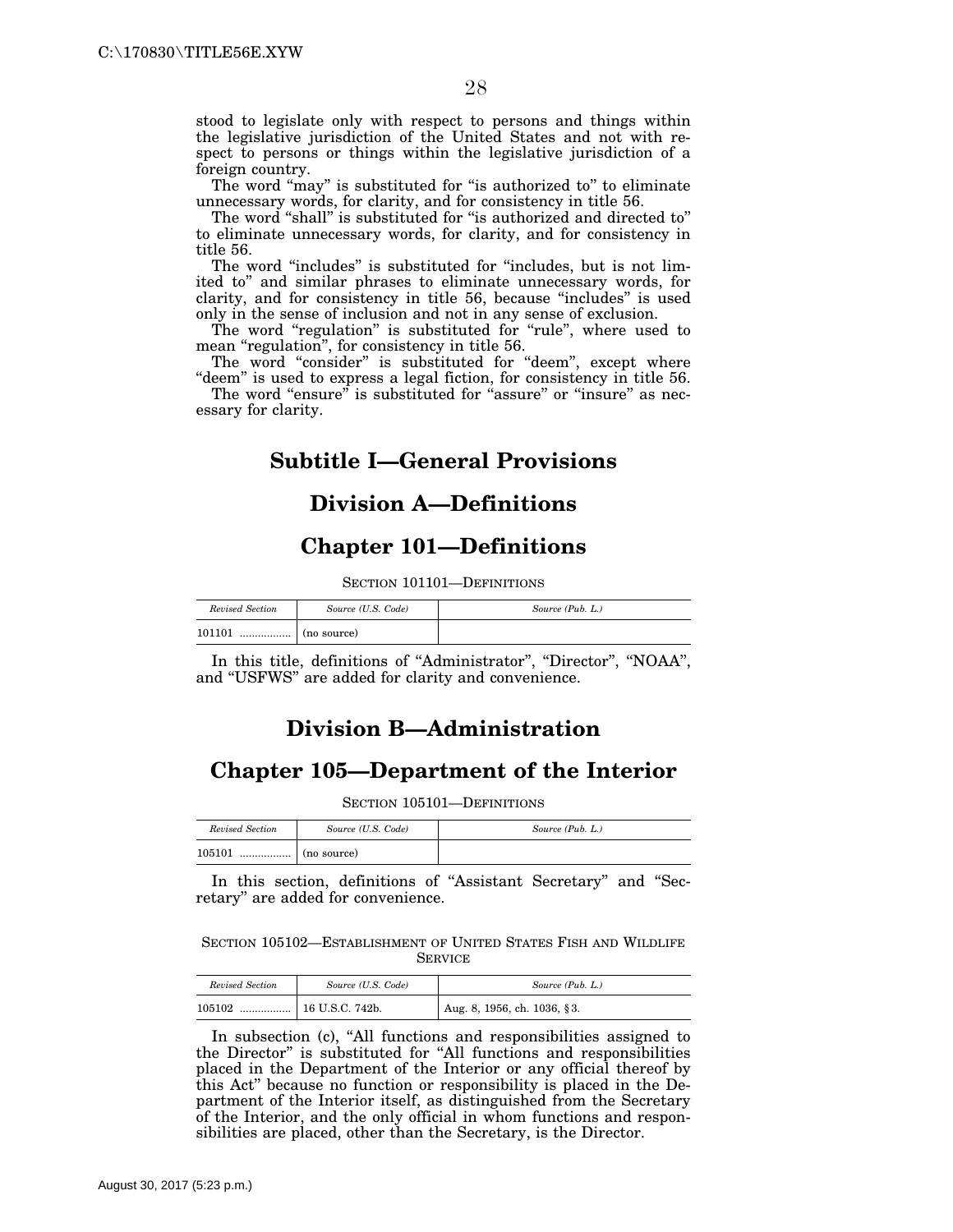SECTION 105103—ASSISTANT DIRECTOR FOR WILDLIFE AND SPORT FISH RESTORATION PROGRAMS

| Revised Section | Source (U.S. Code) | Source (Pub. L.)                              |
|-----------------|--------------------|-----------------------------------------------|
| 105103          |                    | <sup>1</sup> Pub. L. 106-408, title I, § 132. |

SECTION 105104—WILDLIFE CONSERVATION AND REHABILITATION

| Revised Section                                                | Source (U.S. Code) | Source (Pub. L.)           |
|----------------------------------------------------------------|--------------------|----------------------------|
| $105104(a)$ (no source)<br>$105104(b)$ , (c)    16 U.S.C. 661. |                    | Mar. 10, 1934, ch. 55, §1. |

In subsection (a), a definition of ''wildlife'' is added to carry forward the definition of "wildlife" from section 8 of the Fish and Wildlife Coordination Act (16 U.S.C. 666b). In carrying forward the definition of ''wildlife'' from section 8 of the Act, ''the term 'wildlife' includes'' is substituted for ''The terms 'wildlife' and 'wildlife resources' as used herein include'' to eliminate unnecessary words.

In subsection (c)(1)(B), "the loss of wildlife" is substituted for "losses of the same" for clarity.

In subsection (c)(2), "Federal agency" is substituted for "agency of the United States'' for consistency in title 56.

SECTION 105105—POLICIES, PROCEDURES, AND RECOMMENDATIONS

| Revised Section | Source (U.S. Code) | Source (Pub. L.)               |
|-----------------|--------------------|--------------------------------|
| 105105          |                    | Aug. 8, 1956, ch. 1036, §7(a). |

In subsection (b), in the matter before paragraph  $(1)$ , "with the assistance of the departmental staff herein authorized'' is omitted as unnecessary.

In subsection  $(b)(2)(A)$ , "fishing industry" is substituted for "industry'' for clarity and consistency with the declared policy of Congress under section 2 of the Fish and Wildlife Act of 1956 (ch. 1036, 70 Stat. 1119).

SECTION 105106—GIFTS, DEVISES, AND BEQUESTS

| Revised Section | Source (U.S. Code) | Source (Pub. L.)                   |
|-----------------|--------------------|------------------------------------|
| 105106          |                    | Aug. 8, 1956, ch. 1036, $\S7(b)$ . |

In subsection (a)(1), in the matter before subparagraph (A), "sections 105102, 105105, 105107 through 105113, and 213101 of this title, chapter 211 of this title, section 2 of the Fish and Wildlife Act of 1956 (ch. 1036, 70 Stat. 1119), and sections 4 and 9 of the Fish and Wildlife Act of 1956 (16 U.S.C. 742c, 742h)'' is substituted for "this Act" to provide a more precise reference to the pertinent provisions.

In subsection (c), "gift, devise, or bequest" is substituted for "gift" or bequest'' for consistency with subsection (a).

SECTION 105107—VOLUNTEERS

| Revised Section | Source (U.S. Code)                                                 | Source (Pub. L.)                                                               |
|-----------------|--------------------------------------------------------------------|--------------------------------------------------------------------------------|
| 105107          | 16 U.S.C. 742f(c) (relat-<br>ing to Secretary of the<br>Interior). | Aug. 8, 1956, ch. 1036, $\S7(c)$ (relating to Sec-<br>retary of the Interior). |

In subsection  $(c)(2)(B)$ , "with respect to the volunteer" is added for clarity.

In subsection (d), "in addition to" is substituted for "beyond" for clarity.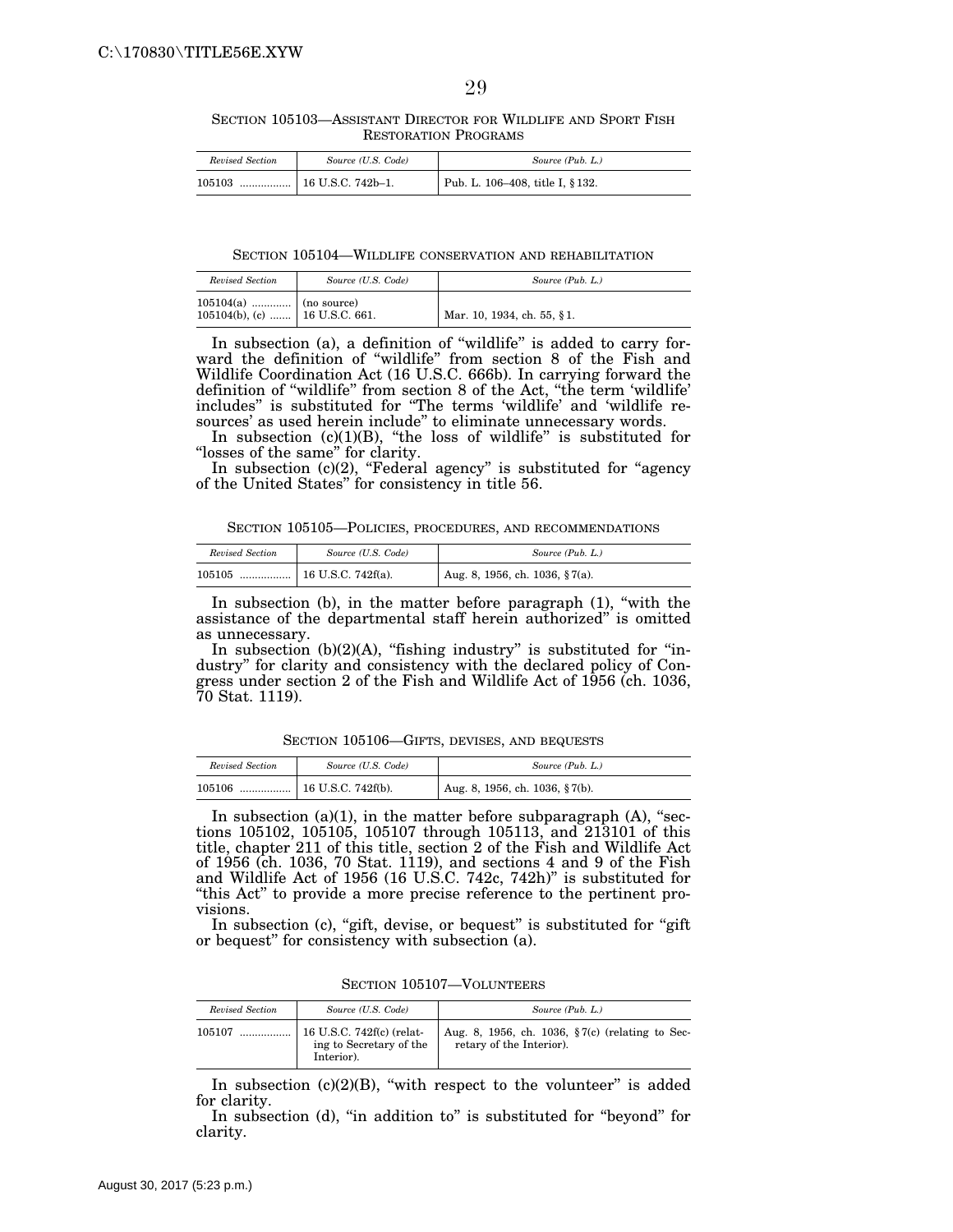In subsection (d), ''incidental expenses provided to volunteers under subsection (b)'' is substituted for ''incidental expenses otherwise provided to volunteers under this subsection'' to provide a more precise reference to the pertinent provision.

SECTION 105108—COMMUNITY PARTNERSHIP PROGRAM

| Revised Section | Source (U.S. Code) | Source (Pub. L.)               |
|-----------------|--------------------|--------------------------------|
| 105108          |                    | Aug. 8, 1956, ch. 1036, §7(d). |

In subparagraphs  $(A)$  through  $(E)$  of subsection  $(b)(2)$ , "refuge or complex" is substituted for "refuge" each place it appears for consistency with the matter before subparagraph (A).

SECTION 105109—REFUGE EDUCATION PROGRAM

| Revised Section | Source (U.S. Code) | Source (Pub. L.)                             |
|-----------------|--------------------|----------------------------------------------|
| 105109          |                    | $\frac{1}{2}$ Aug. 8, 1956, ch. 1036, §7(e). |

In subsection (a), in the matter before paragraph (1), ''Not later than 1 year after the date of enactment of this subsection'' is omitted as obsolete.

In subsection  $(a)(2)$ , "and their habitats" is added for consistency with paragraph  $(1)(A)$ .

In subsection  $(b)(1)(C)$ , "for such programs" is omitted as unnecessary.

SECTION 105110—QUINQUENNIAL REPORT ON PROGRAMS

| Revised Section | Source (U.S. Code)                            | Source (Pub. L.)               |
|-----------------|-----------------------------------------------|--------------------------------|
| 105110          | $\lceil 16 \text{ U.S.C. } 742 \text{ f(f)}.$ | Aug. 8, 1956, ch. 1036, §7(f). |

In this section, in the matter before paragraph (1), "Every 5 years'' is substituted for ''Not later than 1 year after the date of enactment of this subsection and every 5 years thereafter'' to eliminate obsolete words.

SECTION 105111—FEDERAL AGENCY COOPERATION

| Revised Section | Source (U.S. Code)     | Source (Pub. L.)                   |
|-----------------|------------------------|------------------------------------|
| 105111<br>      | 16 U.S.C. 742 $e(c)$ . | Aug. 8, 1956, ch. 1036, $§ 6(c)$ . |

In this section, "Federal agency" is substituted for "department" or agency of the Government" each place it appears for consistency in title 56.

In subsection (a), ''sections 105102, 105105 through 105110, 105112, 105113, 105122, and 213101 of this title, chapter 211 of this title, section 2 of the Fish and Wildlife Act of 1956 (ch. 1036, 70 Stat. 1119), sections 4 and 9 of the Fish and Wildlife Act of 1956 (16 U.S.C. 742c, 742h), and subsections (a) and (b) of section 6 of the Fish and Wildlife Act of 1956 (ch. 1036, 70 Stat. 1122)'' is substituted for "this Act" to provide a more precise reference to the pertinent provisions.

SECTION 105112—COOPERATION WITH SECRETARY OF STATE

| Revised Section | Source (U.S. Code)                  | Source (Pub. L.)                           |
|-----------------|-------------------------------------|--------------------------------------------|
| 105112          | $16$ U.S.C. 742g(a)<br>through (c). | Aug. 8, 1956, ch. 1036, §8(a) through (c). |

In subsection (b), "foreign countries" is substituted for "foreign nations" for consistency with subsection (a)(1).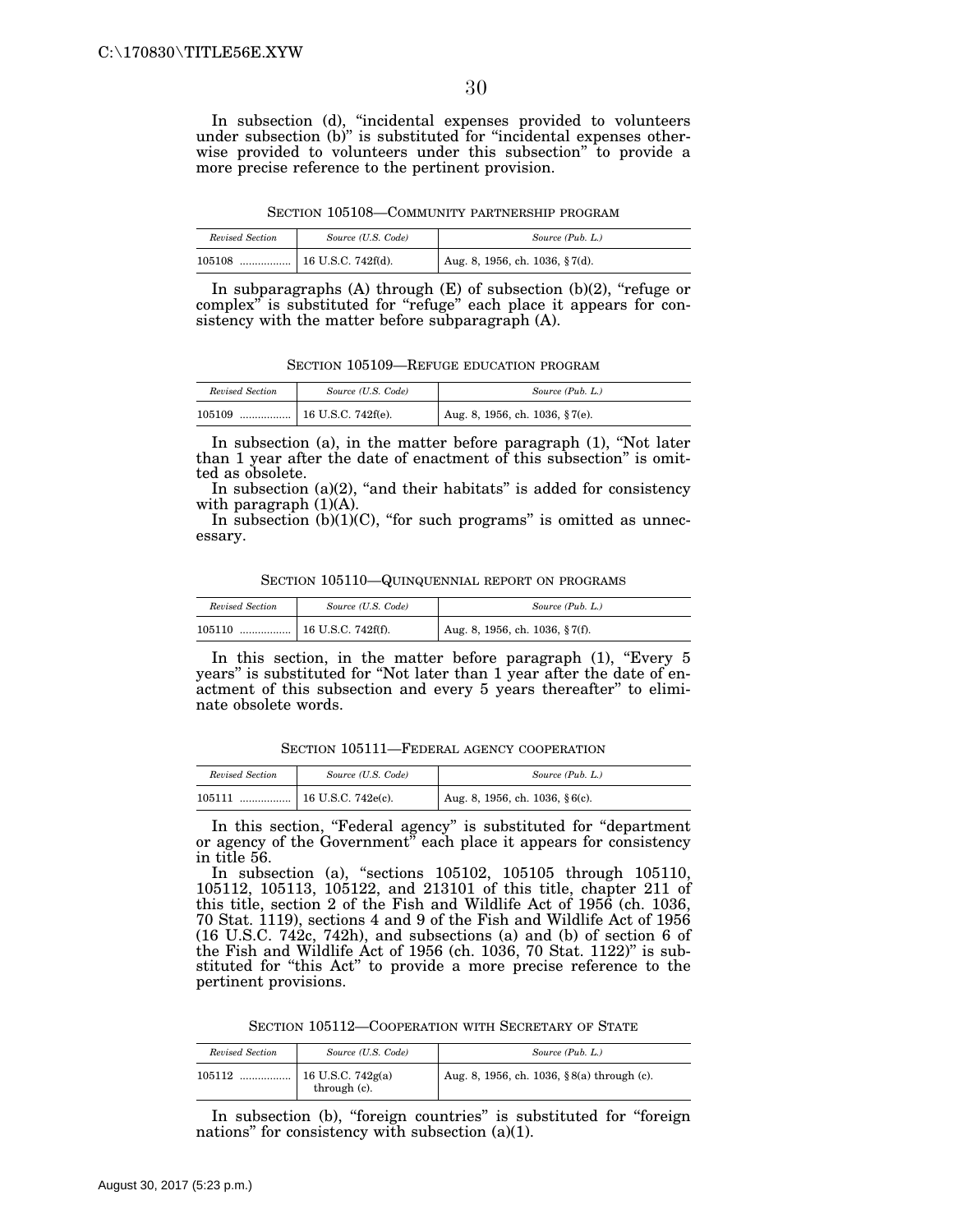SECTION 105113—CONSULTATION WITH GOVERNMENTAL, PRIVATE NONPROFIT, AND OTHER ORGANIZATIONS

| Revised Section | Source (U.S. Code) | Source (Pub. L.)               |
|-----------------|--------------------|--------------------------------|
| 105113          |                    | Aug. 8, 1956, ch. 1036, §8(d). |

In this section, "governmental, private nonprofit, and other organizations and agencies that carry out activities relating to fish and wildlife'' is substituted for ''the various governmental, private nonprofit, and other organizations and agencies which have to do with any phase of fish and wildlife'' for clarity and to eliminate unnecessary words.

SECTION 105114—RELINQUISHMENT OF EXCLUSIVE LEGISLATIVE **JURISDICTION** 

| Revised Section | Source (U.S. Code) | Source (Pub. L.)                 |
|-----------------|--------------------|----------------------------------|
| 105114<br>      | 16 U.S.C. 742m.    | Pub. L. 100-653, title IX, §901. |

In subsection (a), "to a State" is substituted for "to a State, or to a Commonwealth'' to eliminate unnecessary words and for consistency in title 56.

In subsections (a) and (b), "State" is substituted for "State, Commonwealth'' each place it appears to eliminate unnecessary words and for consistency in title 56.

SECTION 105115—COOPERATIVE WORK

| Revised Section | Source (U.S. Code) | Source (Pub. L.)                                                                                                                    |
|-----------------|--------------------|-------------------------------------------------------------------------------------------------------------------------------------|
|                 |                    | Jul. 2, 1942, ch. 473, §1 (4th proviso in 2d<br>paragraph under heading "FEDERAL AID IN<br>WILDLIFE RESTORATION", at 56 Stat. 558). |

The text of the section is substituted for the text of the source law for clarity. The source law provides that cooperative work conducted by USFWS shall be subject to the provisions of the 15th and 16th paragraphs under the heading ''Miscellaneous'' in the Act of July 24, 1919 (7 U.S.C. 450b, 2220), which apply to the Secretary of Agriculture. The section restates those provisions, with modifications so as to make them apply more appropriately to USFWS rather than the Secretary of Agriculture, namely, the omission of references to farmers and local farm bureaus.

In subsection (a), "those entities" is substituted for "such outside sources'' for clarity.

In subsection (a), "for the purposes of those activities" is substituted for "for the purpose" for clarity.

In subsection (b), in the matter before paragraph (1), "State, district, or territory (including a possession)'' is substituted for ''State, Territory, district, or insular possession'' for clarity, because a possession is a category of territory. The reference to ''possession'' is retained because it appears in the source law. In contrast, where a source law does not include a reference to ''possession'', title 56 does not add one. See, e.g., restatement and revision note for section  $205205(a)(9)$  of title 56 (retaining "territories" in the restatement without adding "(including possessions)"). Title 56 makes no change with respect to whether, for the purpose of any provision that does not specifically mention possessions following a reference to territories, the term ''territories'' is to be understood to include possessions.

In subsection (c), "entities making contributions as provided in subsection (a)" is substituted for "persons, corporations, or associations making contributions as therein provided'' for clarity and consistency in the section.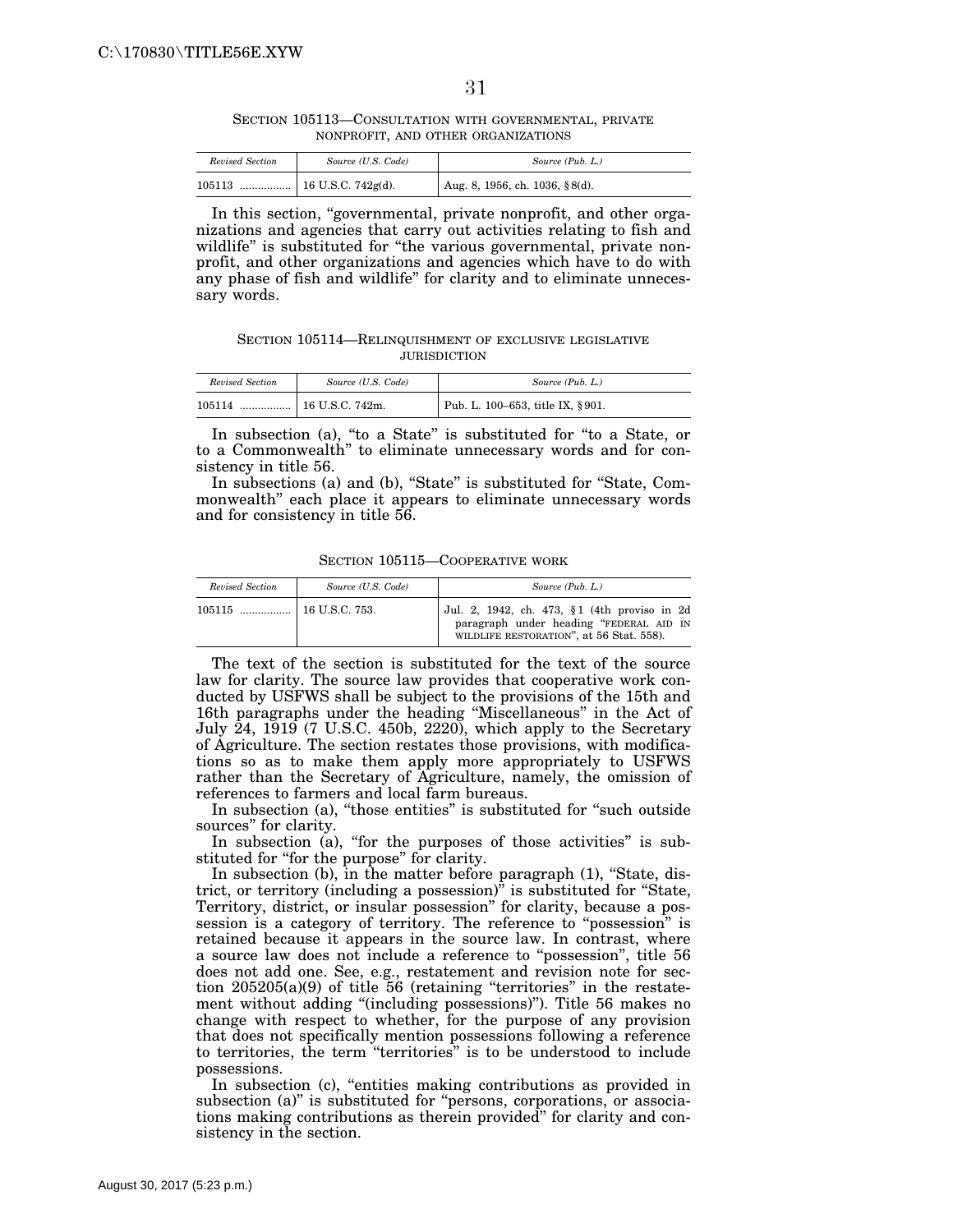SECTION 105116—DETAIL OF PERSONNEL AND LOAN OF EQUIPMENT TO THE DIRECTOR

| Revised Section | Source (U.S. Code) | Source (Pub. L.)               |
|-----------------|--------------------|--------------------------------|
| 105116<br>      | 16 U.S.C. 743a.    | Mar. 3, 1885, ch. 360, § 1(2). |

In subsection (a), a reference to the Atomic Energy Commission is omitted because the Commission was abolished by section 104 of the Energy Reorganization Act of 1974 (42 U.S.C. 5814).

In subsection  $(a)(4)$ , "or" is substituted for "and" for clarity.

In subsection (b)(2), "consistent" is substituted for "consonant" for clarity and for consistency in title 56.

In subsection (c), ''in which a detail or loan takes place under subsection (b)" is substituted for "that the provisions of this section are utilized'' for clarity.

In subsection (c), ''Committee on Natural Resources of the House of Representatives'' is substituted for ''in the House of Representatives to the Committee on Merchant Marine and Fisheries'' on authority of Rule  $X(1)(m)$ , formerly  $X(1)(l)$ , of the Rules of the House of Representatives, adopted by House Resolution No. 6 (104th Congress, January 4, 1995), section  $1(b)(3)(C)$  of Public Law 104–14  $(2)$ U.S.C. note prec. 21), and Rule  $X(1)(m)$ , formerly  $X(1)(l)$ , of the Rules of the House of Representatives, adopted by House Resolution No. 6 (110th Congress, January 5, 2007).

In subsection (c), ''that describes the detail or loan and specifies the additional cost'' is substituted for ''which describes the use of the provisions of this section, and the additional cost'' for clarity.

SECTION 105117—COMMUTATION OF RATIONS FOR OFFICERS AND CREWS OF VESSELS OF USFWS

| Revised Section | Source (U.S. Code)   | Source (Pub. L.)                                                                                                                     |
|-----------------|----------------------|--------------------------------------------------------------------------------------------------------------------------------------|
| $105117$        | $\pm$ 16 U.S.C. 754. | Jul. 2, 1942, ch. 473, §1 (last proviso in 2d<br>paragraph under heading "FEDERAL AID IN<br>WILDLIFE RESTORATION", at 56 Stat. 558). |

SECTION 105118—AMOUNTS FOR UNIFORM AND CLOTHING FOR USFWS EMPLOYEES

| Revised Section              | Source (U.S. Code) | Source (Pub. L.)                                                                                                                                   |
|------------------------------|--------------------|----------------------------------------------------------------------------------------------------------------------------------------------------|
| 105118(b)    16 U.S.C. 754a. |                    | Aug. 8, 1956, ch. 1036, §14.<br>Jul. 1, 1918, ch. 113, §1st section (58th para-<br>graph under heading "BUREAU OF FISHERIES",<br>at 40 Stat. 694). |

In subsection (a), "shall be not more than \$400" is substituted for "may be up to \$400" for clarity and for consistency in title 56.

In subsection (b), "small stores of supplies" is substituted for "small stores" and the last sentence is substituted for "to be sold to the employees of said service and the appropriations reimbursed'' for clarity.

In subsection (b), "with proceeds of sales used to reimburse appropriations'' is substituted for ''the appropriations reimbursed'' for clarity.

SECTION 105119—TRAVEL AND TRANSPORTATION EXPENSES OF NEWLY APPOINTED SPECIAL AGENTS

| Revised Section | Source (U.S. Code)         | Source (Pub. L.)           |
|-----------------|----------------------------|----------------------------|
| 105119<br>      | $\vert$ 16 U.S.C. 3378(d). | Pub. L. 97–79, $\S 9(g)$ . |

In this section, "appointed after January 1, 1977" is omitted as obsolete.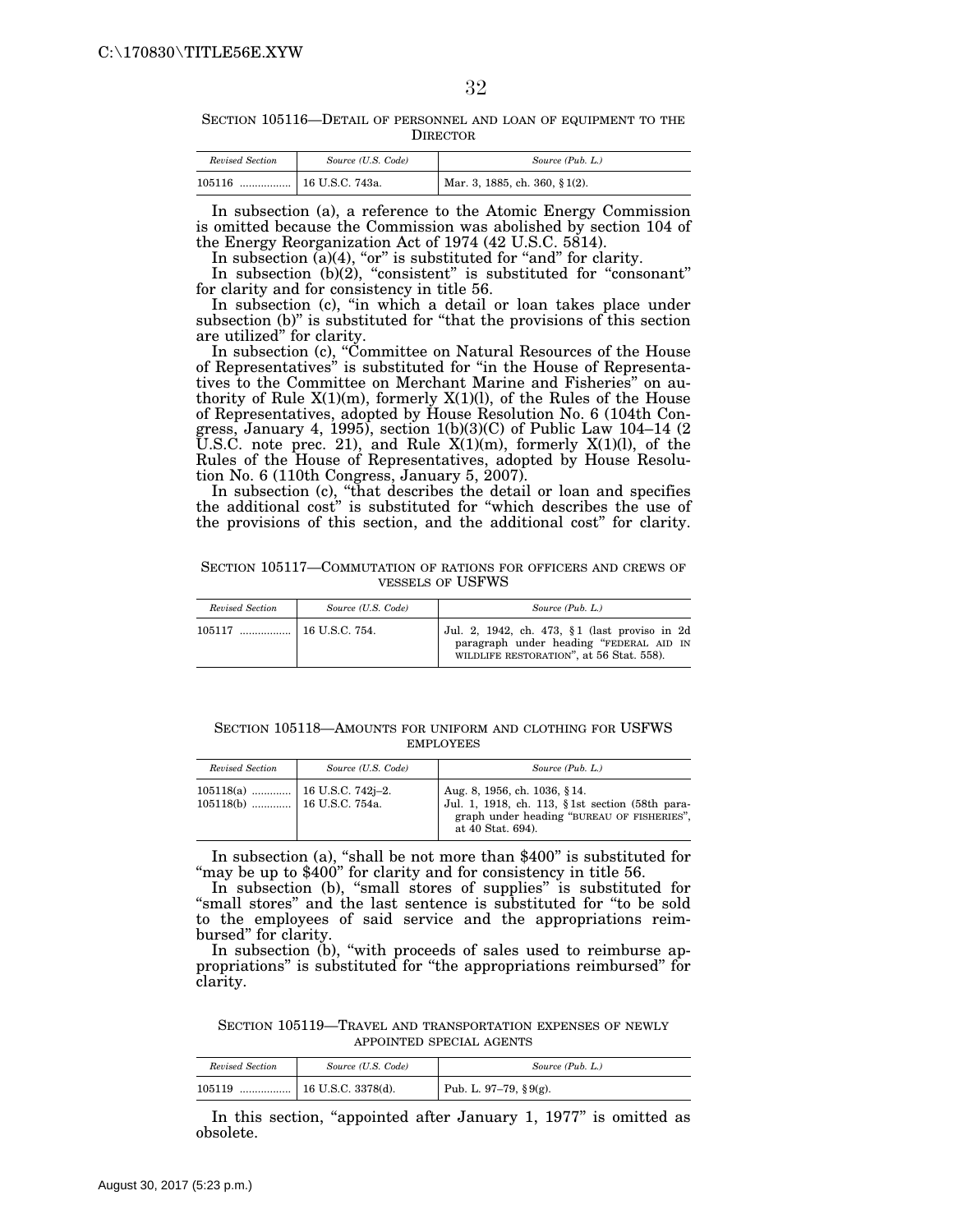SECTION 105120—COOPERATIVE RESEARCH AND TRAINING PROGRAMS

| Revised Section | Source (U.S. Code)                                              | Source (Pub. L.)                                               |
|-----------------|-----------------------------------------------------------------|----------------------------------------------------------------|
| 105120          | 16 U.S.C. 753a (relating<br>to Secretary of the In-<br>terior). | Pub. L. 86–686, §1 (relating to Secretary of the<br>Interior). |

In subsection (a), in the matter before paragraph  $(1)$ , "enter into cooperative agreements'' is substituted for ''continue to enter into cooperative agreements'' to eliminate unnecessary words.

In subsection (a)(2), "State fish and wildlife agencies" is substituted for "game and fish departments of the several States" for consistency in title 56.

SECTION 105121—ENFORCEMENT

| Revised Section | Source (U.S. Code)                                              | Source (Pub. L.)                                                                   |
|-----------------|-----------------------------------------------------------------|------------------------------------------------------------------------------------|
| 105121          | 16 U.S.C. 742/ (relating<br>to Secretary of the In-<br>terior). | Pub. L. 95–616, §3(a) through (d), (k) (relating<br>to Secretary of the Interior). |

In subsection  $(a)(3)$ , "There are authorized to be appropriated beginning with fiscal year 1980 such funds as may be necessary to carry out the purposes of subsection (b), and'' is omitted to eliminate unnecessary words.

In subsection  $(a)(3)$ , "subparagraph  $(A)$  or  $(C)$  of paragraph  $(1)$ " is substituted for "subsections  $(b)(1)(A)$  and  $(C)$ " to provide a reference to the pertinent provisions.

In subsection  $(b)(1)$ , in the matter before subparagraph  $(A)$ , "necessary for the enforcement of" is substituted for "necessary and appropriate for effective enforcement of'' to eliminate unnecessary words.

In subsection  $(b)(2)$ , in the matter before subparagraph  $(A)$ , "Personnel used under paragraph (1)" is substituted for "Persons so designated by [the] Secretary'' for clarity, because there is no antecedent for "Persons so designated".

In subsection  $(b)(2)(C)$ , "those functions or authorities" is substituted for "such authorities" for consistency in the subparagraph.

In subsection  $(b)(2)(C)$ , "applicable by law" is substituted for "applicable by this or any other law'' to eliminate unnecessary words.

In subsection  $(c)(2)$ , "a Federal law other than this section" is substituted for "another Federal law" for clarity.

In subsection (d), "fish and wildlife" is substituted for "fish and wildlife matters'' to eliminate an unnecessary word.

In subsection  $(e)(1)(B)$ , "a person" is substituted for "such persons" for clarity, because there is no antecedent for "such persons".

SECTION 105122—EFFECT ON RIGHTS OF STATES AND INTERNATIONAL COMMISSIONS

| Revised Section | Source (U.S. Code) | Source (Pub. L.)             |
|-----------------|--------------------|------------------------------|
| 105122<br>      | 16 U.S.C. 742i.    | Aug. 8, 1956, ch. 1036, §10. |

In this section, in the matter before paragraph (1), "sections 105102, 105105 through 105113, and 213101 of this title, chapter 211 of this title, section 2 of the Fish and Wildlife Act of 1956 (ch. 1036, 70 Stat. 1119), and sections 4 and 9 of the Fish and Wildlife Act of 1956 (16 U.S.C. 742c, 742h)" is substituted for "this Act" to provide a more precise reference to the pertinent provisions.

In this section, "in any manner" is omitted each place it appears to eliminate unnecessary words.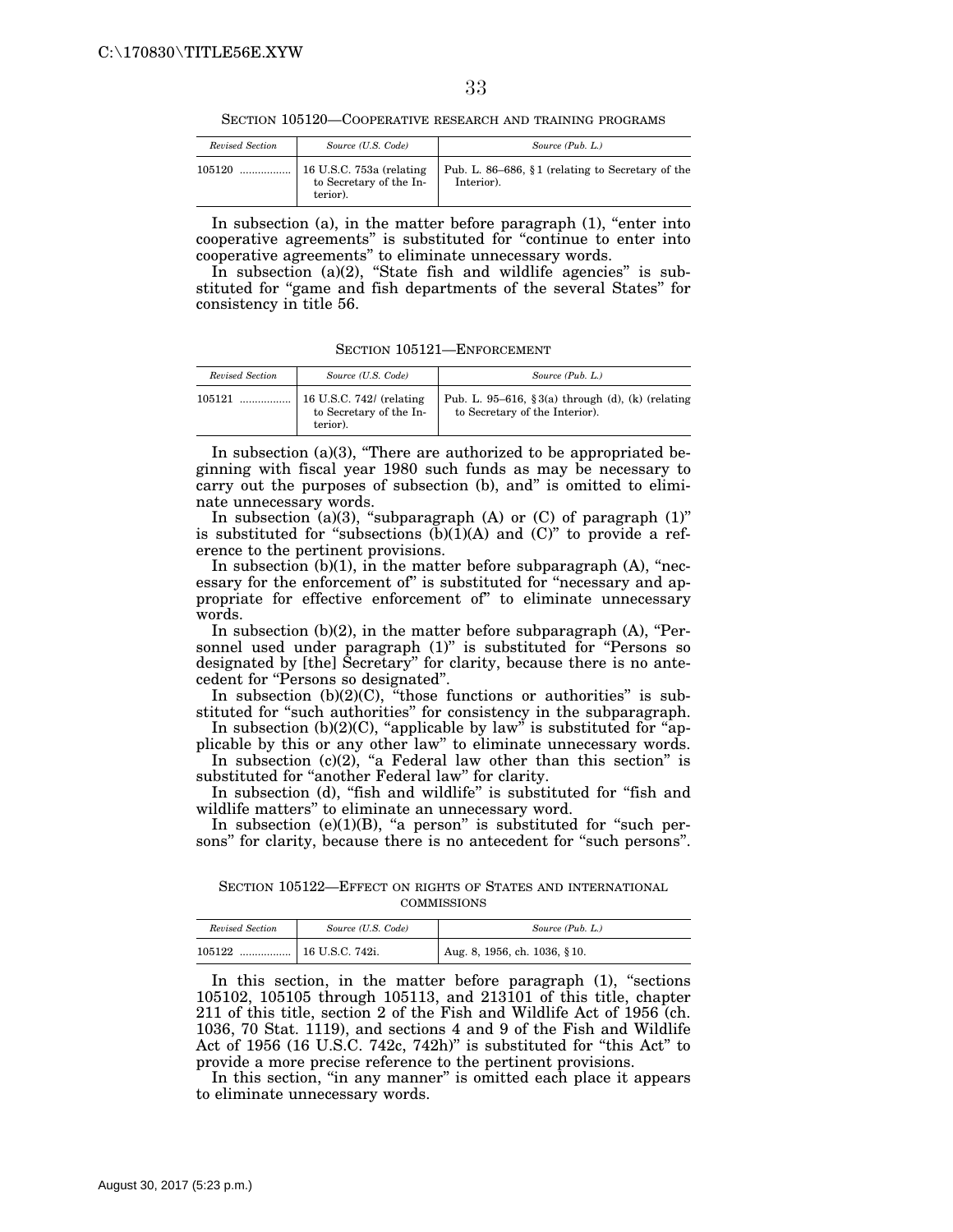SECTION 105123—AUTHORIZATION OF APPROPRIATIONS AND OTHER FUNDING PROVISIONS

| <b>Revised Section</b>           | Source (U.S. Code)     | Source (Pub. L.)                                                                                                                                      |
|----------------------------------|------------------------|-------------------------------------------------------------------------------------------------------------------------------------------------------|
| $105123(a)$                      | 16 U.S.C. 742 $f(g)$ . | Aug. 8, 1956, ch. 1036, §7(g).                                                                                                                        |
| $105123(b)$                      | 16 U.S.C. 742b note.   | Pub. L. 104–208, div. A, title I, § 101(d) (title I,<br>proviso in paragraph under heading "RE-<br>SOURCE MANAGEMENT", at 110 Stat. 3009-<br>$185$ ). |
| $105123(c)(1)$   16 U.S.C. 754b. |                        | Pub. L. 106–113, div. B, § 1000(a)(3) [title I, 6th<br>proviso in paragraph under heading "RE-<br>SOURCE MANAGEMENT", at 113 Stat. 1501A-<br>1391.    |
| $105123(c)(2)$   16 U.S.C. 754c. |                        | Pub. L. 106–113, div. B, $$1000(a)(3)$ [title I, 7th<br>proviso in paragraph under heading "RE-<br>SOURCE MANAGEMENT", at 113 Stat. 1501A-<br>140].   |
|                                  |                        | Pub. L. 106–291, title I, § 136.                                                                                                                      |
|                                  |                        | Pub. L. 112-74, div. E, title I, 2d proviso in<br>paragraph under heading "RESOURCE MAN-<br>AGEMENT", at 125 Stat. 988.                               |
|                                  |                        | Pub. L. 112–74, div. E, title I, 3d proviso in<br>paragraph under heading "RESOURCE MAN-<br>AGEMENT", at 125 Stat. 988.                               |

In subsection (a), "to the Secretary of the Interior" is omitted as unnecessary.

In subsection (b), "hereafter" is omitted as obsolete.

In subsection (b), "the USFWS resource management appropriations account'' is substituted for ''this account'' for clarity and for consistency in title 56.

In subsection  $(c)(1)$ , "in fiscal year 1999 and thereafter" is omitted as obsolete.

In subsection  $(c)(1)$ , "the USFWS resource management appropriations account" is substituted for "the 'Resource Management' account'' for clarity and for consistency in title 56.

In subsection  $(c)(2)$ , in the matter before subparagraph  $(A)$ , "heretofore and hereafter" is omitted as obsolete.

In subsection (c)(2)(B), "the USFWS resource management appropriations account" is substituted for "this appropriation" for clarity and for consistency in title 56.

In subsection  $(d)(1)$ , "In fiscal year 2001 and thereafter" is omitted as obsolete.

In subsection  $(d)(1)$ , "entities other than the Department of the Interior" is substituted for "non-Department of the Interior entities'' for clarity.

In subsection  $(d)(2)$ , in the matter before subparagraph  $(A)$ , "Fees collected under paragraph (1)'' is substituted for ''Fees shall be collected as determined appropriate by the Director of the Fish and Wildlife Service and'' to eliminate unnecessary words.

In subsection  $(d)(2)(A)$ , "the appropriation for forensic laboratory services described in paragraph  $(1)$ " is substituted for "this appropriation'' for clarity. See H.R. Rep. No. 106–914, at 153 (2000) (Conf. Rep.), as reprinted at 2000 U.S.C.C.A.N. 758, 802 (''These fees are to be retained for operational expenses of the lab.'').

In subsection (e), "*Provided further*, That, in fiscal year 2012 and hereafter'' is omitted as obsolete.

In subsections (e) and (f), "for a fiscal year" is added for clarity. In subsection (f), "*Provided further*, That in fiscal year 2012 and hereafter," is omitted as obsolete.

# **Chapter 107—Department of Commerce**

SECTION 107101—DEFINITION OF SECRETARY

| Revised Section | Source (U.S. Code) | Source (Pub. L.) |
|-----------------|--------------------|------------------|
| 107101<br>      | (no source)        |                  |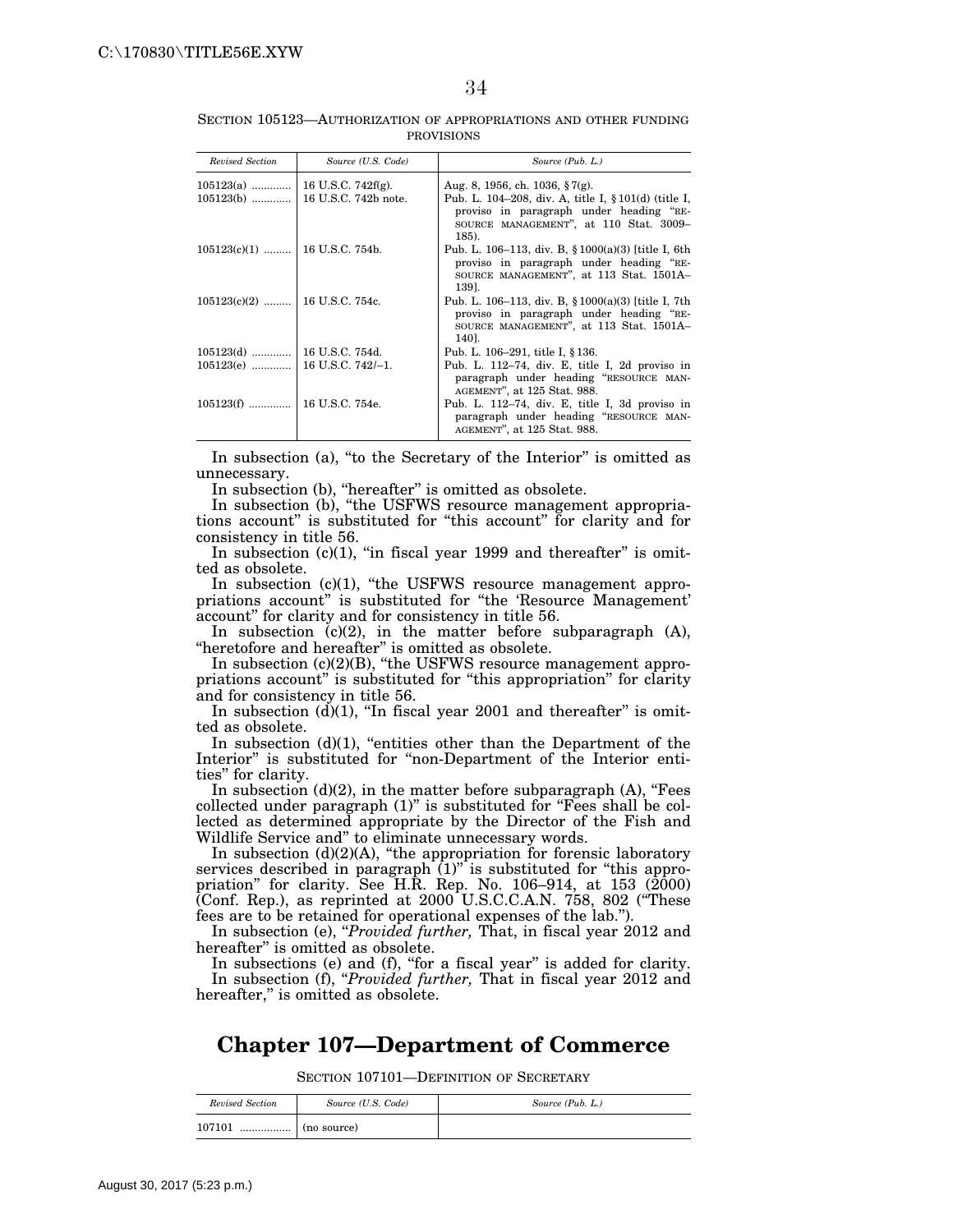In this section, a definition of ''Secretary'' is added for convenience.

SECTION 107102—ESTABLISHMENT OF NATIONAL OCEANIC AND ATMOSPHERIC ADMINISTRATION

| Revised Section | Source (U.S. Code)                               |                                                              | Source (Pub. L.) |  |  |  |
|-----------------|--------------------------------------------------|--------------------------------------------------------------|------------------|--|--|--|
| 107102          | $\ldots$   15 U.S.C. 1511 note; 5<br>U.S.C. App. | Reorganization Plan No. 4 of 1970, $\S 2(a)$<br>through (e). |                  |  |  |  |

In subsection  $(e)(1)$ , "One of the Assistant Administrators" is substituted for "one of whom" the 1st place it appears and "one of the Assistant Administrators'' is substituted for ''one of whom'' the 2d place it appears for clarity.

SECTION 107103—UNDER SECRETARY OF COMMERCE FOR OCEANS AND ATMOSPHERE

| Revised Section | Source (U.S. Code) | Source (Pub. L.)                       |
|-----------------|--------------------|----------------------------------------|
| 107103          |                    | Pub. L. 99–659, title IV, $§ 407(a)$ . |

#### SECTION 107104—ASSISTANT SECRETARY OF COMMERCE FOR OCEANS AND **ATMOSPHERE**

| Revised Section | Source (U.S. Code)          | Source (Pub. L.)                   |
|-----------------|-----------------------------|------------------------------------|
| 107104          | $\ldots$   15 U.S.C. 1507c. | Pub. L. 99–659, title IV, §407(b). |

SECTION 107105—FUNCTIONS TRANSFERRED TO THE SECRETARY

| Revised Section | Source (U.S. Code)                    | Source (Pub. L.)                               |
|-----------------|---------------------------------------|------------------------------------------------|
| $107105(a)$     | 15 U.S.C. 1511 note; 5<br>U.S.C. App. | Reorganization Plan No. 4 of 1970, $\S$ 1(a).  |
| $107105(b)$     | 15 U.S.C. 1511 note; 5<br>U.S.C. App. | Reorganization Plan No. 4 of 1970, $\S$ 1(c).  |
| $107105(c)$     | 15 U.S.C. 1511 note; 5<br>U.S.C. App. | Reorganization Plan No. 4 of 1970, $\S 1(f)$ . |
| $107105(d)$     | 15 U.S.C. 1511 note; 5<br>U.S.C. App. | Reorganization Plan No. 4 of 1970, §3.         |
| $107105(e)$     | 15 U.S.C. 1511 note; 5<br>U.S.C. App. | Reorganization Plan No. 4 of 1970, §4.         |

In subsection (d), the text of sections 2 and 4 of Reorganization Plan No. 5 of 1950 (5 U.S.C. App.) is substituted for ''The provisions of sections 2 and 4 of Reorganization Plan No. 5 of 1950 (64 Stat. 1263) shall be applicable to the functions transferred hereunder to the Secretary of Commerce'' for convenience.

In subsection  $(d)(1)$ , "subsections  $(a)$ ,  $(b)$ , and  $(c)$ " is substituted for ''the provisions of this reorganization plan'' to provide a more precise reference to the pertinent provisions.

In subsection  $(d)(2)$ , "this section" is substituted for "the provisions of this reorganization plan'' to provide a more precise reference to the pertinent provision.

In subsection (e)(1), "subsections (a), (b), and (c)" is substituted for ''this reorganization plan'' to provide a more precise reference to the pertinent provisions.

SECTION 107106—ESTUARINE PROGRAMS OFFICE

| Revised Section | Source (U.S. Code) | Source (Pub. L.)                           |
|-----------------|--------------------|--------------------------------------------|
| 107106          |                    | Pub. L. 99–659, title IV, $§$ 406(a), (b). |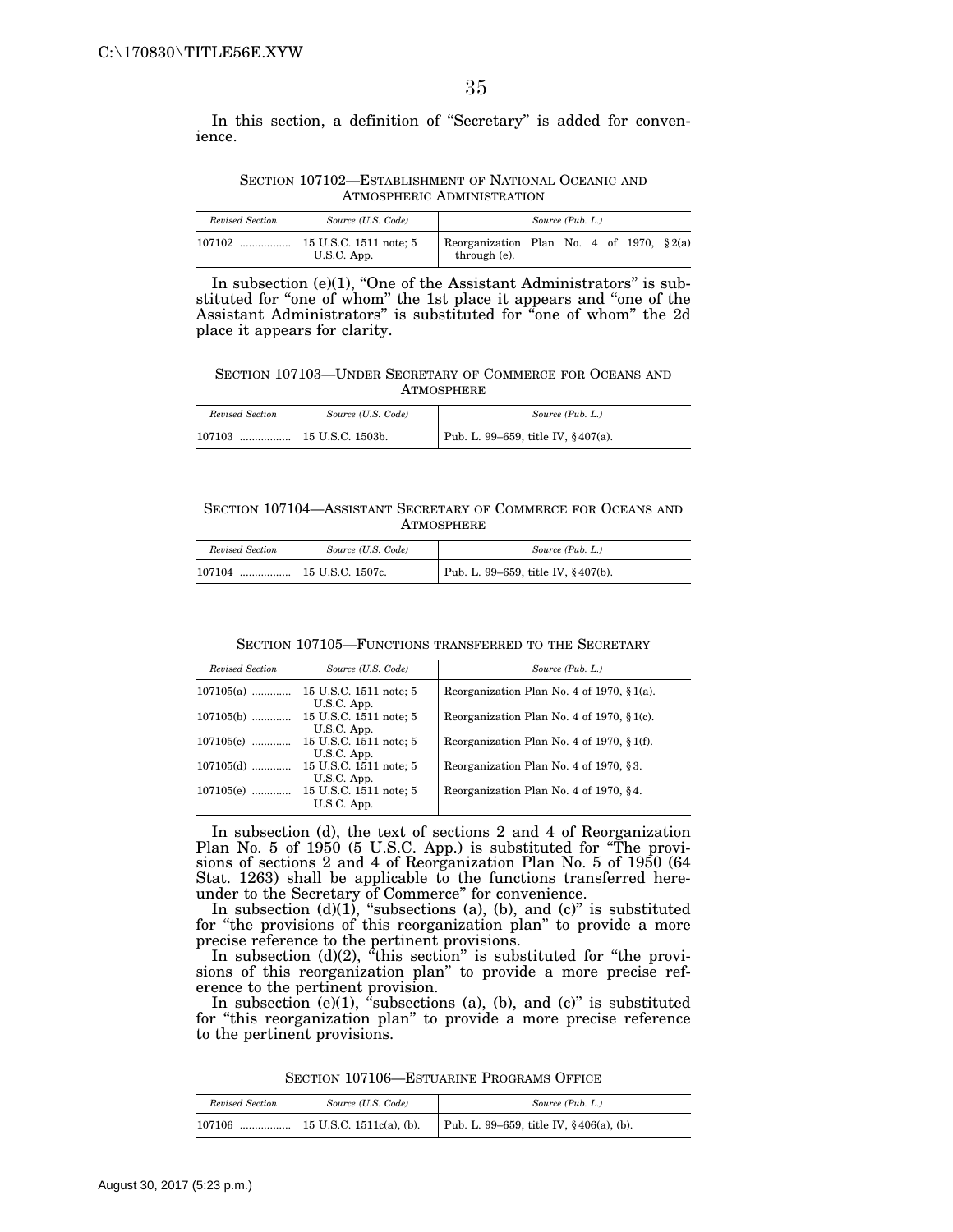| Revised Section                 | Source (U.S. Code)                                                         | Source (Pub. L.)                                                                        |
|---------------------------------|----------------------------------------------------------------------------|-----------------------------------------------------------------------------------------|
| $107107(a)(1)$                  | 15 U.S.C. 1511d(d).                                                        | Pub. L. 102–567, title III, § 307(d).                                                   |
| $107107(a)(2)$                  | $15$ U.S.C. $1511d(c)(1)$<br>(parenthetical defining)<br>"Director").      | Pub. L. 102–567, title III, $\S 307(c)(1)$ (parenthet-<br>ical defining "Director").    |
| $107107(a)(3)$                  | $15$ U.S.C. $1511d(a)(1)$<br>(parenthetical defining)<br>"Office").        | Pub. L. 102-567, title III, $\S 307(a)(1)$ (par-<br>enthetical defining "Office").      |
| $107107(b)(1)$                  | 15 U.S.C. 1511d(a)(1)<br>(except parenthetical)<br>defining "Office").     | Pub. L. 102–567, title III, $\S 307(a)(1)$ (except<br>parenthetical defining "Office"). |
| $107107(b)(2)$ , (3)            | 15 U.S.C. $1511d(a)(2)$ ,<br>(3).                                          | Pub. L. 102–567, title III, $§ 307(a)(2)$ , (3).                                        |
| $107107(c)$                     | 15 U.S.C. 1511d(b).                                                        | Pub. L. 102–567, title III, § 307(b).                                                   |
| $107107(d)(1)$                  | 15 U.S.C. $1511d(c)(1)$<br>(except parenthetical)<br>defining "Director"). | Pub. L. 102-567, title III, $$307(c)(1)$ (except<br>parenthetical defining "Director"). |
| 107107(d)(2)<br>through $(4)$ . | 15 U.S.C. $1511d(c)(2)$<br>through $(4)$ .                                 | Pub. L. 102-567, title III, $\S 307(c)(2)$ through<br>(4).                              |

SECTION 107107—CHESAPEAKE BAY OFFICE

SECTION 107108—VOLUNTEERS

| Revised Section | Source (U.S. Code)                                             | Source (Pub. L.)                                                           |
|-----------------|----------------------------------------------------------------|----------------------------------------------------------------------------|
| 107108          | 16 U.S.C. 742f(c) (relat-<br>ing to Secretary of<br>Commerce). | Aug. 8, 1956, ch. 1036, $\S7(c)$ (relating to Sec-<br>retary of Commerce). |

In subsection  $(c)(2)(B)$ , "with respect to the volunteer" is added for clarity.

SECTION 107109—COOPERATIVE RESEARCH AND TRAINING PROGRAMS

| Revised Section | Source (U.S. Code)                                          | Source (Pub. L.)                                           |
|-----------------|-------------------------------------------------------------|------------------------------------------------------------|
| 107109          | 16 U.S.C. 753a (relating<br>to Secretary of Com-<br>merce). | Pub. L. 86–686, §1 (relating to Secretary of<br>Commerce). |

In subsection (a), in the matter before paragraph (1), ''Secretary'' is used to refer to the Secretary of Commerce (see section 107101 of title 56), even though the source law refers only to the Secretary of the Interior, because of Reorganization Plan No. 4 of 1970, the provisions of which that are pertinent to this section are restated in section 107105 of title 56.

In subsection (a), in the matter before paragraph  $(1)$ , "enter into cooperative agreements'' is substituted for ''continue to enter into cooperative agreements'' to eliminate unnecessary words.

In subsection (a)(2), "State fish and wildlife agencies" is substituted for "game and fish departments of the several States" for consistency in title 56.

SECTION 107110—ENFORCEMENT

| Revised Section | Source (U.S. Code)                                                  | Source (Pub. L.)                                                               |
|-----------------|---------------------------------------------------------------------|--------------------------------------------------------------------------------|
| 107110<br>.     | $\vert$ 16 U.S.C. 742/ (relating<br>to Secretary of Com-<br>merce). | Pub. L. 95–616, §3(a) through (d), (k) (relating<br>to Secretary of Commerce). |

In subsection (a)(3), "There are authorized to be appropriated beginning with fiscal year 1980 such funds as may be necessary to carry out the purposes of subsection (b), and'' is omitted to eliminate unnecessary words.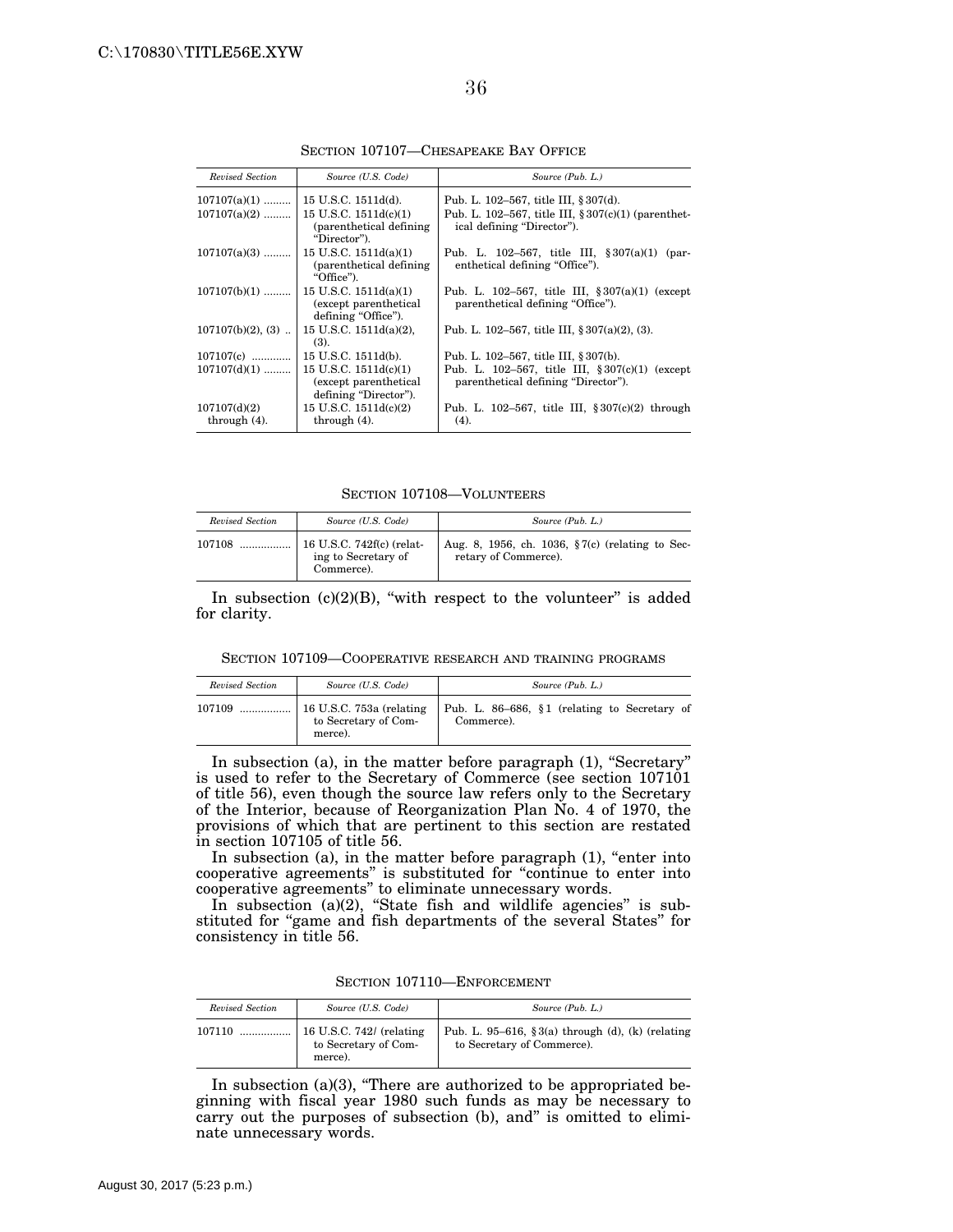In subsection (a)(3), "subparagraph (A) or  $(C)$  of paragraph  $(1)$ " is substituted for "subsections  $(b)(1)(A)$  and  $(C)$ " to provide a reference to the pertinent provisions.

In subsection  $(b)(1)$ , in the matter before subparagraph  $(A)$ , "necessary for the enforcement of" is substituted for "necessary and appropriate for effective enforcement of'' to eliminate unnecessary words.

In subsection  $(b)(2)$ , in the matter before subparagraph  $(A)$ , "Personnel used under paragraph (1)" is substituted for "Persons so designated by [the] Secretary'' for clarity, because there is no antecedent for ''Persons so designated''.

In subsection (b)(2)(C), "those functions or authorities" is substituted for "such authorities" for consistency in the subparagraph.

In subsection  $(b)(2)(C)$ , "applicable by law" is substituted for "applicable by this or any other law'' to eliminate unnecessary words. In subsection  $(c)(2)$ , "a Federal law other than this section" is

substituted for ''another Federal law'' for clarity.

In subsection (d), "matters" is omitted as unnecessary.

In subsection  $(e)(1)(B)$ , "a person" is substituted for "such persons'' for clarity, because there is no antecedent for ''such persons''.

## **Subtitle II—Conservation of Wildlife**

### **Division A—Wildlife Generally**

## **Chapter 201—Endangered Species**

### **Subchapter I—General Provisions**

SECTION 201101—FINDINGS, PURPOSES, AND POLICY

| Revised Section | Source (U.S. Code) | Source (Pub. L.)    |
|-----------------|--------------------|---------------------|
| 201101          | 16 U.S.C. 1531.    | Pub. L. 93-205, §2. |

In subsection (a)(3), ''United States'' is substituted for ''Nation'' for consistency in the section.

In subsection (a)(4), subparagraphs (A) and (B) are substituted for "migratory bird treaties with Canada and Mexico" for clarity.

In subsection (a)(4)(C), ''Convention Between the United States of America and Japan for the Protection of Migratory Birds and Birds in Danger of Extinction, and Their Environment, signed at Tokyo March 4, 1972 (25 UST 3329; TIAS 7990)'' is substituted for ''the Migratory and Endangered Bird Treaty with Japan'' for clarity.

In subsection (a)(4)(D), "Convention on Nature Protection and Wild Life Preservation in the Western Hemisphere, done at the Pan American Union, Washington October 12, 1940 (56 Stat. 1354; TS 981)'' is substituted for ''Convention on Nature Protection and Wildlife Preservation in the Western Hemisphere'' for clarity and consistency in title 56.

In subsection (a)(4)(E), "Convention on Future Multilateral Cooperation in the Northwest Atlantic Fisheries, signed at Ottawa October 24, 1978 (1135 UNTS 369)'' is substituted for ''International Convention for the Northwest Atlantic Fisheries'' because the Convention on Future Multilateral Cooperation in the Northwest Atlantic Fisheries superseded the International Convention for the Northwest Atlantic Fisheries.

In subsection (a)(4)(F), "Convention for the Conservation of Anadromous Stocks in the North Pacific Ocean, done at Moscow February 11, 1992 (TIAS 11465)" is substituted for "International Convention for the High Seas Fisheries of the North Pacific Ocean'' because the Convention for the Conservation of Anadromous Stocks in the North Pacific Ocean superseded the International Convention for the High Seas Fisheries of the North Pacific Ocean.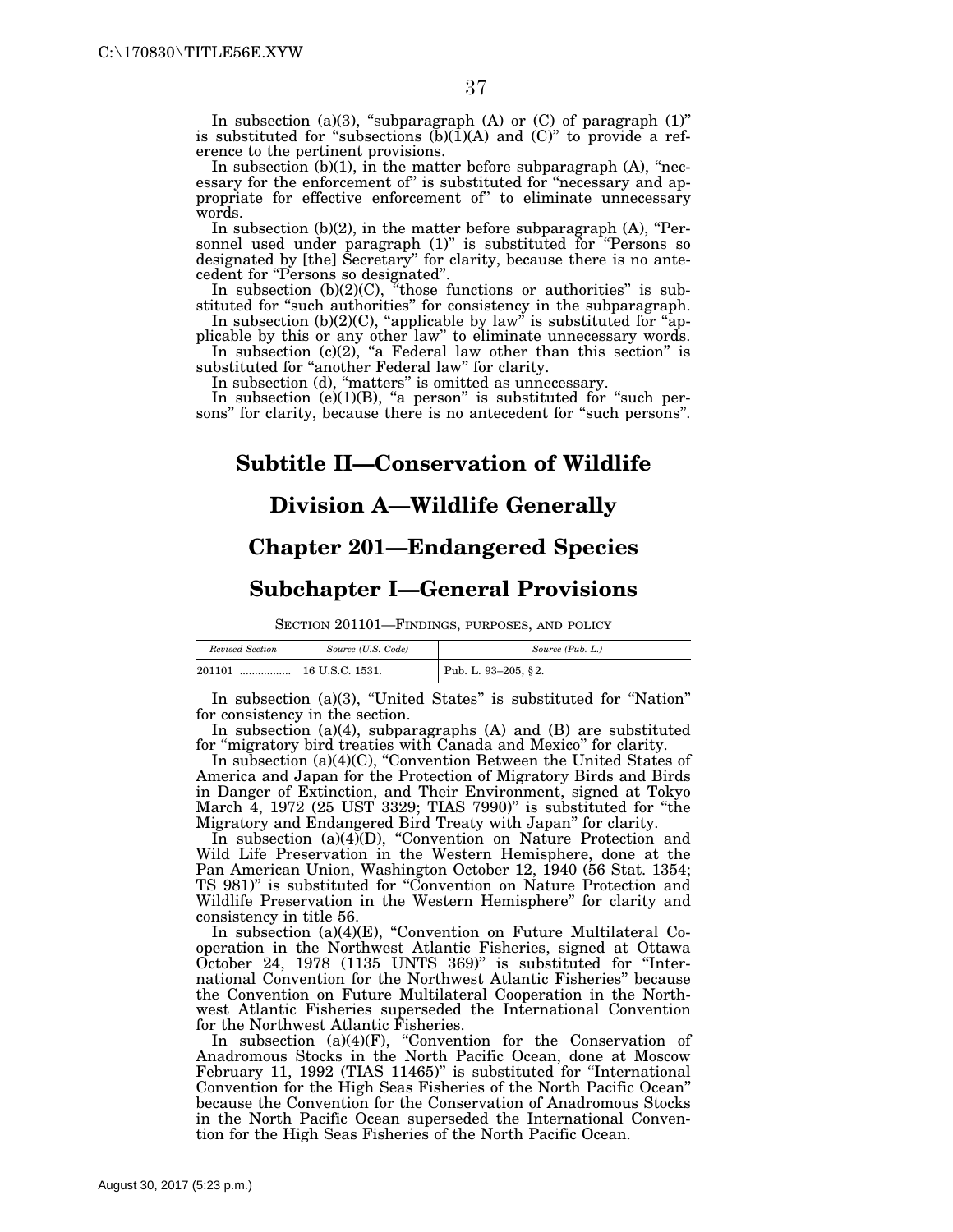In subsection (a)(5)(A), ''international commitments of the United States'' is substituted for ''Nation's international commitments'' for consistency in the section.

In subsection  $(a)(5)(B)$ , "heritage of the United States" is substituted for "Nation's heritage" for consistency in the section.

In subsection  $(c)(1)$ , "Federal agencies" is substituted for "Federal departments and agencies'' for consistency with subsection (c)(2) and section  $201102(11)$  of title 56.

| Revised Section                   | Source (U.S. Code)               | Source (Pub. L.)                             |
|-----------------------------------|----------------------------------|----------------------------------------------|
| $201102(1)$                       | 16 U.S.C. 1532(1).               | Pub. L. 93-205, § 3(1).                      |
| $201102(2)$                       | 16 U.S.C. 1532(4).               | Pub. L. 93-205, § 3(4).                      |
| $201102(3), (4)$                  | 16 U.S.C. 1532(2), (3).          | Pub. L. 93-205, § 3(2), (3).                 |
| $201102(5)$                       | (no source)                      |                                              |
| $201102(6)$                       | 16 U.S.C. 1532(5)(A).            | Pub. L. 93–205, § 3(5)(A).                   |
| $201102(7), (8)$                  | (no source)                      |                                              |
| $201102(9)$                       | 16 U.S.C. 1532(6).               | Pub. L. 93-205, § 3(6).                      |
| $201102(10)$                      | (no source)                      |                                              |
| $201102(11)$                      | 16 U.S.C. 1532(7).               | Pub. L. 93-205, § 3(7).                      |
| $201102(12)$   16 U.S.C. 1532(8). |                                  | Pub. L. 93-205, §3(8).                       |
| $201102(13), (14)$                | $\vert$ 16 U.S.C. 1532(9), (10). | Pub. L. 93-205, § 3(9), (10).                |
| 201102(15)                        | (no source)                      |                                              |
| through $(17)$ .                  |                                  |                                              |
| $201102(18), (19)$                | 16 U.S.C. 1532(12), (13).        | Pub. L. 93-205, § 3(12), (13).               |
| 201102(20)                        | 16 U.S.C. 1531 note.             | Pub. L. 102-251, title III, § 305.           |
| $201102(21)$                      | 16 U.S.C. 1532(14).              | Pub. L. 93-205, § 3(14).                     |
| $201102(22), (23)$                | (no source)                      |                                              |
| $201102(24)$                      | 16 U.S.C. $1533(f)(1)$ (par-     | Pub. L. 93–205, $§$ 4(f)(1) (parenthetical). |
|                                   | enthetical).                     |                                              |
| 201102(25)                        | 16 U.S.C. 1532(15)               | Pub. L. 93-205, § 3(15) through $(20)$ .     |
| through $(30)$ .                  | through $(20)$ .                 |                                              |
| $201102(31)$                      | (no source)                      |                                              |
| 201102(32)                        | 16 U.S.C. 1532(21).              | Pub. L. 93-205, § 3(21).                     |

SECTION 201102—DEFINITIONS

Definitions of "cooperative agreement", "delist", "delisted species", "endangered species list", "list", "listed species", "pending species'', ''proposed critical habitat'', ''proposed species'', and ''threatened species list'' are added for convenience.

In paragraph (2), ''the Convention on International Trade in Endangered Species of Wild Fauna and Flora, done at Washington March 3, 1973 (27 UST 1087; TIAS 8249)'' is substituted for ''the Convention on International Trade in Endangered Species of Wild Fauna and Flora, signed on March 3, 1973, and the appendices thereto'' for clarity and consistency in title 56, and to eliminate unnecessary words.

In paragraph  $(3)(B)(ii)$ , "buying or selling" is substituted for "buying and selling'' for clarity.

In paragraph (4)(A), "The term 'conserve' means to use all methods and procedures'' is substituted for ''The terms 'conserve', 'conserving', and 'conservation' mean to use and the use of all methods and procedures'' for clarity, to eliminate unnecessary words, and for consistency in title 56. It is not necessary to define the term in more than 1 part of speech. Compare, for instance, the definition of the term "import" in paragraph (14).

In paragraph  $(13)(D)$ , "if the transaction involves the movement of fish or wildlife in a foreign country'' is substituted for ''where the fish and wildlife in question are moving in any country or countries outside the United States'' for clarity.

In paragraph  $(25)(A)$ , in the matter before clause (i), "except as otherwise herein provided'' is omitted as unnecessary. Whenever "Secretary" is given a different definition elsewhere in the chapter, changes are made to reflect that definition. For example, in sections 201505 and 201506 of title 56, all occurrences of ''Secretary'' in the source provisions are changed to ''Secretary of the Interior'' in those sections.

In paragraph  $(25)(A)(ii)$ , "section 107105 of this title" is substituted for ''Reorganization Plan Numbered 4 of 1970'' to provide a more precise reference to the pertinent provision.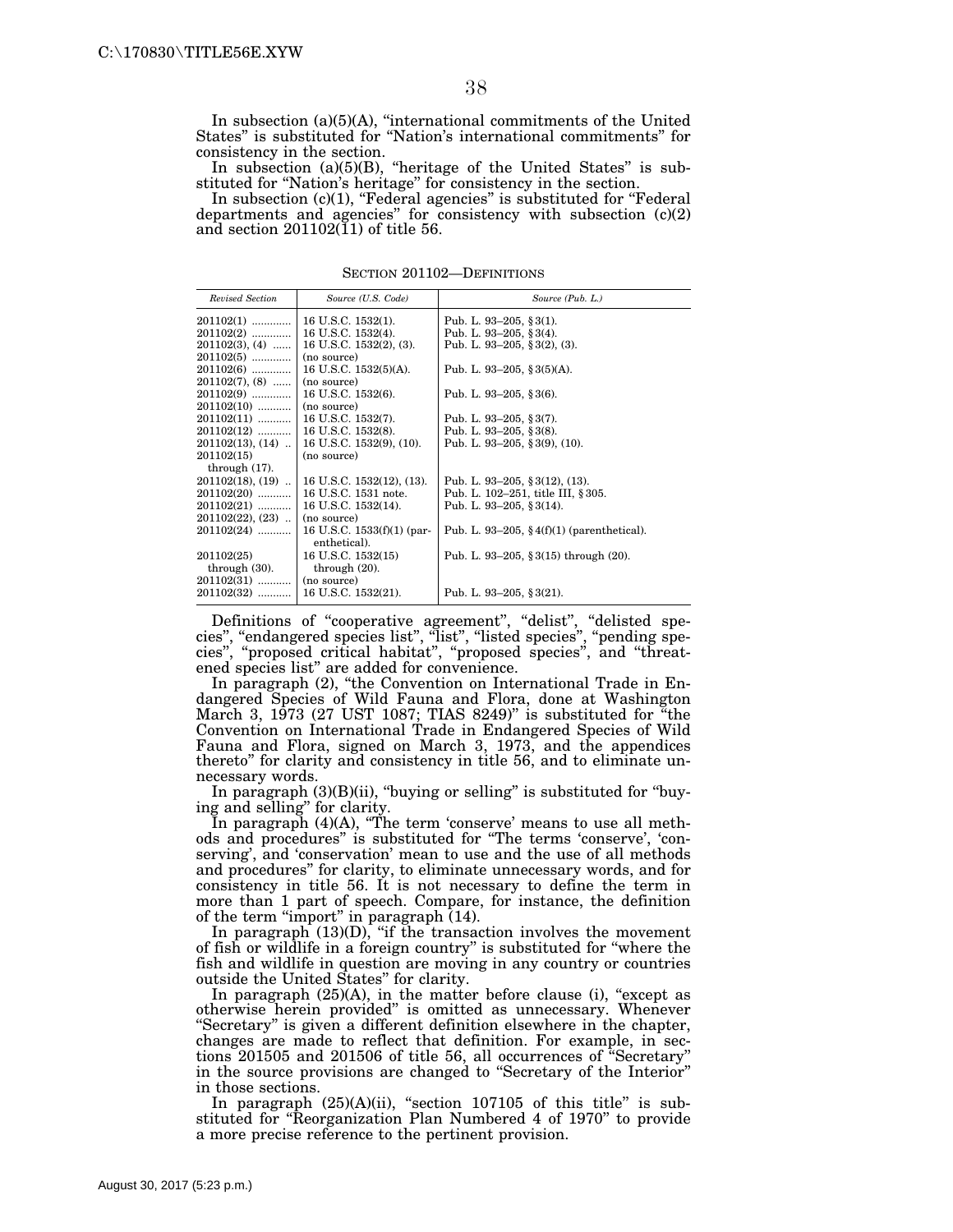In paragraph (25)(B), ''subject to section 421 of the Homeland Security Act of 2002 (6 U.S.C. 231) and the Department of Homeland Security Reorganization Plan of November 25, 2002 (6 U.S.C. 542 note)'' is added because of those provisions.

In paragraph (25)(B), "means the Secretary of Agriculture, concurrently with the Secretary of the Interior'' is substituted for ''also means the Secretary of Agriculture'' for clarity. See S. Rep. No. 100–240, at 7 (1987), as reprinted at 1988 U.S.C.C.A.N. 2706.

In paragraph (27), "the Trust Territory of the Pacific Islands" is omitted as obsolete. See 48 U.S.C. note prec. 1681. For continued application of certain laws of the United States in certain cases, see the Covenant to Establish a Commonwealth of the Northern Mariana Islands in Political Union with the United States of America (48 U.S.C. 1801 note), the Compact of Free Association between the Government of the United States of America and the Governments of the Marshall Islands and the Federated States of Micronesia (48 U.S.C. 1901 note), and the Compact of Free Association between the Government of the United States of America and the Government of Palau (48 U.S.C. 1931 note).

In paragraph (29), "with respect to fish or wildlife or to a plant" and ''the fish or wildlife or plant'' are added for clarity.

SECTION 201103—CONSERVATION PROGRAM

| Revised Section | Source (U.S. Code) | Source (Pub. L.)    |
|-----------------|--------------------|---------------------|
| 201103<br>      | 16 U.S.C. 1534.    | Pub. L. 93-205, §5. |

In subsection (a), "fish or wildlife and plants" is substituted for "fish, wildlife, and plants" for consistency with section 201102(12) of title 56.

In subsection  $(b)(1)(A)$ , in the matter before clause (i), "appropriate land acquisition and other authority'' is substituted for ''land acquisition and other authority . . . as appropriate'' for clarity.

In subsection (b)(1)(A), the source law's reference to "the Fish and Wildlife Act of 1956, as amended'' is translated as sections 105102, 105105 through 105113, 107108, and 213101 of title 56 in clause (i), chapter 211 of title 56 in clause (ii), and sections 4 and 9 of the Fish and Wildlife Act of 1956 (16 U.S.C. 742c, 742h) in clause (v). The translated references in the restatement provide more precise references to the pertinent provisions.

In subsection (b)(1)(A), the source law's reference to "the Fish and Wildlife Coordination Act, as amended'' is translated as sections 105104 and 213103 of title 56 in clause (i) and sections 2 through 4 and 6 through 8 of the Fish and Wildlife Coordination Act (16 U.S.C. 662 through 664, 666 through 666b) in clause (iv). The translated references in the restatement provide more precise references to the pertinent provisions.

# **Subchapter II—Endangered Species List and Threatened Species List**

SECTION 201201—DETERMINATION OF ENDANGERED SPECIES AND THREATENED SPECIES AND DESIGNATION OF CRITICAL HABITATS

| Revised Section | Source (U.S. Code)                                                                              | Source (Pub. L.)                                                                                               |
|-----------------|-------------------------------------------------------------------------------------------------|----------------------------------------------------------------------------------------------------------------|
|                 | $201201(a)$ , (b)(1)    16 U.S.C. 1533(a)(1)<br>through $(3)(A)$ .                              | Pub. L. 93-205, $\frac{6}{3}$ 4(a)(1) through (3)(A).                                                          |
|                 | $201201(b)(2)$ , (3)    16 U.S.C. 1532(5)(B), (C).<br>$201201(b)(4)$   16 U.S.C. 1533(a)(3)(B). | Pub. L. 93-205, § 3(5)(B), (C).<br>Pub. L. 93-205, $\frac{6}{3}$ 4(a)(3)(B).<br>Pub. L. 93-205, §4(b)(1), (2). |

In this section, "foreign country" is substituted for "foreign nation'' each place it appears for consistency in the chapter.

In subsections  $(a)(1)$  and  $(b)(1)$ , in the matter before subparagraph (A), "by regulation" is substituted for "by regulation promul-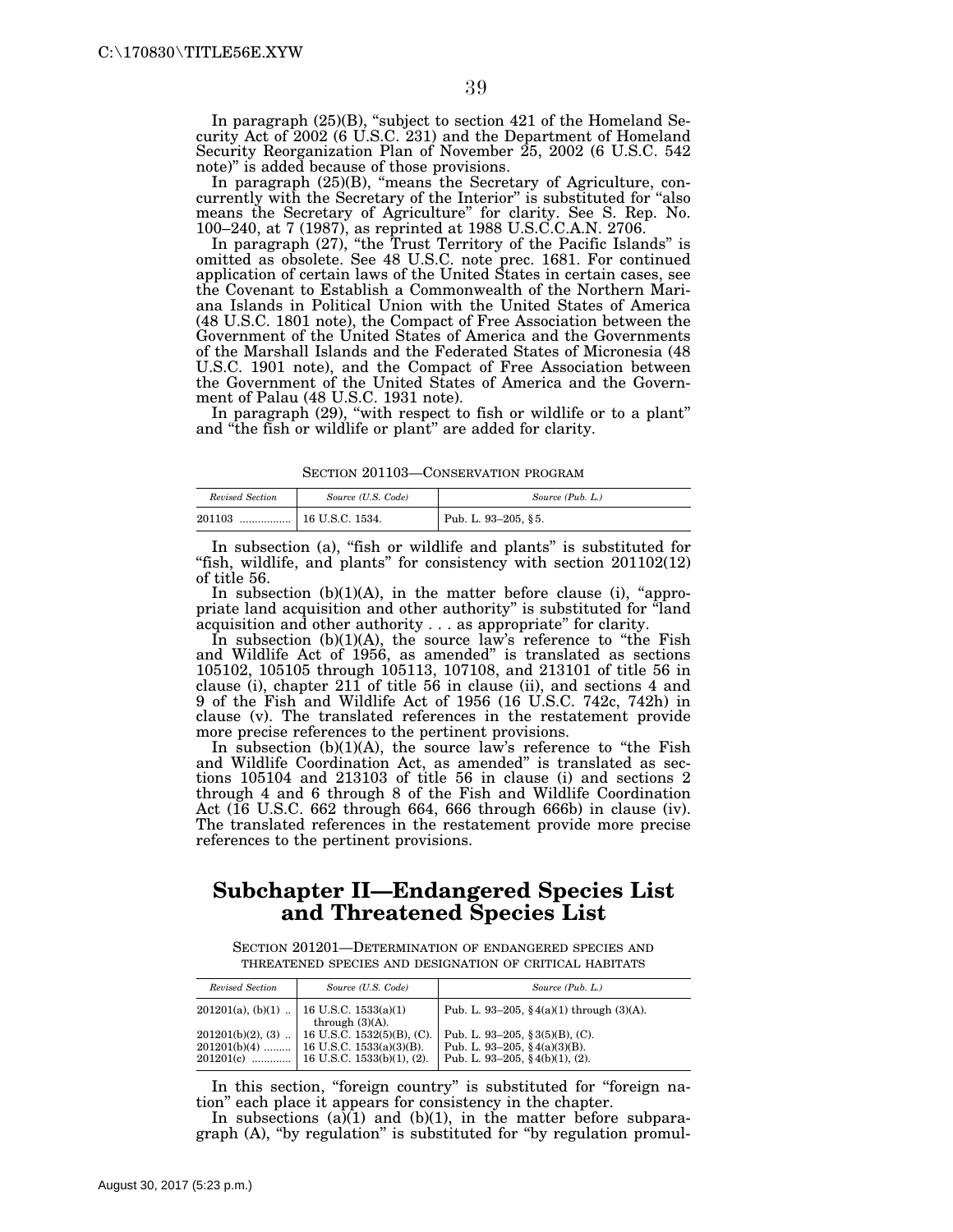gated in accordance with subsection (b) of this section'' to eliminate unnecessary words because the provisions of section 4(b) of the Endangered Species Act of 1973 (Public Law 93–205, 87 Stat. 886), as restated in sections 201201(c), 201202, and 201203 of title 56, apply to a regulation under this section by their specific terms.

In subsection (a)(2)(A), "section 107105 of this title" is substituted for ''Reorganization Plan Numbered 4 of 1970'' to provide a more precise reference to the pertinent provision.

In subsection  $(a)(2)(D)$ , "this paragraph" is substituted for "this section'' to provide a more precise reference to the pertinent provision.

In subsection  $(b)(1)$ , in the matter before subparagraph  $(A)$ , "after consultation as appropriate with affected States'' is added because of those words in section 7(a)(2) of the Endangered Species Act of 1973 (Public Law 93–205).

In subsection (b)(2), "for species that were listed as of November 10, 1978" is substituted for "for those species now listed as threatened or endangered species'' to eliminate an obsolete word and for clarity, because the date of enactment of the source law is November 10, 1978. See section 2(2) of the Endangered Species Act Amendments of 1978 (Public Law 95–632, 92 Stat. 3751).

In subsection (b)(3), "established for a listed species" is added for clarity.

In subsection (b)(4)(A), "for a listed species" is added for clarity. In subsection  $(c)(1)(A)$ , in the matter before clause (i), "with respect to a species'' is added for clarity.

In subsection (c)(1)(B), in the matter before clause (i), "In carrying out subsection (a)'' is substituted for ''In carrying out this section'' to provide a more precise reference to the pertinent provision.

In subsection  $(c)(2)(B)$  "for a listed species" is added for clarity.

SECTION 201202—PETITIONS RELATING TO DETERMINATIONS OF SPECIES AND DESIGNATIONS OF CRITICAL HABITATS

| Revised Section                            | Source (U.S. Code)                            | Source (Pub. L.)                               |
|--------------------------------------------|-----------------------------------------------|------------------------------------------------|
| 201202(a)(1)<br>through<br>$(2)(C)(iii)$ . | 16 U.S.C. 1533(b)(3)(A)<br>through $(C)(i)$ . | Pub. L. 93-205, §4(b)(3)(A) through $(C)(i)$ . |
| 201202(a)(2)(C)<br>$(iv)$ .                | 16 U.S.C.<br>$1533(b)(3)(C)(iii)$ .           | Pub. L. 93-205, §4(b)(3)(C)(iii).              |
| $201202(a)(3)$                             | 16 U.S.C.<br>$1533(b)(3)(C)(ii)$ .            | Pub. L. 93-205, §4(b)(3)(C)(ii).               |
| 201202(b)                                  | 16 U.S.C. 1533(b)(3)(D).                      | Pub. L. 93-205, $\S 4(b)(3)(D)$ .              |

In subsection  $(a)(2)$ , in the matter before subparagraph  $(A)$ , "scientific or commercial'' is added for consistency with subsection  $(a)(1)(A).$ 

In subsection  $(a)(2)(C)(i)$ , in the matter before subclause  $(I)$ , "the Secretary also finds that'' is added for clarity.

In subsection  $(b)(2)$ , "scientific" is added after "substantial" for consistency with subsection (b)(1)(A).

| SECTION 201203-ADDITIONAL RULEMAKING PROCEDURES |  |  |
|-------------------------------------------------|--|--|
|-------------------------------------------------|--|--|

| Revised Section                 | Source (U.S. Code)                       | Source (Pub. L.)                                    |
|---------------------------------|------------------------------------------|-----------------------------------------------------|
| $201203(a)$ , (b)               | 16 U.S.C. $1533(b)(4)$ , (5).            | Pub. L. 93–205, §4(b)(4), (5).                      |
| $201203(c)(1)$                  | 16 U.S.C. $1533(b)(6)(A)$ .              | Pub. L. 93-205, $\S 4(b)(6)(A)$ .                   |
| $201203(c)(2)$                  | 16 U.S.C.<br>$1533(b)(6)(B)(i)$ , (iii). | Pub. L. 93-205, $\frac{6}{5}$ 4(b)(6)(B)(i), (iii). |
| $201203(c)(3)$                  | 16 U.S.C.<br>$1533(b)(6)(B)(ii)$ .       | Pub. L. 93-205, §4(b)(6)(B)(ii).                    |
| $201203(c)(4)$                  | 16 U.S.C. $1533(b)(6)(C)$ .              | Pub. L. 93-205, $\frac{6}{3}$ 4(b)(6)(C).           |
| $201203(d)(1)$                  | (no source)                              |                                                     |
| 201203(d)(2)<br>through $(5)$ . | 16 U.S.C. 1533(b)(7).                    | Pub. L. 93-205, $\S$ 4(b)(7).                       |
| 201203(e)                       | 16 U.S.C. 1533(b)(8).                    | Pub. L. 93-205, $§$ 4(b)(8).                        |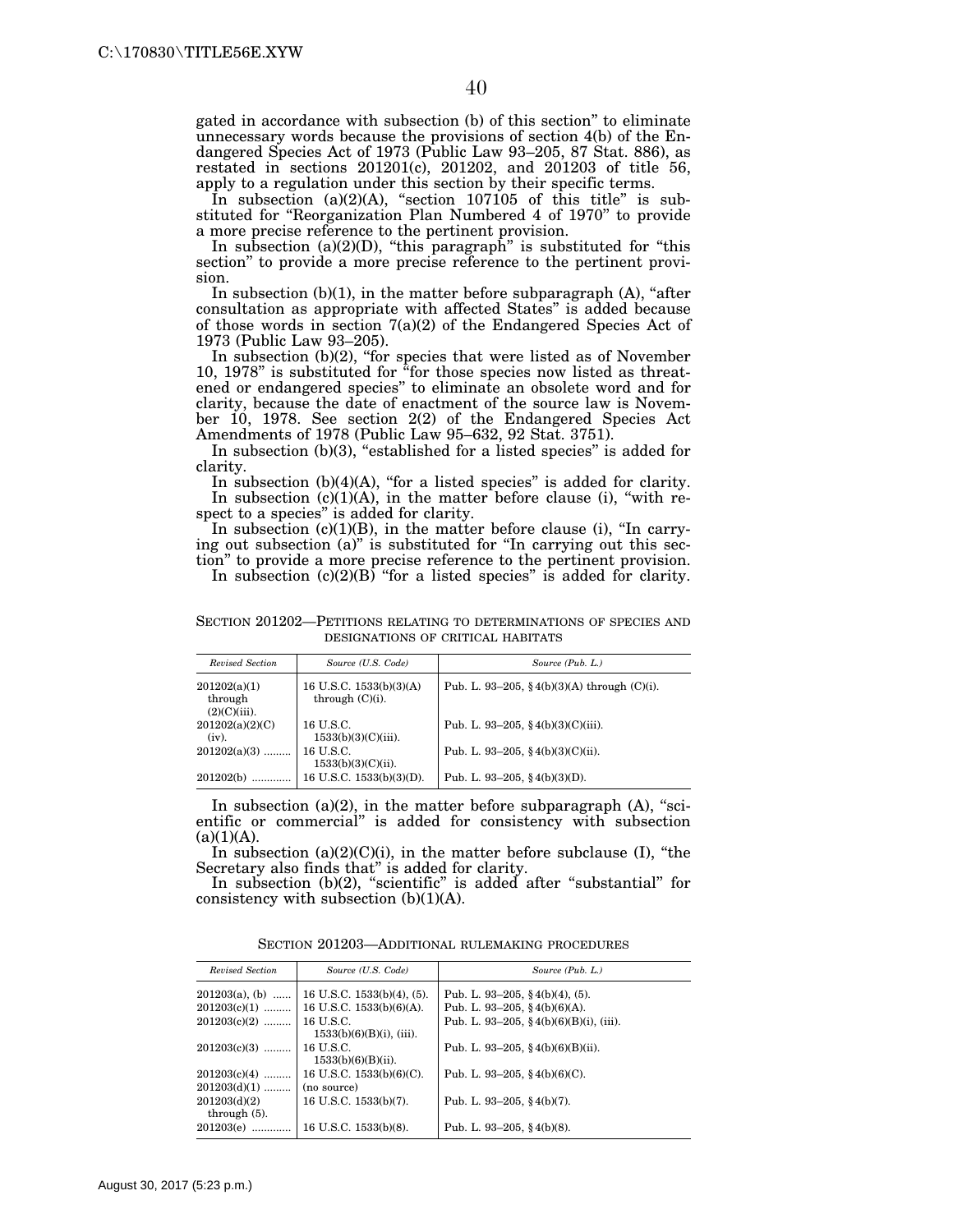In subsection (b)(2), "country" is substituted for "nation" each place it appears for consistency in the chapter.

In subsection  $(d)(1)$ , a definition of "emergency regulation" is added for convenience.

In subsection  $(d)(4)$ , "cease effectiveness" is substituted for "cease to have force and effect'' to eliminate unnecessary words.

SECTION 201204—ENDANGERED SPECIES LIST AND THREATENED SPECIES LIST

| Revised Section | Source (U.S. Code) | Source (Pub. L.)          |
|-----------------|--------------------|---------------------------|
| 201204          |                    | Pub. L. 93-205, $§$ 4(c). |

### SECTION 201205—SUBMISSION TO STATE AGENCY OF JUSTIFICATION FOR REGULATIONS INCONSISTENT WITH STATE AGENCY'S COMMENTS OR PETITION

| Revised Section | Source (U.S. Code)            | Source (Pub. L.)       |
|-----------------|-------------------------------|------------------------|
| 201205          | $\ldots$   16 U.S.C. 1533(i). | Pub. L. 93-205, §4(i). |

In this section, ''under section 201201 of this title'' is substituted for ''under the authority of this section'' to provide a more precise reference to the pertinent provision.

SECTION 201206—REGULATIONS PROTECTING THREATENED SPECIES

| Revised Section | Source (U.S. Code)                  | Source (Pub. L.)       |
|-----------------|-------------------------------------|------------------------|
| 201206          | $\ldots$ $\vert$ 16 U.S.C. 1533(d). | Pub. L. 93-205, §4(d). |

SECTION 201207—SIMILARITY OF APPEARANCE CASES

| Revised Section | Source (U.S. Code)                  | Source (Pub. L.)          |
|-----------------|-------------------------------------|---------------------------|
| 201207          | $\ldots$ $\vert$ 16 U.S.C. 1533(e). | Pub. L. 93-205, $§$ 4(e). |

SECTION 201208—RECOVERY PLANS

| Source (U.S. Code)                                                   | Source (Pub. L.)                                     |
|----------------------------------------------------------------------|------------------------------------------------------|
| $201208(a)$ , (b)  16 U.S.C. 1533(f)(1) (ex-<br>cept parenthetical). | Pub. L. 93-205, $\S 4(f)(1)$ (except parenthetical). |
|                                                                      | Pub. L. 93-205, § $4(f)(2)$ .                        |
|                                                                      | Pub. L. 93-205, $§$ 4(f)(4), (5).                    |
| $201208(f)$   16 U.S.C. 1533(f)(3).                                  | Pub. L. 93-205, §4(f)(3).                            |
|                                                                      | $201208(c)$ , (d)  16 U.S.C. 1533(f)(2).             |

In subsection (a), "a plan for the conservation and survival of each listed species'' is substituted for ''plans (hereinafter in this subsection referred to as 'recovery plans') for the conservation and survival of endangered species and threatened species listed pursuant to this section'' to eliminate unnecessary words because of the definition of "recovery plan" in section 201102 of title 56 and to make clear that a recovery plan is to be developed for each listed species. See H.R. Rep. No. 98–1804, at 28 (1978) (Conf. Rep.), as reprinted at 1978 U.S.C.C.A.N. 9453, 9495.

In subsection (a), "promote the conservation and survival" is substituted for "promote the conservation" for consistency in the section.

In subsection  $(b)(1)$ , "for which conservation and survival are" is substituted for "that are" for clarity.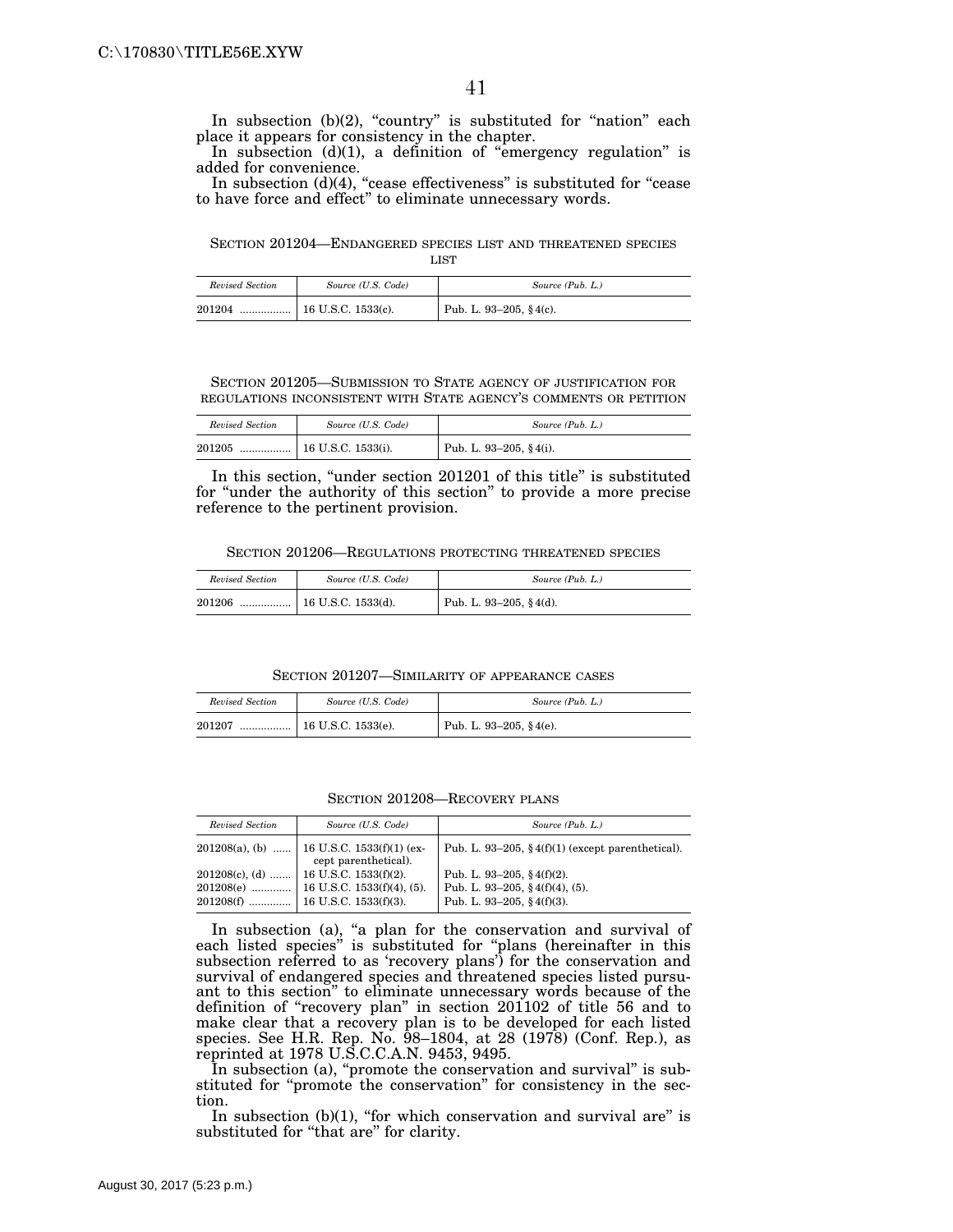In subsection (b)(2)(B), "in accordance with section 201201 of this title'' is substituted for ''in accordance with the provisions of this section'' to provide a more precise reference to the pertinent provision.

In subsection (f), "Committee on Natural Resources of the House of Representatives" is substituted for "Committee on Merchant Marine and Fisheries of the House of Representatives'' on authority of Rule  $X(1)(m)$ , formerly  $X(1)(l)$ , of the Rules of the House of Representatives, adopted by House Resolution No. 6 (104th Congress, January 4, 1995), section 1(b)(3)(C) of Public Law 104–14 (2 U.S.C. note prec. 21), and Rule X(1)(m), formerly X(1)(l), of the Rules of the House of Representatives, adopted by House Resolution No. 6 (110th Congress, January 5, 2007).

SECTION 201209—MONITORING

| Revised Section | Source (U.S. Code) | Source (Pub. L.)           |
|-----------------|--------------------|----------------------------|
| 201209          |                    | Pub. L. 93-205, $\S$ 4(g). |

SECTION 201210—AGENCY GUIDELINES

| Revised Section | Source (U.S. Code)   | Source (Pub. L.)           |
|-----------------|----------------------|----------------------------|
| 201210<br>      | $16$ U.S.C. 1533(h). | Pub. L. 93-205, $\S$ 4(h). |

# **Subchapter III—Cooperation With States**

SECTION 201301—DUTY OF SECRETARY TO COOPERATE WITH STATES

| Revised Section | Source (U.S. Code) | Source (Pub. L.)       |
|-----------------|--------------------|------------------------|
| 201301          |                    | Pub. L. 93–205, §6(a). |

### SECTION 201302—MANAGEMENT AGREEMENTS

| Revised Section | Source (U.S. Code) | Source (Pub. L.)           |
|-----------------|--------------------|----------------------------|
| 201302<br>      | 16 U.S.C. 1535(b). | Pub. L. 93-205, $§ 6(b)$ . |

### SECTION 201303—COOPERATIVE AGREEMENTS

| Revised Section | Source (U.S. Code)                                                                                                                                                  | Source (Pub. L.)                                                                                                                                                   |
|-----------------|---------------------------------------------------------------------------------------------------------------------------------------------------------------------|--------------------------------------------------------------------------------------------------------------------------------------------------------------------|
| $201303(a)$     | 16 U.S.C. $1535(c)(1)$ (1st<br>sentence), $(c)(2)$ (1st<br>sentence).                                                                                               | Pub. L. 93–205, $§ 6(c)(1)$ (1st sentence), $(c)(2)$<br>(1st sentence).                                                                                            |
| $201303(b)$     | 16 U.S.C. 1535(c)(1) (2d)<br>sentence), $(c)(2)$ $(2d)$<br>sentence).                                                                                               | Pub. L. 93–205, $6(c)(1)$ (2d sentence), (c)(2) (2d<br>sentence).                                                                                                  |
| $201303(c)$     | 16 U.S.C. 1535(c)(1) (3d)<br>sentence), $(c)(2)$ (3d<br>sentence).                                                                                                  | Pub. L. 93–205, $6(c)(1)$ (3d sentence), $(c)(2)$ (3d<br>sentence).                                                                                                |
| 201303(d)       | 16 U.S.C. 1535(c)(1) (last<br>sentence (except mat-<br>ter after semicolon in<br>$(ii))$ , $(c)(2)$ (last sen-<br>tence (except matter<br>after semicolon in (ii)). | Pub. L. 93–205, $6(c)(1)$ (last sentence (except<br>matter after semicolon in $(ii)$ ), $(c)(2)$ (last<br>sentence (except matter after semicolon in<br>$(ii))$ ). |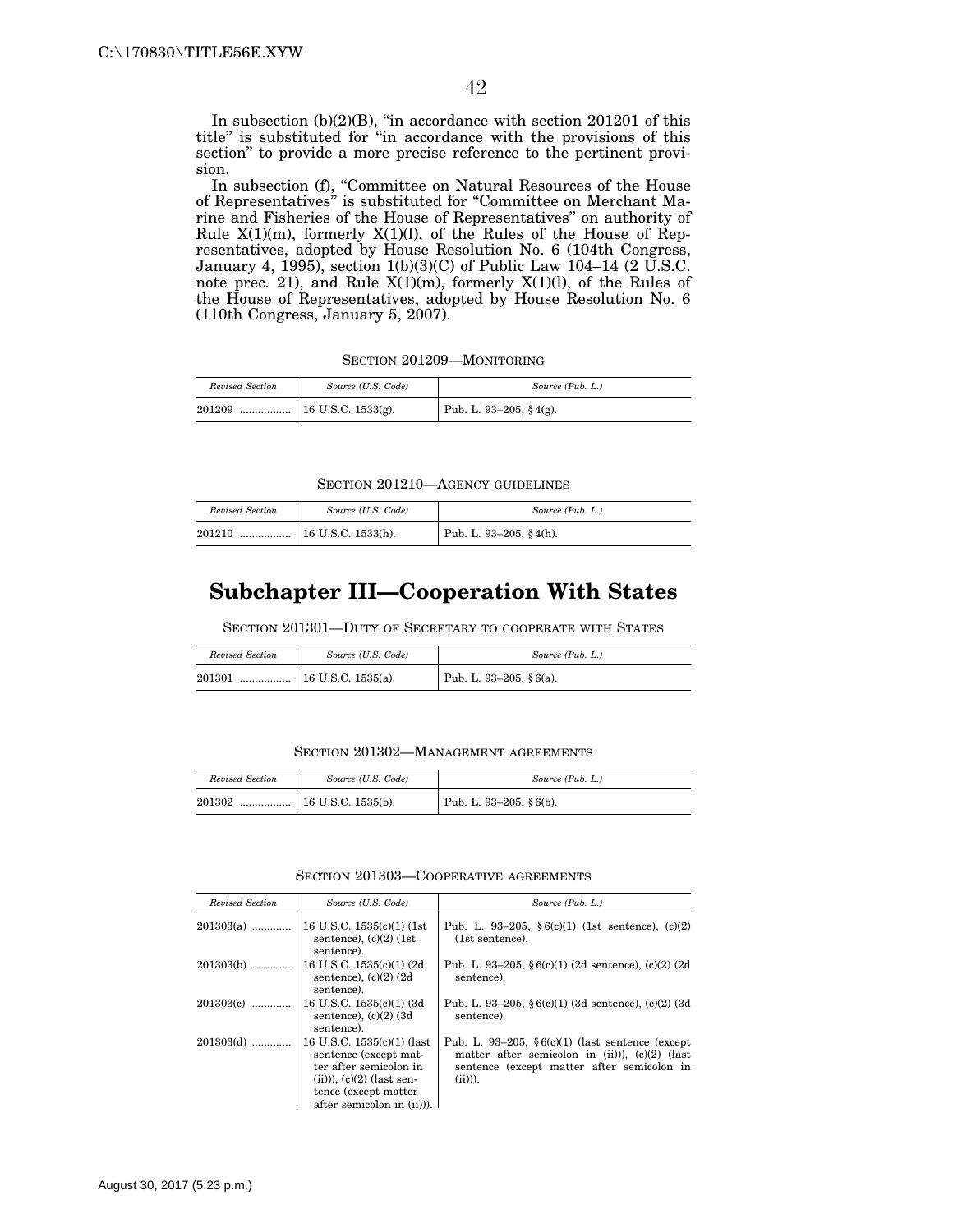SECTION 201303—COOPERATIVE AGREEMENTS—Continued

| Revised Section | Source (U.S. Code)                                                                                                                                 | Source (Pub. L.)                                                                                                                                   |
|-----------------|----------------------------------------------------------------------------------------------------------------------------------------------------|----------------------------------------------------------------------------------------------------------------------------------------------------|
| $201303(e)$     | 16 U.S.C. 1535(c)(1) (last<br>sentence (matter after<br>semicolon in (ii)),<br>$(c)(2)$ (last sentence<br>(matter after semicolon<br>$in (ii))$ ). | Pub. L. 93–205, $§ 6(c)(1)$ (last sentence (matter)<br>after semicolon in $(ii)$ )), $(c)(2)$ (last sentence<br>(matter after semicolon in (ii))). |
| 201303(f)       | 16 U.S.C. $1535(d)(2)$<br>(matter before (i)).                                                                                                     | Pub. L. 93–205, $§ 6(d)(2)$ (matter before (i)).                                                                                                   |

Subsections (a) through (c) are restatements of the 1st, 2d, and 3d sentences of paragraphs (1) and (2) of section 6(c) of the Endangered Species Act of 1973 (Public Law 93–205), as amended by the Endangered Species Act Amendments of 1978 (Public Law 95–632, 92 Stat. 3762). In the source law, the 1st, 2d, and 3d sentences of paragraphs (1) and (2) are identical, except for the reference to plants in the 1st sentence of paragraph (2). Because the term ''species'' is defined in the source law as including fish or wildlife and plants, a reference to ''listed species'' refers to both fish or wildlife and plants. Thus, subsections (a) through (c) of section 201303 of title 56 adequately restate the 1st, 2d, and 3d sentences of paragraphs  $(1)$  and  $(2)$  of section  $6(c)$  of the source law while eliminating unnecessary words.

In paragraphs  $(1)(A)(ii)(II)$  and  $(2)(A)(ii)(II)$  of subsection (d), "plan and" is omitted because the word "plan" has no antecedent.

In subsection (e), ''Notwithstanding sections 201206(b)(2) and 201307 of this title'' is added for clarity.

In subsection (e), "201801(a)" is substituted for "section  $9(a)(1)$ " in both provisions of the source law (paragraphs (1) and (2) of section 6(c) of the Endangered Species Act of 1973 (Public Law 93– 205), as amended by the Endangered Species Act Amendments of 1978 (Public Law 95–632, 92 Stat. 3762)). The words ''removal, or damaging'' are added after ''taking''. The substitution and addition make clear that the prohibitions relating to the removal and damaging of plants are not affected by a cooperative agreement.

| Revised Section                | Source (U.S. Code)                                               | Source (Pub. L.)                                                      |
|--------------------------------|------------------------------------------------------------------|-----------------------------------------------------------------------|
| $201304(a)$ through<br>$(f)$ . | 16 U.S.C. 1535(d) (except<br>matter before (i) in<br>$(d)(2)$ ). | Pub. L. 93-205, $\S 6(d)$ (except matter before (i)<br>in $(d)(2)$ ). |
| 201304(g)<br>                  | 16 U.S.C. 1535(h).                                               | Pub. L. 93-205, $§ 6(h)$ .                                            |

SECTION 201304—FEDERAL AID

In subsection (b), in the matter before paragraph (1), "based on" is substituted for "based on consideration of" to eliminate unnecessary words.

In subsection  $(f)(2)$ , "shall not be subject to judicial review" is substituted for "shall be final" for clarity.

SECTION 201305—PERIODIC REVIEW OF SECRETARIAL ACTION

| Revised Section | Source (U.S. Code)              | Source (Pub. L.)           |
|-----------------|---------------------------------|----------------------------|
| 201305          | $\frac{16}{16}$ U.S.C. 1535(e). | Pub. L. 93-205, $§ 6(e)$ . |

In this section ''shall be reviewed by the Secretary at least annually'' is substituted for ''shall be subject to his periodic review at no greater than annual intervals'' for clarity, to eliminate unnecessary words, and to reflect the legislative intent more accurately. See analysis of section 6(e) of S. 1983, S. Rep. No. 93–307 (1973), as reprinted at 1973 U.S.C.C.A.N. 2989, 2997.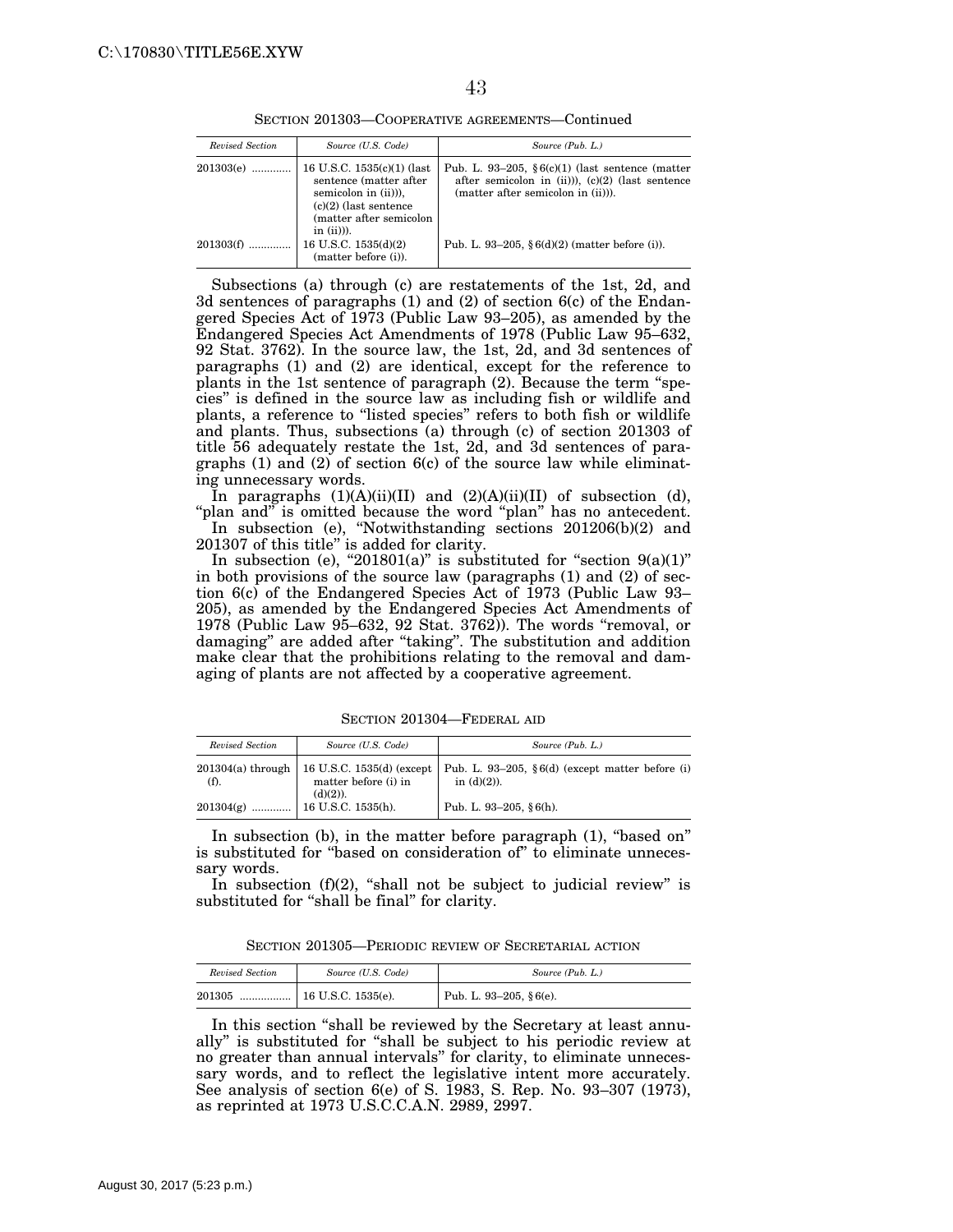SECTION 201306—PREEMPTION

| Revised Section | Source (U.S. Code) | Source (Pub. L.)        |
|-----------------|--------------------|-------------------------|
| 201306<br>      | 16 U.S.C. 1535(f). | Pub. L. 93-205, § 6(f). |

In subsection  $(b)$ , in the matter before paragraph  $(1)$ , "Except as provided in subsection (a)" is substituted for "otherwise" for clarity.

SECTION 201307—INAPPLICABILITY OF PROHIBITIONS ON TAKING LISTED **SPECIES** 

| Revised Section | Source (U.S. Code) | Source (Pub. L.)              |
|-----------------|--------------------|-------------------------------|
| 201307          |                    | Pub. L. 93-205, § 6(g)(2)(A). |

SECTION 201308—COOPERATIVE ENDANGERED SPECIES CONSERVATION FUND; AUTHORIZATION OF APPROPRIATIONS

| Revised Section | Source (U.S. Code) | Source (Pub. L.)           |
|-----------------|--------------------|----------------------------|
| 201308          |                    | Pub. L. 93-205, $§ 6(i)$ . |

In subsection (a), in the matter before paragraph (1), "for fiscal years after September 30, 1988'' is omitted as obsolete.

In subsection (a), in the matter before paragraph  $(1)$ , "special" is omitted as unnecessary.

In subsection (a)(2), ''Sport Fish Restoration and Boating Trust Fund'' is substituted for ''Sport Fishing Restoration Account'' and ''section 9504(a) of the Internal Revenue Code of 1986 (26 U.S.C. 9504(a))'' is substituted for ''1016 of the Act of July 18, 1984'' to provide a more precise reference to the pertinent provision and to clarify that the Sport Fish Restoration Account, which existed before enactment of subsection (b) of section 11115 of the Safe, Accountable, Flexible, Efficient Transportation Equity Act: A Legacy for Users (Pub. L. 109–59, 119 Stat. 1949), is superseded by the creation of the Sport Fish Restoration and Boating Trust Fund created by such subsection (b).

# **Subchapter IV—Interagency Cooperation**

| Revised Section | Source (U.S. Code)                         | Source (Pub. L.)                                     |
|-----------------|--------------------------------------------|------------------------------------------------------|
|                 | (parenthetical).                           | Pub. L. 93–205, $\S 7(a)(2)$ (parenthetical).        |
| $201401(2)$     | (no source)                                |                                                      |
|                 | (parenthetical).                           | Pub. L. 93-205, $\S7(e)(1)$ (parenthetical).         |
| 201401(4)       | 16 U.S.C. $1536(g)(1)$ (last<br>sentence). | Pub. L. 93-205, $\frac{5}{7(g)(1)}$ (last sentence). |

SECTION 201401—DEFINITIONS

A definition of ''agency action exemption'' is added for convenience.

SECTION 201402—DUTIES OF FEDERAL AGENCIES IN THE PROTECTION OF LISTED SPECIES

| Revised Section | Source (U.S. Code)    | Source (Pub. L.)           |
|-----------------|-----------------------|----------------------------|
| 201402          | 16 U.S.C. 1536(a)(1). | Pub. L. 93-205, § 7(a)(1). |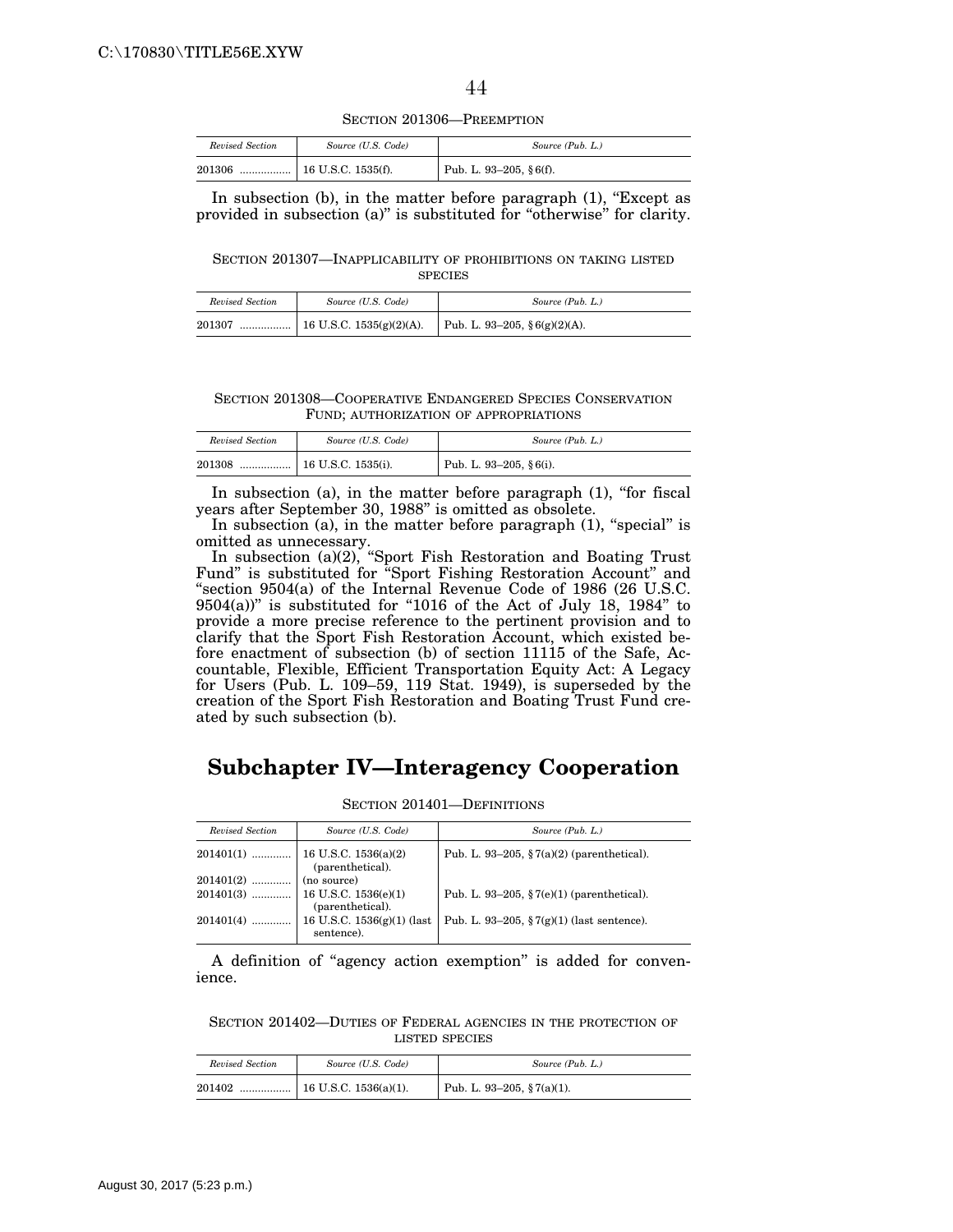SECTION 201403—CONSULTATIONS AND CONFERENCES ON AGENCY ACTIONS

| Revised Section                  | Source (U.S. Code)                                                                                                                            | Source (Pub. L.)                                                                                                                                      |
|----------------------------------|-----------------------------------------------------------------------------------------------------------------------------------------------|-------------------------------------------------------------------------------------------------------------------------------------------------------|
| $201403(a)(1)$ , $(2)$           | 16 U.S.C. 1536(a)(2) (ex-<br>cept parenthetical).                                                                                             | Pub. L. 93-205, $\S7(a)(2)$ (except parenthetical).                                                                                                   |
| $201403(a)(3)$<br>$201403(b)(2)$ | $\pm 16$ U.S.C. 1536(b)(1).<br>$201403(b)(1)$   16 U.S.C. 1536(a)(3).<br>  16 U.S.C. 1536(b)(2).<br>$201403(b)(3)$   16 U.S.C. 1536(b)(3)(B). | Pub. L. 93-205, §7(b)(1).<br>Pub. L. 93-205, §7(a)(3).<br>Pub. L. 93-205, §7(b)(2).<br>Pub. L. 93-205, $\S7(b)(3)(B)$ .<br>Pub. L. 93-205, § 7(a)(4). |

In subsection (a)(1), "critical habitat" is substituted for "habitat of such species which is determined by the Secretary, after consultation as appropriate with affected States, to be critical'' because of the use of the defined term ''critical habitat'' and because of the restatement of the words "after consultation as appropriate with affected States'' in section 201201(b)(1) of title 56.

In subparagraphs (A)(ii), (B)(i), and (B)(ii) of subsection (a)(3), "mutually" is omitted as unnecessary.

SECTION 201404—OPINION OF THE SECRETARY

| Revised Section | Source (U.S. Code)                                                           | Source (Pub. L.)                                           |
|-----------------|------------------------------------------------------------------------------|------------------------------------------------------------|
|                 | 201404(a), (b)  16 U.S.C. 1536(b)(3)(A).<br>201404(c)  16 U.S.C. 1536(b)(4). | Pub. L. 93–205, § 7(b)(3)(A).<br>Pub. L. 93-205, §7(b)(4). |

In paragraphs  $(1)(C)$  and  $(2)(C)$  of subsection  $(c)$ , "subsections  $(f)$ , (g), and (h) of section 221203 of this title'' is substituted for ''section 101(a)(5) of the Marine Mammal Protection Act of 1972'' to provide a more precise reference to the pertinent provisions.

SECTION 201405—BIOLOGICAL ASSESSMENT

| Revised Section | Source (U.S. Code) | Source (Pub. L.)        |
|-----------------|--------------------|-------------------------|
| 201405          |                    | Pub. L. 93–205, § 7(c). |

In subsection (a)(1), "For each proposed agency action" is substituted for ''with respect to any agency action of such agency for which no contract for construction has been entered into and for which no construction has begun on the date of enactment of the Endangered Species Act Amendments of 1978'' for consistency with "proposed agency action" at the end of the paragraph and to eliminate obsolete words.

In subsection  $(a)(3)(A)(i)(II)$ , "mutually" is omitted as unnecessary.

SECTION 201406—LIMITATION ON COMMITMENT OF RESOURCES

| Revised Section | Source (U.S. Code)                             | Source (Pub. L.)                     |
|-----------------|------------------------------------------------|--------------------------------------|
| 201406          | $\lceil 16 \text{ U.S.C. } 1536 \rceil \rceil$ | <sup>1</sup> Pub. L. 93-205, § 7(d). |

|  |  | SECTION 201407—ENDANGERED SPECIES COMMITTEE |  |  |
|--|--|---------------------------------------------|--|--|
|--|--|---------------------------------------------|--|--|

| Revised Section     | Source (U.S. Code)                                  | Source (Pub. L.)                                    |
|---------------------|-----------------------------------------------------|-----------------------------------------------------|
| 201407(a)           | 16 U.S.C. $1536(e)(1)$ (ex-<br>cept parenthetical). | Pub. L. 93–205, $\S7(e)(1)$ (except parenthetical). |
| 201407(b), (c)      | 16 U.S.C. $1536(e)(2)$ , (3).                       | Pub. L. 93-205, § 7(e)(2), (3).                     |
| 201407(d)           | 16 U.S.C. 1536(e)(5)(B).                            | Pub. L. 93-205, $\S7(e)(5)(B)$ .                    |
| $201407(e)$ , (f)   | 16 U.S.C. 1536(e)(4).                               | Pub. L. 93-205, $\S7(e)(4)$ .                       |
| $201407(g)(1), (2)$ | 16 U.S.C. 1536(e)(5)(A).                            | Pub. L. 93-205, $\S7(e)(5)(A)$ .                    |
| $201407(g)(3)$      | 16 U.S.C. 1536(e)(10).                              | Pub. L. 93–205, § 7(e)(10).                         |
| 201407(h)           | 16 U.S.C. $1536(e)(5)(C)$ .                         | Pub. L. 93–205, § 7(e)(5)(C).                       |
| 201407(i)           | 16 U.S.C. $1536(e)(5)(D)$ .                         | Pub. L. 93-205, §7(e)(5)(D).                        |
| 201407(j) through   | 16 U.S.C. $1536(e)(6)$ , (7).                       | Pub. L. 93-205, § 7(e)(6), (7).                     |
| $(o)$ .             |                                                     |                                                     |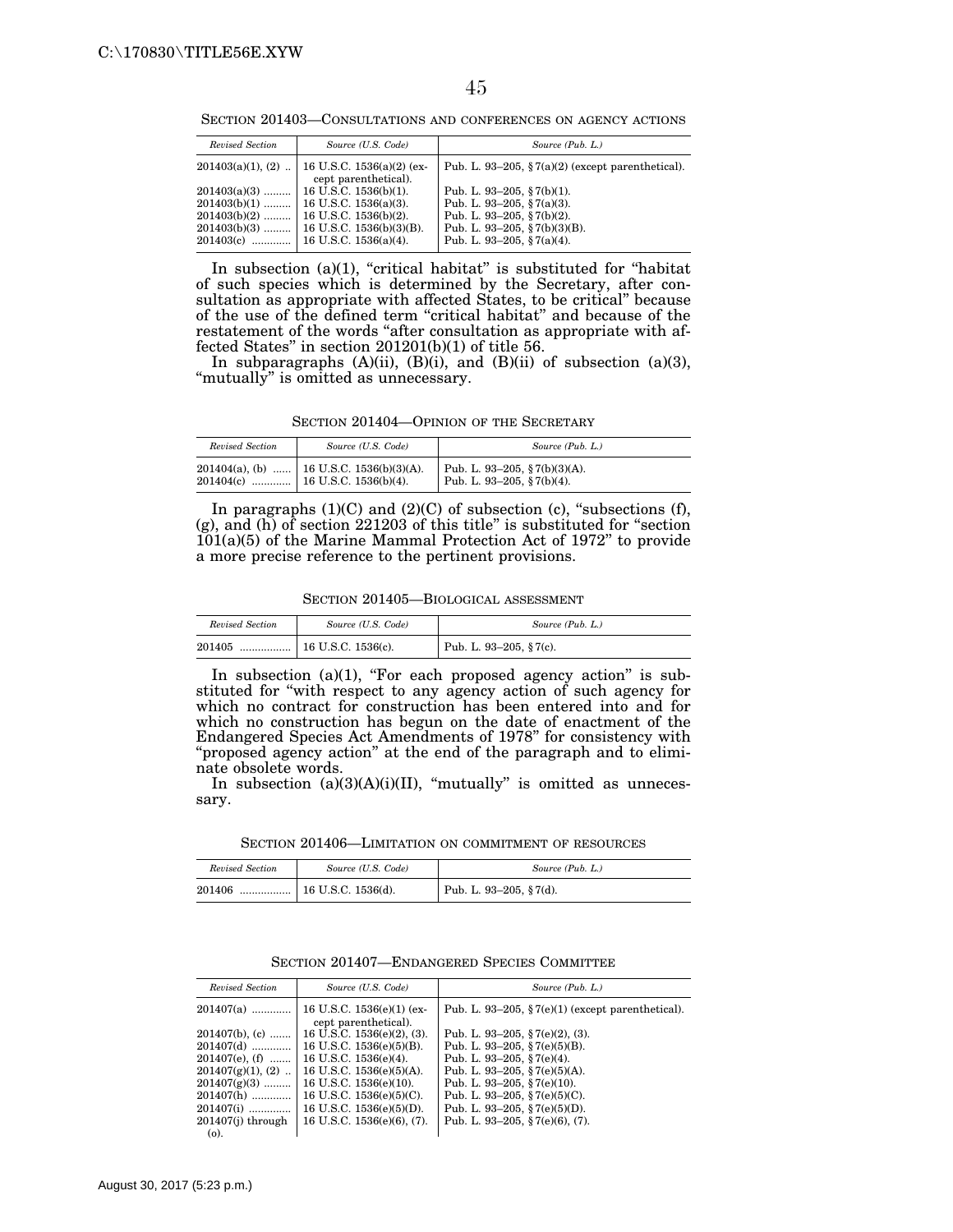SECTION 201407—ENDANGERED SPECIES COMMITTEE—Continued

| Revised Section | Source (U.S. Code) | Source (Pub. L.)                                         |
|-----------------|--------------------|----------------------------------------------------------|
|                 |                    | Pub. L. 93-205, § 7(e)(9).<br>Pub. L. 93-205, § 7(e)(8). |

In subsection  $(b)(1)$ , "review each application for an agency action exemption submitted to the Committee under this subchapter'' is substituted for "review any application submitted to it pursuant to this section'' for clarity.

In subsection  $(c)(2)$ , "under section 201408(b) of this title" is substituted for "pursuant to this section" to provide a more precise reference to the pertinent provision.

In subsection (f), "an employee serving" is substituted for "persons employed'' for consistency with section 5703 of title 5.

In subsection (1)(1), "obtain" is substituted for "secure" for consistency in title 56.

In subsection  $(l)(2)$ , "provide" is substituted for "furnish" for consistency in title 56.

In subsection (o), "subsections (k) through (n)" is substituted for ''this paragraph'' to provide a more precise reference to the pertinent provisions.

In subsection (p), "records" is substituted for "papers, books, and documents'' to eliminate unnecessary words and to make clear that all forms of records are included.

In subsection  $(q)$ , "and amend" is omitted each place it appears as unnecessary because the authority to prescribe a rule or procedure or to issue an order includes the authority to amend the rule, procedure, or order.

| Revised Section                     | Source (U.S. Code)                                                                  | Source (Pub. L.)                                                                |
|-------------------------------------|-------------------------------------------------------------------------------------|---------------------------------------------------------------------------------|
| $201408(a)$                         | 16 U.S.C. 1536(f).                                                                  | Pub. L. 93-205, $\S 7(f)$ .                                                     |
| $201408(b)(1)$ , $(2)$              | 16 U.S.C. $1536(g)(1)$ (ex-                                                         | Pub. L. 93-205, $\frac{8}{3}7(g)(1)$ (except last sentence).                    |
| $201408(b)(3)(A)$                   | cept last sentence).<br>16 U.S.C. $1536(g)(2)(A)$<br>(2d sentence).                 | Pub. L. 93-205, $\frac{8}{3}$ 7(g)(2)(A) (2d sentence).                         |
| $201408(b)(3)(B)$ ,<br>(C).         | 16 U.S.C. 1536(g)(2)(A)<br>(1st sentence).                                          | Pub. L. 93–205, $\frac{5}{2}(g)(2)(A)$ (1st sentence).                          |
| $201408(b)(3)(D)$                   | 16 U.S.C. $1536(g)(2)(A)$<br>(last sentence).                                       | Pub. L. 93–205, $\frac{5}{2}(g)(2)(A)$ (last sentence).                         |
| $201408(b)(4)$                      | 16 U.S.C. $1536(g)(2)(B)$ .                                                         | Pub. L. 93-205, § $7(g)(2)(B)$ .                                                |
| 201408(b)(5)<br>through (7).        | 16 U.S.C. $1536(g)(3)$<br>through $(5)$ .                                           | Pub. L. 93-205, § 7(g)(3) through (5).                                          |
| $201408(b)(8)$ , (9)                | 16 U.S.C. 1536(g)(7), (8).                                                          | Pub. L. 93-205, $\S7(g)(7)$ , (8).                                              |
| $201408(c)(1)$                      | 16 U.S.C. $1536(g)(6)$ .                                                            | Pub. L. 93-205, §7(g)(6).                                                       |
| 201408(c)(2)<br>through (f).        | 16 U.S.C. 1536(h)<br>through (k).                                                   | Pub. L. 93-205, $\S 7(h)$ through (k).                                          |
| $201408(g)$                         | 16 U.S.C. $1536(l)(1)$<br>(matter before "which"<br>in 1st sentence).               | Pub. L. 93–205, $\S7(1)(1)$ (matter before "which"<br>in 1st sentence).         |
| $201408(h)(1)$                      | 16 U.S.C. $1536(l)(1)$ (last<br>sentence).                                          | Pub. L. 93-205, $\S 7(1)(1)$ (last sentence).                                   |
| $201408(h)(2)$                      | 16 U.S.C. $1536(l)(1)$<br>(matter beginning with)<br>"which" in 1st sen-<br>tence). | Pub. L. 93–205, $\S7(1)(1)$ (matter beginning with<br>"which" in 1st sentence). |
| 201408(h)(3)<br>through $(5)$ .     | 16 U.S.C. 1536(l)(2).                                                               | Pub. L. 93-205, § 7(1)(2).                                                      |
| 201408(i)(1)<br>through $(3)$ .     | 16 U.S.C. 1536(n).                                                                  | Pub. L. 93-205, § 7(n).                                                         |
| $201408(i)(4)$<br>$201408(j)$ , (k) | 16 U.S.C. 1536(m).<br>16 U.S.C. $1536(o)$ , (p).                                    | Pub. L. 93-205, $\S 7(m)$ .<br>Pub. L. 93-205, §7(0), (p).                      |

SECTION 201408—AGENCY ACTION EXEMPTIONS

In subsection  $(a)(1)$ , in the matter before subparagraph  $(A)$ , "Not later than 90 days after the date of enactment of the Endangered Species Act Amendments of 1978'' is omitted as obsolete.

In subsection  $(b)(5)(A)$ , in the matter before clause (i), "mutually" is omitted as unnecessary.

In subsection  $(b)(7)$ , in the matter before subparagraph  $(A)$ , "mutually'' is omitted as unnecessary.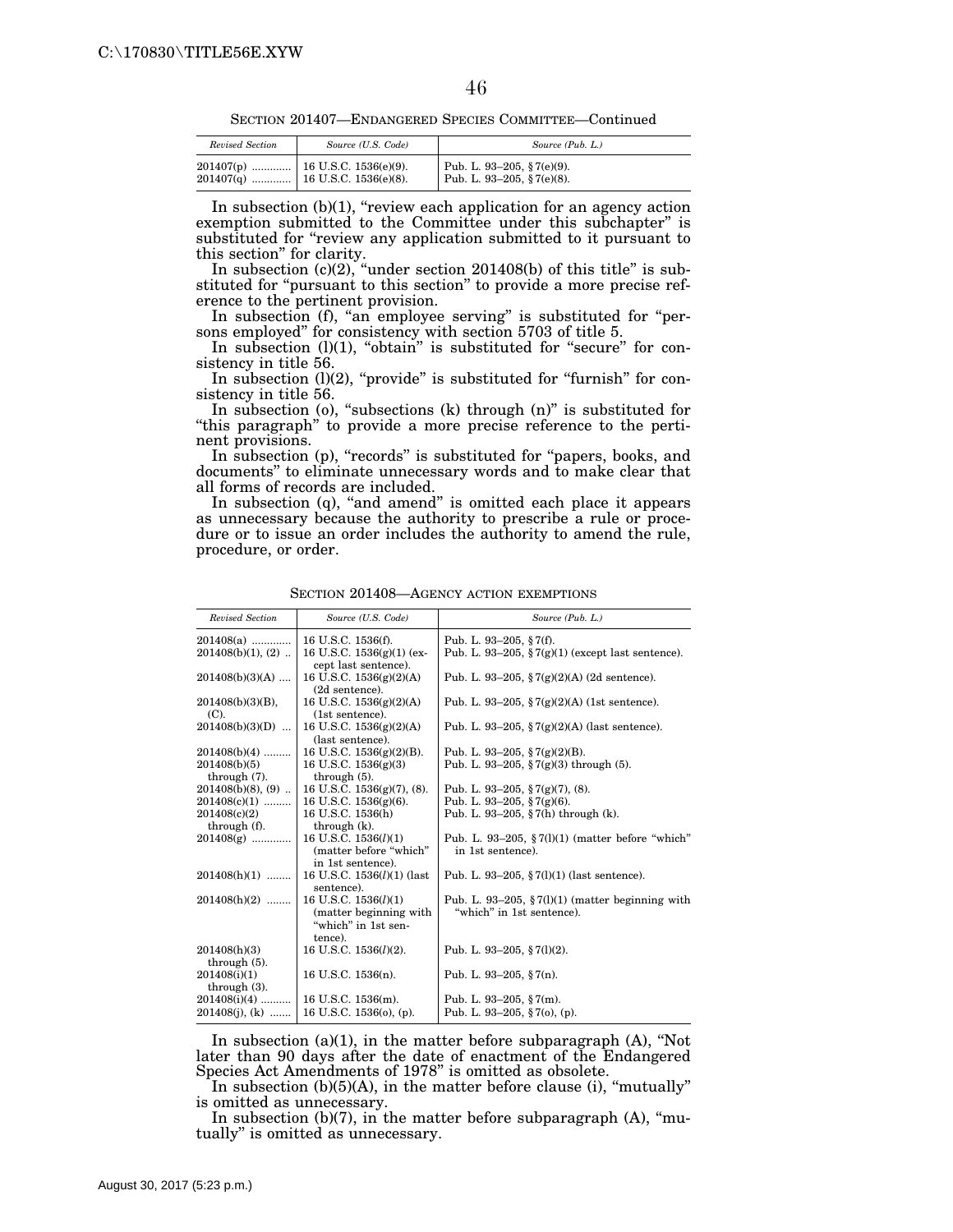In subsection  $(b)(7)(A)$ , "listed species" is substituted for "species" for clarity.

In subsection  $(c)(1)$ , "(including the requirements of subsection  $(b)(6)$ " is added and "the conduct of any hearing under this subsection'' is omitted to make clear that subsection (b)(6) contains inconsistent requirements and to eliminate words that are in direct conflict with subsection (b)(6). Compare the parenthetical in subsection (b)(6)(A), which reads, "(other than paragraphs (1) and (2) of section 556(b))'', with the second parenthetical in subsection  $(c)(1)$ , which reads "(other than subsection  $(b)(3)$  of section 556)".

In subsection  $(c)(2)(B)(ii)$ , "and appropriate" is omitted as unnecessary.

In subsection  $(c)(3)(B)(i)$ , "listed species or unlisted species" is substituted for "species" for clarity.

In subsection  $(d)(1)$ , in the matter before subparagraph  $(A)$ , "Notwithstanding this section and section 201407 of this title" is substituted for ''Notwithstanding any other provision of this chapter'' to provide a more precise reference to the pertinent provisions.

In subsection  $(d)(1)(C)$ , "the granting of any such exemption" is omitted as unnecessary.

In subsection (e), ''Notwithstanding this section'' is substituted for ''Notwithstanding any other provision of this chapter'' to provide a more precise reference to the pertinent provision.

In subsection (f), to provide a more precise reference to the pertinent provision, "under this section" is retained even though the reference to "this section" in the restatement refers only to the restatement of subsections (f) through (p) of section 7 of the Endangered Species Act of 1973 (Public Law 93–205).

In subsection (f), "the order of agency action exemption" is substituted for "such order" for clarity.

In subsection (h)(1), ''The mitigation and enhancement measures'' is substituted for "All necessary mitigation and enhancement measures'' to avoid redundancy because the mitigation and enhancement measures under subsection (c) are required to be necessary.

In subsection (h)(5)(A), to provide a more precise reference to the pertinent provisions, ''mitigation and enhancement measures prescribed by this section" is retained even though the reference to ''this section'' in the restatement refers only to the restatement of subsections (f) through (p) of section 7 of the Endangered Species Act of 1973 (Public Law 93–205).

In subsection  $(i)(1)(A)$ , in the matter before clause  $(i)$ , "as defined by section 3(13) of this Act'' is omitted as unnecessary.

In subsection (i)(4), "judicial" is added before "review" for clarity. In subsection (j), "sections 201206, 201801(a)(1)(B) and (C), 221201 through 221203, 221205, and 221222 of this title'' is substituted for "sections  $4(d)$  and  $9(a)(1)(B)$  and (C), sections 101 and 102 of the Marine Mammal Protection Act of 1972'' to provide a more precise reference to the pertinent provisions.

In subsection (k)(3), ''Notwithstanding this section and section 201407 of this title'' is substituted for ''Notwithstanding any other provision of this section'' to provide a more precise reference to the pertinent provisions.

### **Subchapter V—International Cooperation**

SECTION 201501—FINANCIAL ASSISTANCE

| Revised Section | Source (U.S. Code) | Source (Pub. L.)       |
|-----------------|--------------------|------------------------|
| 201501          |                    | Pub. L. 93-205, §8(a). |

In subsection (a), "As a demonstration of the commitment of the United States to the worldwide protection of endangered species and threatened species'' is omitted as unnecessary.

In subsection (c), "funds appropriated to carry out this chapter" is substituted for "funds appropriated under the authority of sec-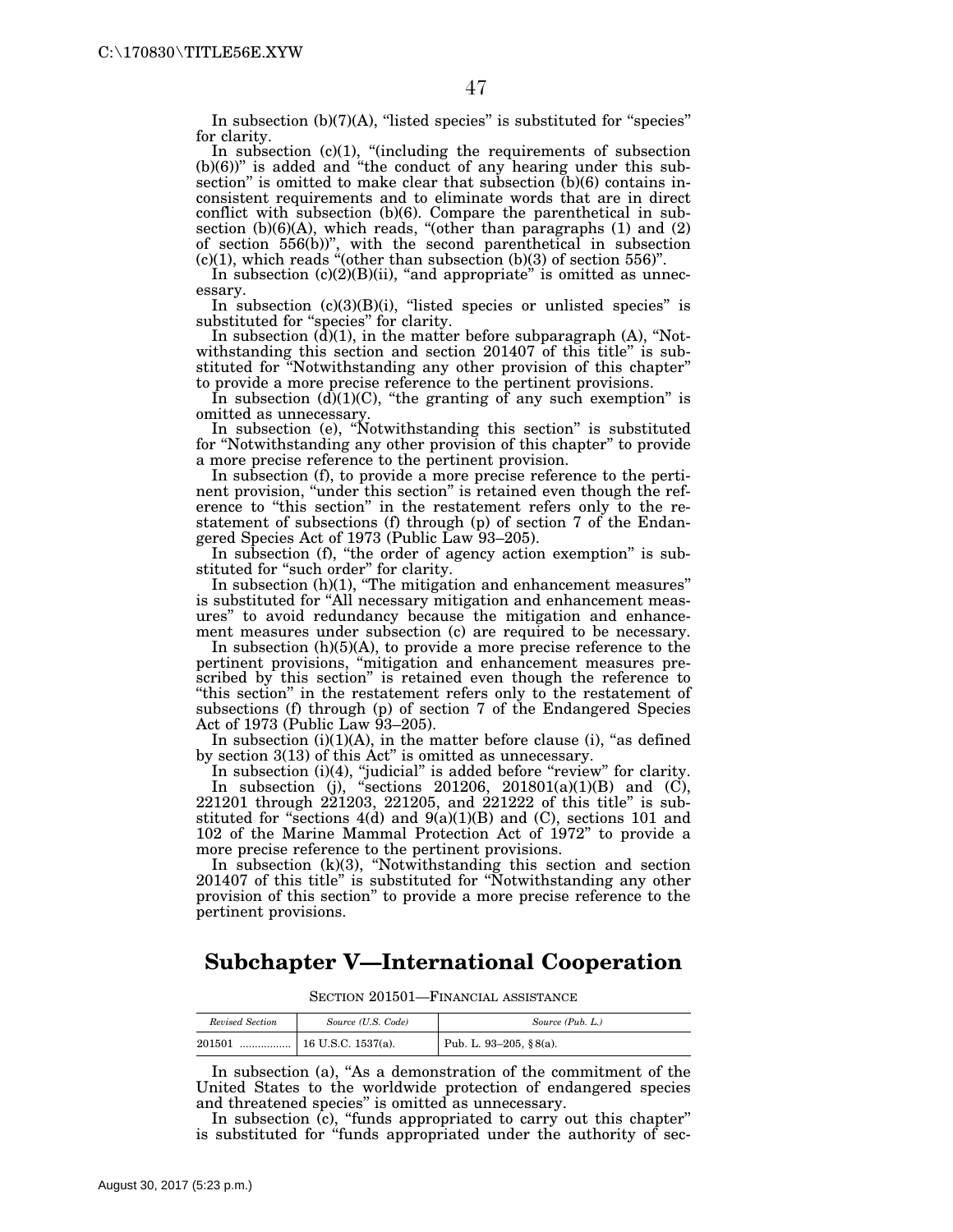tion 15 of this Act'' for clarity. Section 15 of the Endangered Species Act of 1973 (Public Law 93–205, 87 Stat. 903) is repealed as obsolete by the bill.

SECTION 201502—ENCOURAGEMENT OF FOREIGN PROGRAMS

| Revised Section | Source (U.S. Code)                      | Source (Pub. L.)       |
|-----------------|-----------------------------------------|------------------------|
| 201502          | $\lceil 16 \text{ U.S.C. } 1537 \rceil$ | Pub. L. 93-205, §8(b). |

SECTION 201503—PERSONNEL

| Revised Section | Source (U.S. Code) | Source (Pub. L.)       |
|-----------------|--------------------|------------------------|
| 201503          |                    | Pub. L. 93-205, §8(c). |

In paragraph (2), "the United States" is substituted for "this country'' for clarity.

In paragraph  $(2)$ , "fish or wildlife and plants" is substituted for "fish, wildlife, or plant" for consistency with section 201102(12) of title 56.

SECTION 201504—INVESTIGATIONS AND RESEARCH

| Revised Section | Source (U.S. Code)         | Source (Pub. L.)       |
|-----------------|----------------------------|------------------------|
| 201504<br>      | $\vert$ 16 U.S.C. 1537(d). | Pub. L. 93-205, §8(d). |

| SECTION 201505—IMPLEMENTATION OF CONVENTION ON INTERNATIONAL |  |  |
|--------------------------------------------------------------|--|--|
| TRADE IN ENDANGERED SPECIES OF WILD FAUNA AND FLORA          |  |  |

| Revised Section | Source (U.S. Code)                                                                   | Source (Pub. L.)                                               |
|-----------------|--------------------------------------------------------------------------------------|----------------------------------------------------------------|
|                 | $201505(a)$   16 U.S.C. 1537a(a).<br>$201505(b)$   16 U.S.C. 1537a(b),<br>$(c)(1)$ . | Pub. L. 93-205, $§ 8A(a)$ .<br>Pub. L. 93-205, §8A(b), (c)(1). |
|                 | $201505(d)$   16 U.S.C. 1537a(d).                                                    | Pub. L. 93-205, $\&8A(c)(2)$ .<br>Pub. L. 93-205, §8A(d).      |

In subsection  $(c)(1)$ , "with respect to fish or wildlife and plants" is substituted for "with respect to wildlife" and "fish or wildlife and plant management practices'' is substituted for ''wildlife management practices'' for clarity and consistency in the chapter. See Article IV and Appendices I and II of the Convention on International Trade in Endangered Species of Wild Fauna and Flora, done at Washington March 3, 1973 (27 UST 1087; TIAS 8249).

In subsection (c)(2), "is not required to make, or to require a State to make" is substituted for "is not required to make, or require any State to make'' for clarity.

In subsection (d), ''Committee on Natural Resources of the House of Representatives'' is substituted for ''Committee on Merchant Marine and Fisheries of the House of Representatives'' on authority of Rule  $X(1)(m)$ , formerly  $X(1)(l)$ , of the Rules of the House of Representatives, adopted by House Resolution No. 6 (104th Congress, January 4, 1995), section 1(b)(3)(C) of Public Law 104–14 (2  $\overline{U}$ .S.C. note prec. 21), and Rule  $X(1)(m)$ , formerly  $X(1)(l)$ , of the Rules of the House of Representatives, adopted by House Resolution No. 6 (110th Congress, January 5, 2007).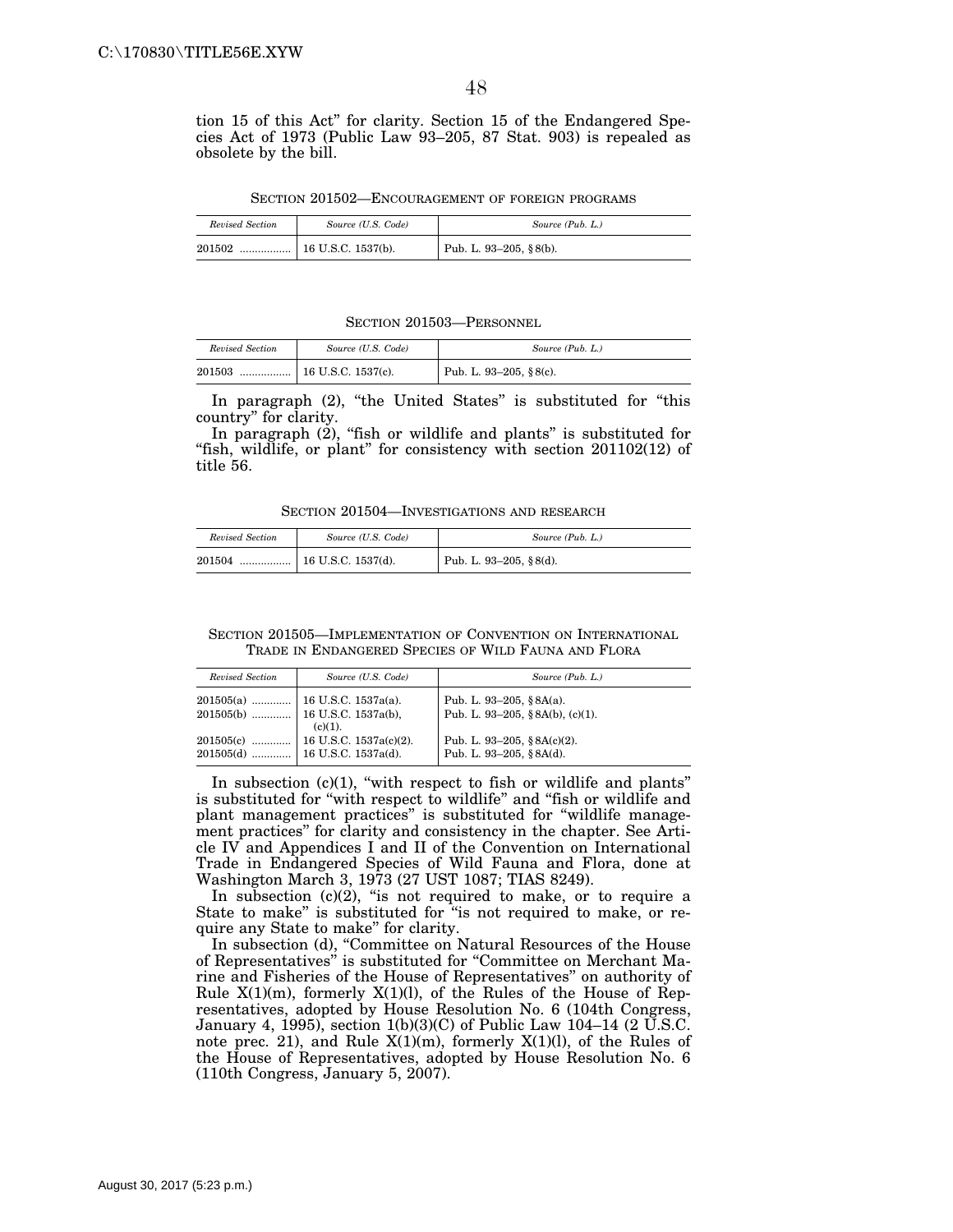SECTION 201506—IMPLEMENTATION OF CONVENTION ON NATURE PROTECTION AND WILDLIFE PRESERVATION IN THE WESTERN HEMISPHERE

| Revised Section | Source (U.S. Code)                     | Source (Pub. L.)                         |
|-----------------|----------------------------------------|------------------------------------------|
| 201506          | 16 U.S.C. $1537a(e)(1)$ ,<br>(2), (4). | Pub. L. 93-205, $\&8A(e)(1)$ , (2), (4). |

In subsection (a), a definition of ''Western Hemisphere Convention'' is added for convenience.

# **Subchapters VI and VII—Reserved**

# **Subchapter VIII—Enforcement**

SECTION 201801—PROHIBITIONS

| Revised Section | Source (U.S. Code) | Source (Pub. L.)    |
|-----------------|--------------------|---------------------|
| 201801<br>      | 16 U.S.C. 1538.    | Pub. L. 93-205, §9. |

In subsection  $(a)(1)$ , in the matter before subparagraph  $(A)$ , "with respect to any endangered species of fish or wildlife listed pursuant to section 4 of this Act'' is omitted as unnecessary.

In subsection  $(a)(1)(D)$ , "subparagraph  $(B)$  or  $(C)$ " is substituted for ''subparagraph (B) and (C)'' for clarity.

In subsection  $(a)(2)$ , in the matter before subparagraph  $(A)$ , "with respect to any endangered species of plants listed pursuant to section 4 of this Act'' is omitted as unnecessary.

In subsection  $(a)(2)(E)$ , "a threatened species of plant" is substituted for "any threatened species of plants listed pursuant to section 4 of this Act'' to eliminate unnecessary words.

In subsection  $(b)(1)(A)$ , a definition of "listing date" is added for convenience.

In subsection  $(b)(1)(A)(ii)$ , "in the case of a fish or wildlife species listed after December 28, 1973'' is added for clarity.

In subsection  $(b)(2)(C)$ , "To qualify for an exemption under this paragraph," is added for clarity.

In subsection (b)(2)(C), "in fact" is omitted as unnecessary.

In subsection  $(b)(2)(C)$ , "records" is substituted for "inventories, documentation, and records'' to eliminate unnecessary words and to make clear that all forms of records are included.

In subsection  $(d)(4)$ , "and appropriate" is omitted as unnecessary. In subsection  $(e)(1)$ , "the obligations of the United States under CITES'' is substituted for ''the obligations of the Convention'' for clarity.

In subsection  $(f)(2)(A)$ , "or ports" is omitted as unnecessary because of section 1 of title 1.

In subsection  $(f)(2)(A)$ , "under paragraph  $(1)$ " is added for clarity. In subsection  $(f)(3)$ , "described under paragraph  $(2)(A)$ " is added for clarity.

In subsection  $(f)(4)$ , "section  $4(d)$  of the Endangered Species Conservation Act of 1969 (Public Law 91–135, 83 Stat. 277; 16 U.S.C. 668cc–4(d))'' is substituted for ''section 4(d) of the Act of December 5, 1969 (16 U.S.C. 666cc–4(d))'' for clarity and to correct a typographical error in the United States Code citation in the original statute.

In subsection  $(f)(4)$ , "the Secretary of the Interior" is substituted for ''the Secretary'' each place it appears because only the Secretary of the Interior designates ports or changes designations under paragraph (1).

In subsection  $(f)(4)$ , "such time as" is omitted as unnecessary.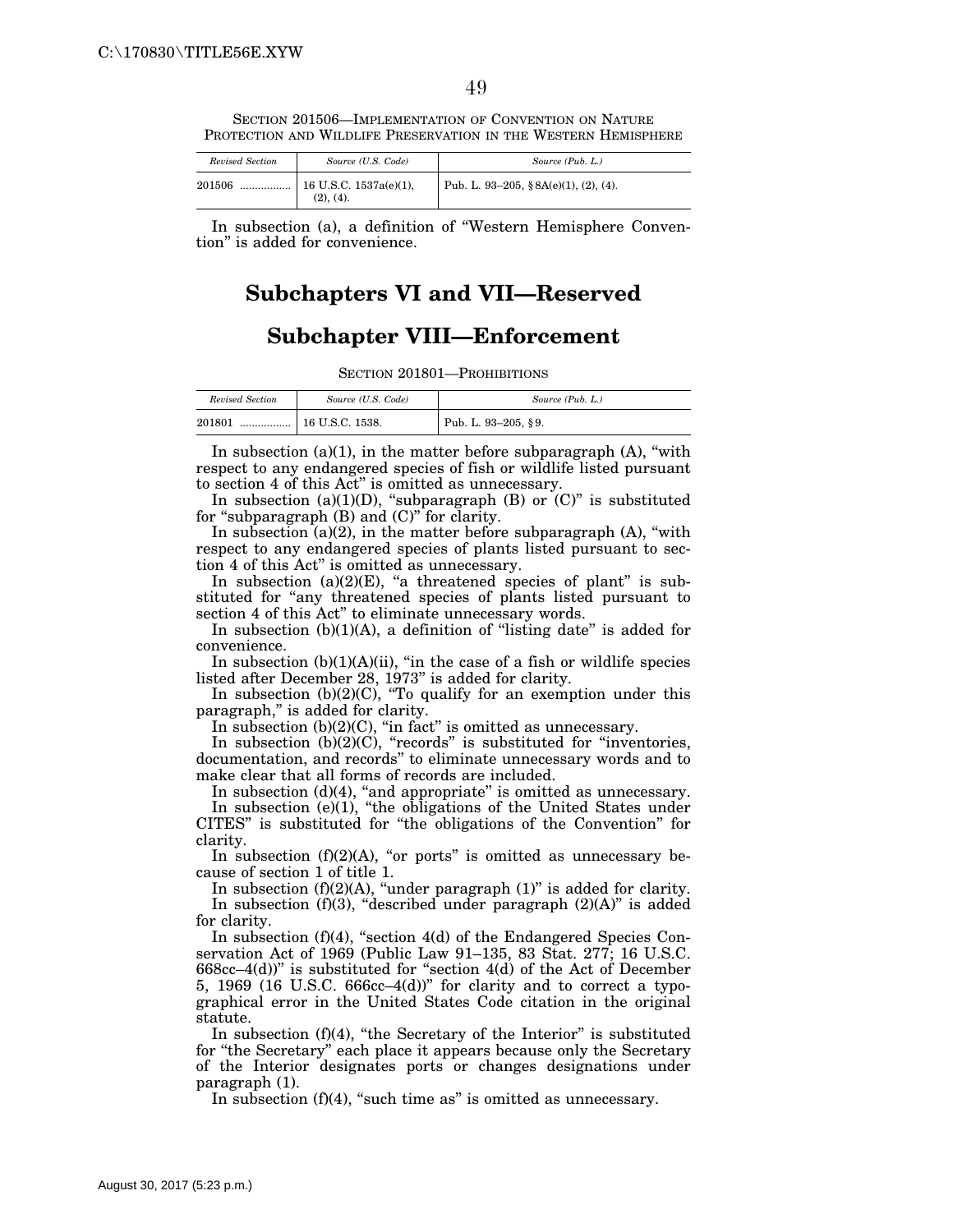SECTION 201802—EXEMPTIONS

| Revised Section      | Source (U.S. Code)                                                     | Source (Pub. L.)                                                          |
|----------------------|------------------------------------------------------------------------|---------------------------------------------------------------------------|
| $201802(a)$          | 16 U.S.C. 1539(a).                                                     | Pub. L. 93-205, § 10(a).                                                  |
| $201802(b)(1)$       | 16 U.S.C. 1539(b)(2).                                                  | Pub. L. 93-205, § 10(b)(2).                                               |
| $201802(b)(2)$ , (3) | 16 U.S.C. 1539(b)(1).                                                  | Pub. L. 93-205, § $10(b)(1)$ .                                            |
| $201802(b)(4)$       | 16 U.S.C. 1539(b)(3) (1st<br>sentence).                                | Pub. L. 93-205, $$10(b)(3)$ (1st sentence).                               |
| $201802(b)(5)$       | 16 U.S.C. 1539(b)(3) (last<br>sentence).                               | Pub. L. 93-205, $\S 10(b)(3)$ (last sentence).                            |
| $201802(c)(1)(A)$    | 16 U.S.C. 1539(e)(3)(ii)<br>(1st sentence).                            | Pub. L. 93–205, § 10(e)(3)(ii) (1st sentence).                            |
| $201802(c)(1)(B)$    | 16 U.S.C. $1539(e)(3)(i)$ .                                            | Pub. L. 93–205, § $10(e)(3)(i)$ .                                         |
| $201802(c)(1)(C)$    | 16 U.S.C. 1539(e)(3)(ii)<br>(last sentence).                           | Pub. L. 93-205, $$10(e)(3)(ii)$ (last sentence).                          |
| $201802(c)(2)$       | 16 U.S.C. 1539(e)(1) (1st)<br>sentence).                               | Pub. L. 93–205, $$10(e)(1)(1st sentence)$ .                               |
| $201802(c)(3)$       | 16 U.S.C. 1539(e)(1) (last<br>sentence (matter be-<br>fore semicolon). | Pub. L. 93-205, $$10(e)(1)$ (last sentence (matter)<br>before semicolon). |
| $201802(c)(4)$       | 16 U.S.C. 1539(e)(1) (last<br>sentence (matter after<br>semicolon)).   | Pub. L. 93–205, $$10(e)(1)$ (last sentence (matter)<br>after semicolon).  |
| $201802(c)(5)$       | 16 U.S.C. $1539(e)(2)$ .                                               | Pub. L. 93-205, § 10(e)(2).                                               |
| $201802(c)(6)$       | 16 U.S.C. 1539(e)(4).                                                  | Pub. L. 93-205, § $10(e)(4)$ .                                            |
| $201802(d)$          | 16 U.S.C. $1539(h)(1)$<br>through $(3)$ .                              | Pub. L. 93-205, § 10(h)(1) through (3).                                   |
| 201802(e)            | 16 U.S.C. 1539(i).                                                     | Pub. L. 93–205, § 10(i).                                                  |

In subsection  $(a)(1)(B)$ , "a species" is substituted for "the affected species'' because there is no antecedent for ''the affected species''.

In subsection  $(a)(2)(B)(i)(II)$ , "impact" is substituted for "impacts" for consistency with subclause (I).

In subsection  $(a)(2)(B)(ii)(I)(bb)$ , "impact" is substituted for "impacts'' for consistency with clause (i)(I).

In subclauses  $(I)(cc)$  and  $(II)$  of subsection  $(a)(2)(B)(ii)$ , "conservation plan'' is substituted for ''plan'' for clarity.

In subsection (a)(2)(B)(iii), "necessary or" is omitted as unnecessary.

In subsection  $(b)(3)$ , section  $10(b)(1)(B)$  of the Endangered Species Act of 1973 (Public Law 93–205, 87 Stat. 896), which required the 1-year period for a hardship exemption under the Act for fish or wildlife species listed as endangered prior to December 28, 1973, to expire in accordance with section 3 of the Endangered Species Conservation Act of 1969 (Public Law 91–135, 83 Stat. 275, 16 U.S.C. 668cc–3) (repealed by section 14 of the Endangered Species Act of 1973), is omitted as obsolete.

In subsection  $(b)(4)$ , "appropriate" is substituted for "fit" for consistency in title 56.

In subsection  $(b)(5)$ , "this subsection" is substituted for "this section'' to provide a more precise reference to the pertinent provision.

In subsection  $(c)(2)$ , in the matter before subparagraph  $(A)$ , "this subsection'' is substituted for ''this section'' to provide a more precise reference to the pertinent provision.

In subsection  $(c)(3)$ , "this subsection" is substituted for "this section'' to provide a more precise reference to the pertinent provision.

In subsection  $(c)(4)$ , in the matter before subparagraph  $(A)$ , "taking of fish or wildlife'' is substituted for ''taking of fish and wildlife'' for consistency with section 201102(12) of title 56.

In paragraph  $(6)(A)$  of subsection (c), "Notwithstanding the provisions of paragraph (1) of this subsection'' is omitted as unnecessary because of the words "Except as provided in paragraph  $(6)$ ," in paragraph (2).

In paragraph (6)(A) of subsection (c), ''If the Secretary determines that a taking of a listed species under paragraph (2) would materially and negatively affect the listed species, the Secretary may prescribe regulations on the taking'' is substituted for ''whenever the Secretary determines that any species of fish or wildlife which is subject to taking under the provisions of this subsection is an endangered species or threatened species, and that such taking materially and negatively affects the threatened or endangered species,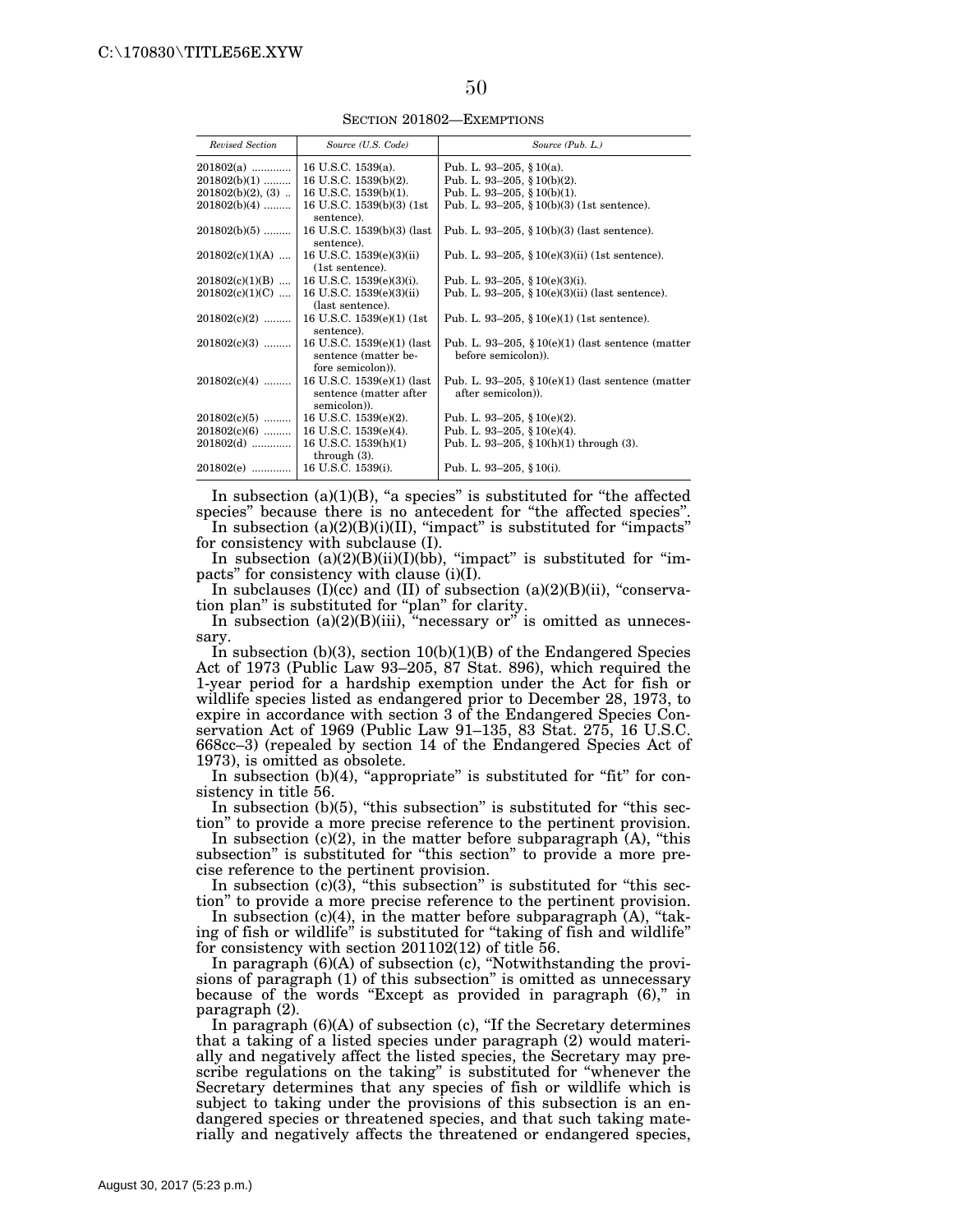he may prescribe regulations upon the taking of such species by any such Indian, Aleut, Eskimo, or non-Native Alaskan resident of an Alaskan native village'' for clarity and to omit unnecessary words.

In paragraphs (2) and (3) of subsection (d), "Secretary of Homeland Security" is substituted for "Secretary of the Treasury" because of sections 403(1), 411, 1511(d), 1512(d), and 1517 of the Homeland Security Act of 2002 (6 U.S.C. 203(1), 211, 551(d), 552(d), 557) and the Department of Homeland Security Reorganization Plan of November 25, 2002 (6 U.S.C. 542 note).

In subsection  $(d)(3)$ , "that satisfy each of subparagraphs  $(A)$ ,  $(B)$ , and (C) of paragraph (1)" is substituted for "described in paragraph  $(1)(A)$ ,  $(B)$ , and  $(C)^{\tilde{v}}$  for clarity.

SECTION 201803—PERMIT AND UNDUE ECONOMIC HARDSHIP EXEMPTION **PROCEDURES** 

| Revised Section | Source (U.S. Code) | Source (Pub. L.)                                                                 |
|-----------------|--------------------|----------------------------------------------------------------------------------|
|                 |                    | Pub. L. 93–205, § 10(d).<br>Pub. L. 93-205, § 10(c).<br>Pub. L. 93-205, § 10(g). |

In subsection (a), in the matter before paragraph  $(1)$ , "a permit under section 201802(a)(1) of this title or an undue economic hardship exemption under section 201802(b) of this title'' is substituted for "exceptions under subsections  $(a)(1)(A)$  and  $(b)$  of this section" for clarity.

In subsection (a), in the matter before paragraph (1), "if" is substituted for "only if" to eliminate an unnecessary word.

In subsection (a)(2), "the endangered species subject to the permit or exemption'' is substituted for ''such endangered species'' for clarity.

In subsection  $(b)(1)$ , "a permit under section  $201802(a)$  of this title or undue economic hardship exemption under section 201802(b) of this title'' is substituted for ''an exemption or permit which is made under this section'' for clarity.

In subsection  $(b)(2)(B)(i)$ , "an animal listed as an endangered species'' is substituted for ''an endangered animal'' for consistency in the chapter.

In subsection  $(b)(3)$ , "exemption application" is substituted for "any application" for clarity.

SECTION 201804—LAWFUL APPROACH NO CLOSER THAN 100 YARDS TO HUMPBACK WHALES

| Revised Section | Source (U.S. Code)           | Source (Pub. L.)          |
|-----------------|------------------------------|---------------------------|
| 201804<br>      | $\vert$ 16 U.S.C. 1538 note. | Pub. L. $103-238$ , § 17. |

In this section, section 17(b) of the Marine Mammal Protection Act Amendments of 1994 (Public Law 103–238, 108 Stat. 559) is omitted as obsolete.

In this section, ''Notwithstanding any provision of this chapter or any other law'' is added for clarity.

In this section, "regardless of whether the approach is made in waters designated under section 222.31 of title 50, Code of Federal Regulations, as cow/calf waters'' is omitted as unnecessary and obsolete.

SECTION 201805—EXPERIMENTAL POPULATIONS

| Revised Section | Source (U.S. Code) | Source (Pub. L.) |
|-----------------|--------------------|------------------|
|                 |                    |                  |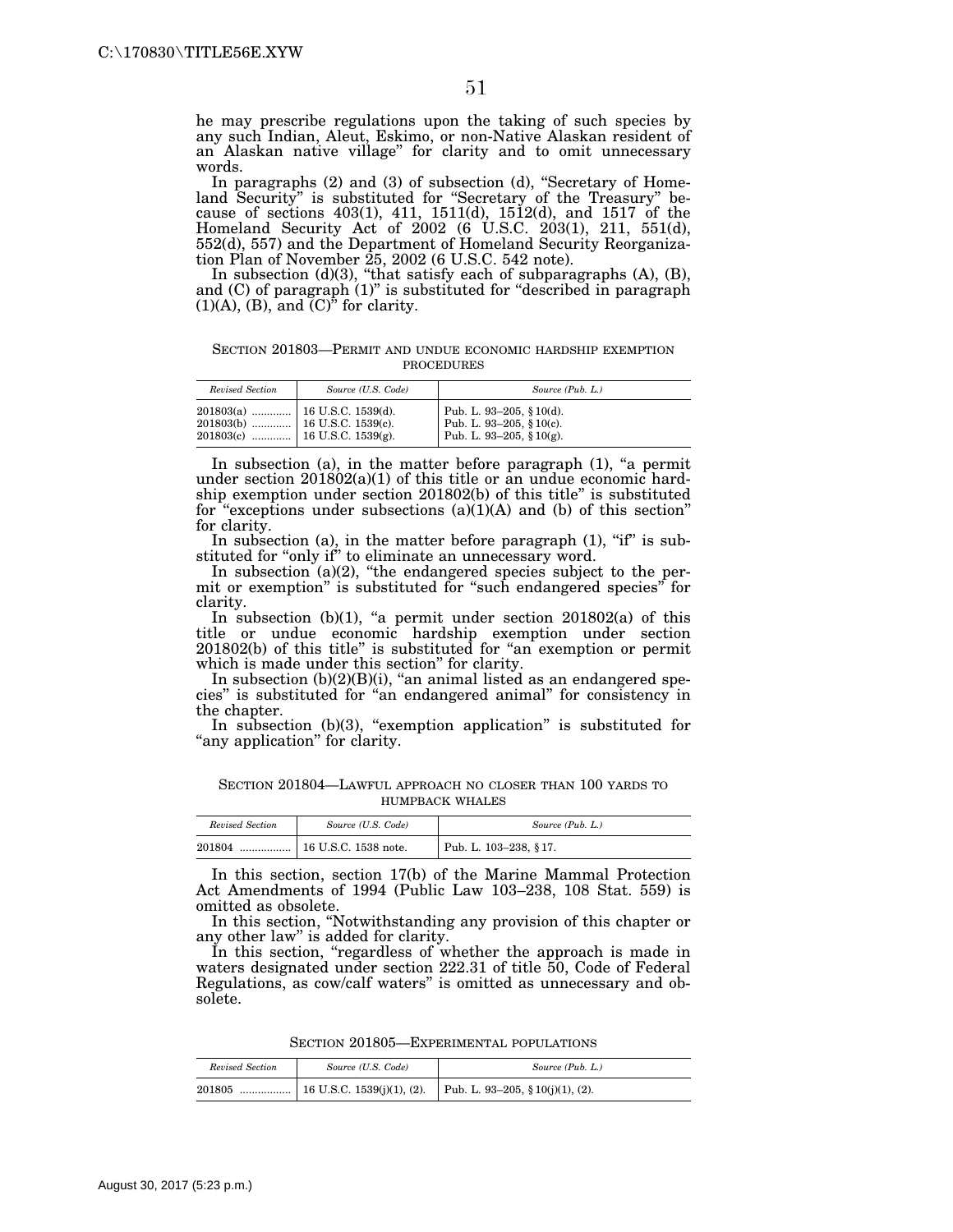SECTION 201806—CIVIL PENALTIES

| Revised Section | Source (U.S. Code)   | Source (Pub. L.)         |
|-----------------|----------------------|--------------------------|
| 201806<br>      | $16$ U.S.C. 1540(a). | Pub. L. 93-205, § 11(a). |

In subsection  $(a)(1)(A)$ , "exporter of fish or wildlife or plants" is substituted for "exporter of fish, wildlife, or plants" for consistency with section 201102(12) of title 56.

In subsection (a)(2), "exporter of fish or wildlife or plants" is substituted for " exporter of fish, wildlife, or plants" for consistency with section  $201102(12)$  of title 56.

In subsection  $(f)(2)(A)$ , "records" is substituted for "papers, books, and documents'' to eliminate unnecessary words and to make clear that all forms of records are included.

In subsection (g), ''Notwithstanding subsection (a)'' is substituted for ''Notwithstanding any other provision of this Act'' to provide a more precise reference to the pertinent provision.

SECTION 201807—CRIMINAL PENALTIES

| Revised Section                      | Source (U.S. Code)                        | Source (Pub. L.)            |
|--------------------------------------|-------------------------------------------|-----------------------------|
| $201807(a)$   (no source)<br>$(d)$ . | 201807(b) through   16 U.S.C. 1540(b)(2). | Pub. L. 93-205, § 11(b)(2). |

In subsection  $(b)(2)(A)$ , "export fish or wildlife or plants" is substituted for "export fish, wildlife, or plants" for consistency with section 201102(12) of title 56.

In subsection (d), "revocation, or cancellation" is substituted for "or revocation" to conform to subsection (c).

SECTION 201808—JURISDICTION

| Revised Section | Source (U.S. Code) | Source (Pub. L.)         |
|-----------------|--------------------|--------------------------|
| 201808          |                    | Pub. L. 93-205, § 11(c). |

SECTION 201809—REWARDS AND INCIDENTAL EXPENSES

| Revised Section | Source (U.S. Code) | Source (Pub. L.)         |
|-----------------|--------------------|--------------------------|
| 201809          |                    | Pub. L. 93-205, § 11(d). |

In subsection (a), in the matter before paragraph (1), "forfeitures of fish or wildlife, plants, or other property'' is substituted for ''forfeitures of property'' for consistency with section 201810(e) of title 56.

In subsection  $(a)(1)$ , "forfeiture of fish or wildlife, or of a plant or other property,'' is substituted for ''forfeiture of property'' for consistency with section 201810(e) of title 56.

In subsection (a)(2), "fish or wildlife or plant" is substituted for "fish, wildlife, or plant" each place it appears for consistency with section 201102(12) of title 56.

In subsection (d), "forfeitures of fish or wildlife, plants, or other property" is substituted for "forfeitures of property" for consistency with section 201810(e) of title 56.

|  |  |  | SECTION 201810—ENFORCEMENT |
|--|--|--|----------------------------|
|--|--|--|----------------------------|

| Revised Section | Source (U.S. Code) | Source (Pub. L.)         |
|-----------------|--------------------|--------------------------|
| 201810<br>      | 16 U.S.C. 1540(e). | Pub. L. 93-205, § 11(e). |

In subsection (b), "United States magistrate judges" is substituted for ''United States magistrates'' because of section 321 of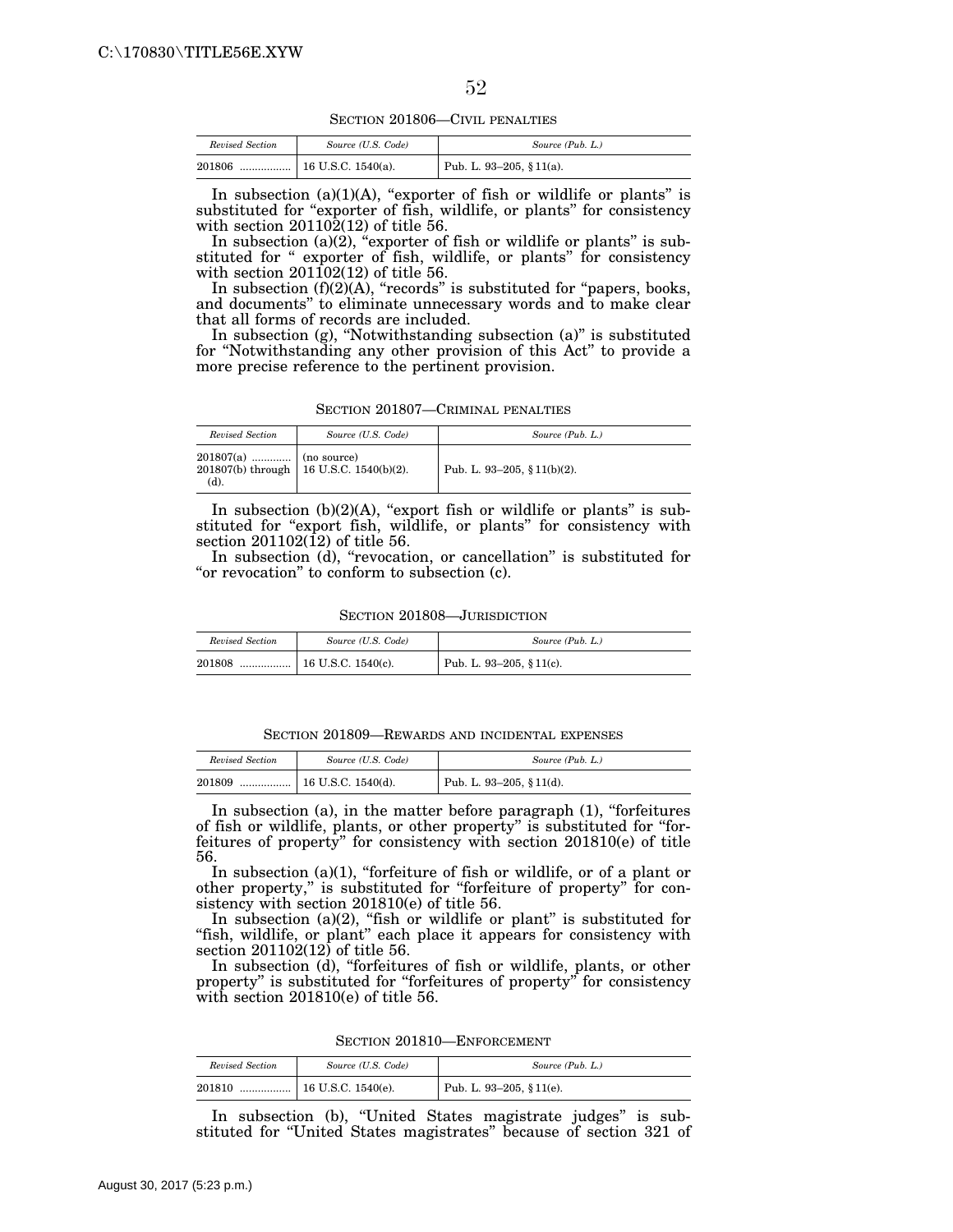the Federal Courts Study Committee Implementation Act of 1990 (Public Law 101–650, 28 U.S.C. 631 note).

In subsection  $(c)(1)$ , a definition of "law enforcement authority" is added for convenience.

In subsection (d), "fish or wildlife, plant" is substituted for "fish, wildlife'' for consistency with subsection (e) and with section 201102(12) of title 56.

In subsection (d), "or other property" is substituted for "property, or item'' each place it appears for consistency with subsection (e).

In subsection  $(d)(3)$ , in the matter before subparagraph  $(A)$ , "Notwithstanding paragraph  $(2)$ " is added for clarity.

In subsection (f)(2), "Department of the Treasury or Department of Homeland Security'' is substituted for ''Treasury Department'' because of the shared functions of the Department of the Treasury and the Department of Homeland Security in the implementation of the customs laws. See sections 403, 411, and 412 of the Homeland Security Act of 2002 (6 U.S.C. 203, 211, 212).

SECTION 201811—REGULATIONS AND FEES

| Revised Section | Source (U.S. Code)                 | Source (Pub. L.)         |
|-----------------|------------------------------------|--------------------------|
| 201811          | $\ldots$ $\mid$ 16 U.S.C. 1540(f). | Pub. L. 93-205, § 11(f). |

In subsection (a)(2), "Federal Government" is substituted for ''Government'' for clarity.

In subsection  $(a)(2)(\dot{B})$ , "other property" is substituted for "evidentiary items'' for clarity and consistency with section 201810(e) of title 56.

SECTION 201812—CIVIL ACTIONS BY CITIZENS

| Revised Section | Source (U.S. Code) | Source (Pub. L.)         |
|-----------------|--------------------|--------------------------|
| 201812          |                    | Pub. L. 93-205, § 11(g). |

In subsection (a), section  $11(g)(1)(B)$  of the Endangered Species Act of 1973 (Public Law 93–205, 87 Stat. 900) is omitted as obsolete because it allowed a person to commence a civil action to compel the Secretary to apply certain prohibitions pursuant to section  $6(g)(2)(B)(ii)$  of the Act (Public Law 93-205, 87 Stat. 892), which the bill repeals as obsolete. See disposition table entry for 16 U.S.C. 1535(g)(2)(B).

In subsection (a), the 2d sentence of section  $11(g)(1)$  of the Endangered Species Act of 1973 (Public Law 93–205, 87 Stat. 900), which provided jurisdiction to United States district courts to enforce the Act, is omitted as unnecessary because jurisdiction exists under section 1331 of title 28.

In subsection (a), the last sentence of section  $11(g)(1)$  of the Endangered Species Act of 1973 (Public Law 93–205, 87 Stat. 900), which required a district court to compel the Secretary to apply the prohibition sought in an action under section  $11(g)(1)(B)$  of the Act, is omitted as obsolete because, as explained in the first revision note for this section, section  $11(g)(1)(B)$  of the Act is omitted as obsolete.

In subsection (b), section  $11(g)(2)(B)$  of the Endangered Species Act of 1973 (Public Law 93–205, 87 Stat. 901) is omitted as obsolete because it prohibited, if either of 2 conditions is satisfied, the commencement of an action under section  $11(g)(1)(B)$  of the Act which, as explained in the first revision note for this section, is omitted as obsolete.

In subsection  $(b)(1)(B)$ , "civil penalty" is substituted for "penalty" for clarity.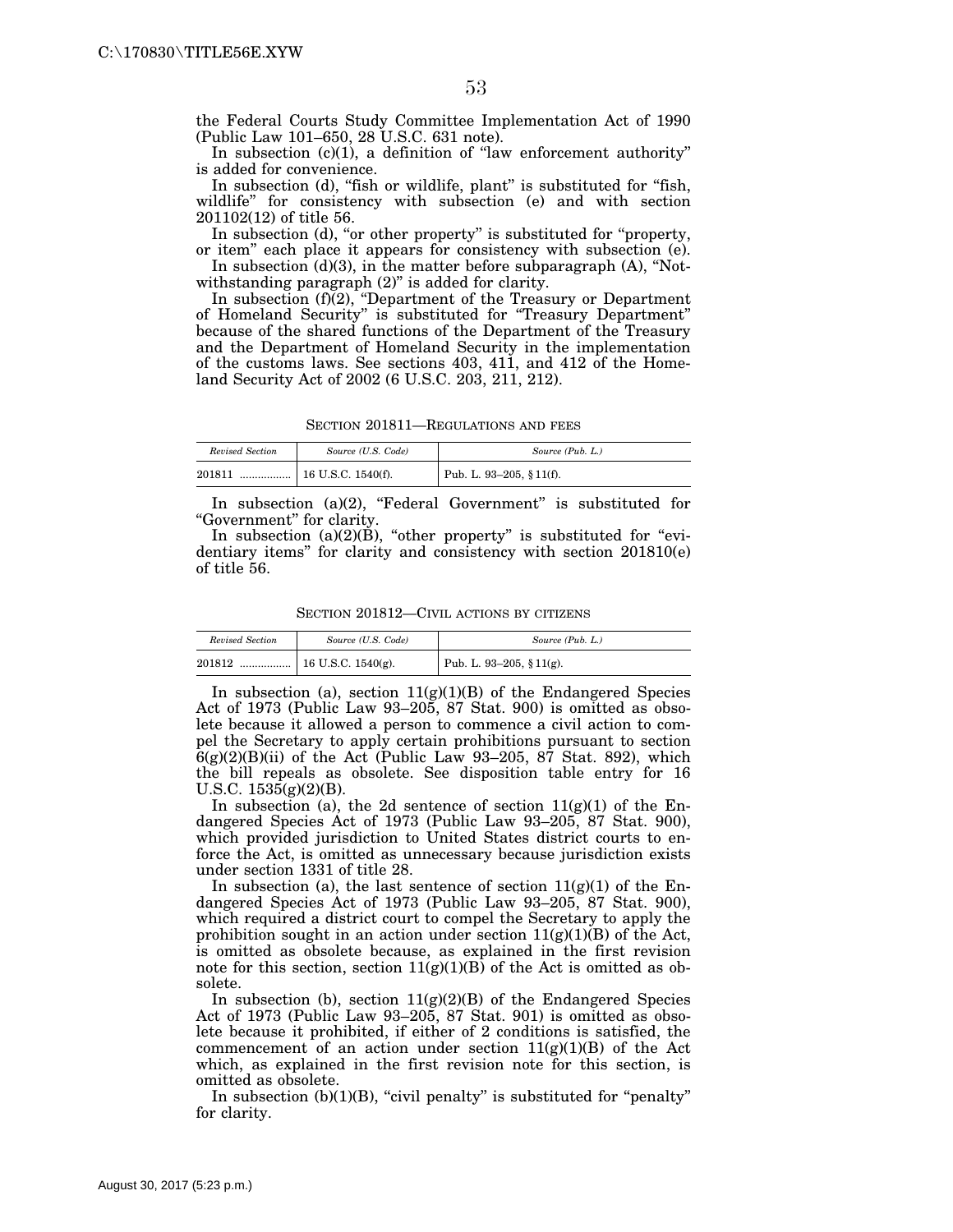### **Subchapter IX—Miscellaneous**

SECTION 201901—COORDINATION WITH ANIMAL QUARANTINE LAWS

| Revised Section | Source (U.S. Code)                                | Source (Pub. L.)                        |
|-----------------|---------------------------------------------------|-----------------------------------------|
| 201901          | $^{\dagger}$ 16 U.S.C. 1540(h) (1st<br>sentence). | Pub. L. 93-205, § 11(h) (1st sentence). |

In this section, "Secretary of Homeland Security" is added because of sections 421 and 1517 of the Homeland Security Act of 2002 (6 U.S.C. 231, 557) and the Department of Homeland Security Reorganization Plan of November 25, 2002 (6 U.S.C. 542 note).

In this section, "and section 306 of the Tariff Act of 1930 (19) U.S.C. 1306)'' is omitted as unnecessary because that provision is an animal quarantine law within the definition of that term in section 2509(f) of the Food, Agriculture, Conservation, and Trade Act of 1990 (21 U.S.C. 136a(f)) and as obsolete because section 306 of the Tariff Act of 1930 was repealed by section 10418(a)(5) of the Animal Health Protection Act (Public Law 107–171, title X, subtitle E, 116 Stat. 507).

SECTION 201902—EFFECT OF CHAPTER

| Revised Section | Source (U.S. Code)                                                    | Source (Pub. L.)                                                        |
|-----------------|-----------------------------------------------------------------------|-------------------------------------------------------------------------|
| $201902(a)$     | 16 U.S.C. 1540(h) (2d<br>sentence (matter be-<br>fore "and no").      | Pub. L. 93-205, $\S 11(h)$ (2d sentence (matter be-<br>fore "and no").  |
| 201902(b)       | 16 U.S.C. 1540(h) (2d)<br>sentence (matter after<br>"articles and")). | Pub. L. 93-205, $$11(h)$ (2d sentence (matter<br>after "articles and"). |
| 201902(c)       | 16 U.S.C. 1540(h) (last<br>sentence).                                 | Pub. L. 93-205, $§ 11(h)$ (last sentence).                              |
| 201902(d)       | 16 U.S.C. 1543.                                                       | Pub. L. 93-205, §17.                                                    |

In subsections (a) and (c), "in any manner" is omitted as unnecessary.

In subsection (a), "Secretary of Homeland Security" is added because of sections 421 and 1517 of the Homeland Security Act of 2002 (6 U.S.C. 231, 557) and the Department of Homeland Security Reorganization Plan of November 25, 2002 (6 U.S.C. 542 note).

In subsection (b), "Federal statute" is substituted for "Act" for clarity and consistency in title 56.

In subsection (c), ''Secretary of Homeland Security'' is added because of the Homeland Security Act of 2002. Section 403 of the Act transferred from the Department of the Treasury the functions, personnel, assets, and liabilities of the United States Customs Service, including the functions of the Secretary of the Treasury related to the United States Customs Service, to the Department of Homeland Security. However, section 412 of the Act, subject to limitations under that section, reserved to the Secretary of the Treasury authority related to customs revenue functions (defined in section 415 of the Act (6 U.S.C. 215)). See sections 403 and 412 of the Homeland Security Act of 2002 (6 U.S.C. 203, 212).

In subsection (c), "including chapter 209 of this title" is substituted for ''including, without limitation, section 527 of that Act (19 U.S.C. 1527), relating to the importation of wildlife taken, killed, possessed, or exported to the United States in violation of the laws or regulations of a foreign country'' to eliminate unnecessary words.

SECTION 201903—ANNUAL COST ANALYSIS

| Revised Section | Source (U.S. Code) | Source (Pub. L.)     |
|-----------------|--------------------|----------------------|
| 201903<br>      | 16 U.S.C. 1544.    | Pub. L. 93-205, §18. |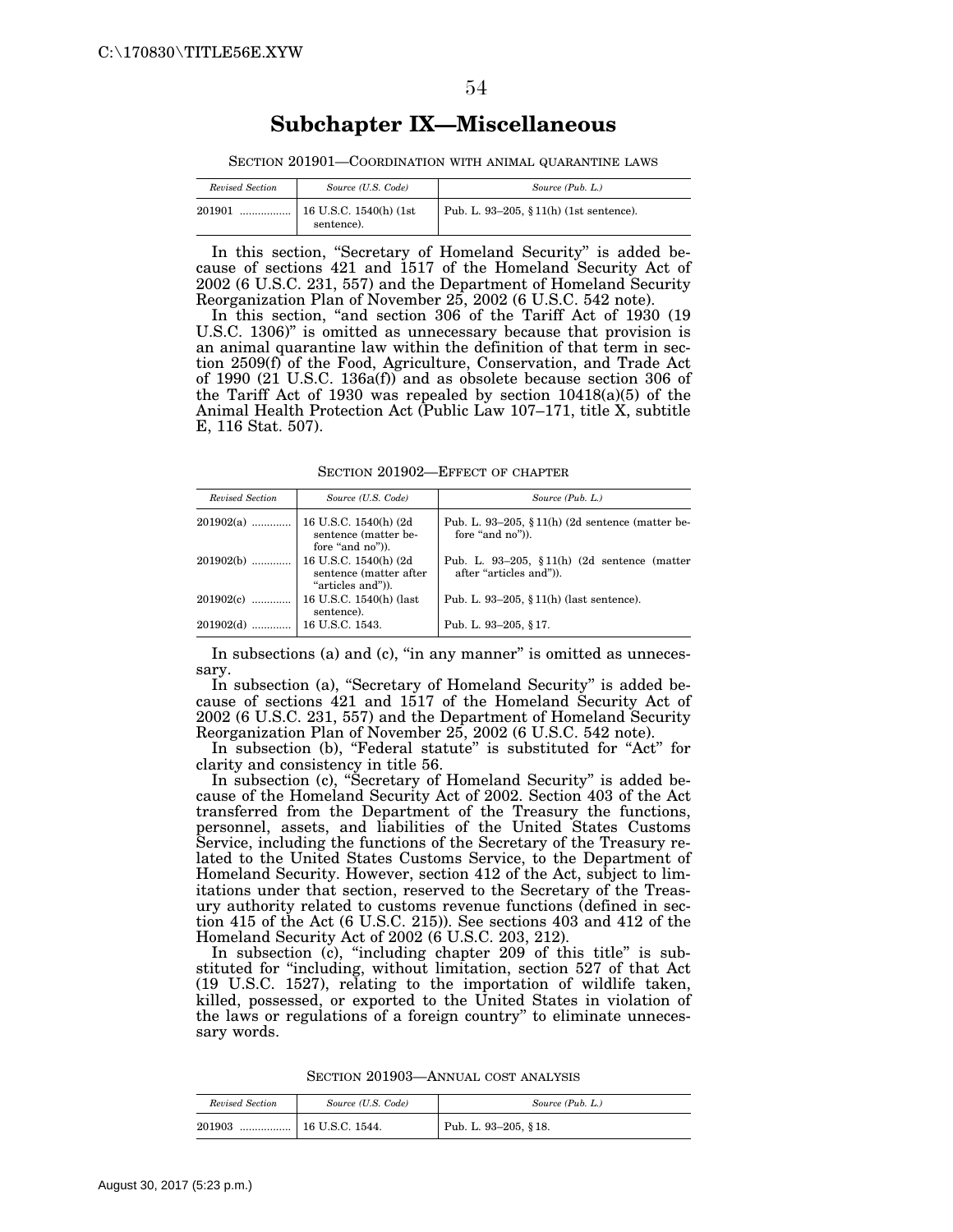In the matter before paragraph (1), "Notwithstanding section 3003 of Public Law 104–66 (31 U.S.C. 1113 note; 109 Stat. 734)'' is omitted because of section 5(a) of the bill, which provides that section 3003(a)(1) of the Federal Reports Elimination and Sunset Act of 1995 (Public Law 104–66; 31 U.S.C. 1113 note) does not apply to a report required to be submitted under this section.

In the matter before paragraph (1), "On or before January 15 of each year" is substituted for "on or before January 15, 1990, and each January 15 thereafter'' for clarity and to omit obsolete words.

### **Chapter 203—Protection of Fish or Wildlife and Wild Plants Against Illegal Taking, Possession, Transportation, or Sale**

SECTION 203101—DEFINITIONS

| Revised Section | Source (U.S. Code)    | Source (Pub. L.)           |
|-----------------|-----------------------|----------------------------|
| $203101(1)$     | 16 U.S.C. 3371(a).    | Pub. L. 97-79, $\S$ 2(a).  |
| $203101(2)$     | 16 U.S.C. 3371(d).    | Pub. L. 97-79, $\S$ 2(d).  |
| $203101(3)$     | 16 U.S.C. 3371(b).    | Pub. L. 97-79, $\S$ 2(b).  |
| $203101(4)$     | 16 U.S.C. 3371(c).    | Pub. L. 97-79, $\S$ 2(c).  |
| $203101(5)$     | 16 U.S.C. 3371(e).    | Pub. L. 97–79, $\S$ 2(e).  |
| $203101(6)$     | 16 U.S.C. $3371(g)$ . | Pub. L. 97-79, $\S 2(g)$ . |
| $203101(7)$     | 16 U.S.C. 3371(h).    | Pub. L. 97-79, $\S$ 2(h).  |
| $203101(8)$     | 16 U.S.C. 3371(i).    | Pub. L. 97-79, § 2(i).     |
| $203101(9)$     | 16 U.S.C. 3371(j).    | Pub. L. 97-79, $\S 2(i)$ . |
| $203101(10)$    | 16 U.S.C. 3371(k).    | Pub. L. 97-79, $\S 2(k)$ . |
| $203101(11)$    | 16 U.S.C. 3371(f).    | Pub. L. 97-79, $§ 2(f)$ .  |

In paragraph  $(1)(A)$ , "a wild member of the animal kingdom" is substituted for "any wild animal" for consistency with paragraph (11).

In paragraph (1)(B)(iii), "of a wild member of the animal kingdom'' is substituted for ''thereof'' to make clear that reference is made to all members of the animal kingdom and not only those listed in clause (ii).

In paragraph (2), ''fish or wildlife or wild plant regulatory law'' is substituted for "'law,' 'treaty,' 'regulation,' and 'Indian tribal law'" as the defined term for clarity and convenience.

In paragraph (2), "a treaty (to which the United States is a party), statute, regulation, or other prohibition or requirement that has the force of law'' is substituted for ''laws, treaties, regulations or Indian tribal laws'' for clarity and to eliminate unnecessary words.

In paragraph (4), subparagraph (A) is added for clarity.

In paragraph (5), in the matter before subparagraph (A), ''means'' is substituted for "includes" for consistency in the section and because of subparagraph (C).

In paragraph  $\overline{(7)}$  $\overline{(A)}$ , in the matter before clause (i), "except as otherwise provided in the Act'' is omitted as unnecessary.

In paragraph  $(7)(A)(ii)$ , "section 107105 of this title" is substituted for ''Reorganization Plan Numbered 4 of 1970 (84 Stat. 2090)'' to provide a more precise reference to the pertinent provision.

In paragraph  $(7)(B)$ , "with respect to the provisions of this chapter that pertain to the importation or exportation of wild plants, and subject to section 421 of the Homeland Security Act of 2002 (6 U.S.C. 231) and the Department of Homeland Security Reorganization Plan of November 25, 2002 (6 U.S.C. 542 note), means the Secretary of Agriculture, concurrently with the Secretary of the Interior" is substituted for "except that with respect to the provisions of this Act which pertain to the importation or exportation of plants, the term also means the Secretary of Agriculture'' for consistency in title 56. See section 201102(25) of title 56 and the revision notes for that provision.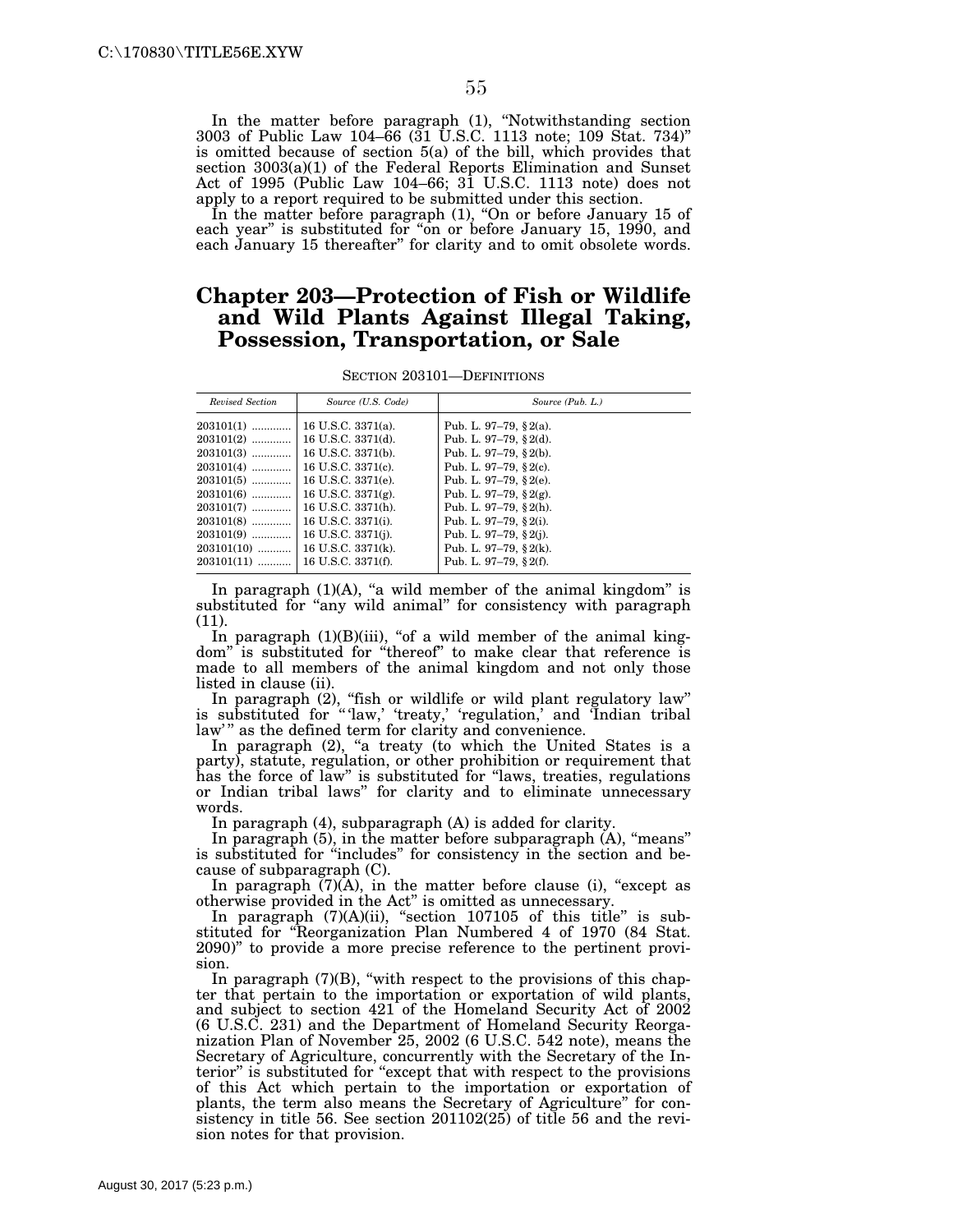In paragraph (8), "territory (including a possession)" is substituted for "territory, commonwealth, or possession" to eliminate an unnecessary word and for clarity, because a possession is a category of territory. The reference to ''possession'' is retained because it appears in the source law. In contrast, where a source law does not include a reference to ''possession'', title 56 does not add one. See, e.g., restatement and revision note for section 205205(a)(9) of title 56 (retaining ''territories'' in the restatement without adding ''(including possessions)''). Title 56 makes no change with respect to whether, for the purpose of any provision that does not specifically mention possessions following a reference to territories, the term ''territories'' is to be understood to include possessions.

In paragraph (9), "take" is substituted for "taken" and "taking" as the defined term to eliminate unnecessary words and for consistency in title 56. It is not necessary to define the term in more than 1 part of speech. Compare, for instance, the definitions of the terms "import" and "transport" in paragraphs (3) and (10).

In paragraph (9), "with respect to any fish or wildlife or wild plant" is added for clarity.

In paragraph  $(10)$ , in the matter before subparagraph  $(A)$ , "with respect to any fish or wildlife or wild plant'' is added for clarity.

In paragraph (11), "wild plant" is substituted for "plant" as the defined term for consistency with its definition.

In subparagraphs  $(A)$ ,  $(B)$ , and  $(C)$  of paragraph  $(11)$ , "and 'plants'" is omitted as unnecessary because of section 1 of title 1.

| Revised Section                                                                           | Source (U.S. Code)                                                                  | Source (Pub. L.)                                                                                                                                               |
|-------------------------------------------------------------------------------------------|-------------------------------------------------------------------------------------|----------------------------------------------------------------------------------------------------------------------------------------------------------------|
| $203102(a)(1)$   16 U.S.C. 3372(a).<br>$203102(a)(2)$   16 U.S.C. 3372(c).<br>$203102(c)$ | 16 U.S.C. 3372(d).<br>$203102(d)$   16 U.S.C. 3372(f)(1)<br>through $(3)$ , $(6)$ . | Pub. L. 97-79, $§ 3(a)$ .<br>Pub. L. 97-79, $§ 3(c)$ .<br>Pub. L. 97-79, $\S 3(b)$ .<br>Pub. L. 97-79, §3(d).<br>Pub. L. 97-79, $\S 3(f)(1)$ through (3), (6). |

SECTION 203102—OFFENSES

In subparagraphs  $(A)$  and  $(B)$  of subsection  $(a)(2)$ , in the matter before clause (i), "in violation of paragraph  $(1)$ " is substituted for ''in violation of this Act'' to provide a more precise reference to the pertinent provision.

In subsection (c), "any fish or wildlife or wild plant" is substituted for "any fish, wildlife, or plant" for consistency with section 203101(1) of title 56.

In subsection  $(d)(1)$ , in the matter before subparagraph  $(A)$ , "Effective 180 days from the date of enactment of this subsection'' is omitted as obsolete and ''and except as provided in paragraph (3)'' is omitted as unnecessary.

In subsection  $(d)(4)$ , in the matter before subparagraph  $(A)$ , "Not later than 180 days after the date on which the Secretary completes the review under paragraph (4)" is omitted as obsolete.

SECTION 203103—EXCEPTIONS

| Revised Section                     | Source (U.S. Code) | Source (Pub. L.)       |
|-------------------------------------|--------------------|------------------------|
| 203103(a) through   16 U.S.C. 3377. |                    | Pub. L. 97-79, §8.     |
| (c). $203103(d)$ 16 U.S.C. 3372(e). |                    | Pub. L. 97-79, § 3(e). |

In subsection  $(b)(2)(B)$ , "foreign country" is substituted for "foreign nation'' for consistency in the chapter.

In subsection (d), section 3(e)(5) of the Lacey Act Amendments of 1981 (Public Law 97–79), as amended by the Captive Wildlife Safety Act (Public Law 108–191, 117 Stat. 2872), authorizing appropriations for fiscal years 2004 through 2008, is omitted as obsolete.

In subsection (d)(3), ''Not later than 180 days after the date of enactment of this subsection'' is omitted as obsolete.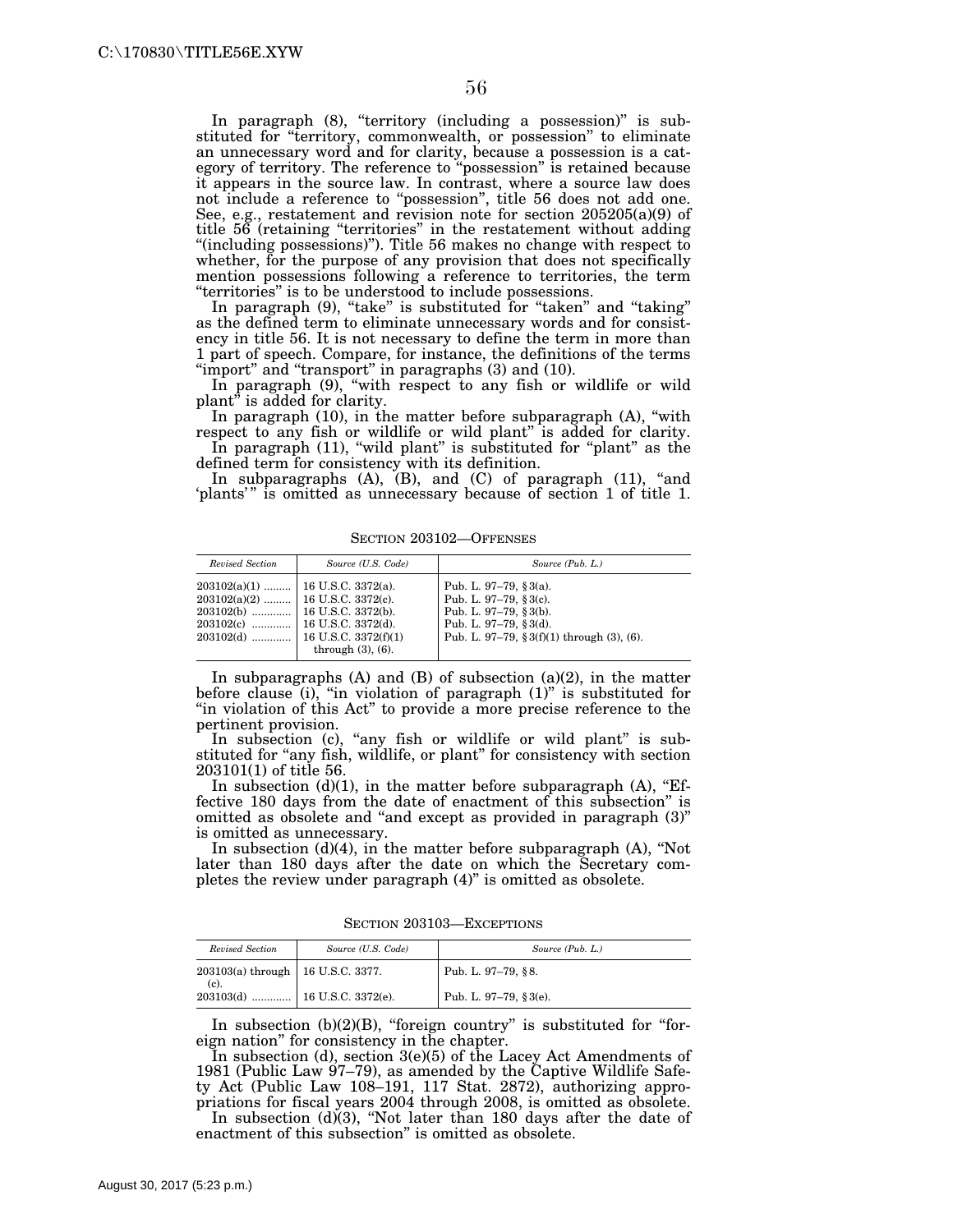SECTION 203104—CIVIL PENALTIES

| Revised Section      | Source (U.S. Code)                                                           | Source (Pub. L.)                                                                     |
|----------------------|------------------------------------------------------------------------------|--------------------------------------------------------------------------------------|
| $203104(a)$          | 16 U.S.C. $3373(a)(1)$ .                                                     | Pub. L. 97–79, §4(a)(1).                                                             |
| $203104(b)$          | 16 U.S.C. $3373(a)(2)$ .                                                     | Pub. L. 97-79, $§$ 4(a)(2).                                                          |
| $203104(c)$          | 16 U.S.C. $3373(a)(4)$ (1st<br>sentence).                                    | Pub. L. 97–79, $(4)(4)(1st sentence)$ .                                              |
| $203104(d)$          | 16 U.S.C. 3373(a)(4) (last<br>sentence (matter relat-<br>ing to separate of- | Pub. L. 97–79, $\S 4(a)(4)$ (last sentence (matter<br>relating to separate offense). |
|                      | fense)).                                                                     |                                                                                      |
| $203104(e)$          | 16 U.S.C. 3373(a)(5).                                                        | Pub. L. 97–79, §4(a)(5).                                                             |
| $203104(f)$          | 16 U.S.C. 3373(a)(6).                                                        | Pub. L. 97-79, $§$ 4(a)(6).                                                          |
| $203104(g)$          | 16 U.S.C. 3373(b).                                                           | Pub. L. 97-79, $§$ 4(b).                                                             |
| $203104(h)(1)$       | 16 U.S.C. 3373(c) (1st)<br>sentence).                                        | Pub. L. 97–79, $\S$ 4(c) (1st sentence).                                             |
| $203104(h)(2)$       | 16 U.S.C. 3373(a)(4) (last<br>sentence (matter relat-<br>ing to districts).  | Pub. L. 97–79, $\S 4(a)(4)$ (last sentence (matter<br>relating to districts).        |
| $203104(h)(3)$ , (4) | 16 U.S.C. 3373(c) (2d)<br>through last sen-<br>tences).                      | Pub. L. 97-79, $\S 4(c)$ (2d through last sen-<br>tences).                           |

In subsection  $(a)(1)(A)(i)$ , "section  $203102(a)(1)$  of this title" is substituted for "any provision of this Act (other than subsections (b), (d), and (f) of section 3)'' for clarity.

In subsection (a)(2)(A), "an aggregate market value" is substituted for "a market value" for clarity.

In subsection (b), "violates subsection (b) of section 203102 of this title or unknowingly violates subsection (d) of section 203102 of this title'' is substituted for ''violates subsection (b) or (f) of section 3, except as provided in paragraph  $(1)$ ," for clarity.

In subsection (c), "offense" is substituted for "violation" each place it appears for clarity and for consistency with section 203102 of title 56.

In subsection  $(f)(1)$ , "offense" is substituted for "prohibited act committed'' for clarity and for consistency with section 203102 of title 56.

In subsection  $(g)(2)(A)$ , "records" is substituted for "papers, books, or documents'' to eliminate unnecessary words and to make clear that all forms of records are included.

In subsection  $(g)(4)(A)$ , "records" is substituted for "documents" to make clear that all forms of records are included and for consistency with subsection  $(g)(2)(A)$ .

In subsection  $(h)(1)$ , in the matter before subparagraph  $(A)$ , "in a United States district court" is substituted for "in the appropriate District Court of the United States'' to eliminate the word ''appropriate'', which is unnecessary because all judicial proceedings are subject to laws governing jurisdiction and venue and because of the words "For venue purposes" added in subsection  $(h)(2)$ .

In subsection  $(h)(2)$ , in the matter before subparagraph  $(A)$ , "For venue purposes'' is added for clarity.

In subsection (h)(2)(A), "offense" is substituted for "violation" for clarity and consistency with section 203102 of title 56.

In subsection (h)(3), "offense" is substituted for "violation" for clarity and consistency with section 203102 of title 56.

In subsection  $(h)(4)(A)$ , "after the court" is substituted for "after the appropriate court'' to eliminate the word ''appropriate'', which is unnecessary because all judicial proceedings are subject to laws governing jurisdiction and venue.

In subsection  $(h)(4)(A)$ , "in a United States district court" is substituted for "in an appropriate district court of the United States" to eliminate the word ''appropriate'', which is unnecessary because all judicial proceedings are subject to laws governing jurisdiction and venue.

In subsection  $(h)(4)(A)$ , "and such court shall have jurisdiction to hear and decide any such action'' is omitted as unnecessary because of section 1331 of title 28.

In subsection  $(h)(4)(B)$ , "may" is substituted for "shall have authority to'' to make clear that the United States district court has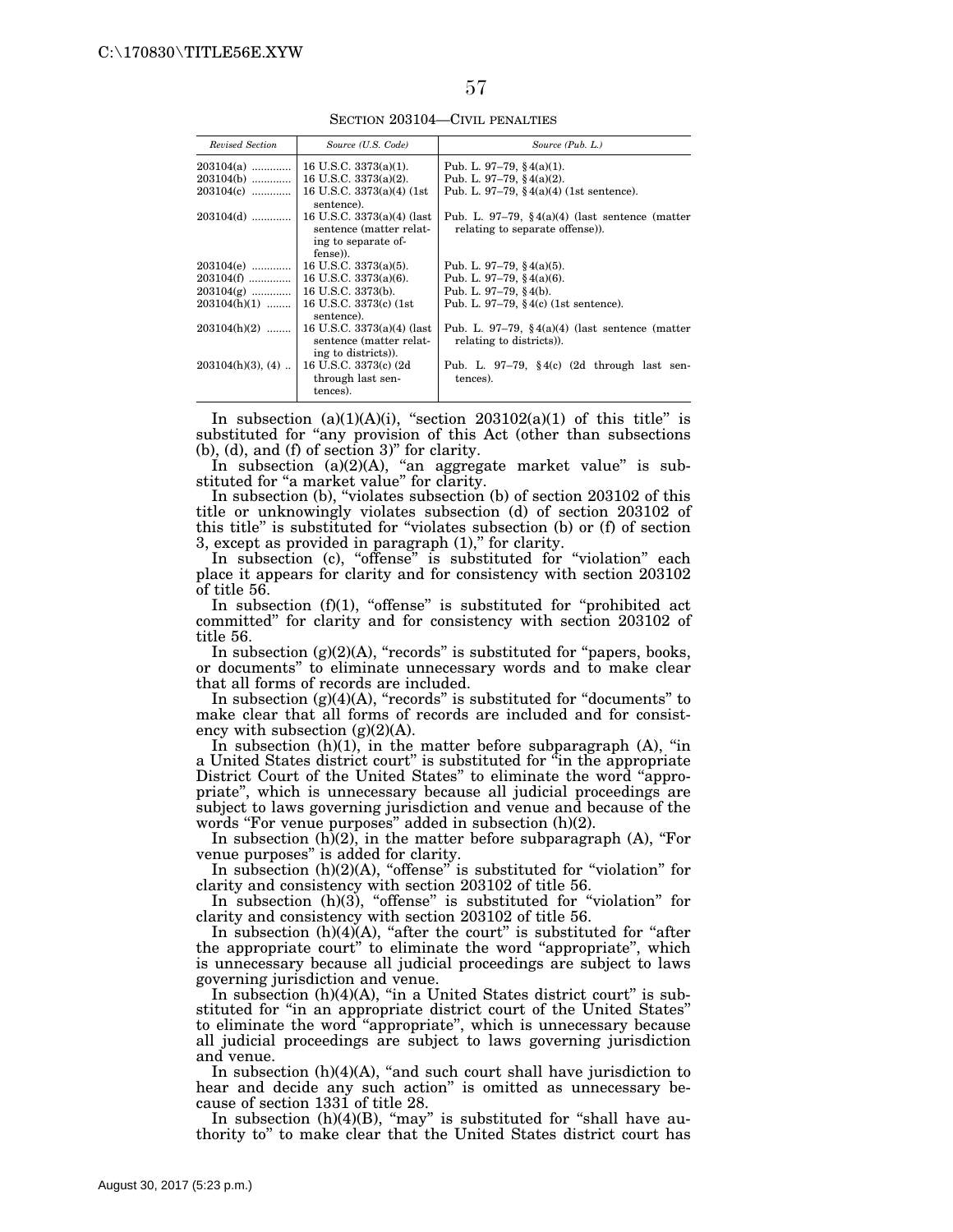discretion whether to review the offense and assessment of civil penalty de novo.

In subsection  $(h)(4)(B)$ , "offense" is substituted for "violation" for clarity and consistency with section 203102 of title 56.

| SECTION 203105—CRIMINAL PENALTIES |  |
|-----------------------------------|--|
|-----------------------------------|--|

| Revised Section | Source (U.S. Code) | Source (Pub. L.) |
|-----------------|--------------------|------------------|
| 203105          |                    |                  |

SECTION 203106—PERMIT, LICENSE, AND STAMP SANCTIONS

| Revised Section | Source (U.S. Code)   | Source (Pub. L.)      |
|-----------------|----------------------|-----------------------|
| 203106<br>      | $16$ U.S.C. 3373(e). | Pub. L. 97–79, §4(e). |

In subsection (b), "cancellation" is substituted for "revocation" for consistency with subsection (a).

In subsection (b), "or other agreements" is omitted as unnecessary because there is no antecedent for "other agreements".

SECTION 203107—FORFEITURE

| Revised Section | Source (U.S. Code) | Source (Pub. L.)   |
|-----------------|--------------------|--------------------|
| 203107<br>      | 16 U.S.C. 3374.    | Pub. L. 97–79, §5. |

In subsection (b), "criminal offense under this chapter" is substituted for "criminal violation of this Act" each place it appears for consistency with section 203102 of title 56.

In subsection (b)(1)(A), "offense" is substituted for "alleged illegal act'' for consistency with section 203102 of title 56.

In subsection (b)(2), "offense" is substituted for "violation" for consistency with section 203102 of title 56.

In subsection (c)(2), ''Department of the Treasury or Department of Homeland Security'' is substituted for ''Treasury Department'' because of the shared functions of the Department of the Treasury and the Department of Homeland Security in the implementation of the customs laws. See sections  $403, 411,$  and  $412$  of the Homeland Security Act of 2002 (6 U.S.C. 203, 211, 212).

In subsection (d), "offense" is substituted for "violation" for clarity and for consistency with section 203102 of title 56.

SECTION 203108—ENFORCEMENT

| Revised Section | Source (U.S. Code)    | Source (Pub. L.)   |
|-----------------|-----------------------|--------------------|
| 203108<br>      | $\pm$ 16 U.S.C. 3375. | Pub. L. 97–79, §6. |

In subsection (a), "Secretary of Homeland Security" is added because of the Homeland Security Act of 2002. Section 403 of the Act transferred from the Department of the Treasury the functions, personnel, assets, and liabilities of the United States Customs Service, including the functions of the Secretary of the Treasury related to the United States Customs Service, to the Department of Homeland Security. However, section 412 of the Act, subject to limitations under that section, reserved to the Secretary of the Treasury authority related to customs revenue functions (defined in section 415 of the Act (6 U.S.C. 215)). See sections 403 and 412 of the Homeland Security Act of 2002 (6 U.S.C. 203, 212).

In subparagraphs  $(A)$  and  $(B)$  of subsection  $(b)(2)$ , "Federal law" is substituted for ''laws of the United States'' for clarity and consistency in title 56.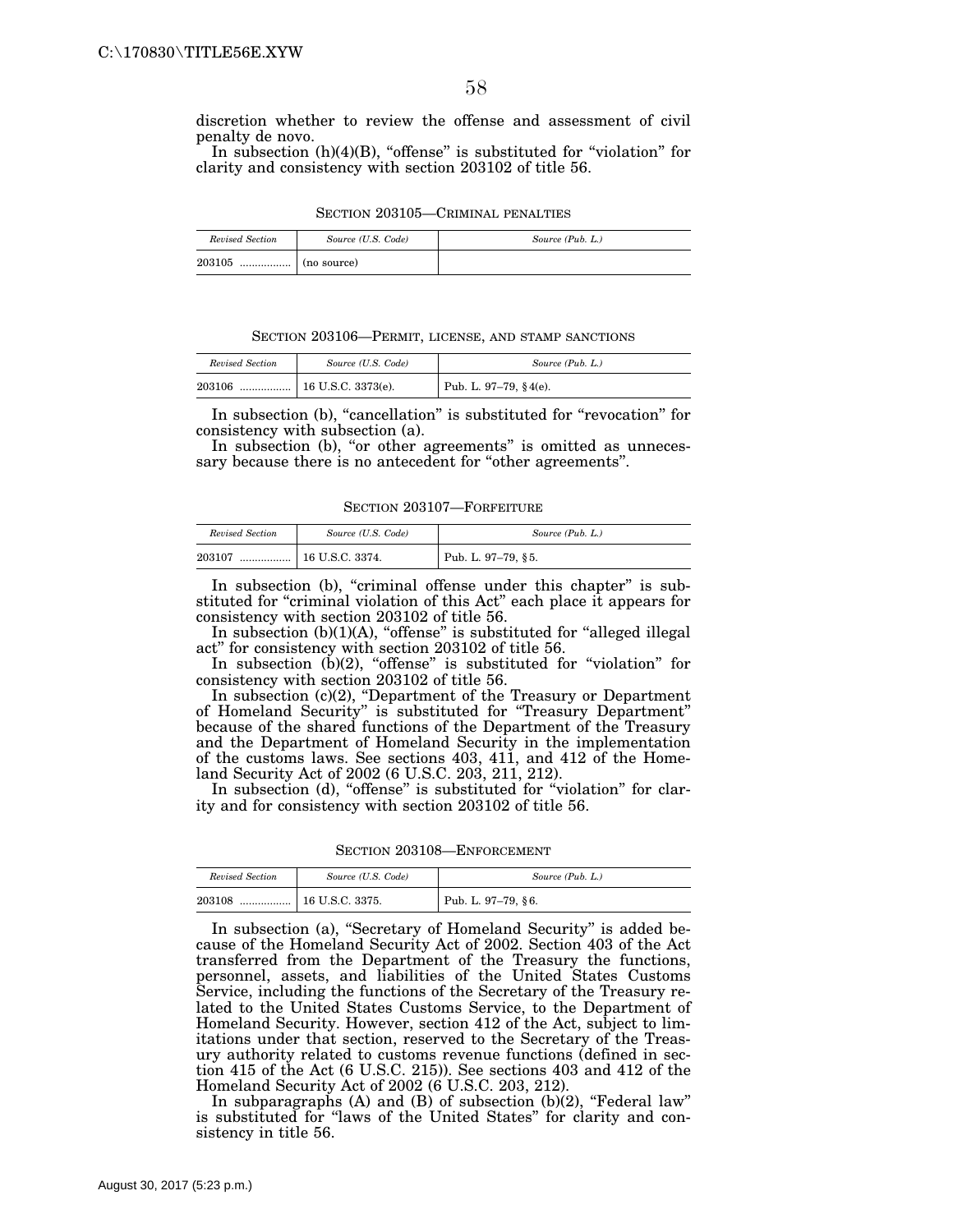In subsection  $(b)(2)(B)$ , in the matter before clause (i), "arrest for a felony" is substituted for "arrest for a felony violation" to eliminate an unnecessary word.

In subsection (b)(4), "misdemeanor under this chapter" is substituted for "misdemeanor violation of this Act" to eliminate an unnecessary word.

In subsection (b)(4), "offense" is substituted for "violation" for consistency with section 203102 of title 56.

In subsection  $(b)(6)$ , "transportation" is substituted for "conveyance'' each place it appears for consistency in title 56.

In subsection  $(b)(6)$ , in the matter before subparagraph (A), "Secretary of Homeland Security'' is substituted for ''Secretary of the Treasury'' because of section 403 of the Homeland Security Act of 2002 (6 U.S.C. 203).

In subsection  $(c)(1)$ , in the matter before subparagraph  $(A)$ , "Any fish or wildlife, wild plant'' is substituted for ''Any fish, wildlife, plant'' for consistency with section 203101(1) of title 56.

In subsection  $(c)(1)(B)$ , "the fish or wildlife, wild plant" is substituted for ''such fish, wildlife, plants'' for consistency with section 203101(1) of title 56.

In subsection  $(c)(2)$ , "the fish or wildlife, wild plant" is substituted for "such fish, wildlife, plant" for consistency with section 203101(1) of title 56.

In subsection (d), ''The venue provisions of title 18 and title 28 shall apply to any actions arising under this Act'' is omitted as unnecessary.

In subsection  $(d)(2)$ , "United States magistrate judges" is substituted for ''United States magistrates'' because of section 321 of the Federal Courts Study Committee Implementation Act of 1990 (Public Law 101–650, 28 U.S.C. 631 note).

In subsection  $(e)(1)$ , "offense" is substituted for "violation" each place it appears for consistency with section 203102 of title 56.

In subsection (e)(1), in the matter before subparagraph  $(A)$ , "Beginning in fiscal year 1983,'' is omitted as obsolete.

In subsection  $(e)(1)(B)$ , "any fish or wildlife or wild plant" is substituted for "any fish, wildlife, or plant" for consistency with section 203101(1) of title 56.

In subsection (e)(1)B), "the fish or wildlife or wild plant" is substituted for "that fish, wildlife, or plant" for consistency with section 203101(1) of title 56.

| Revised Section                                                                   | Source (U.S. Code) | Source (Pub. L.)                                                        |
|-----------------------------------------------------------------------------------|--------------------|-------------------------------------------------------------------------|
| $203109(a)(1)$ , (2)    16 U.S.C. 3376(a).<br>$203109(a)(3)$   16 U.S.C. 3376(c). |                    | Pub. L. 97–79, §7(a).<br>Pub. L. 97-79, §7(c).<br>Pub. L. 97-79, §7(b). |

SECTION 203109—AUTHORITIES

In subsection (a)(1), "except as provided in paragraph  $(2)$ ," is omitted as unnecessary.

In subsection (a)(1), "Secretary of Homeland Security" is added because of the Homeland Security Act of 2002. Section 403 of the Act transferred from the Department of the Treasury the functions, personnel, assets, and liabilities of the United States Customs Service, including the functions of the Secretary of the Treasury related to the United States Customs Service, to the Department of Homeland Security. However, section 412 of the Act, subject to limitations under that section, reserved to the Secretary of the Treasury authority related to customs revenue functions (defined in section 415 of the Act (6 U.S.C. 215)). See sections 403 and 412 of the Homeland Security Act of 2002 (6 U.S.C. 203, 212).

In subsection  $(a)(2)(A)$ , "marking, labeling, and tagging" is substituted for ''marking and labeling'' for consistency with section 203102(b) of title 56.

In subsection  $(a)(2)(B)$ , "commercial practices" is substituted for "existing commercial practices" to eliminate an unnecessary word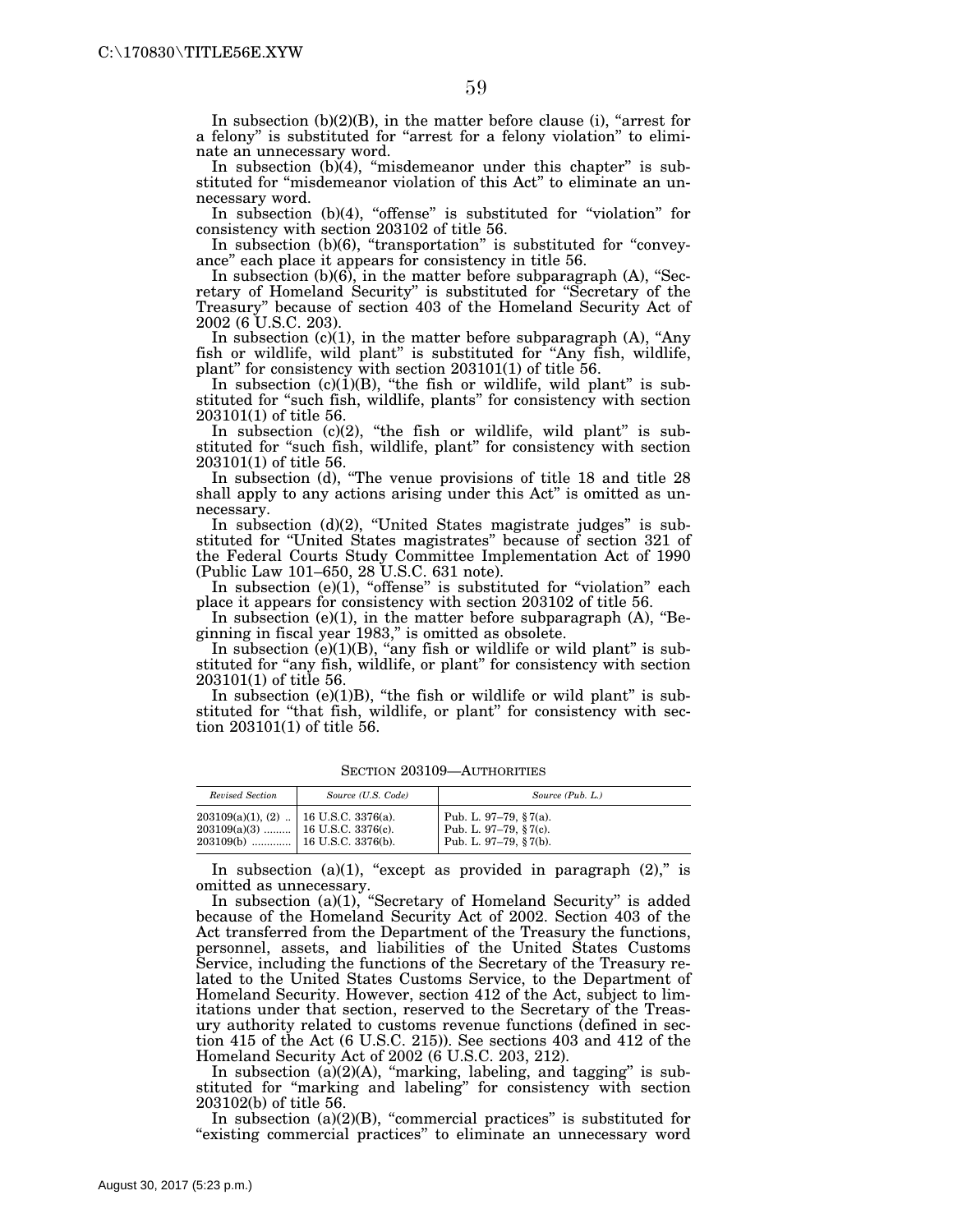and to clarify that the commercial practices referred to are not limited to practices in existence on the date of enactment of the Lacey Act Amendments of 1981 (Public Law 97–79, 95 Stat. 1073).

In subsection (b), ''Beginning in fiscal year 1983'' is omitted as obsolete.

|  | SECTION 203110-MISCELLANEOUS |  |
|--|------------------------------|--|
|  |                              |  |

| Revised Section                  | Source (U.S. Code)                    | Source (Pub. L.)                                         |
|----------------------------------|---------------------------------------|----------------------------------------------------------|
| $203110(b)$   16 U.S.C. 3378(e). | $203110(a)$   16 U.S.C. 3378(a), (c). | Pub. L. 97-79, $\S 9(a)$ , (c).<br>Pub. L. 97-79, §9(h). |

In subsection  $(a)(2)$ , "other than those specified in subsection  $(b)$ of this section'' is omitted as unnecessary.

# **Chapter 205—Wildlife Restoration Subchapter I—General Provisions**

SECTION 205101—DEFINITIONS

| Revised Section                                           | Source (U.S. Code)                   | Source (Pub. L.)                                       |
|-----------------------------------------------------------|--------------------------------------|--------------------------------------------------------|
| $205101(1)$                                               | (no source)                          |                                                        |
| $205101(2)$                                               | (no source)                          |                                                        |
| $205101(3)$                                               | 16 U.S.C. $669b(a)(1)$               | Sept. 2, 1937, ch. 899, $\S 3(a)(1)$ (parenthetical in |
|                                                           | (parenthetical in 1st)               | 1st sentence defining "fund").                         |
|                                                           | sentence defining<br>"fund").        |                                                        |
| $205101(4)$                                               | 16 U.S.C. 669a(2).                   | Sept. 2, 1937, ch. 899, §2(2).                         |
| $205101(5)$                                               | (no source)                          |                                                        |
| $205101(6)$                                               | 16 U.S.C. 669a(3).                   | Sept. 2, 1937, ch. 899, §2(3).                         |
| $205101(7)(A)$ .<br>$(B)(i)$ through<br>$(iii)$ , $(C)$ . | 16 U.S.C. 669a(8).                   | Sept. 2, 1937, ch. 899, §2(8).                         |
| $205101(7)(B)(iv)$                                        | 16 U.S.C. 669g(a) (2d)<br>sentence). | Sept. 2, 1937, ch. 899, §8(a) (2d sentence).           |

Definitions of "conservation", "wildlife", "wildlife-associated recreation'', ''wildlife conservation and restoration program'', and ''wildlife conservation education'' are omitted because those definitions were intended to apply for the purposes of subchapter V only.

A definition of ''comprehensive plan'' is added for convenience. Throughout the chapter, references to comprehensive plans are added, where appropriate, to references to wildlife restoration projects on authority of section 6(b) of the Pittman-Robertson Wildlife Restoration Act (ch. 899), as amended by section 102 of the Federal Aid in Wildlife Restoration Act Amendments of 1970 (Public Law 91–503, 84 Stat. 1099).

Definitions of ''other eligible jurisdiction'' and ''State'' are added for clarity. Throughout the chapter, ''other eligible jurisdiction'' or ''other eligible jurisdictions'' is added where appropriate to distinguish between provisions that apply to States only and provisions that apply both to States and to jurisdictions included in the definition of "other eligible jurisdiction".

In paragraph (6), "State fish and wildlife agency" is substituted for '' 'State fish and game department' or 'State fish and wildlife department'" as the defined term for consistency in title 56. Throughout the chapter, all references to ''State fish and game department'' and ''State fish and wildlife department'' are changed to ''State fish and wildlife agency''.

In paragraph (6), "agency or official" is substituted for "any department or division of department of another name, or commission, or official or officials," to eliminate unnecessary words.

In paragraph  $(7)(A)$ , "a project for the selection" is substituted for ''the selection'' to make the definition consistent with the defined term.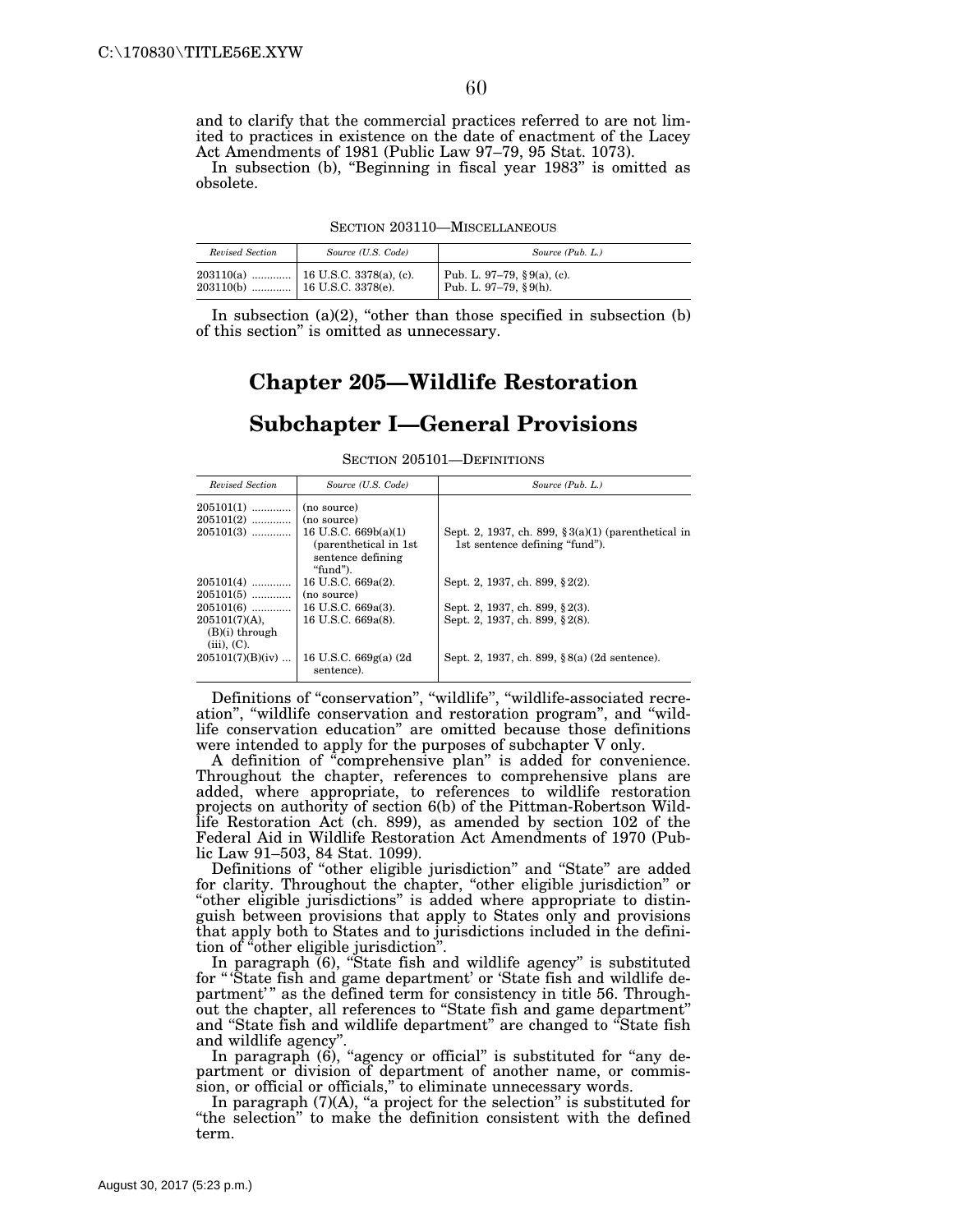In paragraph  $(7)(A)$ , "and maintenance" is added for consistency with subparagraph (B)(iv).

In paragraph (7)(B)(iv), ''Beginning July 1, 1945, the term 'wildlife-restoration project', as defined in section 2 of this Act," is omitted as obsolete.

In paragraph  $(7)(C)$ , "For the purposes of the wildlife conservation and restoration program," is added because paragraph  $(7)(C)$ is intended to apply for the purposes of subchapter V only.

In paragraph (7)(C), ''includes a project under a wildlife conservation and restoration program'' is substituted for ''includes the wildlife conservation and restoration program'' to make the definition consistent with the defined term.

# **Subchapter II—Wildlife Restoration**

| Revised Section             | Source (U.S. Code)             | Source (Pub. L.)                                                                                                            |
|-----------------------------|--------------------------------|-----------------------------------------------------------------------------------------------------------------------------|
| $205201(a)$ through<br>(d). | 16 U.S.C. 669.                 | Sept. 2, 1937, ch. 899, §1.                                                                                                 |
|                             | 205201(e)  16 U.S.C. 669 note. | Pub. L. 106–553, § 1(a)(2) [title IX, § 902(f) (1st<br>sentence (relating to Federal Aid in Wildlife)<br>Restoration Act)). |

SECTION 205201—COOPERATION WITH STATES

In this section, "Secretary" is substituted for "Secretary of Agriculture'' each place it appears because of section 4(f) of Reorganization Plan No. II of 1939 (5 U.S.C. App.).

In subsection (a), "as hereinafter set forth" is omitted as unnecessary.

In subsection (b), in the matter after paragraph  $(2)$ , "except that, until the final adjournment of the first regular session of the legislature held after the passage of this Act, the assent of the Governor of the State shall be sufficient'' is omitted as obsolete.

SECTION 205202—COOPERATION WITH PUERTO RICO, GUAM, AMERICAN SAMOA, THE NORTHERN MARIANA ISLANDS, AND THE VIRGIN ISLANDS

| Revised Section | Source (U.S. Code)                                                                                         | Source (Pub. L.)                                                                                                 |
|-----------------|------------------------------------------------------------------------------------------------------------|------------------------------------------------------------------------------------------------------------------|
| 205202          | 16 U.S.C. 669g-1 (1st)<br>sentence (relating to<br>wildlife restoration<br>projects), last sen-<br>tence). | Sept. 2, 1937, ch. 899, §8A (1st sentence (relat-<br>ing to wildlife restoration projects), last sen-<br>tence). |

In subsection (a), "as defined in section 2 of this Act" is omitted as unnecessary.

In subsection (b), in the matter before paragraph (1), "for comprehensive plans and wildlife restoration projects" is added to clarify that the apportionment rates apply only to the money available to Puerto Rico, Guam, American Samoa, the Northern Mariana Islands, and the Virgin Islands for comprehensive plans and wildlife restoration projects, as other apportionment rates apply to other programs under the chapter.

In subsection  $(d)(1)$ , "as the case may be" is omitted as unnecessary.

SECTION 205203—FEDERAL AID TO WILDLIFE RESTORATION FUND

| Revised Section | Source (U.S. Code)                                                                     | Source (Pub. L.)                                                                               |
|-----------------|----------------------------------------------------------------------------------------|------------------------------------------------------------------------------------------------|
| $205203(a)$     | 16 U.S.C. $669b(a)(1)$ (1st<br>sentence except par-<br>enthetical defining<br>"fund"). | Sept. 2, 1937, ch. 899, $\S 3(a)(1)$ (1st sentence ex-<br>cept parenthetical defining "fund"). |
| 205203(b)       | 16 U.S.C. 669b(b).                                                                     | Sept. 2, 1937, ch. 899, §3(b).                                                                 |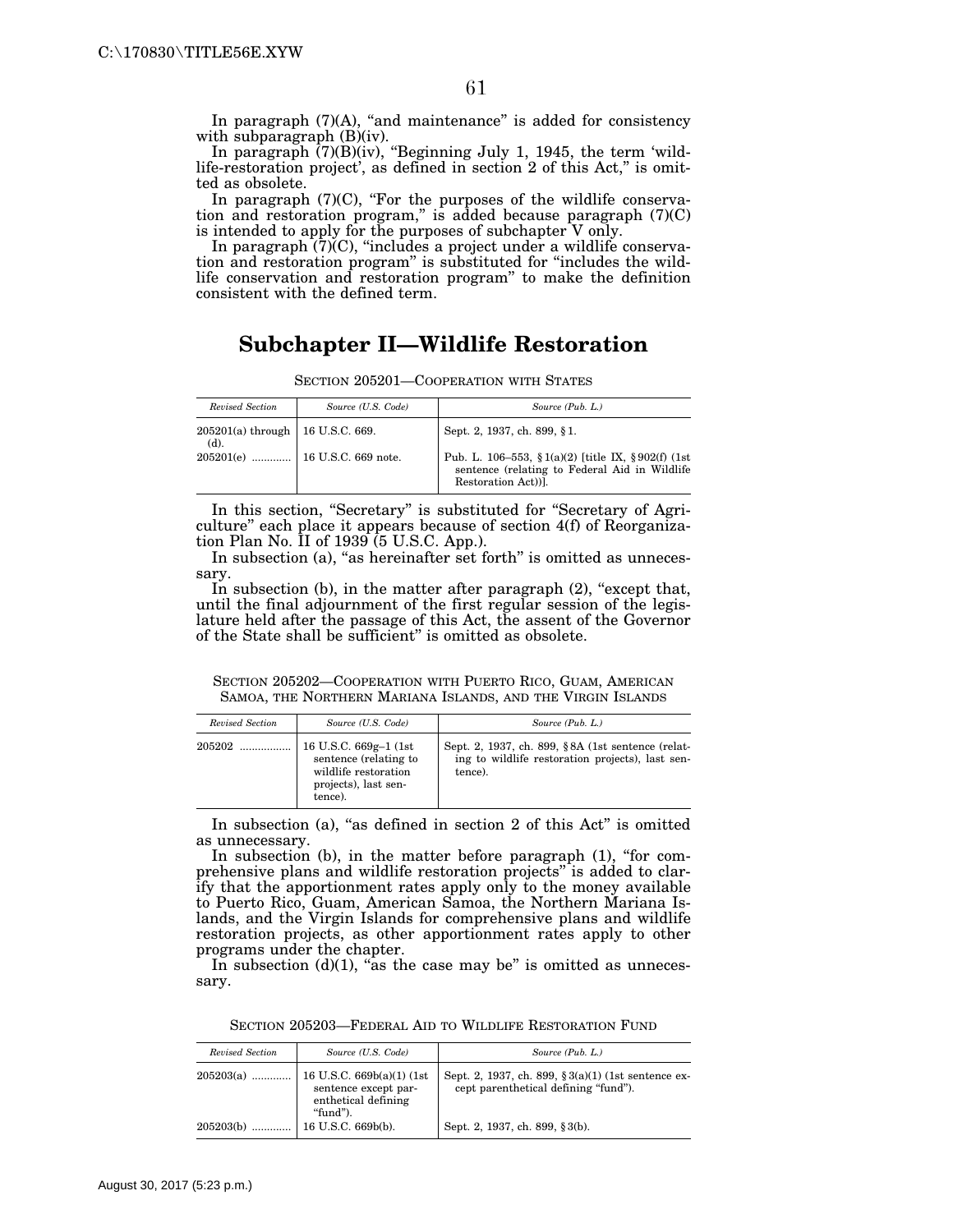In subsection (a), "(beginning with the fiscal year  $1975$ )" is omitted as obsolete.

In subsection (a), "deposited in a fund to be known as the Federal Aid to Wildlife Restoration Fund'' is substituted for ''covered into the Federal aid to wildlife restoration fund'' for consistency in title 56.

In subsection (a), "in the Treasury" is omitted as unnecessary because of 31 U.S.C. 3302(b).

SECTION 205204—SET-ASIDE FOR ADMINISTRATIVE EXPENSES

| Revised Section | Source (U.S. Code) | Source (Pub. L.)                            |
|-----------------|--------------------|---------------------------------------------|
| 205204          |                    | <sup>1</sup> Sept. 2, 1937, ch. 899, §4(a). |

In subsection  $(a)(1)$ , "For fiscal year 2001 and each fiscal year thereafter'' is omitted as obsolete.

In subsection (a)(2), section  $4(a)(1)(B)(i)$  of the Pittman-Robertson Wildlife Restoration Act (ch. 899), as amended by section 111(a) of the Wildlife and Sport Fish Restoration Programs Improvement Act of 2000 (Public Law 106–408, 114 Stat. 1763), is omitted as obsolete.

SECTION 205205—REQUIREMENTS AND RESTRICTIONS CONCERNING ADMINISTRATIVE EXPENSES

| Revised Section | Source (U.S. Code) | Source (Pub. L.)            |
|-----------------|--------------------|-----------------------------|
| 205205<br>      | 16 U.S.C. 669h.    | Sept. 2, 1937, ch. 899, §9. |

At the end of subsection (a)(5)(A), "or" is substituted for "and" for clarity.

In subsection (a)(9), in the matter before subparagraph (A), "States, the District of Columbia, territories, and Canada" is substituted for ''States, territories, and Canada'' to make clear that costs of travel to the District of Columbia are included.

In subsection (b)(1)(A), ''Committee on Natural Resources of the House of Representatives'' is substituted for ''Committee on Resources of the House of Representatives'' on authority of Rule X(1)(m), formerly X(1)(l), of the Rules of the House of Representatives, adopted by House Resolution No. 6 (110th Congress, January 5, 2007).

In subsection  $(d)(1)$ , "generally accepted auditing standards" is substituted for "generally accepted accounting principles" to provide a reference to the appropriate set of standards for auditing.

In subsection  $(d)(2)(A)$ , "in any way" is omitted as unnecessary.

In subsection (d)(3), in the matter before subparagraph (A), ''Committee on Natural Resources of the House of Representatives'' is substituted for ''Committee on Resources of the House of Representatives'' on authority of Rule X(1)(m), formerly X(1)(l), of the Rules of the House of Representatives, adopted by House Resolution No. 6 (110th Congress, January 5, 2007).

SECTION 205206—APPORTIONMENT OF AMOUNTS FROM RESTORATION FUND

| Revised Section                                | Source (U.S. Code)                                         | Source (Pub. L.)                                            |
|------------------------------------------------|------------------------------------------------------------|-------------------------------------------------------------|
| 205206(a) through   16 U.S.C. 669c(b).<br>(d). |                                                            | Sept. 2, 1937, ch. 899, §4(b).                              |
|                                                | 205206(e)    16 U.S.C. 669b(a)(1) (2d,<br>last sentences). | Sept. 2, 1937, ch. 899, §3(a)(1) (2d, last sen-<br>tences). |

In subsections (a), (c), and (e) $(2)$ , "Secretary" is substituted for ''Secretary of Agriculture'' each place it appears because of section 4(f) of Reorganization Plan No. II of 1939 (5 U.S.C. App.).

In subsection (c)(2), "The term fiscal year as used in this Act shall be a period of twelve consecutive months from October 1 through the succeeding September 30'' is omitted as unnecessary.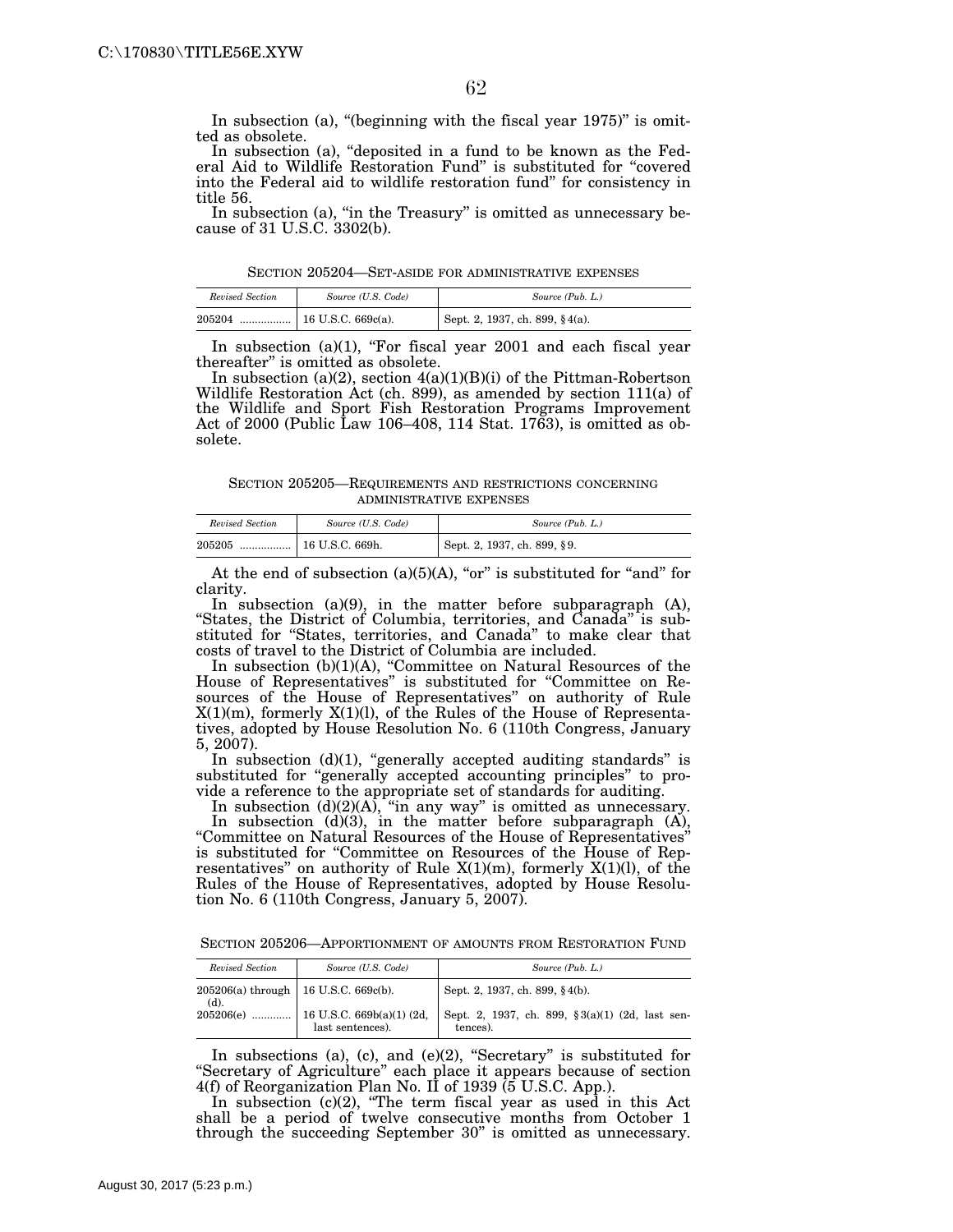SECTION 205207—CERTIFICATION AND NOTIFICATION

| Revised Section | Source (U.S. Code) | Source (Pub. L.)            |
|-----------------|--------------------|-----------------------------|
| 205207<br>      | 16 U.S.C. 669d.    | Sept. 2, 1937, ch. 899, §5. |

In this section, "Secretary" is substituted for "Secretary of Agriculture'' each place it appears because of section 4(f) of Reorganization Plan No. II of 1939 (5 U.S.C. App.).

SECTION 205208—COMPREHENSIVE PLANS AND WILDLIFE RESTORATION PROJECTS

| Revised Section | Source (U.S. Code) | Source (Pub. L.)                         |
|-----------------|--------------------|------------------------------------------|
| 205208          | (b)).              | Sept. 2, 1937, ch. 899, §6 (except (b)). |

In subsection  $(a)(1)(A)$ , "wildlife" is substituted for "these resources'' for clarity.

In subsection  $(a)(2)(A)$ , "by its State fish and game department" is omitted as unnecessary.

In subsection  $(a)(2)(C)$ , "surveys" is added for consistency with subsection  $(a)(2)(B)$ .

In subsection (e), "Administrative costs in the form of" is omitted as unnecessary.

In subsection (e), "comprehensive plans or wildlife restoration projects'' is substituted for ''programs or projects'' for clarity.

SECTION 205209—PAYMENTS

| Revised Section | Source (U.S. Code)                    | Source (Pub. L.)                               |
|-----------------|---------------------------------------|------------------------------------------------|
| $205209(a)$     | 16 U.S.C. 669f(a) (last<br>sentence). | Sept. 2, 1937, ch. 899, §7(a) (last sentence). |
| $205209(b)(1)$  | 16 U.S.C. 669f(a) (1st)<br>sentence). | Sept. 2, 1937, ch. 899, §7(a) (1st sentence).  |
| $205209(b)(2)$  | 16 U.S.C. 669f(a) (2d)<br>sentence).  | Sept. 2, 1937, ch. 899, §7(a) (2d sentence).   |
| $205209(c)$     | 16 U.S.C. 669f(b) (2d<br>sentence).   | Sept. 2, 1937, ch. 899, §7(b) (2d sentence).   |
| $205209(d)$     | 16 U.S.C. 669f(b) (last<br>sentence). | Sept. 2, 1937, ch. 899, §7(b) (last sentence). |

In subsection (b), "surveys, plans, specifications, and estimates submitted and approved under section 205208(a)(2) of this title'' is substituted for "said plans and specifications" each place it appears to clarify the relationship between subsection (b) and section 205208(a)(2) of title 56.

## **Subchapter III—Hunter Safety Program**

SECTION 205301—APPORTIONMENT OF CERTAIN TAXES

| Revised Section | Source (U.S. Code)                                                                               | Source (Pub. L.)                                                                                         |
|-----------------|--------------------------------------------------------------------------------------------------|----------------------------------------------------------------------------------------------------------|
| 205301          | 16 U.S.C. 669c(c) (for-<br>merly (b), redesignated<br>(c) by Pub. L. 106-408,<br>$$111(a)(1)$ ). | Sept. 2, 1937, ch. 899, §4(c) (formerly (b), redes-<br>ignated (c) by Pub. L. $106-408$ , $$111(a)(1)$ . |

In subsection (a), "(beginning with the fiscal year 1975)" is omitted as obsolete.

SECTION 205302—USE OF APPORTIONED AMOUNTS

| Revised Section                  | Source (U.S. Code)      | Source (Pub. L.)                    |
|----------------------------------|-------------------------|-------------------------------------|
| $205302(a)(1)$ , (b),<br>$(c)$ . | $16$ U.S.C. $669g(b)$ . | Sept. 2, 1937, ch. 899, $\S 8(b)$ . |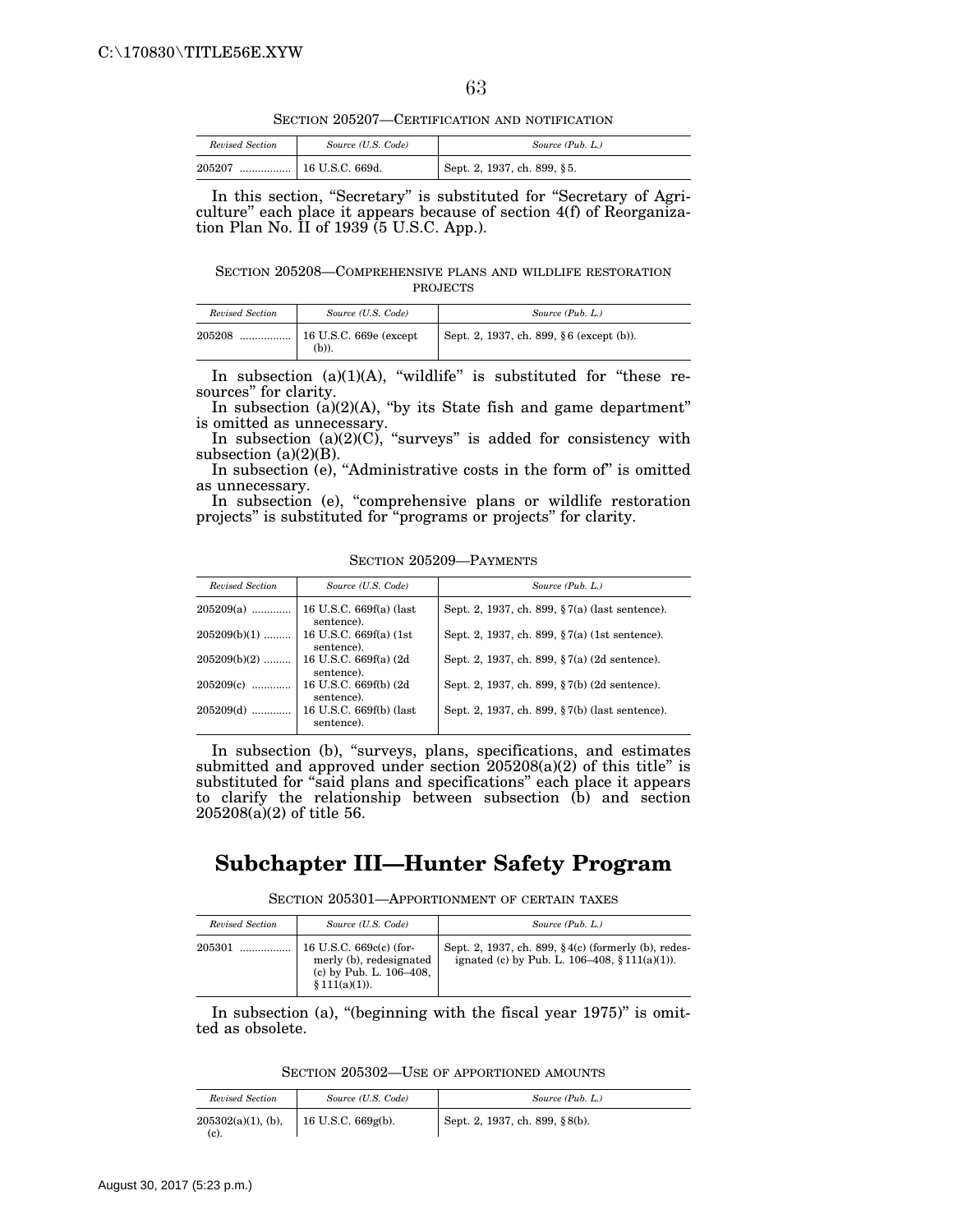SECTION 205302—USE OF APPORTIONED AMOUNTS—Continued

| Revised Section | Source (U.S. Code)                                                                | Source (Pub. L.)                                                                     |
|-----------------|-----------------------------------------------------------------------------------|--------------------------------------------------------------------------------------|
| $205302(a)(2)$  | 16 U.S.C. 669g-1 (1st)<br>sentence (relating to<br>hunter safety pro-<br>grams)). | Sept. 2, 1937, ch. 899, §8A (1st sentence (relat-<br>ing to hunter safety programs). |

In subsection (a)(2), only the text in the 1st sentence relating to hunter safety programs (matter before "and is authorized") is included from section 8A of the Pittman-Robertson Wildlife Restoration Act (ch. 899) because the rest of the section, which consists of apportionment, cost sharing, and unexpended or unobligated balance provisions, relates only to wildlife restoration projects. The apportionment provisions relating to hunter safety programs are located in subsection (c) (formerly (b), redesignated (c) by Public Law 106–408, § 111(a)(1)) of section 4 of the Pittman-Robertson Wildlife Restoration Act (ch. 899), restated in section 205301 of title 56. The cost sharing provision for hunter safety programs is located in section 8(b) of the Pittman-Robertson Wildlife Restoration Act (ch. 899), restated in this section.

In subsection (c), "not later than the 120th day after the effective date of this subsection'' is omitted as obsolete.

SECTION 205303—HUNTER SAFETY GRANTS

| Revised Section | Source (U.S. Code)      | Source (Pub. L.)                 |
|-----------------|-------------------------|----------------------------------|
| 205303<br>      | $\pm 16$ U.S.C. 669h-1. | Sept. 2, 1937, ch. 899, $§ 10$ . |

In subsection (a)(1), in the matter before subparagraph (A), " $$7,500,000$  for each of fiscal years 2001 and 2002" is omitted as obsolete and ''each fiscal year'' is substituted for ''for fiscal year 2003 and each fiscal year thereafter'' to eliminate obsolete words.

# **Subchapter IV—Multistate Conservation Grant Program**

SECTION 205401—MULTISTATE CONSERVATION PROJECT REQUIREMENTS

| Revised Section | Source (U.S. Code) | Source (Pub. L.) |
|-----------------|--------------------|------------------|
| 205401          |                    |                  |

In subsections  $(a)(2)(B)$  and  $(b)(2)(A)$ , "Association of Fish and Wildlife Agencies'' is substituted for ''International Association of Fish and Wildlife Agencies'' to reflect the current name of the Association.

At the end of subsection  $(b)(1)(B)$ , "or" is substituted for "and" for clarity.

SECTION 205402—FUNDING

| Revised Section | Source (U.S. Code)                                      | Source (Pub. L.)                 |
|-----------------|---------------------------------------------------------|----------------------------------|
| 205402          | $\lceil 16 \text{ U.S.C. } 669 \text{ h} - 2(a) \rceil$ | Sept. 2, 1937, ch. 899, § 11(a). |

SECTION 205403—LIMITATIONS ON USE OF GRANTS

| Revised Section | Source (U.S. Code) | Source (Pub. L.)                 |
|-----------------|--------------------|----------------------------------|
| 205403          |                    | Sept. 2, 1937, ch. 899, § 11(d). |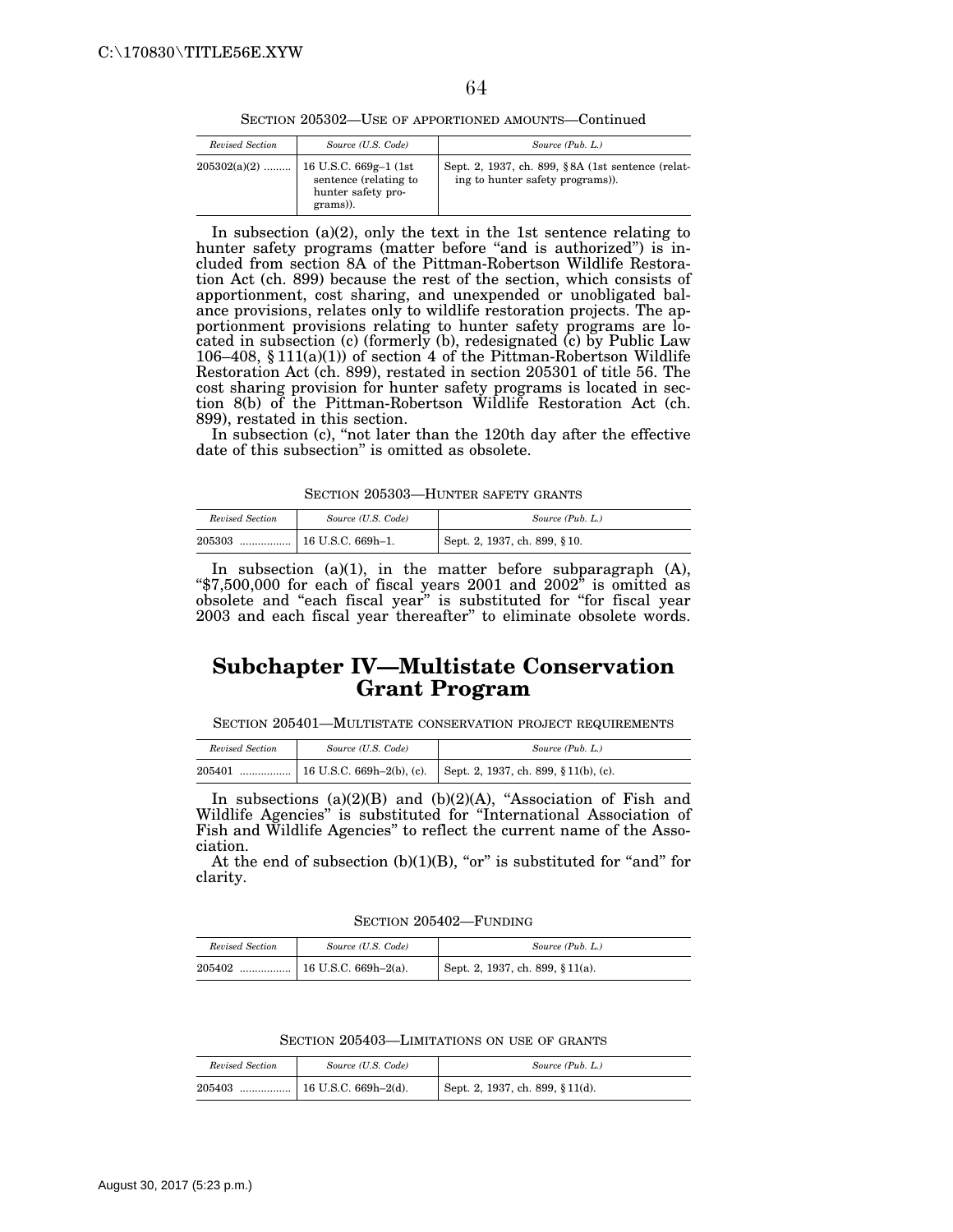SECTION 205404—INAPPLICABILITY OF FEDERAL ADVISORY COMMITTEE ACT

| Revised Section | Source (U.S. Code) | Source (Pub. L.)                |  |
|-----------------|--------------------|---------------------------------|--|
|                 |                    | Sept. 2, 1937, ch. 899, §11(e). |  |

### **Subchapter V—Wildlife Conservation and Restoration Program**

SECTION 205501—DEFINITIONS

| Revised Section            | Source (U.S. Code)                                                                                                    | Source (Pub. L.)                                                                                                                            |
|----------------------------|-----------------------------------------------------------------------------------------------------------------------|---------------------------------------------------------------------------------------------------------------------------------------------|
| $205501(1)$<br>$205501(2)$ | 16 U.S.C. 669a(1).<br>(no source)                                                                                     | Sept. 2, 1937, ch. 899, § 2(1).                                                                                                             |
| $205501(3)$<br>$205501(4)$ | 16 U.S.C. 669a(4).<br>16 U.S.C. 669a(5).                                                                              | Sept. 2, 1937, ch. 899, §2(4).<br>Sept. 2, 1937, ch. 899, § 2(5).                                                                           |
| $205501(5)$                | 16 U.S.C. 669a(6) (except<br>matter beginning with<br>"the projects that con-<br>stitute" through semi-<br>colon).    | Sept. 2, 1937, ch. 899, §2(6) (except matter be-<br>ginning with "the projects that constitute"<br>through semicolon).                      |
| $205501(6)$<br>$205501(7)$ | 16 U.S.C. 669a(7).<br>16 U.S.C. $669c(d)(1)(B)(i)$<br>(matter beginning with)<br>"that expand" through<br>semicolon). | Sept. 2, 1937, ch. 899, §2(7).<br>Sept. 2, 1937, ch. 899, §4(d)(1)(B)(i) (matter be-<br>ginning with "that expand" through semi-<br>colon). |

Definitions of ''conservation'', ''wildlife'', ''wildlife-associated recreation", "wildlife conservation and restoration program", and "wildlife conservation education'' are added because those definitions were intended to apply for the purposes of this subchapter only.

A definition of ''wild animal'' is added for convenience.

In paragraph (3)(B)(ii), ''wild animals of a depleted indigenous species'' is substituted for ''individuals of a depleted indigenous species'' for consistency with paragraph (2).

In paragraph (4), "wildlife-associated recreation project" is substituted for ''wildlife-associated recreation'' as the defined term to make the defined term and its definition consistent.

In paragraph (4)(B)(i), ''observation or photography'' is substituted for ''observation and photography'' for clarity.

In paragraph (4)(B)(ii), ''field trialing area'' is substituted for "field trialing" for consistency in the clause.

In paragraph (5), "section 205504 of this title" is substituted for "section 304(d)" to provide a correct reference to the pertinent provision. The Pittman-Robertson Wildlife Restoration Act (ch. 899, 50 Stat. 917) does not contain a section 304(d). Section 4(d) of the Act however, does contain provisions pertaining to the development and approval of a program. Section 4(d) of the Act is restated in section 205504 of title 56.

| Revised Section     | Source (U.S. Code)                         | Source (Pub. L.)                                      |
|---------------------|--------------------------------------------|-------------------------------------------------------|
| 205502(a)           | 16 U.S.C. $669b(a)(2)$ (1st<br>sentence).  | Sept. 2, 1937, ch. 899, §3(a)(2) (1st sentence).      |
| 205502(b)           | 16 U.S.C. $669b(a)(2)$ (last<br>sentence). | Sept. 2, 1937, ch. 899, §3(a)(2) (last sentence).     |
| $205502(c)(1), (2)$ | 16 U.S.C. 669b(c)(1) (1st)<br>sentence).   | Sept. 2, 1937, ch. 899, §3(c)(1) (1st sentence).      |
| 205502(c)(3)        | 16 U.S.C. 669b(c)(2) (1st)<br>sentence).   | Sept. 2, 1937, ch. 899, §3(c)(2) (1st sentence).      |
| $205502(c)(4)$      | 16 U.S.C. $669b(c)(1)$ (last<br>sentence). | Sept. 2, 1937, ch. 899, §3(c)(1) (last sentence).     |
|                     | 16 U.S.C. $669b(c)(2)$ (last<br>sentence). | Sept. 2, 1937, ch. 899, $\S 3(c)(2)$ (last sentence). |
| $205502(c)(5)$      | 16 U.S.C. $669b(c)(3)$ .                   | Sept. 2, 1937, ch. 899, §3(c)(3).                     |
| $205502(c)(6)$      | 16 U.S.C. 669b(d).                         | Sept. 2, 1937, ch. 899, §3(d).                        |
|                     |                                            |                                                       |

SECTION 205502—WILDLIFE CONSERVATION AND RESTORATION ACCOUNT

In subsection (b), "section 205203(b) of this title" is substituted for "16 U.S.C.  $669(b)(1)$ " to provide a correct reference to the perti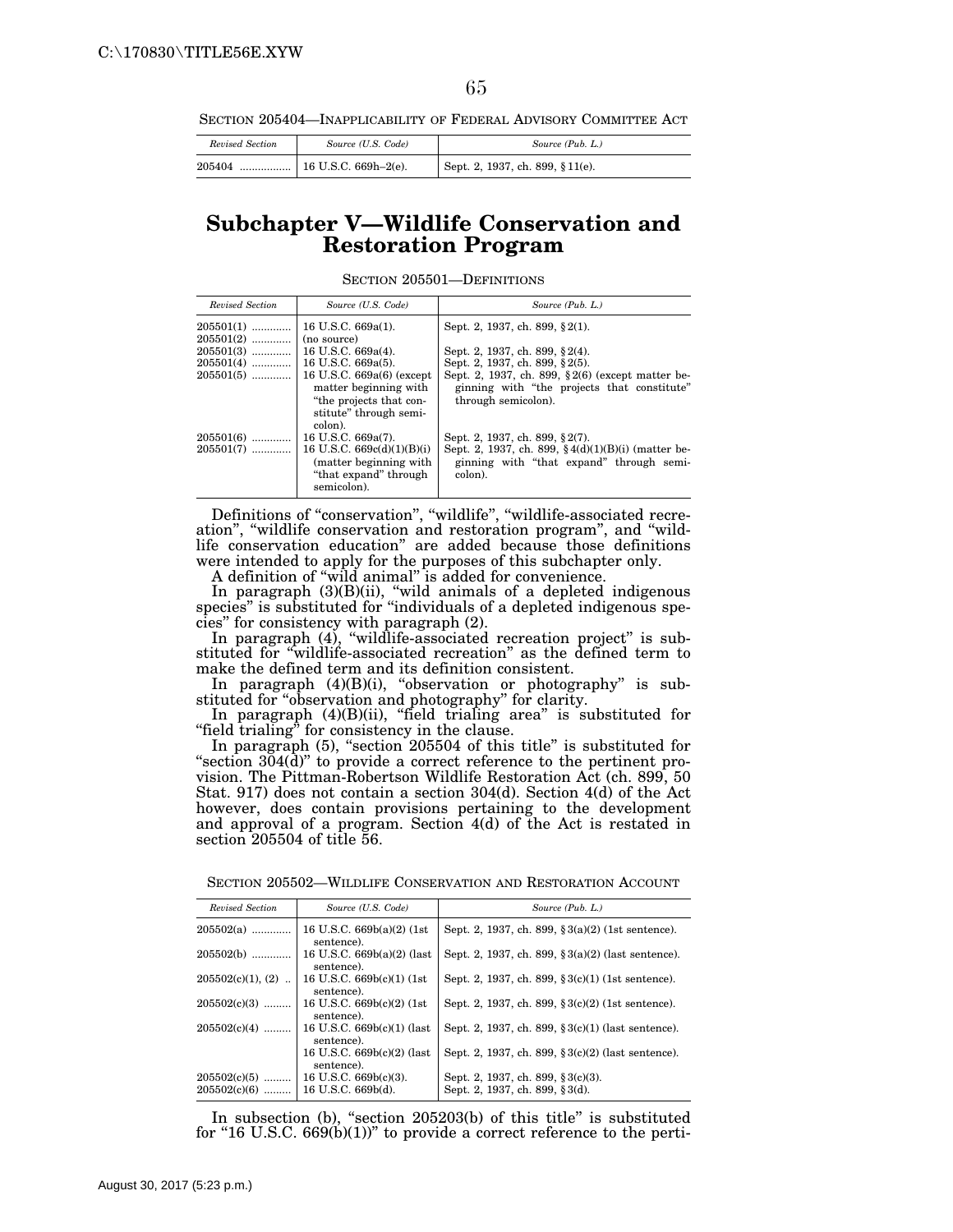nent provision. There is no subsection (b)(1) in 16 U.S.C. 669. Section 3(b) of the Pittman-Robertson Wildlife Restoration Act (ch. 899) however, contains the provisions relating to treatment of interest on amounts. Section 3(b) of the Act is restated as section 205203(b) of title 56.

In subsection (c)(1), ''Sport Fish Restoration and Boating Trust Fund'' is substituted for ''sport fish restoration account'' for consistency with chapter 227 of title 56.

In subsection (c)(1), "Restoration Fund" is substituted for "wildlife restoration account'' for consistency with section 205101 of title 56.

In subsection  $(c)(3)$ , "section 205504 of this title" is substituted for ''sections 4(d) and (e) of this Act'' to provide a correct reference to the pertinent provision. Section 4 of the Pittman-Robertson Wildlife Restoration Act (ch. 899) does not contain a subsection (e).

In subsection (c)(4), ''to establish or enhance programs or projects'' is substituted for ''for new programs and projects as well as to enhance existing programs and projects'' to eliminate unnecessary words.

In subsection  $(c)(5)$ , "as determined under" is substituted for "as defined by'' for clarity.

In subsection  $(c)(6)$ , "sections 205203(b) and 205206(e) of this title'' is substituted for ''subsections (a) and (b) of this section'' to provide a more precise reference to the pertinent provisions.

In subsection  $(c)(6)$ , "at the end" and "until the end" are substituted, respectively, for "at the close" and "until the close" for consistency in title 56.

| SECTION 205503-APPORTIONMENT OF AMOUNTS FROM WILDLIFE |  |
|-------------------------------------------------------|--|
| CONSERVATION AND RESTORATION ACCOUNT                  |  |

| Revised Section | Source (U.S. Code)                                                                                     | Source (Pub. L.)                                                                            |
|-----------------|--------------------------------------------------------------------------------------------------------|---------------------------------------------------------------------------------------------|
| 205503          | 16 U.S.C. $669c(c)$ (as en-<br>acted by Pub. L. 106-<br>553, § 1(a)(2)<br>$\lceil \S 902(e) \rceil$ ). | Sept. 2, 1937, ch. 899, $\S$ 4(c) (as enacted by Pub.<br>L. 106-553, § 1(a)(2) [§ 902(e)]). |

|  | SECTION 205504—WILDLIFE CONSERVATION AND RESTORATION PROGRAM |  |  |  |  |  |
|--|--------------------------------------------------------------|--|--|--|--|--|
|--|--------------------------------------------------------------|--|--|--|--|--|

| Revised Section                                | Source (U.S. Code)                                                                                                                    | Source (Pub. L.)                                                                                                                       |
|------------------------------------------------|---------------------------------------------------------------------------------------------------------------------------------------|----------------------------------------------------------------------------------------------------------------------------------------|
| $205504(a)(1)$                                 | 16 U.S.C. 669c(d)(1) (1st)<br>sentence).                                                                                              | Sept. 2, 1937, ch. 899, $\frac{6}{3}$ 4(d)(1) (1st sentence).                                                                          |
| $205504(a)(2)$ (mat-<br>ter before $(A)$ ).    | 16 U.S.C. 669c(d)(1) (be-<br>ginning with "To<br>apply" through "in-<br>cludes-").                                                    | Sept. 2, 1937, ch. 899, $\S 4(d)(1)$ (beginning with<br>"To apply" through "includes—").                                               |
| $205504(a)(2)(A)$                              | 16 U.S.C. $669c(d)(1)(A)$ .                                                                                                           | Sept. 2, 1937, ch. 899, §4(d)(1)(A).                                                                                                   |
| 205504(a)(2)(B)<br>(matter before)<br>$(i)$ ). | 16 U.S.C. $669c(d)(1)(B)$<br>(matter before (i)).                                                                                     | Sept. 2, 1937, ch. 899, $\frac{2}{3}$ 4(d)(1)(B) (matter be-<br>fore $(i)$ ).                                                          |
| 205504(a)(2)(B)(i)                             | 16 U.S.C. $669c(d)(1)(B)(i)$<br>(except matter begin-<br>ning with "that ex-<br>pand" through semi-<br>colon).                        | Sept. 2, 1937, ch. 899, $\S 4(d)(1)(B)(i)$ (except<br>matter beginning with "that expand" through<br>semicolon).                       |
| 205504(a)(2)<br>$(B)(ii)$ , $(iii)$ .          | 16 U.S.C.<br>$669c(d)(1)(B)(ii)$ , (iii).                                                                                             | Sept. 2, 1937, ch. 899, §4(d)(1)(B)(ii), (iii).                                                                                        |
| 205504(a)(2)(B)<br>(iv).                       | 16 U.S.C. 669a(6)<br>("maintenance of such")<br>projects").                                                                           | Sept. 2, 1937, ch. 899, §2(6) ("maintenance of<br>such projects").                                                                     |
| $205504(a)(2)(C)$                              | 16 U.S.C. 669c(d)(1)(C).                                                                                                              | Sept. 2, 1937, ch. 899, $\frac{4}{9}$ 4(d)(1)(C).                                                                                      |
| $205504(a)(3)$                                 | 16 U.S.C. 669c(d)(2).                                                                                                                 | Sept. 2, 1937, ch. 899, §4(d)(2).                                                                                                      |
| $205504(b)$                                    | 16 U.S.C. 669a(6) (mat-<br>ter beginning with "the<br>projects that con-<br>stitute" through "ap-<br>portioned under this<br>title"). | Sept. 2, 1937, ch. 899, $\S 2(6)$ (matter beginning<br>with "the projects that constitute" through<br>"apportioned under this title"). |
| $205504(c)$                                    | 16 U.S.C. 669c(d)(1)(D).                                                                                                              | Sept. 2, 1937, ch. 899, $\frac{4}{9}$ 4(d)(1)(D).                                                                                      |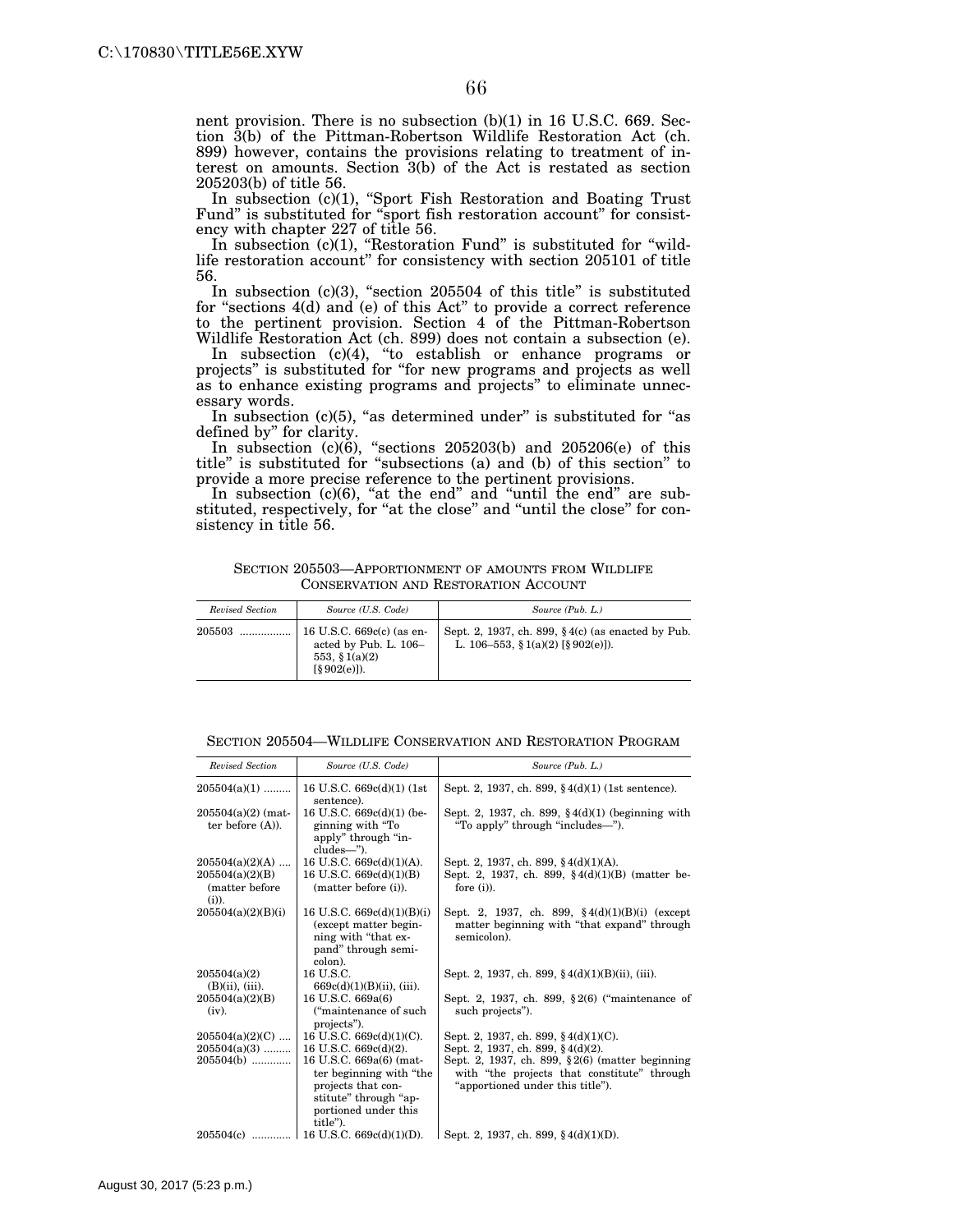SECTION 205504—WILDLIFE CONSERVATION AND RESTORATION PROGRAM— **Continued** 

| Revised Section | Source (U.S. Code)                                | Source (Pub. L.)                                    |
|-----------------|---------------------------------------------------|-----------------------------------------------------|
| (f).            | 205504(d) through   16 U.S.C. 669c(d)(3), (4).    | Sept. 2, 1937, ch. 899, $\frac{6}{3}$ 4(d)(3), (4). |
|                 | $205504(g)$ 16 U.S.C. 669g(a) (last<br>sentence). | Sept. 2, 1937, ch. 899, §8(a) (last sentence).      |

In subsection  $(a)(2)(B)(iii)$ , "pursuant to programs under section 8(a)'' is omitted as unnecessary.

In subsection  $(a)(2)(C)$ , "of the program and the projects under the program'' is substituted for ''of projects and programs required under this paragraph'' for clarity.

In subsection (b), in the matter before paragraph (1), "this subchapter'' is substituted for ''this title'' to provide a more precise reference to the pertinent provision. The Pittman-Robertson Wildlife Restoration Act (ch. 899, 50 Stat. 917) does not contain titles.

At the end of subsection  $(b)(2)$ , "or" is substituted for "and" for clarity.

In subsection  $(c)(1)$ , in the matter before subparagraph  $(A)$ , "a State or other eligible jurisdiction shall'' is added before ''develop and begin'' to supply missing words. See H.R. Rep. No. 106–1005, at 319 (2000) (Conf. Rep.), as reprinted at 2000 U.S.C.C.A.N. 2454.

In subsection  $(c)(1)$ , in the matter before subparagraph  $(A)$ , "scientific information'' is substituted for ''scientific information and data'' to eliminate unnecessary words.

In subparagraphs  $(B)$  through  $(E)$  and  $(G)$  of subsection  $(c)(1)$ , "subparagraph  $(\hat{A})$ " is substituted for "paragraph  $(1)$ " to provide the correct reference to the pertinent provision.

In subsection  $(c)(1)(E)$ , "subparagraph  $(D)$ " is substituted for "paragraph (4)" to provide the correct reference to the pertinent provision.

In subsection  $(c)(1)(G)$ , in the matter before clause (i), "of the State fish and wildlife agency'' is substituted for ''the State fish and wildlife department'' to supply a missing word.

In subsection  $(d)$ , in the matter before paragraph  $(1)$ , "subsection (a)'' is substituted for ''paragraph (1)'' to provide a more precise reference to the pertinent provision.

In subsection  $(d)(2)$ , "section 205503 of this title" is substituted for "subsection (c)" to provide a more precise reference to the pertinent provision.

In subsection  $(e)(2)$ , "if any," is omitted as unnecessary.

In subsection  $(e)(3)$ , "advance payments" and "payments to develop'' is substituted for ''advance funds'' and ''funds to develop'' respectively, for consistency in the subsection.

In subsection (f), "section 205503 of this title" is substituted for ''this section'' to provide a more precise reference to the pertinent provision.

In subsection (g), "wildlife conservation education project" is substituted for "wildlife conservation education program" for consistency in the subchapter.

SECTION 205505—PROHIBITION ON DIVERSION

| Revised Section | Source (U.S. Code)          | Source (Pub. L.)                                 |  |
|-----------------|-----------------------------|--------------------------------------------------|--|
| 205505<br>      | $\vert$ 16 U.S.C. 669 note. | Pub. L. 106–553, § 1(a)(2) [title IX, § 902(h)]. |  |

In subsection (a), "State fish and wildlife agency" is substituted for ''designated State agency'' each place it appears for consistency with section 205504 of title 56.

In subsection (b), "other sources of the State or other eligible jurisdiction" is substituted for "existing State sources" for clarity.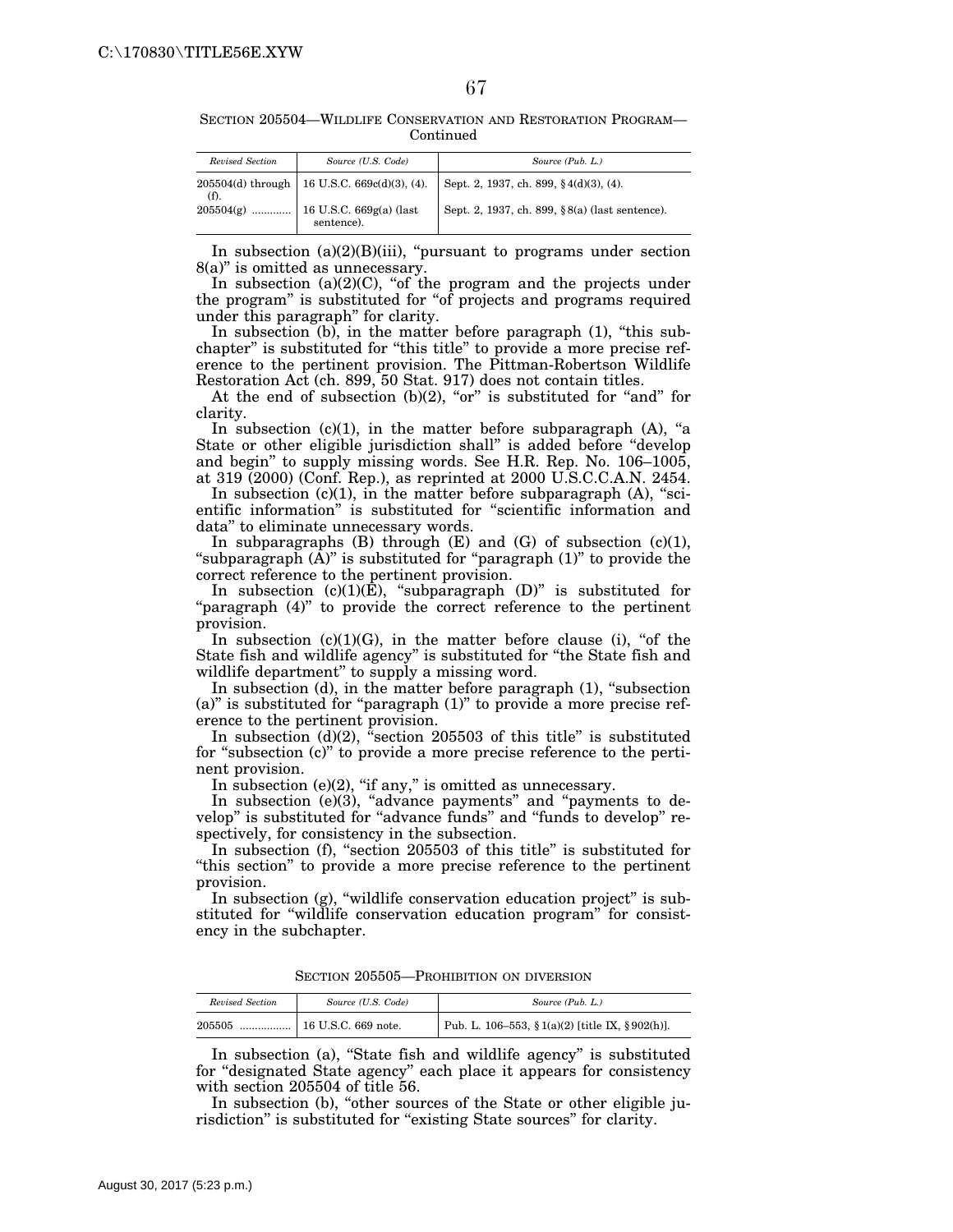# **Subchapter VI—Administrative Provisions**

SECTION 205601—REGULATIONS

| Revised Section | Source (U.S. Code) | Source (Pub. L.)             |  |
|-----------------|--------------------|------------------------------|--|
| 205601<br>      | $16$ U.S.C. 669i.  | Sept. 2, 1937, ch. 899, §12. |  |

In this section, "Secretary" is substituted for "Secretary of Agriculture'' because of section 4(f) of Reorganization Plan No. II of 1939 (5 U.S.C. App.).

SECTION 205602—CONSTRUCTION WORK AND LABOR

| Revised Section | Source (U.S. Code)                    | Source (Pub. L.)                              |  |
|-----------------|---------------------------------------|-----------------------------------------------|--|
| 205602          | 16 U.S.C. 669f(b) (1st)<br>sentence). | Sept. 2, 1937, ch. 899, §7(b) (1st sentence). |  |

#### SECTION 205603—DUTY TO MAINTAIN WILDLIFE RESTORATION PROJECTS

| Revised Section | Source (U.S. Code)                     | Source (Pub. L.)                              |
|-----------------|----------------------------------------|-----------------------------------------------|
| 205603<br>      | 16 U.S.C. $669g(a)$ (1st<br>sentence). | Sept. 2, 1937, ch. 899, §8(a) (1st sentence). |

### SECTION 205604—EXPENDITURE FOR MANAGEMENT OF AREAS AND **RESOURCES**

| Revised Section | Source (U.S. Code)                    | Source (Pub. L.)                             |
|-----------------|---------------------------------------|----------------------------------------------|
| 205604<br>      | 16 U.S.C. $669g(a)$ (3d<br>sentence). | Sept. 2, 1937, ch. 899, §8(a) (3d sentence). |

SECTION 205605—REPORTS AND CERTIFICATIONS

| Revised Section | Source (U.S. Code)                  | Source (Pub. L.)                                |
|-----------------|-------------------------------------|-------------------------------------------------|
| 205605<br>      | $16$ U.S.C. 669k(b)<br>through (e). | Pub. L. 106–408, title I, § 133(b) through (e). |

In subsection (a), "for a fiscal year" is substituted for "for fiscal year 2002 and each fiscal year thereafter'' to eliminate obsolete words.

In subsections (a), (b) (in the matter before paragraph (1)), and (c)(2), ''Committee on Natural Resources of the House of Representatives'' is substituted for ''Committee on Resources of the House of Representatives" on authority of Rule  $X(1)(m)$ , formerly  $X(1)(l)$ , of the Rules of the House of Representatives, adopted by House Resolution No. 6 (110th Congress, January 5, 2007).

In subsection (a), "for each category of administrative expense" is substituted for ''broken down by category'' for clarity.

In subsections (a), (b)(1), and (b)(4), " $227204(a)(2)$  of this title" is substituted for "section 4(d)(1) of the Dingell-Johnson Sport Fish Restoration Act (16 U.S.C. 777 $c(d)(1)$ )" because section 4(d) of the Dingell-Johnson Sport Fish Restoration Act was redesignated as section 4(b) by the Sportfishing and Recreational Boating Safety Act of 2005 (Public Law 109–59, title X, 119 Stat. 1927). Section 4(b) of the Dingell-Johnson Sport Fish Restoration Act (ch. 658) is restated in section 227204(a) of title 56. References to section 227204(a)(2) of title 56 is used in the restated provisions instead of references to paragraphs (1) through (3) of section 227204(a) of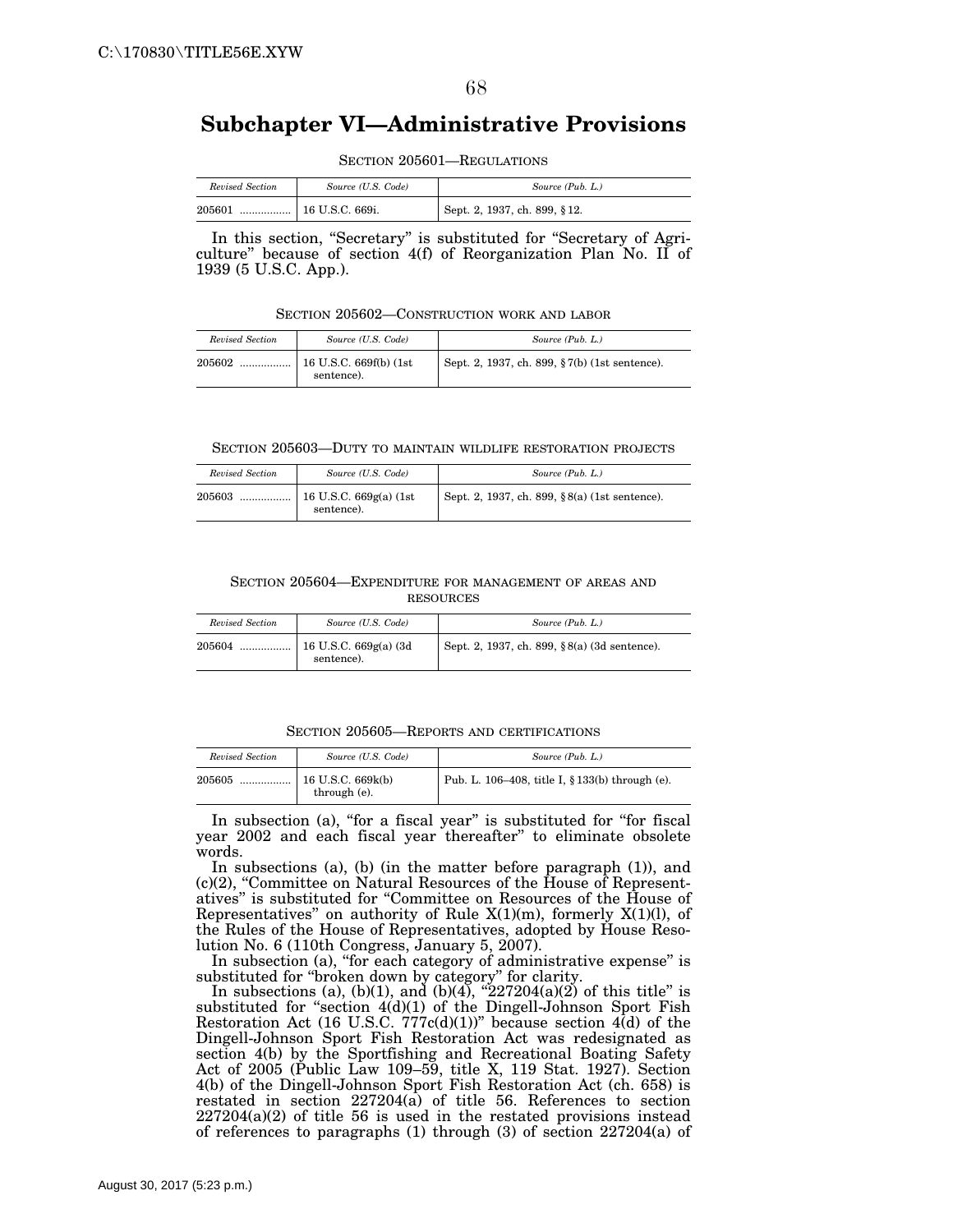title 56 (the source law of which is section 4(b)(1) of the Act) to provide a more precise reference to the pertinent provision.

In subsection (b), in the matter before paragraph (1), "submit" is substituted for "certify and report in writing" and "a written certification and report that'' is added, and in paragraphs (1) through (6), "discloses" or "certifies" is added, as appropriate, so as to achieve parallel structure among the paragraphs.

In subsection  $(b)(1)$ , "for each category of administrative expense" is substituted for ''broken down by category'' for clarity.

In subsection (b)(2), " $227204(a)(5)$  of this title" is substituted for "section 4(d)(2)(A) of the Dingell-Johnson Sport Fish Restoration Act (16 U.S.C.  $777c(d)(2)(A)$ )" because section 4(d) of the Dingell-Johnson Sport Fish Restoration Act was redesignated as section 4(b) by the Sportfishing and Recreational Boating Safety Act of 2005 (Public Law 109–59, title X, 119 Stat. 1927). Section 4(b) of the Dingell-Johnson Sport Fish Restoration Act (ch. 658) is restated in section 227204(a) of title 56. The reference to section 227204(a)(5) of title 56 is used in the restated provision instead of a reference to section  $227204(a)(4)$  of title  $56$  (the source law of which is section 4(b)(2)(A) of the Act) for consistency with the words ''amounts apportioned to States and other eligible jurisdictions'' in the restated provision.

In subsection (d), "an individual" is substituted for "any person" for clarity.

## **Chapter 207—Great Lakes Area Fish and Wildlife Conservation**

# **Subchapter I—Fish and Wildlife Restoration in the Great Lakes**

SECTION 207101—DEFINITIONS

| Revised Section     | Source (U.S. Code)                           | Source (Pub. L.)                                   |
|---------------------|----------------------------------------------|----------------------------------------------------|
|                     | $207101(2)$ through   16 U.S.C. 941b(1), (3) | Pub. L. 101-537, title I, § 1004(9).               |
| $(8)$ .             | through $(8)$ .                              | Pub. L. 101–537, title I, § 1004(1), (3) through   |
| $207101(9)$ through | 16 U.S.C. 941b(10)                           | $(8)$ .                                            |
| $(11)$ .            | through $(12)$ .                             | Pub. L. 101–537, title I, § 1004(10) through (12). |

In this section, paragraph (2) of section 1004 of the Great Lakes Fish and Wildlife Restoration Act of 1990 (Public Law 101–537, 104 Stat. 2371) is omitted as unnecessary because of section 101101 of title 56.

SECTION 207102—RESTORATION PROJECTS AND PROPOSALS

| Revised Section | Source (U.S. Code)                                          | Source (Pub. L.)                                                          |
|-----------------|-------------------------------------------------------------|---------------------------------------------------------------------------|
| 207102          | 16 U.S.C. 941c(a), (b)(1),<br>$(2)$ , $(c)$ through $(e)$ . | Pub. L. 101–537, title I, $\S 1005(a)$ , (b)(1), (2), (c)<br>through (e). |

In subsection  $(b)(1)$ , "or partnership" is omitted as unnecessary. In subsection  $(b)(2)(B)(i)$ , "as amended" is omitted as unnecessary.

In subsection (b)(2)(B)(ii), "the Convention on Great Lakes Fisheries, signed at Washington September 10, 1954 (6 UST 2836, TIAS 3326)'' is substituted for ''the 1954 Great Lakes Fisheries Convention'' for clarity.

In subsection  $(b)(2)(B)(vi)$ , in the parenthetical, "relating to the Great Lakes Interagency Task Force'' is omitted as unnecessary.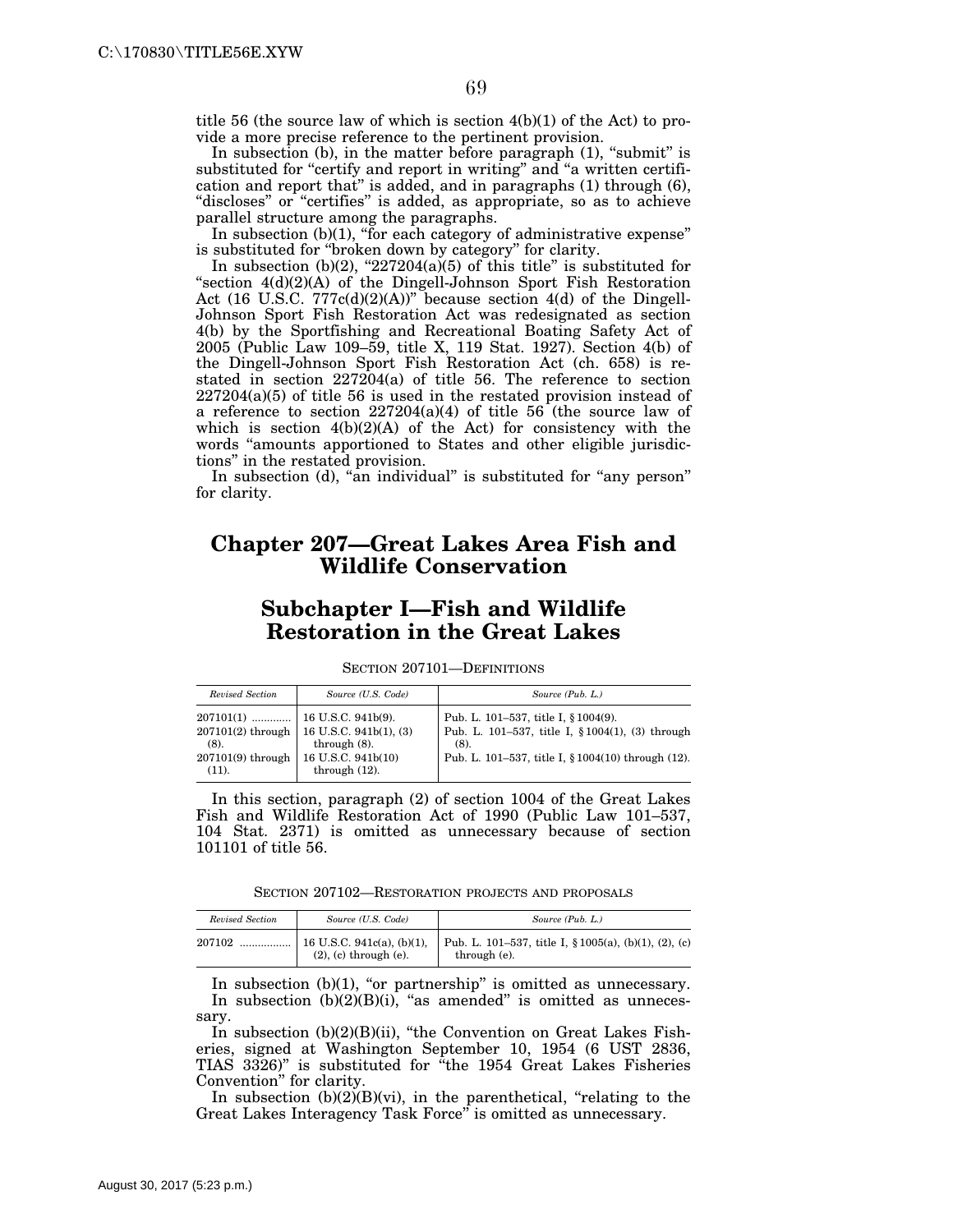SECTION 207103—SEA LAMPREY

| Revised Section | Source (U.S. Code)               | Source (Pub. L.)                        |
|-----------------|----------------------------------|-----------------------------------------|
| 207103          | $\ldots$   16 U.S.C. 941c(b)(3). | Pub. L. 101–537, title I, § 1005(b)(3). |

In this section, "retain authority and responsibility to" is omitted as unnecessary.

SECTION 207104—GOALS FOR PROGRAMS RELATED TO THE GREAT LAKES BASIN

| Revised Section | Source (U.S. Code) | Source (Pub. L.)                  |
|-----------------|--------------------|-----------------------------------|
| 207104<br>.     | 16 U.S.C. 941d.    | Pub. L. 101-537, title I, § 1006. |

In paragraph (5), "listed species, as defined in section 201102 of this title'' is substituted for ''threatened and endangered species'' for clarity and consistency with chapter 201 of title 56.

SECTION 207105—ESTABLISHMENT OF OFFICES

| Revised Section | Source (U.S. Code) | Source (Pub. L.)                  |
|-----------------|--------------------|-----------------------------------|
| 207105<br>      | 16 U.S.C. 941e.    | Pub. L. 101-537, title I, § 1007. |

SECTION 207106—REPORT; CONTINUED MONITORING AND ASSESSMENT

| Revised Section | Source (U.S. Code) | Source (Pub. L.)                  |
|-----------------|--------------------|-----------------------------------|
| 207106<br>      | 16 U.S.C. 941f.    | Pub. L. 101-537, title I, § 1008. |

In subsection (a), "Committee on Natural Resources of the House of Representatives'' is substituted for ''Committee on Resources of the House of Representatives" on authority of Rule  $X(1)(m)$ , formerly X(1)(l), of the Rules of the House of Representatives, adopted by House Resolution No. 6 (110th Congress, January 5, 2007).

In subsection (b)(5), in the parenthetical, "relating to the Great Lakes Interagency Task Force'' is omitted as unnecessary.

SECTION 207107—AUTHORIZATION OF APPROPRIATIONS

| Revised Section | Source (U.S. Code)         | Source (Pub. L.)                  |
|-----------------|----------------------------|-----------------------------------|
| 207107          | $\ldots$   16 U.S.C. 941g. | Pub. L. 101-537, title I, § 1009. |

In subsection  $(a)(1)$ , in the matter before subparagraph  $(A)$ , "proposals and regional projects'' is substituted for ''fish and wildlife restoration proposals'' for consistency in the subchapter.

In subsection (a)(1), in the matter before subparagraph (A), and in paragraph (1)(A), ''section 207102(d) of this title'' is substituted for "section 1005(e)" because the provisions pertaining to the selection of proposals and regional projects are located in section 207102(d) of title 56, which is a restatement of section 1005(d) of the Great Lakes Fish and Wildlife Restoration Act of 1990 (Public Law 101–537), as amended by the Great Lakes Fish and Wildlife Restoration Act of 2006 (Public Law 109–326, 120 Stat. 1763).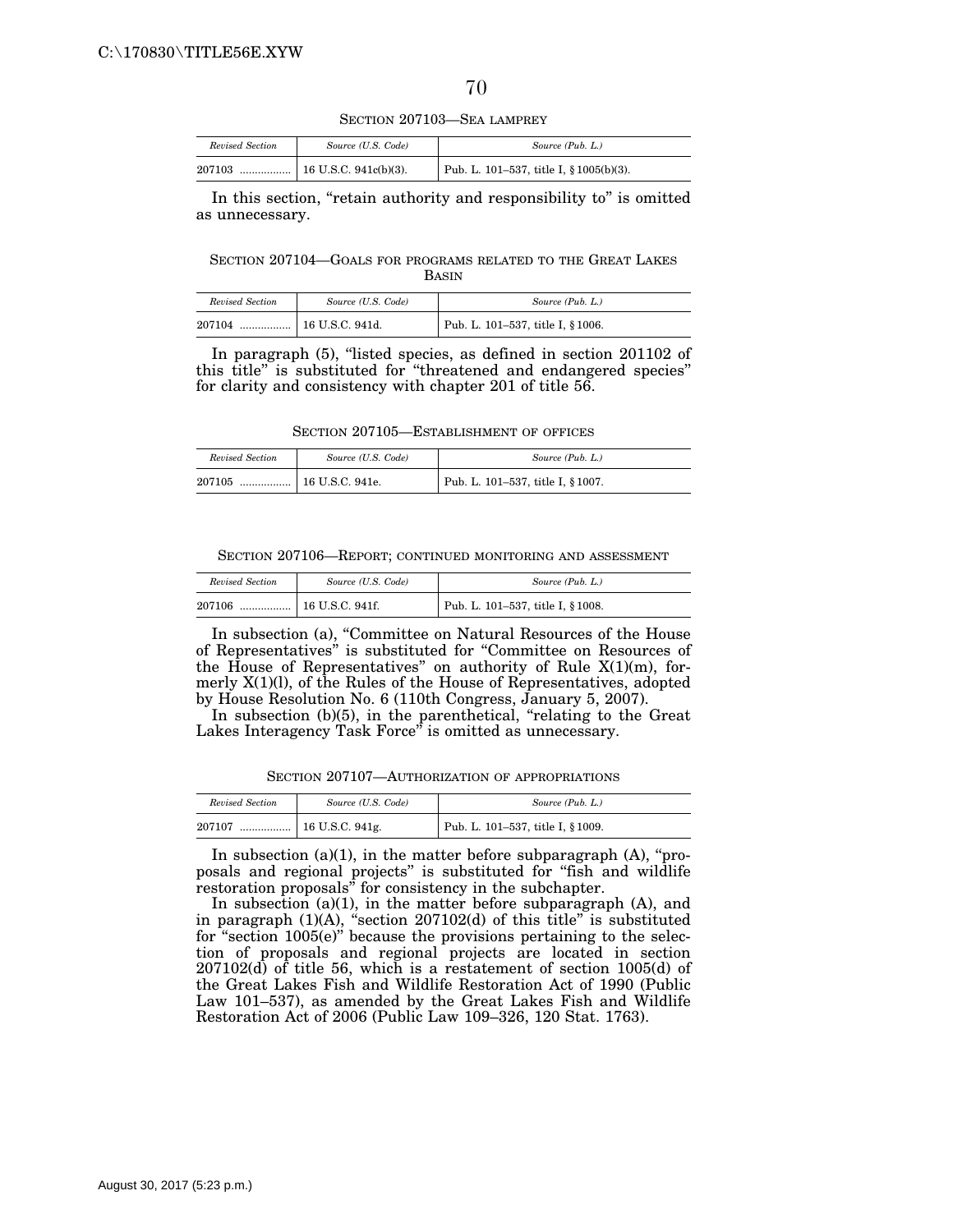# **Subchapter II—Great Lakes Fish and Wildlife Tissue Bank**

| SECTION 207201—DEFINITIONS |  |  |
|----------------------------|--|--|
|----------------------------|--|--|

| Revised Section | Source (U.S. Code) | Source (Pub. L.)                               |
|-----------------|--------------------|------------------------------------------------|
| 207201<br>      | 16 U.S.C. 943b.    | <sup>1</sup> Pub. L. 102-440, title II, § 204. |

In paragraph (2), in the matter before subparagraph (A), "fish, invertebrates, and other fauna'' is substituted for ''fauna, fish, and invertebrates'' for clarity because fish and invertebrates are fauna.

SECTION 207202—ESTABLISHMENT

| Revised Section | Source (U.S. Code) | Source (Pub. L.)                  |
|-----------------|--------------------|-----------------------------------|
| 207202<br>      | 16 U.S.C. 943.     | Pub. L. 102-440, title II, § 202. |

In subsection (a), "in existence on October 23, 1992," is substituted for "existing" for clarity.

SECTION 207203—DATABASE

| Revised Section | Source (U.S. Code) | Source (Pub. L.)                  |
|-----------------|--------------------|-----------------------------------|
| 207203<br>      | 16 U.S.C. 943a.    | Pub. L. 102-440, title II, § 203. |

# **Chapter 209—Importation of Wild Mammals and Birds in Violation of Foreign Law**

SECTION 209101—PROHIBITION ON IMPORTATION

| Revised Section                                                 | Source (U.S. Code) | Source (Pub. L.)                            |
|-----------------------------------------------------------------|--------------------|---------------------------------------------|
| $209101(a)$   (no source)<br>209101(b), (c)  19 U.S.C. 1527(a). |                    | Jun. 17, 1930, ch. 497, title IV, § 527(a). |

In subsection (a), a definition of "foreign country" is added for convenience based on the words ''any country, dependency, province, or other subdivision of government'' in section 527(a) of the Tariff Act of 1930 (ch. 497, 46 Stat. 741).

In subsection (b), "after the expiration of ninety days after the enactment of this Act'' is omitted as obsolete.

SECTION 209102—FORFEITURE

| Revised Section | Source (U.S. Code) | Source (Pub. L.)                           |
|-----------------|--------------------|--------------------------------------------|
| 209102          |                    | Jun. 17, 1930, ch. 497, title IV, §527(b). |

In subsection (a), "wild" is added before "mammal" for consistency with section 209101 of title 56.

In subsection (b), "Secretary of Homeland Security" is substituted for "Secretary of the Treasury" because of section 403 of the Homeland Security Act of 2002 (6 U.S.C. 203), which transferred from the Department of the Treasury the functions, personnel, assets, and liabilities of the United States Customs Service, including the functions of the Secretary of the Treasury related to the United States Customs Service, to the Department of Homeland Security.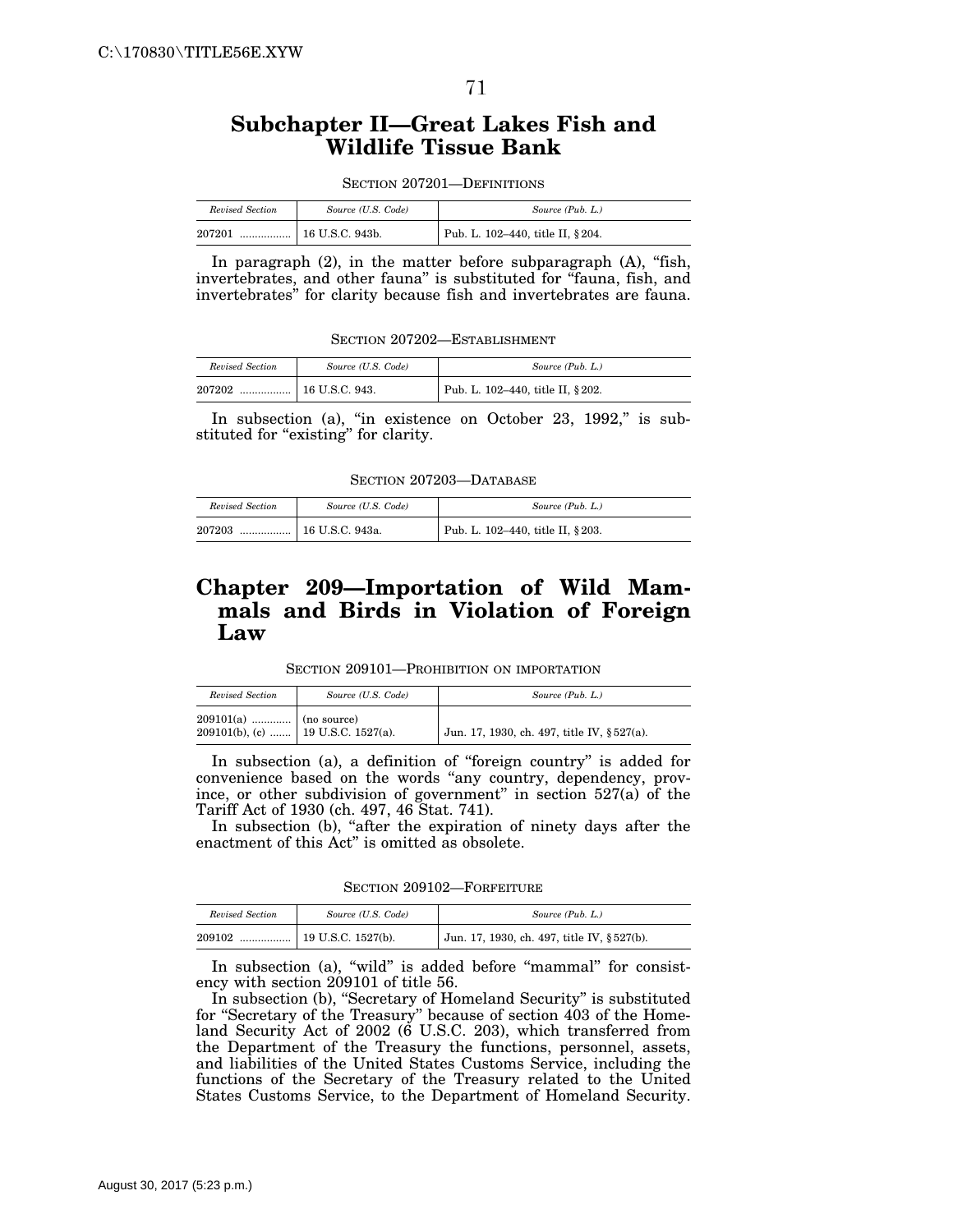SECTION 209103—INAPPLICABILITY OF CHAPTER

| Revised Section | Source (U.S. Code) | Source (Pub. L.)                            |
|-----------------|--------------------|---------------------------------------------|
| 209103          |                    | Jun. 17, 1930, ch. 497, title IV, § 527(c). |

## **Chapter 211—Airborne Hunting**

SECTION 211101—DEFINITIONS

| Revised Section                                    | Source (U.S. Code) | Source (Pub. L.)                 |
|----------------------------------------------------|--------------------|----------------------------------|
| $211101(2)$ (no source)<br>$211101(3)$ (no source) |                    | Aug. 8, 1956, ch. 1036, § 13(c). |

In paragraph (2), a definition of "Secretary" is added for convenience.

In paragraph (3), a definition of ''wild animal'' is added for convenience. The definition is based on the following words in S. Rep. No. 92–421 (1971), as reprinted at 1971 U.S.C.C.A.N. 1735, 1737, in the section analysis for section 1: ''It is not intended that the prohibition in subsection (a) be extended to include domestic or domesticated animals nor is it the intention to prevent ranch operators or their agents from using aircraft in ranch management operations, except when such aerial operations may affect wild animals as specified elsewhere in the act.'' Throughout the chapter, references to birds and fish are omitted as unnecessary because birds and fish are animals.

SECTION 211102—OFFENSES AND CRIMINAL PENALTIES

| Revised Section | Source (U.S. Code) | Source (Pub. L.) |
|-----------------|--------------------|------------------|
| 211102<br>      | (no source)        |                  |

SECTION 211103—INAPPLICABILITY TO CERTAIN PERSONS

| Revised Section | Source (U.S. Code) | Source (Pub. L.)                     |
|-----------------|--------------------|--------------------------------------|
| 211103          |                    | $1$ Aug. 8, 1956, ch. 1036, § 13(b). |

In subsection (a), "Section  $50(c)$  of title 18 shall not apply" is substituted for ''This section shall not apply'' to provide a more precise reference to the pertinent provision.

In subsection (a), "wild animals" is substituted for "wildlife" for consistency with section 211101(3) of title 56.

In subsection (b), "the number and type of wild animals" is substituted for "the number and type of animals" for consistency with section 211101(3) of title 56.

In subsection (b), "as described in section  $50(c)$  of title  $18"$  is added for clarity.

In subsection (c), "license or permit" is substituted for "permit" each place it appears for clarity and consistency in the chapter.

In paragraphs  $(2)$  through  $(5)$  of subsection  $(c)$ , "wild animals" is substituted for "animals" for clarity and consistency with section 211101(3) of title 56.

SECTION 211104—ENFORCEMENT

| Revised Section | Source (U.S. Code) | Source (Pub. L.)                 |
|-----------------|--------------------|----------------------------------|
|                 |                    | Aug. 8, 1956, ch. 1036, § 13(d). |

In subsection (a), "and appropriate" is omitted as unnecessary.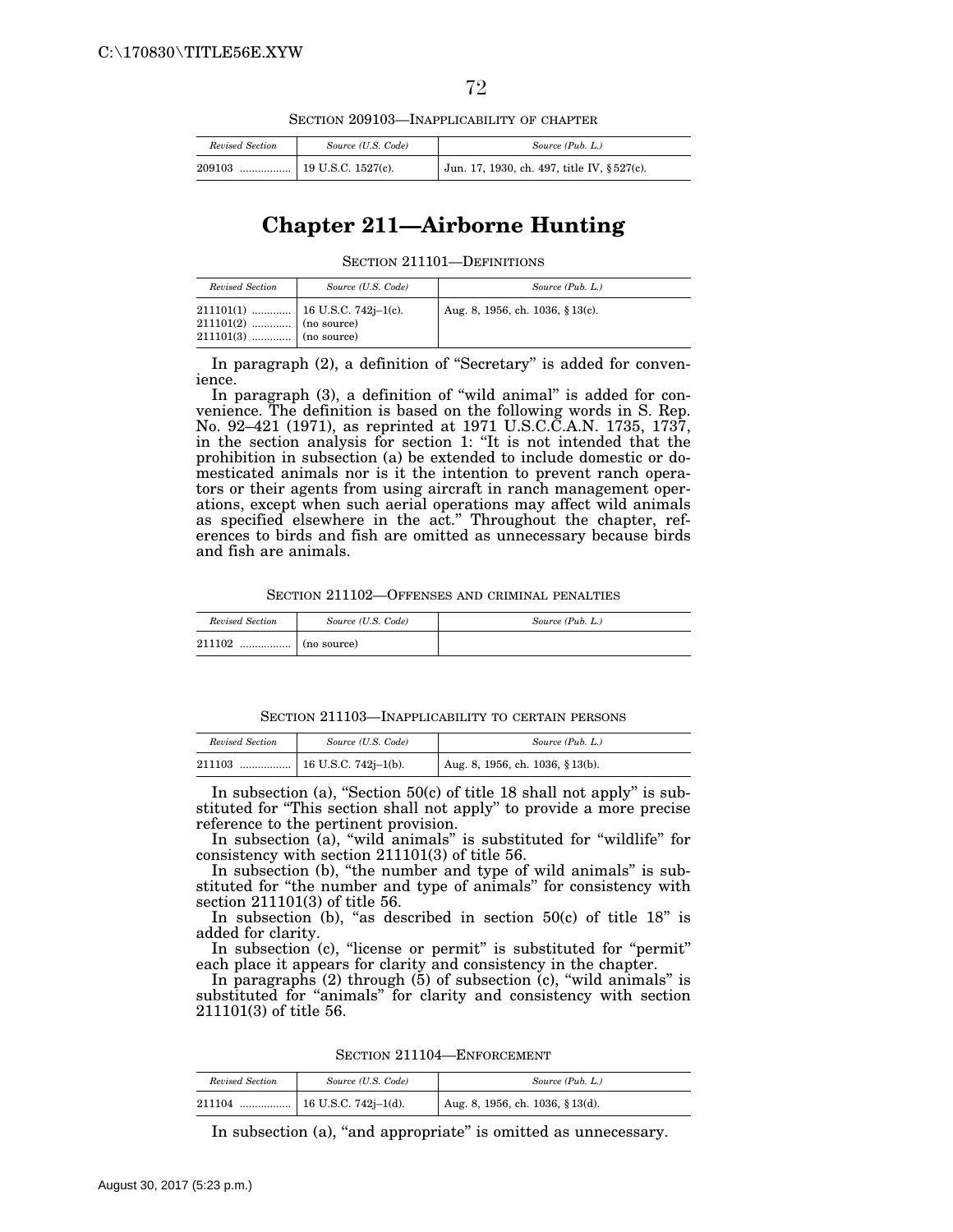In subsection (d), "a United States magistrate judge" is substituted for "any United States magistrate" because of section 321 of the Federal Courts Study Committee Implementation Act of 1990 (Public Law 101–650, 28 U.S.C. 631 note).

In subsection (d), "under this section" is substituted for "in all such cases'' for clarity.

SECTION 211105—FORFEITURE

| Revised Section | Source (U.S. Code) | Source (Pub. L.)                      |
|-----------------|--------------------|---------------------------------------|
| 211105          |                    | Aug. 8, 1956, ch. 1036, § 13(e), (f). |

In subsection  $(a)(1)$ , "in violation of" is substituted for "contrary" to'' for clarity.

In subsection (b)(2), ''Department of the Treasury or Department of Homeland Security'' is substituted for ''Treasury Department'' because of the shared functions of the Department of the Treasury and the Department of Homeland Security in the implementation of the customs laws. See sections 403, 411 and 412 of the Homeland Security Act of 2002 (6 U.S.C. 203, 211, 212).

## **Chapter 213—Continuing Studies and Investigations**

SECTION 213101—INVESTIGATIONS, INFORMATION, AND REPORTS ON FISH AND WILDLIFE

| Revised Section | Source (U.S. Code)      | Source (Pub. L.)            |
|-----------------|-------------------------|-----------------------------|
| 213101<br>      | $\vert$ 16 U.S.C. 742d. | Aug. 8, 1956, ch. 1036, §5. |

In the matter before paragraph (1), ''The Secretary of the Interior or the Secretary of Commerce, as program responsibilities are vested pursuant to section 107105 of this title,'' is substituted for ''The Secretary'' because of Reorganization Plan No. 4 of 1970, the provisions of which that are pertinent to this section are restated in section 107105 of title 56.

In the matter before paragraph (1), "and to Congress" is omitted because of the termination of the reporting requirement with respect to Congress, effective May 15, 2000. See section 3003 of the Federal Reports Elimination and Sunset Act of 1995 (Public Law 104–66, 31 U.S.C. 1113 note) and the 12th item on page 54 of House Document No. 103–7.

SECTION 213102—STUDIES OF EFFECTS OF USE OF CHEMICALS

| Revised Section | Source (U.S. Code) | Source (Pub. L.)    |
|-----------------|--------------------|---------------------|
| 213102          |                    | Pub. L. 85–582, §1. |

In the matter before paragraph (1), "Administrator of the Environmental Protection Agency'' is substituted for ''Secretary of the Interior'' because of Reorganization Plan No. 3 of 1970 (5 U.S.C. App.).

SECTION 213103—INVESTIGATIONS TO DETERMINE EFFECT ON WILDLIFE OF POLLUTING SUBSTANCES

| Revised Section                                           | Source (U.S. Code) | Source (Pub. L.)           |
|-----------------------------------------------------------|--------------------|----------------------------|
| $213103(a)$ (no source)<br>213103(b), (c)  16 U.S.C. 665. |                    | Mar. 10, 1934, ch. 55, §5. |

In subsection (a), a definition of ''wildlife'' is added to carry forward the definition of ''wildlife'' from section 8 of the Fish and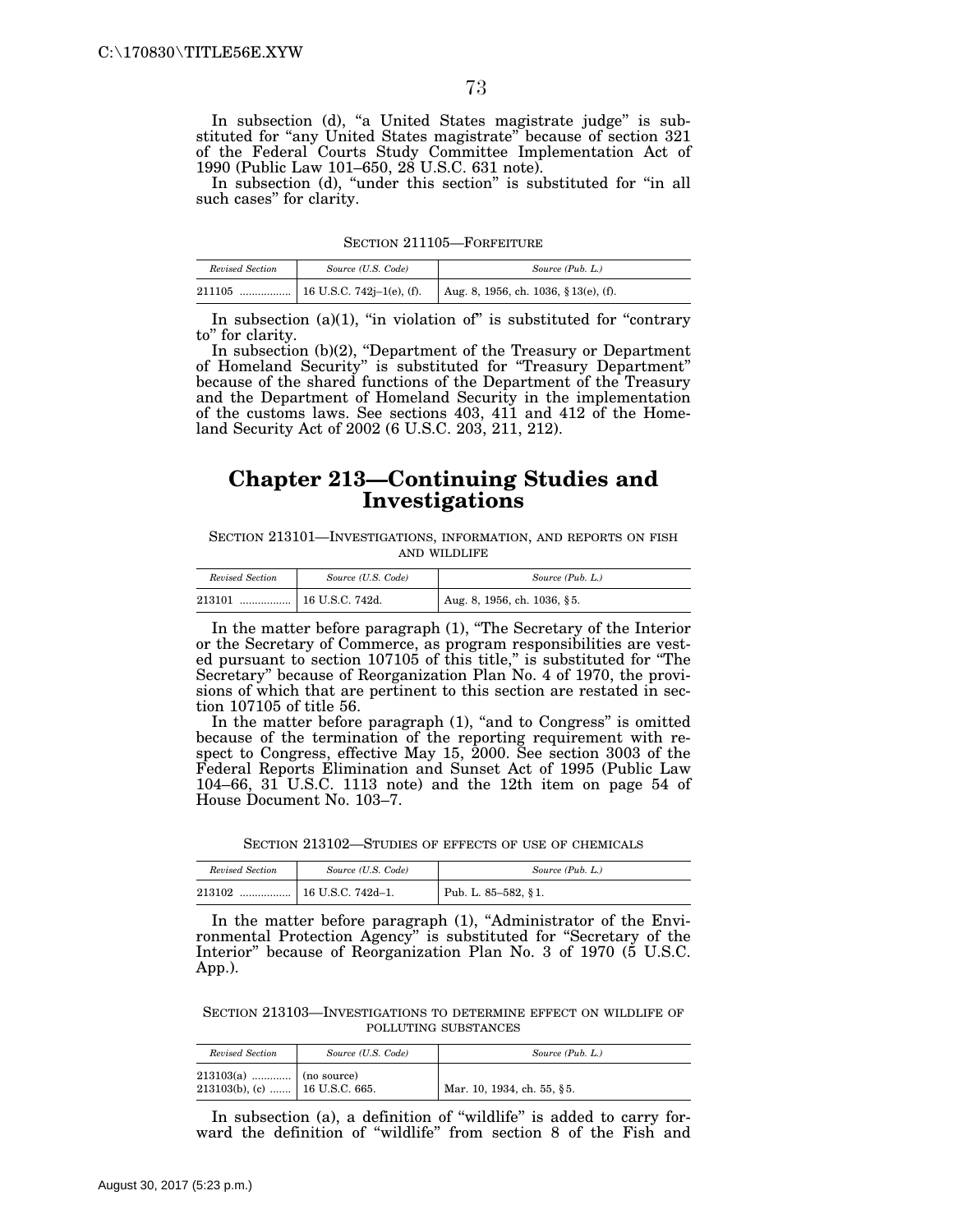Wildlife Coordination Act (16 U.S.C. 666b). In carrying forward the definition of ''wildlife'' from section 8 of that Act, ''the term 'wildlife' includes'' is substituted for ''The terms 'wildlife' and 'wildlife resources' as used herein include'' to eliminate unnecessary words.

In subsection  $(a)(2)$ , "wild animals" is substituted for "wildlife" for consistency with paragraph (1).

In subsection (b), in the matter before paragraph (1), "and the United States Bureau of Mines'' is omitted because the United States Bureau of Mines no longer exists.

In subsection (b), in the matter before paragraph (1), "or the Secretary of Commerce, as appropriate'' is added, and in subsection (b)(1), "as either Secretary" is substituted for "as he", because of Reorganization Plan No. 4 of 1970, the provisions of which that are pertinent to this section are restated in section 107105 of title 56. In subsection  $(b)(2)(B)$ , "containing" is substituted for "of" for

clarity.

# **Chapter 215—Wildlife Trafficking**

### **Subchapter I—General Provisions**

| Revised Section     | Source (U.S. Code)                                    | Source (Pub. L.)                                               |
|---------------------|-------------------------------------------------------|----------------------------------------------------------------|
| $215101(1)$ through | 16 U.S.C. 7601(1)                                     | Pub. L. $114-231$ , $2(1)$ through (4).                        |
| (4).                | through $(4)$ .                                       |                                                                |
| $215101(5)$         | 16 U.S.C. 7601(6) (relat-<br>ing to defense article). | Pub. L. 114–231, $\S 2(6)$ (relating to defense arti-<br>cle). |
| $215101(6)$         | 16 U.S.C. 7601(6) (relat-                             | Pub. L. 114–231, $\S 2(6)$ (relating to defense serv-          |
|                     | ing to defense service).                              | ice).                                                          |
| $215101(7)$         | 16 U.S.C. 7601(5).                                    | Pub. L. $114-231$ , § 2(5).                                    |
| $215101(8)$         | 16 U.S.C. 7601(7).                                    | Pub. L. 114-231, § 2(7).                                       |
| $215101(9)$         | 16 U.S.C. 7601(8).                                    | Pub. L. 114-231, § 2(8).                                       |
| $215101(10)$        | 16 U.S.C. 7601(9).                                    | Pub. L. 114-231, § 2(9).                                       |
| $215101(11)$        | 16 U.S.C. 7601(10).                                   | Pub. L. 114-231, § 2(10).                                      |
| $215101(12)$        | 16 U.S.C. 7601(6) (relat-                             | Pub. L. 114-231, § 2(6) (relating to significant               |
|                     | ing to significant mili-                              | military equipment).                                           |
|                     | tary equipment).                                      |                                                                |
| $215101(13)$        | 16 U.S.C. 7601(11).                                   | Pub. L. $114-231$ , $2(11)$ .                                  |
| $215101(14)$        | 16 U.S.C. 7601(6) (relat-                             | Pub. L. $114-231$ , $\S2(6)$ (relating to training).           |
|                     | ing to training).                                     |                                                                |
| $215101(15)$        | (no source)                                           |                                                                |
| $215101(16)$        | 16 U.S.C. 7601(12).                                   | Pub. L. $114-231$ , $2(12)$ .                                  |

SECTION 215101—DEFINITIONS

In paragraph (2), ''means the Co-Chairs of the Presidential Task Force on Wildlife Trafficking established under Executive Order 13648, which Co-Chairs consist of the Secretary of State, the Secretary of the Interior, and the Attorney General'' is substituted for "means the Secretary of State, the Secretary of the Interior, and the Attorney General, as established pursuant to Executive Order 13648'' for clarity.

In paragraph  $(3)(A)$ , "benefit directly or indirectly" is substituted for "benefit directly and indirectly" for clarity.

In paragraph  $(4)$ , "means" is substituted for "refers to" for consistency in the section.

In paragraph (4), "specially designated by the Secretary of State" is substituted for ''specially designated by the Secretary of State pursuant to subsection (b) of section 201'' to eliminate unnecessary words because the words ''the government of which has actively engaged in or knowingly profited from the trafficking of endangered species or threatened species under chapter 201 of this title" are restated in paragraph (4) and omitted as unnecessary in section  $215201(b)$  of title 56, which restates subsection (b) of section  $201$ of the Eliminate, Neutralize, and Disrupt Wildlife Trafficking Act of 2016.

In paragraph  $(4)$ , "as a focus country" is substituted for "as a major source of wildlife trafficking products or their derivatives, a major transit point of wildlife trafficking products or their deriva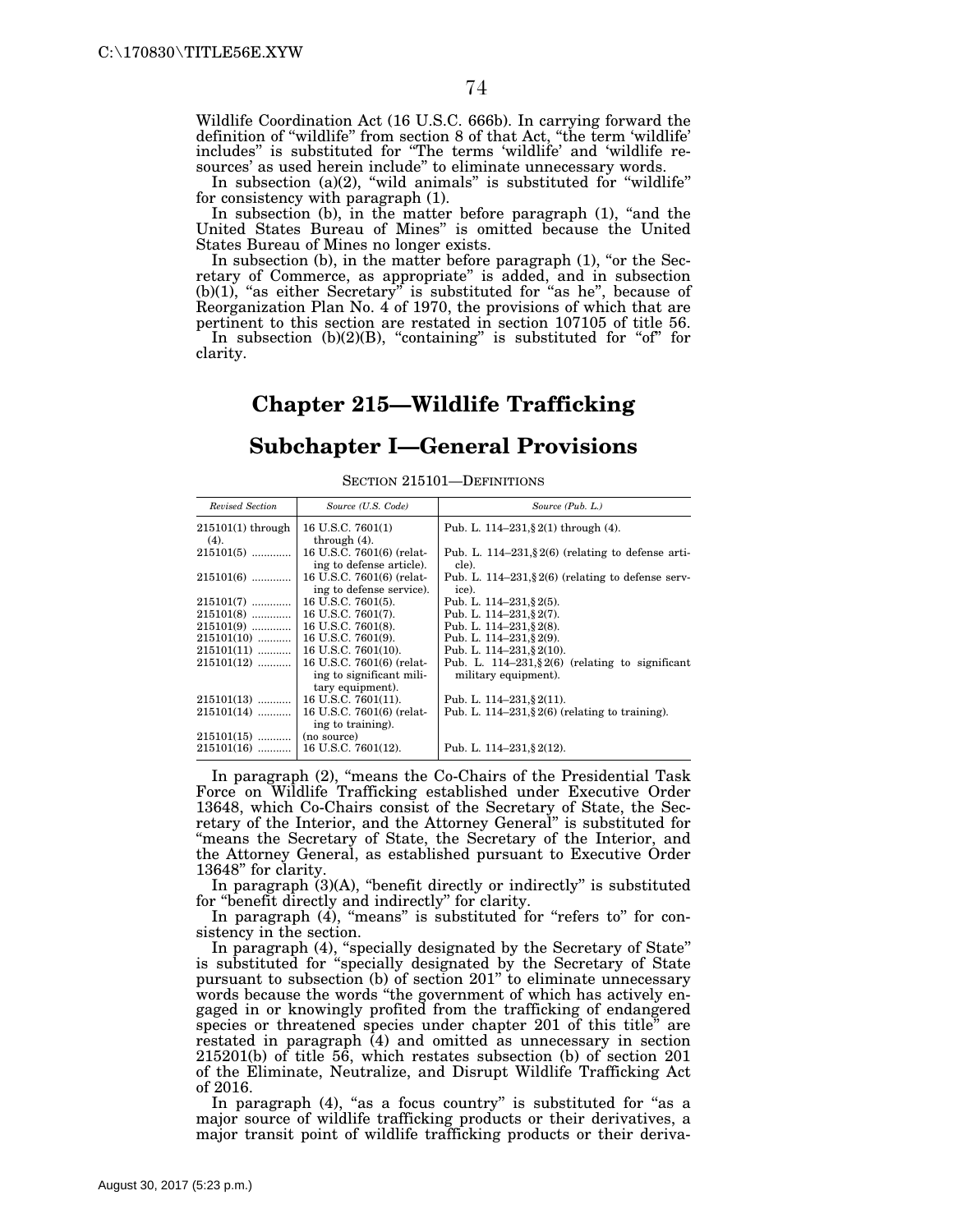tives, or a major consumer of wildlife trafficking products'' because of the definition of ''focus country'' in paragraph (7) and because ''country of concern'' was defined in the source law as ''a foreign country specially designated . . . pursuant to subsection (b) of section 201'', and subsection (b) of section 201 of the Eliminate, Neutralize, and Disrupt Wildlife Trafficking Act of 2016 refers to ''[a] country of concern listed in the report''. The report referred to in subsection (b) of section 201 of the Act is required to be submitted with a list of focus countries.

In paragraph (4), "endangered species or threatened species under chapter 201 of this title'' is substituted for ''endangered or threatened species'' for clarity.

In paragraph (7), "means" is substituted for "refers to" for consistency in the section.

In paragraph (10), "means" is substituted for "refers to" for consistency in the section.

In paragraph (13), "section 215202 of this title" is substituted for "section 201" to provide the correct reference to the pertinent provision. Section 301 of the Eliminate, Neutralize, and Disrupt Wildlife Trafficking Act of 2016, restated in section 215202 of title 56, contains provisions relating to the Presidential Task Force on Wildlife Trafficking; section 201 of the Act does not.

In paragraph (15), a definition of ''USAID'' is added for convenience.

In paragraph (16), in the matter before subparagraph (A), "means" is substituted for "refers to" for consistency in the section.

In paragraph (16)(B), ''wildlife parts, or products from wildlife'' is substituted for "and their related parts and products" for clarity.

| Revised Section | Source (U.S. Code) | Source (Pub. L.)        |
|-----------------|--------------------|-------------------------|
| 215102<br>      | 16 U.S.C. 7611.    | Pub. L. 114-231, § 101. |

SECTION 215102—PURPOSES

SECTION 215103—POLICY

| Revised Section | Source (U.S. Code)    | Source (Pub. L.)        |
|-----------------|-----------------------|-------------------------|
| 215103<br>      | $\pm 16$ U.S.C. 7612. | Pub. L. 114-231, § 102. |

## **Subchapter II—Framework for Interagency Response**

SECTION 215201—REPORT

| Revised Section | Source (U.S. Code) | Source (Pub. L.)        |
|-----------------|--------------------|-------------------------|
| 215201<br>      | $16$ U.S.C. 7621.  | Pub. L. 114-231, § 201. |

In subsection (a), ''Beginning on a date not later than October 7, 2017'' is substituted for ''Not later than one year after the date of the enactment of this Act'' for clarity.

In subsection (a), "shall annually submit" is substituted for "shall submit" because of the omission of "and annually thereafter" in the restatement.

In subsection (a), "each focus country" is substituted for "each country determined by the Secretary of State to be a focus country within the meaning of this Act" to eliminate unnecessary words.

In subsection (b), "shall identify each focus country that is also a country of concern'' is substituted for ''shall identify each country of concern listed in the report'' for clarity.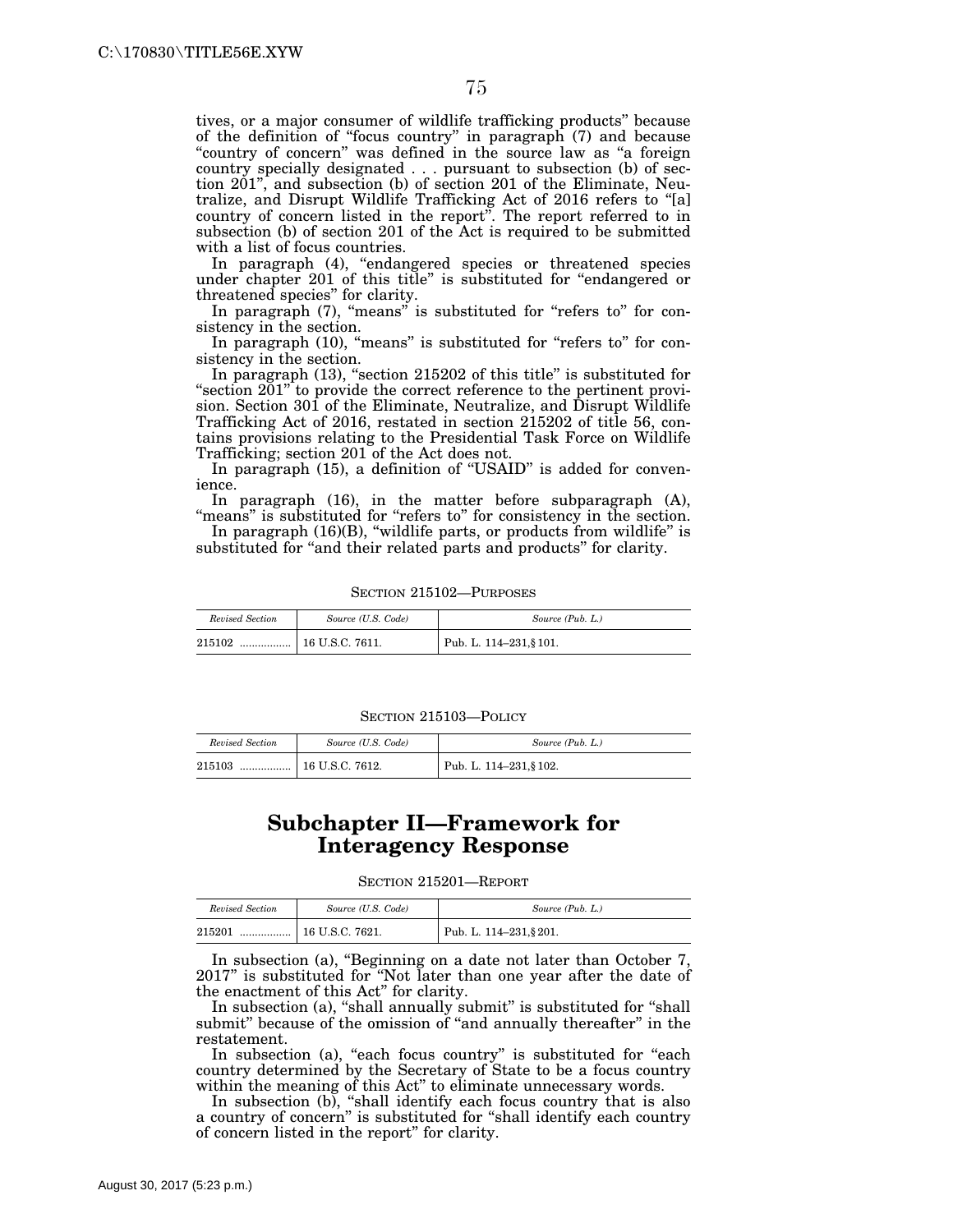In subsection (b), "the government of which has actively engaged in or knowingly profited from the trafficking of endangered or threatened species'' is omitted as unnecessary because of the definition of "country of concern" in section 215101 of title 56.

In subsection (c), "October 7, 2021" is substituted for "the date that is 5 years after the date of the enactment of this Act'' for clarity.

SECTION 215202—PRESIDENTIAL TASK FORCE ON WILDLIFE TRAFFICKING

| Revised Section | Source (U.S. Code) | Source (Pub. L.)        |
|-----------------|--------------------|-------------------------|
| 215202<br>      | 16 U.S.C. 7631.    | Pub. L. 114-231, § 301. |

In subsection (a)(2)(C), "Federal agencies" is substituted for ''United States Federal agencies'' to eliminate unnecessary words.

In subsection (d), in the matter before paragraph (1), ''Beginning on October 7, 2017, the Task Force shall annually'' is substituted for ''One year after the date of the enactment of this Act, and annually thereafter, the Task Force shall'' for clarity.

In subsection  $(d)(2)$ , in the matter before subparagraph  $(A)$ , "that includes" is substituted for "that shall include" to eliminate an unnecessary word.

In subsection  $(d)(2)(A)$ , in the matter before clause (i), "the work of agencies'' is substituted for ''that of agencies'' for clarity.

In subsection (d)(2)(A)(i)(II), ''in increasing the willingness and capacity of focus countries to suppress and prevent illegal wildlife trafficking'' is added for clarity.

In subsection (d)(2)(A)(ii), in the matter before subclause (I), and in subclause (I), ''the focus countries . . . listed and identified under subsections (a) and (b) of section 215201 of this title'' is substituted for ''which foreign governments subject to subsections (a) and (b) ofsection 201'' for consistency with section 215201 of title 56.

In subsection  $(d)(2)(A)(ii)(II)$ , "have not proven to be partners as described in subclause (I)'' is substituted for ''have not proven to be so'' for clarity.

In subsection  $(d)(2)(A)(iii)$ , "the factors that contributed to the results in each country described in subclauses (I) and (II) of clause (ii)'' is substituted for ''what factors contributed to these results in each country discussed'' for clarity and consistency in the subparagraph.

In subsection (e), "on October 7, 2021," is substituted for "5 years after the date of the enactment of this Act'' for clarity.

## **Subchapter III—Programs to Address Wildlife Trafficking**

SECTION 215301—WILDLIFE LAW ENFORCEMENT PROFESSIONAL TRAINING AND COORDINATION ACTIVITIES

| Revised Section | Source (U.S. Code) | Source (Pub. L.)                 |
|-----------------|--------------------|----------------------------------|
| 215301<br>      | 16 U.S.C. 7641(a). | Pub. L. $114-231$ , § $401(a)$ . |

SECTION 215302—INVESTIGATIVE CAPACITY BUILDING

| Revised Section | Source (U.S. Code) | Source (Pub. L.)                 |
|-----------------|--------------------|----------------------------------|
| 215302          |                    | Pub. L. $114-231$ , § $402(a)$ . |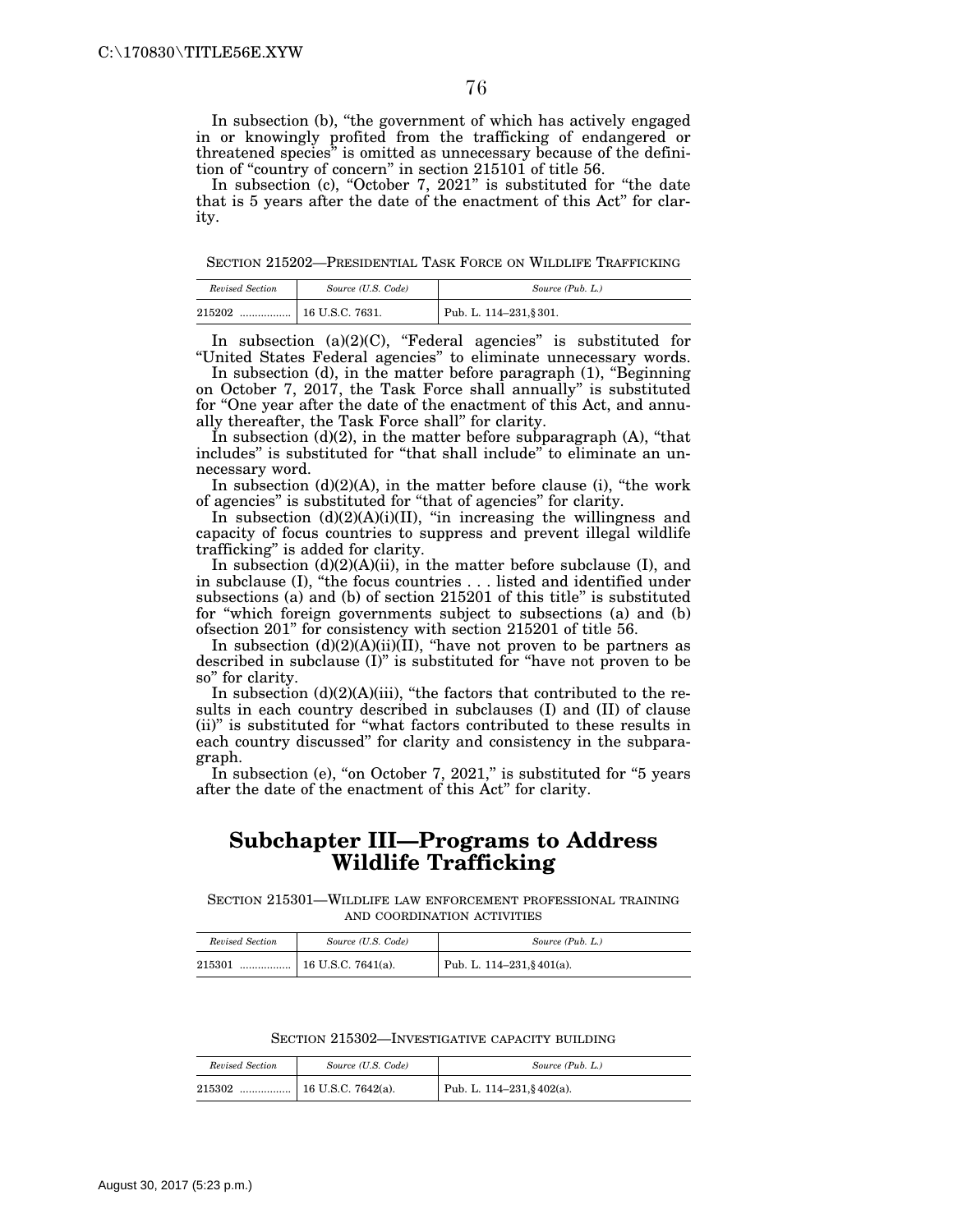SECTION 215303—COMBATING TRANSNATIONAL TRADE IN ILLEGAL WILDLIFE

| Revised Section | Source (U.S. Code) | Source (Pub. L.)                 |
|-----------------|--------------------|----------------------------------|
| 215303          |                    | Pub. L. $114-231$ , § $402(b)$ . |

SECTION 215304—COMMUNITY CONSERVATION

| Revised Section | Source (U.S. Code)         | Source (Pub. L.)        |
|-----------------|----------------------------|-------------------------|
| 215304          | $\ldots$ = 16 U.S.C. 7644. | Pub. L. 114-231, § 404. |

SECTION 215305—IMPLEMENTATION OF RECOMMENDATIONS IN STRATEGIC PLAN

| Revised Section | Source (U.S. Code) | Source (Pub. L.)           |
|-----------------|--------------------|----------------------------|
| 215305<br>      | $16$ U.S.C. 7643.  | Pub. L. $114-231$ , § 403. |

In this section, "October 7, 2018" is substituted for "2 years after the date of enactment of this Act'' for clarity.

## **Division B—Aquatic Wildlife**

#### **Subdivision 1—Conservation Generally**

### **Chapter 221—Marine Mammal Protection**

## **Subchapter I—General Provisions**

SECTION 221101—FINDINGS; SENSE OF CONGRESS

| Revised Section | Source (U.S. Code) | Source (Pub. L.)    |
|-----------------|--------------------|---------------------|
| 221101          |                    | Pub. L. 92-522, §2. |

In subsection  $(a)(2)(A)(ii)$ , "consistent with clause  $(i)$ " is substituted for "consistent with this major objective" for clarity.

In subsection  $(a)(2)(B)$ , "a species or stock of marine mammal" is substituted for "any species or population stock" for clarity and consistency in the chapter.

In subsection (a)(3), "themselves" is omitted is unnecessary.

In subsection (a)(5)(B), "therefore" is omitted as unnecessary.

In subsection (a)(5)(B), "marine mammal products and other animal products'' is substituted for ''those products'' for clarity.

In subsection  $(a)(6)$ , "proven to be of great international significance as esthetic, recreational, and economic resources'' is substituted for "proven themselves to be resources of great international significance, esthetic and recreational as well as economic'' for clarity and to eliminate unnecessary words.

|  | SECTION 221102—DEFINITIONS |
|--|----------------------------|
|  |                            |

| Revised Section | Source (U.S. Code)                                    | Source (Pub. L.)                                       |
|-----------------|-------------------------------------------------------|--------------------------------------------------------|
|                 |                                                       | Pub. L. 92-522, § 3(23).                               |
|                 |                                                       | Pub. L. 92-522, $\S 3(22)$ .                           |
|                 | $221102(3)$   16 U.S.C. 1401(a) (par-<br>enthetical). | Pub. L. 92–522, title II, $\S 201(a)$ (parenthetical). |
| $221102(4)$     | 16 U.S.C. 1403(a) (par-<br>enthetical).               | Pub. L. 92–522, title II, $\S 203(a)$ (parenthetical). |
| 221102(5)       | 16 U.S.C. 1362(17).                                   | Pub. L. 92–522, §3(17).                                |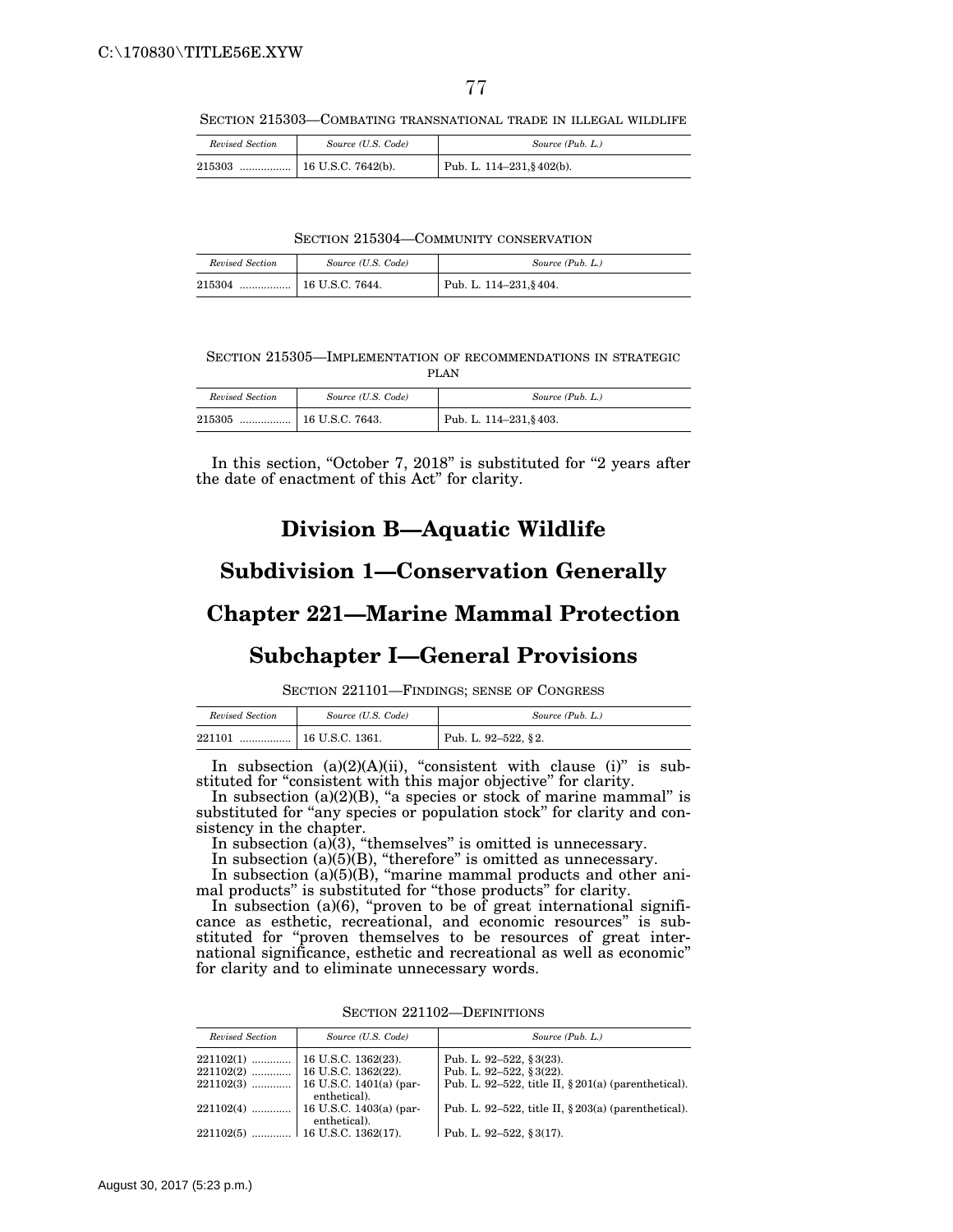SECTION 221102—DEFINITIONS—Continued

| Revised Section       | Source (U.S. Code)          | Source (Pub. L.)                                                |
|-----------------------|-----------------------------|-----------------------------------------------------------------|
|                       |                             |                                                                 |
| $2211026$             | 16 U.S.C. 1362(2).          | Pub. L. 92-522, § 3(2).                                         |
| $221102(7)$           | 16 U.S.C. 1362(29).         | Pub. L. 92-522, § 3(29).                                        |
| $221102(8)$           | 16 U.S.C. 1362(1).          | Pub. L. 92-522, § 3(1).                                         |
| 221102(9)             | 16 U.S.C. 1362(16).         | Pub. L. 92-522, § 3(16).                                        |
| $221102(10)$          | 16 U.S.C. 1362(18).         | Pub. L. 92-522, § 3(18).                                        |
| $221102(11), (12)$    | 16 U.S.C. 1362(4), (5).     | Pub. L. 92-522, § 3(4), (5).                                    |
| $221102(13)$          | 16 U.S.C. 1362(28).         | Pub. L. 92–522, § 3(28).                                        |
| $221102(14)$ , $(15)$ | 16 U.S.C. 1362(6), (7).     | Pub. L. 92-522, § 3(6), (7).                                    |
| $221102(16)$          | 16 U.S.C. $1371(a)(5)(A)$   | Pub. L. 92-522,<br>title I,<br>\$101(a)(5)(A)                   |
|                       | (parentheticals in (ii),    | <i>(parentheticals</i> )<br>in<br>$(ii)$ ,<br>$(iii)$ ),<br>(D) |
|                       | $(iii)$ , $(D)$             | (parentheticals in $(vi)$ , $(vii)$ ), $(F)$ (parenthet-        |
|                       | (parentheticals in (vi),    | ical).                                                          |
|                       | $(vii)$ , $(F)$ (parenthet- |                                                                 |
|                       | ical).                      |                                                                 |
| 221102(17)            | 16 U.S.C. 1362(27).         | Pub. L. 92-522, § 3(27).                                        |
| $221102(18)$          | 16 U.S.C. 1362(8).          | Pub. L. 92-522, §3(8).                                          |
| $221102(19)$          | 16 U.S.C. 1362(26).         | Pub. L. 92-522, § 3(26).                                        |
| 221102(20)            | (no source)                 |                                                                 |
| $221102(21)$          | 16 U.S.C. 1362(9).          | Pub. L. 92-522, §3(9).                                          |
| 221102(22)            | 16 U.S.C. 1362(10).         | Pub. L. 92-522, § 3(10).                                        |
| $221102(23), (24)$    | 16 U.S.C. 1362(20), (21).   | Pub. L. 92-522, § 3(20), (21).                                  |
| $221102(25)$          | 16 U.S.C. 1362(12)(A).      | Pub. L. 92-522, §3(12)(A).                                      |
| $221102(26)$          | (no source)                 |                                                                 |
| $221102(27)$          | 16 U.S.C. 1362(11).         | Pub. L. 92-522, §3(11).                                         |
| 221102(28)            | 16 U.S.C. 1362(19).         | Pub. L. 92–522, § 3(19).                                        |
| $221102(29)$          | 16 U.S.C. 1362(13).         | Pub. L. 92-522, § 3(13).                                        |
| $221102(30), (31)$    | 16 U.S.C. 1362(24), (25).   | Pub. L. 92-522, § 3(24), (25).                                  |
| 221102(32)            | 16 U.S.C. 1362(14).         | Pub. L. 92-522, § 3(14).                                        |
| 221102(33)            | 16 U.S.C. 1362(3).          | Pub. L. 92-522, §3(3).                                          |
| $221102(34)$          | 16 U.S.C. 1362(15).         | Pub. L. 92-522, § 3(15).                                        |
|                       |                             |                                                                 |

Definitions of "Commission", "Committee", and "species" are added for convenience.

A definition of ''operator'' is added for clarity. Throughout the chapter, "operator" is substituted for "master of a vessel" and other words of like import for clarity and consistency in the chapter.

In paragraph  $(2)(A)$ , "refereed scientific journal" is substituted for ''referred scientific journal'' to use the more appropriate word.

In paragraph (5)(B), "for any other tuna fishery" is substituted for ''in any other case'' for clarity and consistency with subparagraph (A).

In paragraph  $(6)(A)$ , "The term 'conservation and management'" is substituted for ''The terms 'conservation' and 'management' '' for clarity, to avoid the use of 2 different terms having the same meaning.

In paragraph  $(6)(A)$ , "with respect to marine mammals" is added for clarity.

In paragraph (6)(A), "species and stocks" is substituted for "species and populations of marine mammals'' for consistency in the chapter and because of paragraphs (26) and (27).

In paragraph  $(6)(B)(ii)(I)$ , "species or stocks" is substituted for "species or populations" for consistency in the chapter and because of paragraph (27).

In paragraph (8), in the matter before subparagraph (A), "depleted" is substituted for "'depletion' or 'depleted'" as a defined term to eliminate unnecessary words. It is not necessary to define the term in more than 1 part of speech. The definition is rewritten in a form that is proper for a term that is an adjective.

In paragraph  $(\bar{8})$ , in the matter before subparagraph  $(A)$ , "in reference to a species or stock of marine mammal'' is added for clarity.

In paragraph  $(8)(A)$ , "by regulation" is added to clarify that a determination that a marine mammal species or stock is depleted is made by regulation. See section 221217 of title 56. See also section 102(b)(3) of the Marine Mammal Protection Act of 1972 (Public Law  $92-522$ ) (restated in section  $221202(b)(1)(D)$  of title 56) which provides that ''it is unlawful to import into the United States any marine mammal if such mammal was . . . taken from a species or population stock which the Secretary has, by regulation published in the Federal Register, designated as a depleted species or stock . . . ''.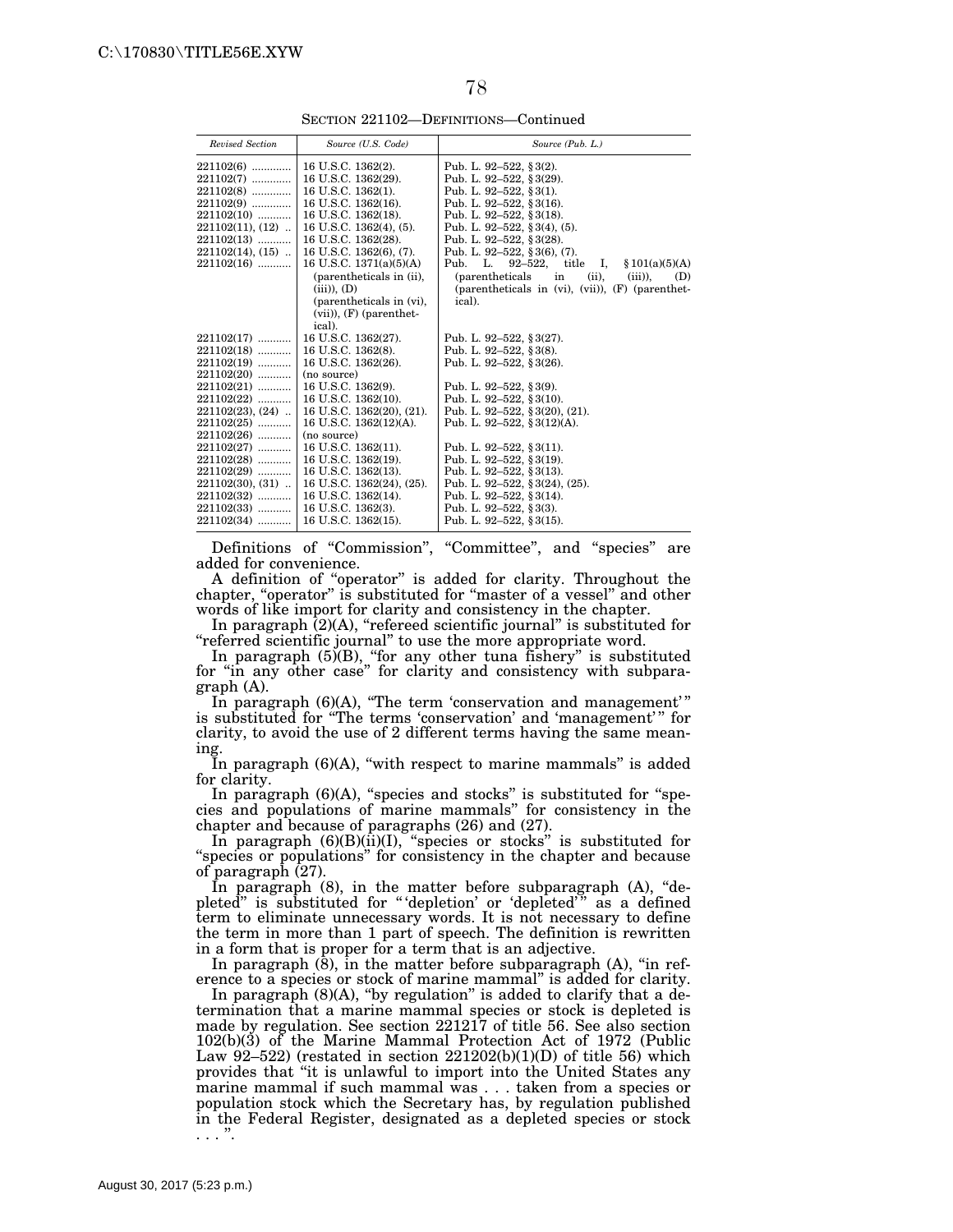ter. In paragraph (11), the paragraph is rewritten in a form that is proper for a term that is an adjective.

In paragraph  $(12)(B)$ , "direct prohibition" is substituted for "direct ban'' for consistency in title 56.

In paragraph (13), ''and as modified by the Agreement on the International Dolphin Conservation Program, done at Washington May 21, 1998 (TIAS 12956)'' is added for clarity.

In paragraph (14)(B), "for the purposes of this Act" is omitted as unnecessary.

In paragraph (15), "or is composed" is omitted as unnecessary.

In paragraph (18), "complete prohibition" is substituted for "complete ban'' for consistency in title 56.

In paragraph  $(21)$ , "with respect to a species or stock" is substituted for ''with respect to any population stock'' for consistency with the use of the term "optimum sustainable population" in the chapter.

In paragraph (21), "productivity of the species or stock" is substituted for ''productivity of the population or the species'' for consistency in the paragraph.

In paragraph (21), "taking into consideration" is substituted for ''keeping in mind'' for consistency in title 56.

In paragraph (25)(A), ''the Secretary of Commerce'' is substituted for "the Secretary of the department in which the National Oceanic and Atmospheric Administration is operating'' for clarity and to eliminate unnecessary words.

In paragraph  $(25)(\tilde{B})$ , "covered by this Act" is omitted as unnecessary.

In paragraph (27), "population stock", as a defined term, is omitted as unnecessary and for clarity. Throughout chapter 221 of title 56, where ''population stock'' is used in the source law as a term that takes the definition given in paragraph (27) of section 221102 of title 56, "stock" is substituted for that term.

In paragraph (27), "unless specified as any other animal" is added for provisions that use the term "stock" as a generic term. See "stocks of fish" in paragraph (9) and "stocks of tuna" in section  $221404(2)$  of title 56 as examples of the use of "stock" as a generic term.

In paragraph (28)(C), "depleted" is substituted for "listed as a threatened species or endangered species under the Endangered Species Act of 1973 (16 U.S.C. 1531 et seq.), or is designated as depleted under this Act'' to eliminate unnecessary words because of paragraph (8).

In paragraph (29), "with respect to a marine mammal" is added for clarity.

In paragraph (32), "means" is substituted for "includes" and "and any other territory (including a possession) of the United States'' is added for clarity.

In paragraph  $(33)$ , "District Court of the Canal Zone" is omitted as obsolete. The United States District Court for the District of the Canal Zone continued to function during a transition period, which was the 30-month period beginning on October 1, 1979, and ending midnight on March 31, 1982. See Paragraph 5 of Article XI of the Panama Canal Treaty of 1977 and sections 2101 and 2201 through 2203 of Public Law 96–70 (93 Stat. 493, 22 U.S.C. 3831, 3841 through 3843) (repealed by section 3546(a)(4) of the Panama Canal Act Amendments of 1996 (Public Law 104–201, div. C, title XXXV, subtitle B, 110 Stat. 2868)).

In paragraph (33)(A), ''United States District Court for the District of Puerto Rico'' is substituted for ''District Court of Puerto Rico'' because of sections 119 and 132(a) of title 28.

In paragraph (33)(B), "District Court for the Northern Mariana Islands'' is added because of section 1 of Public Law 95–157 (48 U.S.C. 1821).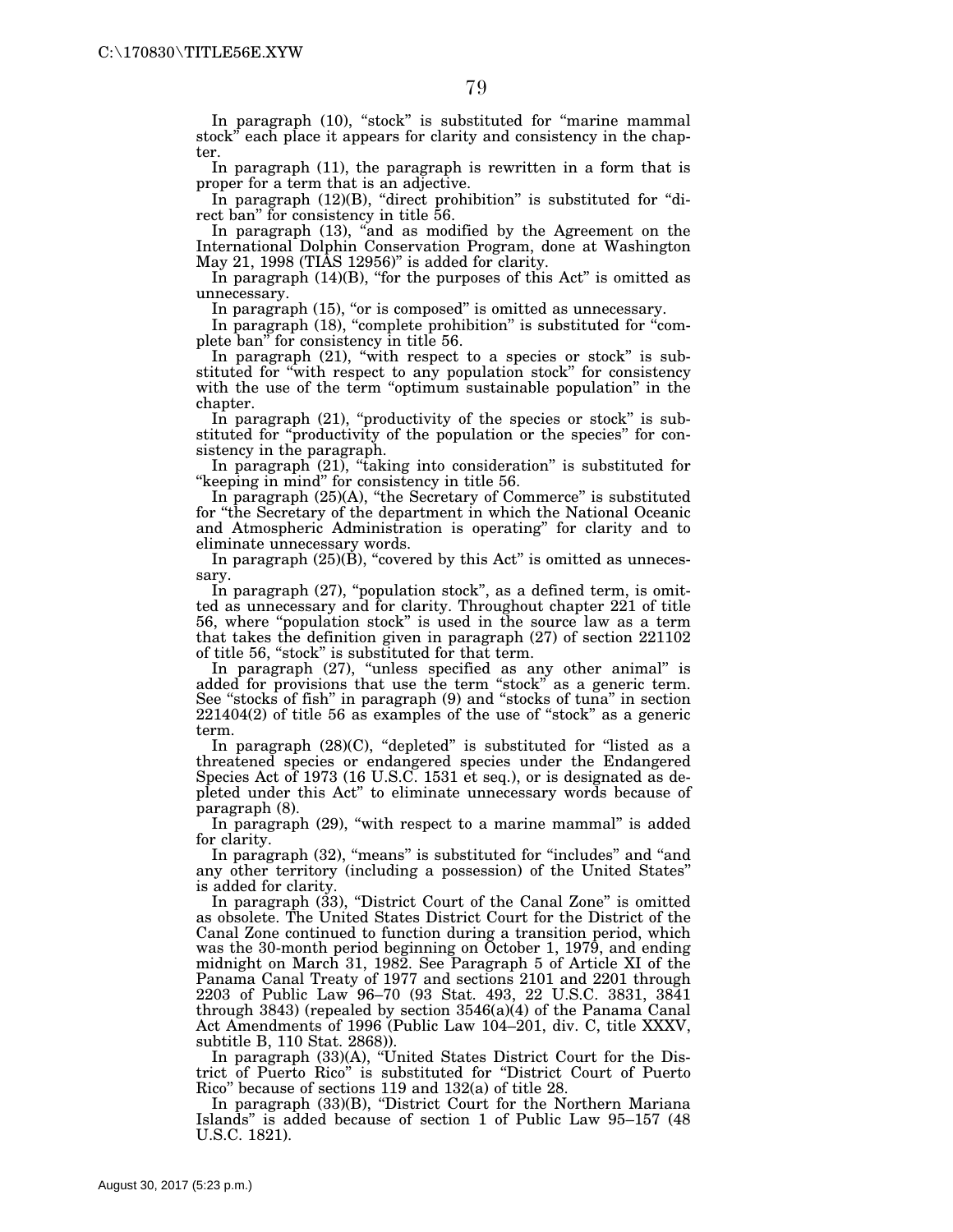In paragraph  $(33)(E)$ , "and the Trust Territory of the Pacific Islands,'' is omitted as obsolete. See 48 U.S.C. note prec. 1681. For continued application of certain laws of the United States in certain cases, see the Covenant to Establish a Commonwealth of the Northern Mariana Islands in Political Union with the United States of America (48 U.S.C. 1801 note), the Compact of Free Association between the Government of the United States of America and the Governments of the Marshall Islands and the Federated States of Micronesia (48 U.S.C. 1901 note), and the Compact of Free Association between the Government of the United States of America and the Government of Palau (48 U.S.C. 1931 note).

In paragraph (33)(E), ''United States District Court for the District of Hawaii'' is substituted for ''the District Court of the United States for the District of Hawaii'' because of sections 91 and 132(a) of title 28.

In paragraph  $(34)(C)$ , "namely" is substituted for "in particular" for clarity.

### **Subchapter II—Conservation and Management of Marine Mammals**

#### SECTION 221201—MORATORIUM

| Revised Section         | Source (U.S. Code)                                             | Source (Pub. L.)                                              |
|-------------------------|----------------------------------------------------------------|---------------------------------------------------------------|
|                         | 221201(a), (b)  16 U.S.C. 1371(a) (mat-<br>ter before $(1)$ ). | Pub. L. 92-522, title I, $§101(a)$ (matter before<br>$(1)$ ). |
| $221201(c)$ (no source) |                                                                |                                                               |

In this section, subsection (c) is added for clarity and convenience.

In subsection (a), "commencing on the effective date of this Act" is omitted as obsolete.

In subsection (b), "During the moratorium established by subsection (a)," is substituted for "during which time" for clarity.

In subsection (b), "except as provided in section 221203 of this title'' is substituted for ''except in the following cases'' to provide a more precise reference to the pertinent provision.

| Revised Section                | Source (U.S. Code)                | Source (Pub. L.)                                                         |
|--------------------------------|-----------------------------------|--------------------------------------------------------------------------|
| $221202(a)$ through<br>$(c)$ . | 16 U.S.C. 1372(a)<br>through (c). | Pub. L. 92–522, title I, $\S 102(a)$ through (c).                        |
| 221202(e)                      | 16 U.S.C. 1372(d).                | Pub. L. 92-522, title I, § 102(f).<br>Pub. L. 92-522, title I, § 102(d). |

SECTION 221202—PROHIBITIONS

In subsection (a)(2), in the matter before subparagraph (A), "before December 21, 1972'' is substituted for ''before the effective date of this title'' for clarity and because of section 4 of the Marine Mammal Protection Act of 1972 (Public Law 92–522, 86 Stat. 1029).

In subsection  $(a)(3)$ , "a marine mammal product from that marine mammal'' is substituted for ''any product from that mammal'' because of the definition of ''marine mammal product'' in section 221102 of title 56.

In subsection  $(a)(4)(B)$ , "section  $221204(d)$  of this title" is substituted for "subsection 104(c)" to provide a more precise reference to the pertinent provision.

At the end of subsection  $(a)(4)(B)$ , "or" is substituted for "and" for clarity.

In subsection  $(b)(1)$ , in the matter before subparagraph  $(A)$ , "section  $221204(d)$  of this title" is substituted for "section  $104(c)$ " to provide a more precise reference to the pertinent provision.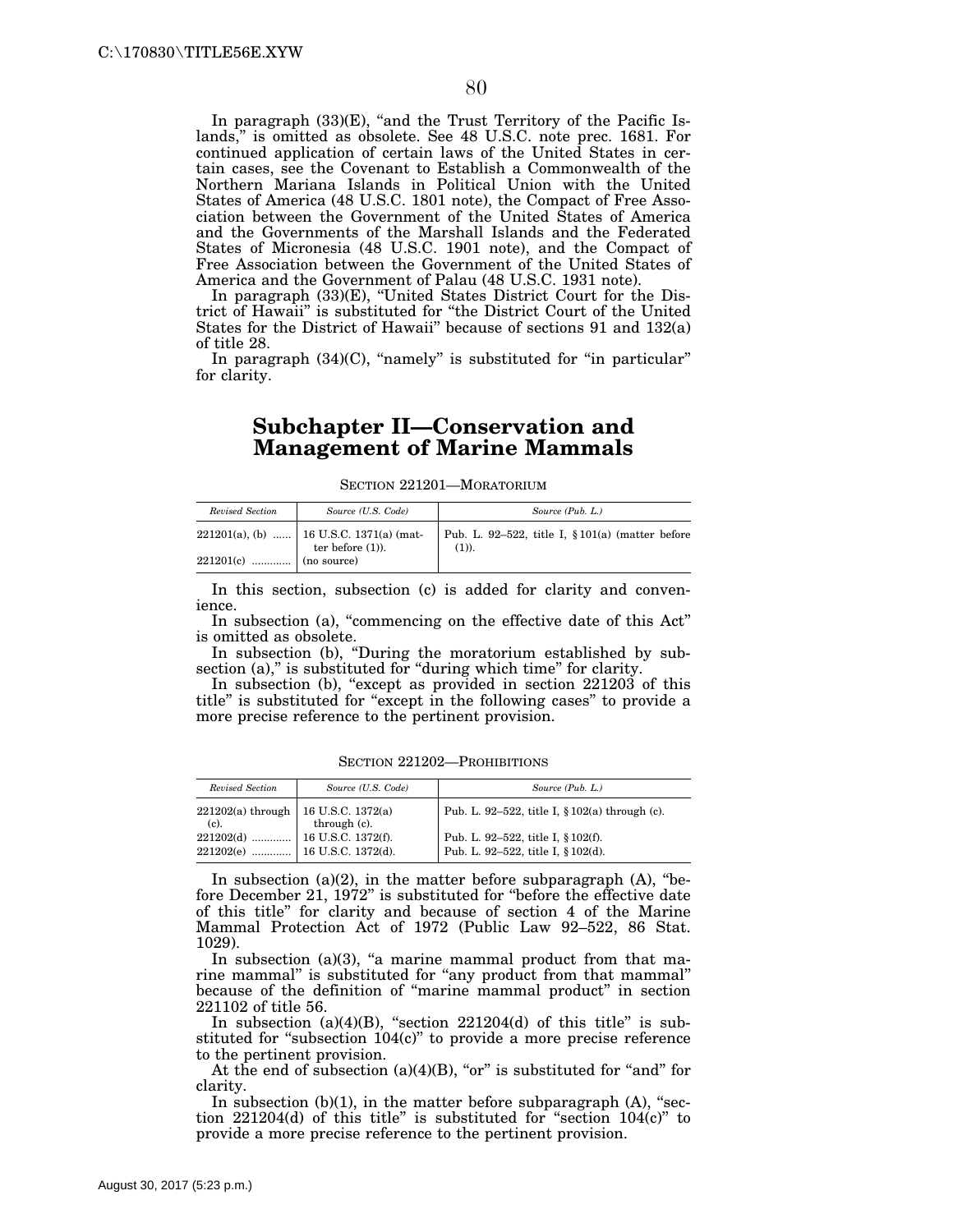In subsection  $(b)(1)$ , in the matter before subparagraph  $(A)$ , "or pursuant to a permit issued under paragraph  $(2)$ <sup>\*</sup> is added for clarity.

In subsection  $(b)(1)(C)$ , "whichever occurs later" is omitted as unnecessary.

In subsection (b)(1)(D), "taken from a depleted species or stock" is substituted for ''taken from a species or population stock which the Secretary has, by regulation published in the Federal Register, designated as a depleted species or stock'' to eliminate unnecessary words because of section 221102(8) of title 56 and because all regulations are required to be published in the Federal Register.

In subparagraphs (A) and (B) of subsection  $(c)(2)$ , "marine mammal product'' is substituted for ''product'' each place it appears for clarity and because of the definition of ''marine mammal product'' in section 221102 of title 56.

In subsection (c)(3), "taken incident to" is substituted for "in fact taken incident to'' to eliminate unnecessary words.

In subsection  $(e)(1)$ , "as the case may be" is omitted as unnecessary.

In subsection  $(e)(1)$ , "if the marine mammal or marine mammal product was imported'' is substituted for ''to such items imported'' for clarity.

In subsection  $(e)(1)$ , "a determination that the species or stock is depleted'' is substituted for ''the designation of the species or stock concerned as depleted'' for consistency with section 221102(8) of title 56.

In subsection (e)(2), ''if the marine mammal or marine mammal product was imported'' is substituted for ''to articles imported'' for clarity.

In subsection  $(e)(2)$ , "as the case may be" is omitted as unnecessary.

| <b>Revised Section</b>                                      | Source (U.S. Code)                                                                                                   | Source (Pub. L.)                                                                                                          |
|-------------------------------------------------------------|----------------------------------------------------------------------------------------------------------------------|---------------------------------------------------------------------------------------------------------------------------|
| $221203(a)$<br>221203(b)<br>221203(c)(1)<br>through $(4)$ . | (no source)<br>16 U.S.C. 1371(a)(1).<br>16 U.S.C. 1371(a)(2) (1st<br>through 4th sen-<br>tences).                    | Pub. L. 92-522, title I, $§ 101(a)(1)$ .<br>Pub. L. 92-522, title I, $\S 101(a)(2)$ (1st through<br>4th sentences).       |
| $221203(c)(5)$ (mat-<br>ter before $(A)$ ).                 | 16 U.S.C. 1371(a)(2) (be-<br>ginning with "For pur-<br>poses of applying" and<br>ending with "the Sec-<br>retary-"). | Pub. L. 92-522, title I, $$101(a)(2)$ (beginning<br>with "For purposes of applying" and ending<br>with "the Secretary-"). |
| 221203(c)(5)(A)                                             | 16 U.S.C. 1371(a)(2)(A)                                                                                              | Pub. L. 92-522, title I, $$101(a)(2)(A)$ through                                                                          |
| through $(E)$ .                                             | through $(E)$ .                                                                                                      | (E).                                                                                                                      |
| $221203(c)(5)(F)$ (i)                                       | 16 U.S.C.                                                                                                            | Pub. L. 92–522, title I, $\S 101(a)(2)(F)(ii)$ .                                                                          |
| $221203(c)(5)$ (F)(ii)                                      | $1371(a)(2)(F)(ii)$ .<br>16 U.S.C.<br>$1371(a)(2)(F)(i)$ .                                                           | Pub. L. 92–522, title I, $\S 101(a)(2)(F)(i)$ .                                                                           |
| $221203(c)(6)$                                              | 16 U.S.C. 1371(a)(2)<br>(matter after (F)).                                                                          | Pub. L. 92-522, title I, $\S 101(a)(2)$ (matter after<br>$(F)$ ).                                                         |
| $221203(d)$ , (e)                                           | 16 U.S.C. 1371(a)(3), (4).                                                                                           | Pub. L. 92–522, title I, $\S 101(a)(3)$ , (4).                                                                            |
| 221203(f)(1)                                                | 16 U.S.C.                                                                                                            | Pub. L. 92–522, title I, $\S 101(a)(5)(A)(i)$ .                                                                           |
| through $(2)(A)$ .                                          | $1371(a)(5)(A)(i)$ .                                                                                                 |                                                                                                                           |
| $221203(f)(2)(B)$                                           | 16 U.S.C. 1371(b) (mat-<br>ter after $(3)$ ) (4th sen-<br>tence, last sentence).                                     | Pub. L. 92-522, title I, $\S 101(b)$ (matter after<br>$(3)$ ) (4th sentence, last sentence).                              |
| $221203(f)(3)$ , (4)                                        | 16 U.S.C. 1371(a)(5)(B),<br>$(C)$ .                                                                                  | Pub. L. 92–522, title I, $\S 101(a)(5)(B)$ , (C).                                                                         |
| 221203(f)(5)(A)                                             | 16 U.S.C.                                                                                                            | Pub. L. 92–522, title I, $\S 101(a)(5)(A)(ii)$ , (iii) (ex-                                                               |
| through $(C)$ .                                             | $1371(a)(5)(A)(ii)$ , (iii)                                                                                          | cept parentheticals).                                                                                                     |
|                                                             | (except parentheticals).                                                                                             |                                                                                                                           |
| $221203(f)(5)(D)$                                           | 16 U.S.C.<br>$1371(a)(5)(F)(i)$ , (ii) (ex-<br>cept parenthetical be-<br>fore $(i)$ ).                               | Pub. L. 92-522, title I, $$101(a)(5)(F)(i)$ , (ii) (ex-<br>cept parenthetical before (i)).                                |
| 221203(g)(1)                                                | 16 U.S.C. 1371(a)(5)(D)                                                                                              | Pub. L. 92-522, title I, $$101(a)(5)(D)$ (except                                                                          |
| through $(2)(A)$ ,                                          | (except parentheticals)                                                                                              | parentheticals in (vi), (vii)).                                                                                           |
| $(3)$ through                                               | in $(vi)$ , $(vii)$ ).                                                                                               |                                                                                                                           |
| $(7)(B)$ .                                                  |                                                                                                                      |                                                                                                                           |

#### SECTION 221203—PERMITS AND AUTHORIZATIONS THAT MAY BE ISSUED DURING MORATORIUM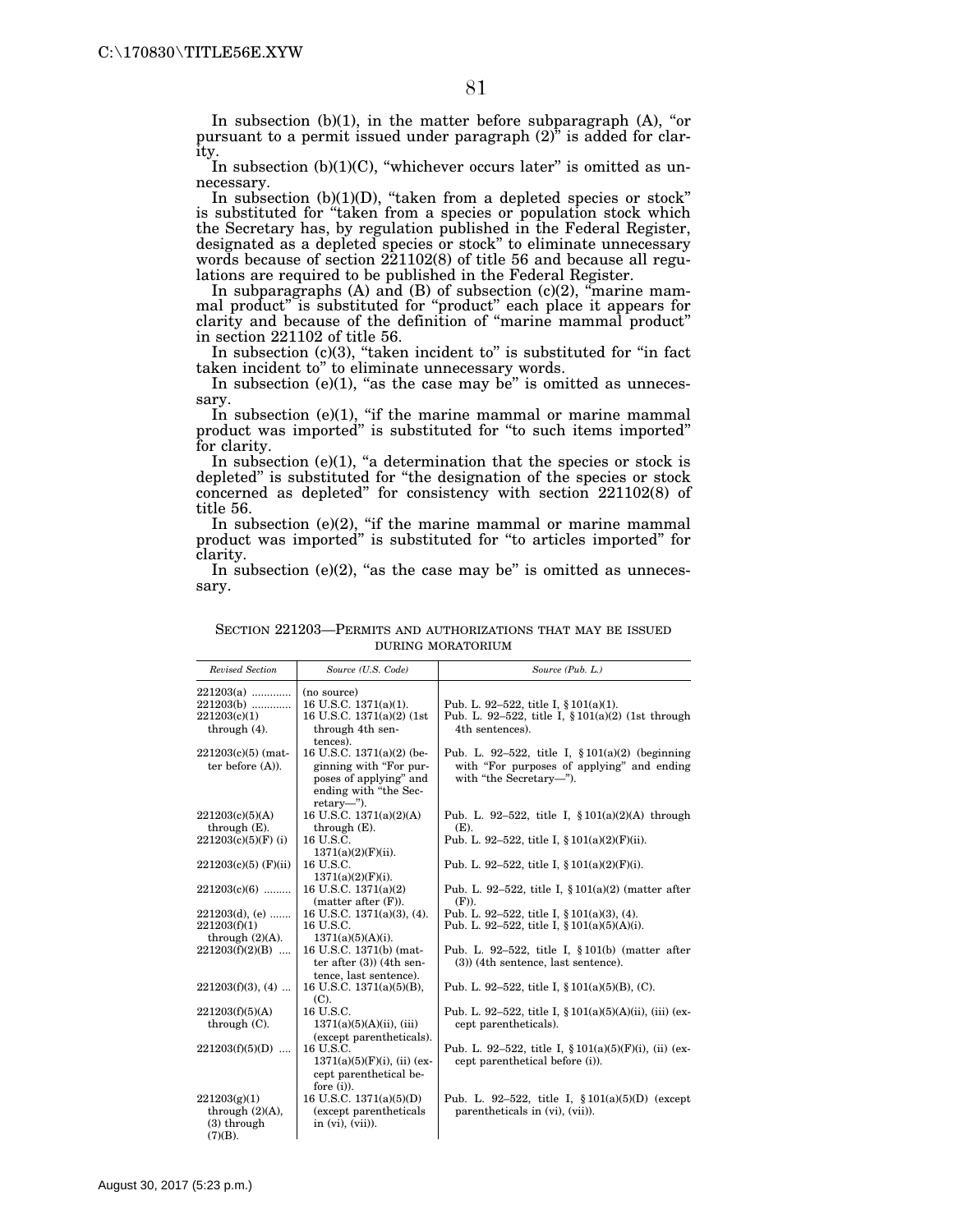| Revised Section                 | Source (U.S. Code)                                                                | Source (Pub. L.)                                                                             |
|---------------------------------|-----------------------------------------------------------------------------------|----------------------------------------------------------------------------------------------|
| $221203(g)(2)(B)$               | 16 U.S.C. 1371(b) (mat-<br>ter after $(3)$ (4th sen-<br>tence, last sentence).    | Pub. L. 92-522, title I, $\S 101(b)$ (matter after<br>$(3)$ ) (4th sentence, last sentence). |
| $221203(g)(7)(C)$               | 16 U.S.C.<br>$1371(a)(5)(F)(iii)$ (ex-<br>cept parenthetical be-<br>fore $(i)$ ). | Pub. L. 92–522, title I, $\S 101(a)(5)(F)(iii)$ (except<br>parenthetical before (i)).        |
| $221203(h)(1)$                  | 16 U.S.C. 1387( <i>l</i> ) (relat-<br>ing to section<br>$101(a)(5)(E)$ ).         | Pub. L. 92–522, title I, $\S 118(1)$ (relating to sec-<br>tion $101(a)(5)(E)$ ).             |
| 221203(h)(2)<br>through $(8)$ . | 16 U.S.C. $1371(a)(5)(E)$ .                                                       | Pub. L. 92–522, title I, $\S 101(a)(5)(E)$ .                                                 |
| $221203(i)(1)(A)$               | 16 U.S.C.<br>$1371(a)(6)(B)(ii)$ .                                                | Pub. L. 92–522, title I, $\S 101(a)(6)(B)(ii)$ .                                             |
| $221203(i)(1)(B)$               | 16 U.S.C.<br>$1371(a)(6)(B)(i)$ .                                                 | Pub. L. 92–522, title I, $\S 101(a)(6)(B)(i)$ .                                              |
| $221203(i)(2)$                  | 16 U.S.C. 1371(a)(6)(A).                                                          | Pub. L. 92–522, title I, $\S 101(a)(6)(A)$ .                                                 |

SECTION 221203—PERMITS AND AUTHORIZATIONS THAT MAY BE ISSUED DURING MORATORIUM—Continued

In this section, subsection (a) is added for clarity.

In subsection  $(b)(1)(A)$ , in the matter before clause (i), "taking or importation'' is substituted for ''taking, and importation'' for clarity and consistency with section  $221204\left(\frac{X}{C}\right)(2)(A)$  of title 56.

In subsection  $(b)(1)(A)$ , in the matter before clause (i), "of a marine mammal or marine mammal product'' is added for clarity.

In subsection  $(b)(2)(A)$ , "A permit under paragraph  $(1)(A)$ " is substituted for ''Such permits, except permits issued under section  $104(c)(5)$ " for clarity because the permits issued under section 104(c)(5) of the Marine Mammal Protection Act of 1972 (Public Law 92–522) are the permits issued under paragraph (1)(B) of section 221203(b) of title 56. By referring to ''A permit under paragraph (1)(A)'', the restatement in effect excludes permits under section 104(c)(5) of the Act (the same permits issued under paragraph (1)(B) of the restated title).

In subsection (b)(2)(B), "a proposed taking or importation under paragraph (1)(A)'' is substituted for ''any proposed taking or importation, other than importation under section  $104(c)(5)$ <sup>"</sup> for clarity because the importation permitted under section 104(c)(5) of the Marine Mammal Protection Act of 1972 (Public Law 92–522) is the same importation permitted under paragraph (1)(B) of section  $221203(b)$  of title 56. By referring to "a proposed taking or importation under paragraph (1)(A)'', the restatement in effect excludes the importation under section 104(c)(5) of the Act (the same importation permitted under paragraph (1)(B) of the restated title).

In subsection (b)(3)(A), "Secretary of Homeland Security" is added because of the Homeland Security Act of 2002. Section 403 of the Act transferred from the Department of the Treasury the functions, personnel, assets, and liabilities of the United States Customs Service, including the functions of the Secretary of the Treasury related to the United States Customs Service, to the Department of Homeland Security. However, section 412 of the Act, subject to limitations under that section, reserved to the Secretary of the Treasury authority related to customs revenue functions (defined in section 415 of the Act (6 U.S.C. 215)). See sections 403 and 412 of the Homeland Security Act of 2002 (6 U.S.C. 203, 212).

In subsection  $(c)(1)$ , "The Secretary may issue a permit under section 221204 of this title for the incidental taking of a marine mammal in the course of a commercial fishing operation," is substituted for ''Marine mammals may be taken incidentally in the course of commercial fishing operations and permits may be issued therefor under section 104" for clarity.

In subsection  $(c)(2)$ , in the matter before subparagraph  $(A)$ , "the Secretary may grant an authorization" is substituted for "authorizations may be granted therefor'' for clarity.

In subsection  $(c)(2)$ , in the matter before subparagraph  $(A)$ , "for the incidental taking of a marine mammal in the course of a commercial fishing operation'' is added for clarity.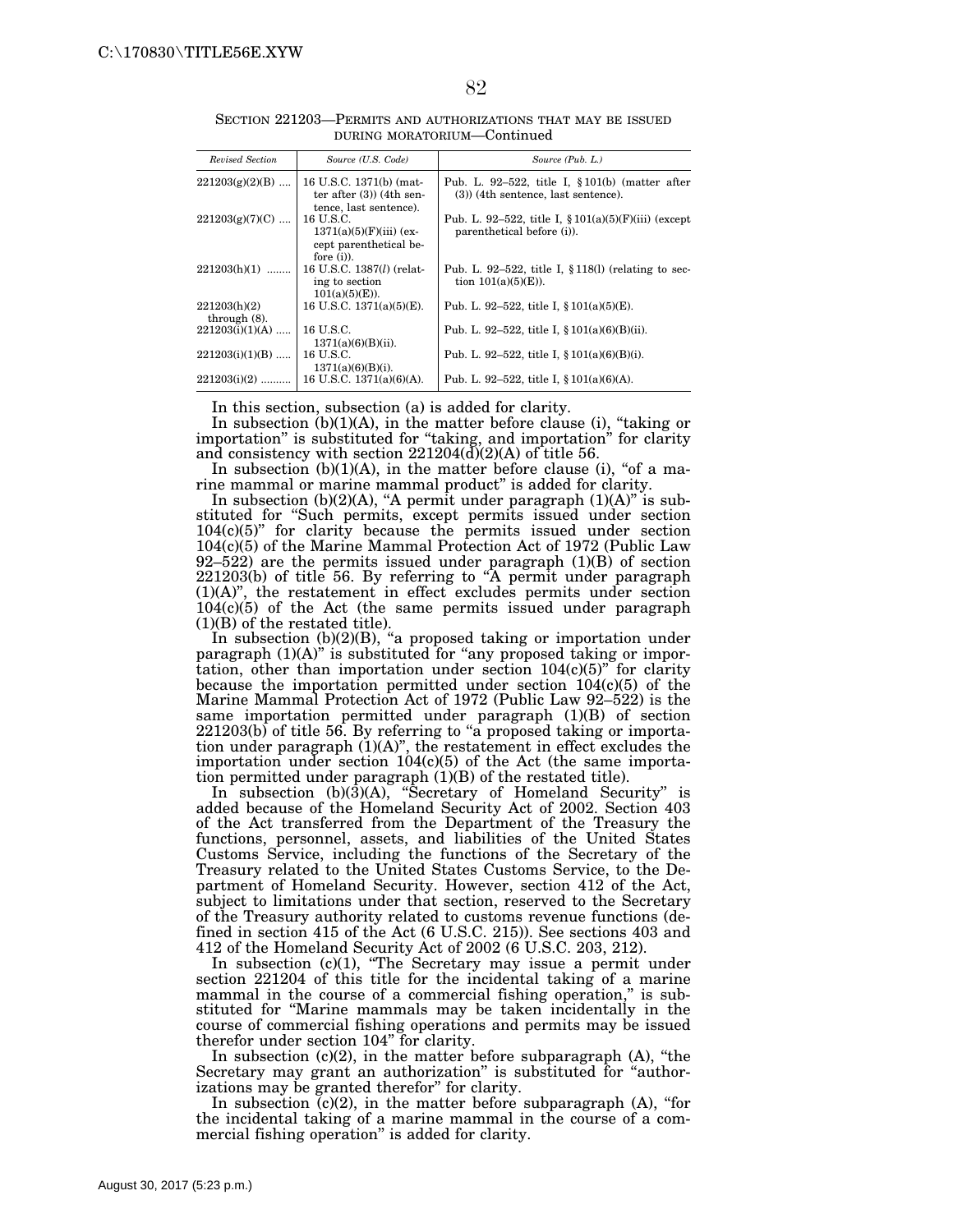In subsection (c)(3), "Whether a permit is issued under paragraph (1) or an authorization is granted under paragraph  $(2)$ ," is substituted for "In any event" for clarity.

In subsection  $(c)(3)$ , "incidental mortality" is substituted for "incidental kill" for consistency with subsections  $(b)(2)$  and  $(c)(1)$  of section 221216 of title 56.

In subsection (c)(4), "Secretary of Homeland Security" is added because of the Homeland Security Act of 2002. Section 403 of the Act transferred from the Department of the Treasury the functions, personnel, assets, and liabilities of the United States Customs Service, including the functions of the Secretary of the Treasury related to the United States Customs Service, to the Department of Homeland Security. However, section 412 of the Act, subject to limitations under that section, reserved to the Secretary of the Treasury authority related to customs revenue functions (defined in section 415 of the Act (6 U.S.C. 215)). See sections 403 and 412 of the Homeland Security Act of 2002 (6 U.S.C. 203, 212).

In subsection  $(c)(4)$ , "prohibit" is substituted for "ban" for consistency in title 56.

In subsection (c)(4), "serious injury of marine mammals" is substituted for "serious injury of ocean mammals" for consistency in the chapter.

In subsection (c)(5)(A), "effects on marine mammals" is substituted for "effects on ocean mammals" for consistency in the chapter.

In subsection  $(c)(5)(B)(i)(I)$ , "under paragraph  $(2)$  of section  $101(a)$ of the Marine Mammal Protection Act of 1972 (Public Law 92–522) prior to its amendment on March 3, 1999'' is substituted for ''under this paragraph before the effective date of section 4 of the International Dolphin Conservation Program Act'' for clarity.

In subsection  $(c)(5)(B)(i)(II)$ , in the matter before item (aa), "after the effective date of section 4 of the International Dolphin Conservation Program Act'' is omitted as obsolete.

In subsection (c)(5)(B)(i)(II)(bb), "Convention for the Establishment of an Inter-American Tropical Tuna Commission, signed at Washington May 31, 1949 (1 UST 230; TIAS 2044)" is substituted for ''Convention establishing the Inter-American Tropical Tuna Commission'' for clarity.

In subsection  $(c)(5)(B)(iii)(I)$ , "and serious injury" is added for consistency with subsection (c)(3).

In subsection  $(c)(5)(C)(ii)$ , "information described in clause  $(i)$ " is substituted for "such information" for clarity.

In subsection  $(c)(5)(D)$ , "within the preceding 6 months from the date of the importation'' is substituted for ''within the preceding six months'' for clarity.

In subsection  $(c)(5)(D)$ , "a yellowfin tuna or yellowfin tuna product that is subject to a direct prohibition on importation to the United States under paragraph  $(4)$  as applied by subparagraph  $(B)$ " is substituted for "any yellowfin tuna or yellowfin tuna products that are subject to a direct ban on importation to the United States under subparagraph (B)'' to clarify that subparagraph (B) does not create a direct ban separate from the direct ban under paragraph (4) because subparagraph (B) implements paragraph (4) with respect to yellowfin tuna harvested with purse seine nets in the eastern tropical Pacific Ocean.

In subsection  $(c)(5)(E)$ , to provide a more precise reference to the pertinent provisions, "under this section" after "prohibited" is retained even though the reference to ''this section'' in the restatement refers only to the restatement of subsection (a) of section 101 of the Marine Mammal Protection Act of 1972 (Public Law 92–522).

In subsection (c)(5)(E), "the establishment of the prohibition" is substituted for "such fact" for clarity.

In subsection  $(c)(5)(F)(i)$ , "after July 1, 1991" is omitted as obsolete.

In subsection  $(c)(5)(F)(ii)$ , "except as provided in clause  $(ii)$ " is omitted as unnecessary.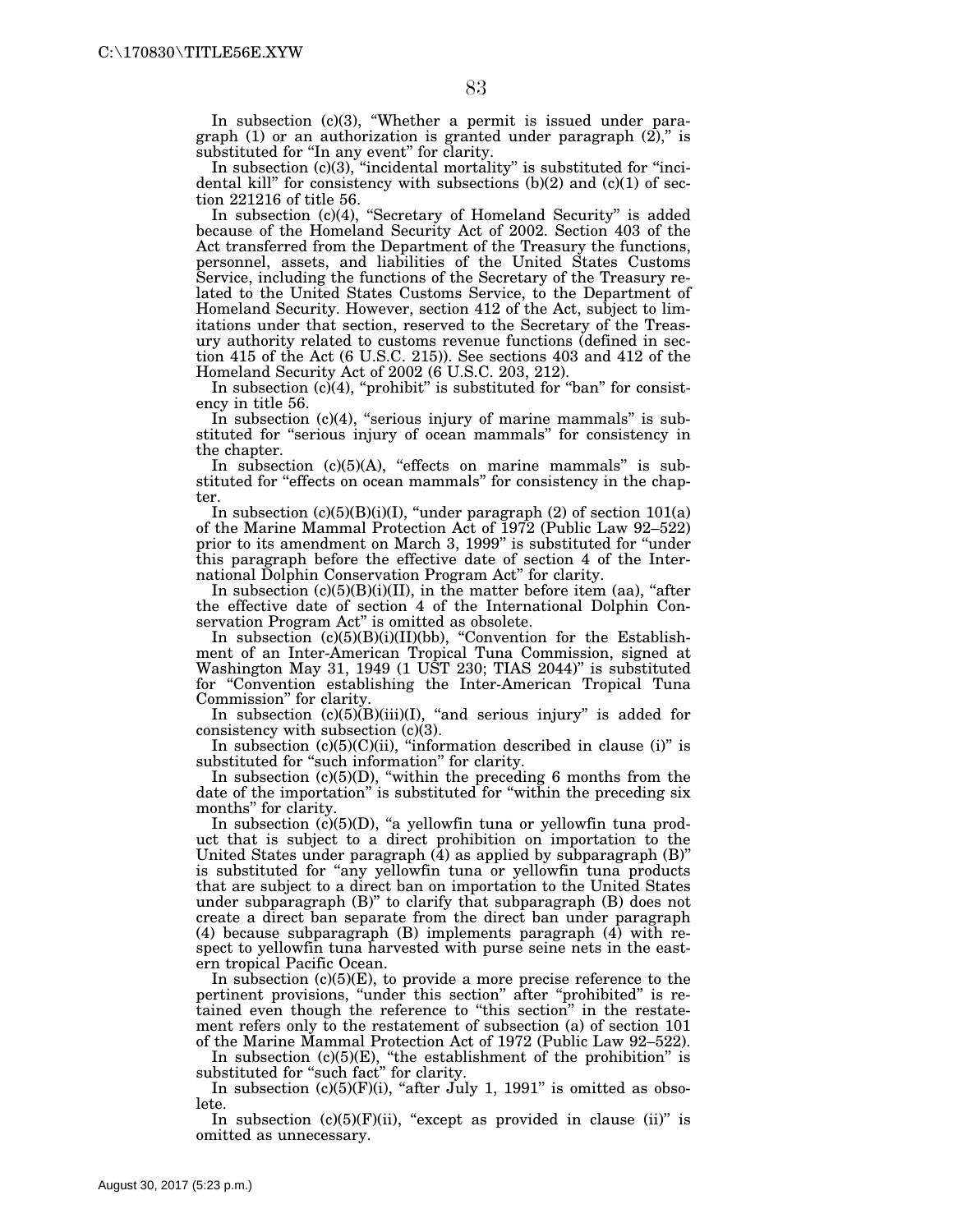In subsection  $(c)(5)(F)(ii)$ , "any other fish or a product containing any other fish" is substituted for "fish or products containing fish" for clarity.

In subsection  $(c)(5)(F)(ii)$ , "after July 1, 1991" and "after January 1, 1993'' are omitted as obsolete.

In subsection  $(c)(6)$ , "except that, until January 1, 1994, the term 'driftnet' does not include the use in the northeast Atlantic Ocean of gillnets with a total length not to exceed five kilometers if the use is in accordance with regulations adopted by the European Community pursuant to the October 28, 1991, decision by the Council of Fisheries Ministers of the Community'' is omitted as obsolete.

In subsection  $(d)(1)$ , in the matter before subparagraph  $(A)$ , "such" before "marine mammals" is omitted as unnecessary because there is no antecedent for "such marine mammals".

In subsection  $(d)(1)(A)$ , "consistent" is substituted for "compatible'' for consistency in title 56.

In subsection  $(d)(1)(A)$ , "waive the moratorium under section 221201 of this title'' is substituted for ''waive the requirements of this section'' for clarity.

In subsection  $(d)(1)(B)$ , "regulations" is substituted for "suitable regulations'' to eliminate an unnecessary word.

In subsection  $(d)(1)(B)$ , the reference to section 111 of the Marine Mammal Protection Act of 1972 (Public Law 92–522, 86 Stat. 1041) is omitted for clarity. Section 111 of the Act is repealed as obsolete by the bill.

In subsection  $(d)(2)$ , "as provided in the purposes and policies of this Act'' is omitted as unnecessary.

In subsection  $(d)(3)(A)$ , "A person shall not import into the United States a marine mammal or marine mammal product unless'' is substituted for ''no marine mammal or no marine mammal product may be imported into the United States unless'' for clarity.

In subsection  $(d)(3)(A)$ , "the provisions and policies of" is omitted as unnecessary.

In subsection  $(d)(3)(B)$ , "A person shall not import into the United States a marine mammal product of a nation not certified under this paragraph'' is substituted for ''Products of nations not so certified may not be imported into the United States'' for clarity.

In subsection  $(d)(4)$ , in the matter before subparagraph  $(A)$ , "for specified activities'' is added for clarity and consistency with subsection (f).

In subsection (d)(4), in the matter before subparagraph (A), ''during the moratorium'' is omitted as unnecessary because of the words "During the moratorium" in subsection (a).

In subsection  $(d)(4)(A)$ , "the Secretary shall not issue a permit for the taking of a marine mammal'' is substituted for ''no permit may be issued for the taking of any marine mammal'' for clarity.

In subsection  $(d)(4)(A)$ , "that is a member of a depleted species or stock'' is substituted for ''which has been designated by the Secretary as depleted'' because depletion occurs to a species or stock of a marine mammal, not to a marine mammal.

In subsection  $(d)(4)(B)$ , "a person shall not import a marine mammal'' is substituted for ''no importation may be made of any such mammal'' for clarity.

In subsection (e), in paragraph (1) (in the matter before subparagraph (A) and in the matter after subparagraph (D)), in subparagraphs (B) and (C) of paragraph (2), and in paragraph (3), ''deterrence measure'' or ''deterrence measures'', as appropriate, is substituted for "measures", "forms of deterrence", and "deterrence methods'' for consistency in the subsection.

In subsection (e)(1), in the matter before subparagraph  $(A)$ , "Except as provided in subparagraphs  $(B)$  and  $(C)^{\gamma}$  is omitted as unnecessary.

In subsection  $(e)(2)(A)$ , "in consultation" is substituted for "through consultation" for consistency in title 56.

In subsection  $(f)(1)$ , "therefor" is omitted as unnecessary.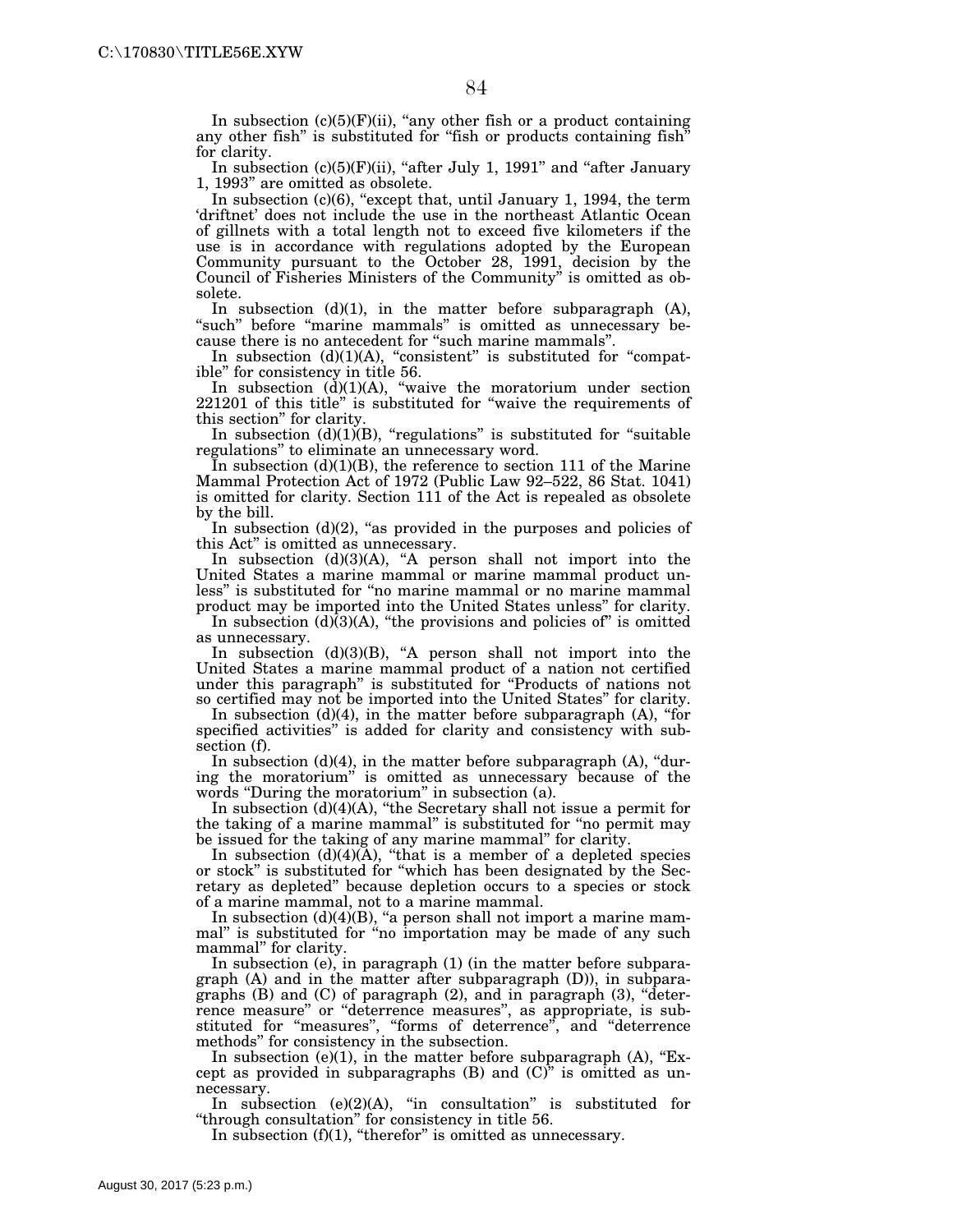In subsection  $(f)(1)$ , "shall authorize" is substituted for "shall allow'' for consistency with subsections (g) and (h).

In subsection  $(f)(2)(B)(i)$ , "In making a finding regarding unmitigable adverse impacts under this subsection'' is substituted for ''In promulgating any regulation or making any assessment pursuant to a hearing or proceeding under this subsection or section 117(b)(2), or in making any determination of depletion under this subsection or finding regarding unmitigable adverse impacts under subsection (a)(5)" and "demonstrating that the finding" is substituted for "demonstrating that such regulation, assessment, determination, or finding'' to eliminate words that are unrelated to this section. See subsection  $(g)(2)(B)$  of this section and sections  $221205(a)(3)(E)$  and  $221219(c)(2)$  of title 56.

In subsection  $(f)(3)$ , in the matter before subparagraph  $(A)$ , "suspend for a time certain (on an individual or class basis) or revoke'' is substituted for ''withdraw, or suspend for a time certain (either on an individual or class basis, as appropriate)'' to eliminate unnecessary words and for consistency with subsections (g) and (h).

In subsection  $(f)(3)$ , in the matter before subparagraph  $(A)$ , "the authorization'' is substituted for ''the permission'' for consistency with subsections (g) and (h).

In subsection  $(f)(3)$ , in the matter before subparagraph  $(A)$ , "as required under paragraph (2)" is substituted for "as required under subparagraph  $(\bar{A})$ " to provide a more precise reference to the pertinent provision.

In subsection  $(f)(3)(A)$ , "paragraph  $(2)$ " is substituted for "subparagraph (A)'' to provide a more precise reference to the pertinent provision.

In subsection  $(f)(4)(A)$ , "under the authority of this subsection" is substituted for ''under the authority of this paragraph'' to provide a more precise reference to the pertinent provision and to clarify that the provision is not relevant to incidental takings by harassment while engaging in specified activities, restated in subsection (g), or incidental takings during commercial fishing operations, restated in subsection (h).

In subsection  $(f)(4)(B)$ , "suspension of authorization" is substituted for "suspension of permission" for consistency with subsections (g) and (h).

In subsection  $(f)(5)(C)$ , "Notwithstanding paragraph  $(2)$ " is substituted for ''Notwithstanding clause (i)'' to provide a more precise reference to the pertinent provision.

In subsection  $(f)(5)(D)$ , in the matter before clause (i), "In the case of an authorization under this subsection affecting a military readiness activity'' is substituted for ''Notwithstanding the provisions of this subsection, any authorization affecting a military readiness activity . . . shall not be subject to the following requirements'' for clarity and to eliminate unnecessary words.

In clauses (i) and (ii) of subsection  $(f)(5)(D)$ , "shall be applied without regard to the words'' is added for clarity.

In subsection  $(g)(1)$ , "therefor" is omitted as unnecessary.

In subsection  $(g)(2)(B)(i)$ , "In making a finding regarding unmitigable adverse impacts under this subsection'' is substituted for ''In promulgating any regulation or making any assessment pursuant to a hearing or proceeding under this subsection or section 117(b)(2), or in making any determination of depletion under this subsection or finding regarding unmitigable adverse impacts under subsection (a)(5)" and "demonstrating that the finding" is substituted for ''demonstrating that such regulation, assessment, determination, or finding'' to eliminate words that are unrelated to this section. See subsection  $(f)(2)(B)$  of this section and sections  $221205(a)(3)(E)$  and  $221219(c)(2)$  of title 56.

In subsection  $(g)(3)(A)(ii)$ , in the matter before subclause (I), "least practicable adverse impact" is substituted for "least practicable impact'' for consistency with paragraphs (2)(A)(ii)(II) and  $(5)$ (A) of subsection (f) and paragraph  $(7)$ (A) of subsection (g).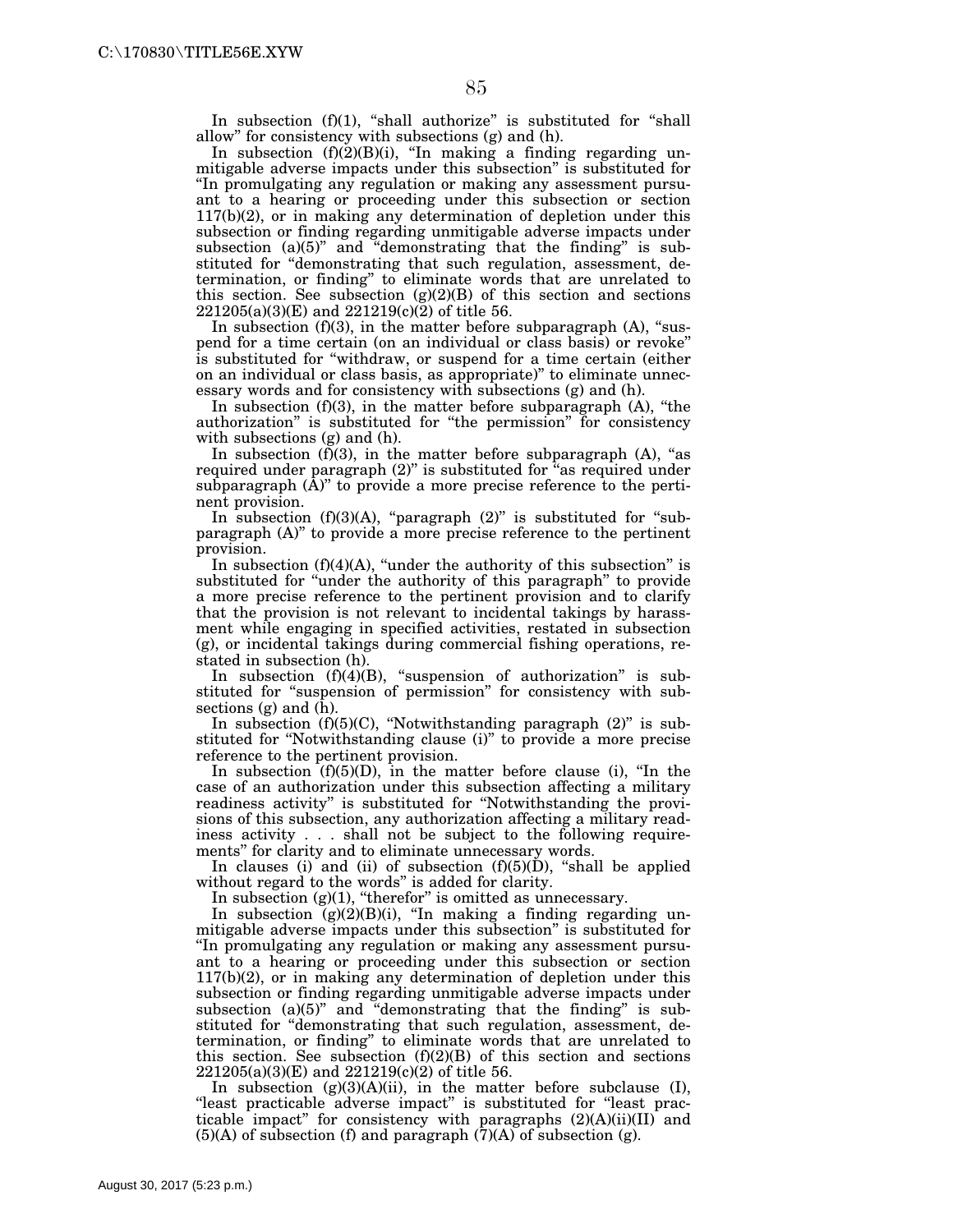In subsection  $(g)(3)(B)$ , in the matter before clause (i), "that the authorization would cause'' is added for clarity.

In subsection  $(g)(4)(B)$ , "paragraph  $(2)$ " is substituted for "clause (i)'' to provide a more precise reference to the pertinent provision.

In subsection  $(g)(7)(\overline{A})(i)$ , "paragraph  $(3)(A)(ii)$ " is substituted for "clause (i)(I)" to provide a more precise reference to the pertinent provision. Clause (i)(I) of the source law (section  $101(a)(5)(D)$  of the Marine Mammal Protection Act of 1972 (Public Law 92–522)) does not contain the term "least practicable adverse impact on such species or stock''; clause (ii)(I) of that section, which is restated in title 56 as paragraph (3)(A)(ii) of section 221203(g), is the provision that contains the term.

In subsection  $(g)(7)(B)$ , "paragraph  $(4)(A)$ " is substituted for "clause (iii)" to provide a more precise reference to the pertinent provision.

In subsection  $(g)(7)(C)$ , "In the case of an authorization under this subsection affecting a military readiness activity'' is substituted for ''Notwithstanding the provisions of this subsection, any authorization affecting a military readiness activity . . . shall not be subject to the following requirements'' for clarity and to eliminate unnecessary words.

In subsection  $(g)(7)(C)$ , "shall be applied without regard to the words'' is added for clarity.

In subsection  $(h)(2)$ , "shall authorize" is substituted for "shall allow'' for consistency with subsections (f) and (g).

In subsection  $(h)(2)$ , "a species or stock that is depleted under section  $221102(8)(C)$  of this title by virtue of it being listed" is substituted for ''a species or stock designated as depleted because of its listing'' for clarity.

In subparagraphs  $(A)$ ,  $(B)$ , and  $(C)(iii)$  of subsection  $(h)(3)$ , "the species or stock described in paragraph (2)" is substituted for "such species or stock'' for clarity.

In subsection  $(h)(3)(C)$ (ii), "commercial fisheries" is substituted for "such fisheries" for clarity.

In subsection  $(h)(4)(A)(i)$ , "list of commercial fisheries" is substituted for "list of those fisheries" for clarity.

In subsection  $(h)(4)(A)(ii)$ , "vessels to which this subsection applies'' is substituted for ''vessels to which this paragraph applies'' to provide a more precise reference to the pertinent provision.

In subsection  $(h)(4)(B)$ , "commercial fishery" is substituted for "fishery" for clarity.

In subsection  $(h)(4)(B)$ , "included in the list" is substituted for "included in the notice" for consistency with subparagraph  $(A)(i)$ .

In subsection (h)(4)(B), "subparagraph  $(A)(i)^{\tilde{p}}$  is substituted for ''this clause'' to provide a more precise reference to the pertinent provision.

In subsection (h)(4)(B), ''incidental taking of a marine mammal to which this subsection applies'' is substituted for ''incidental taking of marine mammals to which this paragraph applies'' to provide a more precise reference to the pertinent provision.

In subsection  $(h)(5)$ , "paragraph  $(3)$ " is substituted for "clause  $(i)$ " to provide a more precise reference to the pertinent provision.

In subsection  $(h)(5)$ , "the species or stock described in paragraph (2)" is substituted for "the endangered or threatened species or stock'' for clarity.

In subsection (h)(5), "authorization granted under this subsection" is substituted for "permit granted under this paragraph" for consistency with subsections (f) and (g) and to provide a more precise reference to the pertinent provision.

In subsection  $(h)(6)(\overline{A})$ , "revoke an authorization" is substituted for ''revoke a permit'' and ''set forth in the authorization'' is substituted for "set forth in such permit" for consistency with subsections (f) and (g).

In subsection  $(h)(6)(B)$ , "or modify" is omitted as unnecessary.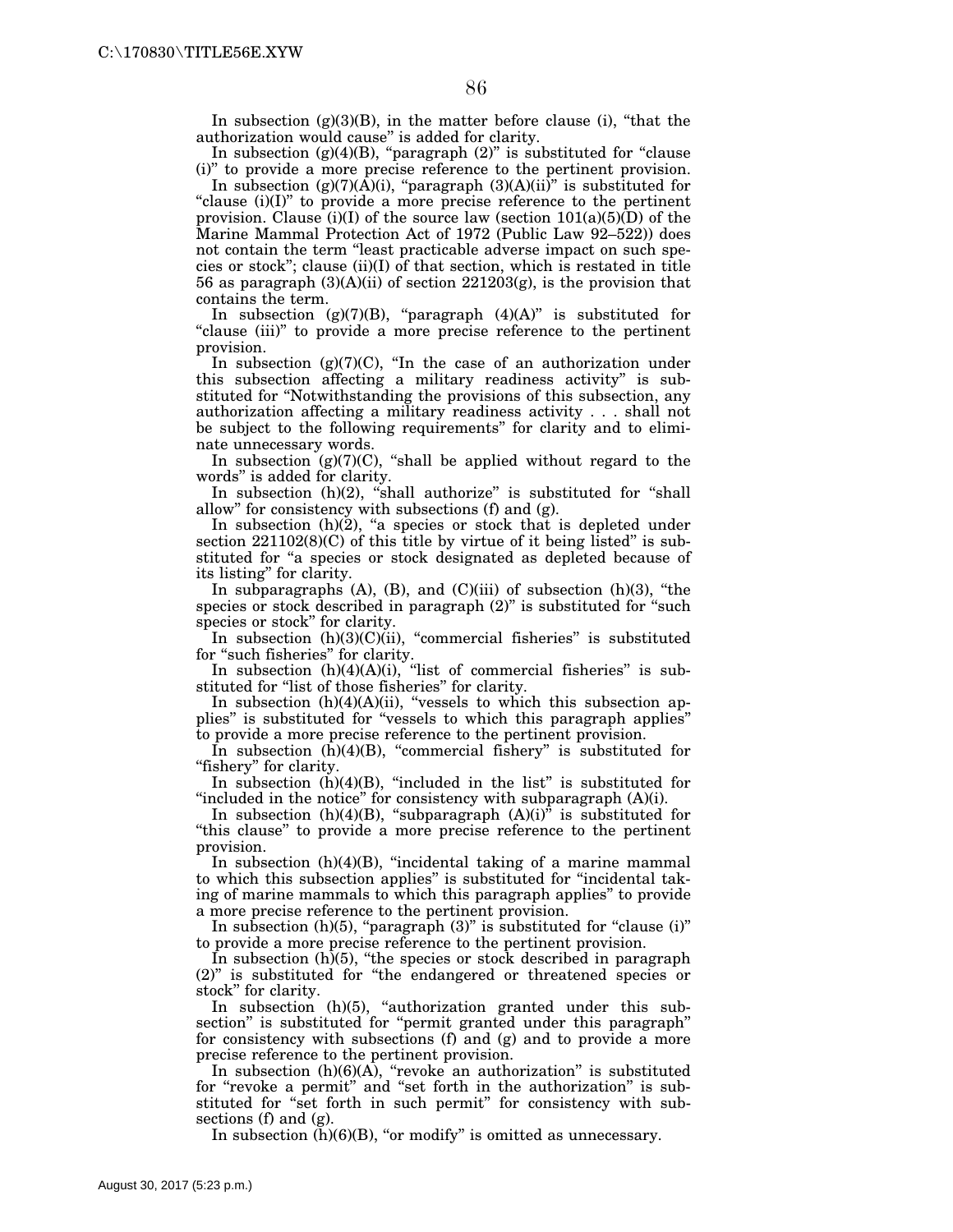In subsection (h)(6)(B), "list of commercial fisheries" is substituted for "list of fisheries" for clarity and consistency with paragraph  $(4)(A)(i)$ .

In subsection  $(h)(6)(B)$ , "paragraph  $(4)(A)(i)$ " is substituted for "clause (ii)" to provide a more precise reference to the pertinent provision.

In subsection (h)(8), "and shall not be deemed to amend or repeal the Act of November 7, 1986 (Public Law 99–625; 100 Stat. 3500)'' is omitted as unnecessary because nothing in subsection (h) purports to amend or repeal the Act.

In subsection  $(i)(1)(B)$ , "an individual" is substituted for "a person'' for clarity.

In subsection  $(i)(2)(A)(ii)$ , "citizen" is substituted for "person" for consistency with clause (i).

| Revised Section                    | Source (U.S. Code)                                    | Source (Pub. L.)                                                         |
|------------------------------------|-------------------------------------------------------|--------------------------------------------------------------------------|
| $221204(a)$                        | 16 U.S.C. 1374(a) (1st<br>sentence).                  | Pub. L. 92-522, title I, $\S 104(a)$ (1st sentence).                     |
| 221204(b)                          | 16 U.S.C. 1374(b) (except<br>matter after $(2)(D)$ ). | Pub. L. 92-522, title I, $\S 104(b)$ (except matter<br>after $(2)(D)$ ). |
| 221204(c)                          | 16 U.S.C. 1374(a) (last<br>sentence).                 | Pub. L. 92–522, title I, $\S 104(a)$ (last sentence).                    |
| $221204(d)(1)$                     | (no source)                                           |                                                                          |
| $221204(d)(2)(A)$ ,<br>(B).        | 16 U.S.C. 1374(c)(1).                                 | Pub. L. 92-522, title I, $§ 104(c)(1)$ .                                 |
| $221204(d)(2)(C)$                  | 16 U.S.C. 1374(c)(7).                                 | Pub. L. 92-522, title I, § 104(c)(7).                                    |
| $221204(d)(2)(D)$                  | 16 U.S.C. 1374(c)(8)(A).                              | Pub. L. 92-522, title I, § 104(c)(8)(A).                                 |
| $221204(d)(2)(E)$                  | 16 U.S.C. 1374(c)(9).                                 | Pub. L. 92-522, title I, § 104(c)(9).                                    |
| 221204(d)(3)(A)<br>through $(E)$ . | 16 U.S.C. 1374(c)(2).                                 | Pub. L. 92-522, title I, § 104(c)(2).                                    |
| $221204(d)(3)(F)$ ,<br>$(G)$ .     | 16 U.S.C. 1374(c)(8)(B),<br>(C).                      | Pub. L. 92-522, title I, $§ 104(c)(8)(B)$ , (C).                         |
| $221204(d)(3)(H)$                  | 16 U.S.C. 1374(c)(10).                                | Pub. L. 92-522, title I, $\S 104(c)(10)$ .                               |
| $221204(d)(4)$ , (5)               | 16 U.S.C. 1374(c)(3), (4).                            | Pub. L. 92-522, title I, § 104(c)(3), (4).                               |
| 221204(e)(1)<br>through $(3)$ .    | 16 U.S.C. 1374(c)(5)(A),<br>(B).                      | Pub. L. 92-522, title I, $§ 104(c)(5)(A)$ , (B).                         |
| $221204(e)(4)$ , (5)               | 16 U.S.C.<br>$1374(c)(5)(C)(ii)$ , (D).               | Pub. L. 92–522, title I, $\{104(c)(5)(C)(ii), (D)\}$ .                   |
| 221204(f)                          | 16 U.S.C. 1374(c)(6).                                 | Pub. L. 92–522, title I, $\S 104(c)(6)$ .                                |
| $221204(g)$                        | 16 U.S.C. 1374(h).                                    | Pub. L. 92-522, title I, § 104(h).                                       |
| 221204(h)                          | 16 U.S.C. 1374(f).                                    | Pub. L. 92-522, title I, § 104(f).                                       |
| 221204(i)(1)<br>through $(3)$ .    | 16 U.S.C. 1374(d)(1)<br>through $(3)$ .               | Pub. L. 92-522, title I, § $104(d)(1)$ through (3).                      |
| $221204(i)(4)$                     | 16 U.S.C. 1374(b) (mat-<br>ter after $(2)(D)$ ).      | Pub. L. 92-522, title I, $\S 104(b)$ (matter after<br>(2)(D)).           |
| 221204(i)(5)<br>through $(7)$ .    | 16 U.S.C. 1374(d)(4)<br>through $(6)$ .               | Pub. L. 92-522, title I, $\S 104(d)(4)$ through (6).                     |
| $221204(i)$                        | 16 U.S.C. 1374(e).                                    | Pub. L. 92-522, title I, § 104(e).                                       |
| 221204(k)                          | 16 U.S.C. 1374(g).                                    | Pub. L. 92-522, title I, $\S 104(g)$ .                                   |

SECTION 221204—PERMIT REQUIREMENTS AND PROCEDURES

In subsection (d), paragraph (1) is added for clarity.

In subsection  $(d)(2)(D)$ , "A permit or authorization shall not be required for a person to possess, sell, purchase, transport, export, or offer to sell or purchase the progeny of marine mammals that were legally taken or imported under this subsection, if the possession, sale, purchase, transport, export, or offer to sell or purchase'' is substituted for ''No additional permit or authorization shall be required to possess, sell, purchase, transport, export, or offer to sell or purchase the progeny of marine mammals taken or imported under this subsection, if such possession, sale, purchase, transport, export, or offer to sell or purchase'' for clarity.

In subsection  $(d)(3)(B)$ , in the matter before clause (i), "subparagraph (A)'' is substituted for ''this paragraph'' to provide a more precise reference to the pertinent provision.

In subsection  $(d)(3)(C)(i)$ , "the rights described in subparagraph (B)'' is substituted for ''the rights and responsibilities described in subparagraph (B)'' to eliminate unnecessary words because subparagraph (B) describes only rights.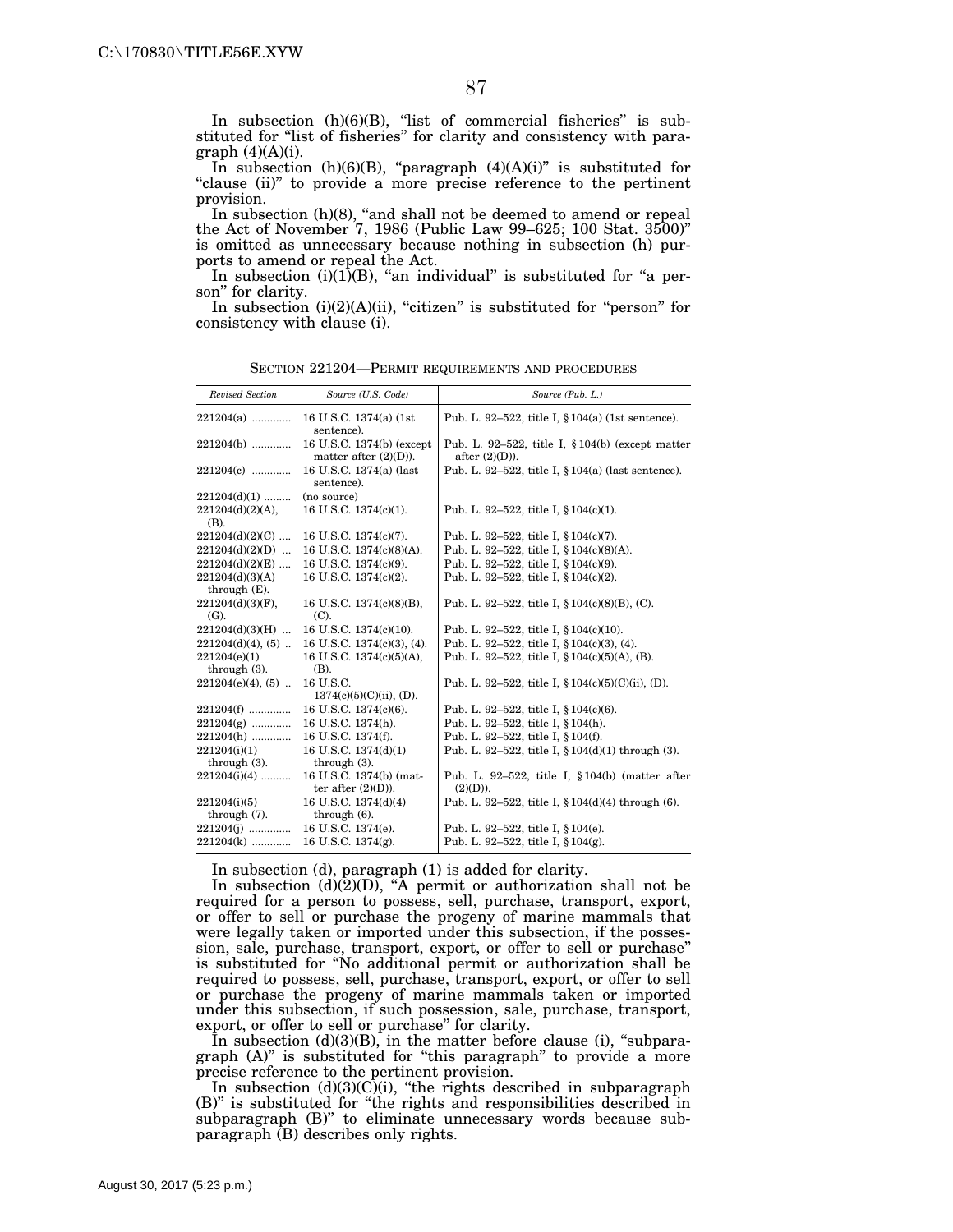In subsection  $(d)(3)(C)(ii)$ , in the matter before subclause (I), "A person described in clause (i) shall have the responsibility only'' is substituted for "Such responsibilities shall be limited to" for clarity.

In subclauses (I) and  $(\overline{I}I)$  of subsection  $(d)(3)(D)(i)$ , "subparagraph (A)'' is substituted for ''this paragraph'' to provide a more precise reference to the pertinent provision.

In subsection  $(d)(3)(D)(ii)$ , "from a person on whom a finding under clause (i) is made'' is substituted for ''from the person'' for clarity.

In subclauses (I) and (II) of subsection  $(d)(3)(E)(i)$ , "proposed sale, purchase, exportation, or transportation'' is substituted for ''such action'' each place it appears for clarity.

In subsection (d)(3)(E)(ii), ''The Secretary shall not require a notification under clause (i) to include any information other than that required for the inventory under subparagraph  $(H)$ " is substituted for ''The Secretary may only require the notification to include the information required for the inventory established under paragraph (10)'' for clarity.

In subsection  $(d)(3)(F)(i)(II)$ , "before the sale, purchase, or transport'' is substituted for ''before such action'' for clarity.

In subsection  $(d)(3)(F)(ii)$ , "The Secretary shall not require a notification under clause (i) to include any information other than that required for the inventory under subparagraph (H)'' is substituted for ''The Secretary may only require notification under clause (i) to include the information required for the inventory established under paragraph (10)" for clarity.

In subsection (d)(3)(G), ''shall be subject to the same permit and notification requirements as progeny of a marine mammal born in captivity after April 30, 1994'' is substituted for ''shall be treated as though born after April 30, 1994'' for clarity.

In subsection  $(d)(3)(\overline{H})(i)$ , in the matter before subclause (I), "establish and'' is omitted as obsolete.

In subsection (d)(3)(H)(i)(I), "possessed by permit holders pursuant to permits'' is substituted for ''possessed pursuant to permits'' for clarity.

In subsection  $(d)(3)(H)(ii)(V)$ , "The name of the person from which" is substituted for "The source from whom" for clarity and because of section 1 of title 1.

In subsection  $(d)(3)(H)(ii)(VI)$ , "transferee" is substituted for "recipient'' for consistency in the subclause.

In subsection  $(d)(3)(H)(ii)(VIII)$ , "if determined" is substituted for "when determined" for clarity.

In subsection  $(d)(4)(A)(i)$ , "for the taking or importation of a marine mammal'' is added for clarity.

In subsection  $(d)(4)(A)(i)$ , "bona fide scientific research purpose" is substituted for ''bona fide scientific purpose'' for clarity and because of the definition of ''bona fide scientific research'' in section 221102 of title 56.

In subsection  $(d)(4)(B)(ii)$ , in the matter before subclause (I), "scientific research" is substituted for "research" for clarity and consistency in the paragraph.

In subclauses (I) and (II) of subsection  $(d)(4)(B)(ii)$ , "the scientific research" is substituted for "such research" for clarity and consistency in the paragraph.

In subsection  $(d)(4)(C)(i)$ , "Not later than 120 days after the date of enactment of the Marine Mammal Protection Act Amendments of 1994,'' is omitted as obsolete.

In subsection  $(d)(5)(A)$ , in the matter before clause (i), "for the taking or importation of a marine mammal'' is added for clarity.

In subsection (d)(5)(A), in the matter before clause (i), "determines'' is substituted for ''has first determined'' to eliminate unnecessary words.

In subsection  $(d)(5)(A)(ii)(I)$ , "prepared by the Secretary" is substituted for "adopted by the Secretary" for consistency with section 221218 of title 56.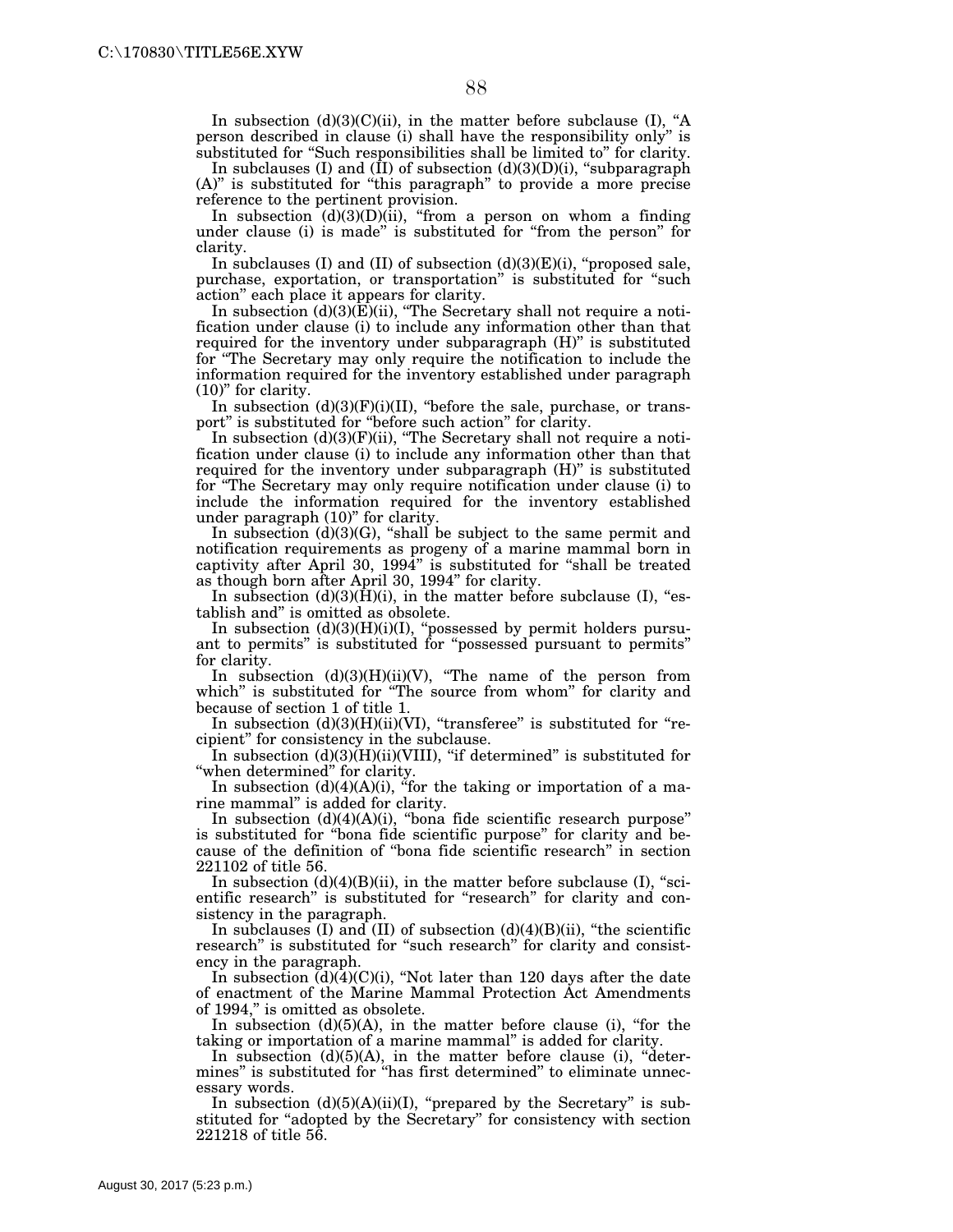In subsection  $(d)(5)(B)$ , in the matter before clause (i), "authorize" is substituted for "allow" for consistency in the section.

In subsection  $(d)(5)(B)$ , in the matter before clause (i), "if the Secretary" is substituted for "only if the Secretary" to eliminate an unnecessary word.

In subsection  $(d)(5)(C)$ , "authorize" is substituted for "allow" for consistency in the section.

In subsection  $(d)(5)(C)$ , "a marine mammal in captive maintenance under subparagraph (B)" is substituted for "such a marine mammal'' for clarity.

In subsection  $(d)(5)(C)$ , "if the Secretary" is substituted for "only" if the Secretary'' to eliminate an unnecessary word.

In subsection (e)(2)(A), ''Agreement on the Conservation of Polar Bears, done at Oslo November 15, 1973 (27 UST 3918; TIAS 8409)'' is substituted for ''Agreement on the Conservation of Polar Bears'' for clarity.

In subparagraphs  $(C)$  and  $(D)$  of subsection  $(e)(2)$ , "the exportation from Canada and subsequent importation into the United States" is substituted for "the export and subsequent import" for clarity.

In subsection  $(e)(3)(A)$ , "charge" is substituted for "establish and charge'' to eliminate obsolete words.

In subsection  $(e)(4)(A)$ , "after September 30, 1996" is omitted as obsolete.

In subsection (e) $(5)(B)$ , "paragraph  $(2)$ " is substituted for "subparagraphs (A)'' to provide a more precise reference to the pertinent provision.

In subparagraph  $(e)(5)(B)$ , "section 221201" is substituted for "sections  $101$ " to provide a more precise reference to the pertinent provision.

In subsection  $(g)(1)$ , in the matter before subparagraph  $(A)$ , "with section  $221203$  of this title" is substituted for  $\mathrm{``to}$  the requirements of section 101'' for clarity, to eliminate unnecessary words, and to provide a more precise reference to the pertinent provision.

In subsection  $(g)(1)(A)$ , "a marine mammal" is substituted for "such marine mammals" for clarity because there is no antecedent for "such marine mammals"

In subsection  $(g)(2)$ , "Such" is omitted before "annual permit" as unnecessary.

In subsection  $(h)(1)(A)$ , "taking or importation" is substituted for "or taking importation" to correct an error in the law.

In subsection (i)(5), "with respect to any application for a permit" is omitted as unnecessary.

In subsection (i)(7)(B), ''which shall be pursuant to chapter 7 of title 5, United States Code,'' is omitted as unnecessary because that chapter applies of its own force.

In subsection  $(i)(7)(B)$ , "may be commenced by bringing a civil action'' is substituted for ''may be initiated by filing a petition for review'' for consistency in title 56.

In subsection  $(j)(2)(C)$ , for clarity, "Judicial review of an action taken by the Secretary after a hearing under subparagraph (A) may be commenced by bringing a civil action in the United States district court for the district in which the permit holder resides or in which the permit holder's principal place of business is located, or in the United States District Court for the District of Columbia, not later than 60 days after the date on which the Secretary takes the action" is substituted for the last sentence of section  $104(e)(2)$ of the Marine Mammal Protection Act of 1972 (Public Law 92–522), which states that "Any action taken by the Secretary after such a hearing is subject to judicial review on the same basis as is any action taken by him with respect to a permit application under paragraph (5) of subsection (d) of this section''.

In subsection (k), "charge" is substituted for "establish and charge'' to eliminate obsolete words.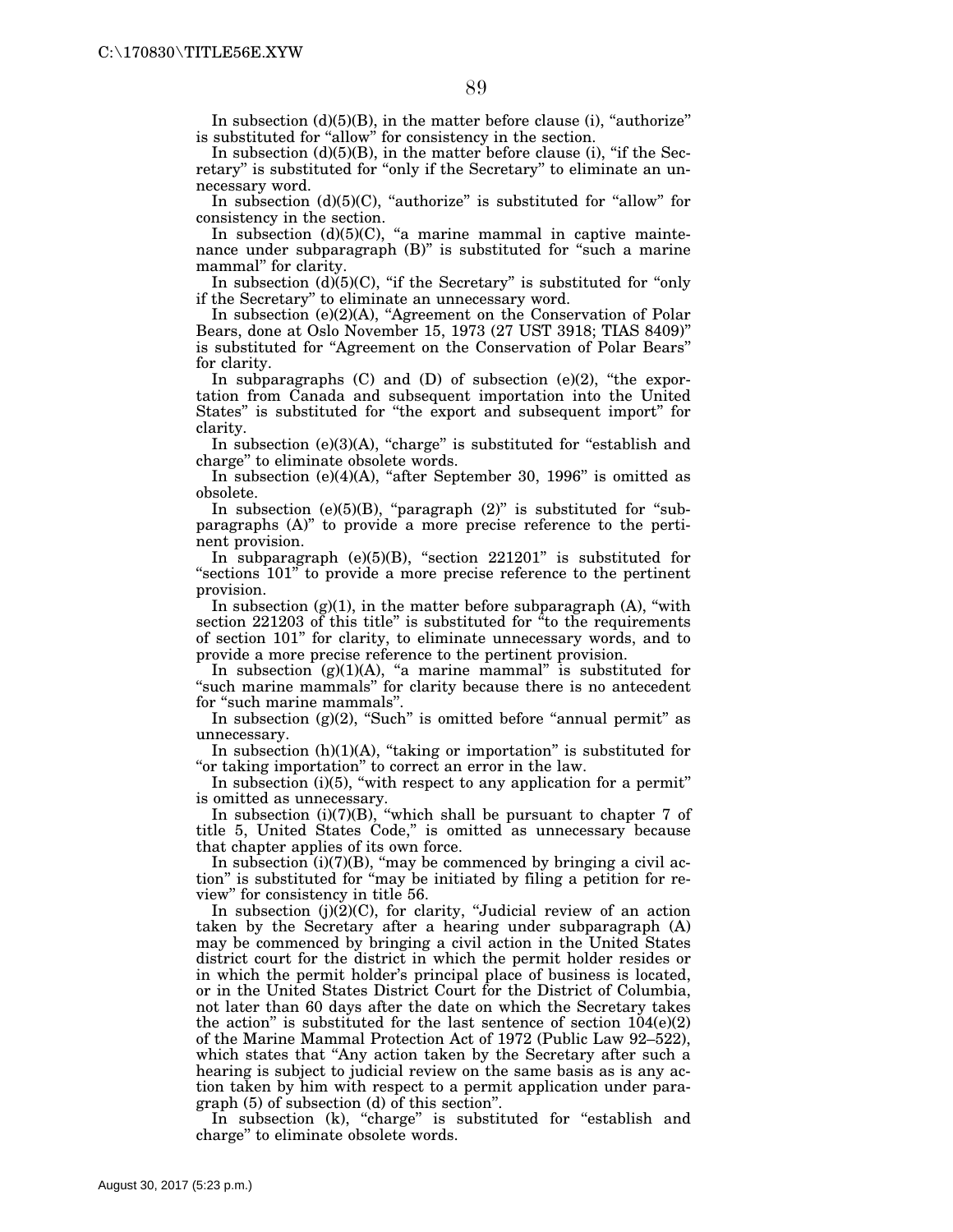SECTION 221205—EXEMPTIONS

| Revised Section                          | Source (U.S. Code)                                                                                                                                                                   | Source (Pub. L.)                                                                                                                                                                                              |
|------------------------------------------|--------------------------------------------------------------------------------------------------------------------------------------------------------------------------------------|---------------------------------------------------------------------------------------------------------------------------------------------------------------------------------------------------------------|
| $221205(a)(1)(A)$                        | 16 U.S.C. 1371(b)(2) (be-<br>ginning with "For the<br>purposes of this sub-<br>section" and ending<br>with the period).                                                              | Pub. L. 92-522, title I, §101(b)(2) (beginning<br>with "For the purposes of this subsection"<br>and ending with the period).                                                                                  |
| $221205(a)(1)(B)$                        | 16 U.S.C. 1371(b)(2) (be-<br>ginning with "Tradi-<br>tional native handi-<br>crafts include" and<br>ending with the semi-<br>colon).                                                 | Pub. L. 92-522, title I, $$101(b)(2)$ (beginning<br>with "Traditional native handicrafts include"<br>and ending with the semicolon).                                                                          |
| 221205(a)(2)(A)(i)                       | 16 U.S.C. 1371(b)(1), (2)<br>(through "and cloth-<br>$ing:$ ").                                                                                                                      | Pub. L. 92–522, title I, $\S 101(b)(1)$ , (2) (through<br>"and clothing:").                                                                                                                                   |
| 221205(a)(2)(A)(ii)<br>$221205(a)(2)(B)$ | 16 U.S.C. 1371(b)(3).<br>16 U.S.C. 1371(b)(2) (2d)<br>proviso) (beginning<br>with "And provided<br>further, That any edi-<br>ble" and ending with<br>"for native consump-<br>tion"). | Pub. L. 92-522, title I, $\S 101(b)(3)$ .<br>Pub. L. 92-522, title I, $$101(b)(2)$ (2d proviso)<br>(beginning with "And provided further, That<br>any edible" and ending with "for native con-<br>sumption"). |
| $221205(a)(2)(C)$                        | 16 U.S.C. 1371(b)(2) (1st)<br>proviso) (beginning<br>with "Provided, That<br>only authentic" and<br>ending with "interstate<br>commerce").                                           | Pub. L. 92-522, title I, $\S 101(b)(2)$ (1st proviso)<br>(beginning with "Provided, That only authen-<br>tic" and ending with "interstate commerce").                                                         |
| 221205(a)(3)(A)<br>through $(D)$ .       | 16 U.S.C. 1371(b) (mat-<br>ter after $(3)$ (1st sen-<br>tence through 3d sen-<br>tence).                                                                                             | Pub. L. 92-522, title I, $\S 101(b)$ (matter after<br>(3)) (1st sentence through 3d sentence).                                                                                                                |
| $221205(a)(3)(E)$                        | 16 U.S.C. 1371(b) (mat-<br>ter after $(3)$ ) (4th sen-<br>tence, last sentence).                                                                                                     | Pub. L. 92-522, title I, $\S 101(b)$ (matter after<br>$(3)$ ) (4th sentence, last sentence).                                                                                                                  |
| $221205(b)$ through<br>(e).              | 16 U.S.C. 1371(c)<br>through (f).                                                                                                                                                    | Pub. L. 92–522, title I, $\S 101(c)$ through (f).                                                                                                                                                             |

In subsection  $(a)(2)(A)$ , in the matter before clause (i), "and subject to paragraph (3)'' is added because of the omission of ''Notwithstanding the preceding provisions of this subsection'' in paragraph  $(3)(A)$ .

In subsection  $(a)(2)(A)(ii)$ , "in each case," is omitted as unnecessary.

In subsection  $(a)(2)(B)$ , in the matter before clause (i), "For a taking under subparagraph (A)(i)(I)" is added for clarity.

In subsection  $(a)(2)(B)(ii)$ , "consumption by an Alaska native" is substituted for "native consumption" for clarity.

In subsection  $(a)(2)(C)$ , "For a taking under subparagraph  $(A)(i)(II)$ " is added for clarity.

In subsection (a)(3)(B), "regulated area" is substituted for "area included'' for clarity.

In subsection (a)(3)(E)(i), "In prescribing a regulation pursuant to a hearing under this paragraph or in making a determination of depletion under this paragraph'' is substituted for ''In promulgating any regulation or making any assessment pursuant to a hearing or proceeding under this subsection or section 117(b)(2), or in making any determination of depletion under this subsection or finding regarding unmitigable adverse impacts under subsection (a)(5)'' and ''demonstrating that the regulation or determination'' is substituted for "demonstrating that such regulation, assessment, determination, or finding'' to eliminate words that are unrelated to this section. See subsections (f)(2)(B) and (g)(2)(B) of section 221203 and section 221219(c)(2) of title 56.

In subsection  $(b)(1)(A)$ , "individual" is substituted for "person" for clarity.

In subsection  $(b)(1)(B)$ , "not later than 48 hours after the taking" is substituted for "within 48 hours" for clarity.

In subsection  $(b)(2)$ , "taken under this subsection" is added for clarity.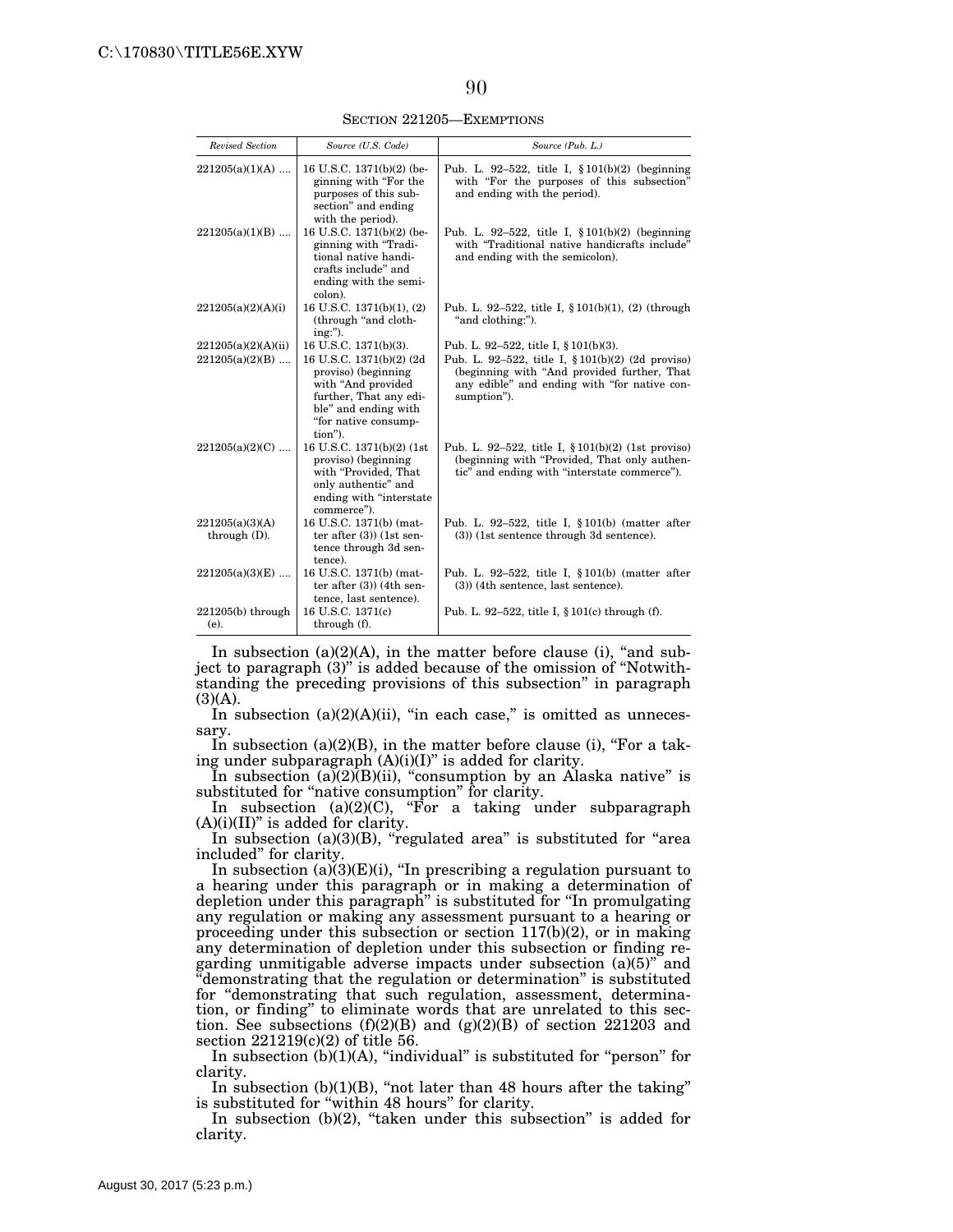In subsection  $(c)(4)$ , "not later than 48 hours after the taking" is substituted for "within 48 hours" for clarity.

In subsection  $(e)(1)(A)$ , "as appropriate" is omitted as unnecessary.

In subsection (e)(1)(B), "subparagraph  $(A)$ " is substituted for "this subsection'' to provide a more precise reference to the pertinent provision.

In subsection  $(e)(2)(A)(i)$ , "as appropriate" is omitted as unnecessary.

SECTION 221206—REGULATIONS ON TAKING AND IMPORTING OF MARINE MAMMALS

| Revised Section | Source (U.S. Code) | Source (Pub. L.)                |
|-----------------|--------------------|---------------------------------|
| 221206          |                    | Pub. L. 92-522, title I, § 103. |

In subsection (a), "animals within stocks" is substituted for "individuals within population stocks'' for consistency in the subsection.

In subsection (a), "and appropriate" is omitted as unnecessary.

In subsection (a), "consistent with section 221101 of this title" is substituted for "consistent with the purposes and policies set forth in section 2 of this Act'' because section 2 of the Marine Mammal Protection Act of 1972 (Public Law 92–522, 86 Stat. 1027), restated in section 221101 of title 56, provides findings and declaration of policy for the Act, and does not set forth purposes and policies for the Act.

In subsection (b), in the matter before paragraph (1), "the Secretary shall consider all factors'' is substituted for ''the Secretary shall give full consideration to all factors'' to eliminate unnecessary words and for consistency in title 56.

In subsection  $(c)(2)$ , "(or any combination of the foregoing)" is omitted as unnecessary.

In subsection (c)(2), "restriction" is substituted for "quota" for consistency in the subsection.

In subsection  $(d)(1)(A)$ , "section  $221203(d)(1)$  of this title" is substituted for "section  $101(a)(3)(A)$ " to provide a more precise reference to the pertinent provision.

In subsection  $(d)(1)(B)$ , "the proposed regulations" is substituted for "such regulations" for clarity.

In subsection (e), "consistent with" is omitted as unnecessary.

In subsection (f)(1), "The Secretary shall annually publish in the Federal Register a report that discloses'' is substituted for ''Within six months after the effective date of this Act and every twelve months thereafter, the Secretary shall report to the public through publication in the Federal Register'' is omitted as obsolete.

In subsection (f)(1), "and to the Congress" is omitted because of the termination of the reporting requirement with respect to Congress, effective May 15, 2000. See section 3003 of the Federal Reports Elimination and Sunset Act of 1995 (Public Law 104–66, 31 U.S.C. 1113 note), and the 6th item on page 54 and the 5th item on page 107 of House Document No. 103–7.

SECTION 221207—PENALTIES

| Revised Section         | Source (U.S. Code) | Source (Pub. L.)                                                         |
|-------------------------|--------------------|--------------------------------------------------------------------------|
| $221207(c)$ (no source) |                    | Pub. L. 92-522, title I, § 105(a).<br>Pub. L. 92-522, title I, § 106(b). |

In subsection (a)(5), "On a failure of a person to pay a civil penalty under this subsection'' is substituted for ''Upon any failure to pay a penalty assessed under this subsection'' for clarity.

In subsection  $(a)(5)$ , "and such court shall have jurisdiction to hear and decide any such action'' is omitted as unnecessary because of section 1331 of title 28.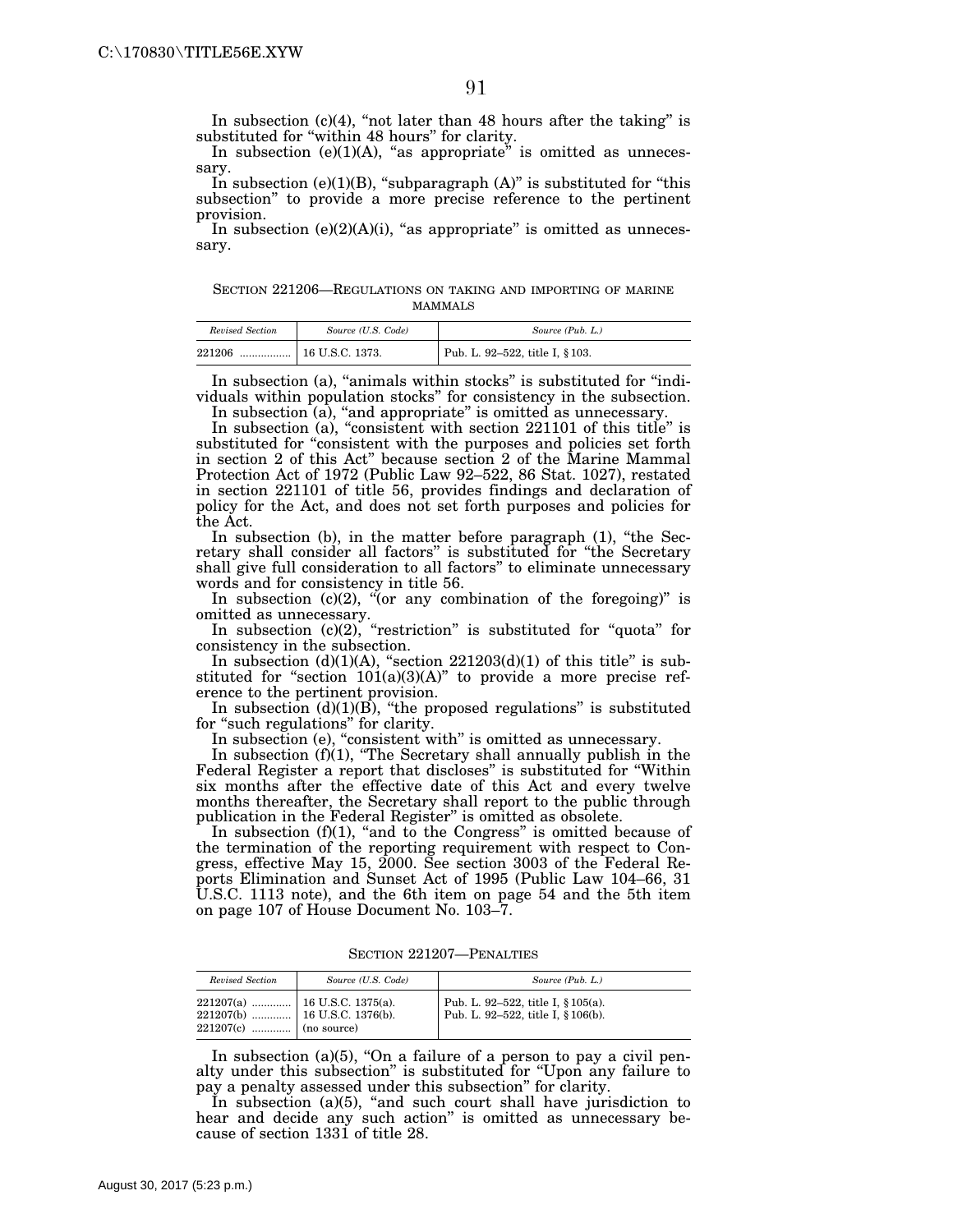In subsection (a)(6), "assessing a civil penalty under paragraph (1)'' is substituted for ''instituting a proceeding under paragraph (1)'' for clarity.

In subsection  $(b)(1)$ , "in any manner" is omitted as unnecessary.

| Revised Section | Source (U.S. Code) | Source (Pub. L.)                                                                                                                                   |
|-----------------|--------------------|----------------------------------------------------------------------------------------------------------------------------------------------------|
| 221208          | 16 U.S.C. 1375a.   | Pub. L. 106–113, div. B, § 1000(a)(3) [title I, 5th<br>proviso in paragraph under heading "RE-<br>SOURCE MANAGEMENT", at 113 Stat. 1501A-<br>1391. |

SECTION 221208—USE OF FINES

In this section, ''hereafter'' is omitted as obsolete.

In this section, "subchapters I through III" is substituted for "the Marine Mammal Protection Act (16 U.S.C. 1362–1407)'' to provide a precise reference to the pertinent provisions. At the time of enactment of the source law (Appendix  $\dot{C}$  of Public Law 106–113) which was on November 29, 1999, the Marine Mammal Protection Act of 1972 was classified to 16 U.S.C. 1361 through 1421h. However, the source law provided the United States Code reference "(16 U.S.C.  $1362-1407$ , the provisions of which are restated in subchapters I through III of chapter 221 of title 56.

SECTION 221209—REWARD FOR INFORMATION LEADING TO CONVICTION

| Revised Section | Source (U.S. Code) | Source (Pub. L.)                   |
|-----------------|--------------------|------------------------------------|
| 221209          |                    | Pub. L. 92-522, title I, § 106(c). |

SECTION 221210—ENFORCEMENT

| Revised Section                               | Source (U.S. Code)                                                                                                                    | Source (Pub. L.)                                                         |
|-----------------------------------------------|---------------------------------------------------------------------------------------------------------------------------------------|--------------------------------------------------------------------------|
| 221210(a) through   16 U.S.C. 1377(a)<br>(d). | through (d).                                                                                                                          | Pub. L. 92–522, title I, § 107(a) through (d).                           |
|                                               | $\begin{array}{c c} 221210(e)(1), (2) & . & 16 \text{ U.S.C. } 1376(a). \\ 221210(e)(3) &  & 16 \text{ U.S.C. } 1377(e). \end{array}$ | Pub. L. 92–522, title I, § 106(a).<br>Pub. L. 92-522, title I, § 107(e). |

In subsection  $(a)(1)$ , "Except as provided in this section and section 221212 of this title'' is substituted for ''Except as otherwise provided in this title'' to provide a more precise reference to the pertinent provisions.

In subsection  $(b)(1)$ , "a State or territory" is substituted for "any State or of any possession'' for consistency in title 56 and for clarity, because a possession is a category of territory.

In subsection  $(b)(2)$ , "the enforcement of this subchapter" is substituted for "these purposes" for clarity.

In subsection  $(b)(2)$ , "Director of the Office of Personnel Management" is substituted for "Civil Service Commission" because of section 102 of Reorganization Plan No. 2 of 1978 (5 U.S.C. App.).

In subsection (c), "United States magistrate judges" is substituted for ''United States magistrates'' because of section 321 of the Federal Courts Study Committee Implementation Act of 1990 (Public Law 101–650, 28 U.S.C. 631 note).

In subsection (d), in the matter before paragraph (1), ''individual'' is substituted for ''person'' for clarity and for consistency with ''personnel" in subsection (a)(2) and "officers and employees" in subsection  $(b)(1)$ .

In subsection  $(d)(3)$ , "or container" is added after "vessel, conveyance,'' for consistency in the paragraph.

In subsection  $(d)(\dot{5})$ , "possessed" is substituted for "retained" for consistency in the chapter.

In subsection  $(e)(1)$ , "The entire cargo of" is substituted for "its entire cargo'' for clarity.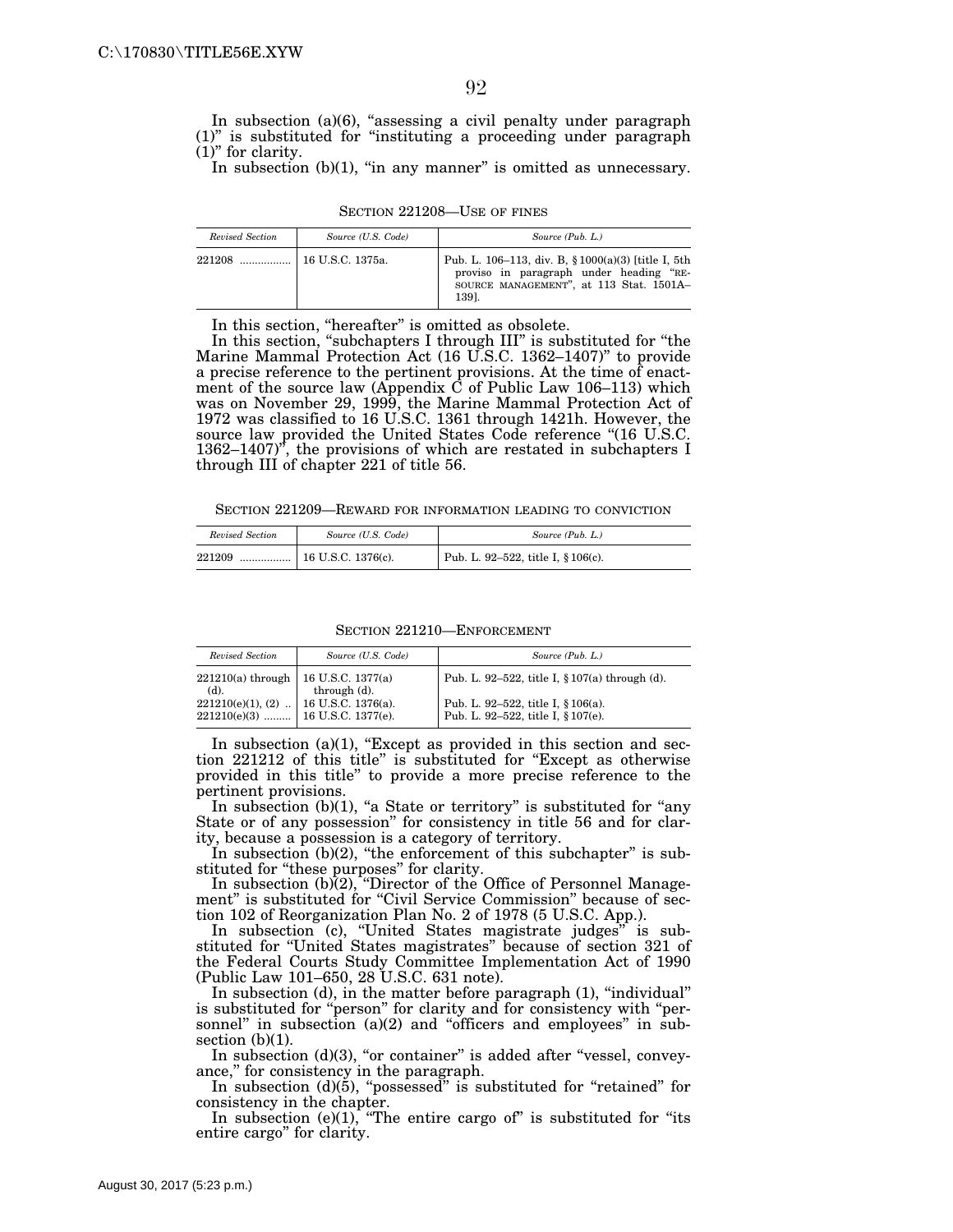In subsection (e)(1), "in any manner" is omitted as unnecessary. In subsection  $(e)(3)(C)(i)$ , "civil penalty" is substituted for "penalty'' for clarity.

In subsection  $(e)(3)(C)(i)$ , "with the proceeding" is substituted for "therewith" for clarity.

In subsection  $(e)(3)$ <sup> $(C)(ii)$ </sup>, "with the proceeding" is substituted for "therewith" for clarity.

In subsection (e) $(3)$  $(C)$  $(ii)$ , "seized in connection with the proceeding'' is substituted for ''so seized'' for clarity.

In clauses (i) and (ii) of subsection (e)(3)(D), ''seized in connection with a civil proceeding'' and ''seized in connection with a criminal proceeding'' are substituted, respectively, for ''so seized'' for clarity.

In subsection  $(e)(3)(D)(i)(II)$ , "marine mammal or marine mammal product or other cargo'' is substituted for ''such mammal or product'' for consistency in the subparagraph and with subparagraph (C)(i).

SECTION 221211—INTERNATIONAL PROGRAM

| Revised Section | Source (U.S. Code)   | Source (Pub. L.)                                                |
|-----------------|----------------------|-----------------------------------------------------------------|
| 221211          | $(a)(5), (6), (b)$ . | Pub. L. 92–522, title I, $\S 108$ (except (a)(5), (6),<br>(b)). |

In subsection  $(a)(1)$ , "as soon as possible" is omitted as obsolete. In subsection (a)(1), "other countries" is substituted for "other nations'' for consistency in the section.

In subsection (a)(1), "protected" is substituted for "covered" for clarity and consistency with the short title of the source law.

In subsection  $(a)(2)(A)$ , "as soon as possible" is omitted as obsolete.

In subsection  $(a)(2)(A)$ , "all foreign countries" is substituted for "all foreign governments" for consistency in the section.

In subsection  $(a)(2)(A)$ , "the protection of marine mammals" is substituted for "this matter" for clarity.

In subsection  $(a)(2)(B)$ , in the matter before clause (i), "foreign countries'' is substituted for ''foreign governments'' for consistency in the section.

In subsection  $(a)(2)(B)(v)$ , "incidental mortality and serious injury'' is substituted for ''incidental kill and serious injury'' for consistency in the chapter.

In subsection  $(a)(2)(C)$ , in the matter before clause (i), "to incorporate'' is substituted for ''which will incorporate'' for clarity.

In subsection  $(a)(2)(C)(i)(I)$ , "countries" is substituted for "nations'' for consistency in the section.

In subsection  $(a)(2)(C)(ii)$ , "participating countries" is substituted for "participating nations" for consistency in the section.

In subsection  $(a)(3)$ , "other countries" is substituted for "other nations'' for consistency in the section.

In subsection  $(a)(4)$ , "any international treaty existing on October 21, 1972,'' is substituted for ''any existing international treaty'' for clarity.

| Revised Section   | Source (U.S. Code)                                | Source (Pub. L.)                                                       |
|-------------------|---------------------------------------------------|------------------------------------------------------------------------|
| $221212(a)(1)$    | 16 U.S.C. 1379(a) (last<br>parenthetical).        | Pub. L. 92–522, title I, $\S 109(a)$ (last parenthet-<br>ical).        |
| $221212(a)(2)$    | 16 U.S.C. 1379(c)(1) (par-<br>enthetical).        | Pub. L. 92–522, title I, $$109(c)(1)$ (parenthet-<br>ical).            |
| $221212(b)$       | 16 U.S.C. 1379(a) (except<br>last parenthetical). | Pub. L. 92–522, title I, $\S 109(a)$ (except last par-<br>enthetical). |
| 221212(c)         | 16 U.S.C. 1379(b).                                | Pub. L. 92–522, title I, § 109(b).                                     |
| $221212(d)$       | 16 U.S.C. 1379(c) (except                         | Pub. L. 92-522, title I, $$109(c)$ (except par-                        |
|                   | parenthetical in $(1)$ ).                         | enthetical in $(1)$ ).                                                 |
| $221212(e)$ , (f) | 16 U.S.C. 1379(d), (e).                           | Pub. L. 92–522, title I, $\S 109(d)$ , (e).                            |
| $221212(g)(1)$    | 16 U.S.C. 1379(f)(2).                             | Pub. L. 92-522, title I, $§ 109(f)(2)$ .                               |
|                   | $221212(g)(2)$   16 U.S.C. 1379(f)(1).            | Pub. L. 92-522, title I, $\S 109(f)(1)$ .                              |

SECTION 221212—TRANSFER OF MANAGEMENT AUTHORITY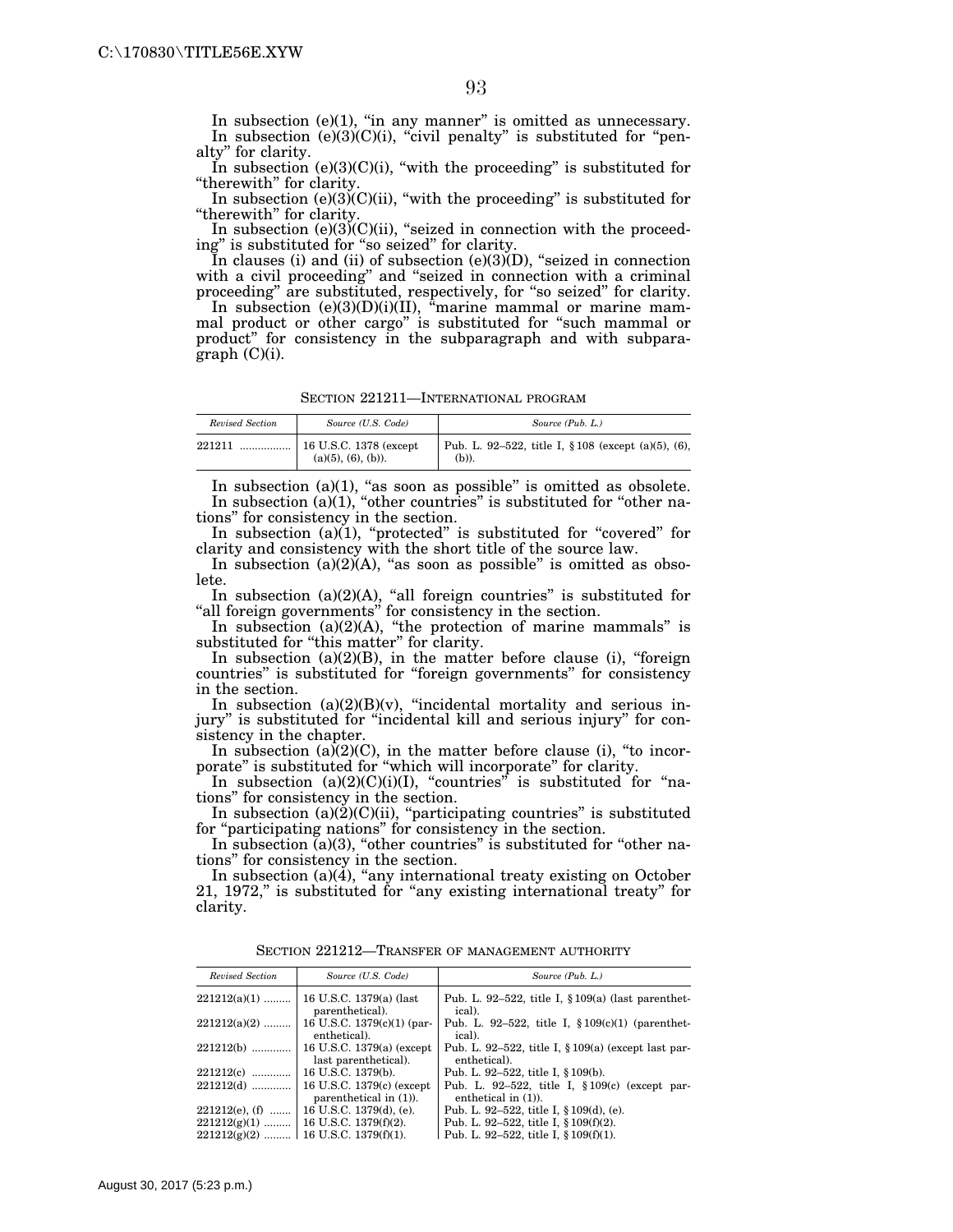SECTION 221212—TRANSFER OF MANAGEMENT AUTHORITY—Continued

| Revised Section                         | Source (U.S. Code) | Source (Pub. L.)                                                  |  |
|-----------------------------------------|--------------------|-------------------------------------------------------------------|--|
| $221212(h)$ through   16 U.S.C. 1379(g) | through (k).       | Pub. L. 92–522, title I, $\S 109(g)$ through (k).                 |  |
|                                         |                    | Pub. L. 108-447, div. B, title II, §213.<br>Pub. L. 97-58, §4(b). |  |

In this section, the 1st parenthetical in section 109(a) of the Marine Mammal Protection Act of 1972 (Public Law 92–522), as amended by Public Law 97–58 (95 Stat. 982), is omitted as unnecessary because "or stock" is added after "species" throughout the section, as appropriate, for clarity and consistency in the chapter.

In subsection (a)(2), "after a transfer of management authority under this section'' is added for clarity.

In subsection  $(c)(1)(C)$ , in the matter before clause (i), "and until" is omitted as unnecessary.

In subsection  $(c)(1)(F)(i)$ , "at the optimum sustainable population" is substituted for "at the level" for clarity.

In subsection  $(c)(1)(G)$ , "that arise" is substituted for "that might arise'' to eliminate an unnecessary word.

In subsection  $(c)(2)(A)$ , "section 221203 or 221205 of this title" is substituted for "section 101" to provide a more precise reference to the pertinent provision.

In subsection  $(c)(3)(A)$ , "waiver" is substituted for "applicable waiver'' to eliminate an unnecessary word.

In subsection  $(c)(3)(B)(i)$ , "section  $221102(34)(B)$  of this title" is substituted for "section  $3(14)(B)$ " to provide a more precise reference to the pertinent provision. Section 3(14)(B) of the Marine Mammal Protection Act of 1972 (Public Law 92–522) was redesignated as section  $3(15)(B)$  by section  $401(a)$  of the High Seas Driftnet Fisheries Enforcement Act (Public Law 102–582, 106 Stat. 4909). Section  $3(15)(B)$  is restated as section  $221102(34)(B)$  of title 56.

In subsection  $(c)(3)(B)(ii)$ , "after October 9, 1981" is omitted as obsolete.

In subsection  $(d)(1)(A)$ , "with management authority for the species'' is omitted as unnecessary because of the definition of ''State agency'' in subsection (a).

In subsection  $(e)(1)$ , in the matter before subparagraph  $(A)$ , "that may be appropriate for taking" is substituted for "as may be appropriate'' for clarity.

In subsection (e)(1)(B), "section  $221203$  of this title" is substituted for "section  $101(a)$ " to provide a more precise reference to the pertinent provision.

In paragraphs  $(1)(B)$  and  $(2)(A)$  of subsection (e), "section  $22110\overline{2}(34)\overline{(B)}$  of this title" is substituted for "section  $3(14)(B)$ " to provide a more precise reference to the pertinent provision. Section 3(14)(B) of the Marine Mammal Protection Act of 1972 (Public Law 92–522) was redesignated as section  $3(15)(B)$  by section  $401(a)$  of the High Seas Driftnet Fisheries Enforcement Act (Public Law 102–582, 106 Stat. 4909). Section 3(15)(B) is restated as section 221102(34)(B) of title 56.

In subsection (e)(2)(A), "sections  $221201$  and  $221203$  of this title" is substituted for "section 101(a)" to provide a more precise reference to the pertinent provisions.

In subsection  $(e)(2)(B)(ii)$ , "chapter 6 of title 5" is substituted for ''the Regulatory Flexibility Act'' to provide a more precise reference to the pertinent provision.

In subsection  $(e)(2)(B)(ii)$ , "chapter 35 of title 44" is substituted for ''the Paperwork Reduction Act'' to provide a more precise reference to the pertinent provision.

In subsection (e)(2)(B)(ii), "Executive Order Numbered 12291, dated February 17, 1981," is omitted as obsolete because Executive Order Numbered 12291 was revoked by section 11 of Executive Order No. 12866, Sept. 30, 1993, (58 Fed. Reg. 51735).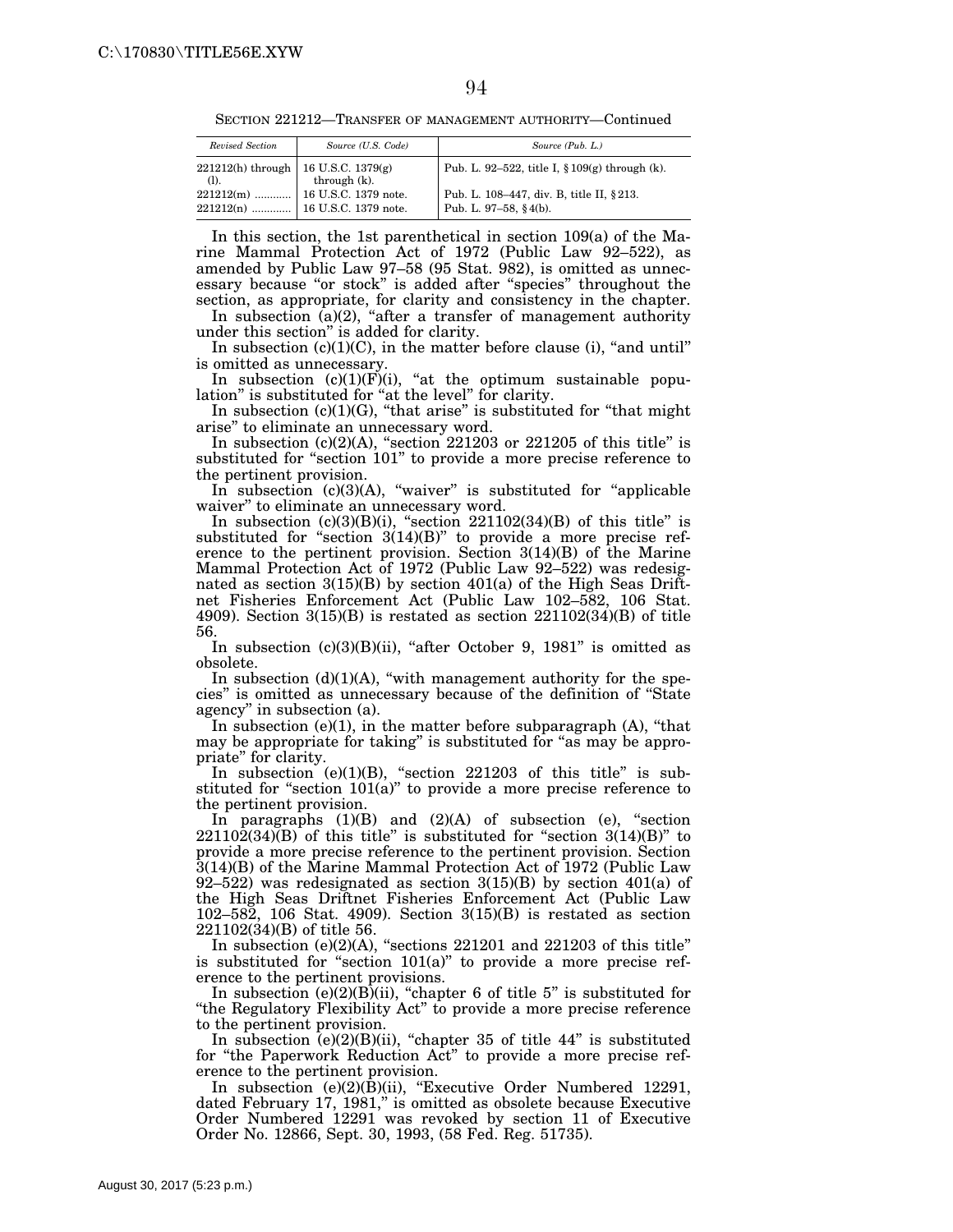In subsection  $(f)(2)(B)$ , in the matter before clause (i), "the date on which the notice of intent to revoke is provided'' is substituted for "the date of the notice of intent to revoke" for clarity.

At the end of subsection  $(g)(1)(A)(ii)$ , "or" is substituted for "and" for clarity.

In subsection  $(g)(1)(B)(i)$ , "individuals" is substituted for "persons" and "an individual" is substituted for "any person" for clarity and because of section 1 of title 1.

In subsection  $(i)(1)$ , in the matter before subparagraph  $(A)$ , "employee, or a person designated under a transaction under section 221214(c) of this title, from taking'' is substituted for ''employee or a person designated under section 112(c) from taking'' for clarity.

In subsection (i)(2), "a person designated under a transaction under" is substituted for "a person designated under" for consistency with section 221214(c) of title 56.

In subsection (j), in the matter before paragraph (1), "marine mammals" is substituted for "animals" for clarity and consistency with section 221205(a) of title 56.

In subsection  $(j)(1)$ , in the matter before subparagraph  $(A)$ , "of the proposed regulations'' is substituted for ''thereof'' for clarity.

In subsection  $(j)(2)$ , "on the proposed regulations" is substituted for "thereon" for clarity.

In subsection  $(k)(2)(B)$ , "after approval by the Secretary" is substituted for "thereafter" for clarity.

In subsection (m), "Hereafter" is omitted as obsolete.

In subsection (n), "this section" is substituted for "the amendments made by subsection (a)'' to provide a more precise reference to the pertinent provisions.

In subsection (n), "affects" is substituted for "shall be construed as affecting in any manner, or to any extent," to eliminate unnecessary words.

In subsection (n), "section 201303 of this title" is substituted for "section 6(c) of the Endangered Species Act of 1973 (16 U.S.C. 1535(c))'', even though section 201303 of title 56 is broader than section 6(c) of the Act, for convenience.

SECTION 221213—MARINE MAMMAL RESEARCH

| Revised Section | Source (U.S. Code)                      | Source (Pub. L.)                                     |
|-----------------|-----------------------------------------|------------------------------------------------------|
| 221213<br>      | 16 U.S.C. 1380(a), (b),<br>(d)(1), (2). | Pub. L. 92–522, title I, § 110(a), (b), (d)(1), (2). |

In subsection (a)(1), "any Federal or State agency, public institution, or private institution or other person'' is substituted for ''any Federal or State agency, public or private institution, or other person" for clarity and for consistency with the definition of "person" in section 221102 of title 56.

In subsection (a)(3), "this subsection" is substituted for "this section'' to provide a more precise reference to the pertinent provision.

In subsection  $(a)(4)$ , in the matter before subparagraph  $(A)$ , "this subsection" is substituted for "this section" to provide a more precise reference to the pertinent provision.

In subsection  $(a)(\overline{4})(B)$ , "shall be provided after review" is substituted for ''shall be made after review'' for consistency in the section.

In subsection  $(b)(1)$ , in the matter before subparagraph  $(A)$ , "not later than 180 days after the date of enactment of the Marine Mammal Protection Act Amendments of 1994," is omitted as obsolete.

SECTION 221214—REGULATIONS; ADMINISTRATION

| Revised Section | Source (U.S. Code) | Source (Pub. L.)                |
|-----------------|--------------------|---------------------------------|
| 221214<br>      | $16$ U.S.C. 1382.  | Pub. L. 92-522, title I, § 112. |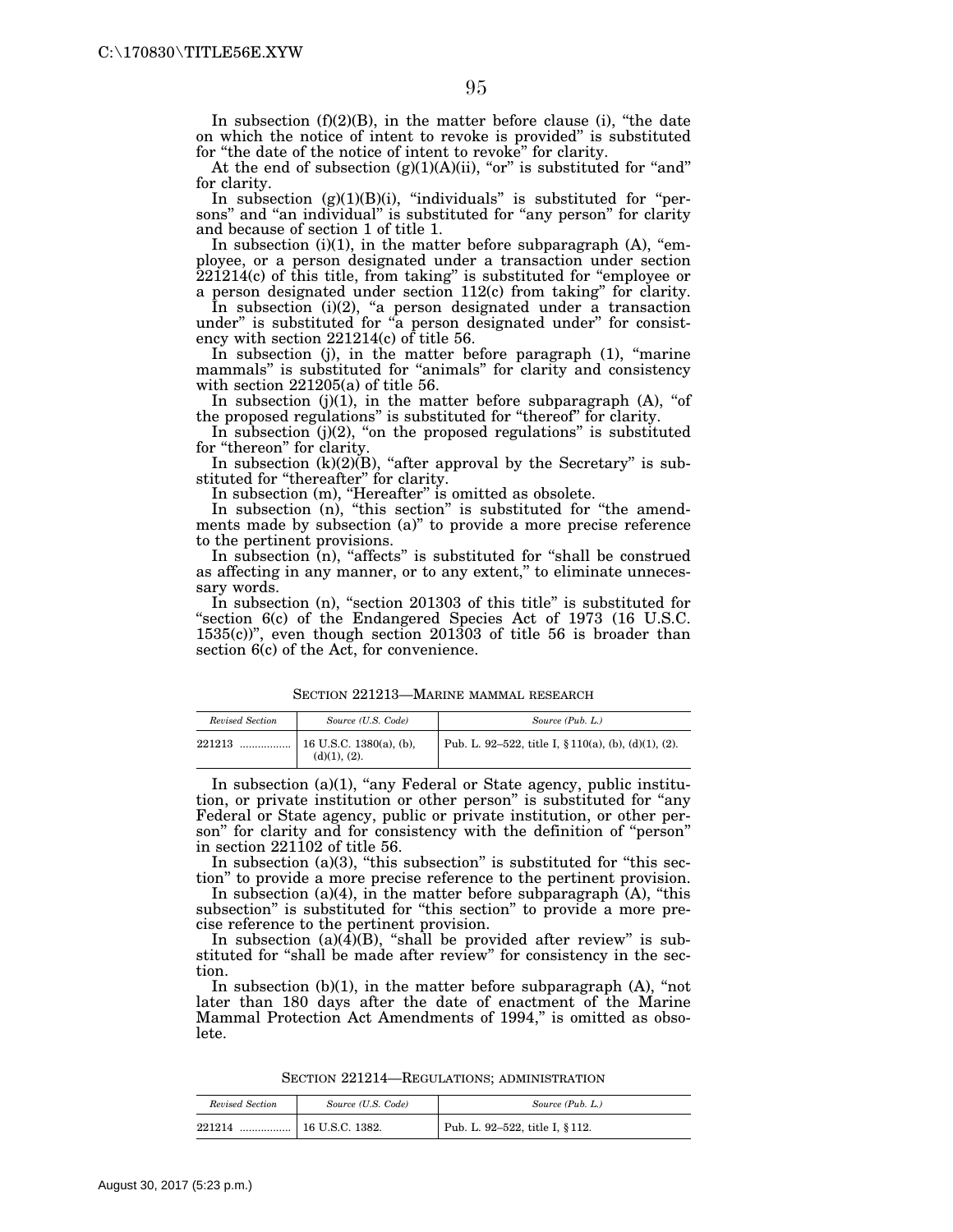In subsection (a), "and appropriate" is omitted as unnecessary.

In subsection (c), "any Federal or State agency, public institution, or private institution or other person,'' is substituted for ''any Federal or State agency, public or private institution, or other person'' for clarity and for consistency with the definition of "person" in section 221102 of title 56.

In subsection  $(d)(2)$ , in the matter before subparagraph  $(A)$ , "at any time'' is omitted as unnecessary.

In subsection  $(d)(2)$ , in the matter before subparagraph  $(A)$ , "the purposes of policies of'' is omitted as unnecessary.

In subsection  $(d)(2)(B)$ , "report" is substituted for "annual report to the public and the Congress required'' to eliminate unnecessary words and because of the termination of the reporting requirement with respect to Congress, effective May 15, 2000. See section 3003 of the Federal Reports Elimination and Sunset Act of 1995 (Public Law 104–66, 31 U.S.C. 1113 note), and the 6th item on page 54 and the 5th item on page 107 of House Document No. 103–7.

In subsection  $(d)(2)(B)$ , "and appropriate" is omitted as unnecessary.

In subsection  $(e)(1)$ , "conservation and management" is substituted for "conservation or management" because of the definition of ''conservation and management'' in section 221102 of title 56.

In subsection (e)(2), in the matter before subparagraph (A), ''The conservation and management measures under paragraph (1)'' is substituted for "Such measures" for clarity.

SECTION 221215—RELATIONSHIP OF CHAPTER TO TREATIES AND **CONVENTIONS** 

| Revised Section | Source (U.S. Code)                    | Source (Pub. L.)                                      |
|-----------------|---------------------------------------|-------------------------------------------------------|
| $221215(a)$     | 16 U.S.C. 1383(a) (1st<br>sentence).  | Pub. L. 92–522, title I, $\S 113(a)$ (1st sentence).  |
| $221215(b)$     | 16 U.S.C. 1383(a) (last<br>sentence). | Pub. L. 92-522, title I, $\S 113(a)$ (last sentence). |
| 221215(c)       | $16$ U.S.C. $1383(b)$ .               | Pub. L. 92–522, title I, § 113(b).                    |
| $221215(d)$     | 16 U.S.C. 1383(d).                    | Pub. L. 92-522, title I, § 113(d).                    |

In subsection (a), in the matter before paragraph (1), "is in addition'' is substituted for ''shall be deemed to be in addition'' to eliminate unnecessary words.

In subsection  $(a)(1)$ , "international agreement" is substituted for "international treaty, convention, or agreement" to eliminate unnecessary words.

In subsection (a)(1), "existing on October 21, 1972" is substituted for "existing" for clarity.

In subsection (a)(2), "an international agreement existing on October 21, 1972" is substituted for "the same" for clarity.

In subsection (b), "international agreement" is substituted for "international treaty, convention, or agreement" to eliminate unnecessary words.

In subsection (b), "implementing an international agreement" is substituted for "implementing the same" for clarity.

In subsection (c), "Not later than 1 year after the date of enactment of the Marine Mammal Protection Act Amendments of 1994,'' and ''initiate a review of the effectiveness of the Agreement on the Conservation of Polar Bears'' are omitted as obsolete.

In subsection (c), ''Agreement on the Conservation of Polar Bears, done at Oslo November 15, 1973 (27 UST 3918; TIAS 8409)'' is substituted for "Agreement" for clarity.

In subsection (c), "reviews of the effectiveness of the Agreement" is substituted for ''future reviews'' for clarity and to eliminate an unnecessary word.

In subsection (d), "Not later than 6 months after the date of enactment of the Marine Mammal Protection Act Amendments of 1994, the Secretary of the Interior, acting through the Secretary of State and in consultation with the Marine Mammal Commission and the State of Alaska, shall consult with the appropriate officials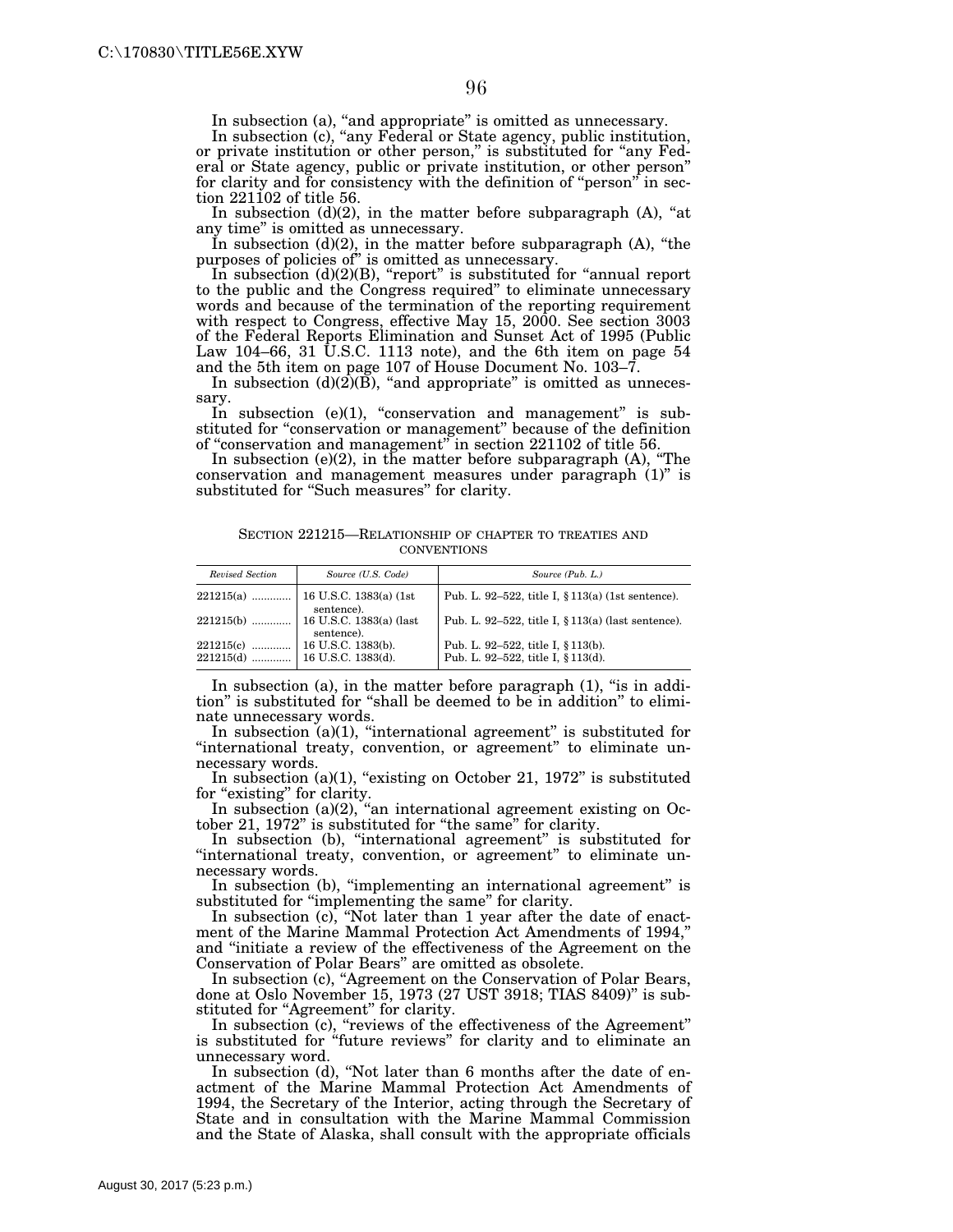of the Russian Federation on the development and implementation of enhanced cooperative research and management programs for the conservation of polar bears in Alaska and Russia'' and ''report the results of this consultation'' are omitted as obsolete.

In subsection (d), ''Committee on Natural Resources of the House of Representatives'' is substituted for ''Committee on Merchant Marine and Fisheries of the House of Representatives'' on authority of Rule  $X(1)(m)$ , formerly  $X(1)(l)$ , of the Rules of the House of Representatives, adopted by House Resolution No. 6 (104th Congress, January 4, 1995), section 1(b)(3)(C) of Public Law 104–14 (2  $\overline{U}$ .S.C. note prec. 21), and Rule X(1)(m), formerly X(1)(l), of the Rules of the House of Representatives, adopted by House Resolution No. 6 (110th Congress, January 5, 2007).

| <b>Revised Section</b>         | Source (U.S. Code)                                                                                        | Source (Pub. L.)                                                                                           |
|--------------------------------|-----------------------------------------------------------------------------------------------------------|------------------------------------------------------------------------------------------------------------|
| $221216(a)(1)$                 | 16 U.S.C. 1387(l) (relat-<br>ing to "this section"<br>and "fishery").                                     | Pub. L. 92–522, title I, $\S 118(1)$ (relating to "this<br>section" and "fishery").                        |
| $221216(a)(2)$                 | 16 U.S.C. 1362(12)(B)<br>(relating to section 118)<br>of the Marine Mammal<br>Protection Act of<br>1972). | Pub. L. 92-522, $\S 3(12)(B)$ (relating to section<br>118 of the Marine Mammal Protection Act of<br>1972). |
| $221216(a)(3)$                 | 16 U.S.C. 1387( <i>l</i> ) (relat-<br>ing to "this section"<br>and "vessel of the<br>United States").     | Pub. L. 92–522, title I, $\S 118(1)$ (relating to "this<br>section" and "vessel of the United States").    |
| 221216(b)                      | 16 U.S.C. 1387(a).                                                                                        | Pub. L. 92–522, title I, § 118(a).                                                                         |
| 221216(c)                      | 16 U.S.C. 1387(b).                                                                                        | Pub. L. 92–522, title I, § 118(b).                                                                         |
| $221216(d)$ , (e)              | 16 U.S.C. 1387(c)(1)<br>through $(5)$ .                                                                   | Pub. L. 92-522, title I, $\S 118(c)(1)$ through (5).                                                       |
| 221216(f)                      | 16 U.S.C. 1387(d).                                                                                        | Pub. L. 92–522, title I, § 118(d).                                                                         |
| $221216(g)$                    | 16 U.S.C. $1387(g)$ .                                                                                     | Pub. L. 92-522, title I, $§ 118(g)$ .                                                                      |
| $221216(h), (i)$               | 16 U.S.C. 1387(e), (f) (ex-<br>cept $(10)$ ).                                                             | Pub. L. 92–522, title I, § 118(e), (f) (except $(10)$ ).                                                   |
| $221216(j)$ through<br>$(1)$ . | 16 U.S.C. 1387(i)<br>through $(k)$ .                                                                      | Pub. L. 92-522, title I, § 118(i) through (k).                                                             |
| $221216(m)$                    | 16 U.S.C. 1387(h).                                                                                        | Pub. L. 92–522, title I, § 118(h).                                                                         |

SECTION 221216—COMMERCIAL FISHERIES

In subsection  $(b)(1)$ , "Effective on the date of enactment of this section," is omitted as obsolete.

In subsection  $(b)(1)$ , "Except as provided in paragraphs  $(3)$ ,  $(4)$ , and (5)" is substituted for "and except as provided in section 114 and in paragraphs (2), (3), and (4) of this subsection'' because section 114 of the Marine Mammal Protection Act of 1972 (Public Law 92–522) is unnecessary as it contained interim provisions governing the incidental taking of marine mammals in the course of commercial fishing operations. Section 114 of the Act is repealed as obsolete by the bill.

In subsection (b)(3), "that is depleted under section  $221102(8)(C)$ of this title by virtue of it being listed as an endangered species or threatened species'' is substituted for ''designated under this chapter as depleted on the basis of their listing as threatened species or endangered species'' to provide a more precise reference to the pertinent provision and to eliminate an unnecessary word.

In subsection  $(b)(5)$ , "section 1 of" is added to provide a more precise reference to the pertinent provision.

In subsection  $(b)(6)$ , "intentional lethal taking" is substituted for "intentional lethal take" for consistency in the section.

In subsection (c)(2), "A commercial fishery" is substituted for "Fisheries" for clarity.

In subsection  $(c)(2)$ , "insignificant incidental mortality and serious injury levels'' is substituted for ''insignificant serious injury and mortality levels'' and ''incidental mortality and serious injury rates'' is substituted for ''mortality and serious injury rates'' for consistency in the chapter.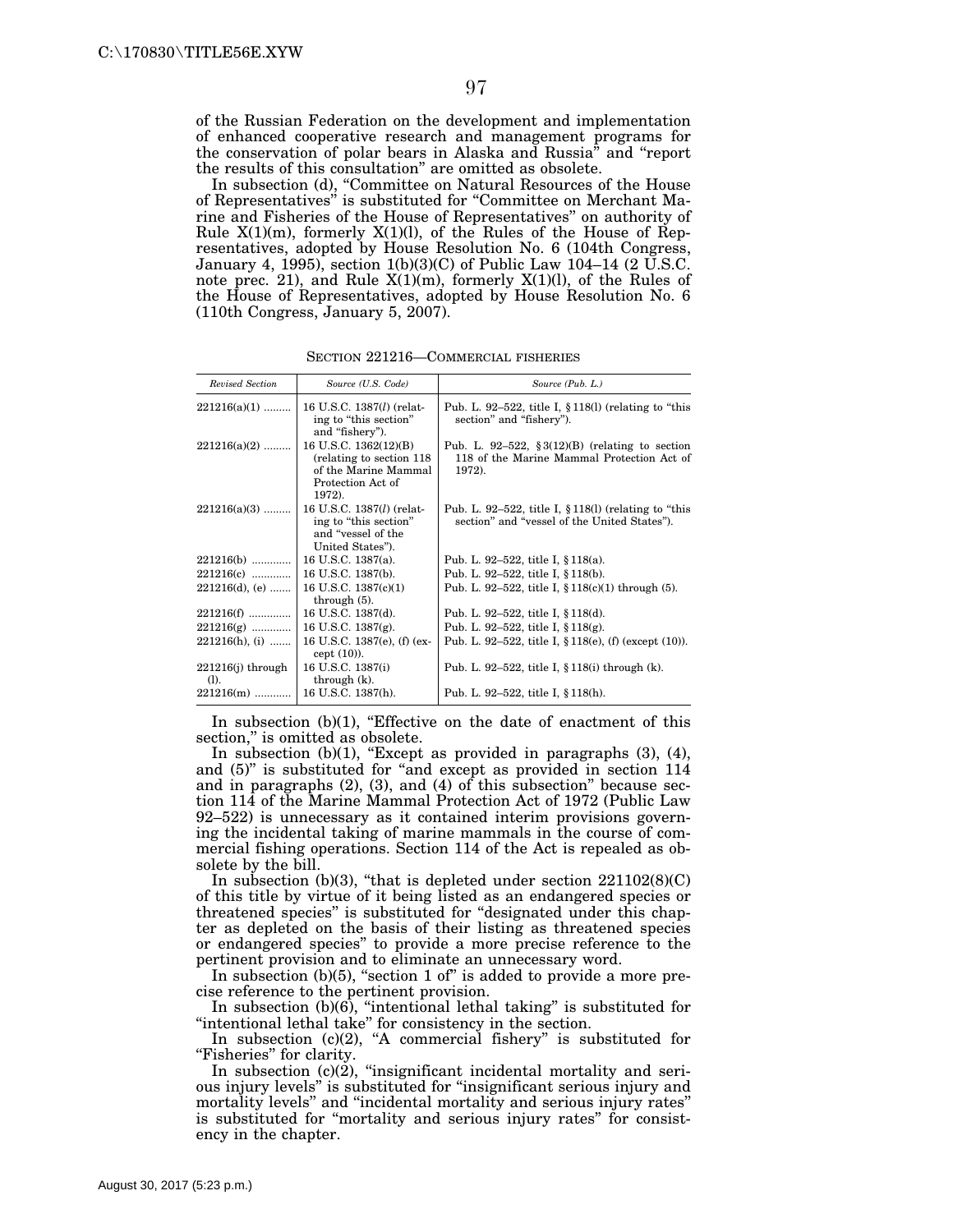In subsection (c)(3), the 2d sentence of section 118(b)(3) of the Marine Mammal Protection Act of 1972 (Public Law 92–522, 108 Stat. 546) is omitted as obsolete.

In subsection (d), in the matter before paragraph (1), "within 90 days after the date of enactment of this section'' is omitted as obsolete.

In subsection  $(d)(3)$ , in the matter before subparagraph  $(A)$ , "after publication under paragraph (2)'' is substituted for ''thereafter'' for clarity.

In subsection  $(e)(1)(A)$ , in the matter before clause (i), "in accordance with this section'' is omitted as unnecessary.

In subsection  $(e)(1)(A)$ , in the matter before clause (i), "registration'' is substituted for ''completed registration'' to eliminate an unnecessary word.

In subsection  $(e)(1)(A)(i)$ , "names of the vessel owner and the vessel operator" is substituted for "name of the vessel owner and operator'' for clarity.

In subsection  $(e)(1)(A)(iii)$ , "commercial fisheries" is substituted for "fisheries" for clarity.

In subsection  $(e)(1)(\tilde{A})(iii)$ , "the vessel" is substituted for "it" for clarity.

In subsection  $(e)(1)(A)(iv)$ , "the commercial fishery operations" is substituted for "such fishery operations" for clarity.

In subsection (e)(1)(B), "under subparagraph  $(A)$ " is added for clarity.

In subsection (e)(4)(A), in the matter before clause (i), "engaged in a commercial fishery'' is substituted for ''engaged in any fishery'' for consistency in the section.

In subsection  $(e)(4)(A)(i)$ , "paragraph  $(1)$ " is substituted for "paragraph (2)'' to provide a more precise reference to the pertinent provision.

In subsection  $(e)(4)(A)(i)$ , "commercial fishery" is substituted for "fishery" for clarity.

In subsection  $(e)(4)(A)(i)$ , "except that owners of vessels holding valid certificates of exemption under section 114 are deemed to have registered for purposes of this subsection for the period during which such exemption is valid'' is omitted as obsolete because section 114 of the Marine Mammal Protection Act of 1972 (Public Law 92–522) is repealed as obsolete by the bill.

In subsection  $(e)(4)(A)(ii)$ , "each vessel owned and used in the commercial fishery" is substituted for "each such vessel" for clarity.

In subsection  $(e)(4)(B)$ , "a commercial fishery" is substituted for "any fishery" for clarity.

In subsection  $(e)(4)(C)(i)$ , in the matter before subclause (I), "commercial fishery" is substituted for "fishery" for clarity.

In subsection  $(e)(4)(C)(ii)$ , "the owner and the operator" is added for clarity.

In subsection  $(e)(4)(C)(ii)$ , "to the penalties under section  $221207(a)$  of this title and section  $51(a)(2)$  of title 18" is substituted for ''to the penalties of this title'' to provide a more precise reference to the pertinent provision.

In subsection  $(e)(4)(C)(iii)$ , "the owner and the operator" is added for clarity.

In subsection  $(e)(4)(C)(iii)$ , "a civil penalty of not more than \$100" is substituted for "a fine of not more than \$100" for clarity.

In subsection (e)(4)(C)(iii), "each violation" is substituted for "each offense" for consistency in the clause.

In subparagraphs  $(D)$  and  $(E)$  of subsection  $(e)(4)$ , "to the penalties under section  $221207(a)$  of this title and section  $51(a)(2)$  of title 18'' is substituted for ''to the penalties set forth in this title'' to provide a more precise reference to the pertinent provision.

In subsection  $(e)(4)(D)$ , "commercial fishery" is substituted for "fishery" for clarity.

In subsection  $(e)(4)(E)$ , "a commercial fishery" is substituted for "any fishery" for clarity.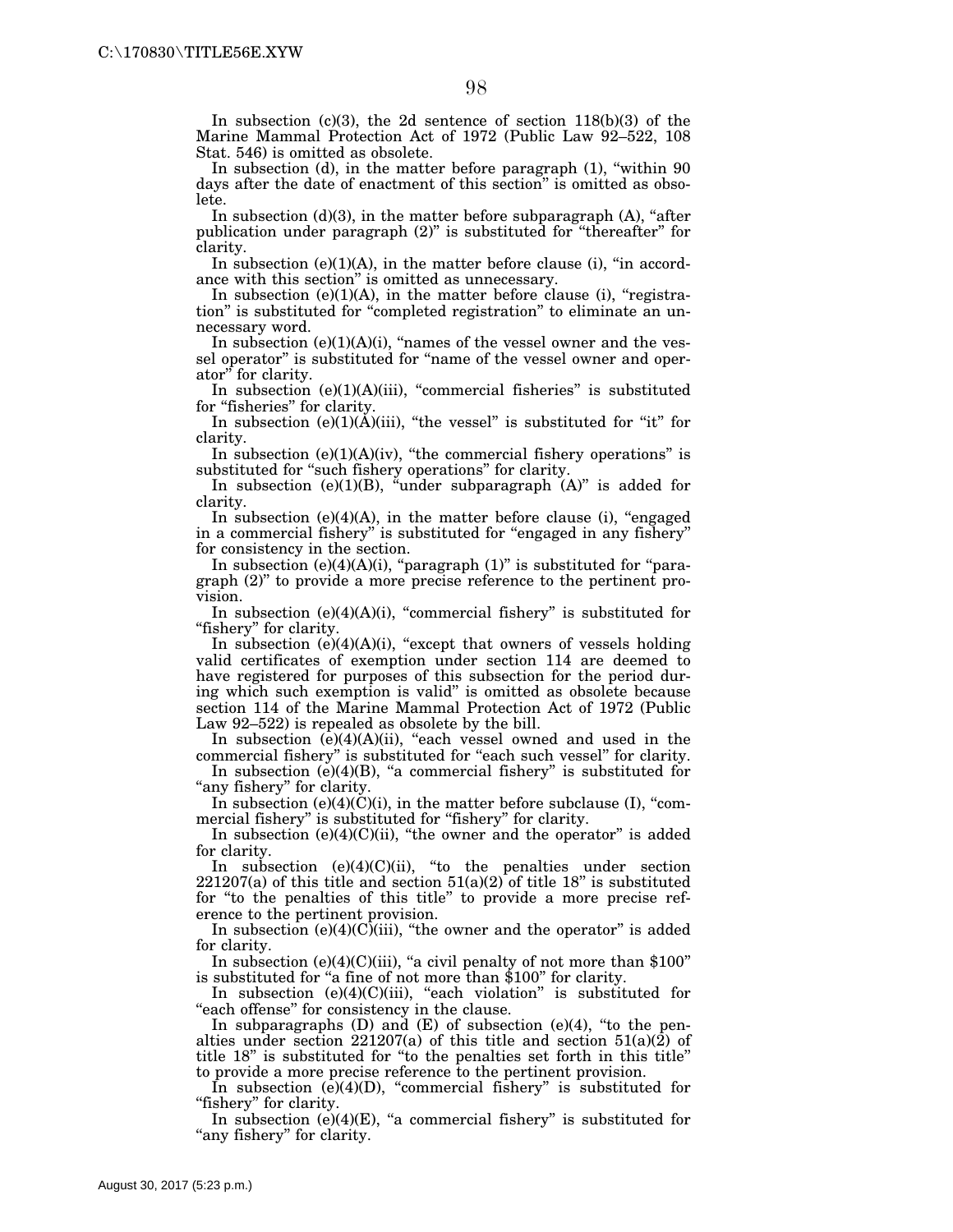In subsection  $(e)(4)(E)$ , "if the owner or the operator reports" is substituted for "if such owner reports" for consistency in the subparagraph.

In subsection  $(e)(5)(A)(i)$ , "this subsection" is substituted for "this section'' to provide a more precise reference to the pertinent provision.

In subsection  $(e)(5)(A)(ii)$ , "under this subsection" is substituted for "under this section" to provide a more precise reference to the pertinent provision.

In subsection  $(e)(5)(A)(ii)$ , "owner that complies" is substituted for "owner who complies" to make clear that vessel owners are not necessarily individuals because they may also be entities. See definition of ''person'' in section 1 of title 1.

In subsection  $(e)(5)(C)(i)$ , "the enforcement provisions of" is added for clarity.

In subsection  $(e)(6)(A)$ , "this subsection" is substituted for "this section'' to provide a more precise reference to the pertinent provision.

In subsection  $(e)(6)(A)$ , "fishery licenses, registrations, and related programs existing at the time of the development'' is substituted for ''existing fishery licenses, registrations, and related programs'' for clarity.

In clauses (i) and (iii) of subsection (e) $(6)(C)$ , "this subsection" is substituted for "this section" to provide a more precise reference to the pertinent provision.

In subsection  $(f)(1)(B)(ii)$ , "incidental mortality and injury" is substituted for ''incidental mortality and serious injury'' for consistency with subsection (h).

In subsection  $(f)(2)(B)(i)$ , "bycatch" is substituted for "by catch" for clarity.

In subsection  $(f)(3)$ , in the matter before subparagraph  $(A)$ , "commercial fishery" is substituted for "fishery" for clarity.

In subsection  $(f)(3)(B)$ , "commercial fisheries" is substituted for "fisheries" and "commercial fishery" is substituted for "fishery" for clarity.

In subsection  $(f)(3)(C)$ , "individual" is substituted for "individual" person'' and ''group of individuals'' is substituted for ''group of persons'' for clarity and because of section 1 of title 1.

In subsection  $(f)(4)(A)$ , "First," is substituted for "The highest priority for allocation shall be for'' to eliminate unnecessary words.

In subsection (f)(4)(B), "Second," is substituted for "The second highest priority for allocation shall be for'' to eliminate unnecessary words.

In subsection  $(f)(4)(C)$ , "Third," is substituted for "The third highest priority for allocation shall be for'' to eliminate unnecessary words.

In subsection  $(f)(6)$ , in the matter before subparagraph  $(A)$ , "commercial fishery" is substituted for "fishery" for clarity.

In subsection  $(f)(7)$ , "commercial fishery" is substituted for "fishery'' for clarity.

In subsection  $(f)(8)(A)(iv)$ , "commercial fisheries" is substituted for "fisheries" for clarity.

In subparagraphs  $(A)(i)$ ,  $(B)(i)$ , and  $(C)(i)$  of subsection  $(g)(1)$ , "commercial fishery" is substituted for "fishery" for clarity.

In subsection (g) $(1)(C)(ii)$ , "subsection (d)" is substituted for "this section'' to provide a more precise reference to the pertinent provision.

In subsection  $(g)(3)(A)$ , "of the emergency regulations" is substituted for "thereof" for clarity.

In subsection  $(h)(2)(C)$ , "commercial fishery" is substituted for "fishery" for clarity.

In subsection  $(i)(2)(A)$ , "established for that strategic stock" is substituted for "established for that stock" for clarity.

In subsection  $(i)(2)(B)$ , "a take reduction plan for a strategic stock" is substituted for "the plan" for clarity.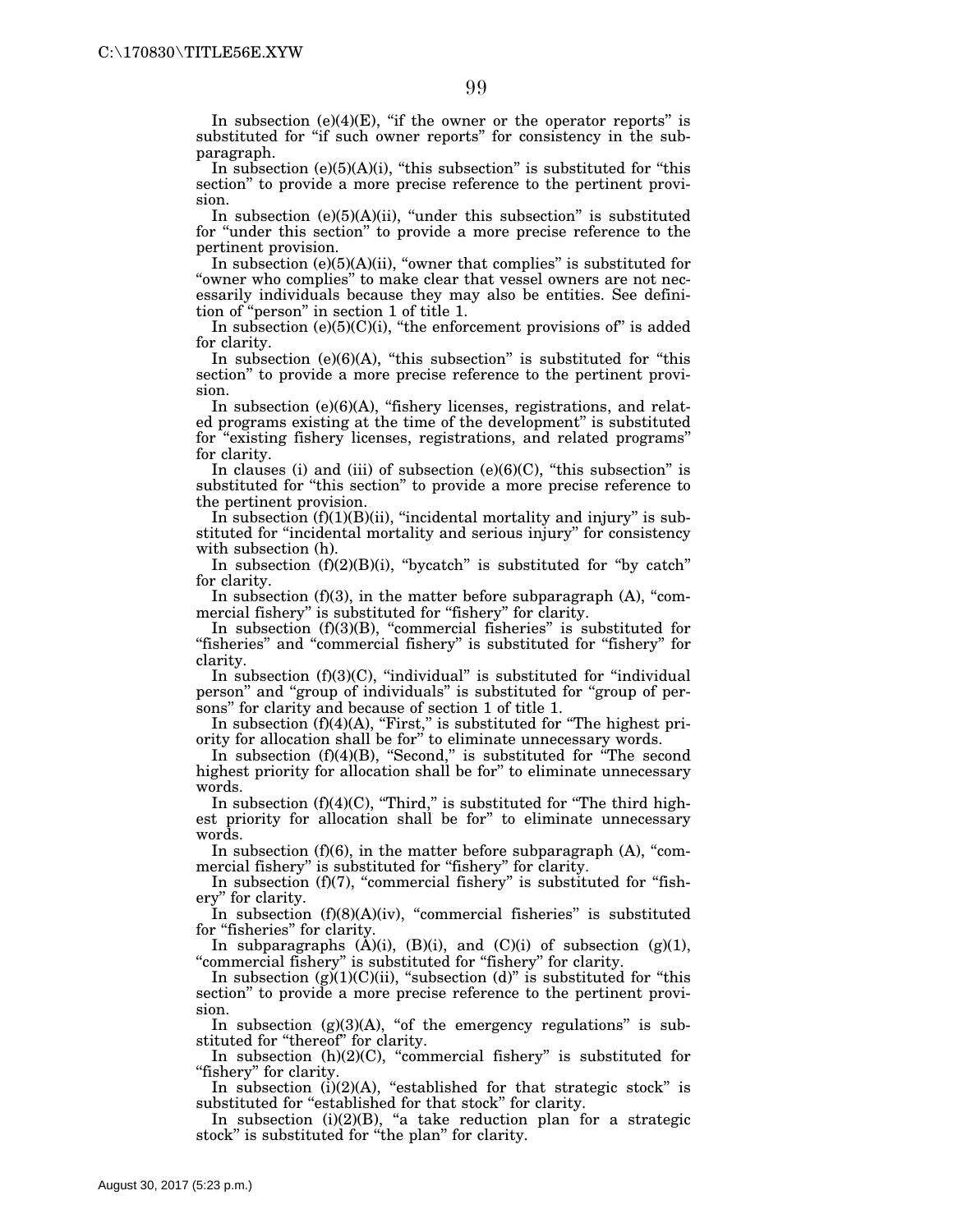In subsection  $(i)(2)(B)$ , "commercial fishery" is substituted for "fishery" for clarity.

In subsection  $(i)(3)$ , "for all strategic stocks and other stocks described in paragraph (1)" is substituted for "for all such stocks that interact with commercial fisheries listed under subsection  $(c)(1)(A)(i)$  or (ii) of this section" for clarity.

In subsection  $(i)(4)(A)$ , "section  $221219(d)$  of this title" is substituted for "section 117(b)" to provide a more precise reference to the pertinent provision.

In subsection  $(i)(4)(B)$ , "that are being incidentally killed" is substituted for ''that are being incidentally lethally taken'' for clarity and to eliminate an unnecessary word.

In subsection (i)(4)(B), ''commercial fishery'' is substituted for "fishery" for clarity.

In subsection  $(i)(5)(B)$ , "lowest level feasible" is substituted for "maximum extent practicable" and "For purposes of this subparagraph, the term 'maximum extent practicable' means to the lowest level that is feasible for such fisheries within the 6-month period'' is omitted to eliminate unnecessary words.

In subsection  $(i)(6)(A)$ , in the matter before clause  $(i)$ , "publishes" is substituted for ''issues'' for consistency with section 221219 of title 56.

In subsection  $(i)(6)(A)$ , in the matter before clause  $(i)$ , "section 221219(d) of this title'' is substituted for ''section 117(b)'' to provide a more precise reference to the pertinent provision.

In subsection (i)(6)(A), in the matter before clause (i), "commercial fishery'' is substituted for ''fishery'' for clarity.

In subsection (i)(6)(A)(i), "the strategic stock or other stock" is substituted for "such stock" for clarity.

In subsection (i)(6)(A)(ii)(III), ''the strategic stock or other stock'' is substituted for "such stock" for clarity.

In subsection  $(i)(6)(A)(ii)(IV)$ , "the strategic stock or other stock" is substituted for ''such stock'' for clarity.

In subsection  $(i)(6)(B)$ , "commercial fisheries" is substituted for "fisheries" and "commercial fishery" is substituted for "fishery" for consistency in the section.

In subsection  $(i)(6)(C)(ii)$ , "commercial fisheries" is substituted for ''fisheries'' for consistency in the section.

In subsection  $(i)(6)(E)$ , "public notice of a meeting shall be made in a timely fashion'' is substituted for ''prior notice of meetings shall be made public in a timely fashion'' to eliminate an unnecessary word.

In subsection  $(i)(6)(F)$ , "expenses" is substituted for "costs and expenses'' to eliminate unnecessary words.

In subsection  $(i)(7)$ , in the matter before subparagraph  $(A)$ , "injury in a strategic stock'' is substituted for ''injury from a strategic stock'' to use the more appropriate word.

In subsection  $(i)(7)$ , in the matter before subparagraph  $(A)$ , "commercial fishery" is substituted for "fishery" for clarity.

In paragraphs  $(7)(A)(ii)$  and  $(8)(A)(ii)$  of subsection (i), "the views of all members of the take reduction team'' is substituted for ''the views of both the majority and minority'' to clarify that in a situation where no majority or minority exists, the take reduction team shall advise the Secretary in writing on the views of all the members of the take reduction team.

In subsection  $(i)(7)(B)(i)(II)$ , "for the changes" is substituted for "therefor" for clarity.

In subsection (i)(8), in the matter before subparagraph (A), "injury in a strategic stock'' is substituted for ''injury from a strategic stock'' to use the more appropriate word.

In subsection  $(i)(8)$ , in the matter before subparagraph  $(A)$ , "commercial fishery" is substituted for "fishery" the 1st place it appears for clarity.

In subsection  $(i)(8)$ , in the matter before subparagraph  $(A)$ , "take reduction plan for the strategic stock or other stock'' is substituted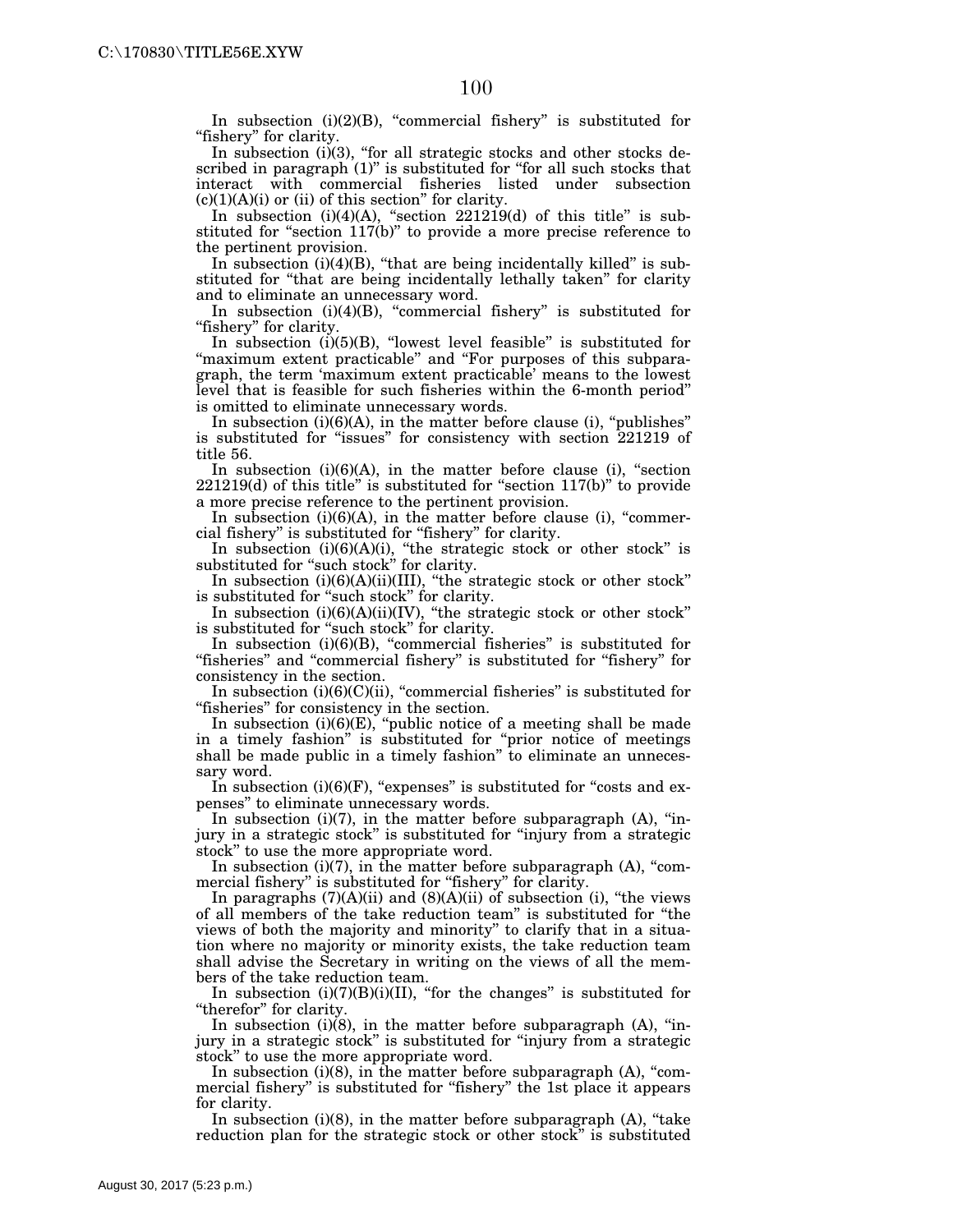for "take reduction plan for such stock" for consistency in the paragraph.

In subsection  $(i)(8)(A)(i)$ , "the strategic stock or other stock" is substituted for "the stock" each place it appears for clarity and consistency in the paragraph.

In subsection  $(i)(8)(B)(i)(II)$ , "for the changes" is substituted for "therefor" for clarity.

In subsection  $(i)(9)(B)$ , "encourage the development of alternative commercial fishing gear or techniques and new technologies'' is substituted for "encourage the development of such gear or technology'' for consistency with the matter that precedes it.

In subsection  $(i)(10)$ , "section 201208 of this title" is substituted for ''section 4 of such Act'' to provide a more precise reference to the pertinent provision.

In subsection (m), "subsection (e)" is substituted for "subsection (c)'' to provide a more precise reference to the pertinent provision.

| SECTION 221217-STATUS REVIEW |  |
|------------------------------|--|
|                              |  |

| Revised Section | Source (U.S. Code)  | Source (Pub. L.)                   |
|-----------------|---------------------|------------------------------------|
| 221217<br>      | 16 U.S.C. 1383b(a). | Pub. L. 92-522, title I, § 115(a). |

In subsection (b)(3), ''In addition'' is omitted as unnecessary.

In subsection (b)(3), "scientific information" is substituted for "information'' for clarity.

In subsection  $(c)(3)(A)$ , in the matter before clause (i), "affirmative'' is substituted for ''positive'' to use the more appropriate word.

In subsection (c)(3)(B), "After making a finding under this paragraph, the Secretary shall not delay'' is substituted for ''In no case after making a finding under this subparagraph shall the Secretary delay'' to eliminate unnecessary words.

SECTION 221218—CONSERVATION PLANS

| Revised Section | Source (U.S. Code)  | Source (Pub. L.)                   |
|-----------------|---------------------|------------------------------------|
| 221218<br>      | 16 U.S.C. 1383b(b). | Pub. L. 92-522, title I, § 115(b). |

In subsection  $(a)(1)$ , "By December 31, 1989," is omitted as obsolete.

In subsection (a) $(2)$ , "by December 31, 1990," is omitted as obsolete.

In subsection (b), "Each conservation plan under subsection (a)" is substituted for "Each plan" for clarity.

In subsection (c), "conservation plans under subsection (a)" is substituted for "such plans" for clarity.

In subsection (e), in the matter before paragraph (1), "for such species or stock'' is omitted each place it appears as unnecessary.

In subsection (e)(2), "section  $22\overline{1}216(i)(1)(\overline{B})$  of this title" is substituted for "section  $118(f)(1)$ " to provide a more precise reference to the pertinent provision.

SECTION 221219—STOCK ASSESSMENTS

| Revised Section                 | Source (U.S. Code)                                                             | Source (Pub. L.)                                                                             |
|---------------------------------|--------------------------------------------------------------------------------|----------------------------------------------------------------------------------------------|
| $221219$ (except<br>$(c)(2)$ ). | 16 U.S.C. 1386.                                                                | Pub. L. 92-522, title I, § 117.                                                              |
| $221219(c)(2)$                  | 16 U.S.C. 1371(b) (mat-<br>ter after $(3)$ (4th sen-<br>tence, last sentence). | Pub. L. 92-522, title I, $\S 101(b)$ (matter after<br>$(3)$ ) (4th sentence, last sentence). |

In subsection  $(a)(1)$ , "Not later than August 1, 1994," is omitted as obsolete.

In subsection  $(a)(2)(C)$ , "recovery of the strategic stock" is substituted for "recovery of the stock" for clarity.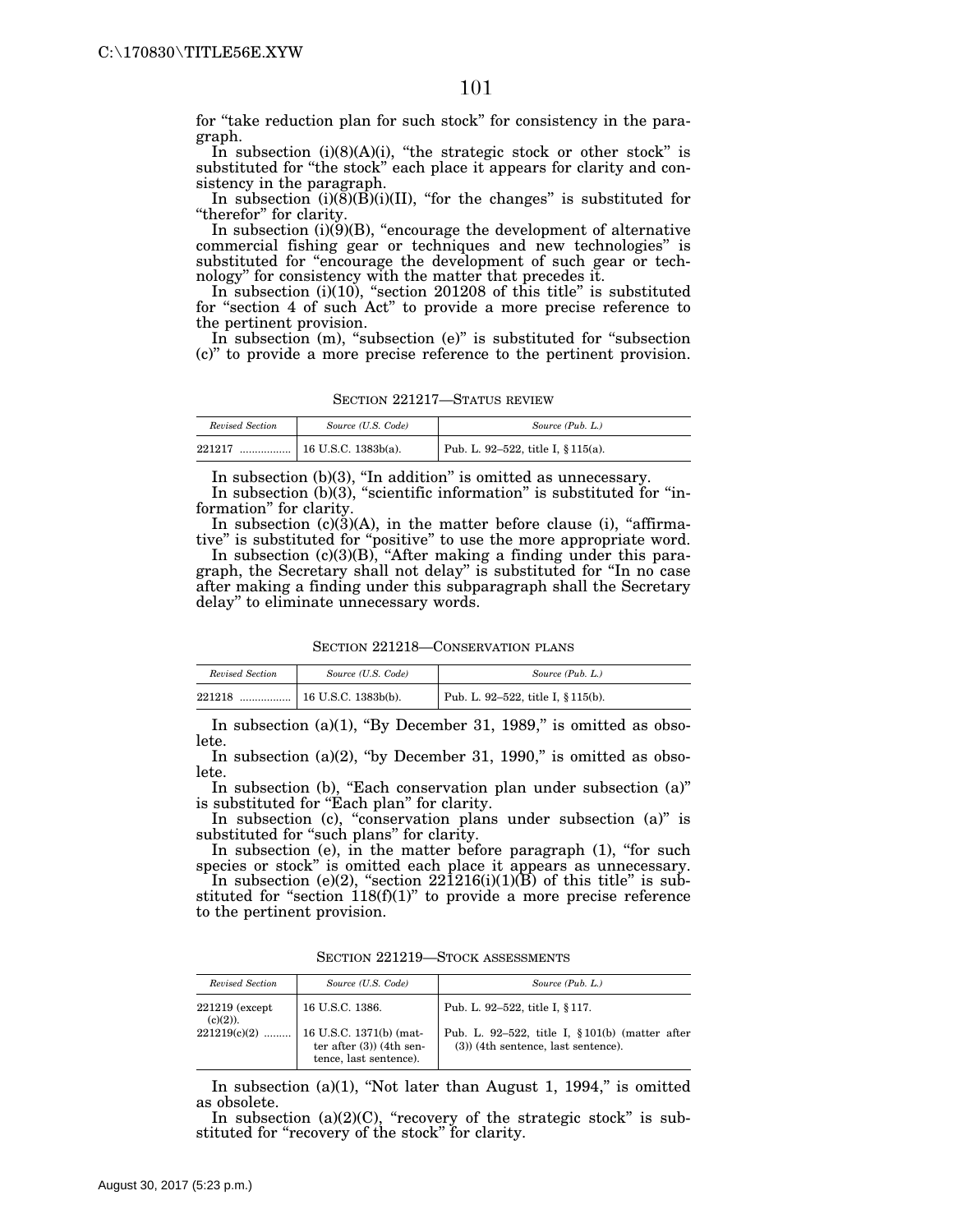In subsection  $(a)(2)(D)(iv)$ , "the rate level" is substituted for "such level'' for clarity.

In subsection  $(a)(2)(E)(ii)$ , "for the stock being categorized as a strategic stock" is substituted for "therefor" for clarity.

In subsection  $(b)(1)$ , "a revision of a draft stock assessment" is substituted for "any revision thereof" for clarity.

In subsection  $(b)(2)$ , "draft stock assessment" is substituted for "assessment" each place it appears for clarity.

In subsection  $(c)(1)$ , "a revision of a final stock assessment" is substituted for "any revision thereof" for clarity.

In subsection  $(c)(2)(A)$ , "In making a final stock assessment pursuant to a proceeding under paragraph  $(1)$ " is substituted for "In promulgating any regulation or making any assessment pursuant to a hearing or proceeding under this subsection or section 117(b)(2), or in making any determination of depletion under this subsection or finding regarding unmitigable adverse impacts under subsection (a)(5) that affects stocks or persons to which this subsection applies," and "demonstrating that the final stock assessment" is substituted for "demonstrating that such regulation, assessment, determination, or finding'' to eliminate words that are unrelated to this section. See subsections  $(f)(2)(B)$  and  $(g)(2)(B)$  of section 221203 and section 221205(a)(3)(E) of title 56.

In subsection  $(d)$ , in the matter before paragraph  $(1)$ , "a revision of a final stock assessment" is substituted for "any revision thereof" for clarity.

In subsection (d)(1), "revision of a draft stock assessment" is substituted for "revision thereof" for clarity.

In subsection  $(e)(1)(A)$ , "stocks which are specified as" is omitted as unnecessary.

In subsection  $(f)(1)$ , "Not later than 60 days after the date of enactment of this section,'' is omitted as obsolete.

In subsection  $(f)(3)(A)$ , "stocks" is substituted for "such stocks" to make clear that the stocks referred to are not limited by the words "stocks taken under section 221205(a) of this title" in subsection  $(f)(1)$ .

In subsection  $(f)(3)(B)$ , "a stock" is substituted for "the stock" for clarity.

In subsection  $(f)(3)(E)$ , "conservation and management" is substituted for "conservation or management" because of the definition of ''conservation and management'' in section 221102 of title 56.

In subsection (g), "affect" is substituted for "affect or otherwise modify'' to eliminate unnecessary words.

| SECTION 221220—MARINE MAMMAL COOPERATIVE AGREEMENTS IN ALASKA |  |
|---------------------------------------------------------------|--|
|---------------------------------------------------------------|--|

| Revised Section | Source (U.S. Code)                  | Source (Pub. L.)                                  |
|-----------------|-------------------------------------|---------------------------------------------------|
| 221220<br>      | $16$ U.S.C. 1388(a)<br>through (c). | Pub. L. 92–522, title I, $\S 119(a)$ through (c). |

In subsection (c)(2), "in any respect" is omitted as unnecessary. In subsection  $(c)(2)$ , "as they existed on April 30, 1994" is substituted for "existing" for clarity.

| Revised Section                                                                                                | Source (U.S. Code) | Source (Pub. L.)                   |
|----------------------------------------------------------------------------------------------------------------|--------------------|------------------------------------|
| $221221(a)$ (except<br>matter begin-<br>ning with<br>"other than"<br>and ending with<br>"strategic<br>stock"). | 16 U.S.C. 1389(a). | Pub. L. 92–522, title I, § 120(a). |

SECTION 221221—PINNIPED REMOVAL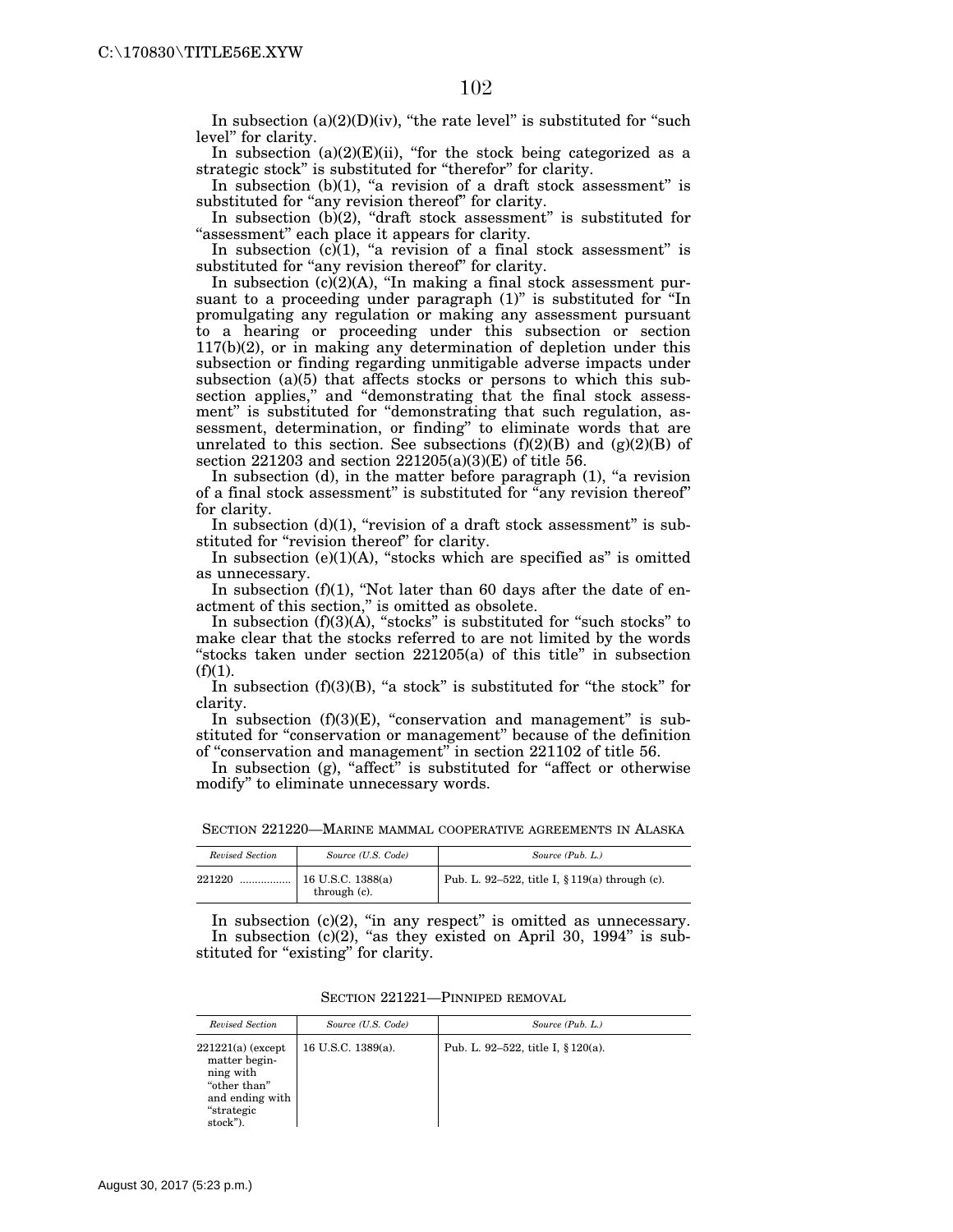#### 103

SECTION 221221—PINNIPED REMOVAL—Continued

| Source (U.S. Code)                                                      | Source (Pub. L.)                                                                                                             |
|-------------------------------------------------------------------------|------------------------------------------------------------------------------------------------------------------------------|
| 16 U.S.C. 1389(e).                                                      | Pub. L. 92–522, title I, $\S 120(e)$ .                                                                                       |
| 16 U.S.C. 1389(b), (c).                                                 | Pub. L. 92–522, title I, § 120(b), (c).                                                                                      |
| 16 U.S.C. 1389(i)(1)(A).<br>(2).                                        | Pub. L. 92–522, title I, $\S 120(i)(1)(A)$ , (2).                                                                            |
| 16 U.S.C. 1389(d).<br>16 U.S.C. 1389(i)(1)(B).<br>16 U.S.C. $1389(g)$ . | Pub. L. 92–522, title I, § 120(d).<br>Pub. L. 92–522, title I, $\S 120(i)(1)(B)$ .<br>Pub. L. 92-522, title I, $\S 120(g)$ . |
|                                                                         |                                                                                                                              |

In subsection (a), "authorize" is substituted for "permit" for consistency with subsection (b).

In subsection (a), subsection (e)(1) of section 120 of the Marine Mammal Protection Act of 1972 (Public Law 92–522, 108 Stat. 562) is omitted as unnecessary because of the words ''depleted species'' in the subsection and section 221102(8) of title 56.

In subsection  $(b)(1)(B)$ , "section 201102 of this title" is substituted for ''that Act'' to provide a more precise reference to the pertinent provision.

In subsection (c)(1)(A), "provides sufficient evidence" is substituted for "has produced sufficient evidence" for consistency with subparagraph (B).

In subsection (c)(1)(C)(ii), "A Pinniped-Fishery Interaction Task Force'' is substituted for ''Any task force established under this section'' for clarity.

In subsection (c)(1)(C)(iii), ''A meeting of a Pinniped-Fishery Interaction Task Force'' is substituted for ''Meetings of any task force established under this section'' for clarity.

In subsection (c)(1)(D)(i), ''the pinnipeds described in subsection  $(b)(1)$ " is substituted for "the pinniped or pinnipeds" for clarity.

In subsection  $(c)(1)(D)(i)$ , "individual or" is omitted as unnecessary because of section 1 of title 1 and for consistency in the section.

In subsection  $(c)(3)(C)$ , "advise the Secretary that the implementation was effective'' is substituted for ''so advise the Secretary'' for clarity.

In subsection  $(d)(1)$ , "problem interaction" is substituted for "pinniped interaction" and "problem interaction occurs" is substituted for ''interaction occurs'' for consistency with subsections  $(b)(2)(B)$  and  $(c)(3)(B)$ .

In subsection (e), "A Pinniped-Fishery Interaction Task Force" is substituted for ''Any task force established under this section'' for clarity.

In subsection (f)(4), "Subject to the availability of appropriations" is omitted as unnecessary.

In subsection  $(f)(4)$ , "Committee on Natural Resources of the House of Representatives'' is substituted for ''Committee on Merchant Marine and Fisheries of the House of Representatives'' on authority of Rule  $X(1)(m)$ , formerly  $X(1)(l)$ , of the Rules of the House of Representatives, adopted by House Resolution No. 6 (104th Congress, January 4, 1995), section 1(b)(3)(C) of Public Law 104–14 (2 U.S.C. note prec. 21), and Rule  $X(1)(m)$ , formerly  $X(1)(l)$ , of the Rules of the House of Representatives, adopted by House Resolution No. 6 (110th Congress, January 5, 2007).

In subsection (f)(5), "delaying" is substituted for "delaying or deferring'' to eliminate an unnecessary word.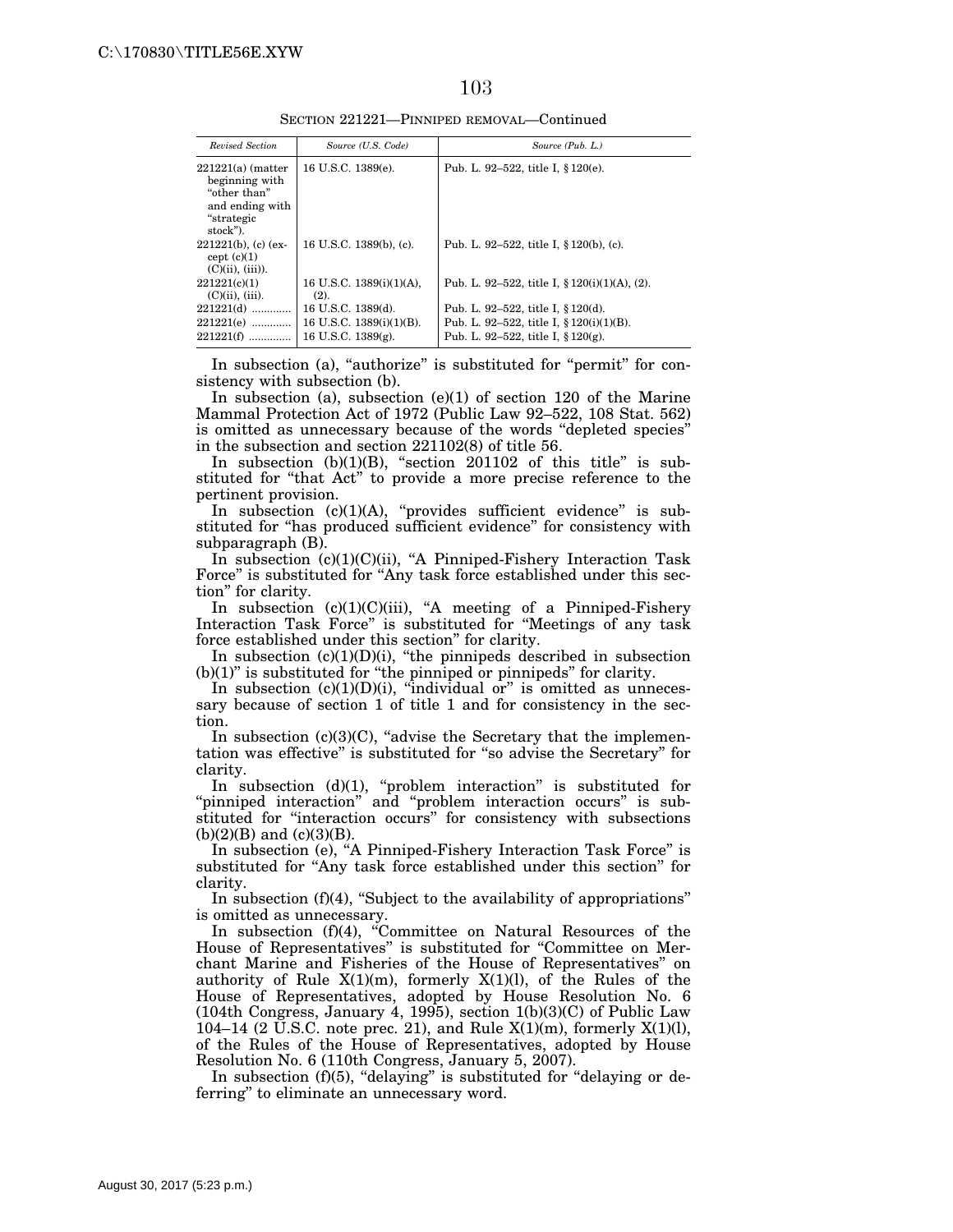SECTION 221222—INAPPLICABILITY OF SUBCHAPTER

| Revised Section | Source (U.S. Code) | Source (Pub. L.)                   |
|-----------------|--------------------|------------------------------------|
| 221222<br>      | 16 U.S.C. 1372(e). | Pub. L. 92-522, title I, § 102(e). |

In this section, ''This subchapter'' is substituted for ''This Act'' to provide a more precise reference to the pertinent provision. This section refers only to the taking of a marine mammal, which is addressed only in this subchapter.

In this section, "taken before December 21, 1972" is substituted for "taken before the effective date of this Act" for clarity.

### **Subchapter III—Marine Mammal Commission**

| SECTION 221301—ESTABLISHMENT |  |
|------------------------------|--|
|------------------------------|--|

| Revised Section | Source (U.S. Code)       | Source (Pub. L.)                                      |
|-----------------|--------------------------|-------------------------------------------------------|
| 221301          | $16$ U.S.C. 1401 (except | Pub. L. 92–522, title II, $\S 201$ (except parenthet- |
| .               | parenthetical in (a)).   | ical in $(a)$ ).                                      |

In subsection  $(b)(1)$ , "Effective September 1, 1982," is omitted as obsolete.

In subsection (b)(2)(A), ''shall select members'' is substituted for "shall make his selection" for clarity.

In subsection  $(c)(1)$ , "Except as provided in paragraph  $(2)$ " is added for clarity.

In subsection  $(e)(1)$ , "maximum rate payable under section 5376 of title 5'' is substituted for ''rate for GS–18 of the General Schedule under section 5332 of title 5'' for clarity and because of section 101(c) of the Federal Employees Pay Comparability Act of 1990 (which was enacted as section 529 of the Treasury, Postal Service and General Government Appropriations Act, 1991 (Public Law 101–509, 5 U.S.C. 5376 note)).

In subsection (e)(2), "employees in Government service" is substituted for "persons in Government service" for consistency with section 5703 of title 5.

In subsection (f)(2), "maximum rate payable under section 5376 of title 5'' is substituted for ''rate for GS–18 of the General Schedule under section 5332 of title 5'' for clarity and because of section 101(c) of the Federal Employees Pay Comparability Act of 1990 (which was enacted as section 529 of the Treasury, Postal Service and General Government Appropriations Act, 1991 (Public Law 101–509, 5 U.S.C. 5376 note)).

SECTION 221302—DUTIES

| Revised Section | Source (U.S. Code)       | Source (Pub. L.)                                      |
|-----------------|--------------------------|-------------------------------------------------------|
| 221302          | $16$ U.S.C. 1402 (except | Pub. L. 92–522, title II, $\S 202$ (except (a)(1) and |
| .               | $(a)(1)$ and $(5)$ ).    | $(5)$ ).                                              |

In subsection  $(a)(1)$ , "stocks" is substituted for "the stocks of marine mammals'' because of the definition of ''stock'' in section 221102 of title 56.

In subsection  $(a)(2)$ , "duties" is substituted for "assigned duties" to eliminate an unnecessary word.

In paragraphs  $(3)$  and  $(5)$  of subsection  $(a)$ , "desirable" is substituted for ''necessary or desirable'' to eliminate unnecessary words.

In subsection (b), "and shall provide each annual report required under section 204, before submission to Congress, to the Secretary for comment'' is omitted for clarity. Section 204 of the Marine Mammal Protection Act of 1972 (Public Law 92–522, 86 Stat. 1045) is repealed as obsolete by the bill.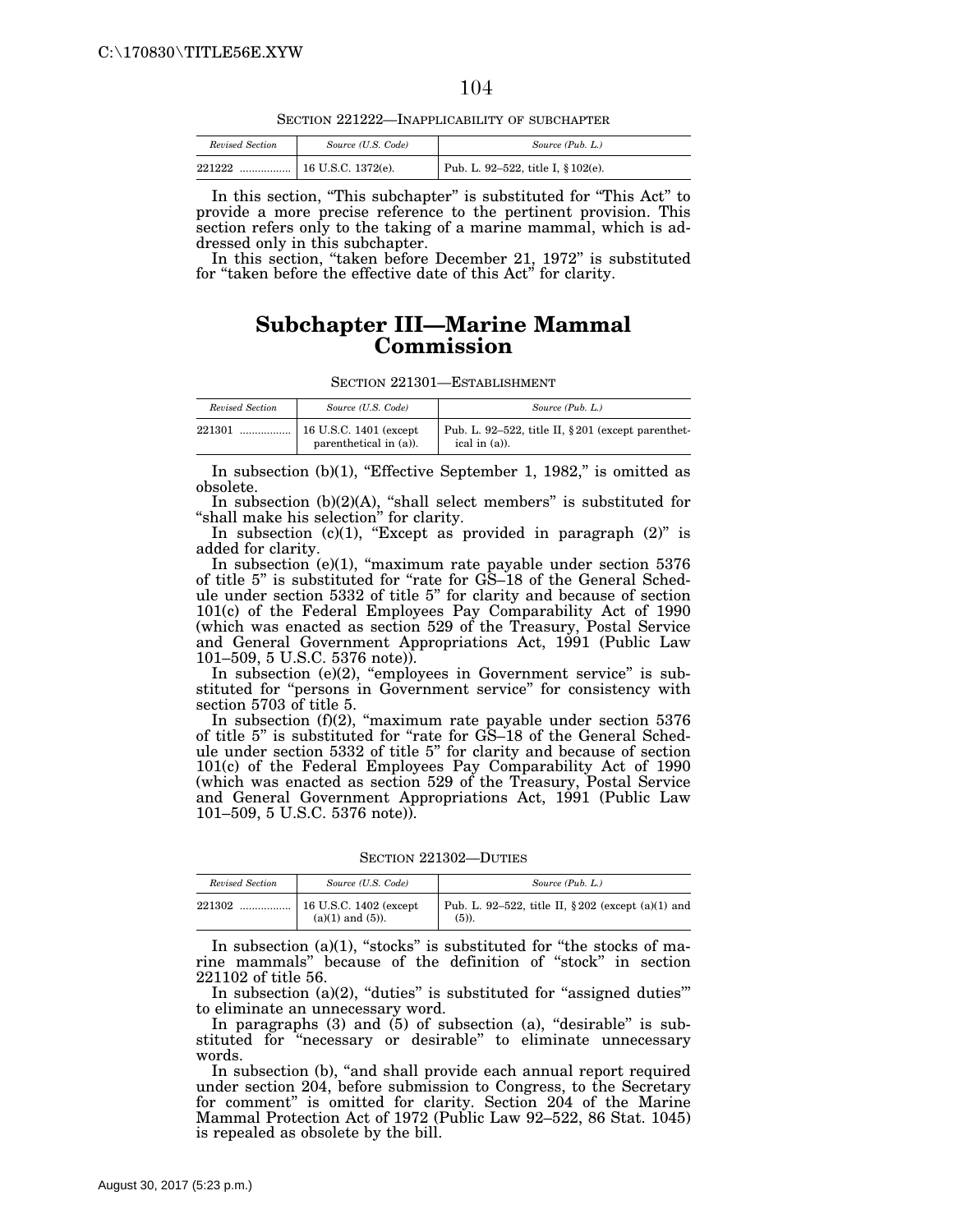In subsection (c), "shall be available to the public" is substituted for ''shall be matters of public record and shall be available to the public'' to eliminate unnecessary words.

In subsection (d), "adopted" is substituted for "followed or adopted'' each place it appears to eliminate unnecessary words.

SECTION 221303—COMMITTEE OF SCIENTIFIC ADVISORS ON MARINE **MAMMALS** 

| Revised Section | Source (U.S. Code)                            | Source (Pub. L.)                                                                                          |
|-----------------|-----------------------------------------------|-----------------------------------------------------------------------------------------------------------|
|                 | parenthetical).                               | 221303(a), (b)  16 U.S.C. 1403(a) (except Pub. L. 92-522, title II, § 203(a) (except par-<br>enthetical). |
|                 | 221303(c), (d) $\mid$ 16 U.S.C. 1403(b), (c). | Pub. L. 92-522, title II, § 203(b), (c).                                                                  |

In subsection (a), "within ninety days after its establishment," is omitted as obsolete.

In subsection (c)(1), ''maximum rate payable under section 5376 of title 5'' is substituted for ''rate for GS–18 of the General Schedule under section 5332 of title 5'' for clarity and because of section 101(c) of the Federal Employees Pay Comparability Act of 1990 (which was enacted as section 529 of the Treasury, Postal Service and General Government Appropriations Act, 1991 (Public Law 101–509, 5 U.S.C. 5376 note)).

In subsection  $(c)(1)$ , "performance" is substituted for "actual performance'' to eliminate an unnecessary word.

In subsection  $(c)(2)$ , "employees in Government service" is substituted for "persons in Government service" for consistency with section 5703 of title 5.

In subsection  $(d)(1)(A)$ , "all studies that the Commission funds or carries out and all recommendations that the Commission makes'' is substituted for "all studies and recommendations which it may propose to make or has made'' for clarity.

In subsection  $(d)(2)$ , "not adopting the recommendation" is substituted for ''not accepting such recommendations'' for consistency in the paragraph.

SECTION 221304—COORDINATION WITH OTHER FEDERAL AGENCIES

| Revised Section | Source (U.S. Code) | Source (Pub. L.)                 |
|-----------------|--------------------|----------------------------------|
|                 |                    | Pub. L. 92-522, title II, § 205. |

In subsection  $(b)(1)$ , "the agency head" is substituted for "the appropriate Secretary or Agency head'' to eliminate unnecessary words.

SECTION 221305—ADMINISTRATION

| Revised Section | Source (U.S. Code) | Source (Pub. L.)                 |
|-----------------|--------------------|----------------------------------|
| 221305          |                    | Pub. L. 92-522, title II, § 206. |

In subsection  $(a)(3)$ , "agreements" is substituted for "contracts or agreements'' to eliminate unnecessary words.

In subsection (c), "Administrator of General Services" is substituted for "General Services Administration" for consistency in title 56.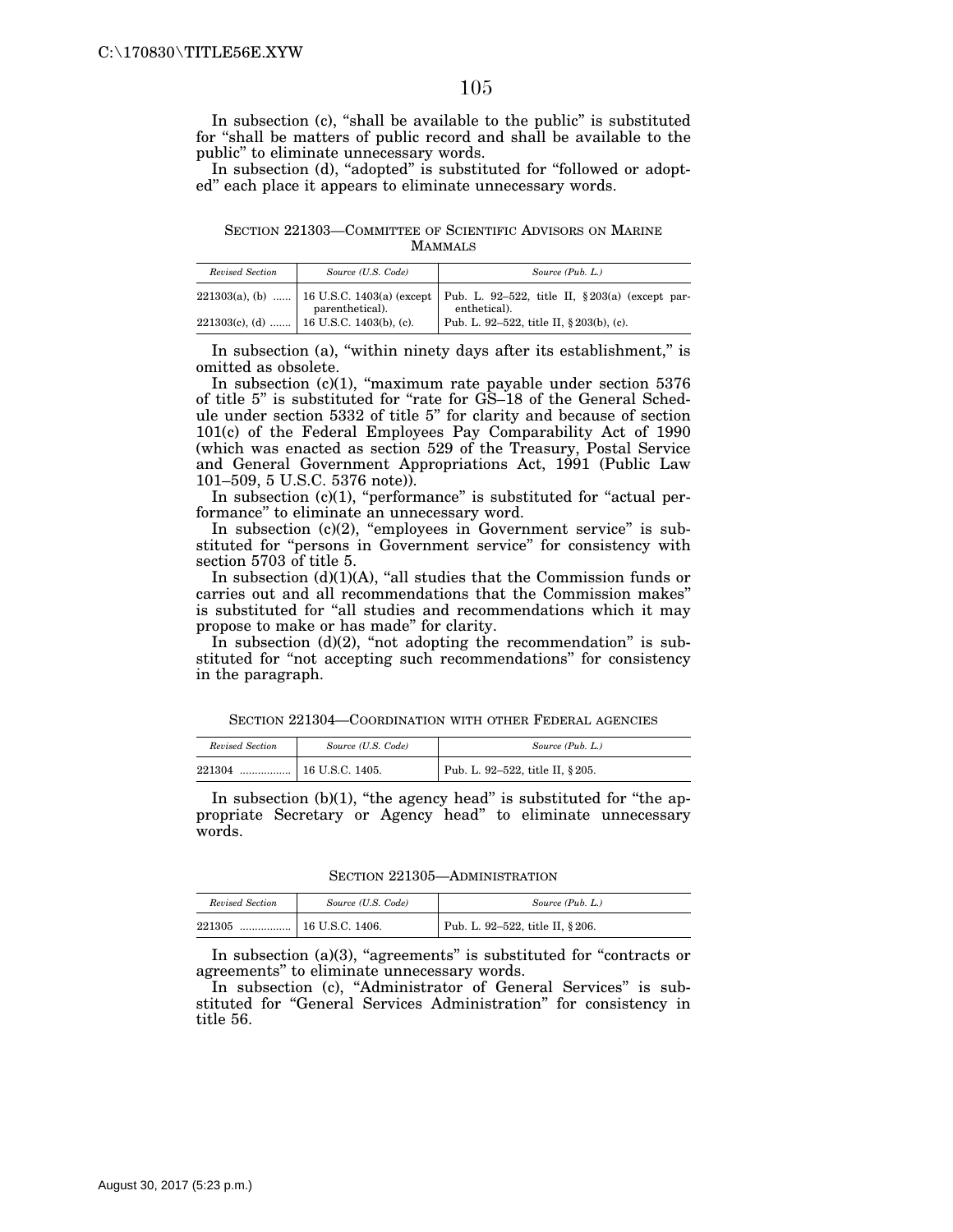#### 106

# **Subchapter IV—International Dolphin Conservation Program**

SECTION 221401—FINDINGS AND POLICY

| Revised Section | Source (U.S. Code) | Source (Pub. L.)                               |
|-----------------|--------------------|------------------------------------------------|
| 221401<br>      | 16 U.S.C. 1411.    | <sup>1</sup> Pub. L. 92-522, title III, § 301. |

In subsection (a)(4), "multilateral agreements" is substituted for "appropriate multilateral agreements" to eliminate an unnecessary word.

In subsection  $(a)(5)(A)$ , "trend" is substituted for "existing trend" to eliminate an unnecessary word.

In subsection (a)(5)(B), "individual" is omitted is unnecessary.

SECTION 221402—REGULATIONS

| Revised Section | Source (U.S. Code)    | Source (Pub. L.)                 |
|-----------------|-----------------------|----------------------------------|
| 221402<br>      | $\pm 16$ U.S.C. 1413. | Pub. L. 92-522, title III, §303. |

In subsection  $(a)(1)$ , "and revise those regulations as may be appropriate'' is omitted as unnecessary.

In subsection  $(a)(1)$ , "to carry out" is substituted for "to implement'' because the International Dolphin Conservation Program has already been implemented.

In subsection  $(a)(2)(A)$ , "any species or stock" is substituted for "any species of marine mammal" for consistency with section 221102(8) of title 56.

In subsection  $(a)(2)(A)$ , "that is depleted" is substituted for "designated as depleted'' for clarity.

In subsection  $(a)(2)(B)(vi)$ , "prohibit" is substituted for "banning" for consistency in title 56.

In subsection  $(a)(2)(B)(viii)$ , in the matter before subclause (I), "prohibit" is substituted for "preventing" for consistency in title 56.

In subsection  $(a)(2)(B)(ix)$ , "prohibit" is substituted for "preventing'' for consistency in title 56.

In subsection  $(a)(2)(B)(x)(I)$ , "; and" is added to provide a missing word.

In subsection  $(c)(3)(B)$ , "year" is substituted for "fishing year" for consistency in the section and to clarify that a ''fishing year'' is a "calendar year", which is commonly referred to as a "year".

SECTION 221403—RESEARCH

| Revised Section | Source (U.S. Code)  | Source (Pub. L.)                     |
|-----------------|---------------------|--------------------------------------|
| 221403<br>      | 16 U.S.C. 1414a(b). | Pub. L. 92-522, title III, § 304(b). |

In subsection (a), "In addition to conducting the research described in subsection (a)" is omitted as unnecessary.

SECTION 221404—REPORTS

| Revised Section | Source (U.S. Code)    | Source (Pub. L.)                  |
|-----------------|-----------------------|-----------------------------------|
| 221404          | $\pm 16$ U.S.C. 1415. | Pub. L. 92-522, title III, § 305. |

In the matter before paragraph (1), ''Notwithstanding section 103(f)'' is omitted as unnecessary because nothing in section 221206(f) of title 56, which is the provision restating section 103(f) of the Marine Mammal Protection Act of 1972 (Public Law 92–522, 86 Stat. 1033), purports to affect the reporting requirement of this section.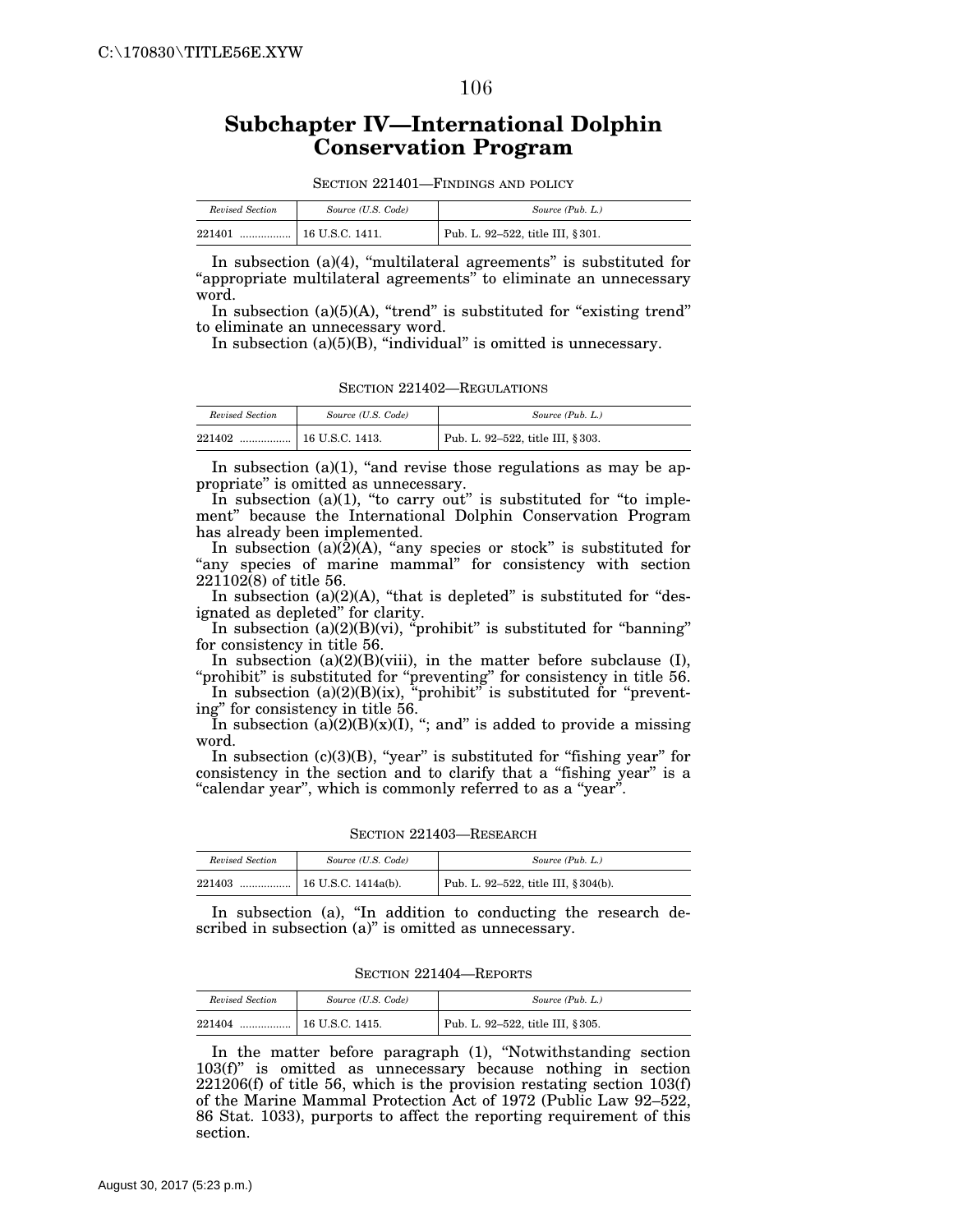SECTION 221405—PERMITS

| Revised Section | Source (U.S. Code) | Source (Pub. L.)                 |
|-----------------|--------------------|----------------------------------|
| 221405<br>      | 16 U.S.C. 1416.    | Pub. L. 92-522, title III, §306. |

In subsection (a)(2), "operator of the vessel" is substituted for ''person actually in charge of and controlling the fishing operation of the vessel'' because of the definition of ''operator'' in section 221102 of title 56.

In paragraphs  $(1)$  and  $(2)$  of subsection  $(c)$ , "granting an authorization and'' is omitted as unnecessary.

In subsection  $(c)(3)$ , "granting authorizations and" is omitted as unnecessary.

In subsection (d), "After the effective date of the International Dolphin Conservation Program Act'' is omitted as obsolete.

In subsection (d), "permit" is substituted for "valid permit" to eliminate an unnecessary word.

In subsection  $(e)(1)(B)$ , "a vessel for which a permit is issued under this section" is substituted for "any such vessel" for clarity. In subsection  $(e)(1)(C)$ , "has not been paid" is substituted for "has

not been paid or is overdue'' to eliminate unnecessary words.

In subsection  $(e)(2)(A)$ , "with respect to a vessel for which a permit is issued under this section'' is substituted for ''with respect to such vessel'' for clarity.

In subsection  $(e)(2)$  $(D)$ , "a vessel, owner, operator, or other person" is substituted for "any such vessel or person" for consistency with paragraph  $(1)$ .

In subsection  $(e)(2)(D)$ , "referred to in paragraph  $(1)$ " is substituted for "under this section" to provide a more precise reference to the pertinent provision.

In subsection  $(e)(3)$ , in the matter before subparagraph  $(A)$ , "under paragraph (1)" is substituted for "under this subsection" to provide a more precise reference to the pertinent provision.

In subsection (e)(6), ''has been an opportunity'' is substituted for "has been a prior opportunity" to eliminate an unnecessary word.

| Revised Section                                  | Source (U.S. Code)                                    | Source (Pub. L.)                                     |
|--------------------------------------------------|-------------------------------------------------------|------------------------------------------------------|
| 221406 (except)<br>$(b)(2)$ ).<br>$221406(b)(2)$ | 16 U.S.C. 1417 (except)<br>$(b)(2)$ ).<br>(no source) | Pub. L. 92–522, title III, § 307 (except $(b)(2)$ ). |

SECTION 221406—PROHIBITIONS

In subsection  $(a)(1)(A)$ , "as described under section 223103(b) of this title'' is added for clarity.

At the end of subsection  $(a)(5)$ , "or" is substituted for "and" for clarity.

In subsection (c), "in any manner" is omitted as unnecessary.

### **Subchapter V—Marine Mammal Health and Stranding Response**

| Revised Section                          | Source (U.S. Code)                                                                                    | Source (Pub. L.)                                                                                     |
|------------------------------------------|-------------------------------------------------------------------------------------------------------|------------------------------------------------------------------------------------------------------|
| $221501(1), (2)$<br>$221501(3)$          | 16 U.S.C. $1421h(1)$ , $(2)$ .<br>(no source)                                                         | Pub. L. 92–522, title IV, $§$ 410(1), (2).                                                           |
| $221501(4)$                              | 16 U.S.C. 1362(12)(B)<br>(relating to title IV of<br>the Marine Mammal<br>Protection Act of<br>1972). | Pub. L. 92-522, $\S 3(12)(B)$ (relating to title IV of<br>the Marine Mammal Protection Act of 1972). |
| $221501(5)$ through<br>(8).<br>221501(9) | 16 U.S.C. 1421h(3)<br>through $(6)$ .<br>(no source)                                                  | Pub. L. 92–522, title IV, $§$ 410(3) through (6).                                                    |

SECTION 221501—DEFINITIONS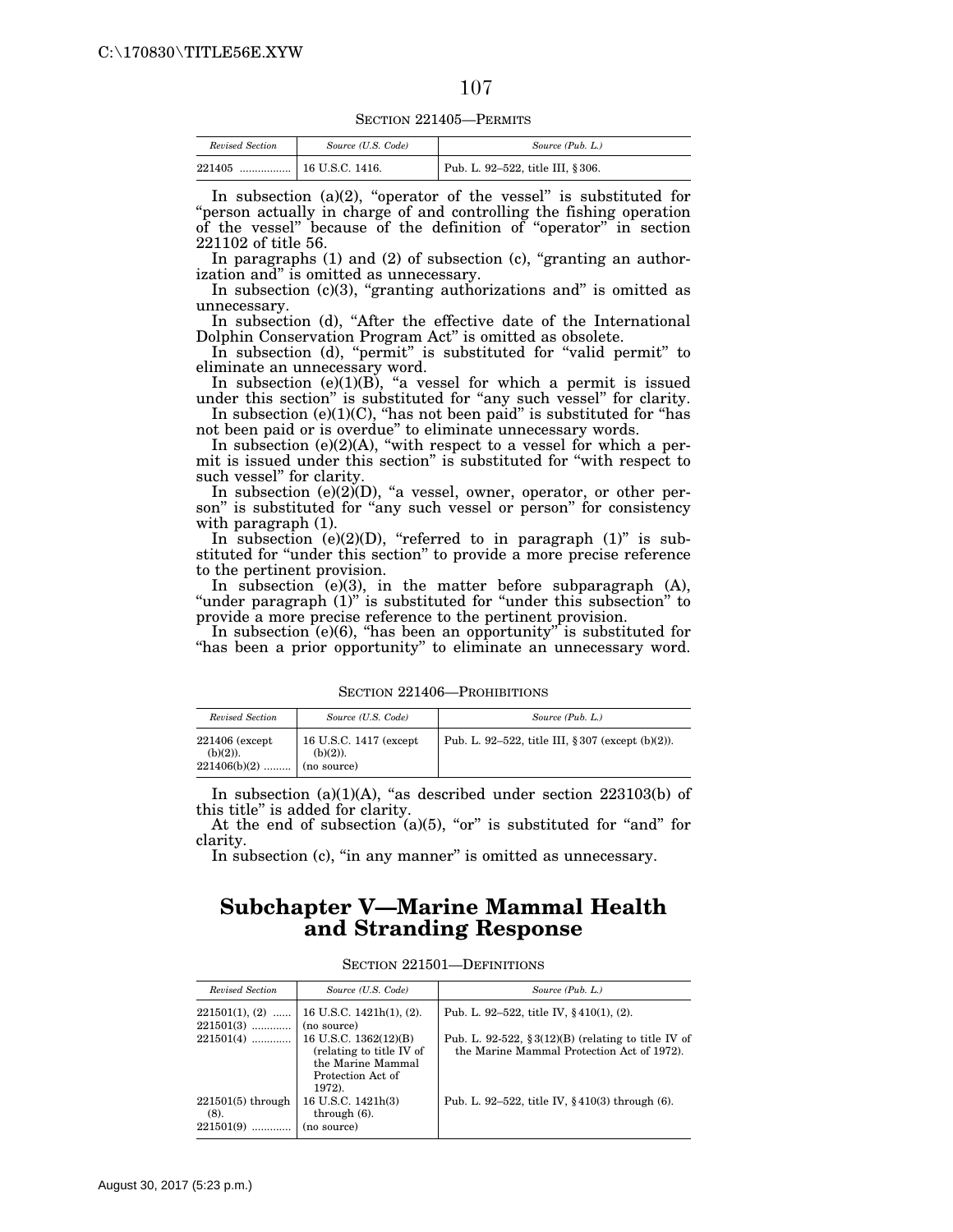Definitions of ''Program'' and ''unusual mortality event working group'' are added for convenience.

In paragraph (5)(B)(ii), ''in apparent need of medical attention'' is substituted for "in need of apparent medical attention" for clarity.

In paragraph (5)(B)(iii), "without assistance" is substituted for "under its own power or without assistance" to eliminate unnecessary words.

SECTION 221502—ESTABLISHMENT OF PROGRAM

| Revised Section | Source (U.S. Code) | Source (Pub. L.)                |
|-----------------|--------------------|---------------------------------|
| 221502<br>      | 16 U.S.C. 1421.    | Pub. L. 92-522, title IV, §401. |

In paragraphs (1) and (2) of subsection (b), "stocks" is substituted for ''marine mammal populations'' because of the definition of "stock" in section  $22110\overline{2}$  of title 56 and for consistency in the chapter.

SECTION 221503—DETERMINATION FOR MARINE MAMMAL RELEASE; DATA COLLECTION RELATING TO MARINE MAMMAL HEALTH

| Revised Section | Source (U.S. Code) | Source (Pub. L.)                |
|-----------------|--------------------|---------------------------------|
| 221503<br>      | 16 U.S.C. 1421a.   | Pub. L. 92-522, title IV, §402. |

In subsection  $(b)(1)(A)$ , "releasable to the wild" is substituted for ''returnable to the wild'' for consistency with subsection (a).

In subsection  $(b)(2)$ , "scientific literature" is substituted for "appropriate scientific literature'' to eliminate an unnecessary word.

SECTION 221504—STRANDING RESPONSE AGREEMENTS

| Revised Section | Source (U.S. Code) | Source (Pub. L.)                |
|-----------------|--------------------|---------------------------------|
| 221504<br>      | 16 U.S.C. 1421b.   | Pub. L. 92-522, title IV, §403. |

In subsection (c), "entered into under this section" is substituted for ''entered into pursuant to this title'' to provide a more precise reference to the pertinent provision.

SECTION 221505—UNUSUAL MORTALITY EVENT RESPONSE

| Revised Section | Source (U.S. Code) | Source (Pub. L.)                |
|-----------------|--------------------|---------------------------------|
| 221505          |                    | Pub. L. 92-522, title IV, §404. |

In subsection (b)(2)(D)(iii), "stocks" is substituted for "populations of marine mammals'' because of the definition of ''stock'' in section 221102 of title 56 and for consistency in the chapter.

In subsection  $(c)(1)(B)$ , "an appropriate regional director" is substituted for "one or more appropriate Regional Directors" to eliminate unnecessary words.

In subsection  $(c)(1)(C)$ , "the wide geographic distribution of, the number of species of marine mammals involved in, or the magnitude of an unusual mortality event'' is substituted for ''the wide geographic distribution, multiple species of marine mammals involved, or magnitude of an unusual mortality event'' for clarity.

SECTION 221506—UNUSUAL MORTALITY EVENT ACTIVITY FUNDING

| Revised Section | Source (U.S. Code)                   | Source (Pub. L.)                                  |
|-----------------|--------------------------------------|---------------------------------------------------|
| 221506<br>      | $16$ U.S.C. 1421d(a)<br>through (c). | Pub. L. 92-522, title IV, $§$ 405(a) through (c). |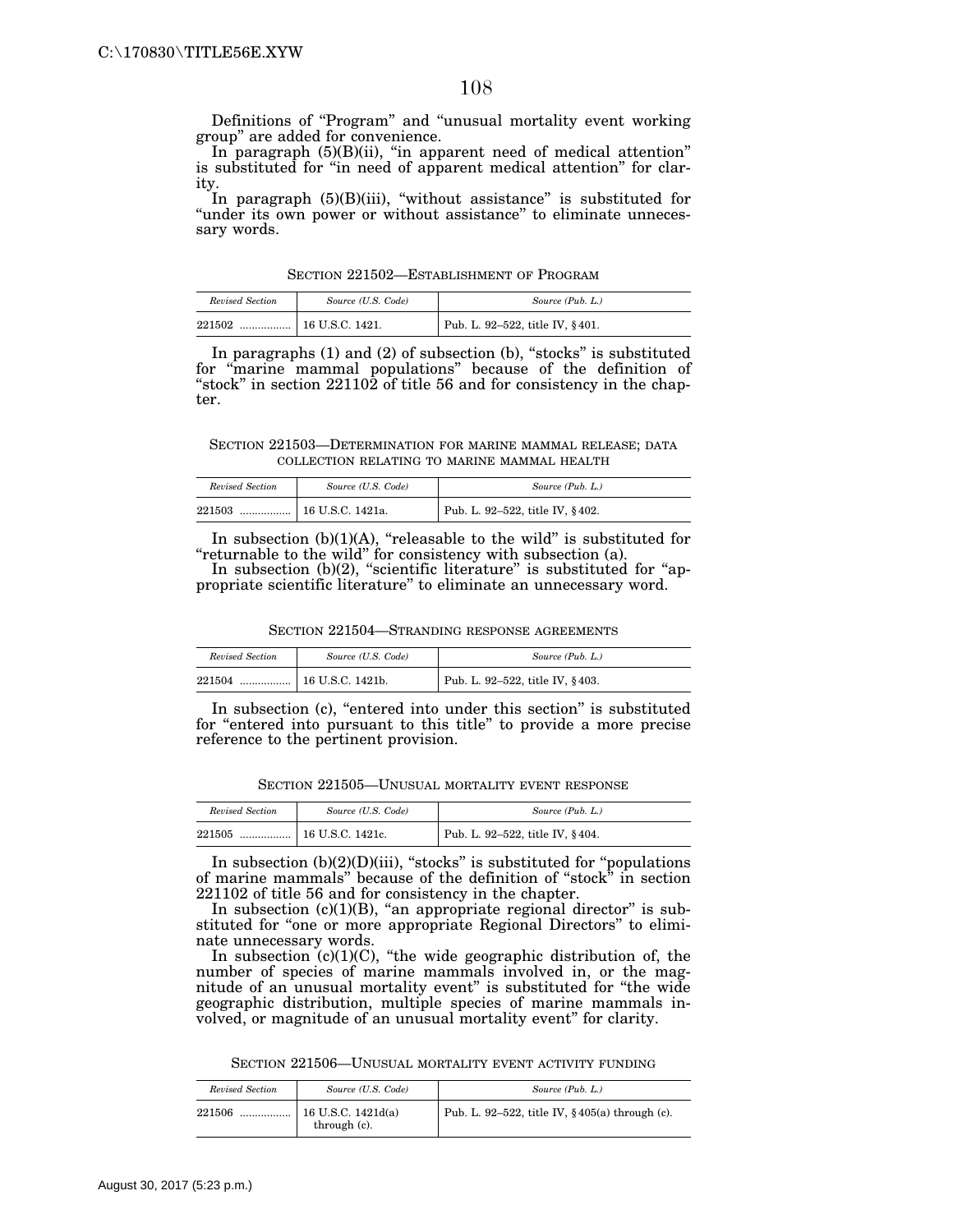SECTION 221507—DONATIONS

| Revised Section | Source (U.S. Code)          | Source (Pub. L.)                   |
|-----------------|-----------------------------|------------------------------------|
| 221507<br>      | $\perp$ 16 U.S.C. 1421d(d). | Pub. L. 92-522, title IV, §405(d). |

#### SECTION 221508—LIABILITY

| Revised Section | Source (U.S. Code) | Source (Pub. L.)                |
|-----------------|--------------------|---------------------------------|
| 221508<br>      | 16 U.S.C. 1421e.   | Pub. L. 92-522, title IV, §406. |

In subsection  $(a)(2)(A)$ , "and" is substituted for the semicolon separating subparagraphs (A) and (B) of subsection (a)(2) of the source law for clarity and consistency with section 221505(c)(2) of title 56. See H.R. Rep. No. 102–758, at 16 (1992), as reprinted at 1992 U.S.C.C.A.N. 4291.

SECTION 221509—NATIONAL MARINE MAMMAL TISSUE BANK AND TISSUE ANALYSIS

| Revised Section | Source (U.S. Code) | Source (Pub. L.)                |
|-----------------|--------------------|---------------------------------|
| 221509<br>      | 16 U.S.C. 1421f.   | Pub. L. 92-522, title IV, §407. |

In subsection (a)(1), "provide" is substituted for "make provision" to eliminate an unnecessary word.

In subsection (b), in the matter before paragraph (1), and in subsection (c)(2)(A), "stocks" is substituted for "populations of marine mammals'' because of the definition of ''stock'' in section 221102 of title 56 and for consistency in the chapter.

In subsection  $(c)(2)(B)$ , "species" is substituted for "species of marine mammals'' because of the definition of ''species'' in section 221102 of title 56.

SECTION 221510—JOHN H. PRESCOTT MARINE MAMMAL RESCUE ASSISTANCE GRANT PROGRAM

| Revised Section                       | Source (U.S. Code)                                                                                                                               | Source (Pub. L.)                                                                                                                                               |
|---------------------------------------|--------------------------------------------------------------------------------------------------------------------------------------------------|----------------------------------------------------------------------------------------------------------------------------------------------------------------|
| $221510(a)(2)$ (no source)<br>$(h)$ . | $221510(a)(1)$   16 U.S.C. 1421f-1(g)(1).<br>$221510(a)(3)$ 16 U.S.C. 1421f-1(g)(2).<br>221510(b) through   16 U.S.C. 1421f-1(a)<br>through (f). | Pub. L. 92–522, title IV, $\frac{6}{3}$ 408(g)(1).<br>Pub. L. 92–522, title IV, $\frac{6}{3}$ 408(g)(2).<br>Pub. L. 92-522, title IV, $\S 408(a)$ through (f). |

In subsection (a)(2), a definition of ''Grant Program'' is added for convenience.

In subsection  $(b)(3)$ , "the purposes described in paragraphs  $(1)$ and  $(2)$ " is substituted for "those purposes" for clarity.

In subsection (c)(1), "funds provided as grants under subsection (b)'' is substituted for ''funds provided as grants under this subsection'' to provide a more precise reference to the pertinent provision.

In subsection  $(c)(3)(A)$ , "an unusual mortality event" is substituted for "an event described in section 410(6)" for clarity and consistency with section 221501(8) of title 56.

In subsection  $(c)(3)(A)$ , "preceding calendar year" is substituted for "preceding year" for clarity.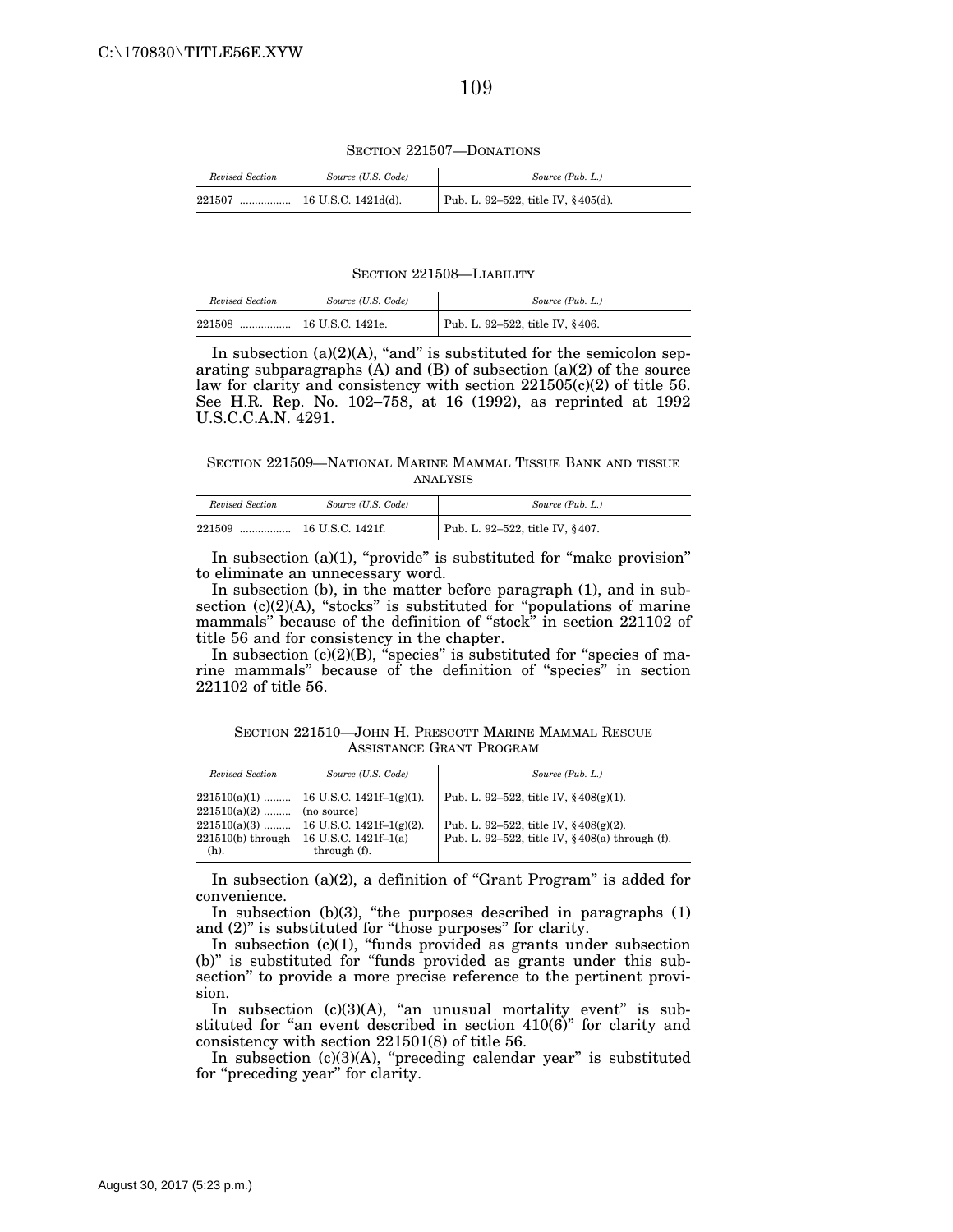#### 110

# **Subchapter VI—Polar Bears**

| Revised Section                                 | Source (U.S. Code)      | Source (Pub. L.)                                                                      |
|-------------------------------------------------|-------------------------|---------------------------------------------------------------------------------------|
| $221601(1)$ through   16 U.S.C. 1423(1)<br>(4). | through $(4)$ .         | Pub. L. 92–522, title V, $\S 501(1)$ through (4).                                     |
| $221601(6), (7)$                                | 16 U.S.C. 1423(5), (6). | Pub. L. 92–522, title V, $\S 501(7)$ .<br>Pub. L. 92–522, title V, $\S 501(5)$ , (6). |

SECTION 221601—DEFINITIONS

In paragraph (5), ''U.S.-Russia Polar Bear Commission'' is substituted for "commission" for clarity.

SECTION 221602—PROHIBITIONS

| Revised Section | Source (U.S. Code) | Source (Pub. L.)                                 |
|-----------------|--------------------|--------------------------------------------------|
| 221602<br>      | 16 U.S.C. 1423a.   | <sup>1</sup> Pub. L. 92–522, title V, $\S 502$ . |

In subsection (a), in the matter before paragraph (1), ''in waters under the jurisdiction of the United States or on land under the jurisdiction of the United States'' is substituted for ''in waters or on lands under the jurisdiction of the United States'' because of the definition of ''waters under the jurisdiction of the United States'' in section 221102 of title 56.

In subsection  $(a)(2)$ , "in violation of an annual taking limit" is substituted for ''in violation of the Agreement or any annual taking limit" to eliminate unnecessary words. The words "in violation of the Agreement'' appear in paragraph (1).

In subsection  $(a)(3)$ , "in violation of paragraphs  $(1)$  and  $(2)$ " is substituted for "in violation of paragraph  $(2)$ " to provide a precise reference to the pertinent provisions because of the revision of subsection (a)(2).

SECTION 221603—ADMINISTRATION

| Revised Section | Source (U.S. Code) | Source (Pub. L.)                               |
|-----------------|--------------------|------------------------------------------------|
| 221603<br>      | 16 U.S.C. 1423b.   | <sup>1</sup> Pub. L. 92-522, title V, $§503$ . |

In subsection (b)(2), "section 203108(b) of this title" is substituted for ''section 6(b) of the Lacey Act Amendments of 1981 (16 U.S.C. 3375(b))'' to provide a more precise reference to the pertinent provision.

In subsection (c)(2), "paragraphs (1) and (2) of section  $221210(e)$ of this title'' is substituted for ''section 106'' to provide a more precise reference to the pertinent provisions.

In subsection (d)(2), "this subchapter or the Agreement" is substituted for "this title and the Agreement" for clarity.

SECTION 221604—COOPERATIVE MANAGEMENT AGREEMENT; AUTHORITY TO DELEGATE ENFORCEMENT AUTHORITY

| Revised Section | Source (U.S. Code) | Source (Pub. L.)               |
|-----------------|--------------------|--------------------------------|
| 221604          |                    | Pub. L. 92-522, title V, §504. |

SECTION 221605—COMMISSIONERS; UNITED STATES SECTION MEMBERS

| Revised Section | Source (U.S. Code) | Source (Pub. L.)               |
|-----------------|--------------------|--------------------------------|
| 221605          |                    | Pub. L. 92-522, title V, §505. |

In subsection  $(a)(2)$ , in the matter before subparagraph  $(A)$ , "in accordance with paragraph 2 of article 8 of the Agreement'' is omitted as unnecessary because paragraph (1) requires that appoint-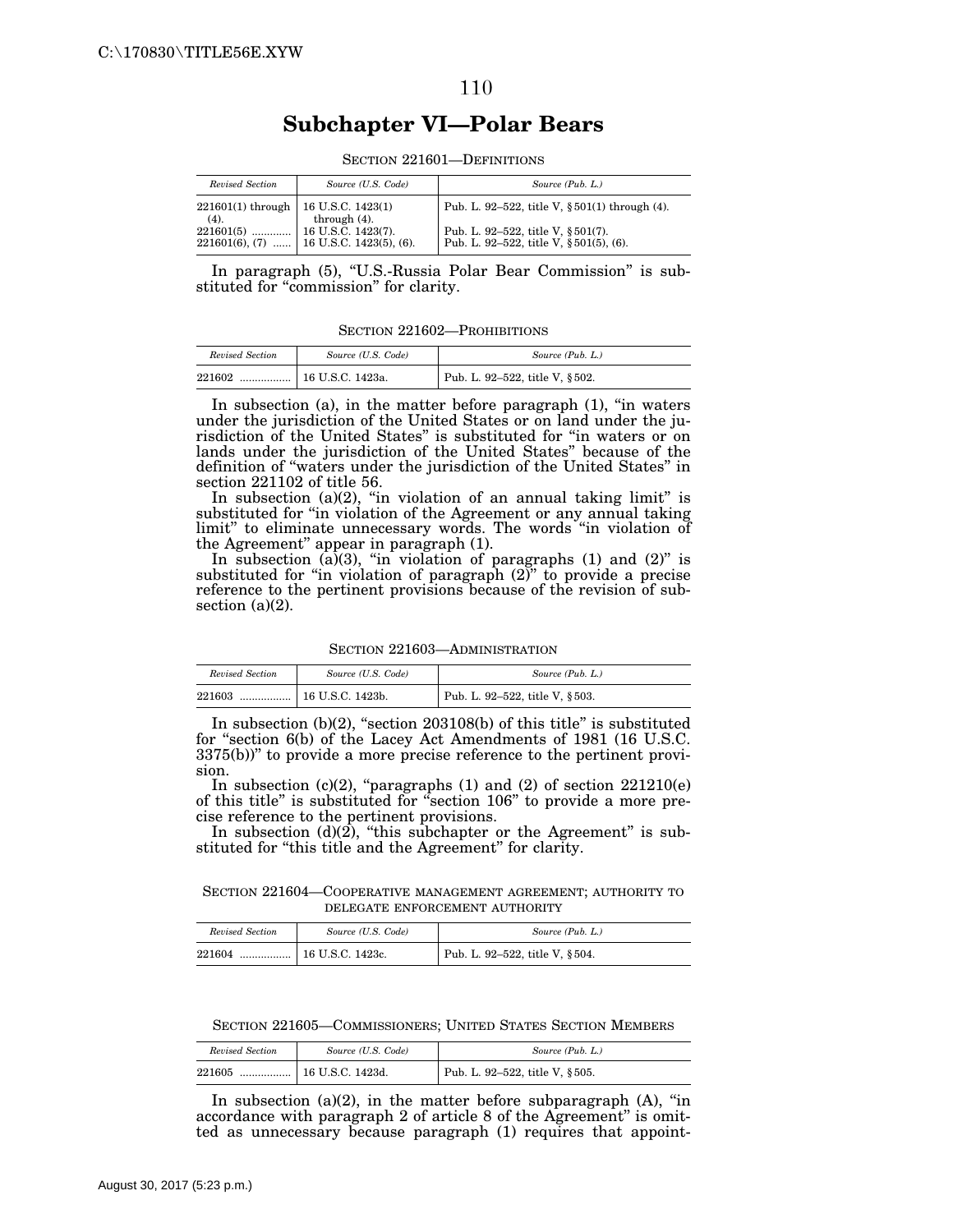ments of United States Commissioners be in accordance with paragraph 2 of article VIII of the Agreement.

#### SECTION 221606—VOTES TAKEN BY THE UNITED STATES SECTION ON MATTERS BEFORE THE POLAR BEAR COMMISSION

| Revised Section | Source (U.S. Code) | Source (Pub. L.)                            |
|-----------------|--------------------|---------------------------------------------|
| 221606<br>      | 16 U.S.C. 1423e.   | <sup>1</sup> Pub. L. 92-522, title V, §506. |

SECTION 221607—IMPLEMENTATION OF ACTIONS TAKEN BY THE POLAR BEAR **COMMISSION** 

| Revised Section | Source (U.S. Code) | Source (Pub. L.)                                 |
|-----------------|--------------------|--------------------------------------------------|
| 221607<br>      | 16 U.S.C. 1423f.   | <sup>1</sup> Pub. L. 92–522, title V, $\S 507$ . |

| <b>SECTION 221608–EFFECT OF SUBCHAPTER</b> |  |  |
|--------------------------------------------|--|--|
|--------------------------------------------|--|--|

| Revised Section | Source (U.S. Code) | Source (Pub. L.)                            |
|-----------------|--------------------|---------------------------------------------|
| 221608          |                    | <sup>1</sup> Pub. L. 92-522, title V, §508. |

In subsection (a) $(1)(A)$ , "other subchapters of this chapter" is substituted for "other titles of this Act", the Act being the Marine Mammal Protection Act of 1972 (Public Law 92–522, 86 Stat. 1027), although subchapter I consists of sections of the Act that are not part of a title of that Act. The substitution was made for convenience as no authority is given to the Secretary of the Interior under subchapter I that would be affected by the authority given to the Secretary of the Interior under subchapter VI.

In subsection (a)(1)(C), ''Alaska natives'' is substituted for ''Alaskan natives'' for consistency in the chapter.

| Revised Section | Source (U.S. Code) | Source (Pub. L.)               |
|-----------------|--------------------|--------------------------------|
| 221609<br>      | 16 U.S.C. 1423h.   | Pub. L. 92-522, title V, §509. |

# **Chapter 223—Dolphin Protection**

SECTION 223101-DEFINITIONS

| Revised Section                  | Source (U.S. Code) | Source (Pub. L.)                    |
|----------------------------------|--------------------|-------------------------------------|
| $223101$ (except<br>$(5), (6)$ . | 16 U.S.C. 1385(c). | Pub. L. 101–627, title IX, §901(c). |
| $223101(5)$ , (6)                | (no source)        |                                     |

Definitions of "non-dolphin safe tuna product" and "official dolphin safe mark'' are added for convenience.

In this section, paragraphs (1) and (2) are substituted for subsection (c)(1) of the Dolphin Protection Consumer Information Act (Public Law 101–627, 104 Stat. 4466), which refers to section 4003 of the Driftnet Impact Monitoring, Assessment, and Control Act of 1987 (16 U.S.C. 1822 note), so that the meanings of the terms "driftnet" and "driftnet fishing" can be ascertained without necessity of referring to another provision of law.

In paragraph (4), "or affixed to" is omitted as unnecessary.

In paragraph (4), "a product" is substituted for "any article" for clarity.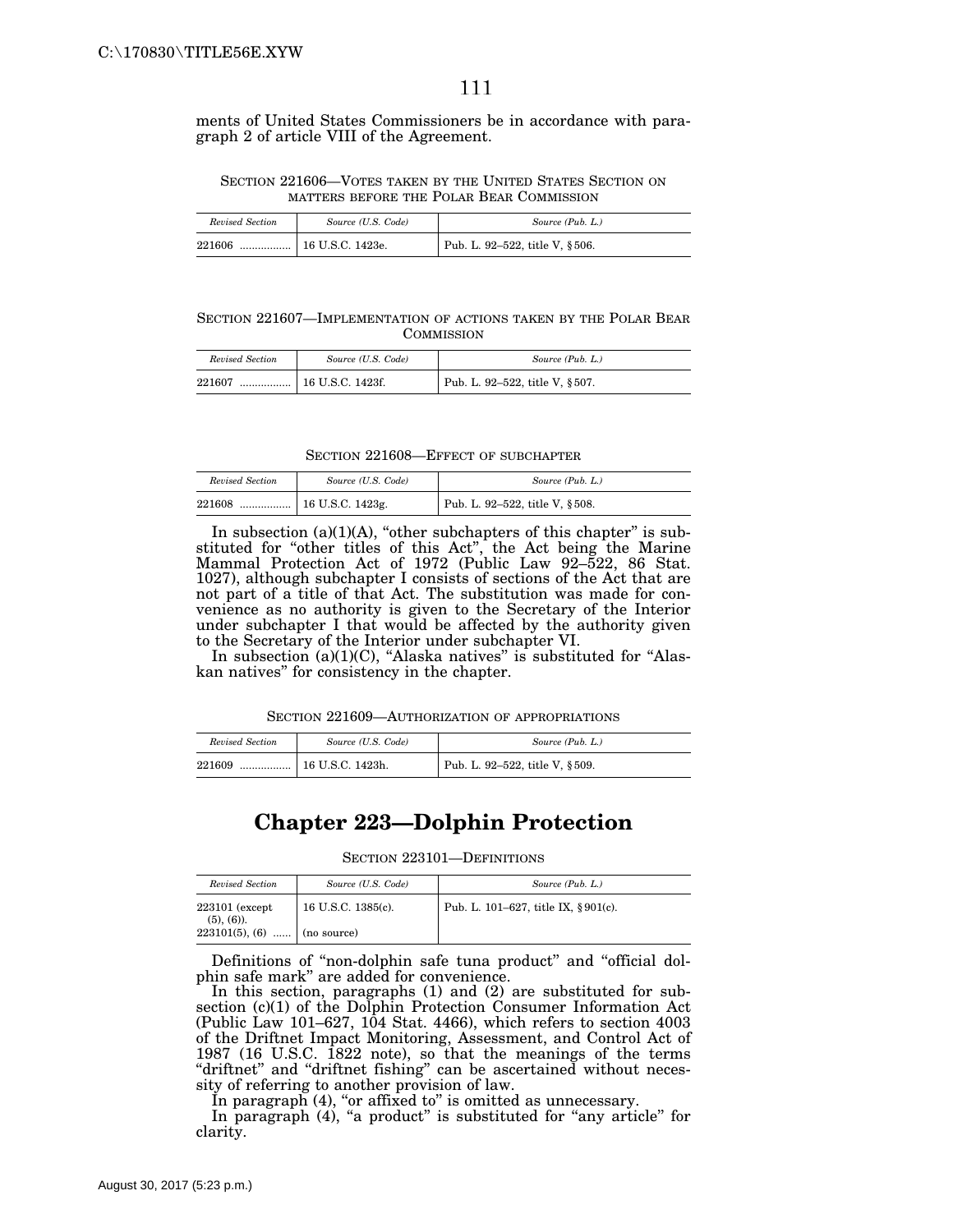SECTION 223102—VIOLATIONS OF THE FEDERAL TRADE COMMISSION ACT

| Revised Section   | Source (U.S. Code)                                                   | Source (Pub. L.)                                                                                                                       |
|-------------------|----------------------------------------------------------------------|----------------------------------------------------------------------------------------------------------------------------------------|
| $223102(b)$ , (c) | (matter before (A)).<br>  16 U.S.C. 1385(d)(3)(C)<br>through $(E)$ . | Pub. L. 101–627, title IX, $\S 901(d)(1)$ (matter be-<br>fore $(A)$ ).<br>Pub. L. 101–627, title IX, $\S 901(d)(3)(C)$ through<br>(E). |

In subsection (a), in the matter before paragraph (1), "a non-dolphin safe tuna product'' is substituted for ''any tuna product'' because of the addition of the definition of ''non-dolphin safe tuna product'' in section 223101 of title 56.

In subsection  $(b)(1)$ , "to display on a tuna product a label that refers to dolphins, porpoises, or marine mammals if the label does not display the official dolphin safe mark, or to display on a tuna product a label that displays a mark other than the official dolphin safe mark that refers to dolphins, porpoises, or marine mammals'' is substituted for ''to label a tuna product with any label or mark that refers to dolphins, porpoises, or marine mammals other than the mark developed under subparagraph (A)'' for clarity and consistency with section 223101(4) of title 56.

In subsection (b)(2), "the Committee on Energy and Commerce and the Committee on Natural Resources of the House of Representatives'' is substituted for ''United States House of Representatives Committees on Resources and on Commerce'' on authority of Rule X(1)(f) of the Rules of the House of Representatives, adopted by House Resolution No. 5 (107th Congress, January 3, 2001) and Rule  $X(1)(m)$ , formerly  $X(1)(l)$ , of the Rules of the House of Representatives, adopted by House Resolution No. 6 (110th Congress, January 5, 2007).

In subsection (c), "label or mark" is substituted for "label" for consistency with subsection (b).

| Revised Section                | Source (U.S. Code)    | Source (Pub. L.)                                             |
|--------------------------------|-----------------------|--------------------------------------------------------------|
|                                | through $(D)$ .       | Pub. L. 101–627, title IX, $\S 901(d)(1)(A)$ through<br>(D). |
| $223103(b)$ through<br>$(d)$ . | 16 U.S.C. 1385(d)(2). | Pub. L. 101–627, title IX, §901(d)(2).                       |
| 223103(e)                      | 16 U.S.C. 1385(h).    | Pub. L. 101-627, title IX, §901(h).                          |

SECTION 223103—NON-DOLPHIN SAFE TUNA PRODUCTS

In subsection  $(a)(2)(B)(i)(I)$ , in the matter before item (aa), "trip" is substituted for "particular voyage" to eliminate an unnecessary word and for consistency with subsections (b)(2)(B)(ii) and (e)(2).

In subsection  $(a)(2)(B)(ii)$ , in the matter before subclause (I), "trip" is substituted for "particular voyage" to eliminate an unnecessary word and for consistency with subsections (b)(2)(B)(ii) and  $(e)(2)$ .

In subsection  $(a)(3)$ , in the matter before subparagraph  $(A)$ , "that is not engaged in driftnet fishing on the high seas and that is not a purse seine fishery, but that the Secretary identifies'' is substituted for ''other than one described in subparagraph (A), (B), or (C) that is identified by the Secretary'' for clarity.

In subsection  $(a)(3)(B)$ , "that certifies that no dolphins were killed'' is substituted for ''that no dolphins were killed'' for consistency in the subsection.

In subsection (b), in the matter before paragraph (1), "considered dolphin safe'' is substituted for ''dolphin safe'' for consistency with subsection  $(a)(2)(A)$ .

In subsection  $(b)(1)(B)$ , "encircling dolphins with purse seine nets'' is substituted for ''to encircle dolphins'' for clarity.

In subsection  $(b)(2)(A)$ , "captain of the vessel" is substituted for ''captain'' for clarity.

In subsection  $(e)(2)$ , "such tuna were harvested using" is omitted as unnecessary.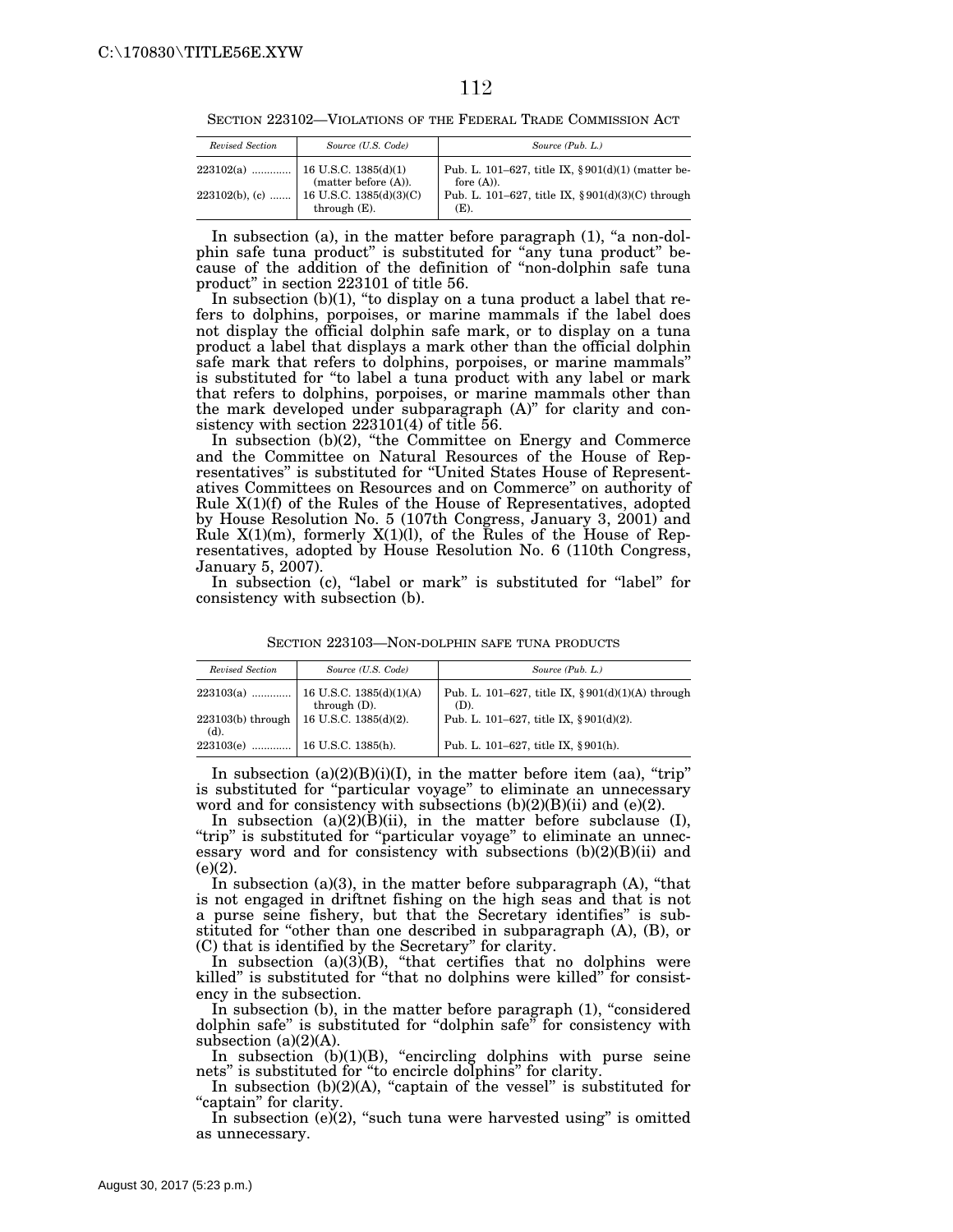In subsection (e)(2), subparagraphs (B) and (C) of subsection (h)(2) of the Dolphin Protection Consumer Information Act (Public Law 101–627,  $\S$ 901(h)(2)(B), (C)), as amended by the International Dolphin Conservation Program Act (Public Law 105–42, 111 Stat. 1129), are omitted as obsolete because of the nonoccurrence of the events contemplated by the provisions. See Earth Island Inst. v. Hogarth, 484 F.3d 1123 (9th Cir. 2007), amended by 494 F.3d 757 (9th Cir. 2007).

SECTION 223104—OFFICIAL DOLPHIN SAFE MARK

| Revised Section | Source (U.S. Code)                    | Source (Pub. L.)                                    |
|-----------------|---------------------------------------|-----------------------------------------------------|
| 223104          | $16$ U.S.C. 1385(d)(3)(A),<br>$(B)$ . | Pub. L. 101–627, title IX, $\S 901(d)(3)(A)$ , (B). |

SECTION 223105—REGULATIONS

| Revised Section | Source (U.S. Code)            | Source (Pub. L.)                    |
|-----------------|-------------------------------|-------------------------------------|
| 223105          | $\ldots$   16 U.S.C. 1385(f). | Pub. L. 101-627, title IX, §901(f). |

In subsection (a), "carry out" is substituted for "implement" for consistency in title 56.

In subsection (a), "tuna product" is substituted for "tuna" for clarity.

In subsection (c)(2), "(as of August 15, 1997)" is added for clarity to give meaning to the word "current".

In paragraphs  $(3)(B)$  and  $(4)$  of subsection  $(c)$ , "tuna product" is substituted for "tuna" for clarity.

SECTION 223106—ADDITIONAL PROHIBITIONS AND ENFORCEMENT

| Revised Section | Source (U.S. Code) | Source (Pub. L.)                    |
|-----------------|--------------------|-------------------------------------|
| 223106          |                    | Pub. L. 101–627, title IX, §901(e). |

#### **Chapter 225—North Pacific Fur Seals**

In this chapter, references to the Commission, Convention, or Party are omitted as obsolete, except that in subsections (c)(5) and  $(d)(1)(E)$  of section 225203 of title 56, the references to the Interim Convention on the Conservation of North Pacific Fur Seals, signed at Washington on February 9, 1957, are retained because the document described in subsection (b) of the section and the memorandum described in subsection (d) of the section were to be submitted before the expiration of the Convention.

## **Subchapter I—Fur Seal Management**

SECTION 225101—DEFINITIONS

| Source (U.S. Code)                | Source (Pub. L.)                               |
|-----------------------------------|------------------------------------------------|
| 16 U.S.C. 1151(c)<br>through (e). | Pub. L. 89–702, title I, § 101(c) through (e). |
| 16 U.S.C. 1151 note.              | Pub. L. 102-251, title III, §303.              |
| 16 U.S.C. 1151(f), (g).           | Pub. L. 89–702, title I, $\S 101(f)$ , (g).    |
| 16 U.S.C. 1151(i)                 | Pub. L. 89–702, title I, § 101(i) through (m). |
|                                   | through $(m)$ .                                |

In paragraph  $(1)(A)$ , "or 'curing'" is omitted to eliminate unnecessary words and for consistency in title 56. It is not necessary to de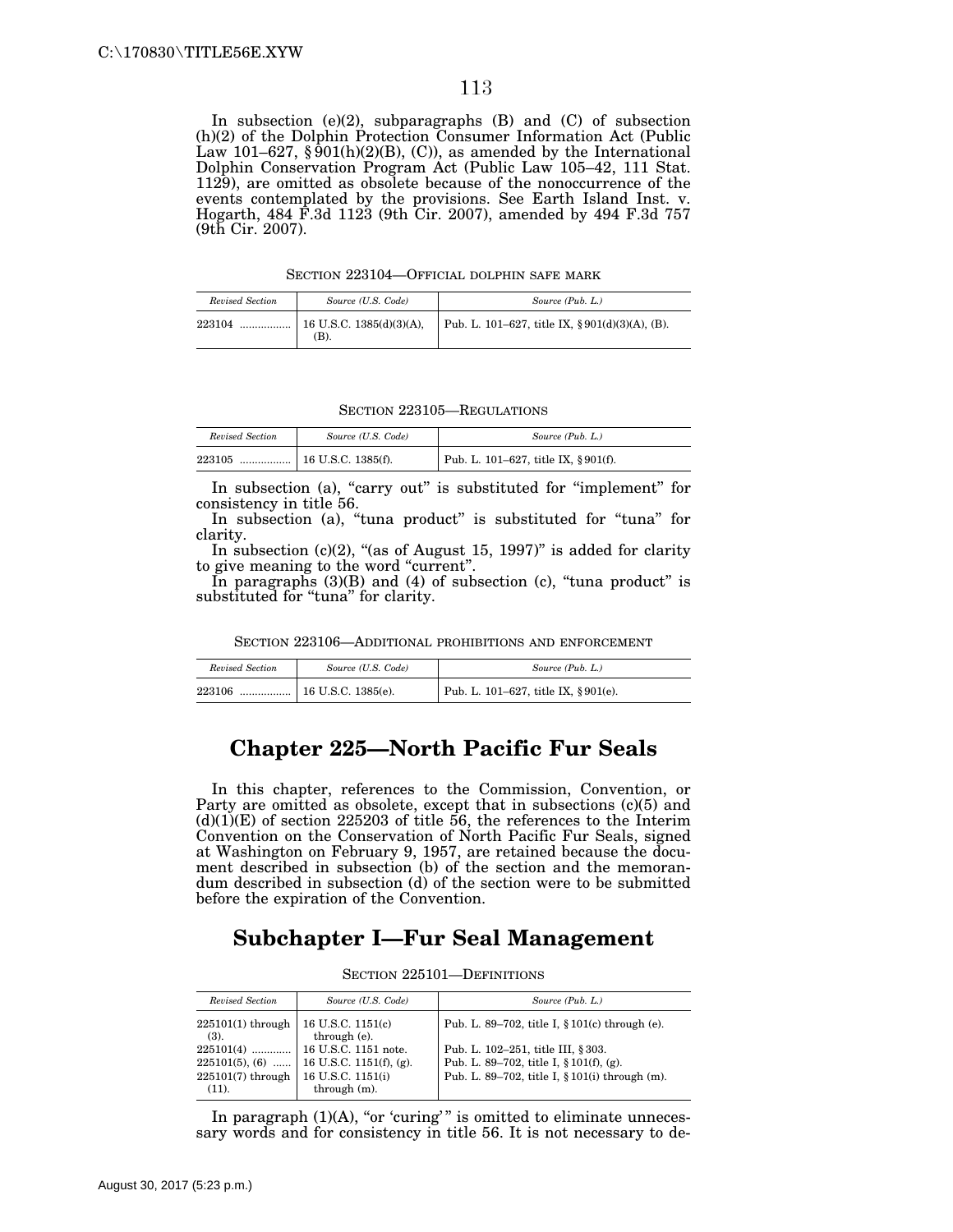fine the term in more than 1 part of speech. Compare, for instance, the definition of the term "import" in paragraph  $(3)$ .

In paragraph  $(1)(A)$ , "with respect to fur seals" is added for clarity.

In paragraph (4), "Beginning on the date on which the Agreement between the United States and the Union of Soviet Socialist Republics on the Maritime Boundary, signed at Washington June 1, 1990 (TIAS 11451), enters into force for the United States,'' is added because of section 308(a) of Public Law 102–251 (106 Stat. 66).

In paragraph (5), "or any organization or entity representing such natives" is omitted as unnecessary because in chapter 225 of title 56, all instances of ''native of the Pribilof Islands'' and ''natives of the Pribilof Islands'' refer only to an Aleut or a group of Aleuts; there are no instances in the chapter in which those terms refer to an organization or entity representing an Aleut.

In paragraph (11), "or 'taking'" is omitted to eliminate unnecessary words and for consistency in title 56. It is not necessary to define the term in more than 1 part of speech. Compare, for instance, the definition of the term "import" in paragraph  $(3)$ .

In paragraph (11), "with respect to fur seals" is added for clarity.

SECTION 225102—PROHIBITIONS

| Revised Section | Source (U.S. Code)    | Source (Pub. L.)                |
|-----------------|-----------------------|---------------------------------|
| 225102          | $\pm 16$ U.S.C. 1152. | Pub. L. 89-702, title I, § 102. |

In this section, "or for any person subject to the jurisdiction of the United States to refuse to permit, except within the Exclusive Economic Zone of the United States, a duly authorized official of Canada, Japan, or Russia to board and search any vessel which is outfitted for the harvesting of living marine resources and which is subject to the jurisdiction of the United States to determine whether such vessel is engaged in sealing contrary to the provisions of said Convention'' is omitted as obsolete because the Convention expired on October 14, 1984.

SECTION 225103—PERMITTED TAKING OF FUR SEALS

| Revised Section                                              | Source (U.S. Code) | Source (Pub. L.)                                                   |
|--------------------------------------------------------------|--------------------|--------------------------------------------------------------------|
| $225103(a)$   16 U.S.C. 1153.<br>$225103(b)$ 16 U.S.C. 1154. |                    | Pub. L. 89-702, title I, § 103.<br>Pub. L. 89-702, title I, § 104. |

In subsection (a)(1)(B)(ii)(III), ''in the way practiced before November 2, 1966," is substituted for "in the way hitherto practiced" for clarity.

In subsection (a) $(2)$ , "subsistence uses" is substituted for "subsistence purposes" because the defined term in section  $221212(g)(1)$  of title 56 is ''subsistence uses''.

In subsection  $(a)(2)$ , "under such conditions as recommended by the Commission and accepted by the Secretary of State'' is omitted as obsolete.

In subsection (b), paragraph (1) of section 104 of the Fur Seal Act of 1966 (Public Law  $89 - 702$ ), as amended by the Fur Seal Act Amendments of 1983 (Public Law 98–129, 97 Stat. 836), relating to obligations of the United States under the Convention, is omitted as obsolete because the Convention expired on October 14, 1984.

SECTION 225104—REGULATIONS; AGREEMENTS; PREFERENCE

| Revised Section | Source (U.S. Code) | Source (Pub. L.)                |
|-----------------|--------------------|---------------------------------|
| 225104          |                    | Pub. L. 89–702, title I, § 105. |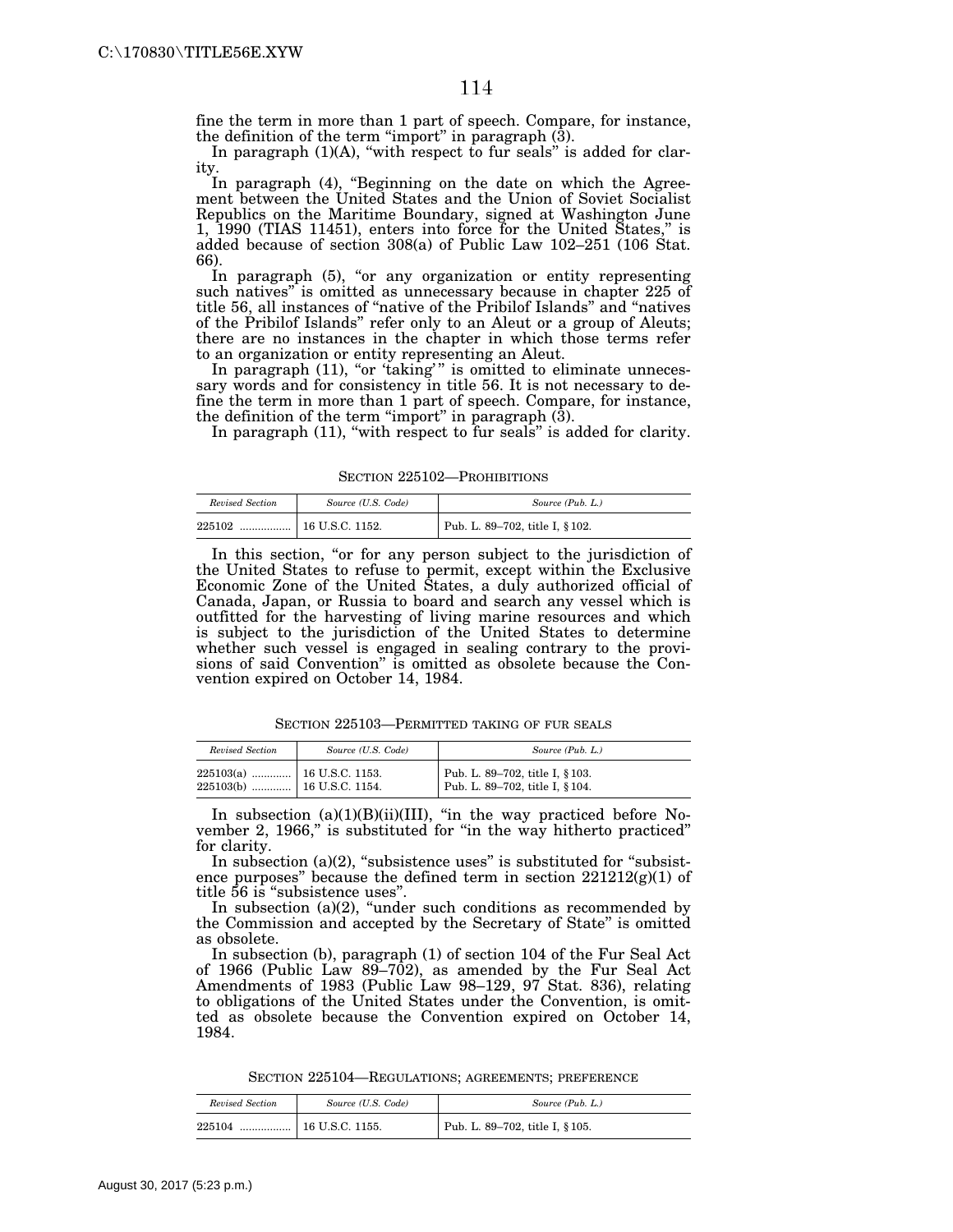In subsection (a), "and to carry out the provisions of the Convention, and shall deliver to authorized agents of the parties such fur seal skins as the parties are entitled to under the Convention'' is omitted as obsolete because the Convention expired on October 14, 1984.

In subsection (b), "agency or" is omitted as unnecessary because of section 225101(7) of title 56.

In subsection (b), "and the curing and marketing of the sealskins and other seal parts, and may retain the proceeds therefrom'' is omitted as obsolete because the curing and marketing of sealskins and other seal parts are no longer permitted.

In subsection (c), "and the curing and marketing of the sealskins" and all that follows is omitted as obsolete because commercial sealing is no longer permitted on Saint Paul Island and Saint George Island and because the Convention expired on October 14, 1984.

SECTION 225105—FEDERAL AGENCY CONSULTATION AND TECHNICAL ASSISTANCE

| Revised Section | Source (U.S. Code) | Source (Pub. L.)                             |
|-----------------|--------------------|----------------------------------------------|
| 225105<br>      | 16 U.S.C. 1159.    | <sup>1</sup> Pub. L. 89–702, title I, § 109. |

## **Subchapter II—Administration of the Pribilof Islands**

SECTION 225201—ADMINISTRATION OF FUR SEAL ROOKERIES AND FEDERAL PROPERTY

| Revised Section | Source (U.S. Code)         | Source (Pub. L.)                 |
|-----------------|----------------------------|----------------------------------|
| 225201          | $\ldots$   16 U.S.C. 1161. | Pub. L. 89-702, title II, § 201. |

In paragraph  $(1)$ , in the matter before subparagraph  $(A)$ , "Federal property" is substituted for "Federal real and personal property'' to eliminate unnecessary words.

In paragraph  $(1)(A)$ , "and" is substituted for "or" for clarity.

In paragraph (2)(B), "the purposes described in subparagraph (A)'' is substituted for ''that primary purpose'' for clarity.

SECTION 225202—OTHER AUTHORITIES OF THE SECRETARY

| Revised Section | Source (U.S. Code) | Source (Pub. L.)                 |
|-----------------|--------------------|----------------------------------|
| 225202<br>      | 16 U.S.C. 1162.    | Pub. L. 89-702, title II, § 202. |

In paragraph (1), "Federal property" is substituted for "Government-owned property, both real and personal," to eliminate unnecessary words and for consistency with section 225201 of title 56.

| SECTION 225203—DISPOSAL OF FEDERAL PROPERTY |  |
|---------------------------------------------|--|
|                                             |  |

| Revised Section                               | Source (U.S. Code)                               | Source (Pub. L.)                                                                                                                              |
|-----------------------------------------------|--------------------------------------------------|-----------------------------------------------------------------------------------------------------------------------------------------------|
| $225203(a)$ through<br>$(c)$ .                | 16 U.S.C. $1165(a)$ , (b).                       | Pub. L. 89–702, title II, $§ 205(a)$ , (b).                                                                                                   |
| $225203(d)$ through<br>(f).<br>$225203(g)(1)$ | 16 U.S.C. 1165(d)<br>through (f).<br>(no source) | Pub. L. 89–702, title II, § 205(d) through (f).                                                                                               |
| $225203(g)(2)$ , (3)<br>$225203(h)$           | 16 U.S.C. 1161 note.<br>16 U.S.C. 1161 note.     | Pub. L. 106–562, title I, § 105(e), (f).<br>Pub. L. 106-562, title I, $\S 105(c)$ (relating to sec-<br>tion 205 of the Fur Seal Act of 1966). |

In subsection (b), "which is submitted to the Congress on or before October 31, 1983'' is omitted as obsolete.

In subsection  $(d)(1)$ , in the matter before subparagraph  $(A)$ , "the trustee or trustees of the Pribilof Islands Trust established under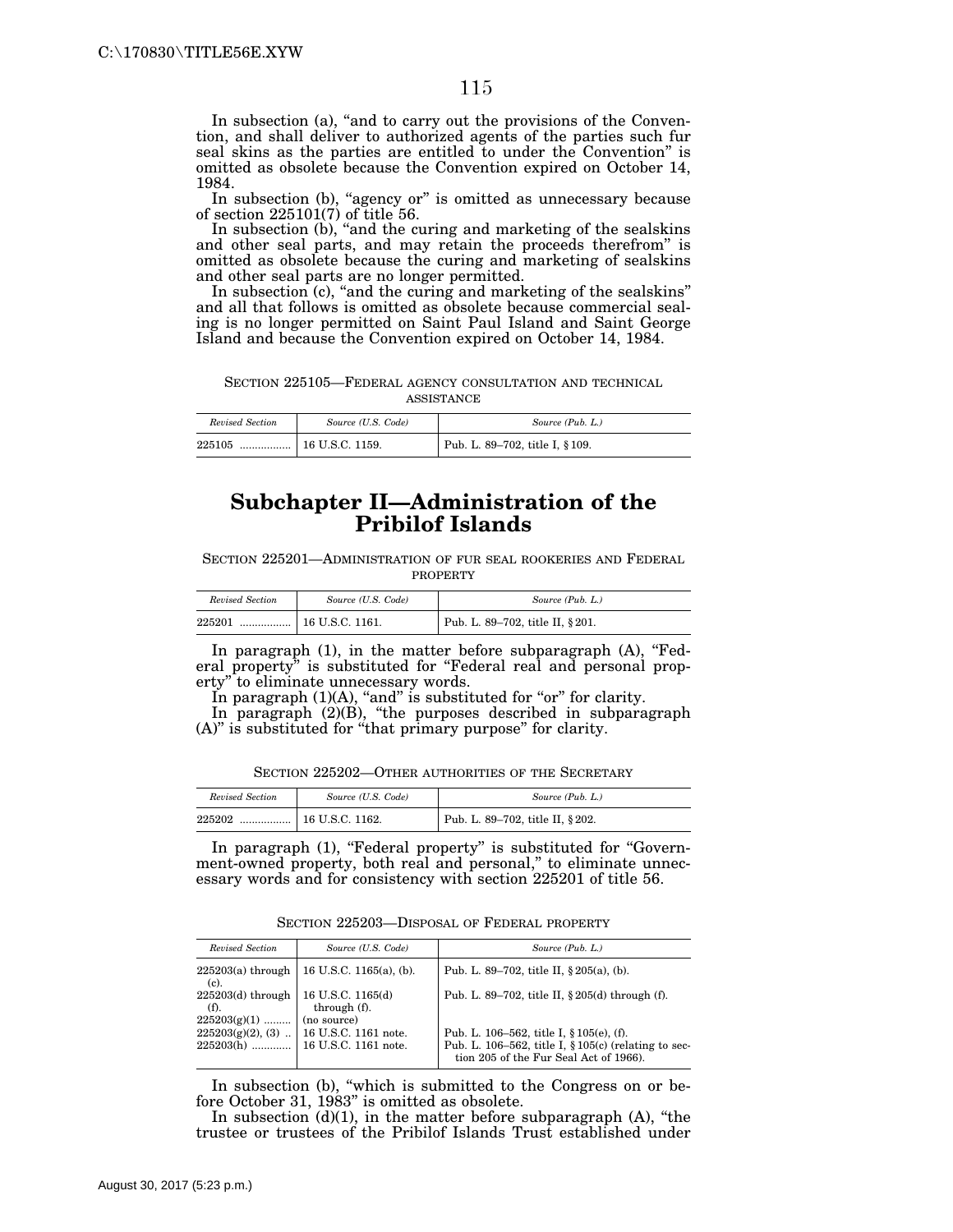section 206 of the Fur Seal Act of 1966 (Public Law 89–702) (as in effect before December 21, 2000) (referred to in this subsection as the 'Trust')," is substituted for "the trustee or trustees," for clarity.

In subsection  $(d)(1)(F)$ , "the Trust" is substituted for "the Trust established by section 206(a)'' because of the addition of ''(referred to in this subsection as the 'Trust')'' in the matter before subparagraph (A). See previous revision note.

In subsection  $(e)(2)$ , "tax imposed on revenue or measured by revenue" is substituted for "tax imposed on, or measured by revenue" for clarity.

In subsection  $(f)(1)$ , "Federal and State agencies" is substituted for ''Departments and Agencies of both the State and Federal Governments'' to eliminate unnecessary words.

In subsection (g), paragraph (1)(A) is added for clarity because the source law of paragraphs (2) and (3) are subsections (e) and (f) of section 105 of the Pribilof Islands Transition Act (Public Law 106–562), as amended by section 523 of the Pribilof Island Transition Completion Act of 2015 (Pub. L. 114–120, 130 Stat. 71). Those subsections are not part of the Fur Seal Act of 1966 (16 U.S.C. 1151 et seq.), which is the source law generally of chapter 225 of title 56.

In subsection (g), paragraph  $(1)(B)$  is added because of subsection (g) of section 105 of the Pribilof Islands Transition Act (Public Law 106–562), as amended by section 523 of the Pribilof Island Transition Completion Act of 2015 (Pub. L. 114–120, 130 Stat. 71).

In subsection (g)(2)(B), "subparagraph  $(A)$ " is substituted for "subsection (a)" to provide the correct reference to the pertinent provision. Subsection (a) of section 105 of the Pribilof Islands Transition Act (Public Law 106–562), as amended by section 523 of the Pribilof Island Transition Completion Act of 2015 (Pub. L. 114–120, 130 Stat. 71), does not require the Secretary to notify the Alaska native village corporation for Saint Paul Island. That notification requirement is set out in subsection  $(e)(1)$  of such section 105, which is restated in subparagraph  $(A)$  of section  $225203(g)(2)$  of title 56.

In subsection  $(g)(3)(A)$ , in the matter before clause (i), "February 8, 2018," is substituted for "2 years after the date of the enactment of this subsection'' for clarity.

In subsection (g)(3)(A), in the matter before clause (i), ''not less than once every 5 years after the date of the initial determination'' is substituted for "not less than once every 5 years thereafter" for clarity.

In subsection  $(g)(3)(B)$ , in the matter before clause (i), "subparagraph (A)'' is substituted for ''subsection (a)'' to provide the correct reference to the pertinent provision. Subsection (a) of section 105 of the Pribilof Islands Transition Act (Public Law 106–562), as amended by section 523 of the Pribilof Island Transition Completion Act of 2015 (Pub. L. 114–120, 130 Stat. 71), does not require the Secretary to make a determination. The requirement to make a determination is set out in subsection (f)(1) of such section 105, which is restated in subparagraph (A) of section  $225203(g)(3)$  of title 56.

SECTION 225204—FINANCIAL ASSISTANCE

| Revised Section                                       | Source (U.S. Code)                         | Source (Pub. L.)                                  |
|-------------------------------------------------------|--------------------------------------------|---------------------------------------------------|
| $225204(a)$ through   16 U.S.C. 1166(a)<br>$(c)(1)$ . | through (c).                               | Pub. L. 89–702, title II, $§ 206(a)$ through (c). |
| $225204(c)(2)$   16 U.S.C. 1166(g).                   |                                            | Pub. L. 89-702, title II, § 206(g).               |
|                                                       | $225204(d)$ , (e)  16 U.S.C. 1166(d), (e). | Pub. L. 89-702, title II, § 206(d), (e).          |

In subsection (a)(1), ''Saint Paul Island or Saint George Island'' is substituted for ''St. George, Alaska, or St. Paul, Alaska'' for consistency with section 225104(c) of title 56.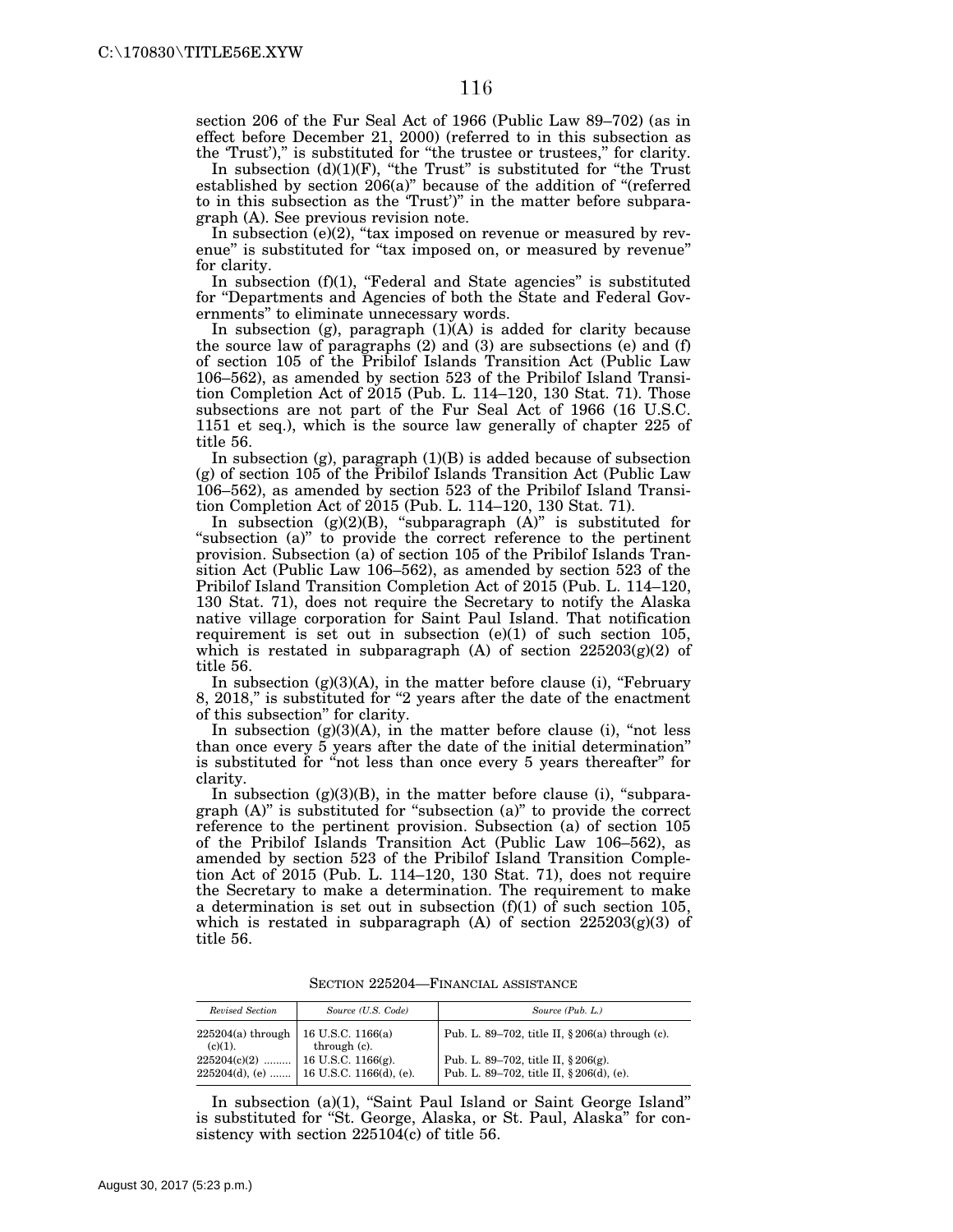In subsection  $(b)(1)$ , "the city of Saint George and the city of Saint Paul'' is substituted for ''the City of St. George and the City of St. Paul, Alaska,'' to eliminate an unnecessary word.

In subsection (b)(3), "not later than 180 days after December 23, 2000'' is substituted for ''not later than 180 days after the date of the enactment of this paragraph'' for clarity.

In subsection  $(b)(3)$ , "or tracts" is omitted as unnecessary because of section 1 of title 1.

In subsection  $(d)(1)$ , "to influence Congress" is substituted for "to influence legislation pending before the Congress'' to make clear that legislation need not have been introduced for the prohibition to apply.

In subsection  $(d)(2)$ , "agencies" is substituted for "departments, agencies, or commissions'' to eliminate unnecessary words.

SECTION 225205—EDUCATIONAL NEEDS OF PRIBILOF ISLANDS CITIZENS

| Revised Section | Source (U.S. Code) | Source (Pub. L.)                 |
|-----------------|--------------------|----------------------------------|
| 225205<br>      | $16$ U.S.C. 1163.  | Pub. L. 89-702, title II, § 203. |

SECTION 225206—MEDICAL AND DENTAL CARE FOR NATIVES OF THE PRIBILOF ISLANDS AND OTHER INDIVIDUALS

| Revised Section | Source (U.S. Code) | Source (Pub. L.)                              |
|-----------------|--------------------|-----------------------------------------------|
| 225206<br>      | 16 U.S.C. 1164.    | <sup>1</sup> Pub. L. 89-702, title II, § 204. |

In subsection (b), "individuals" is substituted for "persons" for clarity.

In subsection  $(c)(2)$ , "The costs of the actions described in paragraph (1), and the provision of medical and dental care described in subsections (a) and (b)'' is substituted for ''the costs of such items, including medical and dental care'' for clarity.

In subsection (d), ''this subchapter'' is substituted for ''this Act'' to provide a more precise reference to the pertinent provision.

In subsection (d), "natives of the Pribilof Islands and other individuals in the Pribilof Islands'' is substituted for ''natives or other persons in the Pribilof Islands'' for consistency with section 225101(5) of title 56 and for clarity.

SECTION 225207—RECOMPUTATION OF ANNUITIES AND SURVIVOR ANNUITIES

| Revised Section                       | Source (U.S. Code) | Source (Pub. L.)                                                                              |  |  |
|---------------------------------------|--------------------|-----------------------------------------------------------------------------------------------|--|--|
| $225207(b)$ , (c)    16 U.S.C. 1169a. |                    | Pub. L. 89-702, title II, §212 (as enacted by<br>Pub. L. 98-369, div. B, title II, §2208(b)). |  |  |

In subsection (a), definitions of "employee" and "Member" are added for clarity.

In subsection (b), "subsection  $(b)(14)$ " is substituted for "second paragraph (13) of subsection (b)'' each place it appears to provide accurate references to the pertinent provision.

SECTION 225208—AGREEMENTS AND PERMITS

| Revised Section | Source (U.S. Code)    | Source (Pub. L.)                              |
|-----------------|-----------------------|-----------------------------------------------|
| 225208          | $\pm 16$ U.S.C. 1167. | <sup>1</sup> Pub. L. 89–702, title II, § 207. |

In paragraph (1), "agreements, including leases," is substituted for "agreements or contracts or leases" for clarity because contracts are agreements.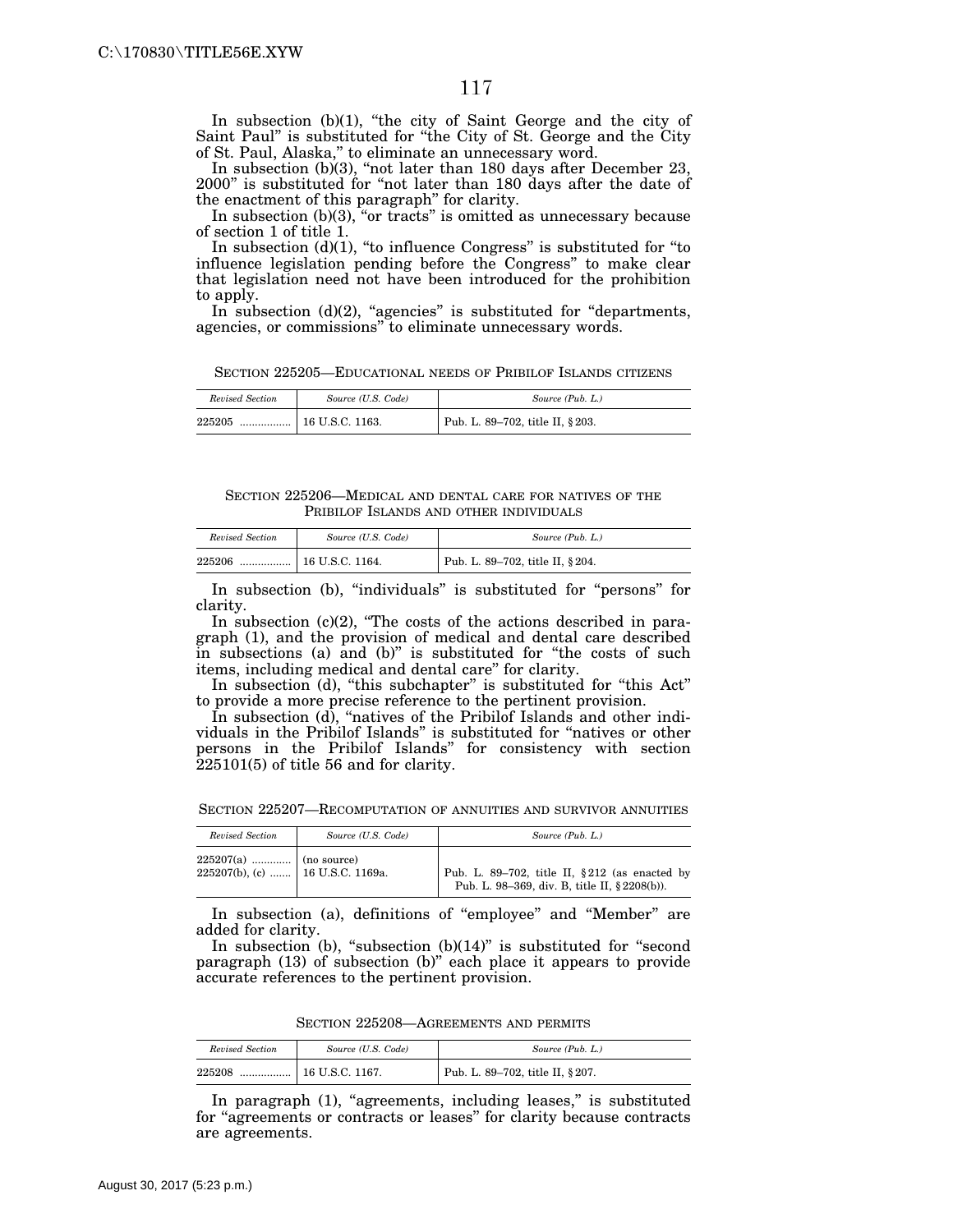In paragraphs  $(1)$  and  $(2)$ , "a person" is substituted for "any public or private agency or person'' because of the definition of ''person'' in section 225101 of title 56.

|  |  | SECTION 225209—USE OF LOCAL ENTITIES |
|--|--|--------------------------------------|
|  |  |                                      |

| Revised Section                        | Source (U.S. Code) | Source (Pub. L.)                                                                                                           |
|----------------------------------------|--------------------|----------------------------------------------------------------------------------------------------------------------------|
| $225209(a), (b)(1)$   16 U.S.C. 1169b. |                    | Pub. L. 89-702, title II, $§212$ (as enacted by<br>Pub. L. 106-554, $$1(a)(4)$ [div. B, title I,<br>$$144(e)(6)(A)(ii)]$ . |
| $225209(b)(2)$   (no source)           |                    |                                                                                                                            |

In this section, subsection  $(b)(1)$  is substituted for "carry out activities under subsection (a)'' and subsection (b)(2) is added because of section 3(h) of Public Law 104–91 (16 U.S.C. 1165 note) (added by section 5 of the bill).

In subsection (a), in the matter before paragraph (1), "to the contrary'' is omitted as unnecessary.

SECTION 225210—REGULATIONS

| Revised Section | Source (U.S. Code)    | Source (Pub. L.)                 |  |
|-----------------|-----------------------|----------------------------------|--|
| 225210<br>      | $\pm 16$ U.S.C. 1169. | Pub. L. 89–702, title II, § 211. |  |

# **Subchapters III Through VII—Reserved**

#### **Subchapter VIII—Enforcement**

SECTION 225801—SEIZURE AND FORFEITURE

| Revised Section | Source (U.S. Code) | Source (Pub. L.)                  |
|-----------------|--------------------|-----------------------------------|
| 225801<br>      | 16 U.S.C. 1171.    | Pub. L. 89-702, title III, § 301. |

In subsection  $(a)(1)$ , "in any manner" is omitted as unnecessary.

SECTION 225802—PROCEDURE

| Revised Section | Source (U.S. Code)      | Source (Pub. L.)                 |  |
|-----------------|-------------------------|----------------------------------|--|
| 225802<br>      | $\vert$ 16 U.S.C. 1172. | Pub. L. 89-702, title III, §302. |  |

In subsection (a)(1), "the Secretary of Homeland Security" is added because of the Homeland Security Act of 2002. Section 403 of the Act transferred from the Department of the Treasury the functions, personnel, assets, and liabilities of the United States Customs Service, including the functions of the Secretary of the Treasury related to the United States Customs Service, to the Department of Homeland Security. However, section 412 of the Act, subject to limitations under that section, reserved to the Secretary of the Treasury authority related to customs revenue functions (defined in section 415 of the Act (6 U.S.C. 215)). See sections 403 and 412 of the Homeland Security Act of 2002 (6 U.S.C. 203, 212).

In subsection  $(a)(2)(A)$ , "State officers and employees" is substituted for ''officers and employees of the States of the United States'' to eliminate unnecessary words.

In subsection  $(a)(2)(C)$ , "Notwithstanding subparagraph  $(B)$ " is substituted for "but" for clarity.

In subsection (b), "United States magistrate judges" is substituted for ''United States magistrates'' because of section 321 of the Federal Courts Study Committee Implementation Act of 1990 (Public Law 101–650, 28 U.S.C. 631 note).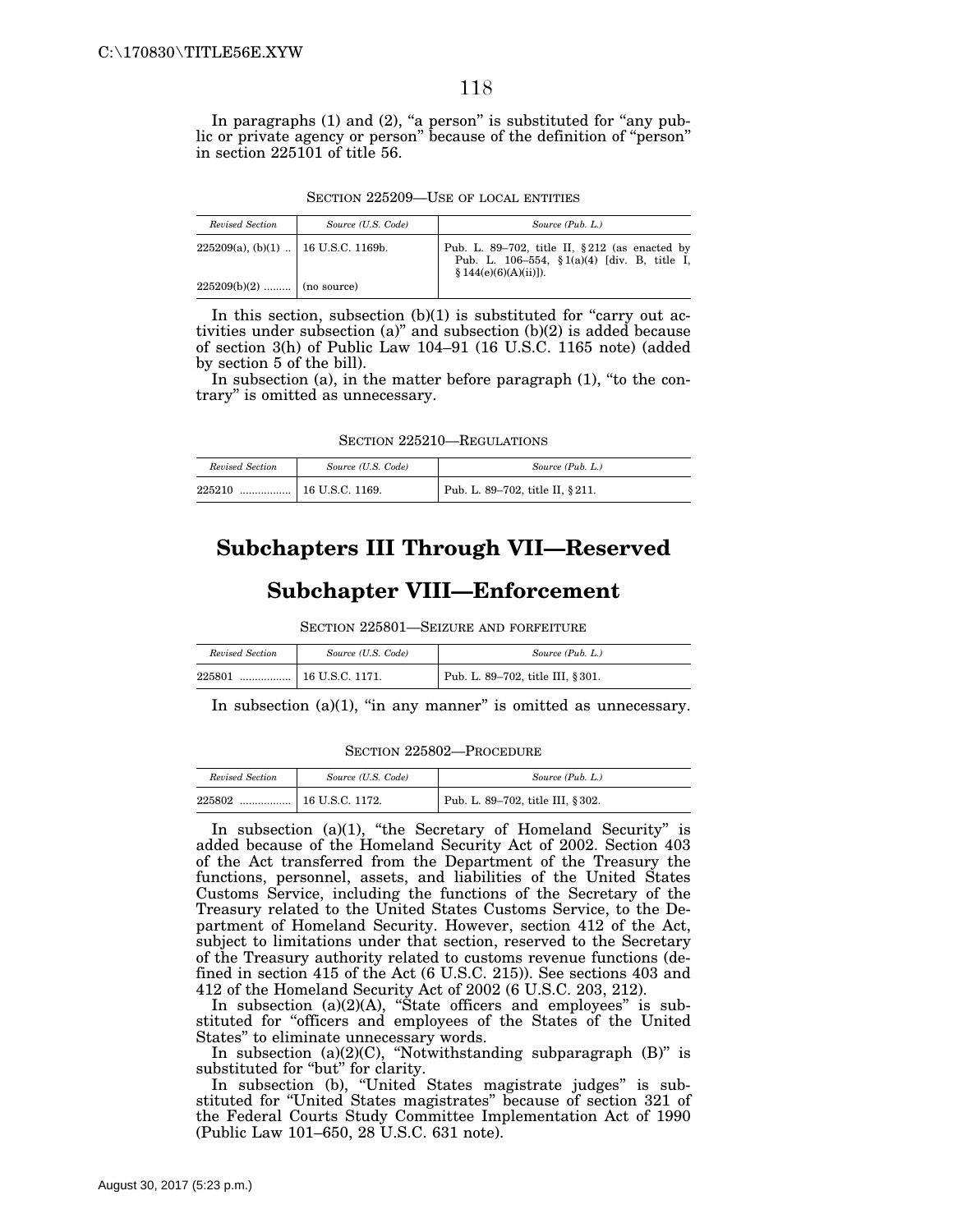In subsection (c), "individual" is substituted for "person" each place it appears, with respect to individuals authorized to carry out enforcement activities, for clarity.

In subsection (c), in the matter before paragraph (1), "under this section" is substituted for "hereunder" for clarity.

In subsection  $(c)(3)$ , "with or without a warrant or other process" is substituted for ''with a warrant or other process or without a warrant'' for consistency with paragraph (2).

In subsection (c)(3), "or arrest a person" is substituted for "and to arrest such person'' for clarity.

|  | SECTION 225803—PENALTIES |
|--|--------------------------|
|  |                          |

| Revised Section           | Source (U.S. Code) | Source (Pub. L.)                     |
|---------------------------|--------------------|--------------------------------------|
| $225803(b)$   (no source) |                    | Pub. L. 89–702, title III, § 304(b). |

In subsection  $(a)(4)(A)$ , "records" is substituted for "papers, books, and documents'' to eliminate unnecessary words and to make clear that all forms of records are included.

In subsection (a)(6), "this subsection" is substituted for "this paragraph'' for clarity.

In subsection (a)( $\vec{7}$ ), "under this subsection" is added for clarity.

SECTION 225804—REGULATIONS

| Revised Section | Source (U.S. Code)    | Source (Pub. L.)                  |  |
|-----------------|-----------------------|-----------------------------------|--|
| 225804<br>.     | $\pm 16$ U.S.C. 1173. | Pub. L. 89-702, title III, § 303. |  |

In this section, "and appropriate" is omitted as unnecessary.

## **Subchapter IX—Miscellaneous**

SECTION 225901—AUTHORIZATION OF APPROPRIATIONS

| Revised Section | Source (U.S. Code)                                                                               | Source (Pub. L.)                                                                                                  |
|-----------------|--------------------------------------------------------------------------------------------------|-------------------------------------------------------------------------------------------------------------------|
| 225901          | 16 U.S.C. 1175(a) (except<br>relating to section 208<br>of the Fur Seal Act of<br>$1966$ ), (b). | Pub. L. 89–702, title III, § 305(a) (except relat-<br>ing to section 208 of the Fur Seal Act of<br>$1966$ ), (b). |

In subsection (a), "to the operations, research, and facilities account of the National Oceanic and Atmospheric Administration in the Department of Commerce, such sums as may be necessary, up to \$2,000,000, for fiscal year 1984 for the purpose of upgrading Federal property to be transferred pursuant to section 205 of this Act, \$736,000 for fiscal year 1984 for the purposes of sections 104 and 208 of this Act and'' is omitted as obsolete.

In subsection (b), "for the purposes referred to in subsection  $(a)$ " is substituted for "for such purposes" for clarity.

## **Chapter 227—Fish Restoration and Management**

# **Subchapter I—General Provisions**

SECTION 227101—DEFINITIONS

| Revised Section                                               | Source (U.S. Code) | Source (Pub. L.)              |
|---------------------------------------------------------------|--------------------|-------------------------------|
| $227101(1)$   16 U.S.C. 777a(3).<br>$227101(2)$   (no source) |                    | Aug. 9, 1950, ch. 658, §2(3). |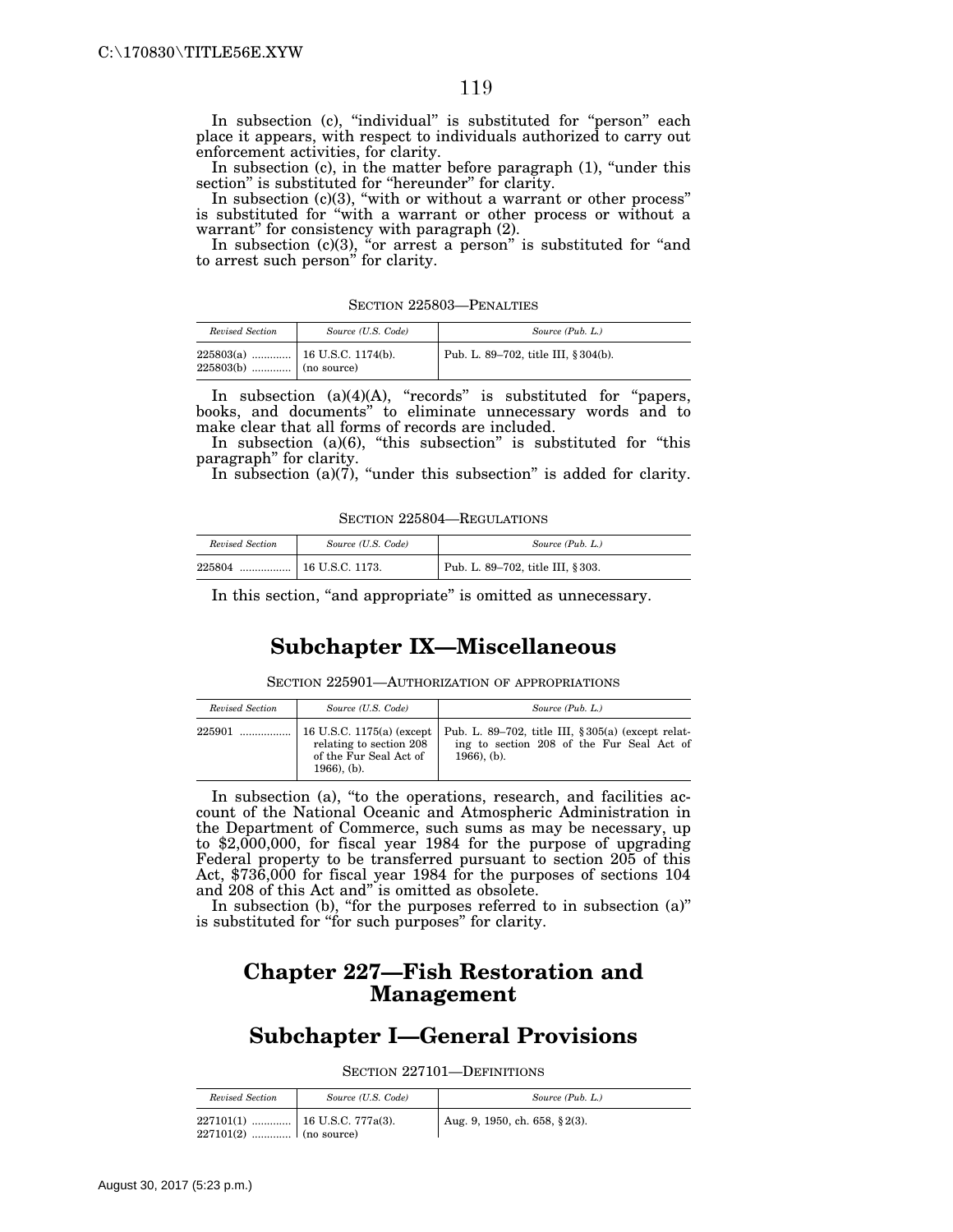#### 120

SECTION 227101—DEFINITIONS—Continued

| Revised Section           | Source (U.S. Code)                                                        | Source (Pub. L.)                                                                    |
|---------------------------|---------------------------------------------------------------------------|-------------------------------------------------------------------------------------|
| $227101(3)(A)$ , (B)      | 16 U.S.C. 777a(1) (except<br>matter in $(D)$ following<br>1st semicolon). | Aug. 9, 1950, ch. 658, $\S 2(1)$ (except matter in<br>(D) following 1st semicolon). |
| $227101(3)(C)$            | 16 U.S.C. 777g(a) (2d)<br>sentence).                                      | Aug. 9, 1950, ch. 658, $8(2)$ (1st sentence (pro-<br>$viso$ ).                      |
| $227101(4)$               | (no source)                                                               |                                                                                     |
|                           |                                                                           | Aug. 9, 1950, ch. 658, §2(2).                                                       |
| $227101(6)$               | (no source)                                                               |                                                                                     |
| $227101(7)$   (no source) |                                                                           |                                                                                     |
|                           | (matter following 1st)<br>semicolon).                                     | Aug. 9, 1950, ch. 658, $\S 2(1)(D)$ (matter follow-<br>ing 1st semicolon).          |
| 227101(9)                 | (no source)                                                               |                                                                                     |

A definition of ''comprehensive plan'' is added for convenience. Throughout the chapter, references to comprehensive plans are added to references to fish restoration and management projects on authority of section 6(b) of the Dingell-Johnson Sport Fish Restoration Act (ch. 658), as amended by section 202 of the Federal Aid in Fish Restoration Act Amendments of 1970 (Public Law 91–503, 84 Stat. 1102).

Definitions of ''other eligible jurisdiction'' and ''State'' are added for clarity. Throughout the chapter, ''other eligible jurisdiction'' or ''other eligible jurisdictions'' is added where appropriate to distinguish between provisions that apply to States only and provisions that apply both to States and to jurisdictions included in the definition of ''other eligible jurisdiction''.

Definitions of ''Secretary'' and ''Trust Fund'' are added for convenience.

In paragraph  $(3)(B)(ii)(III)$ , "regulation" is substituted for "legal regulation'' to eliminate an unnecessary word.

In paragraph  $(3)(B)(iv)(I)$ , "such areas of water or land or interests in areas of water or land as are suitable'' is substituted for "such areas or estates or interests therein as are suitable" for clarity, to eliminate an unnecessary word, and for consistency with "areas of water or land" in clause (iv) (matter before subclause (I)).

In paragraph  $(3)(B)(iv)(II)$ , "expenses" is substituted for "costs" and expenses'' to eliminate unnecessary words.

In paragraph  $(3)(C)$ , "Provided, That beginning July 1, 1953," is omitted as obsolete.

In paragraph  $(3)(C)$ , "a fish restoration and management project" is substituted for ''projects'' each place it appears for clarity.

In paragraph  $(3)$  $(C)$ , "Beginning July 1, 1953" is omitted as obsolete.

In paragraph  $(3)(C)$ , "before October 23, 1970," is substituted for "heretofore" to make clear that "heretofore" refers to October 23, 1970, which is the date of enactment of the Act amending the Dingell-Johnson Sport Fish Restoration Act (ch. 658, 64 Stat. 430), not the date of enactment of the Dingell-Johnson Sport Fish Restoration Act.

In paragraph (8), "State fish and wildlife agency" is substituted for ''State fish and game department'' as the defined term for consistency in title 56. Throughout the chapter, references to ''State fish and game department" are changed to "State fish and wildlife agency''.

In paragraph (8), "means" is substituted for "shall be construed to mean and include'' to eliminate unnecessary words.

In paragraph (8), "an agency or official" is substituted for "any department or division of department of another name, or commission, or official or officials,'' to eliminate unnecessary words.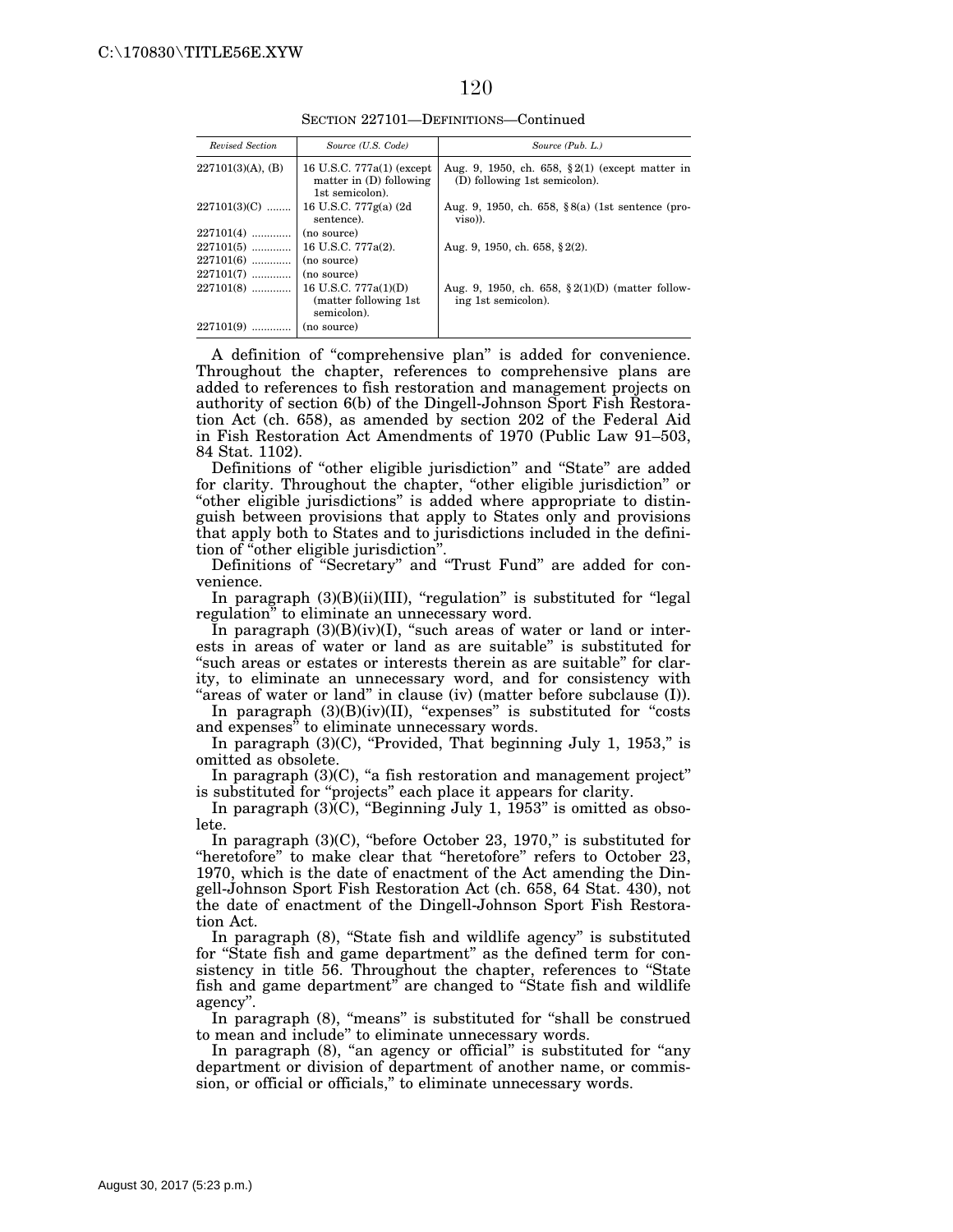#### 121

# **Subchapter II—Fish Restoration and Management**

| SECTION 227201—COOPERATION WITH STATES |  |  |  |  |  |
|----------------------------------------|--|--|--|--|--|
|----------------------------------------|--|--|--|--|--|

| Revised Section                                    | Source (U.S. Code) | Source (Pub. L.)                                                                                                             |
|----------------------------------------------------|--------------------|------------------------------------------------------------------------------------------------------------------------------|
| $227201(a)$ through   16 U.S.C. 777(a).<br>$(d)$ . |                    | Aug. 9, 1950, ch. 658, $§1(a)$ .                                                                                             |
|                                                    |                    | Pub. L. 106–553, § 1(a)(2) [title IX, § 902(f) (1st<br>sentence (relating to Federal Aid in Sport<br>Fish Restoration Act)). |

In subsection  $(b)$ , in the matter before paragraph  $(1)$ , "except as hereinafter provided'' is omitted as unnecessary.

In subsection (b)(2), "anglers" is substituted for "fishermen" for consistency in the chapter.

In subsection (b), "except that, until the final adjournment of the first regular session of the legislature held after passage of this Act, the assent of the governor of the State shall be sufficient'' is omitted as obsolete.

SECTION 227202—COOPERATION WITH PUERTO RICO, THE DISTRICT OF CO-LUMBIA, GUAM, AMERICAN SAMOA, THE NORTHERN MARIANA ISLANDS, AND THE VIRGIN ISLANDS

| Revised Section | Source (U.S. Code)      | Source (Pub. L.)                 |
|-----------------|-------------------------|----------------------------------|
| 227202<br>      | $\vert$ 16 U.S.C. 777k. | $1$ Aug. 9, 1950, ch. 658, § 12. |

In subsection (a), "as defined in section  $2$  of this Act" is omitted as unnecessary.

In subsection (c), "the cooperating government representatives referred to in subsection (a)" is substituted for "any of said cooperating agencies'' for clarity.

In subsection  $(d)(1)$ , "American Samoa" is added to correct its unintended omission.

In subsection  $(d)(1)$ , "as the case may be" is omitted as unnecessary.

In subsection  $(d)(1)$ , "an approved comprehensive plan or fish restoration and management project'' is substituted for ''any approved projects'' for clarity.

In subsection  $(d)(2)$ , "this section and" is added before "section 227207" for clarity because of the words "other eligible jurisdictions'' in the paragraph and for consistency with the words ''out of the amounts available for apportionment under this chapter'' in subsection (b).

SECTION 227203—AUTHORIZATION OF APPROPRIATIONS FROM SPORT FISH RESTORATION AND BOATING TRUST FUND

| Revised Section | Source (U.S. Code)                                                                               | Source (Pub. L.)                           |
|-----------------|--------------------------------------------------------------------------------------------------|--------------------------------------------|
|                 |                                                                                                  | Aug. 9, 1950, ch. 658, § 3 (1st sentence). |
|                 | 227203(b) $\ldots$ $\downarrow$ tence).<br>227203(b) $\ldots$ 16 U.S.C. 777b (3d sen-<br>tence). | Aug. 9, 1950, ch. 658, § 3 (3d sentence).  |

In subsection (a), "for fiscal years after September 30, 1984" is omitted as obsolete.

SECTION 227204—SET-ASIDE FOR ADMINISTRATION OF THIS CHAPTER AND RECREATIONAL BOATING SAFETY PROGRAMS

| Revised Section | Source (U.S. Code)                                               | Source (Pub. L.)                                       |
|-----------------|------------------------------------------------------------------|--------------------------------------------------------|
|                 | 227204(a)(1)    16 U.S.C. 777c(b)(1)(A)                          | Aug. 9, 1950, ch. 658, $\S 4(b)(1)(A)$ (1st sentence). |
|                 | $(1st\; sentence).$<br>$227204(a)(2)$   16 U.S.C. 777c(b)(1)(B). | Aug. 9, 1950, ch. 658, $\S 4(b)(1)(B)$ .               |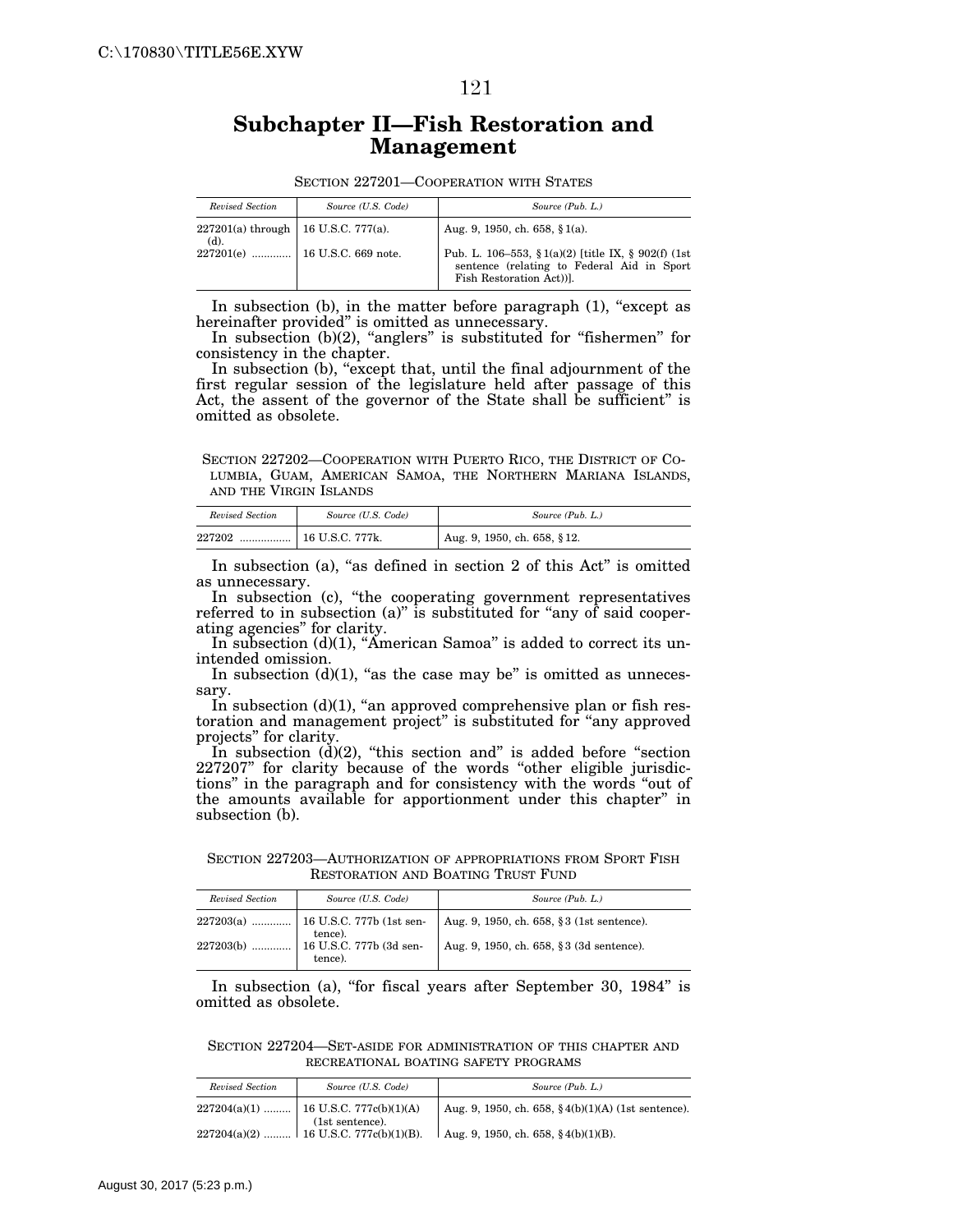| Revised Section | Source (U.S. Code)                                           | Source (Pub. L.)                                                               |
|-----------------|--------------------------------------------------------------|--------------------------------------------------------------------------------|
|                 | $227204(a)(3)$   16 U.S.C. 777c(b)(1)(A)<br>(last sentence). | Aug. 9, 1950, ch. 658, $\frac{6}{3}4(b)(1)(A)$ (last sen-<br>tence).           |
|                 | $227204(a)(4)$ , (5)  16 U.S.C. 777c(b)(3).                  | Aug. 9, 1950, ch. 658, $\S 4(b)(3)$ .<br>Aug. 9, 1950, ch. 658, $\S 4(b)(2)$ . |

SECTION 227204—SET-ASIDE FOR ADMINISTRATION OF THIS CHAPTER AND RECREATIONAL BOATING SAFETY PROGRAMS—Continued

In subsection  $(a)(1)$ , "in accordance with this section and section 9'' is omitted as unnecessary.

In subsection (a)(2), section  $4(b)(1)(B)(i)$  of the Dingell-Johnson Sport Fish Restoration Act (ch. 658) is omitted as obsolete.

In subsection (a)(2)(B), in the matter before clause (i), "for each fiscal year after fiscal year 2003'' is substituted for ''for fiscal year 2004 and each fiscal year thereafter'' to eliminate obsolete words.

In subsection  $(a)(4)$ , "paragraph  $(2)$ " is substituted for "paragraph (1)'' to provide a more precise reference to the pertinent provision. In subsection (a)(5), "sections 227202 and" is added before "227207" for clarity because of the words "other eligible jurisdictions'' in the subsection and for consistency with the words ''out of the amounts available for apportionment under this chapter'' in section 227202(b) of title 56.

SECTION 227205—REQUIREMENTS AND RESTRICTIONS CONCERNING ADMINISTRATIVE EXPENSES

| Revised Section | Source (U.S. Code) | Source (Pub. L.)           |
|-----------------|--------------------|----------------------------|
| 227205<br>      | 16 U.S.C. 777h.    | Aug. 9, 1950, ch. 658, §9. |

At the end of subsection  $(a)(5)(A)$ , "or" is substituted for "and" for clarity.

In subsection (a)(9), in the matter before subparagraph (A), "States, the District of Columbia, territories, and Canada" is substituted for "States, territories, and Canada" to make clear that costs of travel to the District of Columbia are included.

In subsection (b)(1)(A), ''Committee on Natural Resources of the House of Representatives'' is substituted for ''Committee on Resources of the House of Representatives'' on authority of Rule  $X(1)(m)$ , formerly  $X(1)(l)$ , of the Rules of the House of Representatives, adopted by House Resolution No. 6 (110th Congress, January 5, 2007).

In subsection (d)(1), "generally accepted auditing standards" is substituted for "generally accepted accounting principles" to provide a reference to the appropriate set of standards for auditing.

In subsection  $(d)(2)(A)$ , "in any way" is omitted as unnecessary. In subsection  $(d)(3)$ , in the matter before subparagraph  $(A)$ , ''Committee on Natural Resources of the House of Representatives'' is substituted for ''Committee on Resources of the House of Representatives" on authority of Rule  $X(1)(m)$ , formerly  $X(1)(l)$ , of the Rules of the House of Representatives, adopted by House Resolution No. 6 (110th Congress, January 5, 2007).

SECTION 227206—APPORTIONMENT AMONG PROGRAMS

| Revised Section | Source (U.S. Code)                        | Source (Pub. L.)                                                          |
|-----------------|-------------------------------------------|---------------------------------------------------------------------------|
|                 | 227206(b), (c)    16 U.S.C. 777c(e), (f). | Aug. 9, 1950, ch. 658, $§$ 4(a).<br>Aug. 9, 1950, ch. 658, $§$ 4(e), (f). |

In subsection (a), in the matter before paragraph  $(1)$ , "distributions for expenses relating to this chapter and recreational boating safety programs under section 227204 of this title'' is substituted for ''distributions for administrative expenses and other purposes under subsection (b)'' for clarity.

In subsection (b)(1), "paragraphs (1), (3), and (4)" is substituted for "paragraphs  $(1)$ ,  $(3)$ ,  $(4)$ , and  $(5)$ " because of the amendment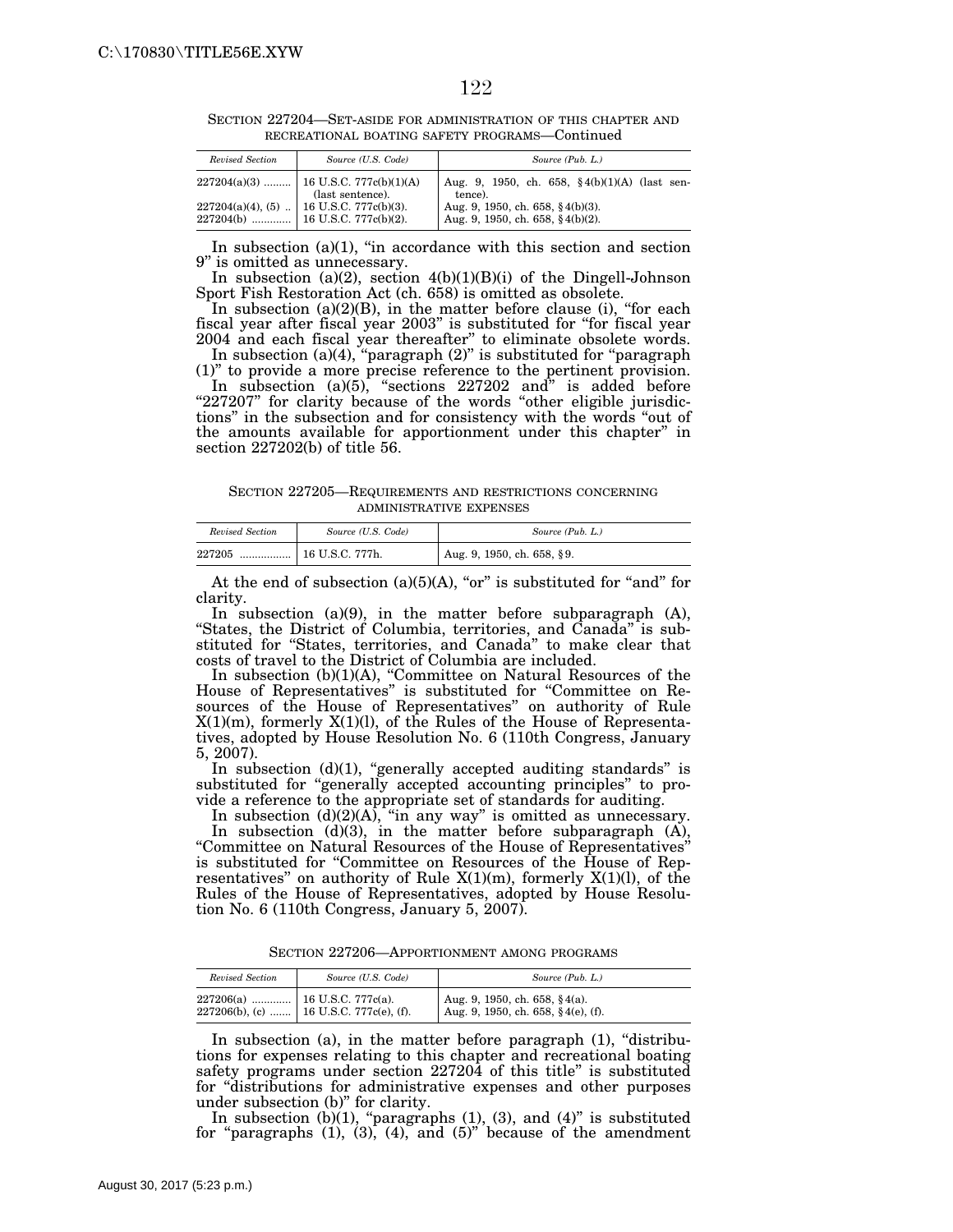made by subparagraphs (D) through  $(F)$  of section  $10001(b)(1)$  of Fixing America's Surface Transportation Act (Pub. L. 114–94, 129 Stat. 1619) to section 4(a) of the Dingell-Johnson Sport Fish Restoration Act (ch. 658).

In subsection (c), "subsection (a)(3)" is substituted for "paragraphs (3) and (4) of subsection (a) of this section'' because of the amendment made by subparagraphs (D) through (F) of section 10001(b)(1) of Fixing America's Surface Transportation Act (Pub. L. 114–94, 129 Stat. 1619) to section  $4(a)$  of the Dingell-Johnson Sport Fish Restoration Act (ch. 658).

SECTION 227207—APPORTIONMENT AMONG STATES

| Revised Section | Source (U.S. Code)                       | Source (Pub. L.)                                            |
|-----------------|------------------------------------------|-------------------------------------------------------------|
| $227207(a)(1)$  | 16 U.S.C. 777c(c)(1) (1st)<br>sentence). | Aug. 9, 1950, ch. 658, $\frac{6}{3}4(c)(1)$ (1st sentence). |
| $227207(a)(2)$  | 16 U.S.C. $777c(c)(2)$                   | Aug. 9, 1950, ch. 658, $\S 4(c)(2)$ .                       |
| $227207(a)(3)$  | 16 U.S.C. 777c(d) (last<br>sentence).    | Aug. 9, 1950, ch. 658, $§$ 4(d) (last sentence).            |
| $227207(b)$     | 16 U.S.C. 777c(c)(1) (2d)<br>sentence).  | Aug. 9, 1950, ch. 658, $\frac{6}{3}4(c)(1)$ (2d sentence).  |
| $227207(c)$     | 16 U.S.C. 777c(c)(1) (last<br>sentence). | Aug. 9, 1950, ch. 658, $§$ 4(c)(1) (last sentence).         |
| $227207(d)$     | 16 U.S.C. 777b (4th, last<br>sentences). | Aug. 9, 1950, ch. 658, § 3 (4th, last sentences).           |

In subsection  $(a)(1)$ , in the matter before subparagraph  $(A)$ , ''After the distributions for expenses relating to this chapter and recreational boating safety programs under section 227204 of this title" is substituted for "after the distribution, transfer, use and deduction under subsection (b)" for clarity.

In subsection  $(a)(1)$ , in the matter before subparagraph  $(A)$ , "and for activities under section 227303 of this title'' is substituted for "and after deducting amounts used for activities under section 14(e)'' to eliminate unnecessary words.

In subsection  $(a)(3)$ , "The term fiscal year as used in this section shall be a period of twelve consecutive months from October 1 through the succeeding September 30," is omitted as unnecessary.

In subsection (c), "the appropriation under this section" is substituted for "said appropriation" for clarity.

In subsection (c), "fish and wildlife funds" is substituted for "fishand-game funds'' for consistency in the chapter.

In subsection (c), "to carry out this chapter" is substituted for "of said purposes'' for clarity.

In subsection  $(d)(2)$ , "and section  $227202$  of this title" is added for clarity because of the words ''other eligible jurisdictions'' in the paragraph and for consistency with the words ''out of the amounts available for apportionment under this chapter'' in section 227202(b) of title 56.

SECTION 227208—ALLOCATION OF AMOUNTS BY COASTAL STATES BETWEEN MARINE FISH PROJECTS AND FRESHWATER FISH PROJECTS

| Revised Section | Source (U.S. Code) | Source (Pub. L.)               |
|-----------------|--------------------|--------------------------------|
| 227208          |                    | Aug. 9, 1950, ch. 658, § 1(b). |

In subsection (c), "coastal" is added before "State" each place it appears for clarity.

SECTION 227209—UNALLOCATED FUNDS

| Revised Section | Source (U.S. Code)                   | Source (Pub. L.)                             |
|-----------------|--------------------------------------|----------------------------------------------|
| 227209          | 16 U.S.C. 777c(d) (1st<br>sentence). | Aug. 9, 1950, ch. 658, §4(d) (1st sentence). |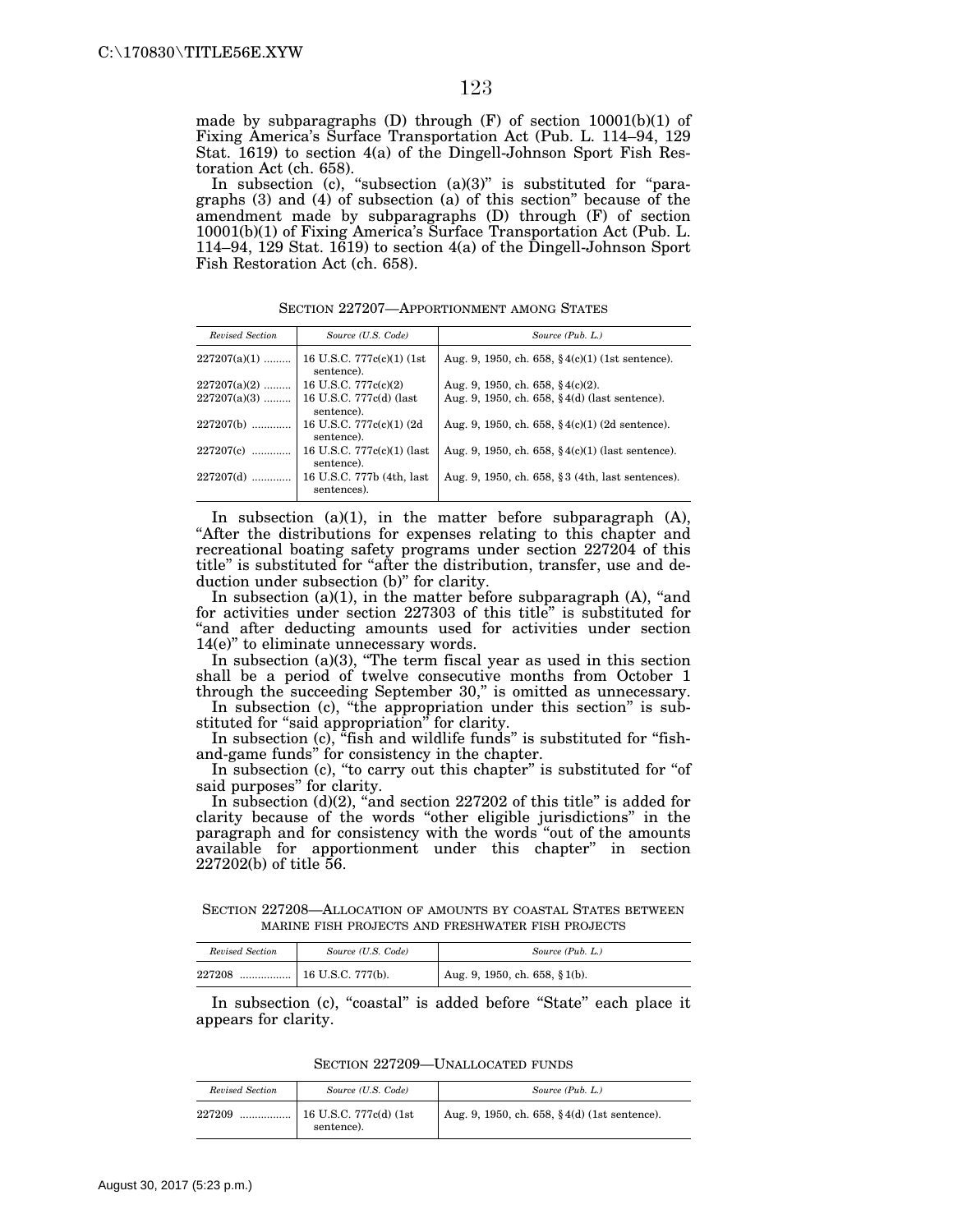In this section, "sections 227206 and 227207 of this title" is substituted for ''this section'' to provide a more precise reference to the pertinent provisions.

SECTION 227210—CERTIFICATION

| Revised Section | Source (U.S. Code) | Source (Pub. L.)           |
|-----------------|--------------------|----------------------------|
| 227210<br>      | 16 U.S.C. 777d.    | Aug. 9, 1950, ch. 658, §5. |

In this section, in the matter before paragraph (1), "beginning with the fiscal year ending June 30, 1951" is omitted as obsolete.

SECTION 227211—COMPREHENSIVE PLANS AND FISH RESTORATION AND MANAGEMENT PROJECTS

| Revised Section | Source (U.S. Code)                      | Source (Pub. L.)                        |
|-----------------|-----------------------------------------|-----------------------------------------|
| 227211          | $\vert$ 16 U.S.C. 777e (except<br>(b)). | Aug. 9, 1950, ch. 658, §6 (except (b)). |

In subsection  $(a)(1)(A)$ , "may submit" is substituted for "shall prepare and submit'' for clarity and to eliminate unnecessary words.

In subsection  $(a)(1)(A)$ , "wildlife" is substituted for "these resources'' for clarity and consistency with section 205208 of title 56.

In subsection (a)(2)(A), "may submit" is substituted for "may elect to avail itself of the benefits of this chapter by its State fish and game department submitting'' to eliminate unnecessary words.

In subsection (a)(2)(C), "surveys" is added for consistency with subsection  $(a)(2)(B)$ .

In subsection  $(a)(2)(C)$ , "an amount from the appropriation made under section 227203 of this title'' is substituted for ''so much of said appropriation'' for clarity.

In subsection (e), "Administrative costs in the form of" is omitted as unnecessary.

| Revised Section | Source (U.S. Code)                    | Source (Pub. L.)                                          |
|-----------------|---------------------------------------|-----------------------------------------------------------|
| $227212(a)$     | 16 U.S.C. 777f(a) (last<br>sentence). | Aug. 9, 1950, ch. 658, $\S 7(a)$ (last sentence).         |
| $227212(b)(1)$  | 16 U.S.C. 777f(a) (1st)<br>sentence). | Aug. 9, 1950, ch. 658, $\frac{6}{3}$ 7(a) (1st sentence). |
| $227212(b)(2)$  | 16 U.S.C. 777f(a) (2d)<br>sentence).  | Aug. 9, 1950, ch. 658, $\S 7(a)$ (2d sentence).           |
| $227212(c)$     | 16 U.S.C. 777f(b) (2d<br>sentence).   | Aug. 9, 1950, ch. 658, $\S 7(b)$ (2d sentence).           |
| $227212(d)$     | 16 U.S.C. 777f(b) (last<br>sentence). | Aug. 9, 1950, ch. 658, $\S 7(b)$ (last sentence).         |

SECTION 227212—PAYMENTS

In subsection (b), ''surveys, plans, specifications, and estimates submitted and approved under section 227211(a)(2) of this title'' is substituted for "said plans and specifications" each place it appears to clarify the relationship between subsection (b) and section 227211(a)(2) of title 56.

In subsection (d), "from the appropriation made under section 227203 of this title" is substituted for "against the said appropriation'' for clarity.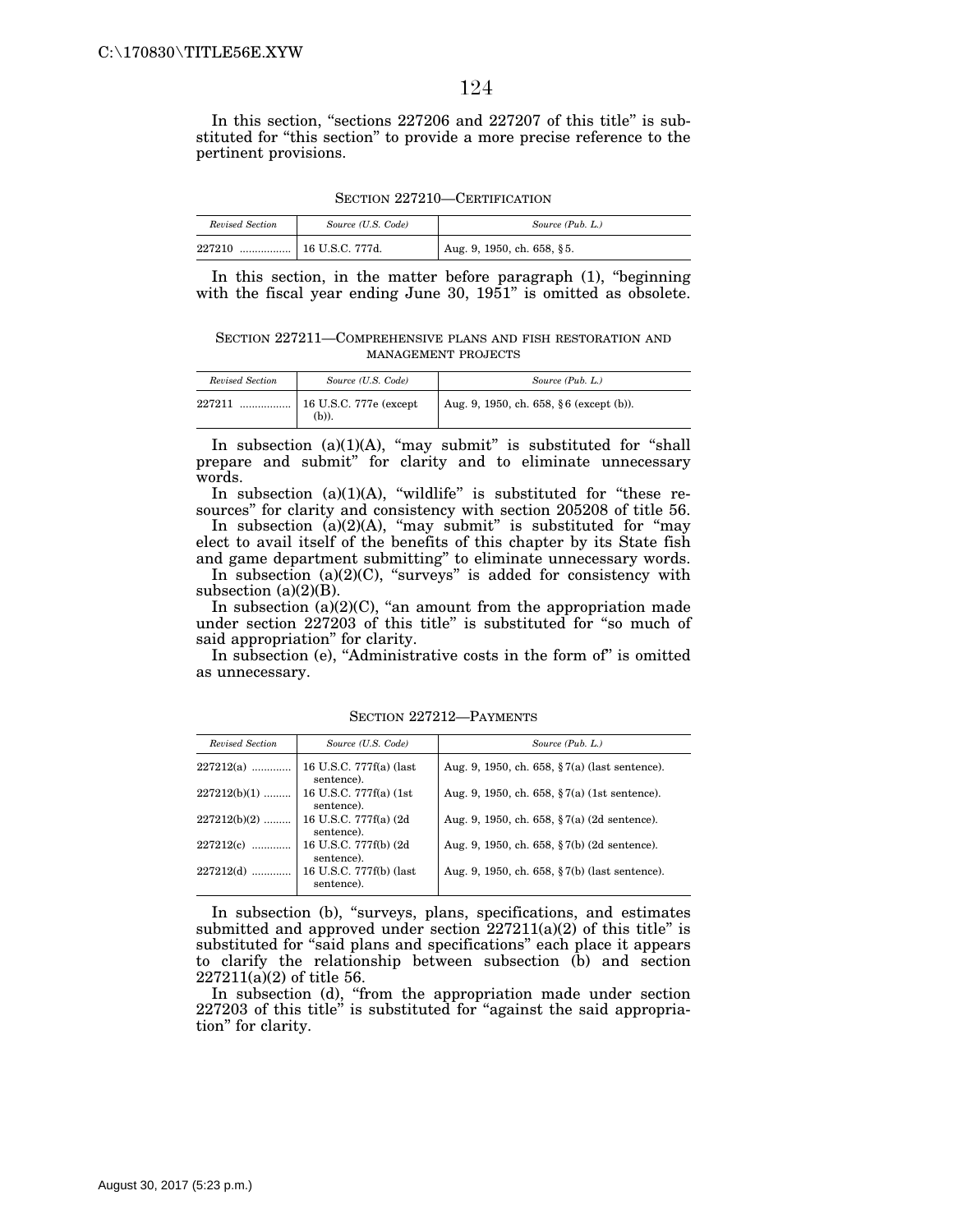# **Subchapter III—Multistate Conservation Grant Program**

SECTION 227301—MULTISTATE CONSERVATION PROJECT REQUIREMENTS

| Revised Section | Source (U.S. Code) | Source (Pub. L.)                     |
|-----------------|--------------------|--------------------------------------|
| 227301          |                    | Aug. 9, 1950, ch. 658, § 14(b), (c). |

In subsection  $(a)(2)(A)$ , "fish restoration and management projects'' is substituted for ''sport fish restoration projects'' for clarity.

In subsection  $(a)(2)(B)$ , in the matter before clause (i), "fish restoration and management projects'' is substituted for ''sport fish restoration projects'' for clarity.

In subsection (a)(2)(B), in the matter before clause (i), and in subsection (b)(2)(A), in the matter before clause (i), "Association of Fish and Wildlife Agencies'' is substituted for ''International Association of Fish and Wildlife Agencies'' to reflect the current name of the Association.

In subsection (a)(2)(B)(i)(III), "comprehensive plans and fish restoration and management projects'' is substituted for ''sport fish restoration programs'' for clarity.

In subsection  $(b)(1)(B)$ , in the matter after the semicolon, "or" is substituted for "and" for clarity.

#### SECTION 227302—FUNDING FOR MULTISTATE CONSERVATION PROJECT GRANTS

| Revised Section | Source (U.S. Code) | Source (Pub. L.)                |
|-----------------|--------------------|---------------------------------|
| 227302          |                    | Aug. 9, 1950, ch. 658, § 14(a). |

#### SECTION 227303—FUNDING FOR OTHER ACTIVITIES

| Revised Section | Source (U.S. Code)       | Source (Pub. L.)                |
|-----------------|--------------------------|---------------------------------|
| 227303<br>      | $16$ U.S.C. 777 $m(e)$ . | Aug. 9, 1950, ch. 658, § 14(e). |

#### SECTION 227304—LIMITATIONS ON USE OF GRANTS

| Revised Section | Source (U.S. Code) | Source (Pub. L.)                |
|-----------------|--------------------|---------------------------------|
| 227304          |                    | Aug. 9, 1950, ch. 658, § 14(d). |

#### SECTION 227305—INAPPLICABILITY OF FEDERAL ADVISORY COMMITTEE ACT

| Revised Section | Source (U.S. Code) | Source (Pub. L.)                |
|-----------------|--------------------|---------------------------------|
| 227305          |                    | Aug. 9, 1950, ch. 658, § 14(f). |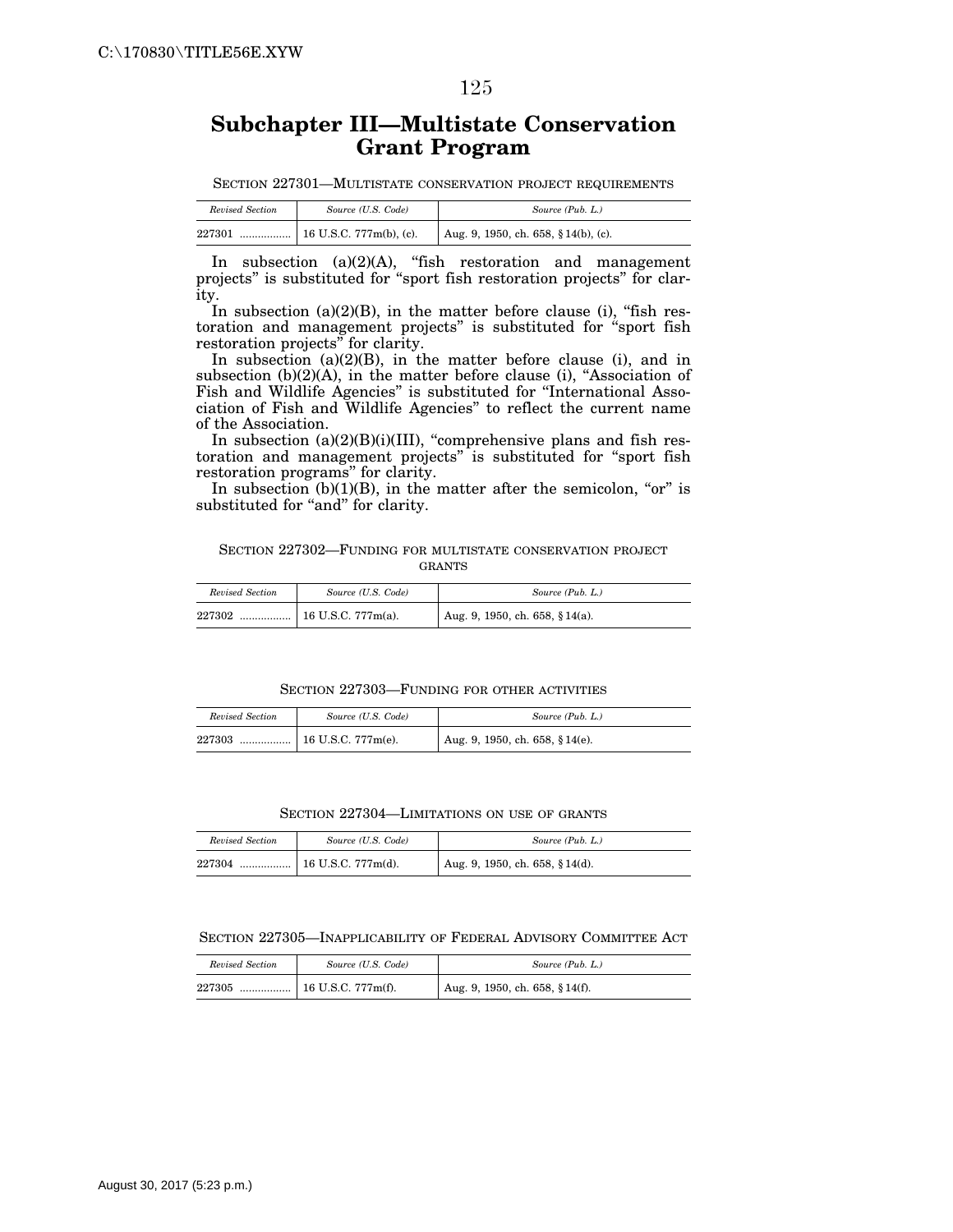# **Subchapter IV—Recreational Boating, Aquatic Resource Education, and Other Programs**

SECTION 227401—FUNDING FOR RECREATIONAL BOATING PURPOSES

| Revised Section | Source (U.S. Code) | Source (Pub. L.)              |
|-----------------|--------------------|-------------------------------|
| 227401          |                    | Aug. 9, 1950, ch. 658, §8(b). |

In subsection  $(a)(1)$ , "sections  $227202$  and" is added before "227207 of this title" for clarity because of the words "other eligible jurisdiction'' in the paragraph.

In subsection (a) $(1)$ , "227207 of this title" is substituted for "section 4 of this Act'' to provide a more precise reference to the pertinent provision.

In subsection  $(a)(2)$ , "for the payments described in paragraph (1)'' is added for clarity.

In subsection (b), "sections 227202 and" is added before "227207 of this title'' for clarity because of the words ''other eligible jurisdictions'' in the subsection and for consistency with the words ''out of the amounts available for apportionment under this chapter'' in section 227202(b) of title 56.

SECTION 227402—AQUATIC RESOURCE EDUCATION PROGRAM AND OUTREACH AND COMMUNICATIONS PROGRAM

| Revised Section | Source (U.S. Code) | Source (Pub. L.)                  |
|-----------------|--------------------|-----------------------------------|
| 227402          |                    | Aug. 9, 1950, ch. 658, $§ 8(c)$ . |

In subsection (a), "sections 227202 and" is added before "227207 of this title'' for clarity because of the words ''other eligible jurisdiction'' in the subsection.

In subsection (a),  $"227207$  of this title" is substituted for "section 4 of this Act'' to provide a more precise reference to the pertinent provision.

In subsection (c), ''not later than the one hundred and twentieth day after the effective date of this subsection'' is omitted as obsolete.

SECTION 227403—NATIONAL OUTREACH AND COMMUNICATIONS PROGRAM

| Revised Section | Source (U.S. Code) | Source (Pub. L.)              |
|-----------------|--------------------|-------------------------------|
| 227403          |                    | Aug. 9, 1950, ch. 658, §8(d). |

In subsection (a), "Within 1 year after the date of enactment of the Sportfishing and Boating Safety Act of 1998'' is omitted as obsolete.

In subsection (c), in the matter before paragraph (1), "sections  $227204(a)$  or  $227206(a)(4)$  of this title" is substituted for "subsection" (a)(5) or subsection (b) of section 4 of this Act'' for clarity and to provide precise references to the pertinent provisions. Subsection (a)(5) of section 4 of the Dingell-Johnson Sport Fish Restoration Act (ch. 658), referred to in the source law, was redesignated to subsection (a)(4) of section 4 of that Act by section  $10001(b)(1)(E)$  of Fixing America's Surface Transportation Act (Pub. L. 114–94, 129 Stat. 1619). Subsection (a)(4) is restated in section 227206(a)(4) of title 56. Section 10001(b)(2)(C) of the Fixing America's Surface Transportation Act (Pub. L. 114–94, 129 Stat. 1619) added a new paragraph (2) (existing paragraph (2) was redesignated to paragraph (3)) to subsection (b) of section 4 of the Dingell-Johnson Sport Fish Restoration Act (ch. 658). The new paragraph (2) is restated in section 227204(b) of title 56. Prior to the addition of the new paragraph (2), subsection (b) of the Act, referred to in the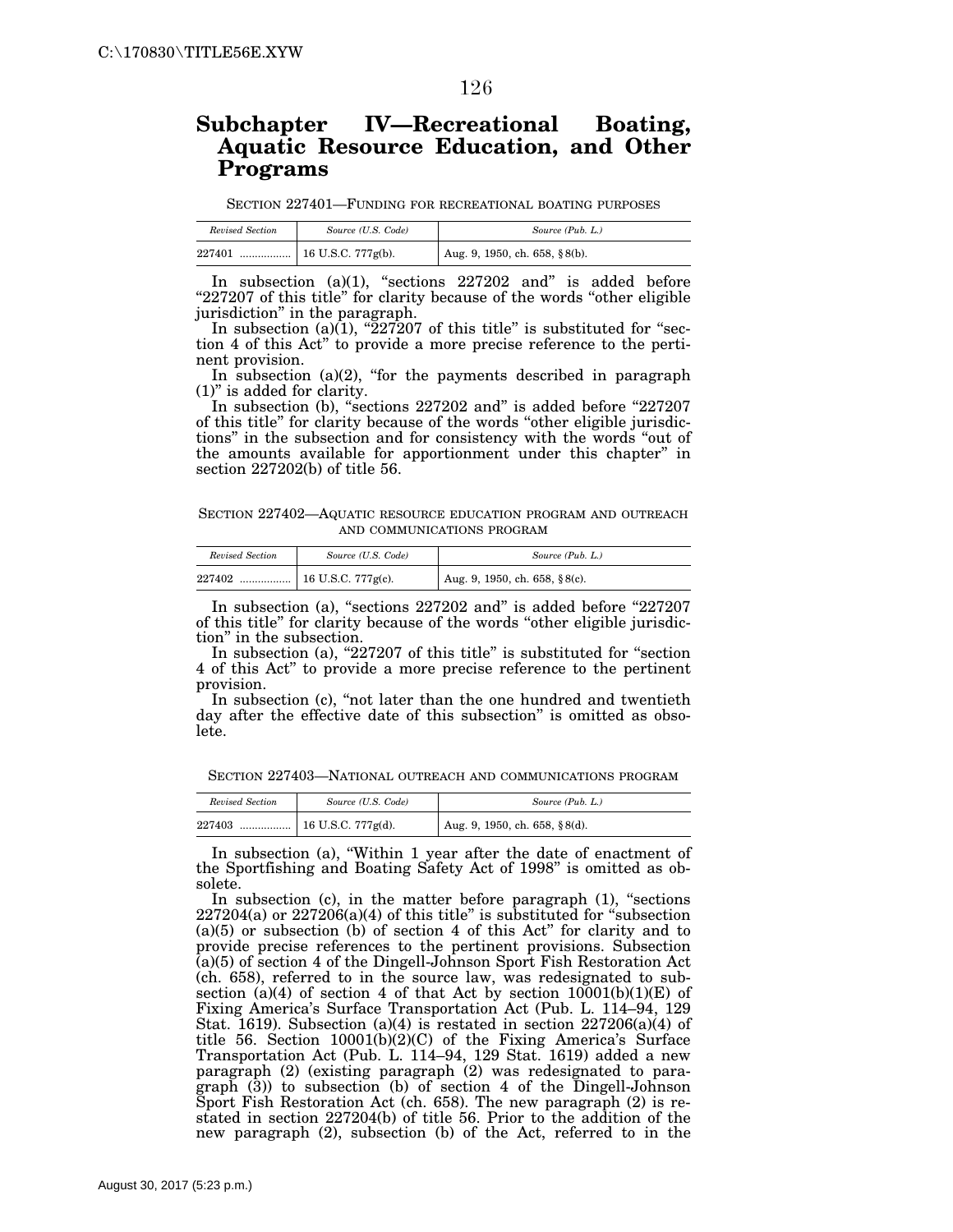source law, contained only the provisions restated in section 227204(a) of title 56.

SECTION 227404—STATE OUTREACH AND COMMUNICATIONS PROGRAMS

| Revised Section         | Source (U.S. Code)                   | Source (Pub. L.)              |
|-------------------------|--------------------------------------|-------------------------------|
| $227404(a)$ (no source) | 227404(b), (c)    16 U.S.C. 777g(e). | Aug. 9, 1950, ch. 658, §8(e). |

A definition of ''State plan'' is added for convenience.

In subsection (b), ''Within 12 months after the completion of the national plan under subsection  $(d)(1)$ ," is omitted as obsolete.

SECTION 227405—PUMPOUT STATIONS AND WASTE RECEPTION FACILITIES

| Revised Section | Source (U.S. Code) | Source (Pub. L.)              |
|-----------------|--------------------|-------------------------------|
| 227405          |                    | Aug. 9, 1950, ch. 658, §8(f). |

In this section, "sections 227202 and" is added before "227207 of this title'' for clarity because of the words ''other eligible jurisdictions'' in the section.

In this section, "227207 of this title" is substituted for "section 4 of this Act'' to provide a more precise reference to the pertinent provision.

SECTION 227406—BOATING INFRASTRUCTURE

| Revised Section | Source (U.S. Code)                          | Source (Pub. L.)                                                                    |
|-----------------|---------------------------------------------|-------------------------------------------------------------------------------------|
|                 | 227406(b), (c)    16 U.S.C. 777g-1(c), (d). | Pub. L. 105-178, title VII, §7404(e).<br>Pub. L. 105-178, title VII, §7404(c), (d). |

In subsection (a), section 7404(e)(3) of the Sportfishing and Boating Safety Act of 1998 (Public Law 105–178, 112 Stat. 487), which defines ''State'', is omitted as unnecessary because of the definitions of ''other eligible jurisdiction'' and ''State'' in section 227101 of title 56 and the addition of ''other eligible jurisdiction'' after ''State'' each place it appears in the section.

In subsection  $(a)(1)(A)$ , "by the owner of the vessel" is added for clarity.

In subsection  $(a)(1)(B)$ , "by the owner of the vessel" and "person" are added and ''the person's'' is substituted for ''the latter's'' for clarity.

In subsection (b), "Within 6 months after submitting a survey to the Secretary under section 8(g) of the Act entitled 'An Act to provide that the United States shall aid the States in fish restoration and management projects, and for other purposes,' approved August 9, 1950 (16 U.S.C.  $777g(g)$ ), as added by subsection (b) of this section'' is omitted as obsolete.

In subsection  $(c)(1)$ , "section 227206(a)(3) of this title" is substituted for "section 4(a)(4) of the Dingell-Johnson Sport Fish Restoration Act'' because of the amendment made by subparagraphs (D) through (F) of section 10001(b)(1) of Fixing America's Surface Transportation Act (Pub. L. 114–94, 129 Stat.  $1619$ ) to section  $4(a)$ of the Dingell-Johnson Sport Fish Restoration Act (ch. 658).

## **Subchapter V—Administrative Provisions**

SECTION 227501—REGULATIONS

| Revised Section | Source (U.S. Code)      | Source (Pub. L.)            |
|-----------------|-------------------------|-----------------------------|
| 227501<br>      | $\vert$ 16 U.S.C. 777i. | Aug. 9, 1950, ch. 658, §10. |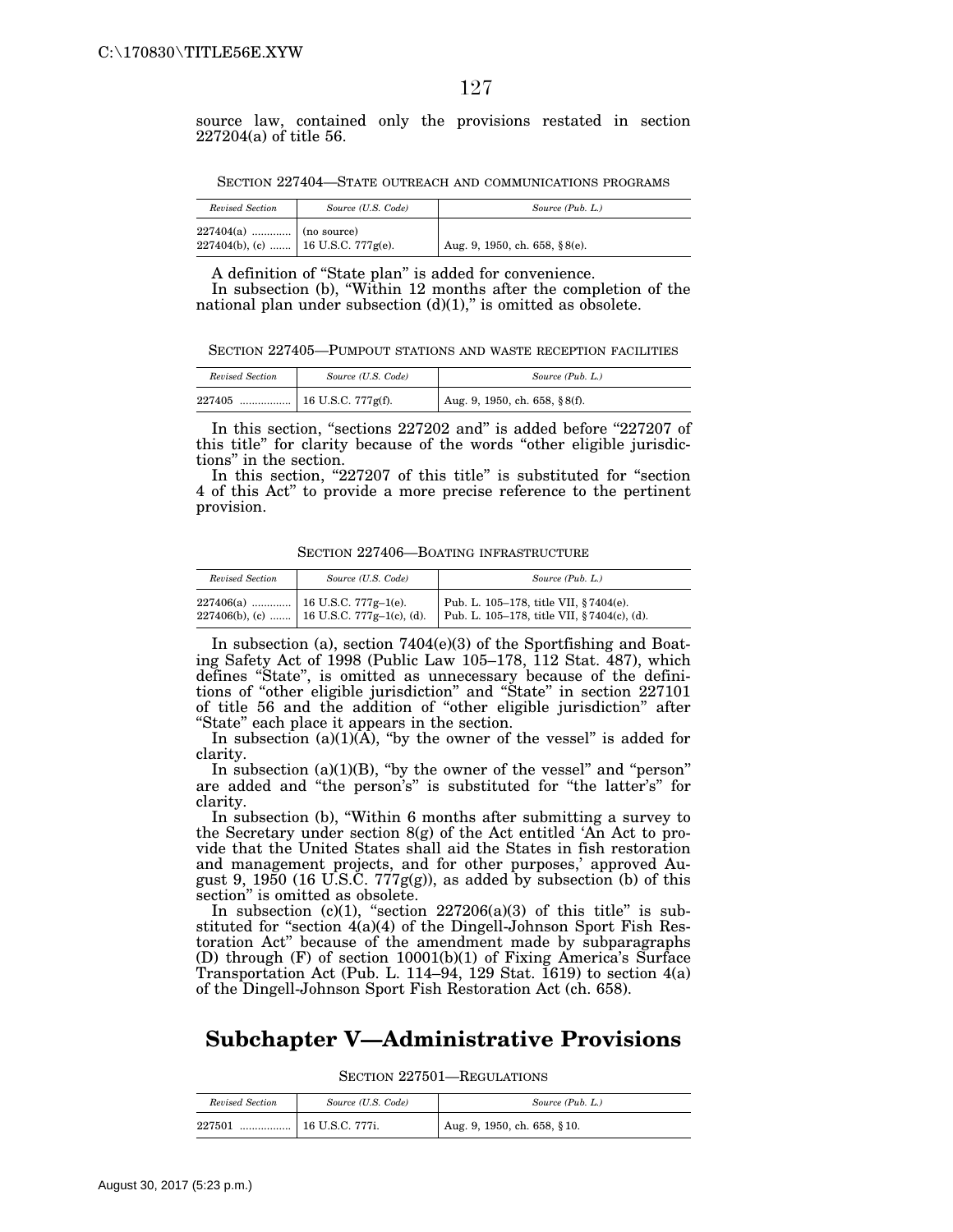128

SECTION 227502—CONSTRUCTION WORK AND LABOR

| Revised Section | Source (U.S. Code)                      | Source (Pub. L.)                             |
|-----------------|-----------------------------------------|----------------------------------------------|
| 227502<br>      | 16 U.S.C. 777f(b) $(1st)$<br>sentence). | Aug. 9, 1950, ch. 658, §7(b) (1st sentence). |

In this section, "on a fish restoration and management project" is added for clarity.

SECTION 227503—MAINTENANCE OF PROJECTS

| Revised Section | Source (U.S. Code) | Source (Pub. L.)                                                         |
|-----------------|--------------------|--------------------------------------------------------------------------|
|                 | sentence).         | Aug. 9, 1950, ch. 658, §8(a) (1st sentence (mat-<br>ter before proviso). |

SECTION 227504—TITLE TO PROPERTY

| Revised Section | Source (U.S. Code)                    | Source (Pub. L.)                              |
|-----------------|---------------------------------------|-----------------------------------------------|
| 227504          | 16 U.S.C. 777g(a) (last<br>sentence). | Aug. 9, 1950, ch. 658, §8(a) (last sentence). |

SECTION 227505—STATE USE OF CONTRIBUTIONS

| Revised Section | Source (U.S. Code) | Source (Pub. L.)            |
|-----------------|--------------------|-----------------------------|
| 227505          |                    | Aug. 9, 1950, ch. 658, §13. |

# **Chapter 229—New England Fishery Resources Restoration**

| SECTION 229101—PURPOSE |  |
|------------------------|--|
|------------------------|--|

| Revised Section | Source (U.S. Code)   | Source (Pub. L.)                    |
|-----------------|----------------------|-------------------------------------|
| 229101<br>      | 16 U.S.C. 777e-1(b). | Pub. L. 101-593, title I, § 111(b). |

In this section, paragraphs (2) and (3) of section 111(b) of the New England Fishery Resources Restoration Act of 1990 (Public Law 101–593, § 111, 104 Stat. 2960) are omitted as obsolete.

SECTION 229102—RESTORATION PROGRAMS

| Revised Section | Source (U.S. Code) | Source (Pub. L.)                                                                          |
|-----------------|--------------------|-------------------------------------------------------------------------------------------|
| 229102          | 2d sentences).     | 16 U.S.C. 777e-1(c) (1st,   Pub. L. 101-593, title I, $$111(c)$ (1st, 2d sen-<br>tences). |

In subsection (a), "Aroostook" is substituted for "Aroostock" to provide the proper spelling of the name of the Aroostook river.

SECTION 229103—RESTORATION PLANS

| Revised Section | Source (U.S. Code)                           | Source (Pub. L.)                                              |
|-----------------|----------------------------------------------|---------------------------------------------------------------|
| 229103<br>      | 16 U.S.C. 777e-1(c) (3d,<br>last sentences). | Pub. L. 101-593, title I, § 111(c) (3d, last sen-<br>tences). |

In subsection (b), ''Committee on Natural Resources of the House of Representatives'' is substituted for ''House Committee on Mer-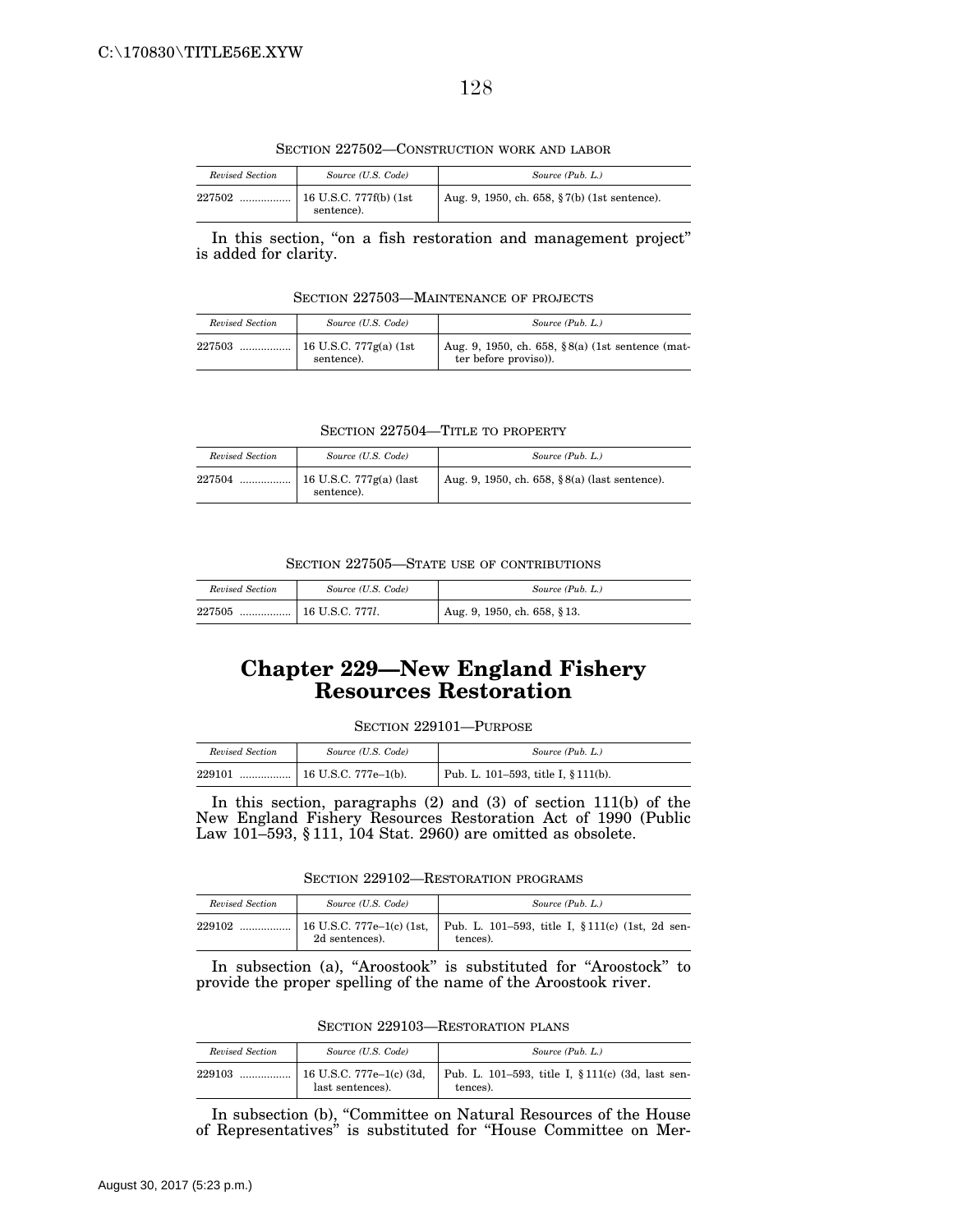chant Marine and Fisheries'' on authority of Rule X(1)(m), formerly X(1)(l), of the Rules of the House of Representatives, adopted by House Resolution No. 6 (104th Congress, January 4, 1995), section  $1(b)(3)(C)$  of Public Law 104–14 (2 U.S.C. note prec. 21), and Rule  $X(1)(m)$ , formerly  $X(1)(l)$ , of the Rules of the House of Representatives, adopted by House Resolution No. 6 (110th Congress, January 5, 2007).

### **Chapter 231—Conservation of Anadromous Fishery Resources**

SECTION 231101—DEFINITIONS

| Revised Section         | Source (U.S. Code)                                     | Source (Pub. L.)                             |
|-------------------------|--------------------------------------------------------|----------------------------------------------|
|                         | $231101(1)$   16 U.S.C. 757a(c)(1) (last<br>sentence). | Pub. L. 89–304, $\S1(c)(1)$ (last sentence). |
|                         | sentence).                                             | Pub. L. 89–304, § $1(c)(2)$ (last sentence). |
| $231101(4)$ (no source) |                                                        |                                              |

In paragraph (2), a definition of "cooperative agreement" is added for convenience.

In paragraph  $(3)(B)$ , "or" is substituted for "and" for clarity.

In paragraph (4), a definition of "Secretary" is added for convenience. While the Anadromous Fish Conservation Act (Public Law 89–304, 79 Stat. 1125), which is the source law for this chapter, referred only to the Secretary of the Interior, "or the Secretary of Commerce, as program responsibilities are vested under section 107105 of this title'' is added because of Reorganization Plan No. 4 of 1970, the provisions of which that are pertinent to this section are restated in section 107105 of title 56. See also 50 C.F.R. 401.2(a).

SECTION 231102—COOPERATIVE AGREEMENTS WITH STATES

| Revised Section   | Source (U.S. Code)                                                   | Source (Pub. L.)                                                          |
|-------------------|----------------------------------------------------------------------|---------------------------------------------------------------------------|
| $231102(a)(1)$    | 16 U.S.C. 757a(a) (1st)<br>sentence).                                | Pub. L. 89–304, $\S 1(a)$ (1st sentence).                                 |
| $231102(a)(2)$    | 16 U.S.C. 757a(a) (last<br>sentence except provi-<br>sos in $(4)$ ). | Pub. L. 89–304, $\S 1(a)$ (last sentence except pro-<br>visos in $(4)$ ). |
| 231102(b)         | 16 U.S.C. 757a(b)(1).                                                | Pub. L. 89-304, § $1(b)(1)$ .                                             |
| $231102(c)(1)$    | 16 U.S.C. 757a(a)(4) (1st<br>proviso).                               | Pub. L. 89–304, § $1(a)(4)$ (1st proviso).                                |
| $231102(c)(2)$    | 16 U.S.C. 757a(a)(4) (last<br>proviso).                              | Pub. L. 89–304, $\S 1(a)(4)$ (last proviso).                              |
| $231102(c)(3)(A)$ | 16 U.S.C. 757a(c)(1) (1st)<br>sentence).                             | Pub. L. 89–304, $\S1(c)(1)$ (1st sentence).                               |
| $231102(c)(3)(B)$ | 16 U.S.C. 757a(c)(2) (1st)<br>sentence).                             | Pub. L. 89–304, $(1)(2)(1)$ (1st sentence).                               |
| 231102(d)         | 16 U.S.C. 757a(b)(2).                                                | Pub. L. 89-304, § $1(b)(2)$ .                                             |

In subsection (a)(1), in the matter before subparagraph  $(A)$ , "that are concerned with the development, conservation, and enhancement of such fish,'' is omitted as unnecessary.

In subsection  $(a)(1)(A)$ , in the matter before clause  $(i)$ , "within the several States'' is omitted as unnecessary.

In subsection  $(a)(2)(C)$ , "the actions described in subparagraph (A)'' is substituted for ''these actions'' for clarity.

In subsection (b)(1), "constructed pursuant to this chapter" is added for clarity and consistency with paragraph (2)(B).

At the end of subsection  $(b)(1)$ , "or" is substituted for "and" for clarity.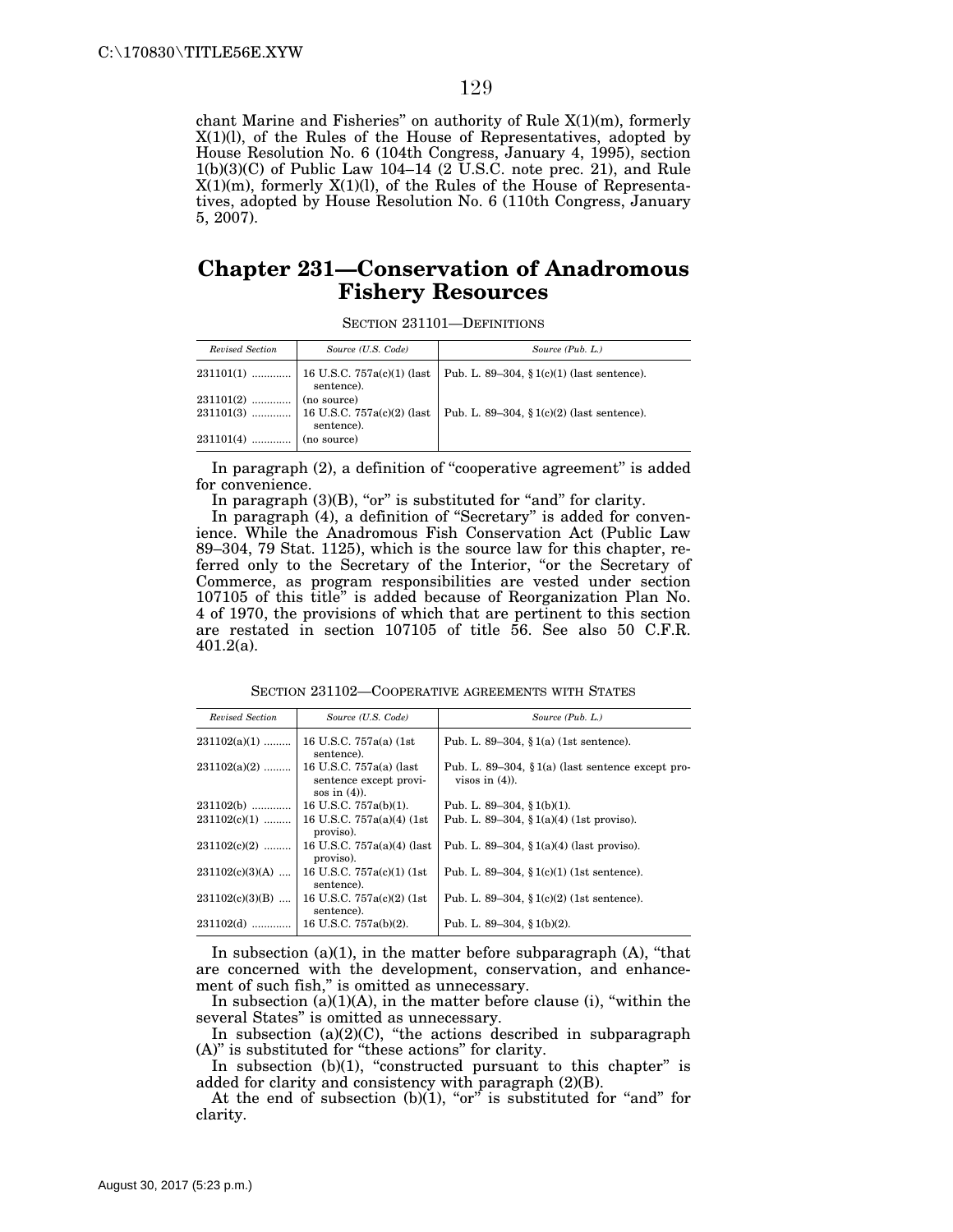#### 130

SECTION 231103—AUTHORITIES OF THE SECRETARY

| Revised Section | Source (U.S. Code)                                                               | Source (Pub. L.)                                                                |
|-----------------|----------------------------------------------------------------------------------|---------------------------------------------------------------------------------|
| $231103(a)$     | $16$ U.S.C. 757b (except<br>provisos in $(5)$ and $(6)$ ,<br>and last sentence). | Pub. L. 89–304, §2 (except provisos in $(5)$ and<br>$(6)$ , and last sentence). |
| $231103(b)$     | 16 U.S.C. 757b(5) (1st)<br>proviso).                                             | Pub. L. 89-304, $\S 2(5)$ (1st proviso).                                        |
| 231103(c)       | 16 U.S.C. 757b(6) (provi-<br>sos).                                               | Pub. L. 89–304, $\S 2(6)$ (provisos).                                           |
| $231103(d)$     | 16 U.S.C. 757b (last sen-<br>tence).                                             | Pub. L. 89-304, $\S 2$ (last sentence).                                         |

In subsection  $(a)(1)$ , "conservation program pursuant to the cooperative agreement" is substituted for "program" for clarity.

In subsection  $(a)(5)$ , "make such reports on the studies" is added for consistency with subsection (b).

In subsection (b), "for their information" is omitted as unnecessary.

SECTION 231104—ACTIVITIES ON LAND ADMINISTERED BY OTHER FEDERAL AGENCIES

| Revised Section | Source (U.S. Code)      | Source (Pub. L.)    |
|-----------------|-------------------------|---------------------|
| 231104<br>.     | $\vert$ 16 U.S.C. 757c. | Pub. L. 89–304, §3. |

In this section, "departments or" is omitted each place it appears as unnecessary.

SECTION 231105—RECOMMENDATIONS TO SECRETARY OF HEALTH AND HUMAN SERVICES

| Revised Section<br>Source (U.S. Code) |                         | Source (Pub. L.)    |  |
|---------------------------------------|-------------------------|---------------------|--|
| 231105<br>                            | $\vert$ 16 U.S.C. 757f. | Pub. L. 89-304, §6. |  |

In this section, "Secretary of Health and Human Services" is substituted for ''Secretary of Health, Education, and Welfare'' each place it appears because of section 509 of the Department of Education Organization Act (20 U.S.C. 3508).

In subsection (a), "Secretary" is substituted for "Secretary of the Interior'' because of Reorganization Plan No. 4 of 1970, the provisions of which that are pertinent to this section are restated in section 107105 of title 56, and for consistency with section 231101(4) of title 56.

SECTION 231106—MISCELLANEOUS

| Revised Section | Source (U.S. Code)                                                                                                            | Source (Pub. L.)                          |
|-----------------|-------------------------------------------------------------------------------------------------------------------------------|-------------------------------------------|
|                 |                                                                                                                               | Pub. L. 89–304, $\S 2(5)$ (last proviso). |
| 231106(b)       | $\left  \begin{array}{c} \text{proviso.} \\ 16 \text{ U.S.C. } 757 \text{e} \text{ (1st sen-} \end{array} \right $<br>tence). | Pub. L. 89-304, §5 (1st sentence).        |
| 231106(c)       | 16 U.S.C. 757e (last sen-<br>tence).                                                                                          | Pub. L. $89-304$ , $§5$ (last sentence).  |

In subsection  $(a)(1)$ , in the matter before subparagraph  $(A)$ , ''anadromous fishery resources and the fish in the Great Lakes and Lake Champlain that ascend streams to spawn'' is substituted for "such fish" for clarity.

In subsection  $(a)(1)(A)$ , "in the geographic area of responsibility of the Bureau as of October 30, 1965'' is substituted for ''in its currently authorized geographic area of responsibility'' for clarity.

In subsection  $(a)(2)$ , "The water resources projects that may be planned and constructed under paragraph (1) may be planned and constructed'' is added for clarity.

In subsection (b), "the Columbia River Basin in Oregon, Washington, or Idaho'' is substituted for ''the same area as the provisions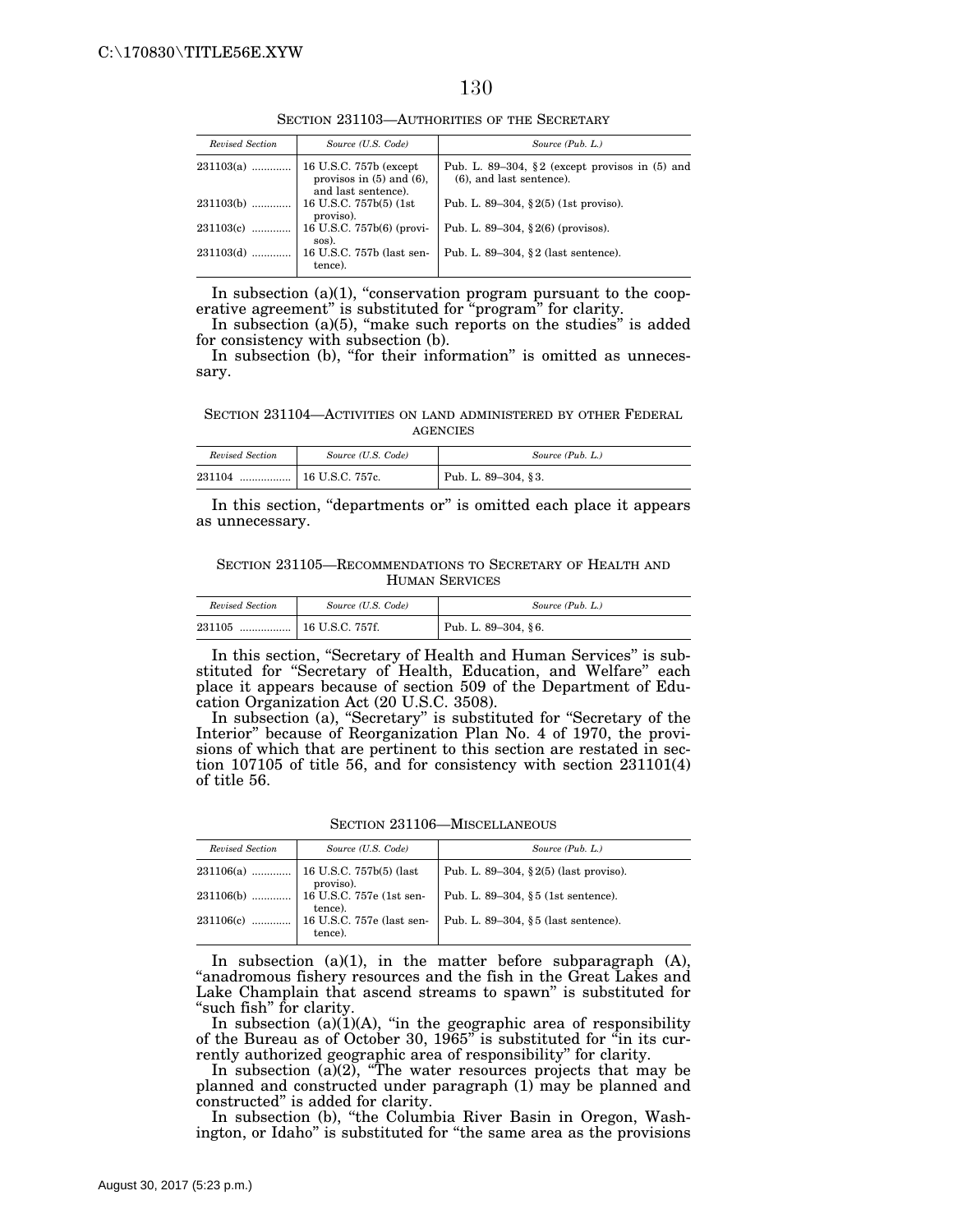of the Act of May 11, 1938 (52 Stat. 345), as amended (16 U.S.C. 755–757)'' for clarity.

|--|

| Revised Section | Source (U.S. Code)      | Source (Pub. L.)    |
|-----------------|-------------------------|---------------------|
| 231107<br>      | $\vert$ 16 U.S.C. 757d. | Pub. L. 89-304, §4. |

In this section, "not to exceed" is omitted as unnecessary.

# **Chapter 233—Marine Turtle Conservation**

SECTION 233101—DEFINITIONS

| Revised Section         | Source (U.S. Code)                         | Source (Pub. L.)                 |
|-------------------------|--------------------------------------------|----------------------------------|
|                         | $233101(1), (2)$   16 U.S.C. 6602(1), (2). | Pub. L. $108-266$ , § 3(1), (2). |
| $233101(3)$ (no source) |                                            |                                  |
|                         | $233101(4), (5)$ 16 U.S.C. 6602(4), (5).   | Pub. L. $108-266$ , § 3(4), (5). |
| $233101(6)$ (no source) |                                            |                                  |
|                         |                                            | Pub. L. 108-266, §3(6).          |
|                         |                                            | Pub. L. 108-266, §3(3).          |

In paragraph  $(2)(A)$ , "nesting habitats and marine turtles in nesting habitats'' is substituted for ''nesting habitats of marine turtles in foreign countries and of marine turtles in those habitats'' because of paragraph (6).

In paragraph (2)(B)(vi), ''nesting habitats'' is substituted for "habitat used by marine turtles for nesting" because of paragraph (6).

In paragraph (3), a definition of "conservation project" is added for clarity and convenience.

In paragraph (6), a definition of "nesting habitat" is added for convenience.

SECTION 233102—MARINE TURTLE CONSERVATION ASSISTANCE

| Revised Section | Source (U.S. Code) | Source (Pub. L.)     |
|-----------------|--------------------|----------------------|
| 233102<br>      | 16 U.S.C. 6603.    | Pub. L. 108-266, §4. |

In subsection  $(b)(1)(B)$ , "or group" is omitted because of section 1 of title 1.

SECTION 233103—MARINE TURTLE CONSERVATION FUND

| Source (U.S. Code)<br>Revised Section |  | Source (Pub. L.)         |  |
|---------------------------------------|--|--------------------------|--|
| $\pm 16$ U.S.C. 6604.<br>233103<br>   |  | Pub. L. $108-266$ , § 5. |  |

In subsection (a)(2), "under section  $233105$  of this title" is substituted for "under section 6" because section 7, not section 6, of the Marine Turtle Conservation Act of 2004 (Public Law 108–266, 118 Stat. 791) contains the pertinent provision.

In subsection (b)(2), "Turtle Fund" is substituted for "account" for clarity.

In subsection  $(c)(3)$ , "use of" is added for clarity.

SECTION 233104—ADVISORY GROUP

| Revised Section                       | Source (U.S. Code) | Source (Pub. L.)     |  |
|---------------------------------------|--------------------|----------------------|--|
| $\vert$ 16 U.S.C. 6605.<br>233104<br> |                    | Pub. L. 108-266, §6. |  |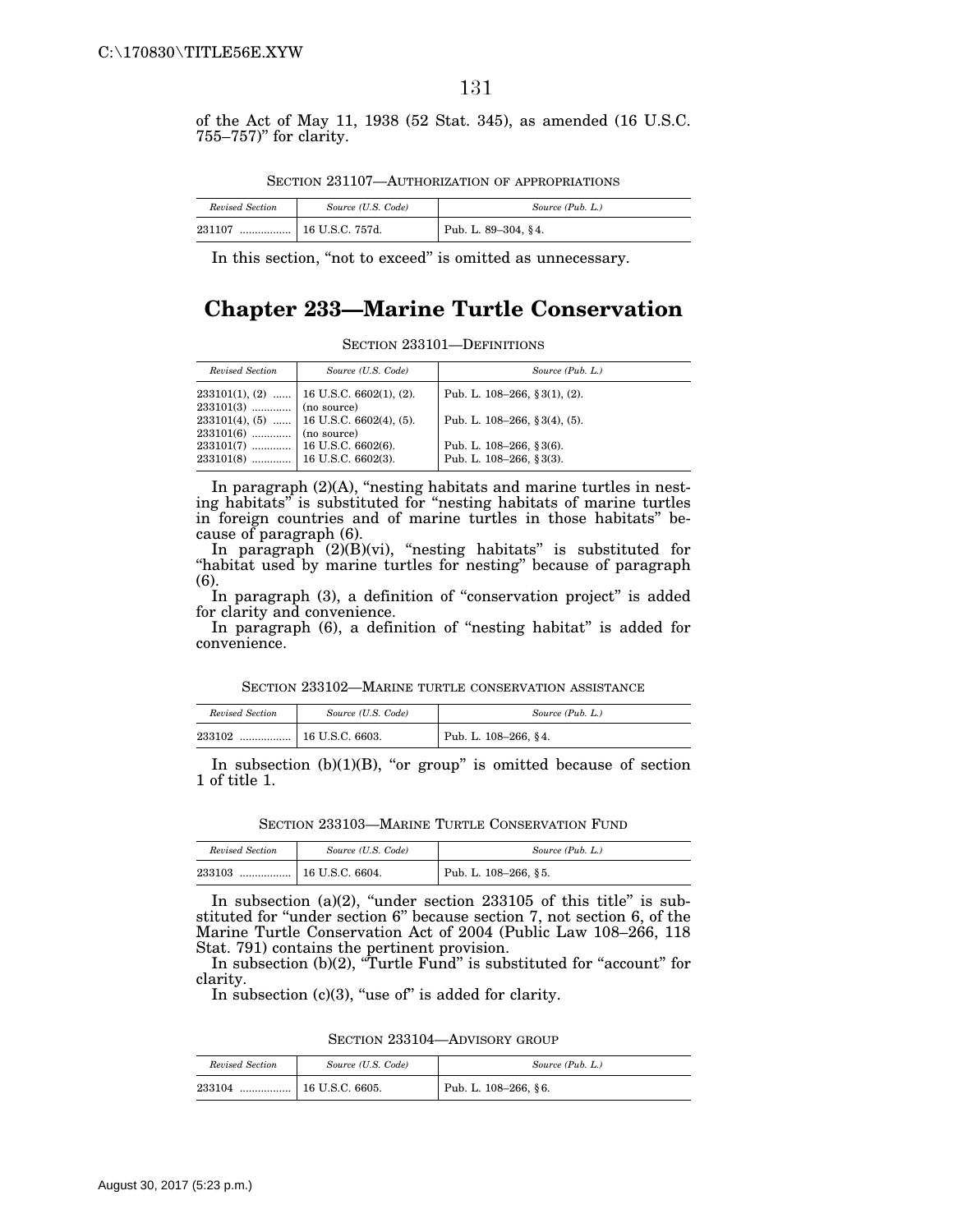132

SECTION 233105—AUTHORIZATION OF APPROPRIATIONS

| Revised Section                     | Source (U.S. Code) | Source (Pub. L.)     |  |
|-------------------------------------|--------------------|----------------------|--|
| $\pm 16$ U.S.C. 6606.<br>233105<br> |                    | Pub. L. 108-266, §7. |  |

# **Chapters 235 Through 247—Reserved**

### **Chapter 249—Miscellaneous**

SECTION 249101—EXPENDITURE OF APPROPRIATIONS FOR PROPAGATION OF FOOD FISHES

| Revised Section | Source (U.S. Code) | Source (Pub. L.)                                                                                                  |
|-----------------|--------------------|-------------------------------------------------------------------------------------------------------------------|
|                 |                    | Jul. 1, 1918, ch. 113, 1st section (56th para-<br>graph under heading "BUREAU OF FISHERIES",<br>at 40 Stat. 693). |

In paragraph (1), "Secretary of the Interior or Secretary of Commerce, as appropriate," is substituted for "Secretary of the Interior" because of Reorganization Plan No. 4 of 1970, the provisions of which that are pertinent to this section are restated in section 107105 of title 56.

In paragraph (1), "food fishes" is substituted for "the fishes" for clarity.

In paragraph  $(2)$ , "either Secretary referred to in paragraph  $(1)$ and authorized agents of either Secretary'' is substituted for ''the United States Director of the Fish and Wildlife Service and his duly authorized agents'' and ''either Secretary or the agents'' is substituted for "said director or his agents" for consistency in the section and because of Reorganization Plan No. 4 of 1970, the provisions of which that are pertinent to this section are restated in section 107105 of title 56.

SECTION 249102—RESEARCH AND DEVELOPMENT TO IMPROVE FISH SURVIVAL

| Revised Section<br>Source (U.S. Code) |  | Source (Pub. L.)                                    |  |
|---------------------------------------|--|-----------------------------------------------------|--|
| 249102                                |  | Pub. L. 104–303, title V, $\S 511$ (except (a)(5)). |  |

In subsections  $(a)(1)$ ,  $(a)(4)$ ,  $(b)(1)$ ,  $(c)(1)$ , and  $(d)$ , "Secretary of the Army'' is substituted for ''Secretary'' because of section 2 of the Water Resources Development Act of 1996 (Public Law 104–303; 33 U.S.C. 2201 note).

In subsection (a)(1), "carry out research and development activities ongoing as of August 17, 1999'' is substituted for ''accelerate ongoing research and development activities'' for clarity and to eliminate an obsolete word.

In subsection  $(a)(4)$ , "Federal, State, and local agencies" is substituted for "appropriate Federal, State, and local agencies" and "Indian tribes" is substituted for "affected Indian tribes" to eliminate unnecessary words.

In subsection  $(b)(1)$ , "carry out efforts" is substituted for "accelerate efforts'' to eliminate an obsolete word.

## **Subdivision 2—International Agreements**

#### **Chapter 251—Whaling Convention**

In this chapter, "Secretary of Commerce" is substituted for "Secretary of the Interior'' each place it appears because of Reorganization Plan No. 4 of 1970, the provisions of which that are pertinent to this chapter are restated in section 107105 of title 56.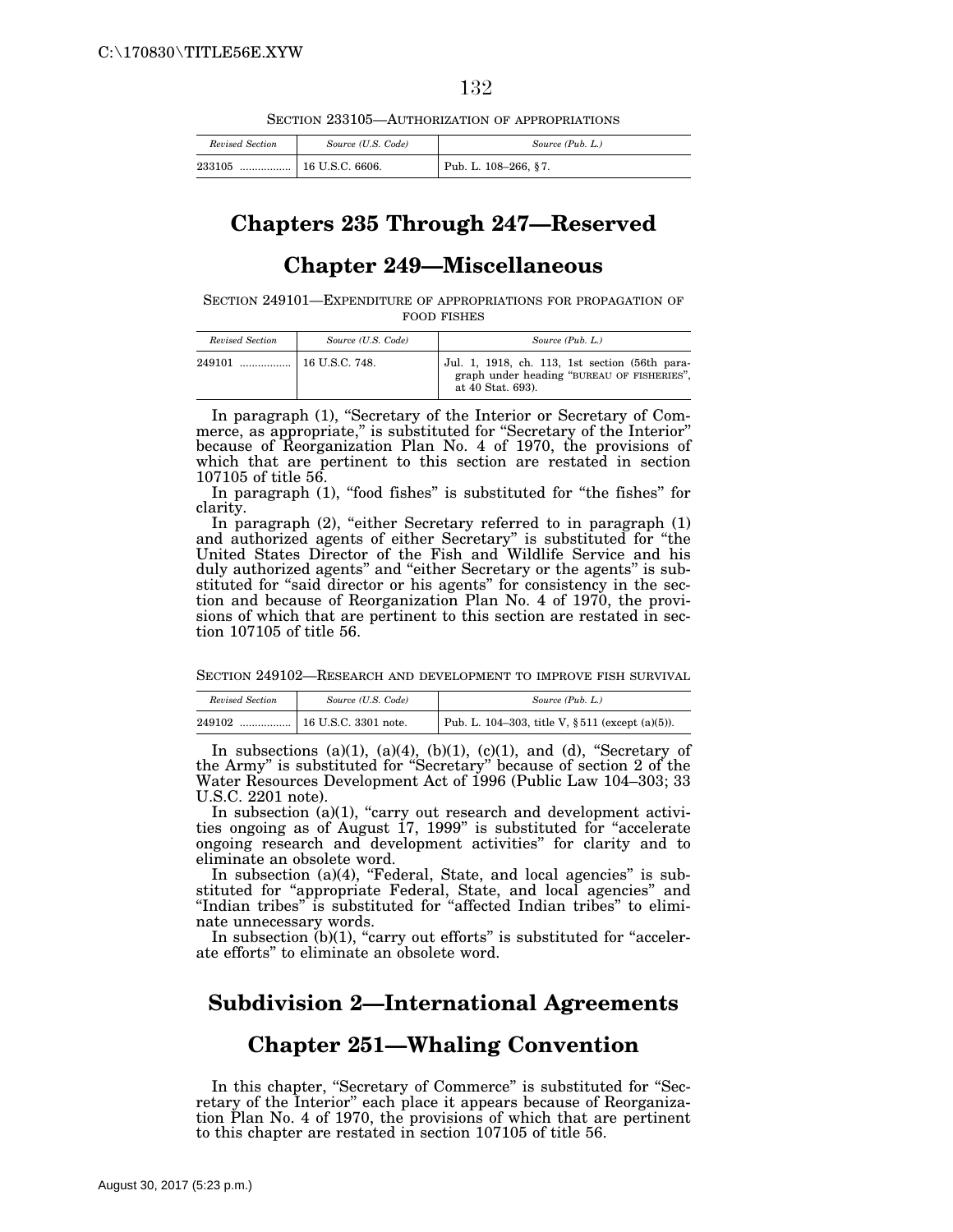| ۰, | ٧ |
|----|---|
|    |   |

| Revised Section  | Source (U.S. Code)       | Source (Pub. L.)                           |
|------------------|--------------------------|--------------------------------------------|
| 251101(1)        | 16 U.S.C. 916(b).        | Aug. 9, 1950, ch. 653, $\S$ 2(b).          |
| $251101(2)$      | 16 U.S.C. 916(a).        | Aug. 9, 1950, ch. 653, $\S$ 2(a).          |
| 251101(3)        | 16 U.S.C. 916(f).        | Aug. 9, 1950, ch. 653, $\S 2(f)$ .         |
| 251101(4)        | 16 U.S.C. 916 $(g)$ .    | Aug. 9, 1950, ch. 653, $\S 2(g)$ .         |
| 251101(5)        | 16 U.S.C. 916(d).        | Aug. 9, 1950, ch. 653, $\S$ 2(d).          |
| 251101(6)        | 16 U.S.C. 916(k).        | Aug. 9, 1950, ch. 653, $\S 2(k)$ .         |
| 251101(7)        | 16 U.S.C. $916(l)$ .     | Aug. 9, 1950, ch. 653, § 2(1).             |
| 251101(8)        | 16 U.S.C. 916(c).        | Aug. 9, 1950, ch. 653, $\S$ 2(c).          |
| 251101(9)        | 16 U.S.C. 916(e).        | Aug. 9, 1950, ch. 653, $\S$ 2(e).          |
| 251101(10)       | 16 U.S.C. 916(h) through | Aug. 9, 1950, ch. 653, § 2(h) through (j). |
| through $(12)$ . | $(i)$ .                  |                                            |
| 251101(13)       | (no source)              |                                            |
|                  |                          |                                            |

SECTION 251101—DEFINITIONS

In paragraph (2), ''International Convention for the Regulation of Whaling, signed at Washington December 2, 1946 (TIAS 1849)" is substituted for "International Convention for the Regulation of Whaling signed at Washington under date of December 2, 1946, by the United States of America and certain other governments'' for clarity and consistency in title 56, and to eliminate unnecessary words.

In paragraphs (3) and (4), "the treatment or processing is performed'' is added for clarity.

In paragraph (13), a definition of "whaling laws" is added for convenience.

SECTION 251102—UNITED STATES COMMISSIONER; DEPUTY UNITED STATES **COMMISSIONER** 

| Revised Section | Source (U.S. Code) | Source (Pub. L.)                         |
|-----------------|--------------------|------------------------------------------|
| 251102<br>      | 16 U.S.C. 916a.    | $\frac{1}{2}$ Aug. 9, 1950, ch. 653, §3. |

In subsection (c), "under this chapter" is added for clarity.

SECTION 251103—AUTHORITIES OF THE SECRETARY OF STATE

| Revised Section | Source (U.S. Code)         | Source (Pub. L.)           |
|-----------------|----------------------------|----------------------------|
| 251103          | $\ldots$   16 U.S.C. 916b. | Aug. 9, 1950, ch. 653, §4. |

SECTION 251104—UNLAWFUL ACTS

| Revised Section                      | Source (U.S. Code)               | Source (Pub. L.)                                               |
|--------------------------------------|----------------------------------|----------------------------------------------------------------|
| $251104(a)$ , (b)    16 U.S.C. 916c. | $251104(c)$ 16 U.S.C. 916c note. | Aug. 9, 1950, ch. 653, §5.<br>Pub. L. 107-372, title IV, §403. |

In subsection (a), in the matter before paragraph  $(1)$ , "subject to the jurisdiction of the United States'' is omitted as unnecessary because of section 251101(5) of title 56.

In subsection  $(a)(2)$ , "have in possession" is omitted as unnecessary because of paragraph (1) and section 251101(12) of title 56.

In subsection (b), "subject to the jurisdiction of the United States'' is omitted as unnecessary because of paragraphs (5) and (9) of section 251101 of title 56.

In subsection (c), paragraph (2) is added for clarity because section 403 of Public Law 107–372 (116 Stat. 3102), which is the source law of subsection (c), was not enacted as part of the Whaling Convention Act of 1949 (ch. 653, 64 Stat. 421), which is the source law of this subchapter.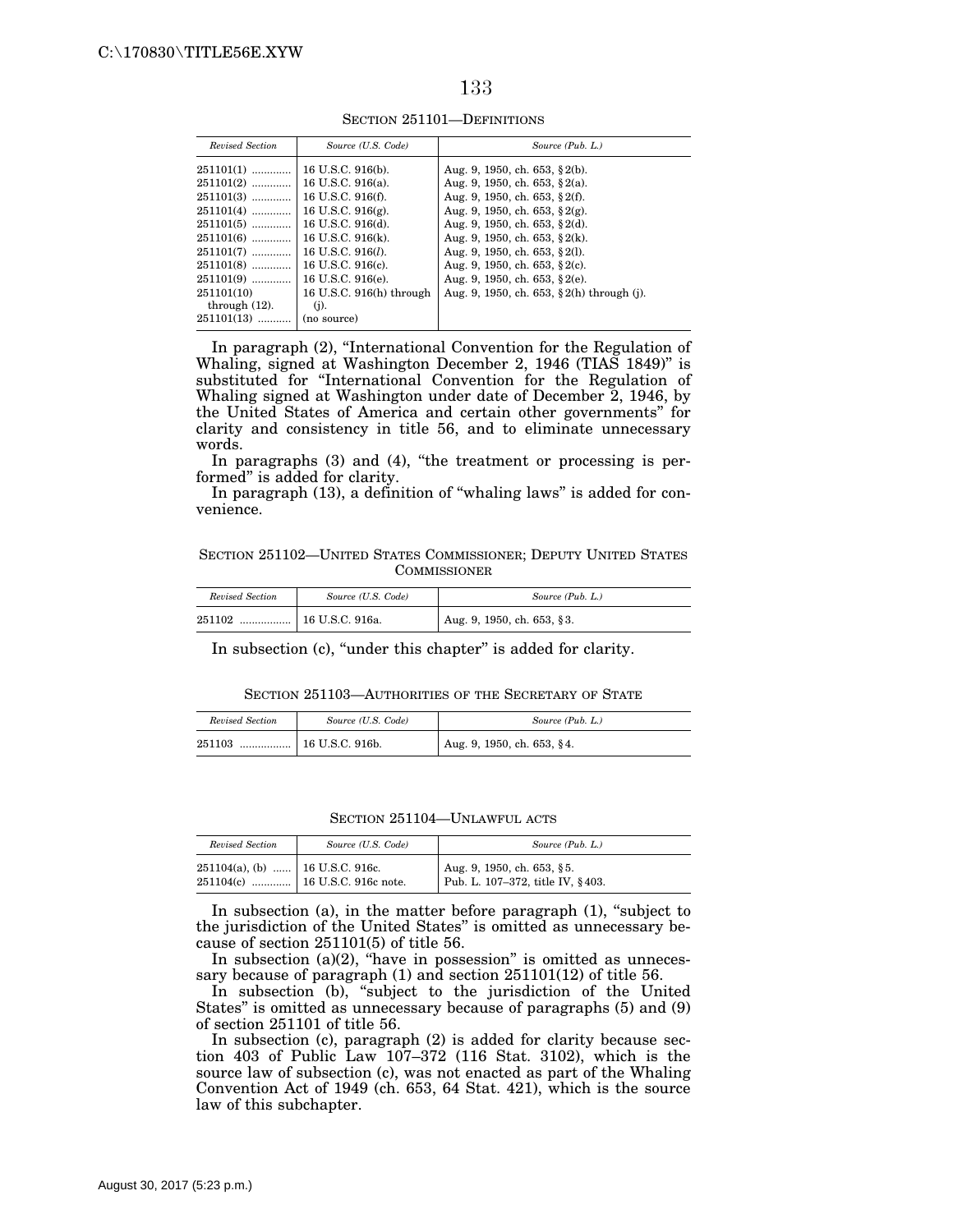SECTION 251105—LICENSES

| Revised Section | Source (U.S. Code) | Source (Pub. L.)           |
|-----------------|--------------------|----------------------------|
| 251105<br>      | 16 U.S.C. 916d.    | Aug. 9, 1950, ch. 653, §6. |

In subsection  $(a)(2)$ , "A license or scientific permit under paragraph  $(1)$ " is substituted for "Such licenses" for consistency with paragraph (1).

In subsection (a)(3), "regulation" is substituted for "appropriate regulation'' to eliminate an unnecessary word.

In subsection (a)(3), "Dauhval' or" is omitted as unnecessary because the definition of ''dauhval'', as provided in the schedule attached to the International Convention for the Regulation of Whaling, is "any unclaimed dead whale found floating".

In subsection (c), "All moneys derived from the issuance of whaling licenses shall be covered into the Treasury of the United States, and'' is omitted as unnecessary because of section 3302 of title 31.

SECTION 251106—CRIMINAL PENALTIES

| Revised Section | Source (U.S. Code) | Source (Pub. L.) |
|-----------------|--------------------|------------------|
| 251106<br>      | (no source)        |                  |

SECTION 251107—ALLOCATION OF RESPONSIBILITY FOR ADMINISTRATION AND ENFORCEMENT

| Revised Section | Source (U.S. Code) | Source (Pub. L.)                           |
|-----------------|--------------------|--------------------------------------------|
| 251107          |                    | $\frac{1}{2}$ Aug. 9, 1950, ch. 653, § 12. |

In subsection  $(a)(1)$ , "regulations issued pursuant thereto", where "thereto" refers to "this Act", is treated as "regulations of the Secretary of Commerce" in substituting "the whaling laws" for "all of the provisions of this Act and regulations issued pursuant thereto and all of the provisions of the convention and of the regulations of the Commission'' because of sections 251101(7) and 251107(a)(2) of title 56.

In subsection (b), "and subject to the jurisdiction of the United States'' is omitted as unnecessary because of section 251101(9) of title 56.

SECTION 251108—ENFORCEMENT

| Revised Section   | Source (U.S. Code)                                                   | Source (Pub. L.)                                                                |
|-------------------|----------------------------------------------------------------------|---------------------------------------------------------------------------------|
| $251108(a)(1)$    | 16 U.S.C. $916g(a)$ (1st<br>sentence (matter be-<br>fore 4th comma). | Aug. 9, 1950, ch. 653, $\S 9(a)$ (1st sentence (mat-<br>ter before 4th comma)). |
| $251108(a)(2)$    | 16 U.S.C. 916g(a) (1st<br>sentence (matter after<br>4th comma).      | Aug. 9, 1950, ch. 653, $\S 9(a)$ (1st sentence (mat-<br>ter after 4th comma).   |
| $251108(a)(3)(A)$ | 16 U.S.C. 916g(a) (2d)<br>sentence).                                 | Aug. 9, 1950, ch. 653, $\S 9(a)$ (2d sentence).                                 |
| $251108(a)(3)(B)$ | 16 U.S.C. 916g(a) (3d<br>sentence).                                  | Aug. 9, 1950, ch. 653, $\S 9(a)$ (3d sentence).                                 |
| $251108(a)(4)(A)$ | 16 U.S.C. 916g(a) (4th<br>sentence).                                 | Aug. 9, 1950, ch. 653, $\S 9(a)$ (4th sentence).                                |
| $251108(a)(4)(B)$ | 16 U.S.C. 916g(a) (last<br>sentence).                                | Aug. 9, 1950, ch. 653, $\S 9(a)$ (last sentence).                               |
| $251108(b)$       | 16 U.S.C. 916g(b).                                                   | Aug. 9, 1950, ch. 653, §9(b).                                                   |

In subsection (a)(1)(D), in the matter after the semicolon, "or" is substituted for "and" for clarity.

In subsection (a)(2), in the matter before subparagraph (A), "A law enforcement authority'' is added because of paragraph (1).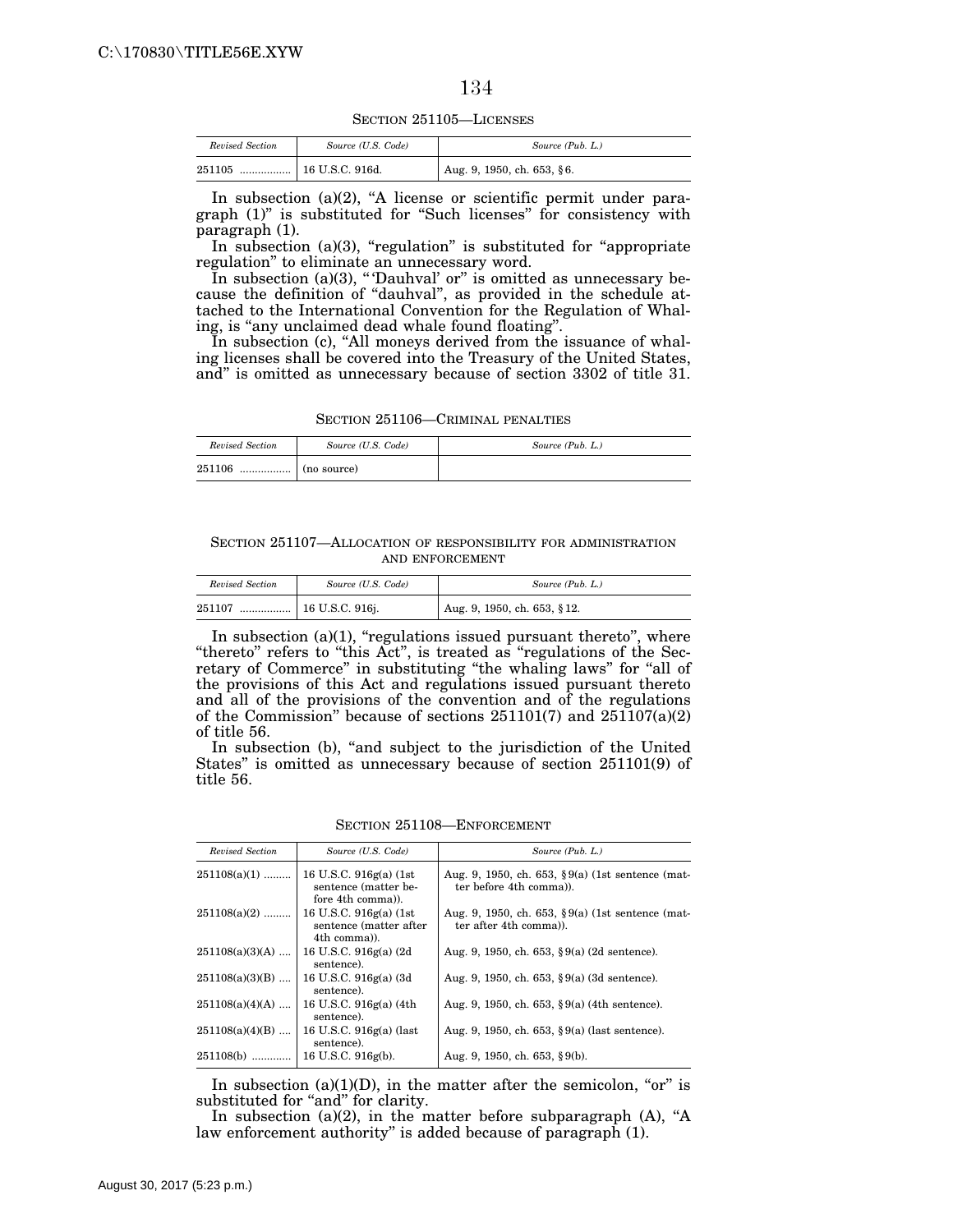In subsection  $(a)(2)(A)(i)$ , "subject to the jurisdiction of the United States'' is omitted as unnecessary because of section 251101(5) of title 56.

In subsection  $(a)(2)(B)$ , "subject to the jurisdiction of the United States'' is omitted as unnecessary because of section 251101(9) of title 56.

In subsection  $(a)(3)(A)$ , in the matter before clause (i), "law enforcement authority'' is substituted for ''person authorized to enforce the provisions of the convention, this Act, the regulations of the Commission, or the regulations of the Secretary of the Interior'' for clarity and to eliminate unnecessary words because of the definition of ''law enforcement authority'' in paragraph (1).

In subsection (a)(3)(B), "a United States magistrate judge" is substituted for ''the United States commissioners'' because of section 636(a)(1) of title 28 and section 321 of the Federal Courts Study Committee Implementation Act of 1990 (Public Law 101–650, 28 U.S.C. 631 note).

In subsection  $(a)(4)(A)$ , "law enforcement authority" is substituted for "person authorized to enforce the convention, this Act, the regulations of the Commission, and the regulations of the Secretary of the Interior'' for clarity and to eliminate unnecessary words because of the definition of ''law enforcement authority'' in paragraph (1).

In subsection  $(a)(4)(A)$ , "if lawfully found" is substituted for ''whenever and wherever lawfully found'' to eliminate unnecessary words.

In subsection  $(a)(4)(B)$ , in the matter before clause (i), "A whale or whale product seized under subparagraph (A)'' is substituted for "Any property so seized" for consistency with subparagraph (A).

In subsection (b)(1), in the matter before subparagraph (A), "the law enforcement authority'' is substituted for ''the marshal or other officer'' for clarity and to eliminate unnecessary words because of the definition of ''law enforcement authority'' in paragraph (1) and because of the words ''issued in any cause under this section'' in the paragraph.

In subsection  $(b)(1)(A)$ , "execution of the warrant or other process" is substituted for "execution of such process" for consistency in the paragraph.

In subsection  $(b)(1)(B)$ , "if the warrant or other process has been levied" is substituted for "if the process has been levied" for consistency in the paragraph.

| SECTION 251109-COOPERATION RELATING TO SCIENTIFIC AND OTHER |          |  |  |
|-------------------------------------------------------------|----------|--|--|
|                                                             | PROGRAMS |  |  |

| Revised Section | Source (U.S. Code) | Source (Pub. L.)             |
|-----------------|--------------------|------------------------------|
| 251109<br>      | 16 U.S.C. 916h.    | Aug. 9, 1950, ch. 653, § 10. |

SECTION 251110—EFFECT OF CHAPTER ON BIOLOGICAL EXPERIMENTS AND DUTIES OF COMMISSION

| Revised Section | Source (U.S. Code)        | Source (Pub. L.)                 |
|-----------------|---------------------------|----------------------------------|
| 251110          | $\ldots$   16 U.S.C. 916. | $1$ Aug. 9, 1950, ch. 653, § 11. |

In paragraph (1), "at any time" is omitted as unnecessary.

#### SECTION 251111—REGULATIONS OF THE COMMISSION

| Revised Section | Source (U.S. Code)      | Source (Pub. L.)             |
|-----------------|-------------------------|------------------------------|
| 251111<br>      | $\vert$ 16 U.S.C. 916k. | Aug. 9, 1950, ch. 653, § 13. |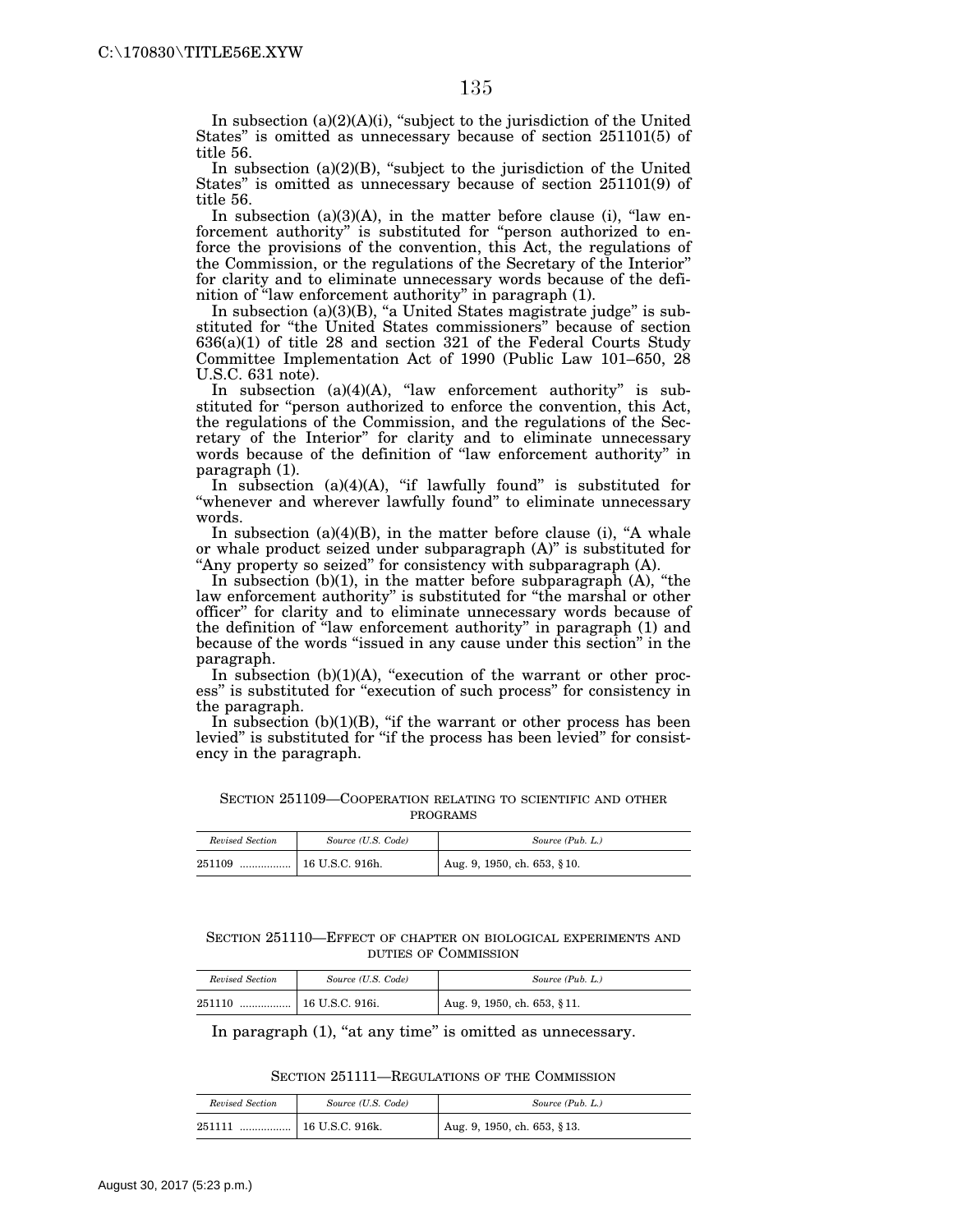In paragraph (2), "subject to the jurisdiction of the United States'' is omitted as unnecessary because of paragraphs (5) and (9) of section 251101 of title 56.

SECTION 251112—ACTIVITIES FOR WHICH AMOUNTS MAY BE APPROPRIATED

| Revised Section | Source (U.S. Code)               | Source (Pub. L.)            |
|-----------------|----------------------------------|-----------------------------|
| 251112<br>.     | $\vert$ 16 U.S.C. 916 <i>l</i> . | Aug. 9, 1950, ch. 653, §14. |

The source provision authorized appropriations of ''such sums as may be necessary'' to carry out the Convention and the Act of August 9, 1950, including certain specified activities. Because a ''such sums'' provision is of no legal or practical effect, such a provision should not appear in the United States Code. This section is included in title 56, however, with some rewording, as a statement of congressional intent concerning specific activities for which appropriations are authorized.

# **Chapter 252—Antarctic Marine Living Resources Convention**

SECTION 252101—DEFINITIONS

| Revised Section                                 | Source (U.S. Code)                    | Source (Pub. L.)                                  |
|-------------------------------------------------|---------------------------------------|---------------------------------------------------|
| $252101(1)$ through   16 U.S.C. 2432(1)<br>(5). | through $(5)$ .                       | Pub. L. 98–623, title III, § 303(1) through (5).  |
| $252101(6)$ through<br>(10).                    | 16 U.S.C. 2432(7)<br>through $(11)$ . | Pub. L. 98–623, title III, § 303(7) through (11). |

In paragraph (4), "May 20, 1980" is substituted for "May 7, 1980" to correct an error in the law.

In paragraph (5), "harvest" is substituted for "'harvesting' and 'harvesting or other associated activities'" as the defined term for clarity, to eliminate unnecessary words, and for consistency in title 56. It is not necessary to define the term in more than 1 part of speech. Compare, for instance, the definition of the term ''import'' in paragraph (6). The definition of ''harvest'' in section 303(6) of the Antarctic Marine Living Resources Convention Act of 1984 (Public Law 98–623, 98 Stat. 3398) is repealed by the bill as unnecessary.

In paragraph (6), "bringing, or introduction" is added to conform to the 1st part of the definition of the term ''import''.

In subparagraphs  $(A)(iii)$  and  $(B)$  of paragraph  $(9)$ , "article 5 of the Convention on the High Seas, done at Geneva April 29, 1958  $(13 \text{UST } 2312$ ; TIAS  $5200$ <sup>"</sup> is substituted for "Article  $\overline{5}$  of the 1958 Convention on the High Seas'' for clarity and for consistency in title 56.

In paragraph  $(10)$ , "paragraph  $(2)$  of article 6 of the Convention on the High Seas, done at Geneva April 29, 1958 (13 UST 2312; TIAS 5200)'' is substituted for ''paragraph (2) of Article 6 of the 1958 Convention on the High Seas'' for clarity and for consistency in title 56.

| Revised Section | Source (U.S. Code) | Source (Pub. L.)                  |
|-----------------|--------------------|-----------------------------------|
| 252102<br>      | 16 U.S.C. 2433.    | Pub. L. 98-623, title III, § 304. |

SECTION 252102—REPRESENTATIVES

In subsection (b), ''shall designate an individual as the United States representative'' is substituted for ''shall designate the United States representative'' for clarity.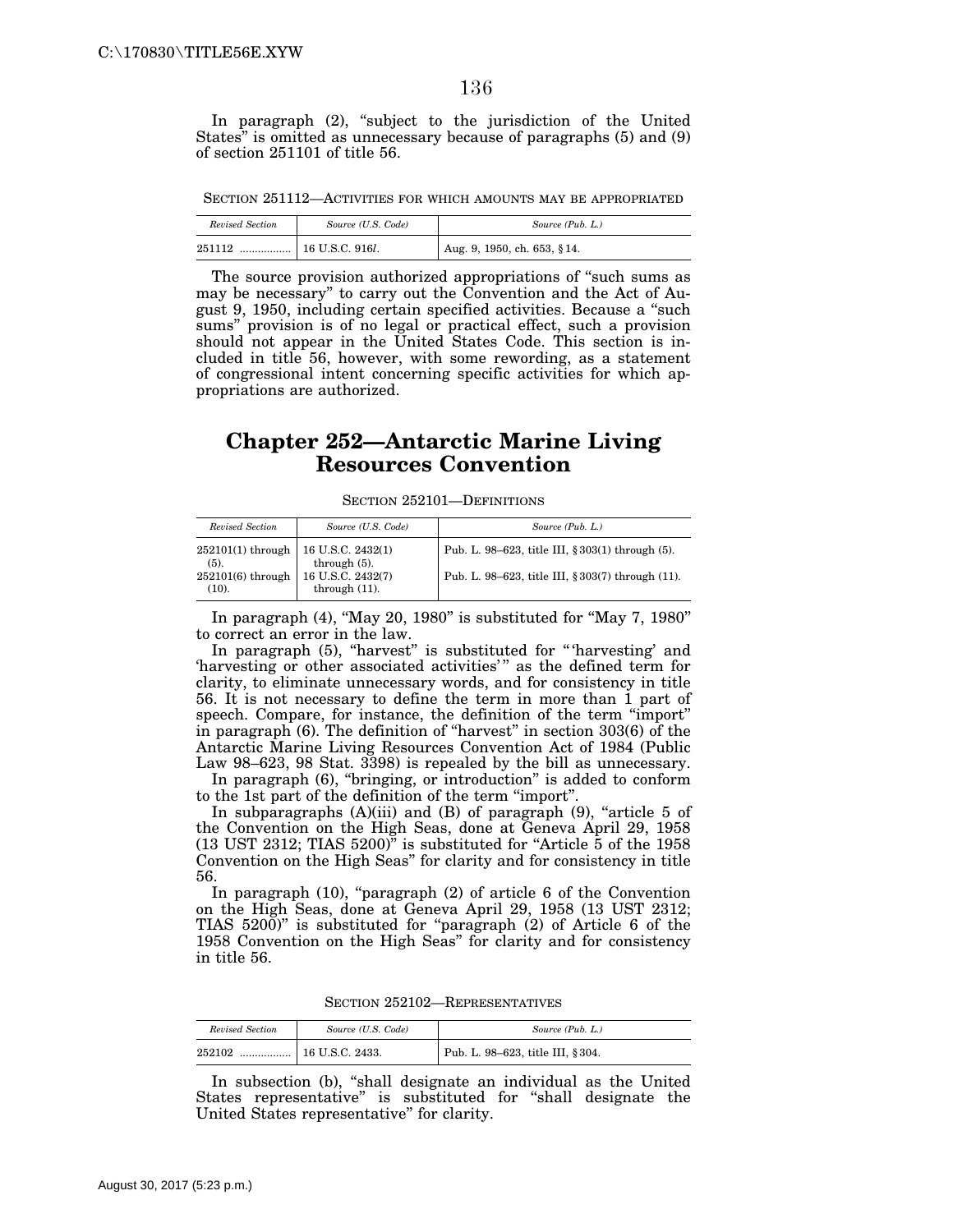SECTION 252103—AUTHORITIES OF THE SECRETARY OF STATE

| Revised Section | Source (U.S. Code) | Source (Pub. L.)                  |
|-----------------|--------------------|-----------------------------------|
| 252103          |                    | Pub. L. 98-623, title III, § 305. |

In paragraphs (1) and (2) of subsection (b), "(including modification)'' is added for clarity.

In subsection (c)(1), "on behalf of the United States" is substituted for "on behalf of the United States Government" for consistency with subsection  $(a)(1)(A)$ .

SECTION 252104—OFFENSES

| Revised Section | Source (U.S. Code) | Source (Pub. L.)                  |
|-----------------|--------------------|-----------------------------------|
| 252104          |                    | Pub. L. 98–623, title III, § 306. |

In paragraph  $(7)$ , "by any means" is omitted as unnecessary.

SECTION 252105—CIVIL PENALTIES

| Revised Section | Source (U.S. Code) | Source (Pub. L.)                  |
|-----------------|--------------------|-----------------------------------|
| 252105<br>      | 16 U.S.C. 2437.    | Pub. L. 98-623, title III, § 308. |

In subsection (b)(2)(A), "records" is substituted for "papers, books, and documents'' to eliminate unnecessary words and to make clear that all forms of records are included.

In subsection  $(b)(4)(A)$ , in the matter before clause (i), "shall issue an order'' is substituted for ''shall have jurisdiction to issue an order'' to eliminate unnecessary words.

In subsection  $(c)(1)$ , in the matter before subparagraph  $(A)$ , "in a United States district court'' is substituted for ''in the appropriate district court of the United States'' to eliminate unnecessary words.

In subsection (c)(1), in the matter after subparagraph (B), "not later than 30 days after the date of the order assessing the civil penalty'' is restated in the matter after subparagraph (B) for clarity and to eliminate the unnecessary word ''simultaneously''.

In subsection (d), in the matter before paragraph (1), "in a United States district court'' is substituted for ''in any appropriate district court of the United States'' to eliminate unnecessary words.

| Revised Section | Source (U.S. Code)                                                | Source (Pub. L.) |
|-----------------|-------------------------------------------------------------------|------------------|
| 252106          | $\ldots$ $\ldots$ $\ldots$ $\ldots$ $\ldots$ $\ldots$ (no source) |                  |

SECTION 252106—CRIMINAL PENALTIES

SECTION 252107—ENFORCEMENT

| Revised Section | Source (U.S. Code) | Source (Pub. L.)                  |
|-----------------|--------------------|-----------------------------------|
| 252107<br>      | 16 U.S.C. 2439.    | Pub. L. 98-623, title III, § 310. |

In subsection (a), "Federal agency" is substituted for "department or agency of the United States'' to eliminate unnecessary words and for consistency in title 56.

In subsection (b), in the matter before paragraph (1), "Federal agency'' is substituted for ''department or agency of the United States'' to eliminate unnecessary words and for consistency in title 56.

In subsection  $(b)$ , in the matter before paragraph  $(1)$ , "in enforcing such provisions'' is omitted as unnecessary.

In paragraphs (2) and (4)(A) of subsection (b), "if there is reason to believe'' is substituted for ''where there are reasonable grounds to believe'' to eliminate an unnecessary word.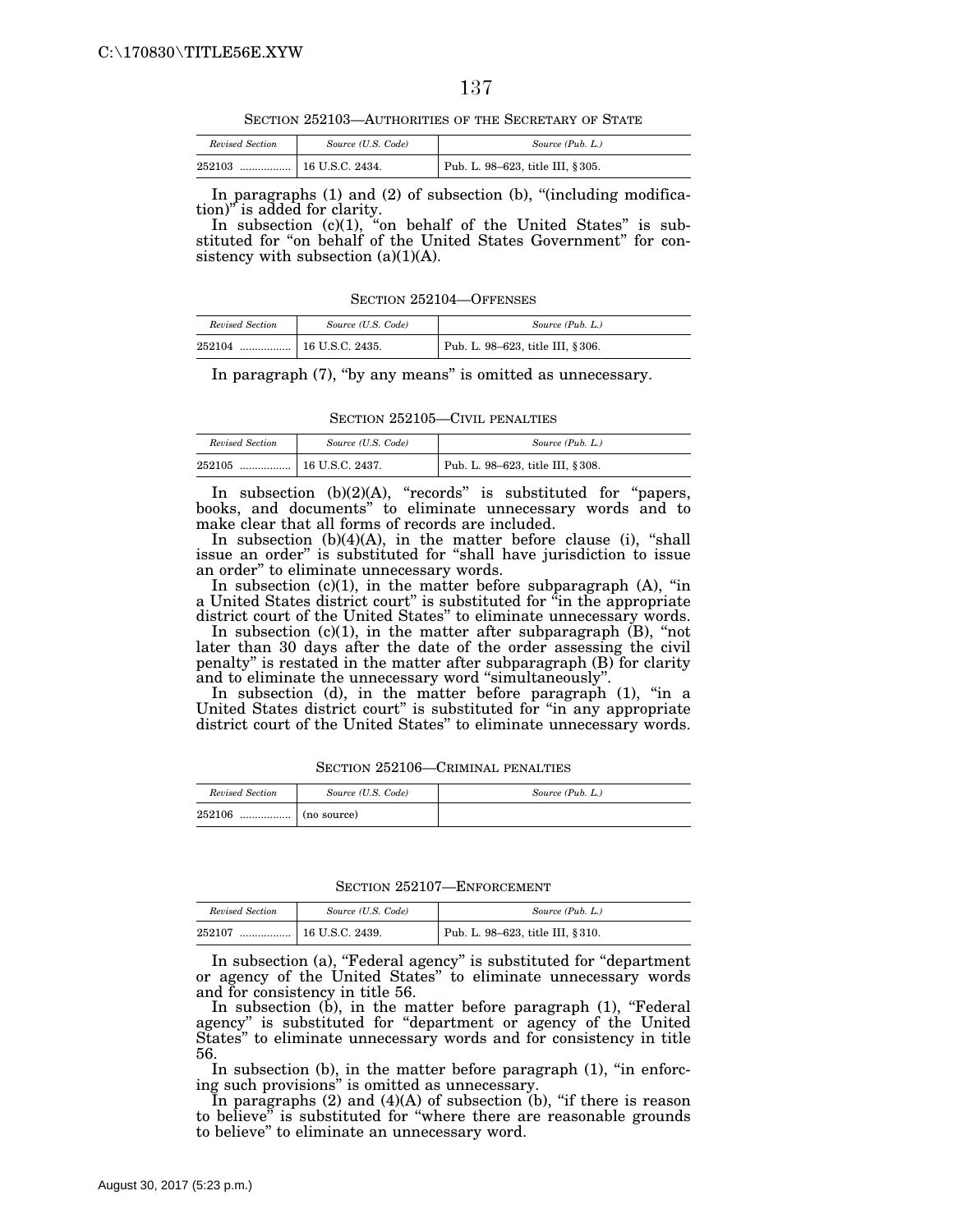In subsection (b)(7), "Secretary of Homeland Security" is substituted for "Secretary of the Treasury" because of sections 403(1), 1511(d), 1512(d), and 1517 of the Homeland Security Act of 2002 (6 U.S.C. 203(1), 551(d), 552(d), 557) and the Department of Homeland Security Reorganization Plan of November 25, 2002 (6 U.S.C. 542 note).

In subsection (b)(8), ''has reason to believe'' is substituted for "has reasonable grounds to believe" to eliminate an unnecessary word.

In subsection  $(b)(8)$ , "such act in his or her presence or view" is omitted as unnecessary.

In subsection  $(c)(1)$ , in the matter before subparagraph  $(A)$ , "Subject to the succeeding provisions of this subsection,'' is omitted as unnecessary.

In subsection  $(d)(1)(B)$ , "vessel," is omitted before "vehicle," as unnecessary and for consistency with subsection (b)(4)(C).

In subsection  $(d)(2)$ , in the matter before subparagraph  $(A)$ , "as the case may be,'' is omitted as unnecessary.

In subsection (e)(2), ''Bureau of Customs and Border Protection'' is substituted for ''Customs Service'' to reflect the current name of the agency.

In subsection  $(e)(2)$ , "either Secretary may designate" is substituted for "each Secretary may designate" for clarity.

SECTION 252108—EXCLUSIVE JURISDICTION OF UNITED STATES DISTRICT COURTS

| Revised Section | Source (U.S. Code) | Source (Pub. L.)                  |
|-----------------|--------------------|-----------------------------------|
| 252108<br>      | 16 U.S.C. 2440.    | Pub. L. 98-623, title III, § 311. |

SECTION 252109—FEDERAL AGENCY COOPERATION

| Revised Section | Source (U.S. Code)                                    | Source (Pub. L.)                                                   |
|-----------------|-------------------------------------------------------|--------------------------------------------------------------------|
| 252109          | $\vert$ 16 U.S.C. 2441 (except<br>$(a)(1)(B), (2)$ ). | Pub. L. 98–623, title III, § 312 (except $(a)(1)(B)$ ,<br>$(2)$ ). |

In subsection  $(a)(1)$ , "other Federal agencies" is substituted for ''other appropriate departments and agencies of the United States'' to eliminate unnecessary words.

In subsection (b), "other Federal agencies" is substituted for ''other departments and agencies of the United States'' to eliminate unnecessary words.

SECTION 252110—REGULATIONS

| Revised Section                             | Source (U.S. Code)                                                                         | Source (Pub. L.)                                                                                  |
|---------------------------------------------|--------------------------------------------------------------------------------------------|---------------------------------------------------------------------------------------------------|
| 252110(a)                                   | 16 U.S.C. 2436(a).                                                                         | Pub. L. 98–623, title III, § 307(a).                                                              |
| $252110(b)(1)$ (mat-<br>ter before $(A)$ ). | 16 U.S.C. 2436(b)(1)<br>matter before (A)<br>(through "conservation")<br>measure")).       | Pub. L. 98-623, title III, § 307(b)(1) (matter be-<br>fore (A) (through "conservation measure")). |
| 252110(b)(1)(A)(i)                          | 16 U.S.C. 2436(b)(1)<br>$matter before (A)$ (be-<br>ginning with "for"<br>$which$ " $)$ ). | Pub. L. 98–623, title III, $\S 307(b)(1)$ (matter be-<br>fore (A) (beginning with "for which")).  |
| 252110(b)(1)(A)(ii)                         | 16 U.S.C. 2436(b)(1)(C).                                                                   | Pub. L. 98–623, title III, $\S 307(b)(1)(C)$ .                                                    |
| $252110(b)(1)(B)$ ,<br>$(C)$ .              | 16 U.S.C. 2436(b)(1)(A).<br>(B).                                                           | Pub. L. 98–623, title III, $\S 307(b)(1)(A)$ , (B).                                               |
| 252110(b)(2)                                | 16 U.S.C. 2436(b)(2).                                                                      | Pub. L. 98–623, title III, § 307(b)(2).                                                           |

In subsection (a), "other Federal agencies" is substituted for ''other appropriate departments or agencies of the United States'' to eliminate unnecessary words.

In subsection (a), "and appropriate" is omitted as unnecessary.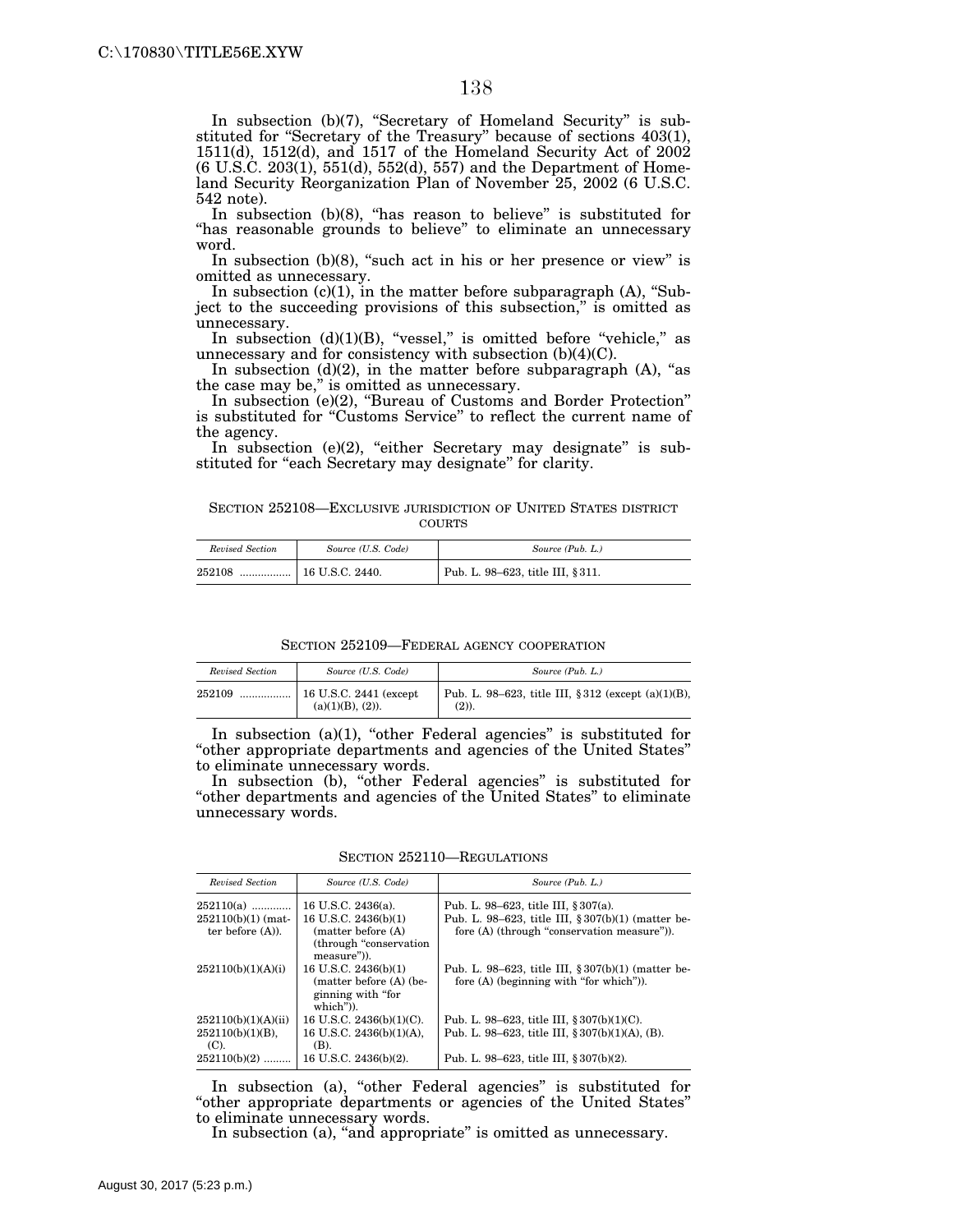In subsection  $(b)(1)(A)(i)$ , "with respect to which . . . the Secretary of State complies with the notification requirements of section  $252103(a)(1)$  of this title" is substituted for "for which the Secretary of State notifies the Commission under section  $305(a)(1)$ " for clarity.

SECTION 252111—RELATIONSHIP TO TREATIES AND STATUTES

| Revised Section | Source (U.S. Code) | Source (Pub. L.)                  |
|-----------------|--------------------|-----------------------------------|
| 252111<br>      | 16 U.S.C. 2442.    | Pub. L. 98-623, title III, § 313. |

In subsection (a)(3), "that applies" is substituted for "which may otherwise apply'' to eliminate unnecessary words.

SECTION 252112—ACTIVITIES FOR WHICH AMOUNTS MAY BE APPROPRIATED

| Revised Section | Source (U.S. Code) | Source (Pub. L.)                 |
|-----------------|--------------------|----------------------------------|
| 252112<br>      | 16 U.S.C. 2443.    | Pub. L. 98-623, title III, §314. |

The source provision authorized appropriations of "such sums as may be necessary'' to carry out the Antarctic Marine Living Resources Convention Act of 1984 (Public Law 98–623, 98 Stat. 3398), including certain specified activities. Because a "such sums" provision is of no legal or practical effect, such a provision should not appear in the United States Code. This section is included in title 56, however, with some rewording, as a statement of congressional intent concerning specific activities for which appropriations are authorized.

In paragraph (3), "the directed research program and" is omitted as obsolete because the directed research program ended on September 30, 1991.

#### **Chapter 253—Conservation of Sea Turtles**

SECTION 253101—DEFINITION OF SEA TURTLE

| Revised Section | Source (U.S. Code) | Source (Pub. L.) |
|-----------------|--------------------|------------------|
| 253101<br>      | (no source)        |                  |

In this section, a definition of "sea turtle" is added for convenience. The source law for the chapter referred to species of sea turtles, the conservation of which is the subject of regulations. The definition in the restatement lists the species of sea turtles named in the regulations. See 52 Fed. Reg. 24244 (Jun. 29, 1987).

SECTION 253102—INTERNATIONAL NEGOTIATIONS

| Revised Section | Source (U.S. Code) | Source (Pub. L.)                                        |
|-----------------|--------------------|---------------------------------------------------------|
| 253102          |                    | Pub. L. 101–162, title VI, $§ 609(a)(1)$ through<br>(4) |

In paragraphs  $(1)$  and  $(2)$ , "as soon as possible" is omitted as obsolete.

In paragraph  $(2)$ , "or companies" is omitted as unnecessary because of section 1 of title 1.

In paragraph (2), "the foreign governments" is substituted for "such countries" for consistency in the paragraph.

In paragraph (3), "or treaties" is added for clarity and consistency in the section.

In paragraph (4), "treaty existing on November 21, 1989," is substituted for "existing international treaty" for clarity.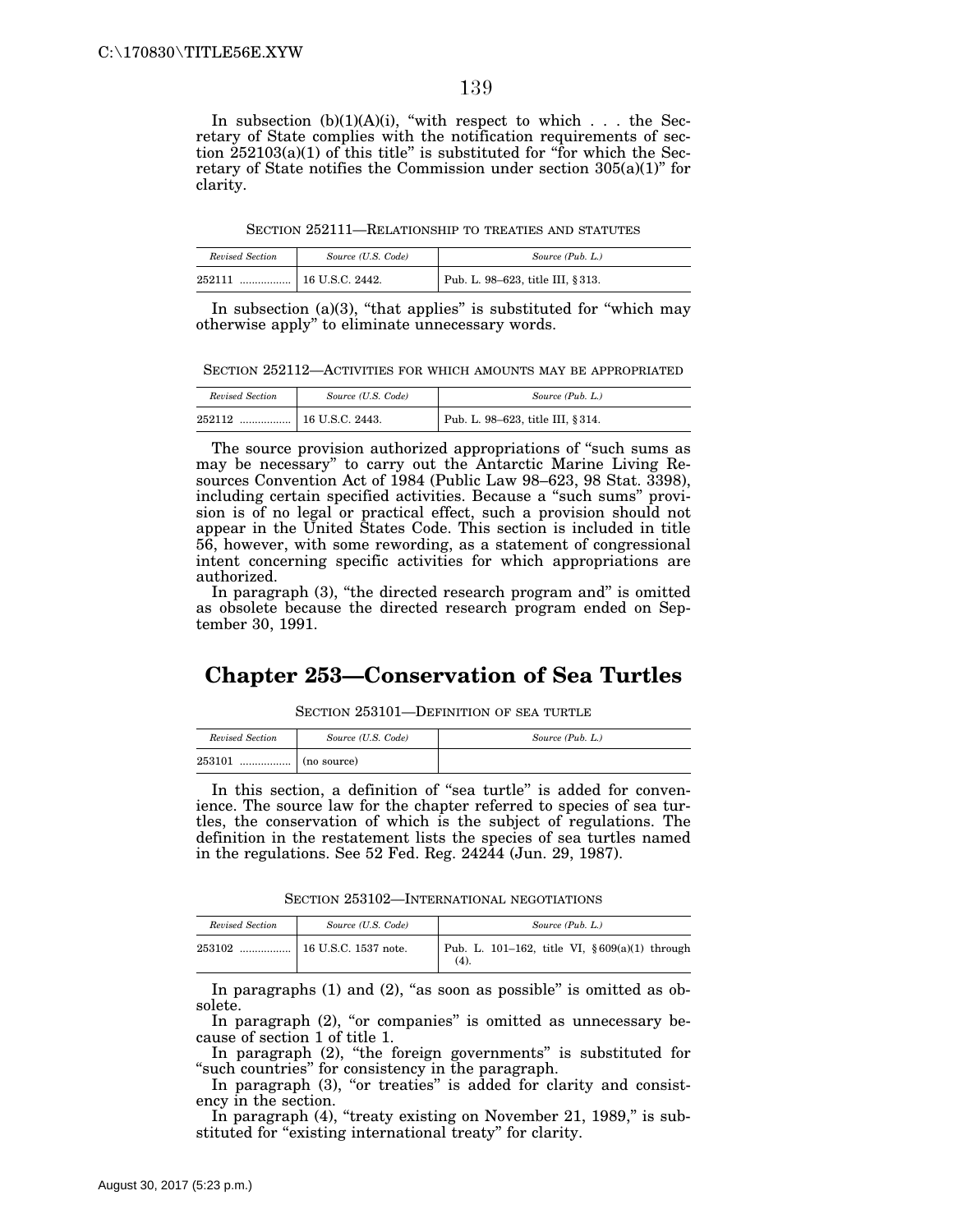SECTION 253103—RESTRICTION ON IMPORTATION OF SHRIMP

| Revised Section | Source (U.S. Code)   | Source (Pub. L.)                     |
|-----------------|----------------------|--------------------------------------|
| 253103          | 16 U.S.C. 1537 note. | Pub. L. 101-162, title VI, § 609(b). |

In subsection (a), "not later than May 1,  $1991$ " is omitted as obsolete.

In subsection (b), in the matter before paragraph (1), "not later than May 1 of each year'' is substituted for ''not later than May 1, 1991, and annually thereafter'' to eliminate obsolete words.

In subsection  $(b)(1)(B)$ , "incidental taking of sea turtles" is substituted for "that incidental taking" for clarity.

### **Chapter 254—Prohibition on Shark Finning**

SECTION 254101—DEFINITION OF SHARK FINNING

| Revised Section | Source (U.S. Code)           | Source (Pub. L.)        |
|-----------------|------------------------------|-------------------------|
| 254101<br>      | $\vert$ 16 U.S.C. 1822 note. | Pub. L. $106-557$ , §9. |

SECTION 254102—INTERNATIONAL NEGOTIATIONS

| Revised Section | Source (U.S. Code)   | Source (Pub. L.)     |
|-----------------|----------------------|----------------------|
| 254102<br>      | 16 U.S.C. 1822 note. | Pub. L. 106-557, §5. |

In this section, paragraph (6) of section 5 of the Shark Finning Prohibition Act (Public Law 106–557, 114 Stat. 2772) is omitted as obsolete.

In paragraph (1), "as soon as possible" is omitted as obsolete.

In paragraph  $(2)$ , in the matter before subparagraph  $(A)$ , "as soon as possible'' is omitted as obsolete.

In paragraph  $(2)$ , in the matter before subparagraph  $(A)$ , "or companies'' is omitted as unnecessary because of section 1 of title 1.

In paragraph (2)(B), ''the foreign governments'' is substituted for "such countries" for consistency in the paragraph.

In paragraph  $(2)(B)$ , "species of sharks" is substituted for "such species" for clarity and because there is no antecedent for "such species''.

In paragraph (3), "species of sharks" is substituted for "these species'' for clarity.

In paragraph  $(4)$ , "treaty existing on December 21, 2000," is substituted for "existing international treaty" for clarity.

In paragraph (5), ''Resolution by ICCAT on Cooperation with the Food & Agriculture Organization of the United Nations (FAO) With Regard to Study on the Status of Stocks and By-Catches of Shark Species'' is substituted for ''Resolution on Cooperation with FAO with Regard to study on the Status of Sharks and By-Catch of Shark Species'' to reflect the correct name of the Resolution.

| Revised Section | Source (U.S. Code)         | Source (Pub. L.)     |
|-----------------|----------------------------|----------------------|
| 254103<br>      | $\pm$ 16 U.S.C. 1822 note. | Pub. L. 106-557, §6. |

In the matter before paragraph (1), "by not later than 1 year after the date of the enactment of this Act'' is omitted as obsolete.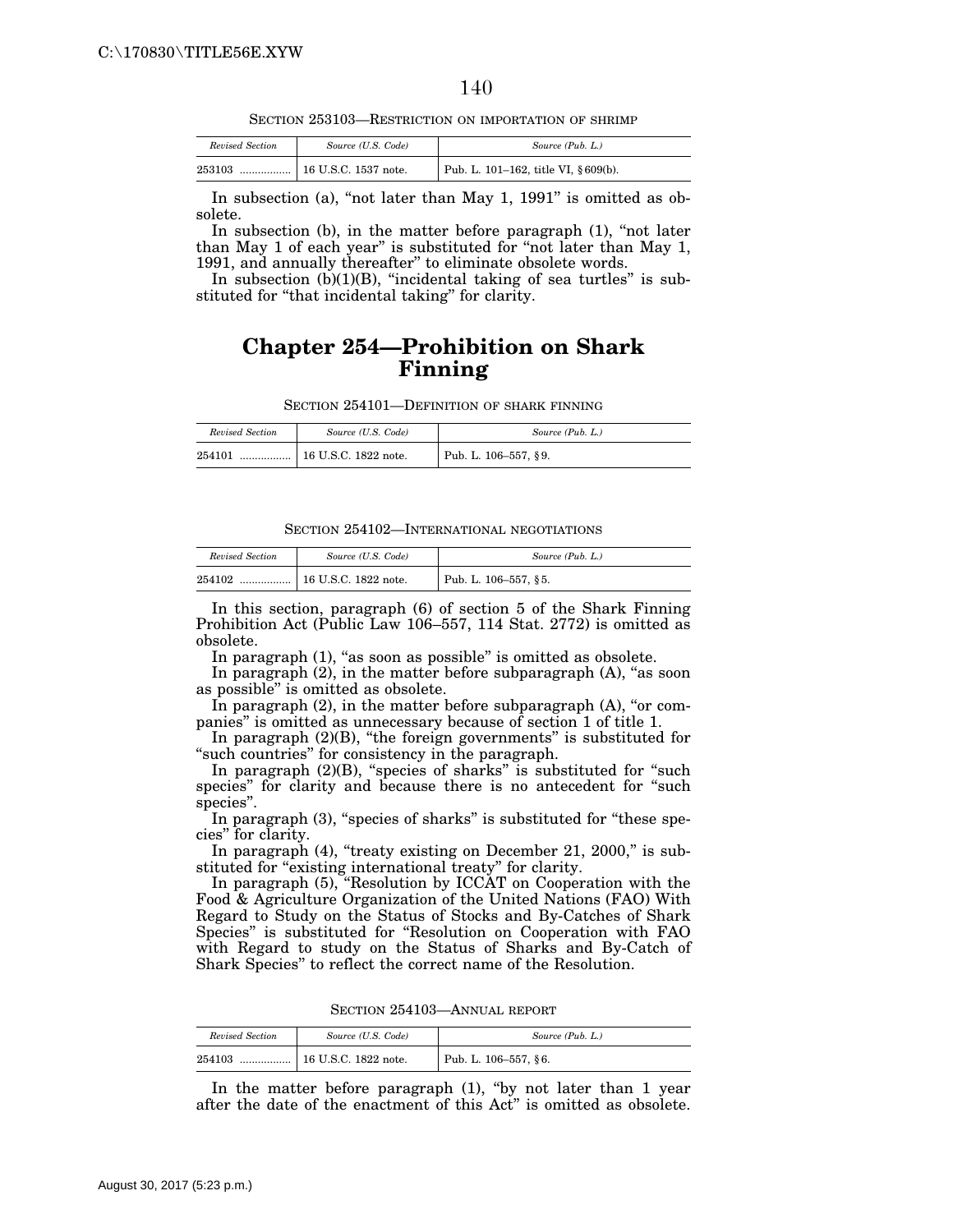SECTION 254104—RESEARCH

| Revised Section | Source (U.S. Code)   | Source (Pub. L.)     |
|-----------------|----------------------|----------------------|
| 254104<br>      | 16 U.S.C. 1822 note. | Pub. L. 106-557, §7. |

In the matter before paragraph  $(1)$ , "authorized by section  $10$ " is omitted as unnecessary. Section 10 of the Shark Finning Prohibition Act (Public Law 106–557, 114 Stat. 2772) is repealed as unnecessary by the bill.

In paragraph (5), "a fishery management plan approved" is substituted for "a fishing management plan approved" for consistency with section 303 of the Magnuson-Stevens Fishery Conservation and Management Act (16 U.S.C. 1853).

In paragraph (5), "section 303 of the Magnuson-Stevens Fishery Conservation and Management Act (16 U.S.C. 1853) or a prohibition under section 307(1)(P) of that Act (16 U.S.C. 1857(1)(P))" is substituted for "section 303 or section 307(1)(P) of the Magnuson-Stevens Fishery Conservation and Management Act (16 U.S.C. 1853, 1857 $(1)(P)$ <sup>"</sup> for clarity.

SECTION 254105—WESTERN PACIFIC LONGLINE FISHERIES COOPERATIVE RESEARCH PROGRAM

| Revised Section | Source (U.S. Code)   | Source (Pub. L.)     |
|-----------------|----------------------|----------------------|
| 254105<br>      | 16 U.S.C. 1822 note. | Pub. L. 106-557, §8. |

In subsection (a), ''Western Pacific Fishery Management Council'' is substituted for ''Western Pacific Fisheries Management Council'' to reflect the correct name of the Council. See section 302 of the Magnuson-Stevens Fishery Conservation and Management Act (16 U.S.C. 1852).

In subsection (b), "shark" is omitted before "cooperative" for consistency with subsection (a).

## **Division C—Avian Wildlife**

#### **Chapter 261—Migratory Bird Treaties, Conservation, and Stamps**

#### **Subchapter I—General Provisions**

SECTION 261101—DEFINITIONS

| Revised Section                                                                                                                                                                                                                                                                                       | Source (U.S. Code) | Source (Pub. L.)             |
|-------------------------------------------------------------------------------------------------------------------------------------------------------------------------------------------------------------------------------------------------------------------------------------------------------|--------------------|------------------------------|
| $\begin{tabular}{c c c} \textbf{261101(1)} & \textbf{} & \textbf{(no source)}\\ \textbf{261101(2)} & \textbf{} & \textbf{(no source)}\\ \textbf{261101(3)} & \textbf{} & \textbf{16 U.S.C. 715j.}\\ \textbf{261101(4)} & \textbf{} & \textbf{(no source)}\\ \end{tabular}$<br>$261101(5)$ (no source) |                    | Feb. 18, 1929, ch. 257, §11. |

In paragraph (1), a definition of ''Commission'' is added for convenience.

In paragraph (2), a definition of "Conventions" is added for convenience. Although there is no provision on which the definition of ''Conventions'' is directly based, the conventions listed under the provided definition are taken from the conventions referred to in section 2(a) of the Migratory Bird Treaty Act (ch. 128), which are the same conventions referred to throughout chapter 261.

In paragraph (3), the definition of "migratory bird" from section 11 of the Migratory Bird Conservation Act (ch. 257, 45 Stat. 1224) is made to apply to the entire chapter, which restates the Migratory Bird Treaty Act (ch. 128, 40 Stat. 755), the Migratory Bird Conservation Act (ch. 257, 45 Stat. 1222), and the Migratory Bird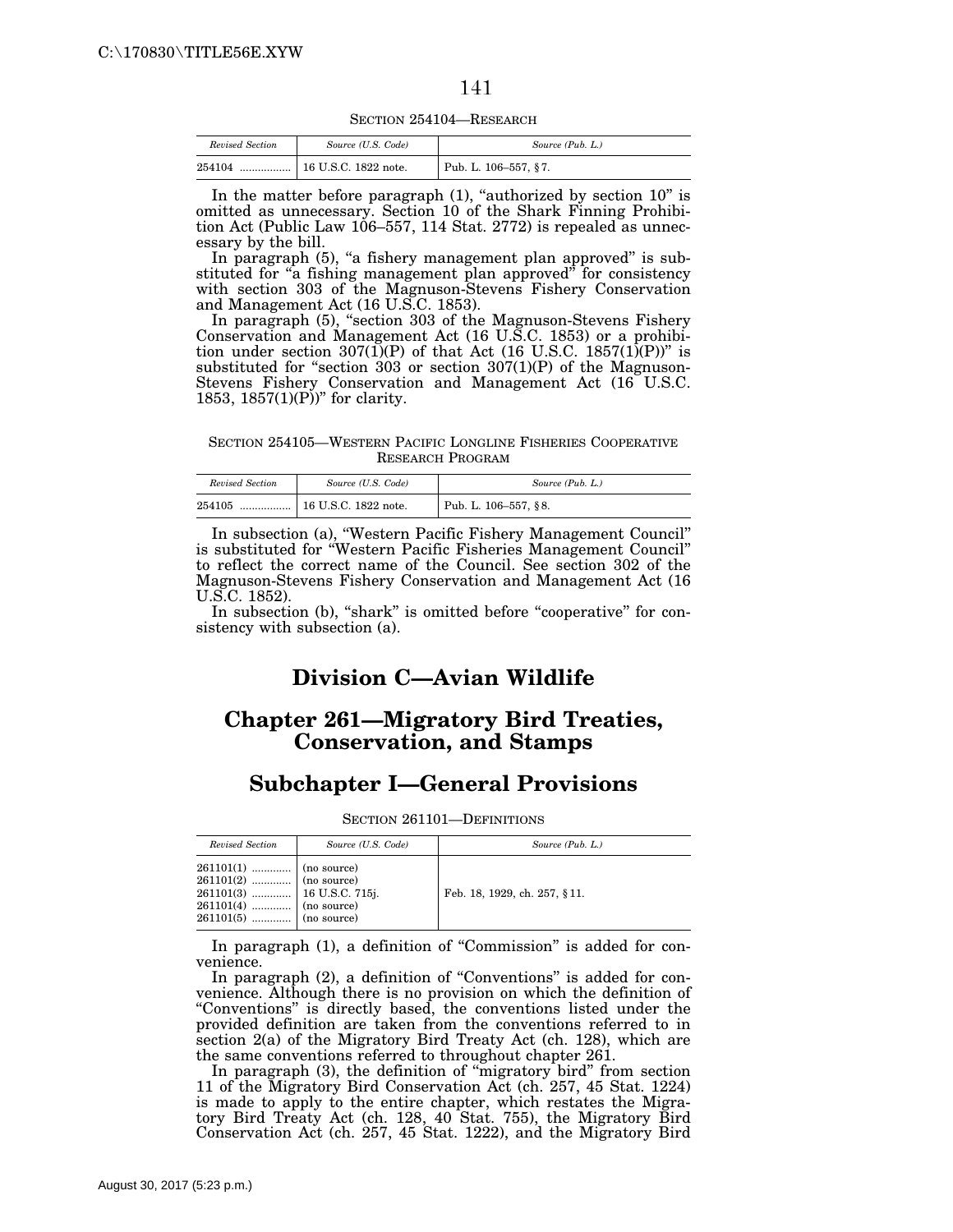Hunting and Conservation Stamp Act (ch. 71, 48 Stat. 451) (along with other miscellaneous but related provisions). By the terms of section 11, the definition applies to the Migratory Bird Treaty Act and the Migratory Bird Conservation Act. However, the definition also applies to the Migratory Bird Hunting and Conservation Stamp Act on authority of section 10(a) of that Act (ch. 71, 120 Stat. 678).

In paragraph (4), a definition of ''migratory bird reservation'' is added for consistency in the chapter. Throughout the chapter, ''migratory bird reservation'' is substituted for ''inviolate sanctuary'' or words of like import because of the added definition. See revision notes for sections 261303(a), 261304(d)(1), and 261406 of title 56. In paragraph (5), a definition of "Secretary" is added for conven-

ience.

SECTION 261102—APPLICABILITY OF SUBCHAPTERS II, III, AND IV TO MIGRATORY BIRDS NATIVE TO THE UNITED STATES OR ITS TERRITORIES

| Revised Section | Source (U.S. Code) | Source (Pub. L.)              |
|-----------------|--------------------|-------------------------------|
| 261102<br>      | 16 U.S.C. 703(b).  | Jul. 3, 1918, ch. 128, §2(b). |

In subsection (a), "Except in subsections (c) and (d) of section 261201 of this title,'' is added to clarify that subsections (c) and (d) of section 261201 of title 56 are not limited to migratory bird species that are native to the United States or its territories.

In subsection (a), "subchapters II, III, and IV" is substituted for ''This Act'' to clarify that section 261102 also applies to subchapters III and IV, the source laws of which are the Migratory Bird Conservation Act (ch. 257, 45 Stat. 1222) and the Migratory Bird Hunting and Conservation Stamp Act (ch. 71, 48 Stat. 451) and related provisions, and not just subchapter II, the source laws of which are the Migratory Bird Treaty Act (ch. 128, 40 Stat. 755) and related provisions.

In subsection  $(b)(1)$ , "in this subsection" is omitted as unnecessary.

## **Subchapter II—Migratory Bird Treaties**

| Revised Section                                                      | Source (U.S. Code) | Source (Pub. L.)                                                                             |
|----------------------------------------------------------------------|--------------------|----------------------------------------------------------------------------------------------|
| $261201(b)$   16 U.S.C. 704(b).<br>$261201(c)$ , (d)  16 U.S.C. 705. |                    | Jul. 3, 1918, ch. 128, §2(a).<br>Jul. 3, 1918, ch. 128, §3(b).<br>Jul. 3, 1918, ch. 128, §4. |

SECTION 261201—UNLAWFUL ACTS

In subsection (a), in the matter before paragraph (1), in subsection (c), in the matter before paragraph (1), and in subsection (d), ''for a person'' is added for clarity and consistency with subsection (b).

In subsection (a), in the matter before paragraph  $(1)$ , "at any time, by any means or in any manner," is omitted as unnecessary.

In subsection (a), in the matter after paragraph  $(9)$ , "or is composed'' is omitted as unnecessary.

In subsection (c), in the matter before paragraph (1), "by any means whatever,'' is omitted as unnecessary.

In subsection (c), in the matter before paragraph (1), "1 State or territory or the District of Columbia'' is substituted for ''one State, Territory, or district'' for clarity.

In subsection (c)(1), "another State or territory or the District of Columbia'' is substituted for ''another State, Territory, or district'' for clarity.

In subsection  $(c)$ , in the matter after paragraph  $(2)$ , "at any time" is omitted as unnecessary.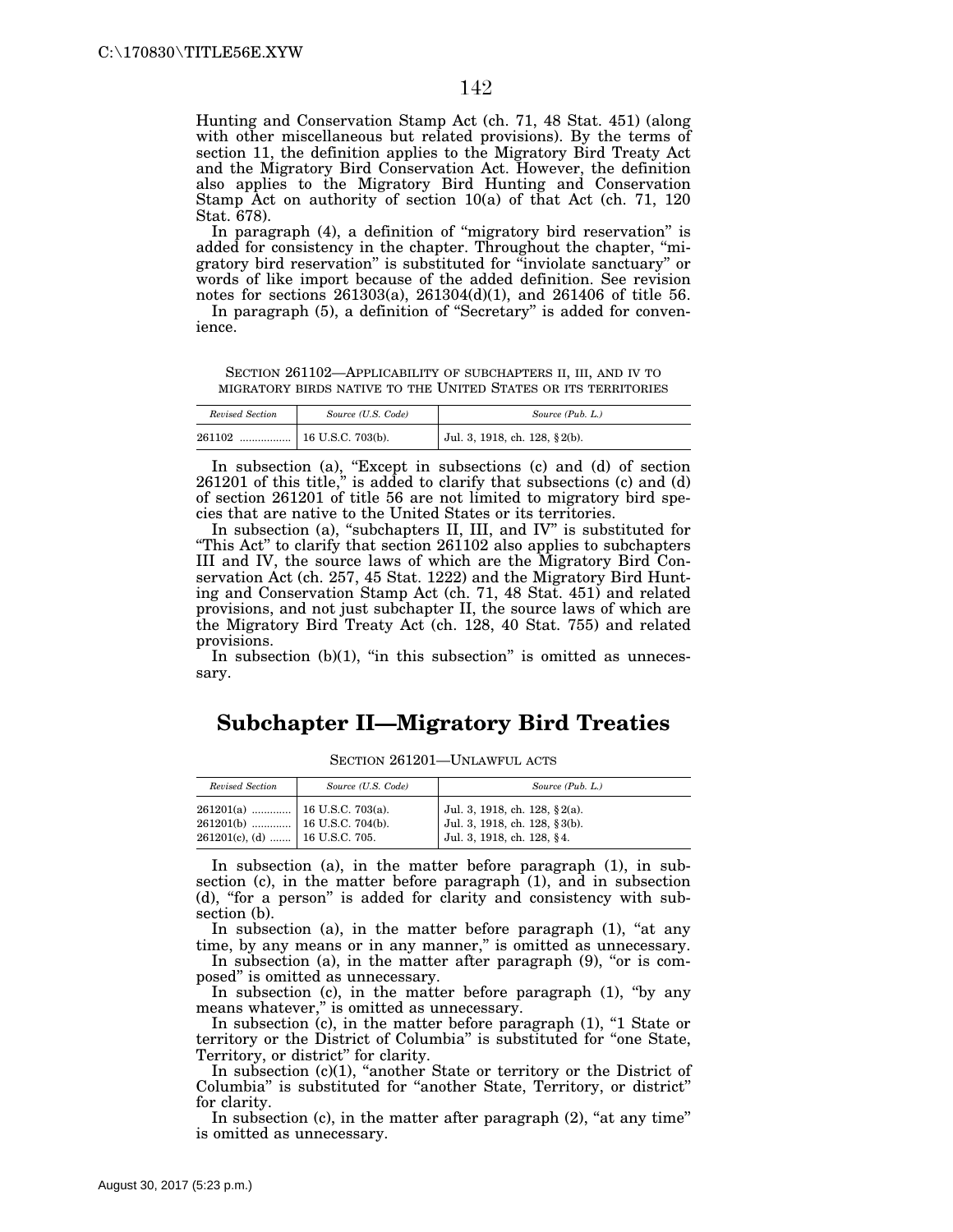In subsection (c), in the matter after paragraph (2), "the State or territory or the District of Columbia'' is substituted for ''the State, Territory, or district'' for clarity.

In subsection (d), "the Dominion of" is omitted as unnecessary.

SECTION 261202—REGULATIONS

| Revised Section | Source (U.S. Code) | Source (Pub. L.)              |
|-----------------|--------------------|-------------------------------|
| 261202          |                    | Jul. 3, 1918, ch. 128, §3(a). |

In subsection (a), in the matter before paragraph (1), "the provisions and in order to carry out the purposes of" is omitted as unnecessary.

In subsection (a), in the matter before paragraph (1), "Secretary" is substituted for "Secretary of Agriculture" because of section 4(f) of Reorganization Plan No. II of 1939 (5 U.S.C. App.).

In subsection (a)(1), "if at all," is omitted as unnecessary.

In subsection  $(a)(1)$ , "a migratory bird" is substituted for "any such bird'' for clarity.

In subsection (a)(2), "suitable" is omitted as unnecessary.

In subsection (a)(2), "allowing" is substituted for "permitting" for consistency with paragraph (1).

In subsection  $(a)(2)$ , "actions listed under paragraph  $(1)$ " is substituted for "same" for clarity.

In subsection (a)(2), "the determinations under paragraph  $(1)$ " is substituted for "such determinations" for clarity.

| Revised Section | Source (U.S. Code)             | Source (Pub. L.)                                                                                      |
|-----------------|--------------------------------|-------------------------------------------------------------------------------------------------------|
|                 | 261203(a)  16 U.S.C. 703 note. | Pub. L. 108–447, div. E, title I, § 143(c)(1), (2).<br>Pub. L. 114–94, div. A, title I, § 1439(b)(1). |

In subsection  $(a)(1)(A)$ , "Not later than 90 days after the date of enactment of this section'' is omitted as obsolete.

In subsection (a)(1)(B), "As necessary," is omitted as unnecessary. In subsection (b), in the matter before paragraph (1), "Secretary" is substituted for ''Secretary of the Interior'' because of the definition of ''Secretary'' in section 261101 of title 56.

In subsection (b), in the matter before paragraph (1), "Secretary of Transportation'' is substituted for ''Secretary'' because of the definition of ''Secretary'' in section 1001 of Fixing America's Surface Transportation Act (Pub. L. 114–94, 23 U.S.C. 101 note).

In subsection (b), in the matter before paragraph (1), "section 261202 of this title'' is substituted for ''the authority of section 3 of the Migratory Bird Treaty Act (16 U.S.C. 704)'' to provide a more precise reference to the pertinent provision.

SECTION 261204—CRIMINAL PENALTIES

| Revised Section | Source (U.S. Code)     | Source (Pub. L.) |
|-----------------|------------------------|------------------|
| 261204          | ` ………………   (no source) |                  |

| SECTION 261205-ENFORCEMENT |  |  |  |
|----------------------------|--|--|--|
|----------------------------|--|--|--|

| Revised Section                    | Source (U.S. Code)                       | Source (Pub. L.)              |
|------------------------------------|------------------------------------------|-------------------------------|
| 261205(a) through   16 U.S.C. 706. |                                          | Jul. 3, 1918, ch. 128, §5.    |
|                                    | (c)(1). $261205(c)(2)$ 16 U.S.C. 707(d). | Jul. 3, 1918, ch. 128, §6(d). |

In subsection (a), in the matter before paragraph (1), "Department of the Interior'' is substituted for ''Department of Agriculture''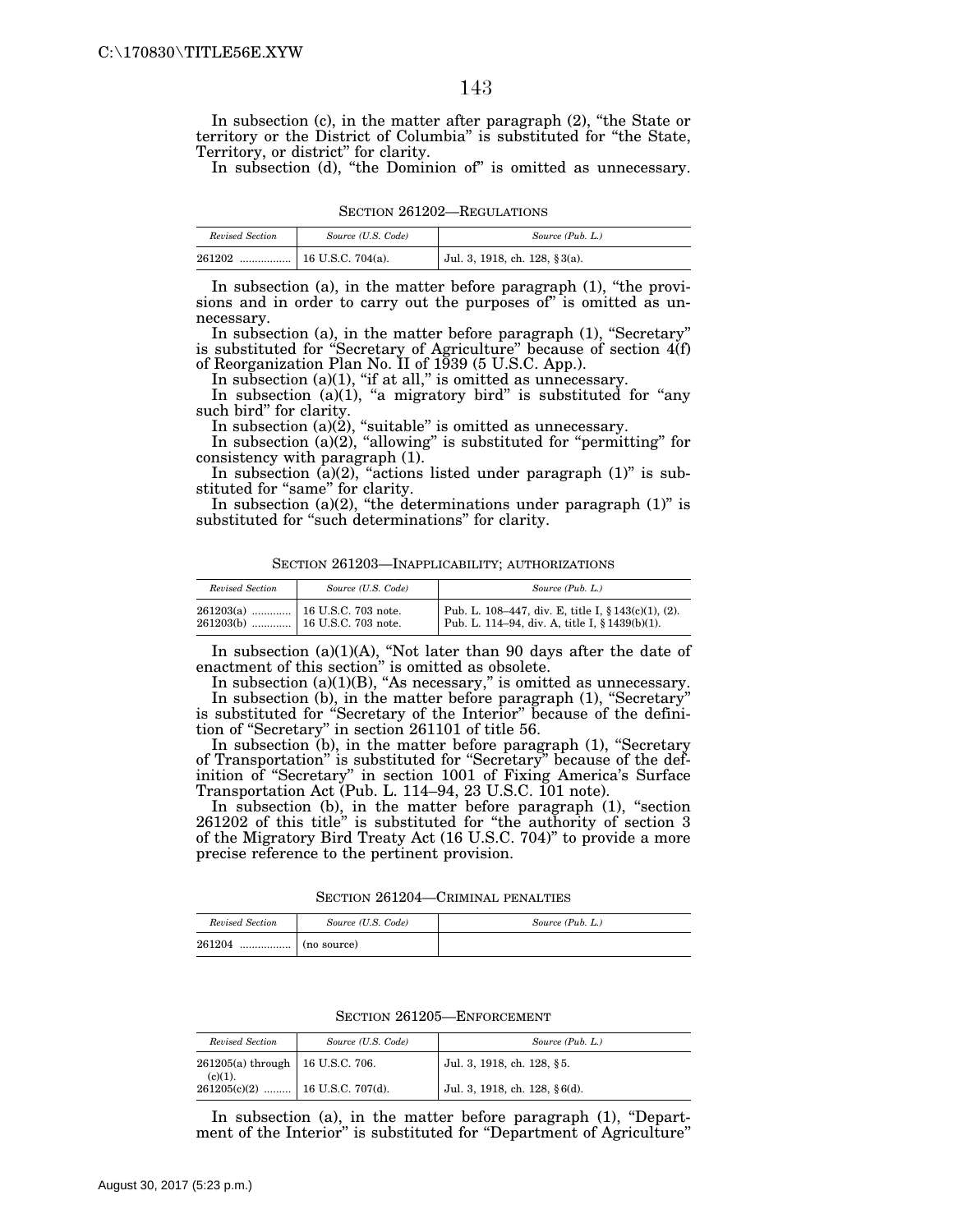and ''Secretary'' is substituted for ''Secretary of Agriculture'' because of section 4(f) of Reorganization Plan No. II of 1939 (5 U.S.C. App.).

In subsection (b), "United States magistrate judges" is substituted for ''United States commissioners'' because of section 636(a)(1) of title 28 and section 321 of the Federal Courts Study Committee Implementation Act of 1990 (Public Law 101–650, 28 U.S.C. 631 note).

In subsection (b), "for the enforcement of this subchapter" is substituted for "in all such cases" for clarity.

In subsection  $(c)(1)$ , "shall be seized" is substituted for "shall, when found, be seized" to eliminate unnecessary words.

In subsection  $(c)(2)(B)$ , "For a violation of this subchapter" is substituted for "and upon conviction for such violation" to eliminate unnecessary words.

In subsection  $(c)(2)(B)$ , "any other penalty" is substituted for "any other'' for clarity.

In subsection  $(c)(2)(C)$ , "and under the authority of," is omitted as unnecessary.

| Revised Section | Source (U.S. Code)                                                 | Source (Pub. L.)                                                              |
|-----------------|--------------------------------------------------------------------|-------------------------------------------------------------------------------|
| 261206          | 16 U.S.C. 709a (matter<br>beginning with "and"<br>the Secretary"). | Jul. 3, 1918, ch. 128, $\S 9$ (matter beginning with<br>"and the Secretary"). |

In subsection (a), "Secretary" is substituted for "Secretary of Agriculture'' because of section 4(f) of Reorganization Plan No. II of 1939 (5 U.S.C. App.).

In subsection  $(a)$ , "out of such moneys" is omitted as unnecessary.

In subsection (a), "in the city of Washington and elsewhere" is omitted as unnecessary because there is no need to specify the city of Washington when "elsewhere" includes every other place.

In subsection (a), "to carry out the Conventions and this subchapter (including regulations prescribed under this subchapter)'' is substituted for "for such purpose" for clarity.

In subsection (b), "with the protection of migratory birds" is substituted for "therewith" for clarity.

SECTION 261207—PREEMPTION

| Revised Section | Source (U.S. Code) | Source (Pub. L.)           |
|-----------------|--------------------|----------------------------|
| 261207<br>      | 16 U.S.C. 708.     | Jul. 3, 1918, ch. 128, §7. |

In the matter before paragraph (1), "or the District of Columbia" is added because of the District of Columbia Home Rule Act (D.C. Code §1-201 et seq.).

In paragraph (2), "section 261202 of this title" is substituted for "section three of this Act" to provide a more precise reference to the pertinent provision.

SECTION 261208—BREEDING AND SALE FOR FOOD SUPPLY

| Revised Section | Source (U.S. Code)     | Source (Pub. L.)            |
|-----------------|------------------------|-----------------------------|
| 261208<br>      | $\vert$ 16 U.S.C. 711. | Jul. 3, 1918, ch. 128, §12. |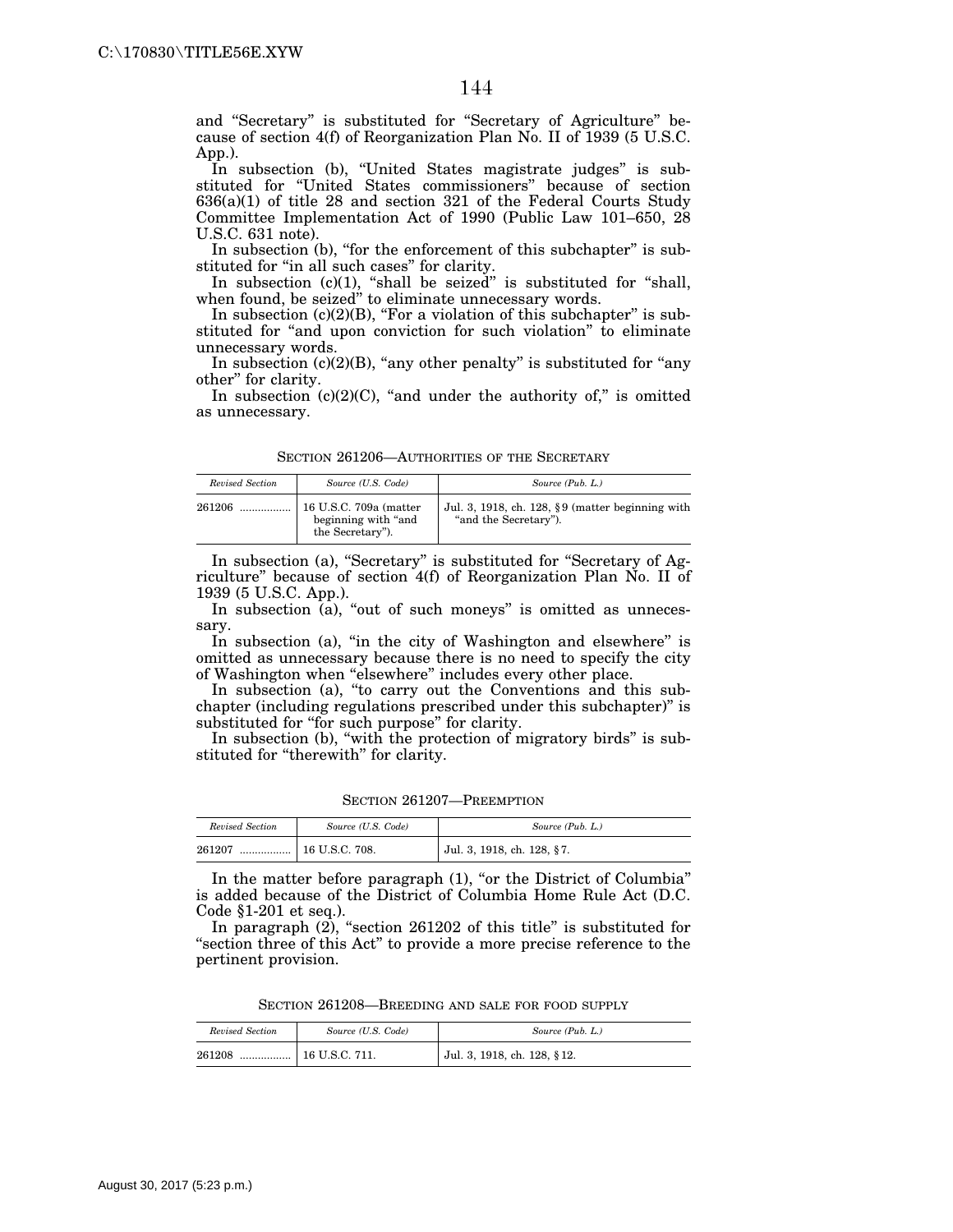SECTION 261209—AUTHORIZATION OF APPROPRIATIONS

| Revised Section | Source (U.S. Code)                | Source (Pub. L.)                                                                                                                              |
|-----------------|-----------------------------------|-----------------------------------------------------------------------------------------------------------------------------------------------|
|                 | before "and the Sec-<br>retary"). | Jul. 3, 1918, ch. 128, §9 (matter before "and the<br>Secretary").                                                                             |
| $261209(b)$     | 16 U.S.C. 718k.                   | Pub. L. 105-277, div. A, § 101(e) (title I, 4th<br>proviso in paragraph under heading "RE-<br>SOURCE MANAGEMENT", at 112 Stat. 2681-<br>236). |

In subsection (a), "from time to time, out of any money in the Treasury not otherwise appropriated," and "and to accomplish the purposes of'' are omitted as unnecessary.

In subsection (b), "That hereafter," is omitted as obsolete.

## **Subchapter III—Migratory Bird Conservation**

| SECTION 261301—MIGRATORY BIRD CONSERVATION COMMISSION |  |  |
|-------------------------------------------------------|--|--|
|                                                       |  |  |

| Revised Section     | Source (U.S. Code)                                                                                                        | Source (Pub. L.)                                                                                                            |
|---------------------|---------------------------------------------------------------------------------------------------------------------------|-----------------------------------------------------------------------------------------------------------------------------|
| $261301(a)(1), (2)$ | 16 U.S.C. 715a (1st sen-<br>tence (matter before)<br>"and authorized to")).                                               | Feb. 18, 1929, ch. 257, $\S 2$ (1st sentence (matter<br>before "and authorized to").                                        |
| $261301(a)(3)$      | 16 U.S.C. 715a (4th sen-<br>tence).                                                                                       | Feb. 18, 1929, ch. 257, §2 (4th sentence).                                                                                  |
| $261301(b)(1)$      | 16 U.S.C. 715a (1st sen-<br>tence (matter begin-<br>ning with "and author-<br>ized to" through the<br>semicolon).         | Feb. 18, 1929, ch. 257, $\S 2$ (1st sentence (matter<br>beginning with "and authorized to" through<br>the semicolon).       |
| $261301(b)(2)$      | 16 U.S.C. 715a (1st sen-<br>tence (matter begin-<br>ning with "and no pur-<br>chase" through the pe-<br>riod at the end). | Feb. 18, 1929, ch. 257, $\S 2$ (1st sentence (matter<br>beginning with "and no purchase" through<br>the period at the end). |
| $261301(c)$ , (d)   | 16 U.S.C. 715a (2d, 3d<br>sentences).                                                                                     | Feb. 18, 1929, ch. 257, §2 (2d, 3d sentences).                                                                              |

In subsection  $(a)(1)$ , "There is established" is substituted for "is created'' for consistency in title 56.

In subparagraphs  $(A)$  and  $(C)$  of subsection  $(a)(2)$ , "Secretary" is substituted for ''Secretary of Agriculture'' and ''Secretary of Agriculture'' is substituted for ''Secretary of the Interior'', respectively, because of section 4(h) of Reorganization Plan No. II of 1939.

In subsection  $(a)(3)$ , "The head of a State agency that administers the State game laws'' is substituted for ''The ranking officer of the branch or department of a State to which is committed the administration of its game laws'' for clarity and to eliminate unnecessary words.

In subsection  $(a)(3)$ , "or his authorized representative" is omitted each place it appears as unnecessary.

In subsection  $(a)(3)$ , "or in a State having no State agency that administers the State game laws'' is substituted for ''and in a State having no such branch or department" for clarity.

In subsection (a)(3), "shall be a member" is substituted for "shall be a member ex officio'' to eliminate unnecessary words.

In subsection (b)(1)(A), "approve or disapprove" is substituted for "pass upon" for clarity.

In subsection  $(b)(1)(A)$ , "an area of land or water or an interest in an area of land or water'' is substituted for ''any area of land, water, or land and water'' because of the last sentence of section 2 of the Migratory Bird Conservation Act (ch. 257), as amended by section 4 of the Wetlands Loan Extension Act of 1976 (Public Law 94–215, 90 Stat. 190), for clarity, and for consistency in title 56.

In subsection  $(b)(1)(B)$ , "or prices" is omitted as unnecessary because of section 1 of title 1.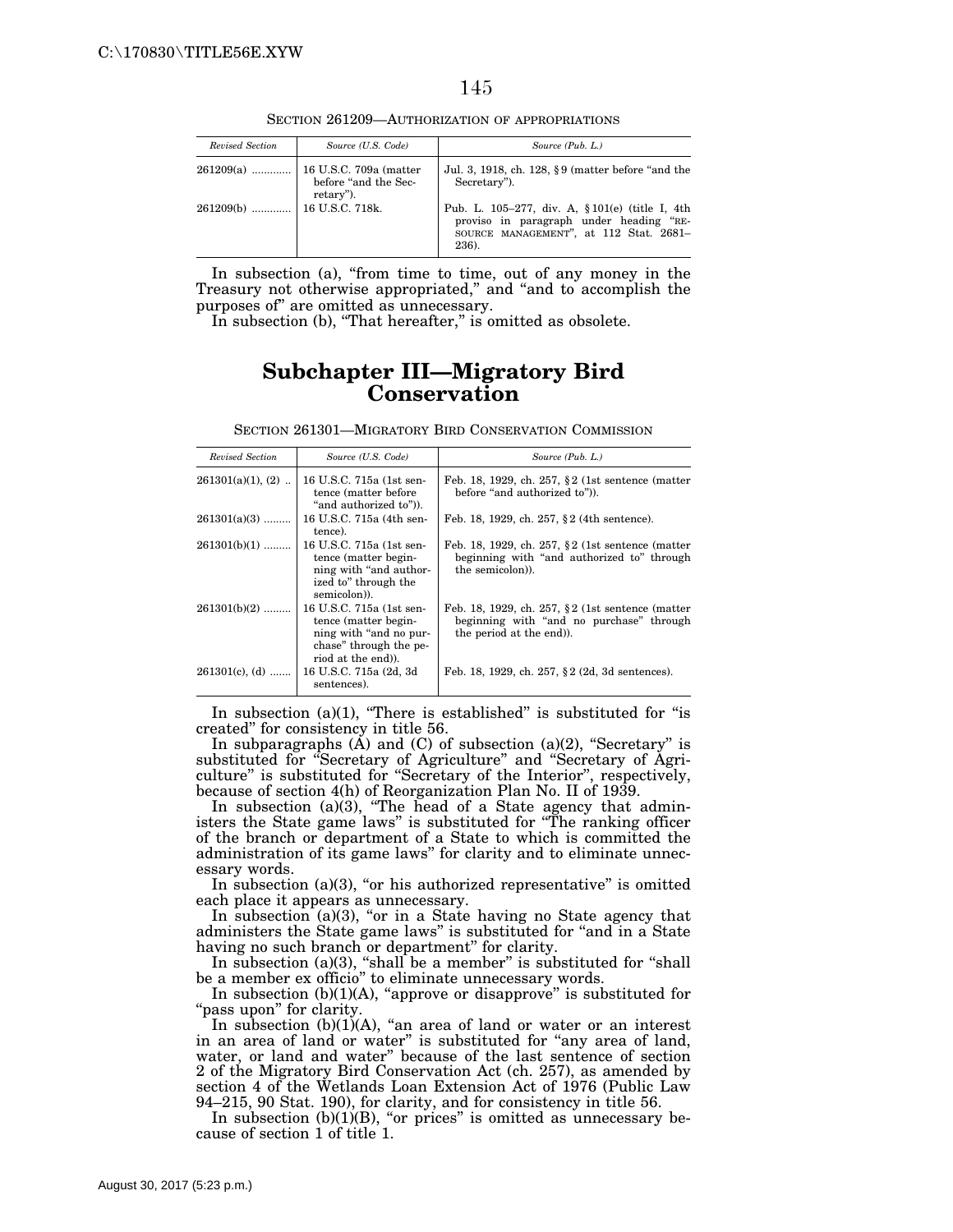SECTION 261302—AREAS RECOMMENDED FOR APPROVAL

| Revised Section | Source (U.S. Code) | Source (Pub. L.)            |
|-----------------|--------------------|-----------------------------|
| 261302<br>      | 16 U.S.C. 715c.    | Feb. 18, 1929, ch. 257, §4. |

SECTION 261303—PURCHASE, RENT, AND OTHER ACQUISITION OF AREAS

| Revised Section | Source (U.S. Code) | Source (Pub. L.)                                        |
|-----------------|--------------------|---------------------------------------------------------|
| 261303          | last sentence).    | Feb. 18, 1929, ch. 257, §5 (except last sen-<br>tence). |

In subsection (a), in the matter before paragraph (1), "migratory bird reservation'' is substituted for ''inviolate sanctuary, or for any other management purpose, for migratory birds'' because of section 261101(4) of title 56.

At the end of subsection  $(a)(1)$ , "or" is substituted for "and" for clarity.

In subsection (b), in the matter before paragraph (1), "when deemed necessary by him and from moneys authorized to be appropriated for the purposes of this Act'' is omitted as unnecessary.

SECTION 261304—TITLES AND EASEMENTS

| Revised Section | Source (U.S. Code) | Source (Pub. L.)            |
|-----------------|--------------------|-----------------------------|
| 261304<br>      | 16 U.S.C. 715e.    | Feb. 18, 1929, ch. 257, §6. |

In subsections (a), (c), and (d), "Secretary" is substituted for "Secretary of Agriculture'' each place it appears because of section 4(f) of Reorganization Plan No. II of 1939 (5 U.S.C. App.).

In subsections (a), (b), and (c), "or an interest in an area" is added because of the last sentence of section 2 of the Migratory Bird Conservation Act (ch. 257), as amended by section  $4^{\circ}$  of the Wetlands Loan Extension Act of 1976 (Public Law 94–215, 90 Stat. 190), for clarity, and for consistency in title 56.

In subsection (b), "the interest in an area" is added because of the last sentence of section 2 of the Migratory Bird Conservation Act (ch. 257), as amended by section 4 of the Wetlands Loan Extension Act of 1976 (Public Law 94–215, 90 Stat. 190), for clarity, and for consistency in title 56.

In subsection (b), "or his designee" is omitted as unnecessary.

In subsections (c) and (d), "rights-of-way," is omitted as unnecessary each place it appears because a right-of-way is a type of easement.

In subsection (d)(1), "an area for migratory bird reservation or wildlife refuge'' is substituted for ''areas for wildlife refuges'' for consistency with the words "as a migratory bird reservation or as a wildlife refuge'' later in the paragraph.

In subsection  $(d)(1)$ , "as a migratory bird reservation" is substituted for "as inviolate sanctuaries for migratory birds" because of section 261101(4) of title 56.

In subsection  $(d)(2)$ , "subject to" is substituted for "subordinate to and subject to'' to eliminate unnecessary words.

SECTION 261305—CONSENT OF STATE TO CONVEYANCE IN FEE

| Revised Section | Source (U.S. Code) | Source (Pub. L.)            |
|-----------------|--------------------|-----------------------------|
| 261305          |                    | Feb. 18, 1929, ch. 257, §7. |

In this section, "Secretary" is substituted for "Secretary of Agriculture'' because of section 4(f) of Reorganization Plan No. II of 1939 (5 U.S.C. App.).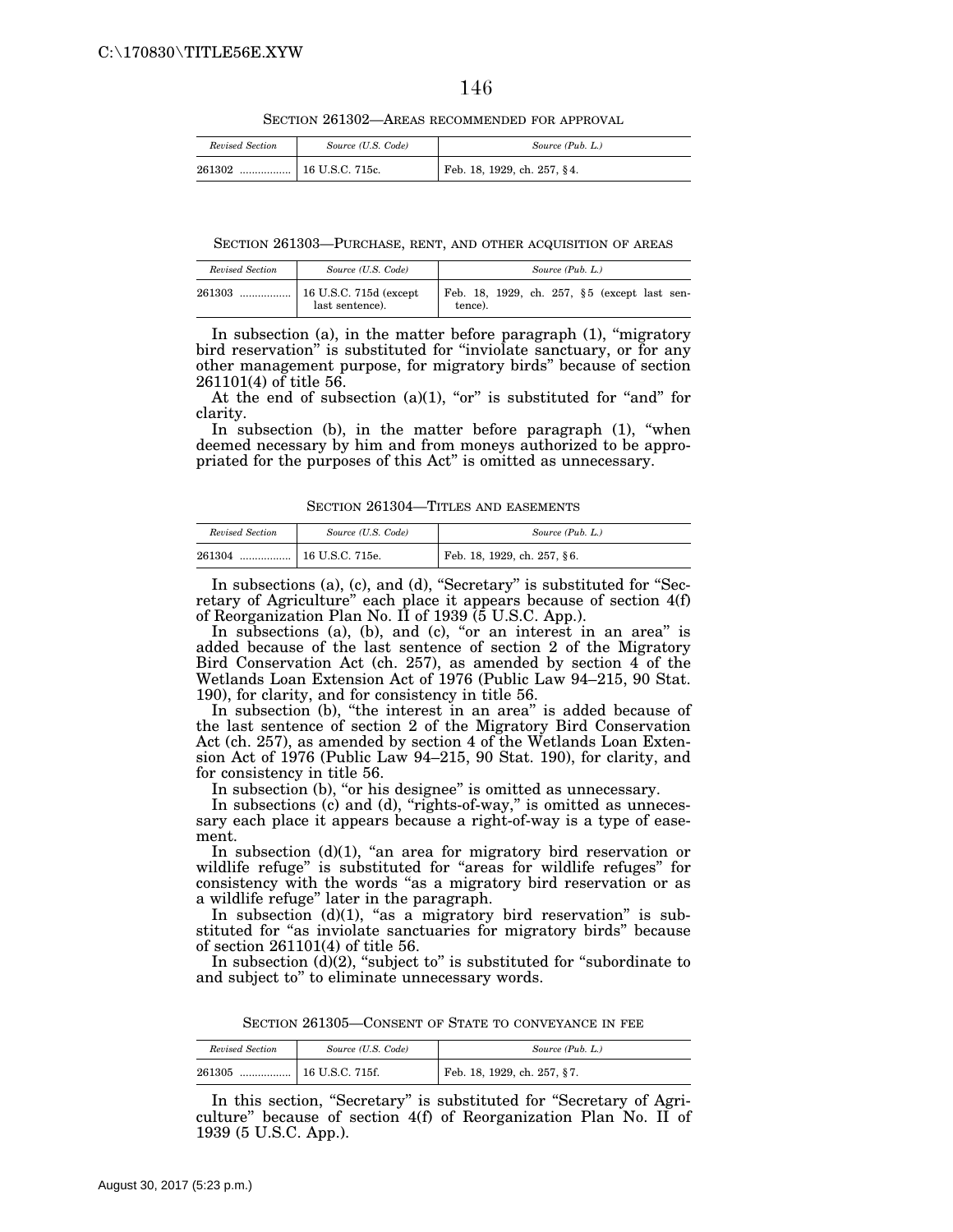SECTION 261306—NATIONAL FORESTS AND POWER SITES

| Revised Section | Source (U.S. Code) | Source (Pub. L.)             |
|-----------------|--------------------|------------------------------|
| 261306<br>      | 16 U.S.C. 7150.    | Feb. 18, 1929, ch. 257, §16. |

In this section, in the matter before paragraph (1), "Secretary" is substituted for ''Secretary of Agriculture'' because of section 4(f) of Reorganization Plan No. II of 1939 (5 U.S.C. App.).

In this section, paragraphs (1) and (2) are substituted for ''to declare, withdraw, or determine, except heretofore designated, any part of any national forest or power site, a migratory bird reservation under any of the provisions of this subchapter'' for clarity and to eliminate unnecessary words.

In paragraph (1), "except as designated before February 18, 1929" is substituted for "except heretofore designated" for clarity.

SECTION 261307—ADMINISTRATION

| Revised Section | Source (U.S. Code)    | Source (Pub. L.)                          |
|-----------------|-----------------------|-------------------------------------------|
| 261307<br>      | $\pm$ 16 U.S.C. 715i. | <sup>1</sup> Feb. 18, 1929, ch. 257, §10. |

In subsection  $(a)(1)(A)$ , "the Conventions" is substituted for "treaty obligations with Mexico, Canada, Japan, and the Union of Soviet Socialist Republics" because of the definition of "Conventions" in section 261101 of title 56.

In subsection  $(a)(1)(B)$ , "listed species, as defined in section 201102 of this title'' is substituted for ''species that are listed pursuant to section 4 of the Endangered Species Act of 1973 as endangered species or threatened species'' for consistency with section 201102 of title 56.

In subsection  $(b)(2)$ , "utilizing the animals" is substituted for "utilizing the resources" for clarity.

SECTION 261308—JURISDICTION OF STATE OVER AREAS ACQUIRED

| Revised Section | Source (U.S. Code) | Source (Pub. L.)            |
|-----------------|--------------------|-----------------------------|
| 261308          |                    | Feb. 18, 1929, ch. 257, §8. |

In this section, "affected" is substituted for "affected or changed" to eliminate unnecessary words.

In this section, "except so far as the punishment of offenses against the United States is concerned'' is omitted as unnecessary.

SECTION 261309—COOPERATION OF STATE IN ENFORCEMENT OF **SUBCHAPTER** 

| Revised Section | Source (U.S. Code) | Source (Pub. L.)             |
|-----------------|--------------------|------------------------------|
| 261309          |                    | Feb. 18, 1929, ch. 257, §17. |

In this section, in the matter before paragraph  $(1)$ , "If a State enacts legislation that adequately provides'' is substituted for ''When any State shall, by suitable legislation, make provision adequately'' for clarity.

In this section, "Secretary" is substituted for "Secretary of Agriculture'' each place it appears because of section 4(f) of Reorganization Plan No. II of 1939 (5 U.S.C. App.).

In paragraph (1), "may certify the enactment" is substituted for "may so certify" for clarity.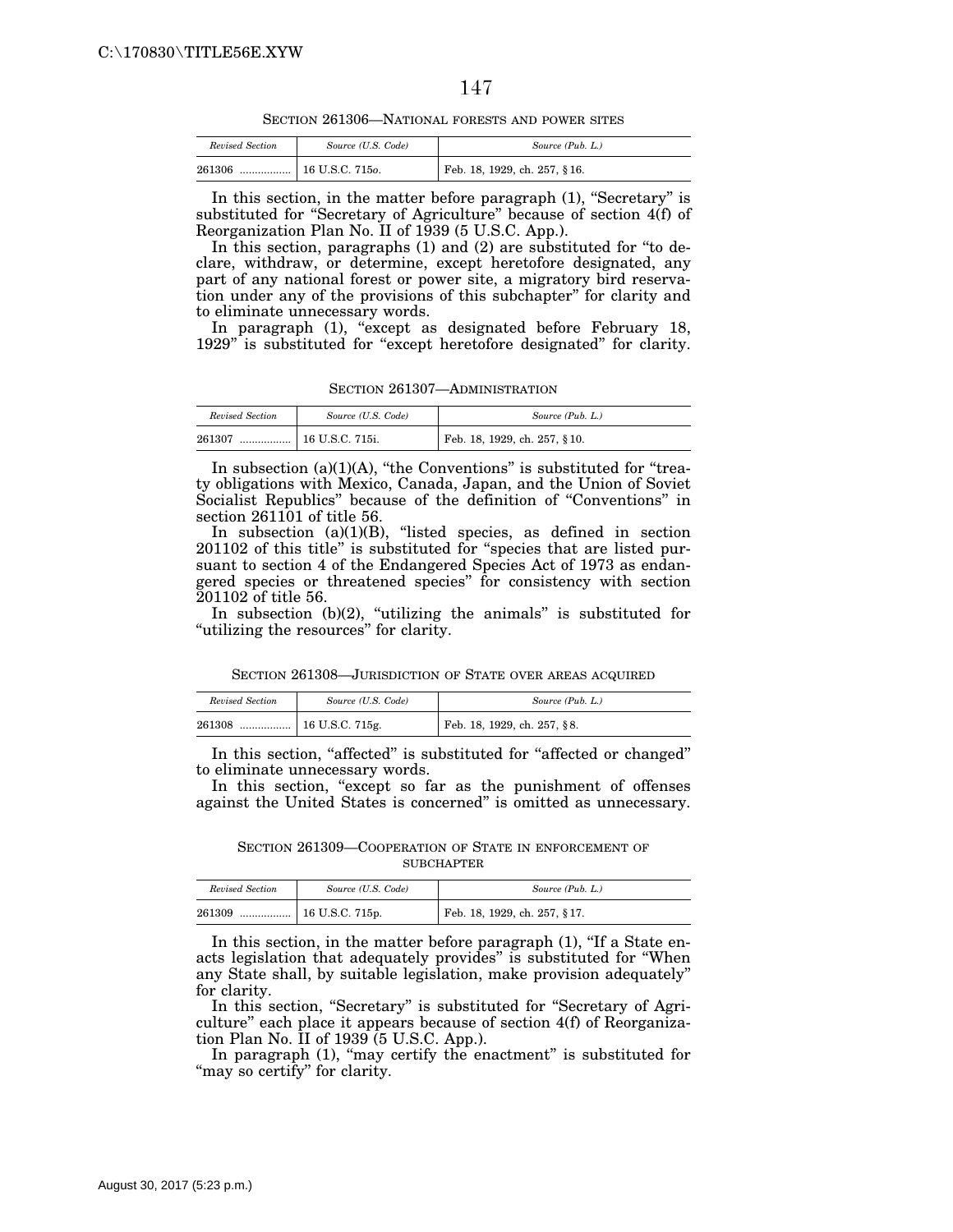SECTION 261310—INAPPLICABILITY TO MILITARY LAND

| Revised Section | Source (U.S. Code) | Source (Pub. L.)                                                        |
|-----------------|--------------------|-------------------------------------------------------------------------|
| 261310          | tence).            | 16 U.S.C. 715d (last sen-   Feb. 18, 1929, ch. 257, §5 (last sentence). |

SECTION 261311—STATE GAME LAWS

| Revised Section | Source (U.S. Code)      | Source (Pub. L.)            |
|-----------------|-------------------------|-----------------------------|
| 261311<br>      | $\vert$ 16 U.S.C. 715h. | Feb. 18, 1929, ch. 257, §9. |

In this section, "affects" is substituted for "is intended to interfere with'' for consistency in title 56.

In this section, "prohibited" is substituted for "forbidden" for consistency in title 56.

SECTION 261312—AUTHORIZATION OF APPROPRIATIONS

| Revised Section                                             | Source (U.S. Code) | Source (Pub. L.)             |
|-------------------------------------------------------------|--------------------|------------------------------|
| $261312(a)$ (except<br>(2)(A)).                             | $16$ U.S.C. 715k.  | Feb. 18, 1929, ch. 257, §12. |
| $261312(a)(2)(A)$ (no source)<br>261312(b)  16 U.S.C. 715q. |                    | Feb. 18, 1929, ch. 257, §18. |

In subsection (a)(1), in the matter before subparagraph (A), ''in addition to all other amounts authorized by law to be appropriated,'' is omitted as unnecessary.

In subsection  $(a)(1)$ , in the matter before subparagraph  $(A)$ , provisions relating to appropriations for fiscal year ending June 30, 1930 through fiscal year ending June 30, 1939 are omitted as obsolete.

In subsection  $(a)(1)$ , in the matter before subparagraph  $(A)$ , "for each fiscal year for" is substituted for "for the fiscal year ending June 30, 1940, and for each fiscal year thereafter'' to eliminate obsolete words.

In subsection  $(a)(1)(A)$ , "suitable areas of land or water or interests in areas of land or water'' is substituted for ''suitable areas of land, water, or land and water'' because of the last sentence of section 2 of the Migratory Bird Conservation Act (ch. 257), as amended by section 4 of the Wetlands Loan Extension Act of 1976 (Public Law 94–215, 90 Stat. 190), for clarity, and for consistency in title 56.

In subsection (a)(1)(B), "Secretary" is substituted for "Secretary of Agriculture'' because of section 4(f) of Reorganization Plan No. II of 1939 (5 U.S.C. App.).

In subsection  $(a)(1)(F)$ , "for the implementation of this subchapter'' is added for clarity.

In subsection  $(a)(2)(A)$ , a definition of "wildlife law enforcement" authority'' is added to eliminate obsolete words and for consistency in title 56.

In subsection  $(a)(2)(B)$ , "law enforcement authority" is substituted for ''United States protector'' to eliminate obsolete words and for consistency in title 56.

In subparagraphs  $(B)$  and  $(C)$  of subsection  $(a)(2)$ , "wildlife law enforcement authority of a reservation" is substituted for "reservation protectors'' to eliminate obsolete words and for consistency in title 56.

In subsection (a)(3), "Secretary" is substituted for "Secretary of Agriculture'' because of section 4(f) of Reorganization Plan No. II of 1939 (5 U.S.C. App.).

In subsection  $(a)(3)$ , "in the District of Columbia and elsewhere" is omitted as unnecessary because there is no need to specify the District of Columbia when "elsewhere" includes any other place.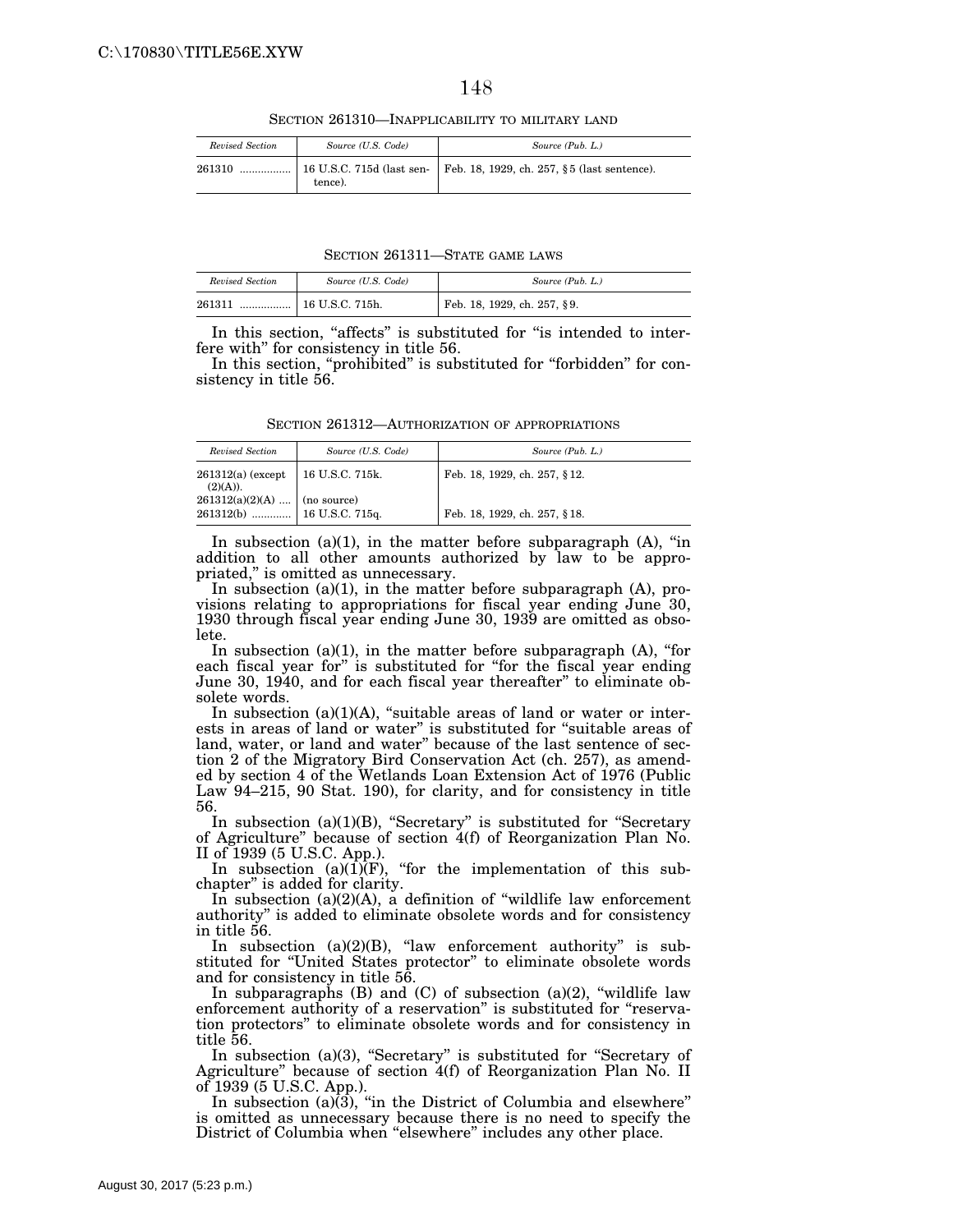In subsection  $(a)(3)$ , "the activities for which appropriations are authorized under this subsection'' is substituted for ''the foregoing objects'' for clarity.

### **Subchapter IV—Migratory Bird Hunting and Conservation Stamps**

## **Part A—General Provisions**

SECTION 261401—DEFINITIONS

| Revised Section                 | Source (U.S. Code)                | Source (Pub. L.)            |
|---------------------------------|-----------------------------------|-----------------------------|
| 261401 (except<br>$(1), (4)$ ). | 16 U.S.C. 718j.                   | Mar. 16, 1934, ch. 71, §10. |
| 261401(1)<br>261401(4)          | $\mid$ (no source)<br>(no source) |                             |

In this section, subsection (a) of section 10 of the Migratory Bird Hunting and Conservation Stamp Act (ch. 71, 120 Stat. 678) is omitted as unnecessary because section 261101 of title 56 applies to the entire chapter. The Migratory Bird Treaty Act (ch. 128, 40 Stat. 755) contains 1 defined term, which is ''native to the United States or its territories'', made applicable to this subchapter by section 261102 of title 56. The Migratory Bird Conservation Act (ch. 257, 45 Stat. 1222) has 2 defined terms, one of which, "take", is also defined in the Migratory Bird Hunting and Conservation Stamp Act (ch. 71, 48 Stat. 451), and is therefore restated in this subchapter. The other defined term is "migratory bird", the definition of which is restated in section 261101 of title 56, and therefore applies to this subchapter.

In this section, section 10(b)(3) of the Migratory Bird Hunting and Conservation Stamp Act (ch. 71, 120 Stat. 678), which defines the term ''Secretary'', is omitted as unnecessary because of section 261101(5) of title 56.

In paragraph (1), a definition of "Fund" is added for convenience. In paragraph (3), "Anatidae or waterfowl, including brant, wild ducks, geese, and swans'' is substituted for ''the species enumerated in paragraph (a) of subdivision 1 of article I of the Convention between the United States and Great Britain for the Protection of Migratory Birds, signed at Washington on August 16, 1916 (USTS 628) (16 U.S.C. 703 et seq.)'' for clarity.

In paragraph (4), a definition of "Stamp" is added for convenience.

In paragraph (5), the Federated States of Micronesia, the Republic of the Marshall Islands, and the Republic of Palau are omitted from the definition of ''State'' to correct an error in the law. See 48 U.S.C. note prec. 1681. For continued application of certain laws of the United States in certain cases, see the Compact of Free Association between the Government of the United States of America and the Governments of the Marshall Islands and the Federated States of Micronesia (48 U.S.C. 1901 note) and the Compact of Free Association between the Government of the United States of America and the Government of Palau (48 U.S.C. 1931 note).

In paragraph (6), in the matter before subparagraph (A), "with respect to a migratory waterfowl,'' is added for clarity.

In subparagraphs (A) and (B) of paragraph (6), ''the migratory waterfowl'' is added for clarity.

| Revised Section | Source (U.S. Code) | Source (Pub. L.)           |
|-----------------|--------------------|----------------------------|
| 261402<br>      | 16 U.S.C. 718a.    | Mar. 16, 1934, ch. 71, §1. |

SECTION 261402—PROHIBITION ON TAKING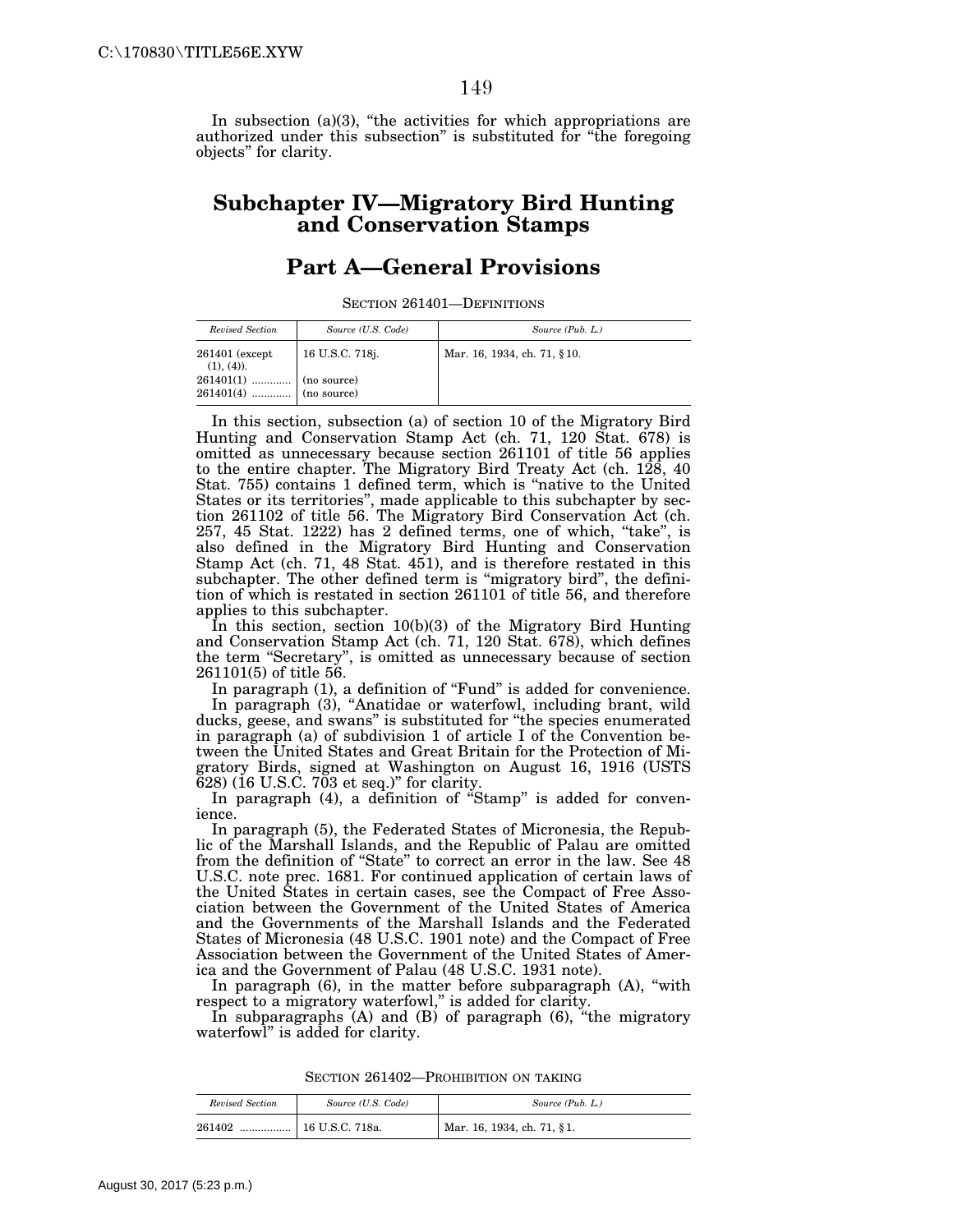In subsection  $(a)(2)(A)$ , "by an officer or employee of a Federal or State agency'' is substituted for ''by Federal or State agencies'' for consistency with "individual" in paragraph (1).

In subsection  $(a)(2)(B)$ , "by an individual for the purpose of propagation" is substituted for "for propagation" for consistency in the paragraph and for consistency with ''individual'' in paragraph (1).

In subsection  $(a)(2)(C)$ , "of the land or water on which the migratory waterfowl is taken'' is substituted for ''of the property'' to distinguish from ''property'' in the latter part of the subparagraph and for clarity.

In subsection  $(a)(2)(C)$ , "or officially designated agencies of the Department of the Interior'' is omitted as unnecessary because of subparagraph (A).

In subsection  $(a)(2)(C)$ , "for the killing," is omitted as unnecessary because of "for the taking" in the matter before subparagraph (A) and because of the definition of ''take'' in section 261401 of title 56.

In subsection  $(b)(2)$ , "an officer or employee of a State" is substituted for "any officer of any State" for consistency with paragraph (1).

SECTION 261403—STAMP SALES

| Revised Section | Source (U.S. Code) | Source (Pub. L.)                               |
|-----------------|--------------------|------------------------------------------------|
| 261403          | $(a)(2)$ ).        | Mar. 16, 1934, ch. 71, $\S 2$ (except (a)(2)). |

In subsection (a)(2), "(or a designee)" is omitted as unnecessary. In subsection (c), in the matter before paragraph (1), "under any circumstances'' is omitted as unnecessary.

In subsection  $(e)(1)$ , "any person" is substituted for "any individual, business, or organization'' because of section 1 of title 1.

In subsection (f), in the matter before paragraph (1), "\$15 for each Stamp sold under this section through hunting year 2013 and \$25 for each hunting year after hunting year 2013" is substituted for ''\$10.00 for each stamp sold under the provisions of this section for hunting years 1987 and 1988, \$12.50 for hunting years 1989 and 1990, \$15.00 for hunting years 1991 through 2013, and \$25 for each hunting year thereafter," to eliminate obsolete words.

SECTION 261404—DISPOSITION OF UNSOLD STAMPS

| Revised Section | Source (U.S. Code) | Source (Pub. L.)                    |
|-----------------|--------------------|-------------------------------------|
| 261404<br>      | 16 U.S.C. 718b-1.  | Jul. 30, 1956, ch. 782, §3(a), (b). |

In subsection (a), in the matter before paragraph  $(1)$ , "(or a designee)'' is omitted as unnecessary.

In subsection  $(a)(1)$ , "(as that term is defined in section 10 of the Migratory Bird Hunting and Conservation Stamp Act)'' is omitted as unnecessary because of the definition of ''hunting year'' in section 261401 of title 56.

SECTION 261405—EFFECT OF PART

| Revised Section | Source (U.S. Code)  | Source (Pub. L.)           |
|-----------------|---------------------|----------------------------|
| 261405<br>      | .   16 U.S.C. 718c. | Mar. 16, 1934, ch. 71, §3. |

In paragraph (1), "or convention" is omitted as unnecessary because conventions are treaties. See Black's Law Dictionary 355 (8th ed. 2004) ("convention. 1. An agreement or compact, esp. one among nations; a multilateral treaty . . . '').

In paragraph (1), "heretofore or hereafter" is omitted as unnecessary.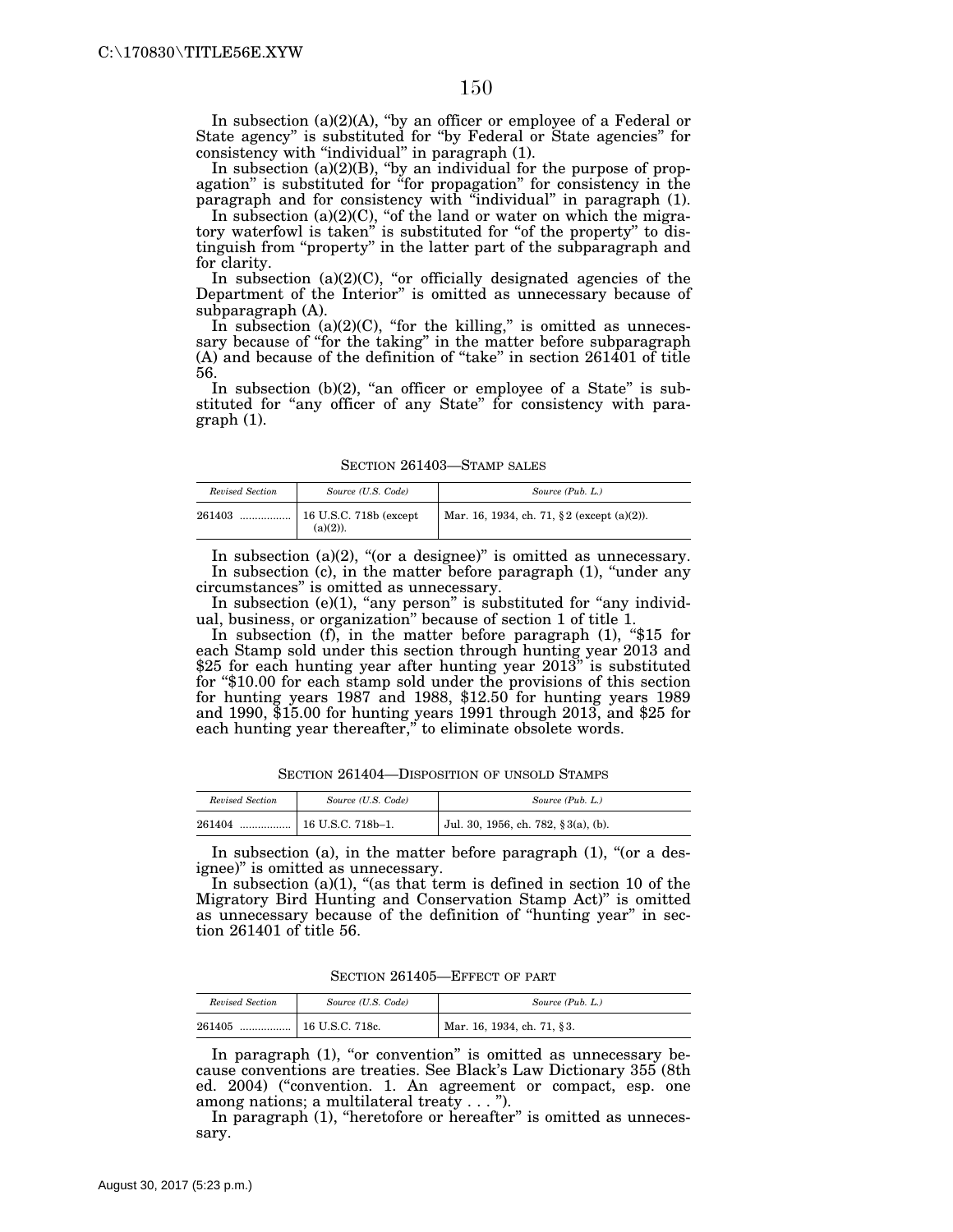SECTION 261406—EXPENDITURE OF AMOUNTS

| Revised Section                      | Source (U.S. Code)                                                                                                         | Source (Pub. L.)                                                                                                             |
|--------------------------------------|----------------------------------------------------------------------------------------------------------------------------|------------------------------------------------------------------------------------------------------------------------------|
| $261406(a)(1)$                       | 16 U.S.C. 718d(a)(1)<br>through $(3)$ (ending<br>with "to be adminis-<br>tered by the Sec-<br>retary").                    | Mar. 16, 1934, ch. 71, $\frac{6}{3}4(a)(1)$ through (3) (end-<br>ing with "to be administered by the Sec-<br>retary").       |
| 261406(a)(2)(A)(i)<br>through (iii). | 16 U.S.C. 718d(b)(1)<br>through $(3)$ .                                                                                    | Mar. 16, 1934, ch. 71, $\frac{6}{3}$ 4(b)(1) through (3).                                                                    |
| 261406(a)(2)<br>$(A)(iv)$ .          | 16 U.S.C. 718d(c).                                                                                                         | Mar. 16, 1934, ch. 71, §4(c).                                                                                                |
| $261406(b)(1)$                       | 16 U.S.C. 718d(a)(3) (be-<br>ginning with "in which"<br>there shall be a sub-<br>account" through<br>"hunting year 2013"). | Mar. 16, 1934, ch. 71, $(4(a)(3)$ (beginning with<br>"in which there shall be a subaccount"<br>through "hunting year 2013"). |
| $261406(b)(2)$                       | 16 U.S.C. 718d(b)(4).                                                                                                      | Mar. 16, 1934, ch. 71, §4(b)(4).                                                                                             |
| $261406(c)$                          | 16 U.S.C. 718d(d).                                                                                                         | Mar. 16, 1934, ch. 71, §4(d).                                                                                                |
| 261406(d)                            | 16 U.S.C. 715k-5.                                                                                                          | Pub. L. 87-383, §3.                                                                                                          |

In subsection (a)(1)(C), "(referred to in this section as the 'fund')" is omitted as unnecessary because of the definition of ''Fund'' in section 261401 of title 56.

In subsection  $(a)(2)(A)$ , in the matter before clause (i), "Except as provided in subsection  $(b)$ ," is added for clarity and in lieu of the source law reference to paragraph (4), which is restated in subsection  $(b)(2)$ .

In subsection  $(a)(2)(A)(i)(III)$ , "in the District of Columbia and elsewhere'' is omitted as unnecessary because there is no need to specify the District of Columbia when "elsewhere" includes any other place.

In subsection (a)(2)(A)(ii), "Except as provided in clauses (iii) and (iv)'' is substituted for ''Except as provided in paragraphs (3) and (4) and subsection (c)'' for clarity because the exception referencing paragraph (4) was already restated in subparagraph (A), in the matter before clause (i).

In subsection  $(a)(2)(A)(ii)$ , "the remaining amount from clause  $(i)$ " is substituted for "the remainder" for clarity.

In subsection  $(a)(2)(A)(iii)(I)$ , "for the purposes of that paragraph,'' is omitted as unnecessary.

In subsection (a)(2)(A)(iii)(II), ''The small wetland and pothole areas referred to in subclause (I)'' is substituted for ''Such small areas'' for clarity.

In subsection (a)(2)(A)(iii)(III), ''migratory bird reservation provisions'' is substituted for ''inviolate sanctuary provisions'' for consistency with section 261101(4) of title 56 and the substitutions made in subchapter III (see revision notes for sections 261303(a) and  $261304(d)(1)$  of title 56).

In subsection  $(a)(2)(A)(iv)(I)$ , "not to exceed \$1,000,000 in each of fiscal years 1999, 2000, 2001, 2002, and 2003,'' is omitted as obsolete.

In subsection  $(a)(2)(A)(iv)(II)$ , "materials" is substituted for "appropriate materials'' to eliminate an unnecessary word.

In subsection (c), in the matter before paragraph (1), "shall annually submit to Congress a report that includes'' is substituted for ''shall include in each annual report of the Commission under section 3 of the Migratory Bird Conservation Act (16 U.S.C. 715b)'' to eliminate obsolete words. Section 3 of the Migratory Bird Conservation Act (ch. 257, 45 Stat. 1223) is repealed as obsolete by the bill because of the termination of the reporting requirement with respect to Congress, effective May 15, 2000. See section 3003 of the Federal Reports Elimination and Sunset Act of 1995 (Public Law 104–66, 31 U.S.C. 1113 note) and the 6th item on page 177 of House Document No. 103–7.

In subsection  $(c)(3)$ , in the matter before subparagraph  $(A)$ , "National Wildlife Refuge System land opened and closed'' is substituted for "the refuge lands opened, and refuge lands closed," for clarity and to eliminate unnecessary words.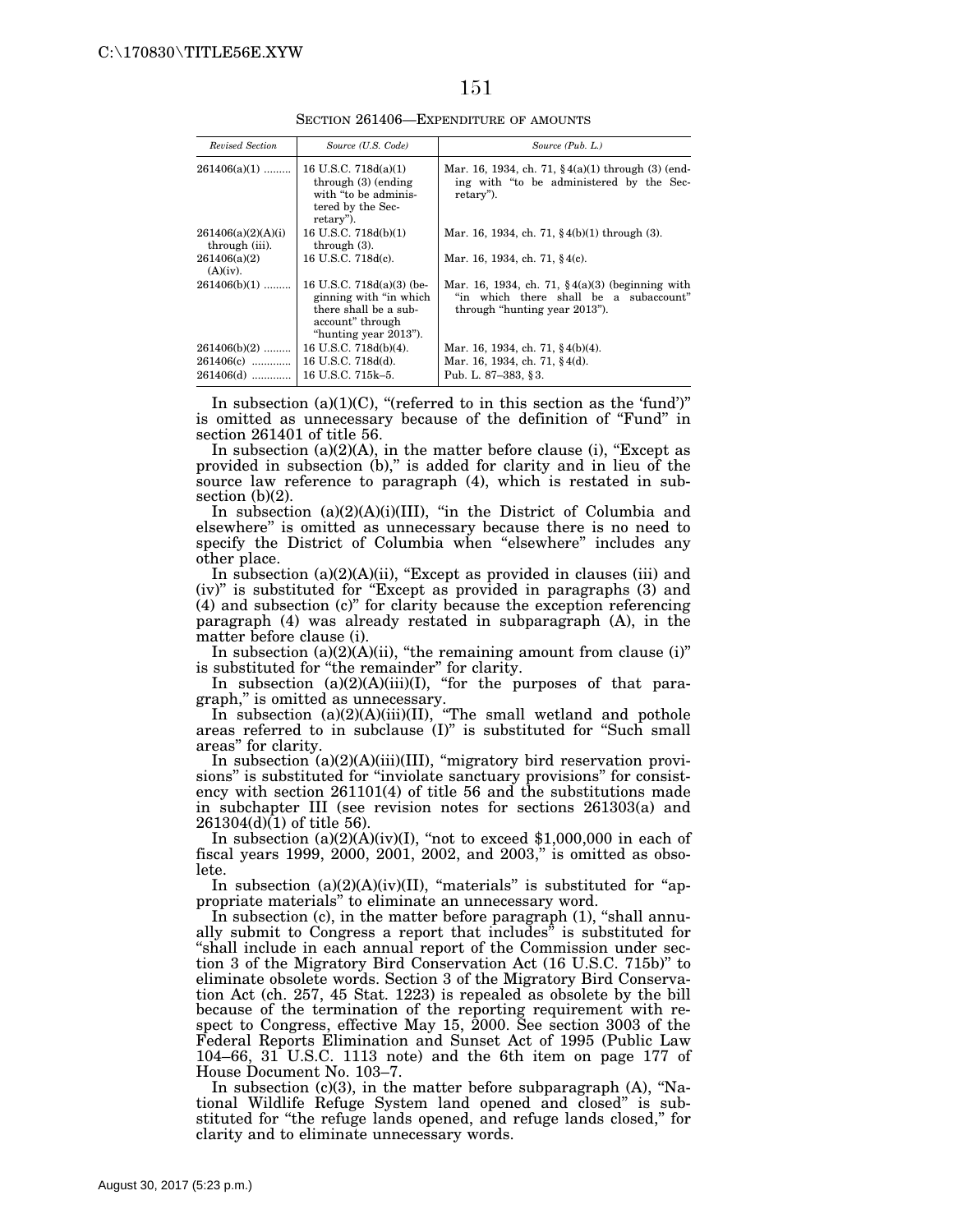In subsection  $(c)(3)(A)$ , "each national wildlife refuge" is substituted for "each refuge" for clarity.

In subsection (c)(4), "acres of National Wildlife Refuge System land'' is substituted for ''acres of refuge land'' each place it appears for clarity.

In subsection (c)(5), "land added to the National Wildlife Refuge System'' is substituted for ''those lands added to the system'' for clarity.

In subsection (d), "in which the land is situated" is added for clarity.

SECTION 261407—LOANS AND TRANSFERS; ALTERATIONS; REPRODUCTIONS OF STAMPS

| Revised Section | Source (U.S. Code) | Source (Pub. L.)           |
|-----------------|--------------------|----------------------------|
| 261407<br>      | 16 U.S.C. 718e.    | Mar. 16, 1934, ch. 71, §5. |

In subsection (a), "individual" is substituted for "person" each place it appears for consistency with section 261402 of title 56.

In subsection  $(a)(1)$ , "another individual" is substituted for "any person'' for clarity.

In subsection (b), in the matter before paragraph (1), "section 504(1)'' is substituted for ''section 504(*l*)(D)'' to correct an error in the law and for consistency with the matter after subsection  $(c)(1)(B).$ 

In subsection  $(b)(1)$ , "authorized by this Act" is omitted as unnecessary.

In subsection  $(c)(1)$ , in the matter after subparagraph  $(B)$ , "authorized by sections 1 through 4 and 6 through 9 of this Act,'' is omitted as unnecessary.

In subsection  $(c)(1)$ , in the matter after subparagraph  $(B)$ , "the reproduction of which'' is substituted for ''which otherwise'' for clarity.

SECTION 261408—ENFORCEMENT

| Revised Section | Source (U.S. Code) | Source (Pub. L.)           |
|-----------------|--------------------|----------------------------|
| 261408<br>      | 16 U.S.C. 718f.    | Mar. 16, 1934, ch. 71, §6. |

In subsection (a), "For the efficient execution of this Act," is omitted as unnecessary.

In subsection (a), "United States magistrate judges" is substituted for "United States commissioners" and "those judges, magistrate judges'' is substituted for ''said judges, commissioners'' because of section 636(a)(1) of title 28 and section 321 of the Federal Courts Study Committee Implementation Act of 1990 (Pub. L. 101– 650, 28 U.S.C. 631 note).

SECTION 261409—VIOLATIONS

| Revised Section | Source (U.S. Code)                  | Source (Pub. L.)           |
|-----------------|-------------------------------------|----------------------------|
| 261409          | $\ldots$ $\ldots$   16 U.S.C. 718g. | Mar. 16, 1934, ch. 71, §7. |

In this section, "or fails to comply with" is omitted as unnecessary because failing to comply with the subchapter is a violation of the subchapter.

SECTION 261410—COOPERATION

| Revised Section | Source (U.S. Code)      | Source (Pub. L.)           |
|-----------------|-------------------------|----------------------------|
| 261410<br>      | $\vert$ 16 U.S.C. 718h. | Mar. 16, 1934, ch. 71, §8. |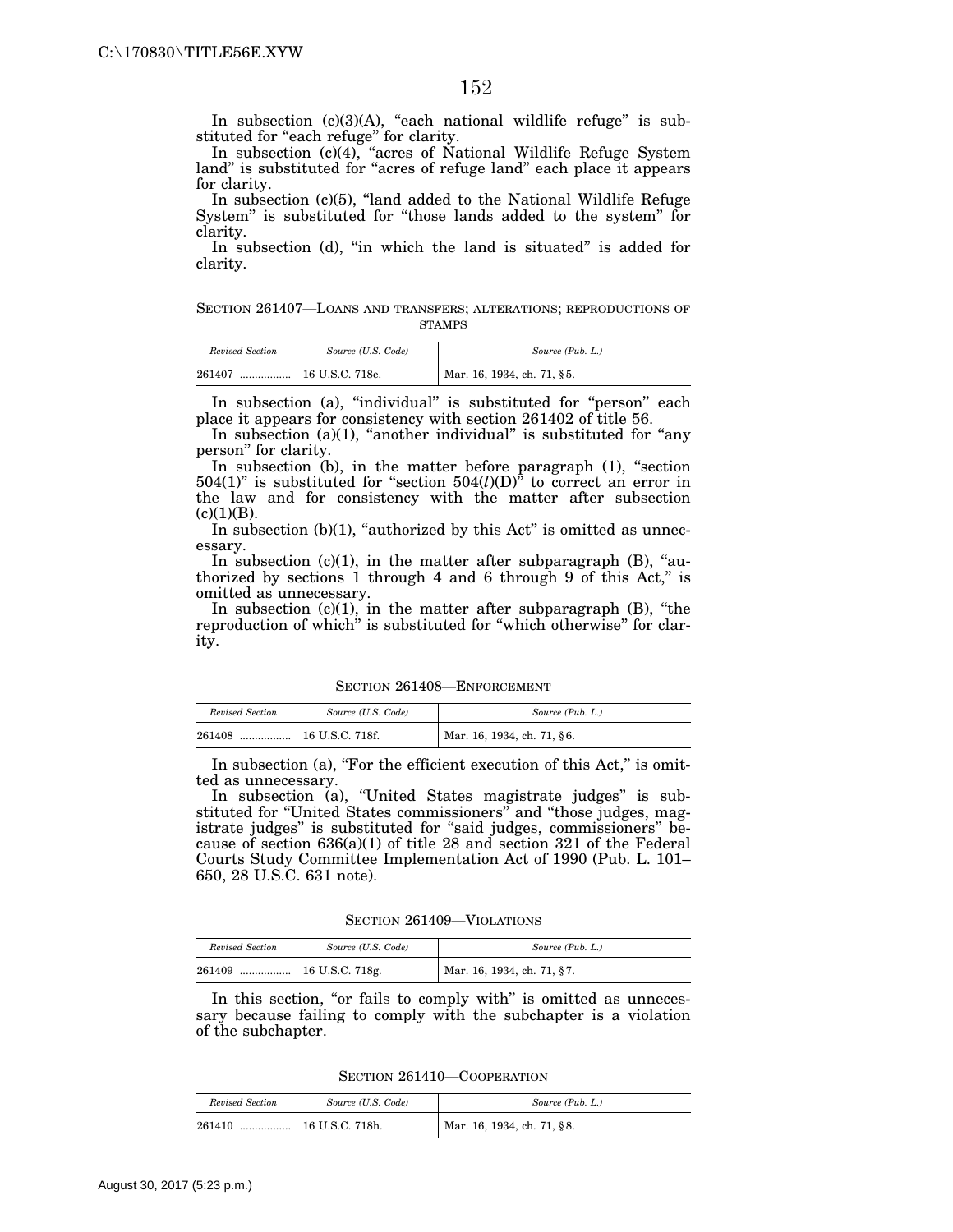In this section, ''States and territories (including a possession)'' is substituted for ''the States and the territories and possessions'' for clarity, because a possession is a category of territory. The reference to ''possession'' is retained because it appears in the source law. In contrast, where a source law does not include a reference to "possession", title 56 does not add one. See, e.g., restatement and revision note for section  $205205(a)(9)$  of title 56 (retaining "territories'' in the restatement without adding ''(including possessions)''). Title 56 makes no change with respect to whether, for the purpose of any provision that does not specifically mention possessions following a reference to territories, the term "territories" is to be understood to include possessions.

SECTION 261411—USE OF CONTEST FEES

| Revised Section | Source (U.S. Code) | Source (Pub. L.)           |
|-----------------|--------------------|----------------------------|
| 261411<br>      | 16 U.S.C. 718i.    | Mar. 16, 1934, ch. 71, §9. |

In paragraphs  $(1)$  and  $(2)$ , "first," and "second," are omitted as unnecessary because "to the extent any funds remain," in paragraph (2) indicates that the appropriation account referred to in paragraph (1) is the primary account to which the funds received under the section shall be credited.

## **Part B—Permanent Electronic Duck Stamps**

SECTION 261421—DEFINITIONS

| Revised Section                                                 | Source (U.S. Code)             | Source (Pub. L.)                    |
|-----------------------------------------------------------------|--------------------------------|-------------------------------------|
| $261421(1)$ through   16 U.S.C. 718 $o(1)$<br>(3).<br>261421(4) | through $(3)$ .<br>(no source) | Pub. L. 113-239, §2(1) through (3). |

In paragraph (4), a definition of ''electronic stamp program'' is added for convenience.

SECTION 261422—AUTHORIZATION BY SECRETARY FOR STATES TO ISSUE ELECTRONIC STAMPS

| Revised Section                    | Source (U.S. Code)                                | Source (Pub. L.)                                                   |
|------------------------------------|---------------------------------------------------|--------------------------------------------------------------------|
| $261422(a)$ , (b)  16 U.S.C. 718p. | $261422(c)$ 16 U.S.C. 718q(a) (last<br>sentence). | Pub. L. 113-239, §3.<br>Pub. L. 113-239, $\S4(a)$ (last sentence). |

SECTION 261423—STATE APPLICATION

| Revised Section |                                         | Source (Pub. L.)                       |
|-----------------|-----------------------------------------|----------------------------------------|
|                 | Source (U.S. Code)                      |                                        |
|                 | sentence).                              | Pub. L. 113-239, §4(a) (1st sentence). |
|                 | 261423(b), (c)  16 U.S.C. 718q(b), (c). | Pub. L. 113-239, §4(b), (c).           |

In subsection  $(b)(1)$ , "each electronic stamp" is substituted for "the stamp" for clarity.

In subsection  $(b)(3)$ , "electronic stamp program" is substituted for "program" for clarity and consistency with section 261422(c) of title 56.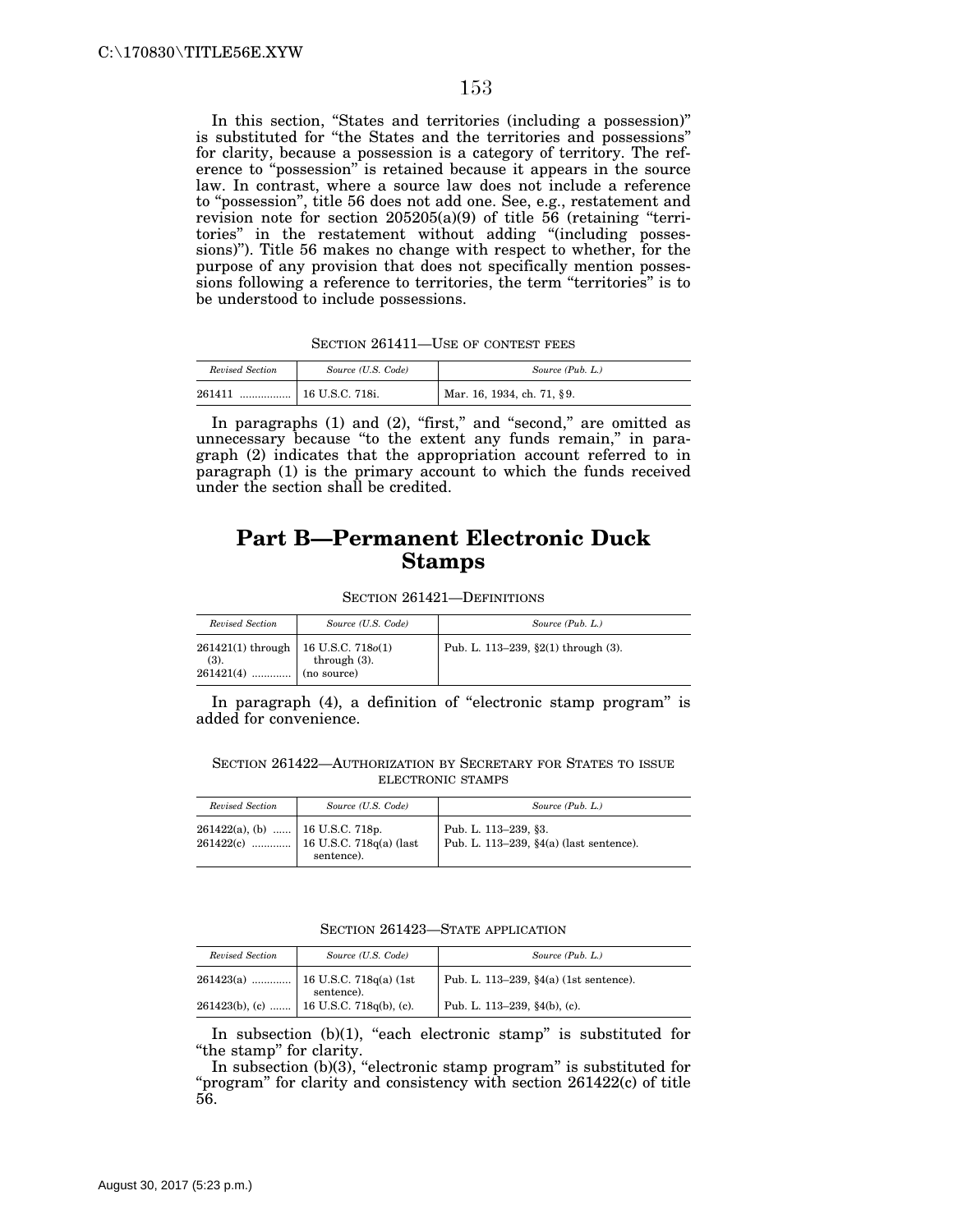SECTION 261424—STATE OBLIGATIONS AND AUTHORITIES

| Revised Section | Source (U.S. Code)           | Source (Pub. L.)     |
|-----------------|------------------------------|----------------------|
| 261424<br>      | <sup>1</sup> 16 U.S.C. 718r. | Pub. L. 113-239, §5. |

In subsection (a), in the matter before paragraph  $(1)$ , "receive" is substituted for ''shall receive'' to eliminate an unnecessary word.

In subsection (b)(1)(C), ''the written agreement under paragraph (2)'' is substituted for ''the agreement'' for clarity and consistency with paragraph (2).

In subsection  $(b)(2)$ , "a written agreement" is substituted for "the written agreement" for clarity because "the written agreement" has no antecedent.

SECTION 261425—ELECTRONIC STAMP REQUIREMENTS; RECOGNITION OF ELECTRONIC STAMP

| Revised Section | Source (U.S. Code) | Source (Pub. L.)     |
|-----------------|--------------------|----------------------|
| 261425<br>      | 16 U.S.C. 718s.    | Pub. L. 113-239, §6. |

In subsection  $(a)(2)$ , "identify the licensee" is substituted for ''identify the holder'' for consistency in the paragraph.

In subsection (b), in the matter before paragraph (1), "issued by a State under this Act'' is omitted as unnecessary because of the definition of ''electronic stamp'' under section 261421 of title 56.

In subsection (b)(2), "nationally as a valid Migratory Bird Hunting and Conservation Stamp under part A'' is substituted for ''nationally as a valid Federal migratory bird hunting and conservation stamp'' for clarity and consistency with part A.

In subsection (b)(3), "governing hunting" is substituted for "governing that hunting'' to eliminate an unnecessary word.

| Revised Section | Source (U.S. Code)    | Source (Pub. L.)     |
|-----------------|-----------------------|----------------------|
| 261426<br>      | $\pm 16$ U.S.C. 718t. | Pub. L. 113-239, §7. |

# **Subchapters V Through VIII—Reserved**

#### **Subchapter IX—Miscellaneous**

SECTION 261901—REGULATIONS

| Revised Section                                                 | Source (U.S. Code)                                                              | Source (Pub. L.)                                                                                                                                           |
|-----------------------------------------------------------------|---------------------------------------------------------------------------------|------------------------------------------------------------------------------------------------------------------------------------------------------------|
| 261901(a)    16 U.S.C. 712(2).<br>$261901(b)$ 16 U.S.C. 712(1). | $261901(c)(1)$ 16 U.S.C. 703 note.<br>$261901(c)(2), (3)$   16 U.S.C. 703 note. | Pub. L. 95-616, § 3(h)(3).<br>Pub. L. 95-616, § 3(h)(2).<br>Pub. L. 107-314, div. A, title III, § 315(f).<br>Pub. L. 107-314, div. A, title III, § 315(d). |
|                                                                 | 261901(c)(4)  16 U.S.C. 703 note.                                               | Pub. L. 107-314, div. A, title III, § 315(e).                                                                                                              |

In subsection  $(c)(1)(A)(ii)$ , "or sensor" is substituted for "and sensors'' for clarity.

In subsection  $(c)(2)$ , "Not later than the expiration of the oneyear period beginning on the date of the enactment of this Act,'' is omitted as obsolete.

In subsection (c)(4), the 1st sentence of the source law, which provides that an action seeking judicial review of regulations prescribed pursuant to section 315 of Public Law 107–314 (116 Stat. 2509) or of the manner of their promulgation shall be filed in the appropriate Federal court by not later than the expiration of the 120-day period beginning on the date on which the regulations are published in the Federal Register (February 28, 2007), is omitted as obsolete. See 72 Fed. Reg. 8931 (Feb. 28, 2007).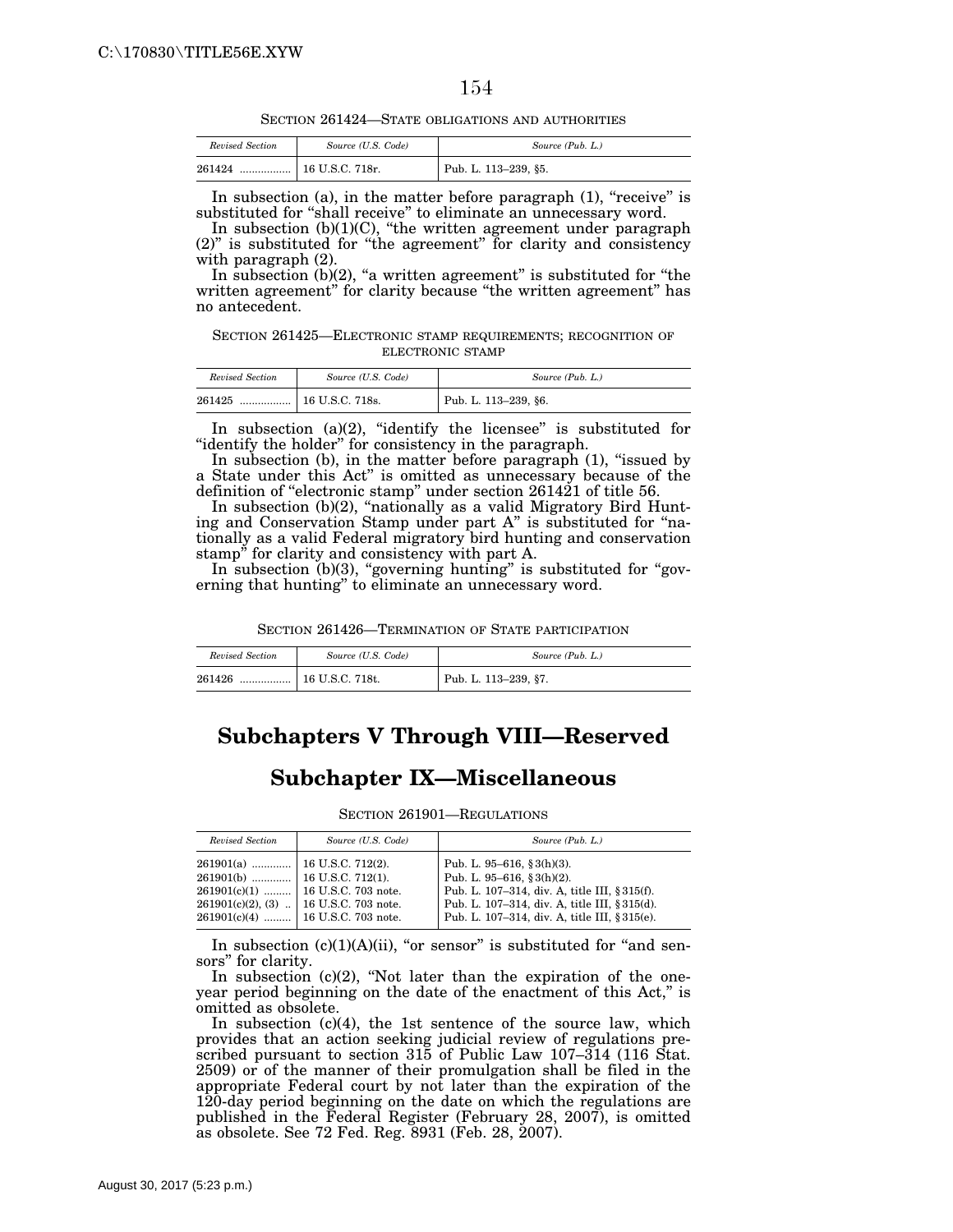In subsection  $(c)(4)$ , "Upon the expiration of such period and the exhaustion of any legal challenges to the regulations pursuant to any action filed in such period," and "further" are omitted as obsolete.

SECTION 261902—EXPENDITURES FOR PERSONAL SERVICES

| Revised Section | Source (U.S. Code) | Source (Pub. L.)                                |
|-----------------|--------------------|-------------------------------------------------|
| 261902<br>      | 16 U.S.C. 715k–1.  | Jun. 15, 1935, ch. 261, title VII, 1st section. |

In this section, ''Secretary'' is substituted for ''Secretary of Agriculture'' because of section 4(f) of Reorganization Plan No. II of 1939 (5 U.S.C. App.).

In this section, ''in the District of Columbia and elsewhere'' is omitted as unnecessary because there is no need to specify the District of Columbia when ''elsewhere'' includes any other place.

SECTION 261903—MIGRATORY NONGAME BIRD RESEARCH AND **CONSERVATION** 

| Revised Section | Source (U.S. Code) | Source (Pub. L.)     |
|-----------------|--------------------|----------------------|
| 261903<br>      | 16 U.S.C. 2912.    | Pub. L. 96-366, §13. |

In subsection (a), in the matter before paragraph (1), "Federal or State agencies and international or private organizations,'' is substituted for "Federal, State, international and private organizations,'' for clarity.

In subsection (a)(3), "implementing the Convention on Nature Protection and Wildlife Preservation in the Western Hemisphere'' is omitted as unnecessary.

In subsection (b)(5), "other countries" is substituted for "other nations'' for consistency in the chapter.

In subsection (c), ''Every 5 years'' is substituted for ''Within one year after the date of enactment of this Act, and at five-year intervals thereafter'' to eliminate obsolete words.

In subsection (c), ''Committee on Natural Resources of the House of Representatives'' is substituted for ''Committee on Merchant Marine and Fisheries of the United States House of Representatives'' on authority of Rule  $X(1)(m)$ , formerly  $X(1)(l)$ , of the Rules of the House of Representatives, adopted by House Resolution No. 6 (104th Congress, January 4, 1995), section 1(b)(3)(C) of Public Law 104–14 (2 U.S.C. note prec. 21), and Rule  $X(1)(m)$ , formerly  $X(1)(l)$ , of the Rules of the House of Representatives, adopted by House Resolution No. 6 (110th Congress, January 5, 2007).

#### **Chapter 263—Bald Eagles and Golden Eagles**

SECTION 263101—DEFINITIONS

| Revised Section                                                      | Source (U.S. Code) | Source (Pub. L.)           |
|----------------------------------------------------------------------|--------------------|----------------------------|
| $263101(1), (2)$   (no source)<br>$263101(3)$ , (4)  16 U.S.C. 668c. |                    | Jun. 8, 1940, ch. 278, §4. |

In this section, definitions of "eagle" and "Secretary" are added for convenience.

In this section, "'whoever' includes also associations, partnerships, and corporations'' is omitted as unnecessary because of section 1 of title 1.

In paragraph (3), "with respect to an eagle," is added for clarity.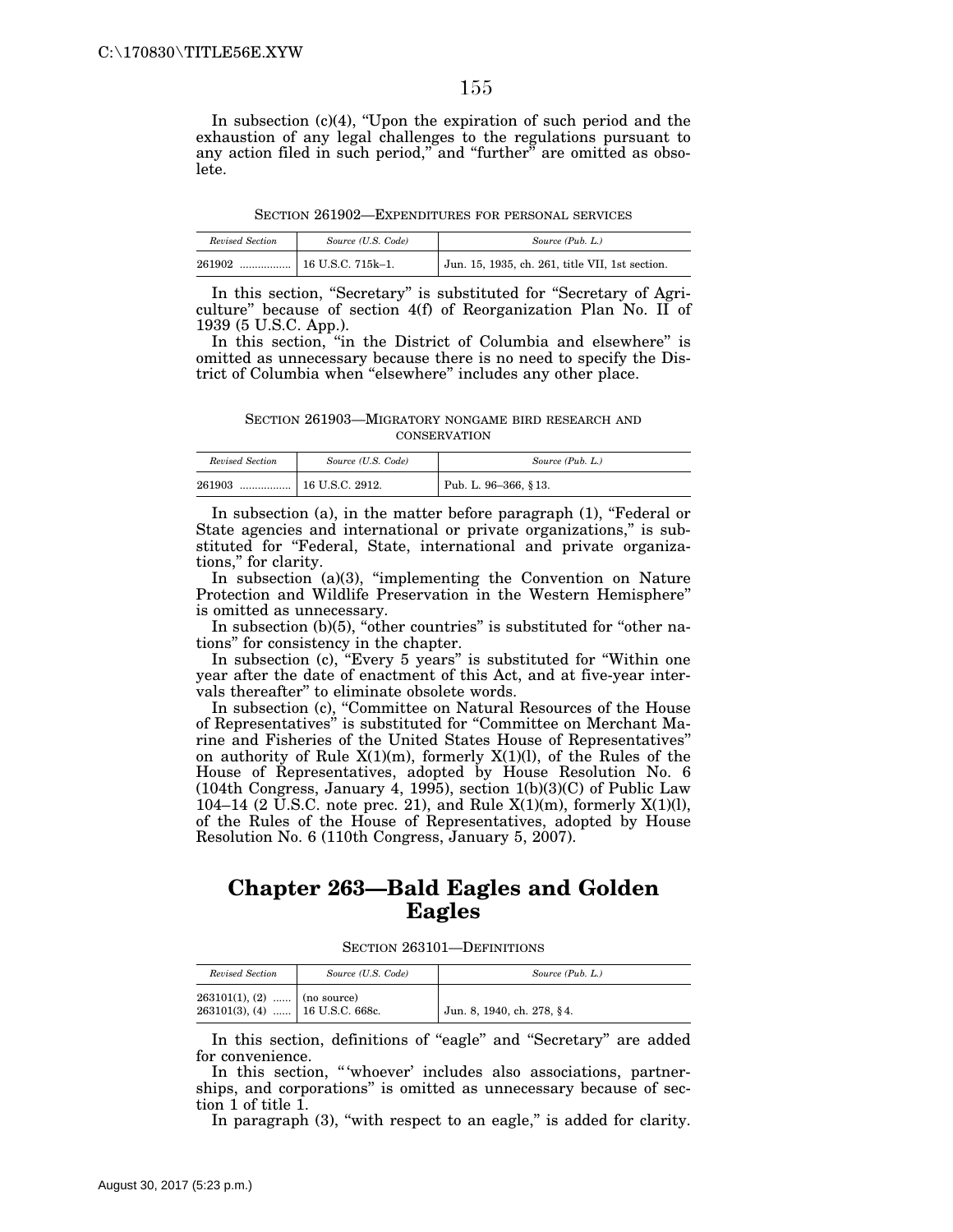SECTION 263102—OFFENSES AND PENALTIES

| Revised Section         | Source (U.S. Code)                       | Source (Pub. L.)                    |
|-------------------------|------------------------------------------|-------------------------------------|
| $263102(a)$ (no source) | 263102(b), (c)    16 U.S.C. 668(b), (c). | Jun. 8, 1940, ch. 278, § 1(b), (c). |

In subsection  $(b)(1)$ , in the matter before subparagraph  $(A)$ , "A person that'' is substituted for ''Whoever'' for consistency in title 56 and because of section 1 of title 1.

In subsection  $(b)(1)(A)$ , "at any time or in any manner," is omitted as unnecessary.

In subsection  $(b)(3)$ , "civil" is added before "penalty" for clarity. In subsection  $(b)(4)(A)$ , in the matter before clause (i), "civil" is added before ''penalty'' for clarity.

In subsection  $(b)(5)(A)$ , "civil" is added before "penalty" each place it appears for clarity.

In subsection  $(b)(5)(A)$ , "this subsection" is substituted for "this section'' to provide a more precise reference to the pertinent provision.

In subsection  $(b)(5)(A)$ , "and such court shall have jurisdiction to hear and decide any such action'' is omitted as unnecessary because of section 1331 of title 28.

In subsection  $(c)(2)$ , "this subsection" is substituted for "this section'' to provide a more precise reference to the pertinent provision.

SECTION 263103—PERMITS

| Revised Section | Source (U.S. Code) | Source (Pub. L.)           |
|-----------------|--------------------|----------------------------|
| 263103          |                    | Jun. 8, 1940, ch. 278, §2. |

In subsection (a), in the matter before paragraph  $(1)$ , "an eagle" is substituted for "such eagles", even though "such eagles", in the source law, refers only to "the bald eagle or the golden eagle" without the inclusions listed for the term ''eagle'' under section 263101(1)(B) of title 56, to clarify that the inclusions listed under section 263101(1)(B) of title 56 are subject to section 263103(a) of title 56.

In subsection (b), ''livestock'' is substituted for ''domesticated flocks and herds'' for consistency with subsection (d).

In subsection (b), "or parts" is omitted as unnecessary because of section 1 of title 1.

In subsection (b), "to protect the livestock" is substituted for "to protect such interests'' for consistency with subsection (d).

In subsection (c), "or a part, nest, or egg of a bald eagle," is added for clarity.

In subsection (d), "or transportation" is substituted for "and transportation'' for clarity.

SECTION 263104—ENFORCEMENT

| Revised Section | Source (U.S. Code) | Source (Pub. L.)           |
|-----------------|--------------------|----------------------------|
| 263104<br>      | 16 U.S.C. 668b.    | Jun. 8, 1940, ch. 278, §3. |

At the end of subsection  $(a)(2)$ , "or" is substituted for "and" for clarity.

In subsection  $(b)(2)$ , "by said agreements" is omitted as unnecessary.

In subsection (c), "Federal law" is substituted for "the laws of the United States'' for consistency in title 56.

In subsection (c), "or a United States magistrate judge," is substituted for "and any United States commissioner" for clarity and because of section  $636(a)(1)$  of title 28 and section 321 of the Federal Courts Study Committee Implementation Act of 1990 (Public Law 101–650, 28 U.S.C. 631 note).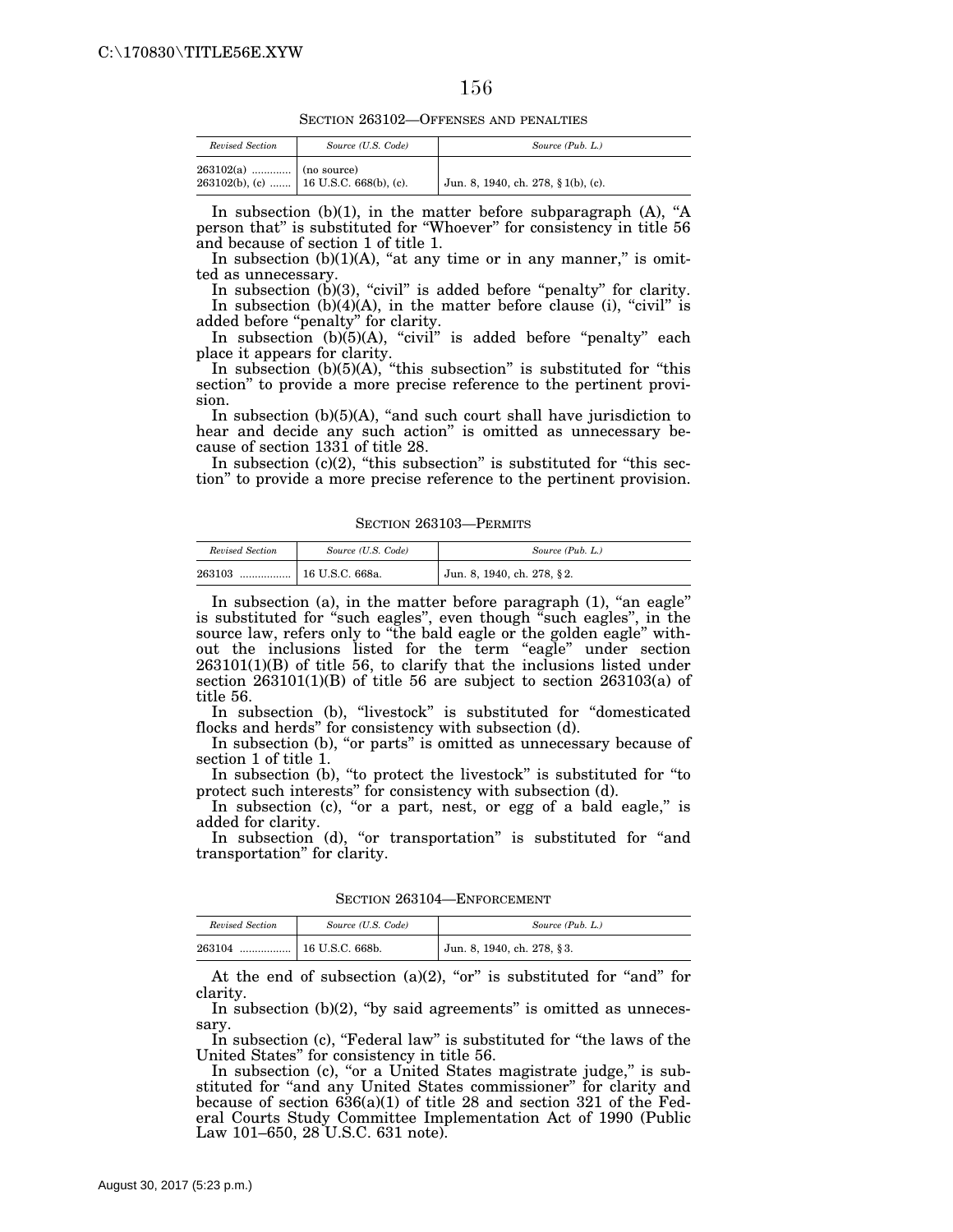In subsection (c), "for the enforcement of this chapter" is substituted for "in all such cases" for clarity.

In subsection  $(d)(1)$ , "in violation of" is substituted for "contrary to'' for consistency with paragraph (2).

In subsection  $(d)(2)$ , "importing of an eagle" is substituted for "importing of any bird, or part, nest, or egg thereof," for clarity and because of the definition of ''eagle'' in section 263101 of title 56.

In subsection (e)(2), ''Department of the Treasury or Department of Homeland Security'' is substituted for ''Treasury Department'' because of the shared functions of the Department of the Treasury and the Department of Homeland Security in the implementation of the customs laws. See sections 403, 411, and 412 of the Homeland Security Act of 2002 (6 U.S.C. 203, 211, 212).

SECTION 263105—AVAILABILITY OF APPROPRIATIONS

| Revised Section | Source (U.S. Code)           | Source (Pub. L.)           |
|-----------------|------------------------------|----------------------------|
| 263105<br>      | $^{\dagger}$ 16 U.S.C. 668d. | Jun. 8, 1940, ch. 278, §5. |

## **Chapter 265—Wild Exotic Birds**

SECTION 265101—DEFINITIONS

| Revised Section                                                            | Source (U.S. Code)                                             | Source (Pub. L.)                                                                              |
|----------------------------------------------------------------------------|----------------------------------------------------------------|-----------------------------------------------------------------------------------------------|
| $265101(3)$ (no source)<br>$265101(4)$ through   16 U.S.C. 4903(3)<br>(9). | $265101(1), (2)$   16 U.S.C. 4903 (1), (2).<br>through $(8)$ . | Pub. L. 102–440, title I, § 104 (1), (2).<br>Pub. L. 102-440, title I, § 104 (3) through (8). |

In paragraph  $(2)(B)(i)$ , "bird" is added before "specimens" each place it appears for clarity.<br>In paragraph (2)(B)(ii),

"Dromaiidae" is substituted for ''Dromaiinae'' to refer to the correct bird taxon.

In paragraph (2)(B)(ii), "or Gruidae" is substituted for "and Gruidae'' for clarity.

In paragraph (3), a definition of "Fund" is added for convenience. In paragraph (4), ''The term 'import' means'' is substituted for "Each of the terms 'import' and 'importation' means" for clarity, to eliminate unnecessary words, and for consistency in title 56. It is not necessary to define the term in more than 1 part of speech. Compare, for instance, the definition of the term ''import'' in section 201102 of title 56.

In paragraph (7), "or a designee of the Secretary of the Interior" is omitted as unnecessary.

In paragraph (9), "the Trust Territory of the Pacific Islands" is omitted as obsolete. See 48 U.S.C. note prec. 1681. For continued application of certain laws of the United States in certain cases, see the Compact of Free Association between the Government of the United States of America and the Governments of the Marshall Islands and the Federated States of Micronesia (48 U.S.C. 1901 note) and the Compact of Free Association between the Government of the United States of America and the Government of Palau (48 U.S.C. 1931 note).

SECTION 265102—MORATORIA; SUSPENSIONS OF IMPORTATIONS

| Revised Section | Source (U.S. Code) | Source (Pub. L.)                                                                                                  |
|-----------------|--------------------|-------------------------------------------------------------------------------------------------------------------|
|                 |                    | Pub. L. 102-440, title I, § 105(a).<br>Pub. L. 102-440, title I, § 105(c).<br>Pub. L. 102-440, title I, § 105(b). |

In subsection  $(a)(1)$ , "in the report from the Animals Committee entitled 'Interpretation and Implementation of the Convention, Sig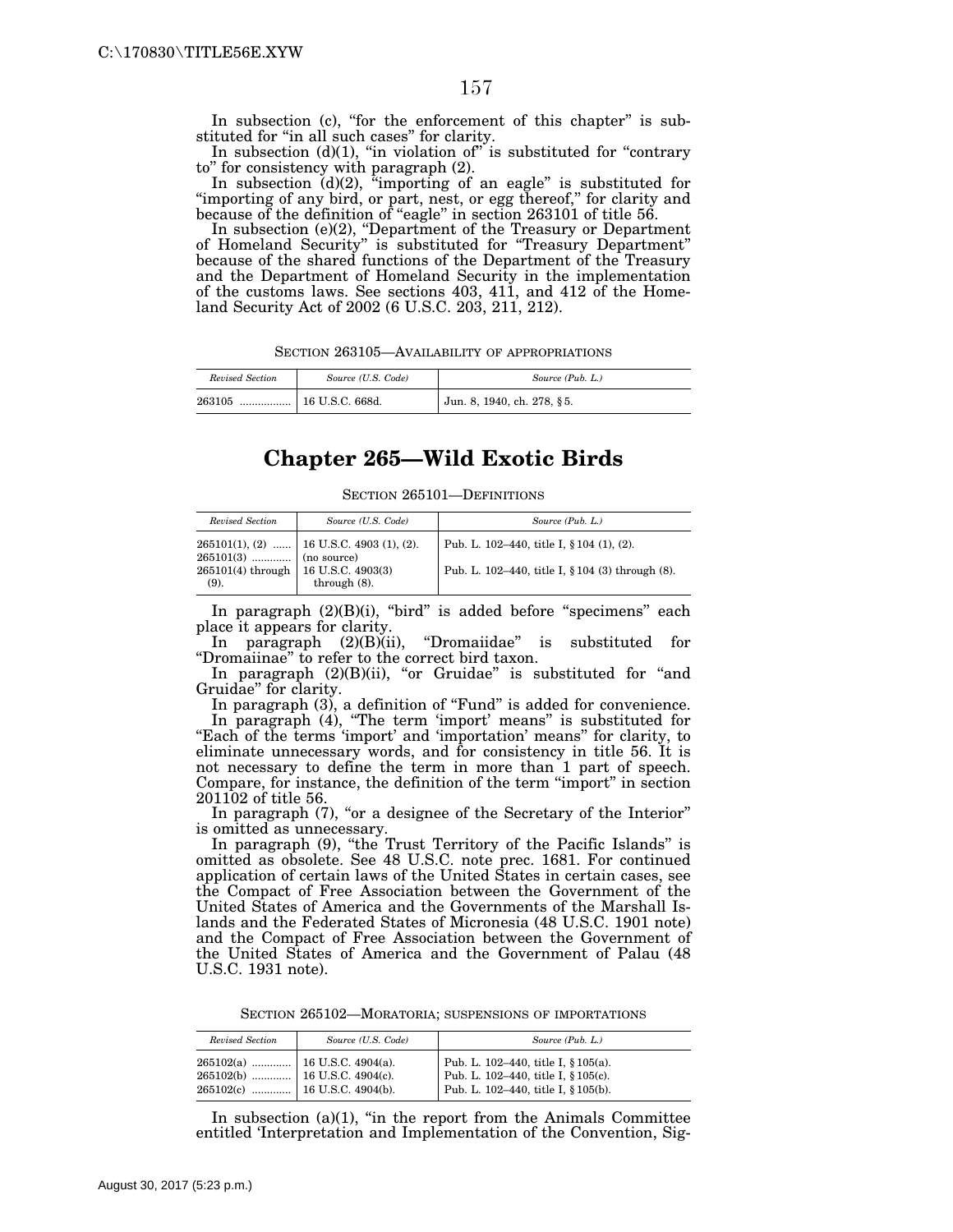nificant Trade in Appendix-II Species'" is substituted for "in the report entitled 'Report of the Animals Committee'" for clarity. In subsection (b), "Effective on the date that is one year after the

date of the enactment of this Act," is omitted as obsolete.

| SECTION 265103—LIST OF APPROVED SPECIES |
|-----------------------------------------|
|-----------------------------------------|

| Revised Section | Source (U.S. Code) | Source (Pub. L.)                 |
|-----------------|--------------------|----------------------------------|
| 265103          |                    | Pub. L. 102-440, title I, § 106. |

In subsection  $(a)(1)$ , in the matter before subparagraph  $(A)$ , "One year after the date of enactment of this Act'' is omitted as obsolete.

In subsection (a)(3), in the matter before subparagraph (A), ''In deciding whether a species should be included in the list under this subsection'' is substituted for ''In making a determination required under this subsection'' for clarity because ''determination'' has no antecedent. See H.R. Rep. No. 102–749(I) (1992), as reprinted at 1992 U.S.C.C.A.N. 1592, 1602, in the 3d paragraph of the section analysis for section 6, which uses the words ''in deciding whether a species should be included on a list of birds which may be imported''. See H.R. Rep. No. 102–749(II) (1992), as reprinted at 1992 U.S.C.C.A.N. 1610, 1615, in the 3d paragraph of the section analysis for section 6, for an identical statement.

SECTION 265104—QUALIFYING FACILITIES

| Revised Section | Source (U.S. Code)      | Source (Pub. L.)                 |
|-----------------|-------------------------|----------------------------------|
| 265104<br>      | $\vert$ 16 U.S.C. 4906. | Pub. L. 102-440, title I, § 107. |

SECTION 265105—MORATORIA OR QUOTAS FOR SPECIES NOT COVERED BY **CONVENTION** 

| Revised Section | Source (U.S. Code) | Source (Pub. L.)                 |
|-----------------|--------------------|----------------------------------|
| 265105<br>      | 16 U.S.C. 4907.    | Pub. L. 102-440, title I, § 108. |

In subparagraphs  $(A)(ii)$  and  $(B)(ii)$  of subsection  $(a)(2)$ , "consistent" is substituted for "otherwise consistent" to eliminate an unnecessary word.

In subsection  $(a)(2)(B)$ , in the matter before clause (i), "if the Secretary determines that" is substituted for "if" for consistency with subparagraph (A).

In subsection  $(a)(2)(B)(ii)$ , "the Secretary finds that" is omitted as unnecessary.

SECTION 265106—PETITIONS

| Revised Section | Source (U.S. Code) | Source (Pub. L.)                 |
|-----------------|--------------------|----------------------------------|
| 265106<br>      | $16$ U.S.C. 4909.  | Pub. L. 102-440, title I, § 110. |

In subsection (a), in the matter before paragraph  $(1)$ , "at any time'' is omitted as unnecessary.

SECTION 265107—UNLAWFUL ACTS

| Revised Section | Source (U.S. Code) | Source (Pub. L.)                    |
|-----------------|--------------------|-------------------------------------|
| 265107          |                    | Pub. L. 102-440, title I, § 111(a). |

In subsection (a)(2), "section  $265103(b)(2)$  of this title" is substituted for "section  $106(a)(2)(B)$ " to provide a more precise reference to the pertinent provision. Section 265103(b)(2) of title 56 restates section 106(b)(2) of the Wild Bird Conservation Act of 1992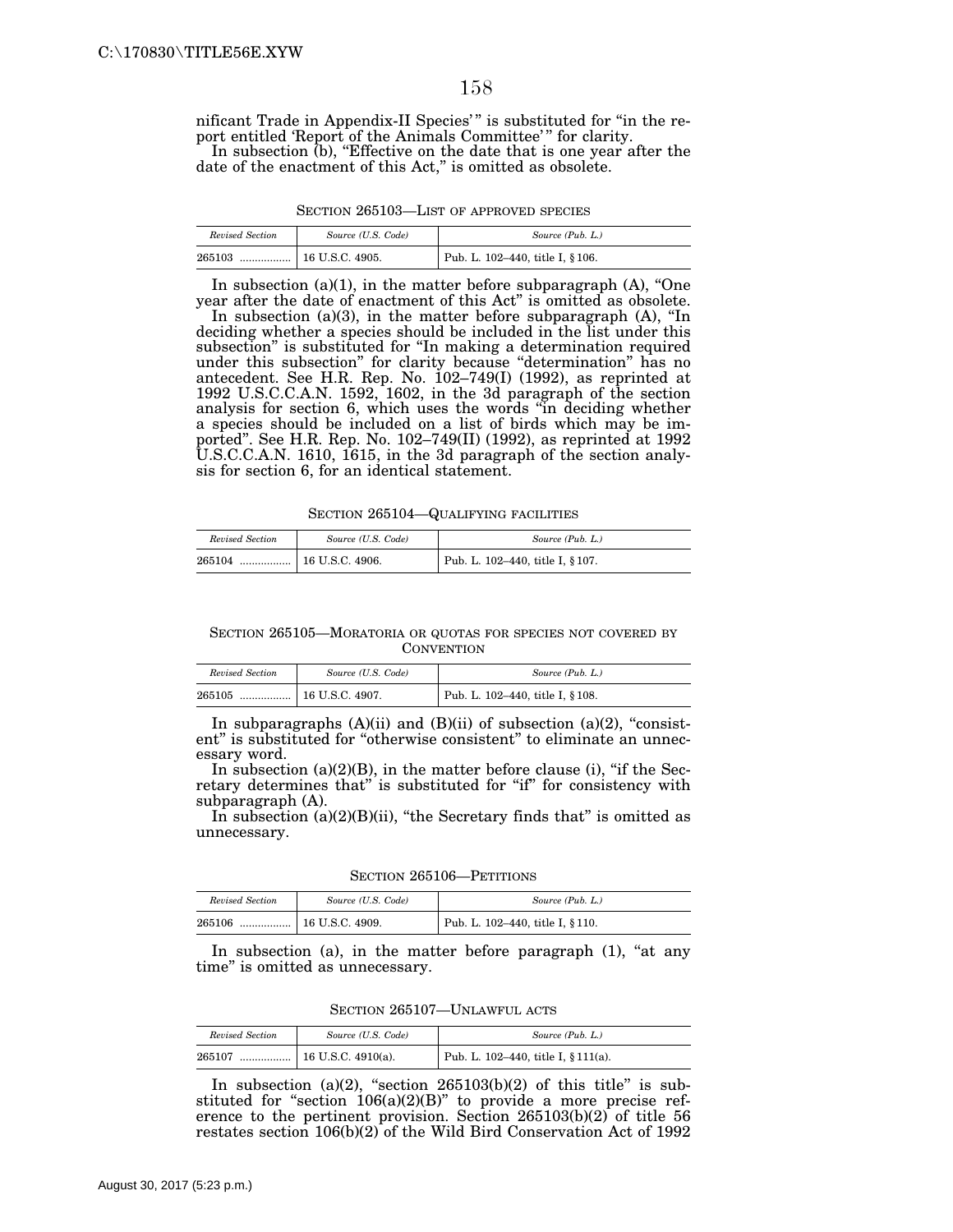(Public Law 102–440, 106 Stat. 2227), which requires the Secretary to include a species of exotic bird in the list of birds that may be imported if the Secretary determines that the species is bred in a qualifying facility. Section 106(a)(2)(B) of the Act merely provides that the Secretary shall list, if appropriate, a species of exotic birds with respect to the qualifying facilities in countries from which the species may be imported. Therefore, the authority under which a species of exotic bird bred in a qualifying facility is included in the importation list is provided in section 106(b)(2), not section  $10\bar{6}$ (a)(2)(B), making section 265103(b)(2) of title 56 (restating section 106(b)(2) of the Act) the pertinent provision.

SECTION 265108—PERMITS

| Revised Section | Source (U.S. Code) | Source (Pub. L.)                 |
|-----------------|--------------------|----------------------------------|
| 265108          |                    | Pub. L. 102-440, title I, § 112. |

In paragraph  $(2)(B)$ , "during a 12-month period" is substituted for "in any year" for clarity.

SECTION 265109—BURDEN OF PROOF FOR PERMITS

| Revised Section | Source (U.S. Code) | Source (Pub. L.)                                 |
|-----------------|--------------------|--------------------------------------------------|
| 265109<br>      | 16 U.S.C. 4910(b). | <sup>1</sup> Pub. L. 102-440, title I, § 111(b). |

In this section, "benefit of a permit" is substituted for "benefit of any exemption or permit" and "proving that the permit" is substituted for "proving that the exemption or permit" to eliminate unnecessary words.

SECTION 265110—PENALTIES AND ENFORCEMENT

| Revised Section | Source (U.S. Code)                                                                                                                         | Source (Pub. L.)                           |
|-----------------|--------------------------------------------------------------------------------------------------------------------------------------------|--------------------------------------------|
|                 | $265110(a)(1)$   16 U.S.C. 4912(a)(1).                                                                                                     | Pub. L. 102–440, title I, $\S 113(a)(1)$ . |
|                 | $\begin{array}{c c c c c} \hline 265110(a)(2) & \dots & \dots & \hline \end{array}$ (no source)<br>265110(b), (c)  16 U.S.C. 4912(b), (c). | Pub. L. 102–440, title I, § 113(b), (c).   |

In subsection (a)(1)(A), "paragraph (1) or (2) of section  $265107(a)$ of this title" is substituted for "section  $111(a)(1)$  or  $(2)$ " to provide a correct reference to the pertinent provisions because paragraphs (1) and (2) of section 265107(a) of title 56 restate subparagraphs (A) and (B) of section 111(a)(1), respectively, of the Wild Bird Conservation Act of 1992 (Public Law 102–440, 106 Stat. 2230), which provide the pertinent unlawful activities to which the civil penalty under subsection (a)(1)(A) applies.

In subsection (a)(1)(B), "section 265107(a)(3) of this title" is substituted for "section  $111(a)(3)$ " to provide a correct reference to the pertinent provision because section 265107(a)(3) of title 56 restates section  $111(a)(1)(C)$  of the Wild Bird Conservation Act of 1992 (Public Law 102–440, 106 Stat. 2230), which provides the pertinent unlawful activities to which the civil penalty under subsection  $(a)(1)(B)$  applies. Section  $111(a)(3)$  does not exist in the Act.

In subsection  $(a)(1)(C)$ , "section 265107(a) of this title" is substituted for "section  $111(a)$ " to provide a more precise reference to the pertinent provision.

In subsection (a)(1)(D), "section 201806 of this title" is substituted for ''section 111(a) of that Act'' to correct an error in the law. There is no section 111(a) in the Endangered Species Act of 1973 (Public Law 93–205, 87 Stat. 884). The provision in that Act that relates to civil penalties is section 11(a), which is restated as section 201806 of title 56.

In subsection  $(b)(1)$ , "and any court created by Act of Congress" in a territory of the United States that is invested with any jurisdiction of a United States district court'' is substituted for ''including the courts enumerated in section 460 of title 28'' to make clear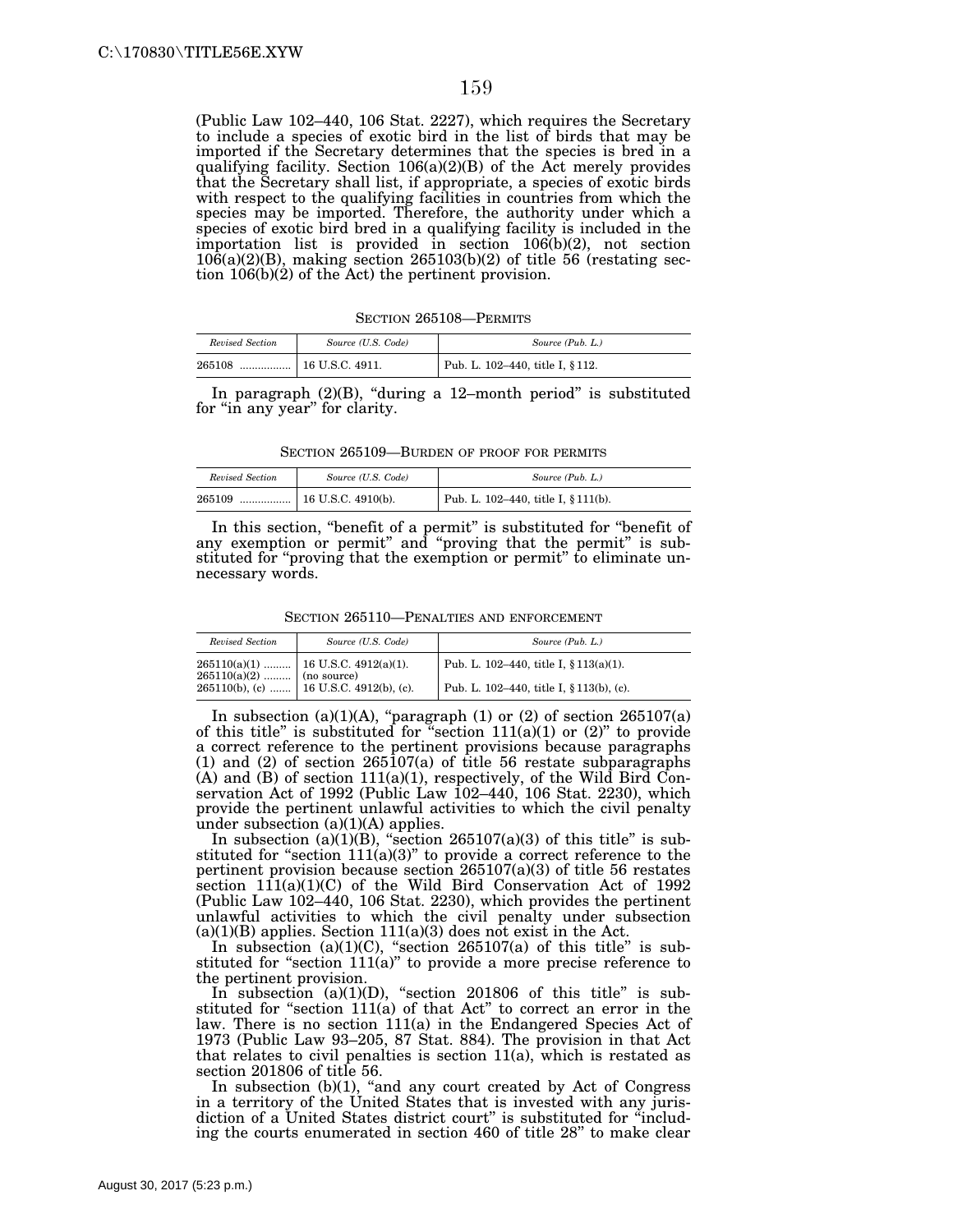that the United States Court of Federal Claims, referred to in section 460 of title 28, does not have jurisdiction.

In subsection  $(b)(2)$ , "under the jurisdiction of" is substituted for "included in" each place it appears for clarity.

In subsection (b)(2), "and the Trust Territory of Palau" is omitted as obsolete. See 48 U.S.C. note prec. 1681. For continued application of certain laws of the United States in certain cases, see the Compact of Free Association between the Government of the United States of America and the Government of Palau (48 U.S.C. 1931 note).

In subsection (c), "and the enforcement provisions of chapter 203 of this title apply to this chapter'' is added for clarity. See H.R. Rep. No. 102–749(I) (1992), as reprinted at 1992 U.S.C.C.A.N. 1592, 1606, in the section analysis for section 13: ''The effect of this provision is to ensure that the enforcement provisions of the Lacey Act Amendments of 1981 (16 U.S.C. 3372(a)) will apply to violations of this Act.'' See H.R. Rep. No. 102–749(II) (1992), as reprinted at 1992 U.S.C.C.A.N. 1610, 1618, in the section analysis for section 13, for a substantially similar statement.

SECTION 265111—EXOTIC BIRD CONSERVATION FUND

| Revised Section | Source (U.S. Code) | Source (Pub. L.)                                 |
|-----------------|--------------------|--------------------------------------------------|
| 265111<br>      | 16 U.S.C. 4913(b). | <sup>1</sup> Pub. L. 102–440, title I, § 114(b). |

In subsection (a), "separate" is omitted as unnecessary.

In subsection (b)(1), "under section 203108(e) of this title pursuant to section  $265110(c)$  of this title" is substituted for "under section 113(c)'' for clarity and to provide a more precise reference to the pertinent provisions.

SECTION 265112-EXOTIC BIRD CONSERVATION ASSISTANCE

| Revised Section | Source (U.S. Code) | Source (Pub. L.)                    |
|-----------------|--------------------|-------------------------------------|
| 265112          |                    | Pub. L. 102–440, title I, § 114(a). |

In subsection (b), "conservation management programs or law enforcement'' is substituted for ''conservation management programs, or law enforcement, or both'' to eliminate unnecessary words.

SECTION 265113—MARKING AND RECORDKEEPING

| Revised Section | Source (U.S. Code) | Source (Pub. L.)                 |
|-----------------|--------------------|----------------------------------|
| 265113<br>      | 16 U.S.C. 4914.    | Pub. L. 102-440, title I, § 115. |

SECTION 265114—RELATIONSHIP TO OTHER LAW

| Revised Section | Source (U.S. Code)                                                          | Source (Pub. L.)                                                                        |
|-----------------|-----------------------------------------------------------------------------|-----------------------------------------------------------------------------------------|
| $265114(a)$     | $16$ U.S.C. 4916.<br>$265114(b)(1)$   16 U.S.C. 4912(e) (last<br>sentence). | Pub. L. 102-440, title I, § 117.<br>Pub. L. 102-440, title I, § 113(e) (last sentence). |
| $265114(b)(2)$  | 16 U.S.C. 4912(e) (1st)<br>sentence).                                       | Pub. L. 102–440, title I, § 113(e) (1st sentence).                                      |

SECTION 265115—REGULATIONS

| Revised Section | Source (U.S. Code) | Source (Pub. L.)                    |
|-----------------|--------------------|-------------------------------------|
| 265115<br>      | 16 U.S.C. 4912(d). | Pub. L. 102–440, title I, § 113(d). |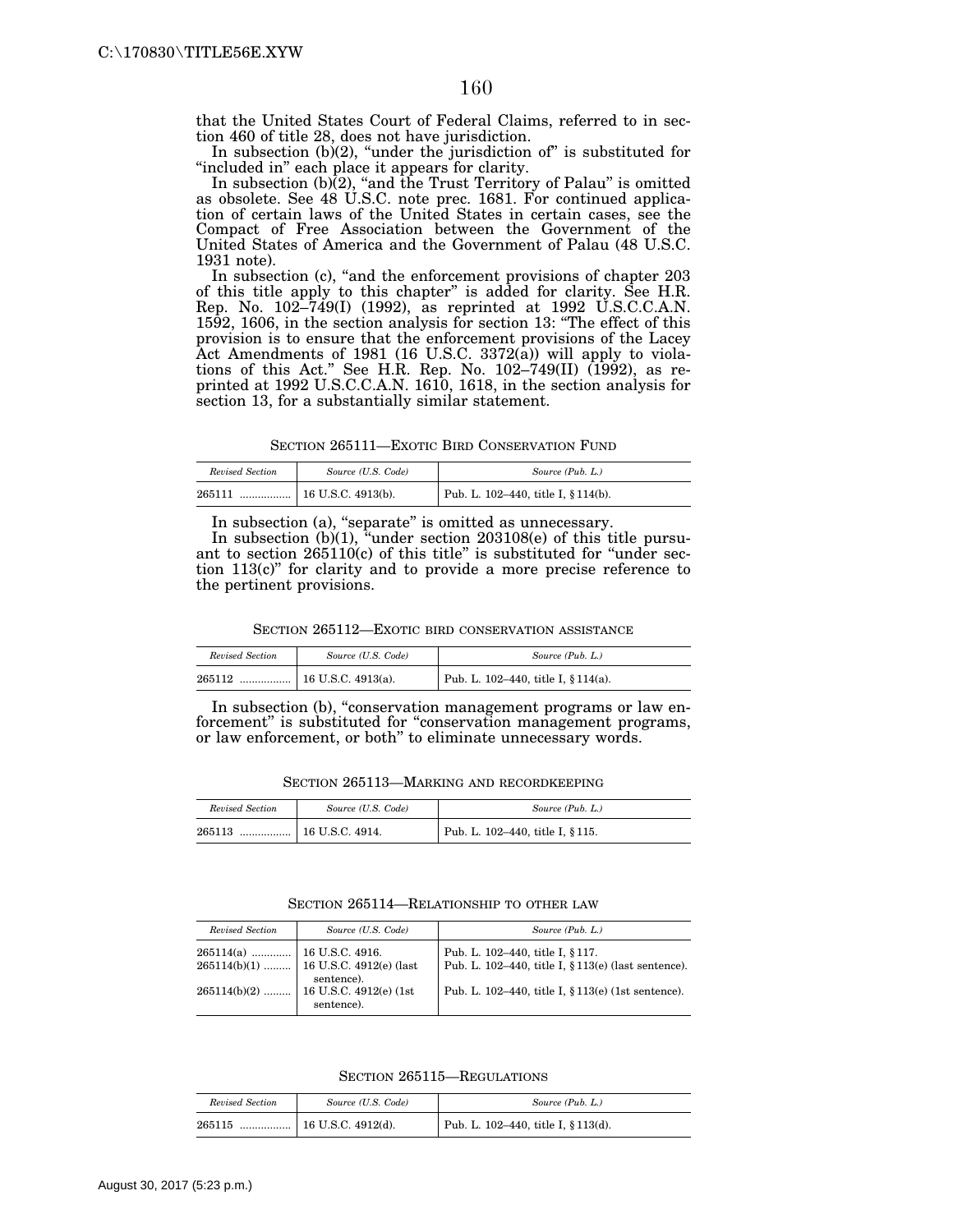In this section, "and appropriate" is omitted as unnecessary.

## **Chapter 267—Neotropical Migratory Bird Conservation**

SECTION 267101—DEFINITIONS

| Revised Section                                                                   | Source (U.S. Code) | Source (Pub. L.)                        |
|-----------------------------------------------------------------------------------|--------------------|-----------------------------------------|
| $267101(1)$ through   16 U.S.C. 6103(3)<br>(3).<br>$267101(4), (5)$   (no source) | through $(5)$ .    | Pub. L. $106-247$ , § 4(3) through (5). |

In this section, definitions of ''State'' and ''United States'' are added to make clear that the District of Columbia and the territories, including Puerto Rico and the Virgin Islands, may apply for financial assistance as States under the chapter. The addition of the defined terms, the repeal of the defined term ''Caribbean'', and other modifications made in restating the Neotropical Migratory Bird Conservation Act (Public Law 106–247, 114 Stat. 593) in the chapter, make clear that the District of Columbia and the territories are treated as States, and in a provision under which Puerto Rico and the Virgin Islands are treated differently, the provision is restated to reflect that treatment.

SECTION 267102—FINANCIAL ASSISTANCE

| Revised Section | Source (U.S. Code) | Source (Pub. L.)     |
|-----------------|--------------------|----------------------|
| 267102<br>      | 16 U.S.C. 6104.    | Pub. L. 106-247, §5. |

In paragraphs  $(2)(B)$  and  $(3)$  of subsection  $(b)$ , "or political subdivision'' is substituted for ''municipality, or political subdivision'' to eliminate an unnecessary word because a municipality is a political subdivision.

At the end of subsection  $(b)(4)(B)$ , "or" is substituted for "and" for clarity.

In subsection (c)(4), ''wildlife management authorities and other government officials'' is substituted for ''relevant wildlife management authorities and other appropriate government officials'' to eliminate unnecessary words.

In subsection (e)(2)(B)(i), ''(except Puerto Rico and the Virgin Islands)'' is added for clarity. See revision note for section 267101 of title 56.

In subsection (e)(2)(B)(ii), ''Latin America, the Caribbean, Puerto Rico, or the Virgin Islands'' is substituted for ''Latin America or the Caribbean'' for clarity. See revision note for section 267101 of title 56.

| SECTION 267103-DUTIES OF THE SECRETARY |
|----------------------------------------|
|----------------------------------------|

| Revised Section | Source (U.S. Code) | Source (Pub. L.)                                    |
|-----------------|--------------------|-----------------------------------------------------|
|                 |                    | Pub. L. 106-247, §6.<br>Pub. L. $106-247$ , § 7(a). |

In paragraphs  $(2)$  and  $(3)(B)$  of subsection  $(a)$ , "wildlife management authorities'' is substituted for ''relevant wildlife management authorities'' to eliminate an unnecessary word.

In subsection (a), paragraph (4) of section 6 of the Neotropical Migratory Bird Conservation Act (Public Law 106–247, 114 Stat. 595) is omitted as unnecessary because a requirement to carry out an Act is understood to be a requirement to implement the Act in accordance with its purposes.

In subsection  $(b)(1)$ , in the matter before subparagraph  $(A)$ , "efforts existing on July 20, 2000," is substituted for "existing efforts" for clarity.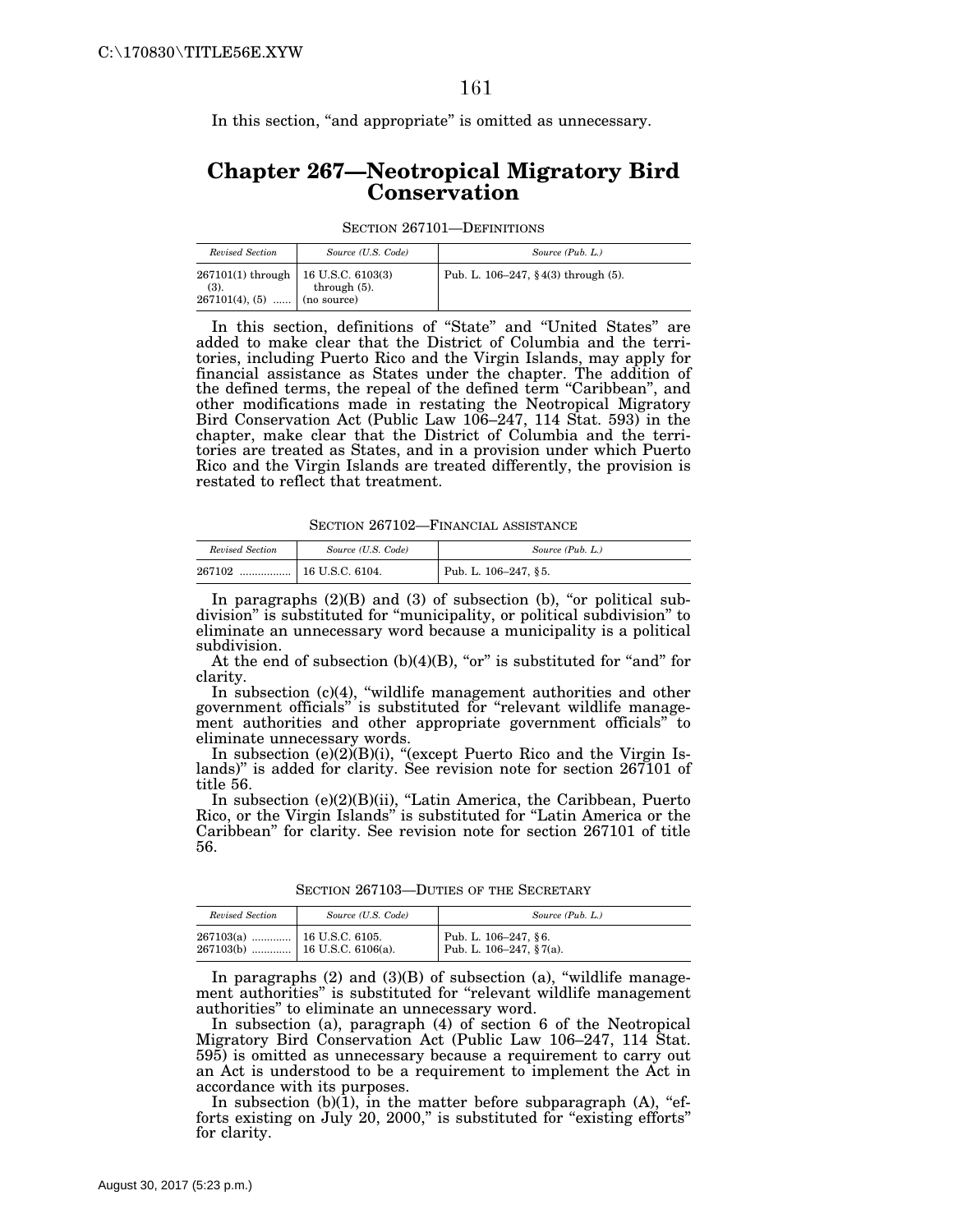In subsection  $(b)(1)(A)$ , "conservation efforts" is substituted for "such efforts" for clarity.

In subsection  $(b)(2)$ , "efforts existing on July 20, 2000," is substituted for "existing efforts" for clarity.

| SECTION 267104—ADVISORY GROUP |  |
|-------------------------------|--|
|-------------------------------|--|

| Revised Section | Source (U.S. Code) | Source (Pub. L.)            |
|-----------------|--------------------|-----------------------------|
| 267104          |                    | Pub. L. $106-247$ , § 7(b). |

In subsection (b), "conservation" is substituted for "the methods and procedures set forth in section  $4(2)$ " to provide a more precise reference to the pertinent provision. The methods and procedures referred to in the source provision are the methods and procedures referred to in the definition of the term ''conservation'' in section 267101 of title 56. Prior to its amendment by the Neotropical Migratory Bird Conservation Improvement Act of 2006 (Public Law 109–363, title III, 120 Stat. 2075) (''Improvement Act''), the Neotropical Migratory Bird Conservation Act (Public Law 106–247, 114 Stat. 593) (''Conservation Act'') defined the term ''conservation'' in section 4(2). Section 302(c)(1) of the Improvement Act redesignated section 4(2) of the Conservation Act as section 4(3) and defined the term "Caribbean" in section  $4(2)$ . Section  $302(f)(1)$  of the Improvement Act added the provision restated in subsection (b). While the redesignation of the provision defining the term "conservation'' and the addition of the provision restated in subsection (b) were both enacted in the Improvement Act, Congress intended to refer to section 4(3) instead of section 4(2) of the Conservation Act.

SECTION 267105—NEOTROPICAL MIGRATORY BIRD CONSERVATION FUND

| Revised Section | Source (U.S. Code) | Source (Pub. L.)        |
|-----------------|--------------------|-------------------------|
| 267105<br>      | 16 U.S.C. 6108.    | Pub. L. $106-247, §9$ . |

In subsection (a), "by the Secretary of the Treasury" is omitted as unnecessary.

In subsection (c), "Fund" is substituted for "Account" each place it appears for consistency with section 267101 of title 56.

In subsection (c)(1), "appropriation" is substituted for "Act of appropriation'' to eliminate unnecessary words.

In subsection  $(d)(2)$ , "in donations under this subsection" is substituted for ''in the form of donations'' for clarity.

SECTION 267106—AUTHORIZATION OF APPROPRIATIONS

| Revised Section | Source (U.S. Code) | Source (Pub. L.)          |
|-----------------|--------------------|---------------------------|
| 267106<br>      | 16 U.S.C. 6109.    | Pub. L. $106-247$ , § 10. |

In subsection (a), in the matter before paragraph  $(1)$ , "Fund" is substituted for "Account" for consistency with section 267101 of title 56.

In subsection (a), in the matter before paragraph (1), "for each of fiscal years 2006 through 2010'' is omitted as unnecessary.

In subsection (a), in the matter before paragraph (1), ''to remain available until expended,'' is omitted as unnecessary because of the addition of section 10(c) of the Neotropical Migratory Bird Conservation Act (Public Law 106–247), as amended by the Neotropical Migratory Bird Conservation Improvement Act of 2006 (Public Law 109–363, title III, 120 Stat. 2077), restated in subsection (b). The addition was made by section 302(i)(3) of the Neotropical Migratory Bird Conservation Improvement Act of 2006 (Public Law 109–363, title III, 120 Stat. 2075).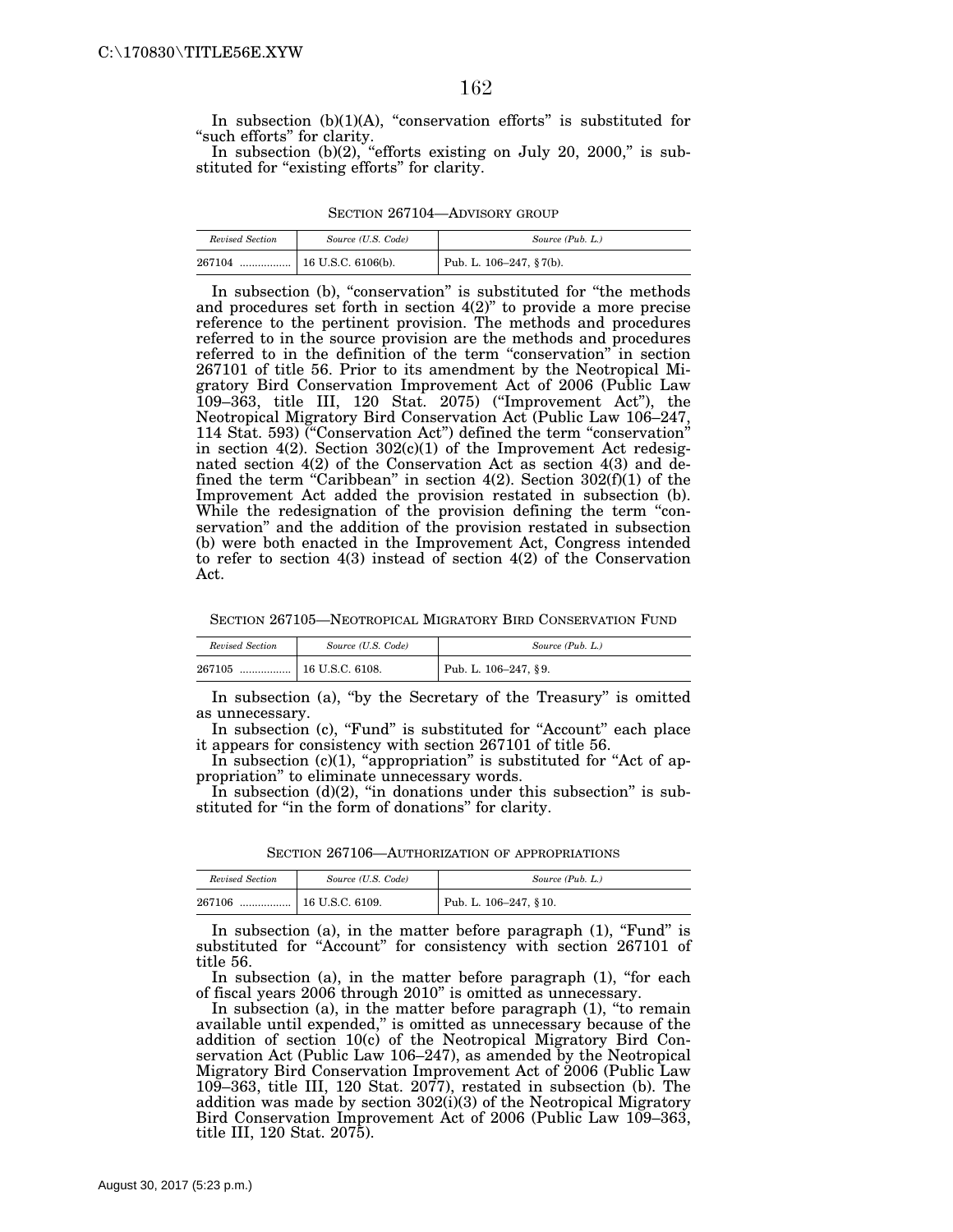In subsection (a), in the matter before paragraph  $(1)$ , "of which not less than 75 percent of the amounts made available for each fiscal year shall be expended for projects carried out outside the United States'' is omitted as unnecessary because of the addition of section 10(d) of the Neotropical Migratory Bird Conservation Act (Public Law 106–247), as amended by the Neotropical Migratory Bird Conservation Improvement Act of 2006 (Public Law 109–363, title III, 120 Stat. 2077), restated in subsection (c). The addition was made by section 302(i)(3) of the Neotropical Migratory Bird Conservation Improvement Act of 2006 (Public Law 109–363, title III, 120 Stat. 2075).

In subsection (b), "shall" is substituted for "may" for clarity.

## **Chapters 269 Through 277—Reserved**

#### **Chapter 279—Miscellaneous**

#### **Subchapter I—Game Birds and Other Wild Birds**

SECTION 279101—DEFINITION OF SECRETARY

| Revised Section | Source (U.S. Code) | Source (Pub. L.) |
|-----------------|--------------------|------------------|
| 279101<br>.     | (no source)        |                  |

A definition of ''Secretary'' is added for convenience. ''Secretary of the Interior'' is substituted for ''Secretary of Agriculture'' because of section 4(f) of Reorganization Plan No. II of 1939 (5 U.S.C. App.).

SECTION 279102—PRESERVATION, DISTRIBUTION, INTRODUCTION, AND RESTORATION OF GAME AND WILD BIRDS

| Revised Section   | Source (U.S. Code)                                  | Source (Pub. L.)                                                         |
|-------------------|-----------------------------------------------------|--------------------------------------------------------------------------|
| $279102(a)$       | 16 U.S.C. 701 (1st para-<br>graph (last sentence)). | May 25, 1900, ch. 553, 1st section (1st para-<br>graph (last sentence)). |
| 279102(b)         | 16 U.S.C. 701 (1st para-<br>graph (1st sentence)).  | May 25, 1900, ch. 553, 1st section (1st para-<br>graph (1st sentence)).  |
| $279102(c)$       | 16 U.S.C. 701 (1st para-<br>graph (2d sentence)).   | May 25, 1900, ch. 553, 1st section (1st para-<br>graph (2d sentence)).   |
| $279102(d)$ , (e) | 16 U.S.C. 701 (2d, 3d<br>paragraphs).               | May 25, 1900, ch. 553, 1st section (2d, 3d para-<br>graphs).             |

In this section, "this section" is substituted for "this Act" each place it appears to provide a more precise reference to the pertinent provision. In the source law, ''this Act'' refers to the Act of May 25, 1900 (ch. 553, 31 Stat. 187). Provisions of that Act other than section 1, which is restated in section 279102 of title 56, were previously repealed.

In this section, "Secretary" is substituted for "Department of Agriculture'' and ''Secretary of Agriculture'' each place they appear because of section  $4(f)$  of Reorganization Plan No. II of 1939 (5 U.S.C. App.).

In subsection (a), in the matter before paragraph (1), "object and" is omitted as unnecessary.

In subsection (a)(2), " $\sigma$ r animals" is omitted as unnecessary because the section, as restated, is relevant only to game birds and other wild birds. Prior to the repeal or repeal and restatement of the other sections (sections 2 through 5) of the Act of May 25, 1900 (ch. 553, 31 Stat. 187), subsection (a)(2) was relevant to animals other than birds because those sections applied to animals other than birds.

In subsection (a)(2), "before May  $25$ , 1900" is substituted for "heretofore" for clarity.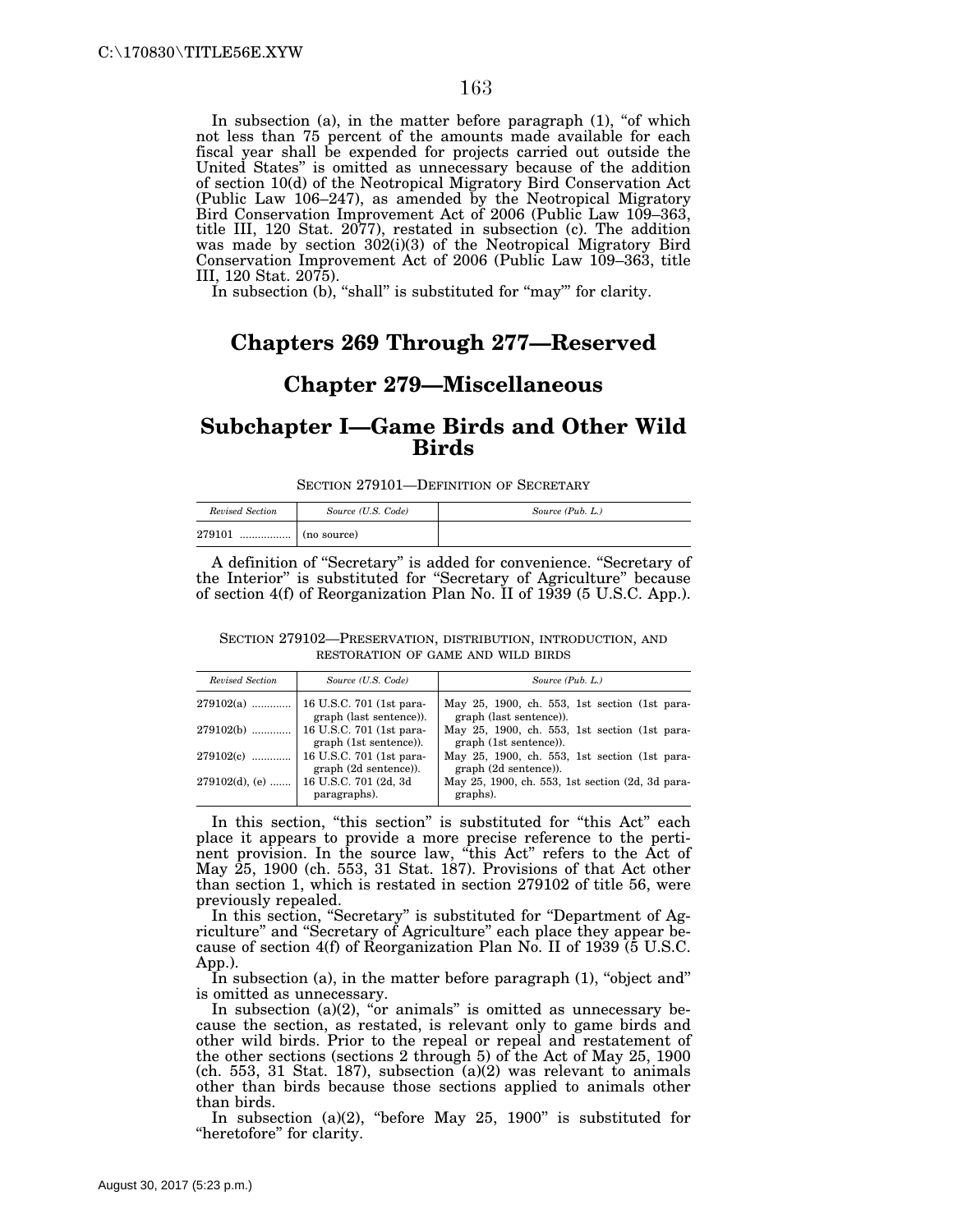In subsection  $(c)(2)$ , "the District of Columbia," is added for clarity and because of the District of Columbia Home Rule Act (D.C. Code  $§ 1-201$  et seq.).

In subsection  $(e)(1)$ , "all needful rules and" is omitted as unnecessary.

SECTION 279103—IMPORTATION OF EGGS OF GAME BIRDS FOR PROPAGATION

| Revised Section | Source (U.S. Code)   | Source (Pub. L.)                    |
|-----------------|----------------------|-------------------------------------|
| 279103<br>. 1   | $\pm 16$ U.S.C. 702. | Jun. 3, 1902, ch. 983, 1st section. |

In this section, "Secretary" is substituted for "Secretary of Agriculture'' because of section 4(f) of Reorganization Plan No. II of 1939 (5 U.S.C. App.).

In subsection  $(b)$ , "all necessary rules and" is omitted as unnecessary.

#### **Subchapter II—Junior Duck Stamp Conservation and Design Program**

SECTION 279201—DEFINITIONS

| Revised Section | Source (U.S. Code)        | Source (Pub. L.)                                 |
|-----------------|---------------------------|--------------------------------------------------|
|                 | parenthetical).           | Pub. L. 103-340, $\S$ 2(a) (last parenthetical). |
|                 | parenthetical).           | Pub. L. 103-340, $\S 2(a)$ (1st parenthetical).  |
| $279201(3)$     | $\vert$ 16 U.S.C. 719b-1. | Pub. L. 103-340, §5.                             |

In paragraph (3), ''The term 'State' means a State, the District of Columbia, Puerto Rico, Guam, American Samoa, the Virgin Islands, the Northern Mariana Islands, and any other territory (including a possession) of the United States'' is substituted for ''the term 'State' includes the District of Columbia, the Commonwealth of Puerto Rico, the Commonwealth of the Northern Mariana Islands, American Samoa, Guam, the Virgin Islands, and any other territory or possession of the United States'' for consistency in title 56. The source law uses the term ''includes'' while the restatement uses the term ''means'' because the addition of ''State'' in the restated list makes the restated list comprehensive with respect to the scope of the term ''State''. The substitution of ''territory (including a possession)" for "territory or possession" is also made for clarity, because a possession is a category of territory. The reference to ''possession'' is retained because it appears in the source law. In contrast, where a source law does not include a reference to ''possession'', title 56 does not add one. See, e.g., restatement and revision note for section 205205(a)(9) of title 56 (retaining ''territories'' in the restatement without adding "(including possessions)"). Title 56 makes no change with respect to whether, for the purpose of any provision that does not specifically mention possessions following a reference to territories, the term "territories" is to be understood to include possessions.

SECTION 279202—JUNIOR DUCK STAMP CONSERVATION AND DESIGN PROGRAM

| Revised Section | Source (U.S. Code)      | Source (Pub. L.)                                          |
|-----------------|-------------------------|-----------------------------------------------------------|
| 279202          | parentheticals in (a)). | Pub. L. 103-340, §2 (except parentheticals in<br>$(a)$ ). |

In subsection (a), "in accordance with this Act" is omitted as unnecessary.

In subsection  $(c)(1)$ , "conducted under the Program as it existed on that day'' is substituted for ''conducted under the program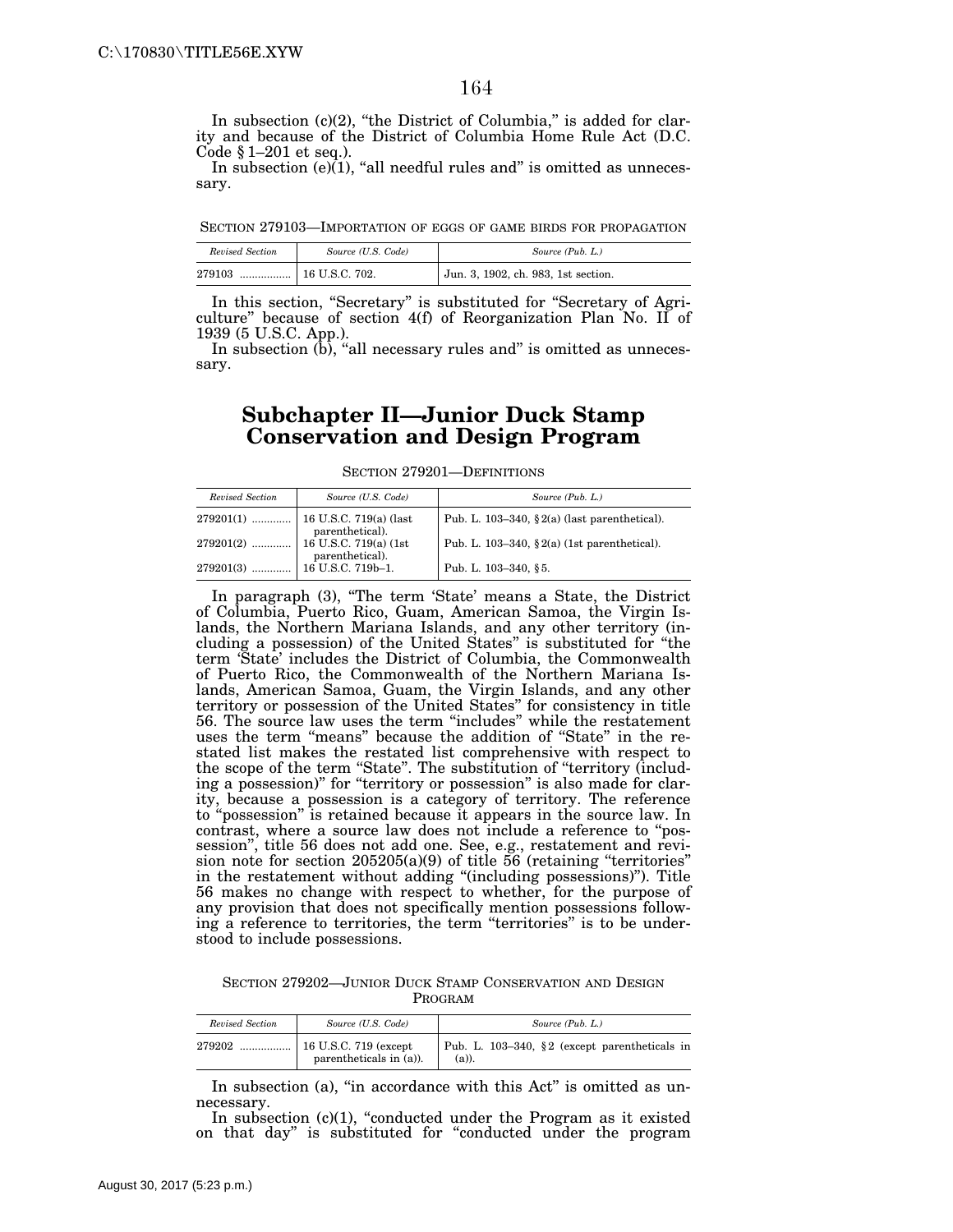known as the Junior Duck Stamp Conservation and Design Program'' to clarify that a program with the same name as the program established under this subchapter preceded the program established under this subchapter.

| Revised Section | Source (U.S. Code) | Source (Pub. L.)     |
|-----------------|--------------------|----------------------|
| 279203<br>      | 16 U.S.C. 719a.    | Pub. L. 103-340, §3. |

In this section, subsection  $(c)(2)$  is added to reincorporate a provision that was inadvertently omitted in the general amendment of section 3(c) of the Junior Duck Stamp Conservation and Design Program Act of 1994 (Public Law 103–340, 108 Stat. 3119) by section 2 of the Junior Duck Stamp Reauthorization Amendments Act of 2005 (Public Law 109–166, 119 Stat. 3576).

SECTION 279204—ACCEPTANCE OF GIFTS, DEVISES, AND BEQUESTS

| Revised Section | Source (U.S. Code) | Source (Pub. L.)     |
|-----------------|--------------------|----------------------|
|                 |                    | Pub. L. 103-340, §4. |

SECTION 279205—AUTHORIZATION OF APPROPRIATIONS

| Revised Section | Source (U.S. Code) | Source (Pub. L.)     |
|-----------------|--------------------|----------------------|
| 279205<br>      | 16 U.S.C. 719c.    | Pub. L. 103-340, §6. |

# **Division D—Other Wildlife**

#### **Chapter 281—Elephants**

#### **Subchapter I—African Elephants**

SECTION 281101—DEFINITIONS

| Revised Section | Source (U.S. Code) | Source (Pub. L.)                   |
|-----------------|--------------------|------------------------------------|
| 281101          |                    | Pub. L. 100-478, title II, § 2305. |

In paragraph (5), "The term 'import'" is substituted for "The terms 'import' and 'importation'" to eliminate unnecessary words and for consistency with section 201102 of title 56.

In paragraph (5), "section 201102 of this title" is substituted for ''the Endangered Species Act of 1973 (16 U.S.C. 1531 et seq.)'' to provide a more precise reference to the pertinent provision.

In paragraph (9)(A), ''individual'' is substituted for ''person'' for clarity and because of section 1 of title 1.

In paragraphs (10) and (13), "or a part of an African elephant tusk" is substituted for "and any piece thereof" for clarity and for consistency in title 56.

In paragraph (12), "territories (including possessions)" is substituted for "territories and possessions" for clarity, because a possession is a category of territory. The reference to ''possession'' is retained because it appears in the source law. In contrast, where a source law does not include a reference to ''possession'', title 56 does not add one. See, e.g., restatement and revision note for section 205205(a)(9) of title 56 (retaining ''territories'' in the restatement without adding "(including possessions)"). Title 56 makes no change with respect to whether, for the purpose of any provision that does not specifically mention possessions following a reference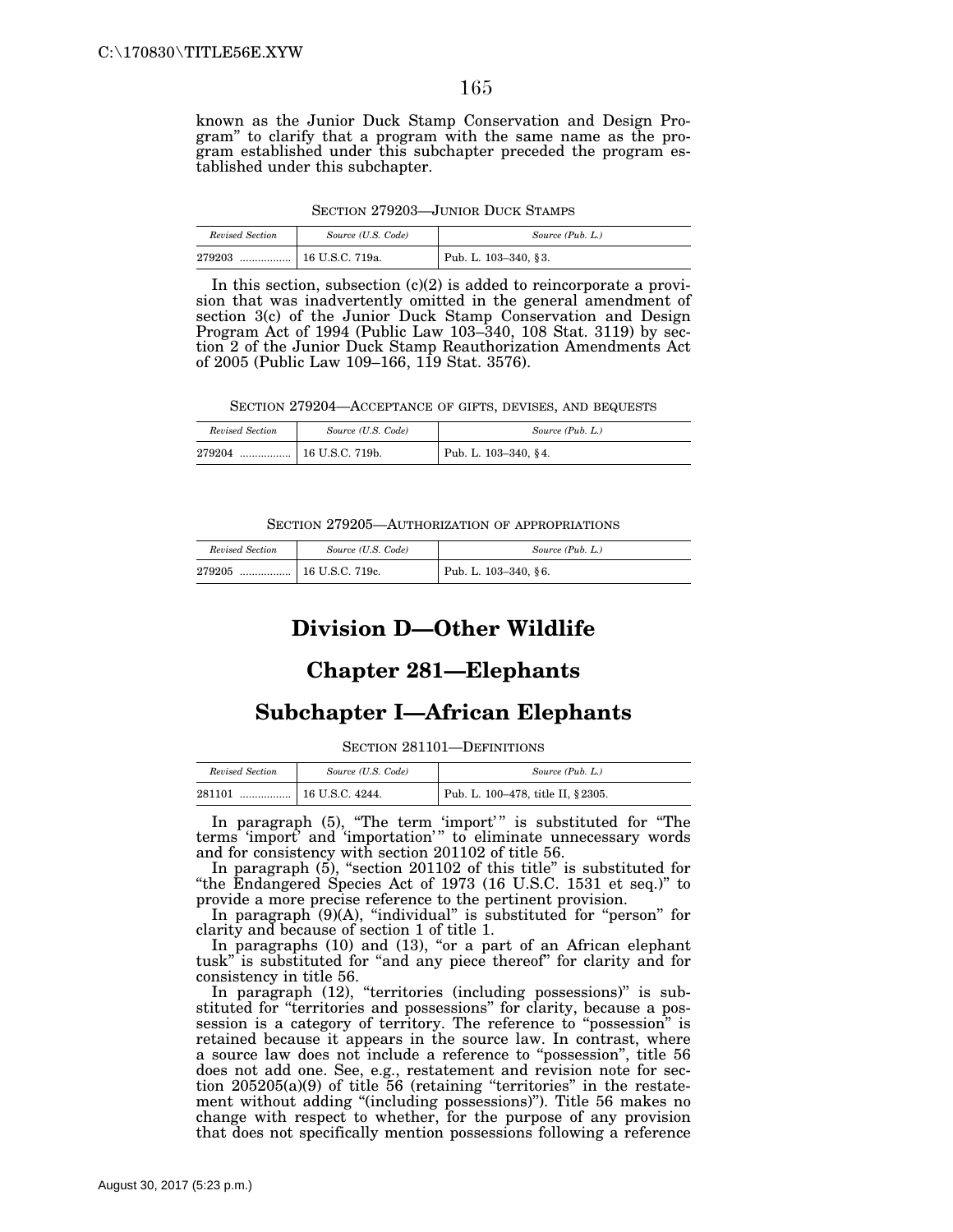to territories, the term ''territories'' is to be understood to include possessions.

| Revised Section | Source (U.S. Code) | Source (Pub. L.)                  |
|-----------------|--------------------|-----------------------------------|
| 281102<br>      | 16 U.S.C. 4211.    | Pub. L. 100-478, title II, §2101. |

SECTION 281102—PROVISION OF ASSISTANCE

In subsection  $(b)(1)(C)$ , "a person" is substituted for "any organization or individual'' because of section 1 of title 1.

In subsection  $(b)(2)(F)$ , "necessary or" is omitted as unnecessary. In subsection  $(c)(1)$ , "merits" is substituted for "otherwise merits" to eliminate an unnecessary word.

In subsection (e), "practicable" is substituted for "practical" for consistency in title 56.

In subsection  $(f)(1)$ , "relevant and" is omitted as unnecessary.

| Revised Section | Source (U.S. Code) | Source (Pub. L.)                   |
|-----------------|--------------------|------------------------------------|
| 281103          | $16$ U.S.C. 4212.  | Pub. L. 100-478, title II, § 2102. |

In subsection (a), "section 281102 of this title" is substituted for ''this part'' to provide a more precise reference to the pertinent provision.

SECTION 281104—ADVISORY GROUP

| Revised Section | Source (U.S. Code) | Source (Pub. L.)                  |
|-----------------|--------------------|-----------------------------------|
| 281104<br>      | 16 U.S.C. 4214.    | Pub. L. 100-478, title II, §2104. |

SECTION 281105—MORATORIA

| Revised Section | Source (U.S. Code) | Source (Pub. L.)                   |
|-----------------|--------------------|------------------------------------|
| 281105<br>      | 16 U.S.C. 4222.    | Pub. L. 100–478, title II, § 2202. |

In subsection (a)(1), "ivory producing country that, on a determination made by the Secretary, did not meet all the criteria set forth in section 2201(b)(1) of the African Elephant Conservation Act (Public Law 100–478, 102 Stat. 2318)'' is substituted for ''ivory producing country immediately upon making a determination that the country does not meet all the criteria set forth in section  $2201(b)(1)$ " to eliminate obsolete words.

In subsection (b), in the matter before paragraph (1), "immediately'' is omitted as unnecessary.

In subsection  $(d)(1)(A)$ , "at any time" is omitted as unnecessary. In subsection  $(f)(1)$ , "this section" is substituted for "this part" to provide a more precise reference to the pertinent provision.

| Revised Section | Source (U.S. Code) | Source (Pub. L.)                                |
|-----------------|--------------------|-------------------------------------------------|
| 281106<br>      | $16$ U.S.C. 4223.  | <sup>1</sup> Pub. L. 100–478, title II, § 2203. |

SECTION 281106—PROHIBITED ACTS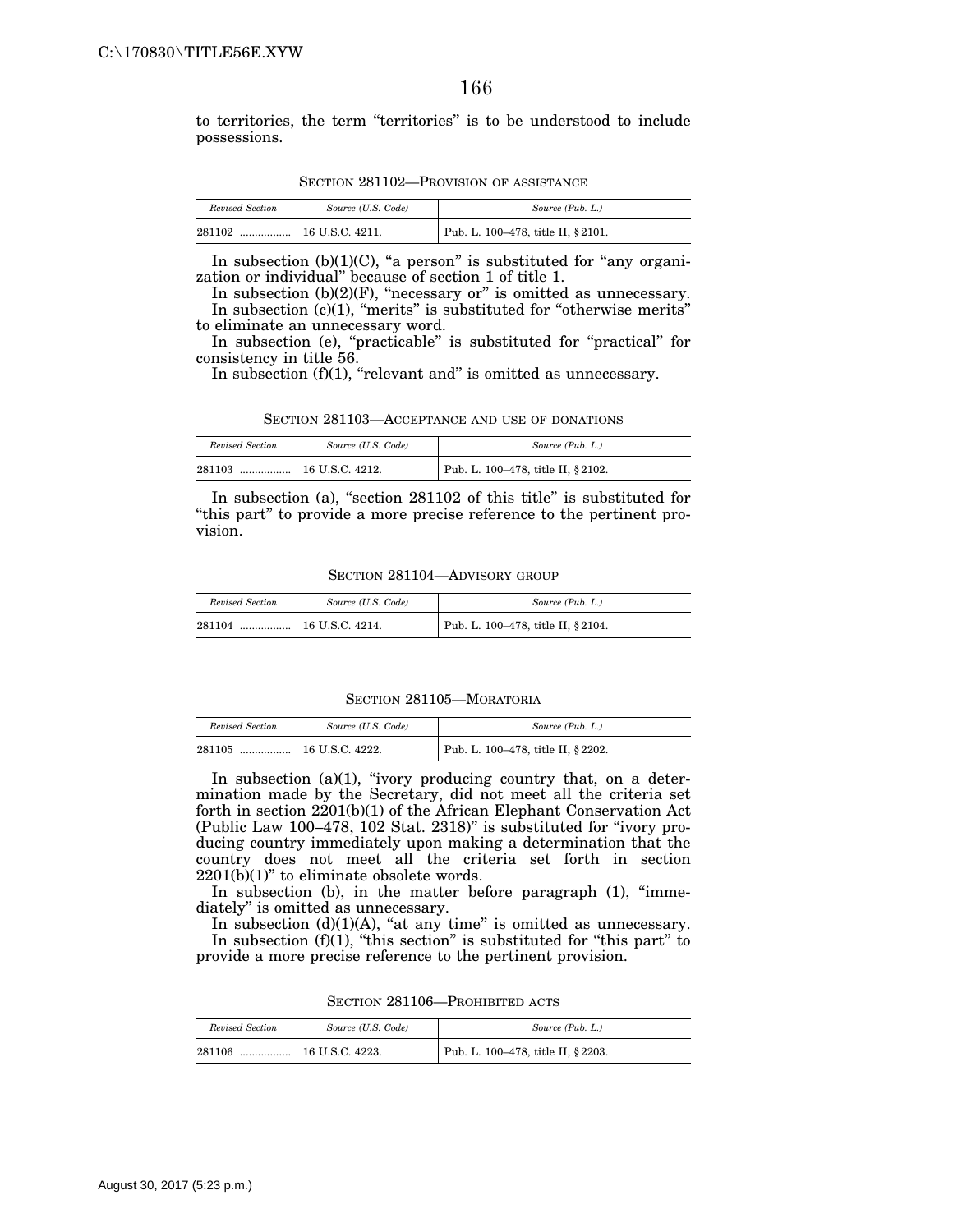SECTION 281107—PENALTIES AND ENFORCEMENT

| Revised Section                        | Source (U.S. Code)                               | Source (Pub. L.)                                     |
|----------------------------------------|--------------------------------------------------|------------------------------------------------------|
| $281107$ (except<br>(b)).<br>281107(b) | 16 U.S.C. 4224(b)<br>through (e).<br>(no source) | Pub. L. 100–478, title II, $\S 2204(b)$ through (e). |

In subsection (a)(1), "A person that" is substituted for "Whoever" for consistency in title 56. Under of section 1 of title 1, ''whoever'' and "person" have the same meaning.

In subsection (c), in the matter before paragraph (1), "civil penalties and criminal fines collected'' is substituted for ''penalties collected'' for clarity.

SECTION 281108—REWARDS

| Revised Section | Source (U.S. Code) | Source (Pub. L.)                   |
|-----------------|--------------------|------------------------------------|
| 281108<br>      | 16 U.S.C. 4225.    | Pub. L. 100-478, title II, § 2205. |

In subsection (a), "an individual" is substituted for "any person" for clarity. See H.R. Rep. No. 100–928, at 30 (1988) (Conf. Rep.), as reprinted at 1988 U.S.C.C.A.N. 2738, 2748.

In subsection (b), "any civil penalty or criminal fine" is substituted for "any criminal or civil penalty or fine" for clarity.

SECTION 281109—NONADHERENCE TO CITES IVORY CONTROL SYSTEM

| Revised Section | Source (U.S. Code) | Source (Pub. L.)                   |
|-----------------|--------------------|------------------------------------|
| 281109<br>. 1   | 16 U.S.C. 4242.    | Pub. L. 100-478, title II, § 2303. |

SECTION 281110—AUTHORIZATION OF APPROPRIATIONS

| Revised Section | Source (U.S. Code) | Source (Pub. L.)                   |
|-----------------|--------------------|------------------------------------|
| 281110<br>      | 16 U.S.C. 4245.    | Pub. L. 100–478, title II, § 2306. |

# **Subchapter II—Asian Elephants**

SECTION 281201—DEFINITIONS

| Revised Section                               | Source (U.S. Code) | Source (Pub. L.)                                                 |
|-----------------------------------------------|--------------------|------------------------------------------------------------------|
| 281201(2) through   16 U.S.C. 4263(1)<br>(5). | through $(4)$ .    | Pub. L. $105-96$ , § 4(5).<br>Pub. L. 105-96, §4(1) through (4). |

SECTION 281202—PROVISION OF ASSISTANCE

| Revised Section                                | Source (U.S. Code) | Source (Pub. L.)    |
|------------------------------------------------|--------------------|---------------------|
| 281202(a) through   16 U.S.C. 4264.<br>$(h)$ . |                    | Pub. L. 105-96, §5. |
| $281202(i)$                                    | $16$ U.S.C. 4265.  | Pub. L. 105-96, §6. |

In subsection  $(b)(1)(A)$ , "wildlife management authority" is substituted for "relevant wildlife management authority" to eliminate an unnecessary word.

In subsection (b)(1)(A), "country" is substituted for "nation" for consistency in the section.

In subsection (d)(3)(B), "Federal law" is substituted for "laws of the United States'' for clarity and consistency in title 56.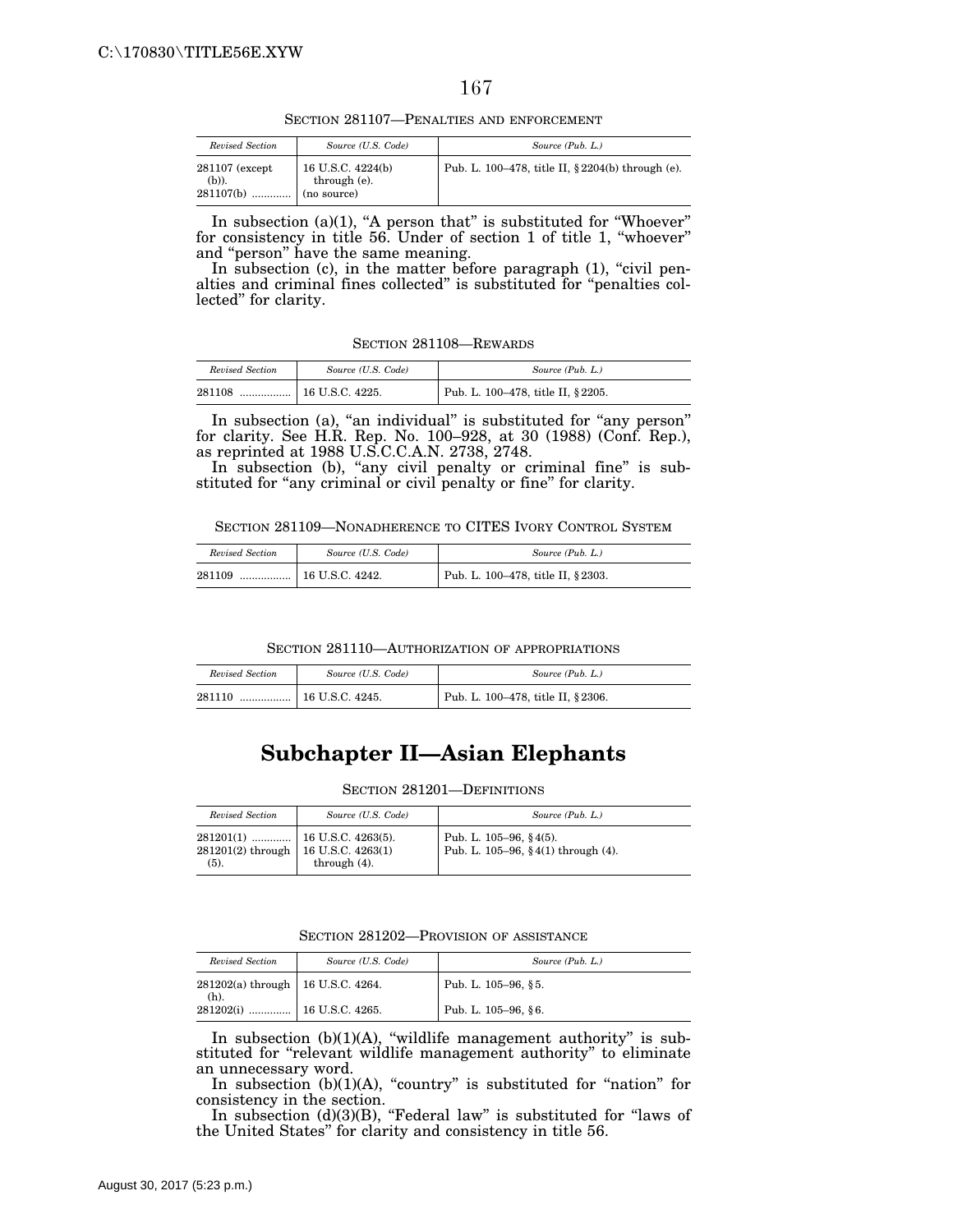In subsection (e), "practicable" is substituted for "practical" for consistency in title 56.

| Revised Section | Source (U.S. Code) | Source (Pub. L.)    |
|-----------------|--------------------|---------------------|
| 281203<br>      | 16 U.S.C. 4265a.   | Pub. L. 105-96, §7. |

SECTION 281204—AUTHORIZATION OF APPROPRIATIONS

| Revised Section | Source (U.S. Code)    | Source (Pub. L.)    |
|-----------------|-----------------------|---------------------|
| 281204<br>.     | $\pm 16$ U.S.C. 4266. | Pub. L. 105-96, §8. |

# **Chapter 283—Great Apes**

SECTION 283101—DEFINITIONS

| Revised Section | Source (U.S. Code)         | Source (Pub. L.)         |
|-----------------|----------------------------|--------------------------|
| 283101          | $\ldots$ = 16 U.S.C. 6302. | Pub. L. $106-411$ , § 3. |

| SECTION 283102—PROVISION OF ASSISTANCE |
|----------------------------------------|
|----------------------------------------|

| Revised Section | Source (U.S. Code)              | Source (Pub. L.)     |
|-----------------|---------------------------------|----------------------|
| 283102          | $\ldots$ $\mid$ 16 U.S.C. 6303. | Pub. L. 106-411, §4. |

In subsection (b)(1)(C), "person" is substituted for "person or group'' because of section 1 of title 1.

In subsection (b)(2)(F), "governmental entities" is substituted for ''appropriate governmental entities'' to eliminate an unnecessary word and for consistency with section 281102(b)(2)(E) of title 56.

In subsection  $(c)(2)(C)$ , "in which the project is to be conducted" is substituted for ''described in subparagraph (A)'' for clarity.

SECTION 283103—GREAT APE CONSERVATION FUND

| Revised Section | Source (U.S. Code)      | Source (Pub. L.)        |
|-----------------|-------------------------|-------------------------|
| 283103<br>      | $\vert$ 16 U.S.C. 6304. | Pub. L. $106-411$ , §5. |

In subsection  $(c)(4)$ , "and form a part of" is omitted as unnecessary.

SECTION 283104—AUTHORIZATION OF APPROPRIATIONS

| Revised Section | Source (U.S. Code) | Source (Pub. L.)        |
|-----------------|--------------------|-------------------------|
| 283104          |                    | Pub. L. $106-411$ , §6. |

# **Chapter 285—Rhinoceroses and Tigers**

SECTION 285101—DEFINITIONS

| Revised Section                                    | Source (U.S. Code) | Source (Pub. L.)                                                                                       |
|----------------------------------------------------|--------------------|--------------------------------------------------------------------------------------------------------|
| $285101(2)$ through   16 U.S.C. 5303(1)<br>$(4)$ . | through $(3)$ .    | Pub. L. $103-391, § 4(5)$ .<br>Pub. L. $103-391$ , § $4(1)$ through $(3)$ .<br>Pub. L. 103-391. §4(6). |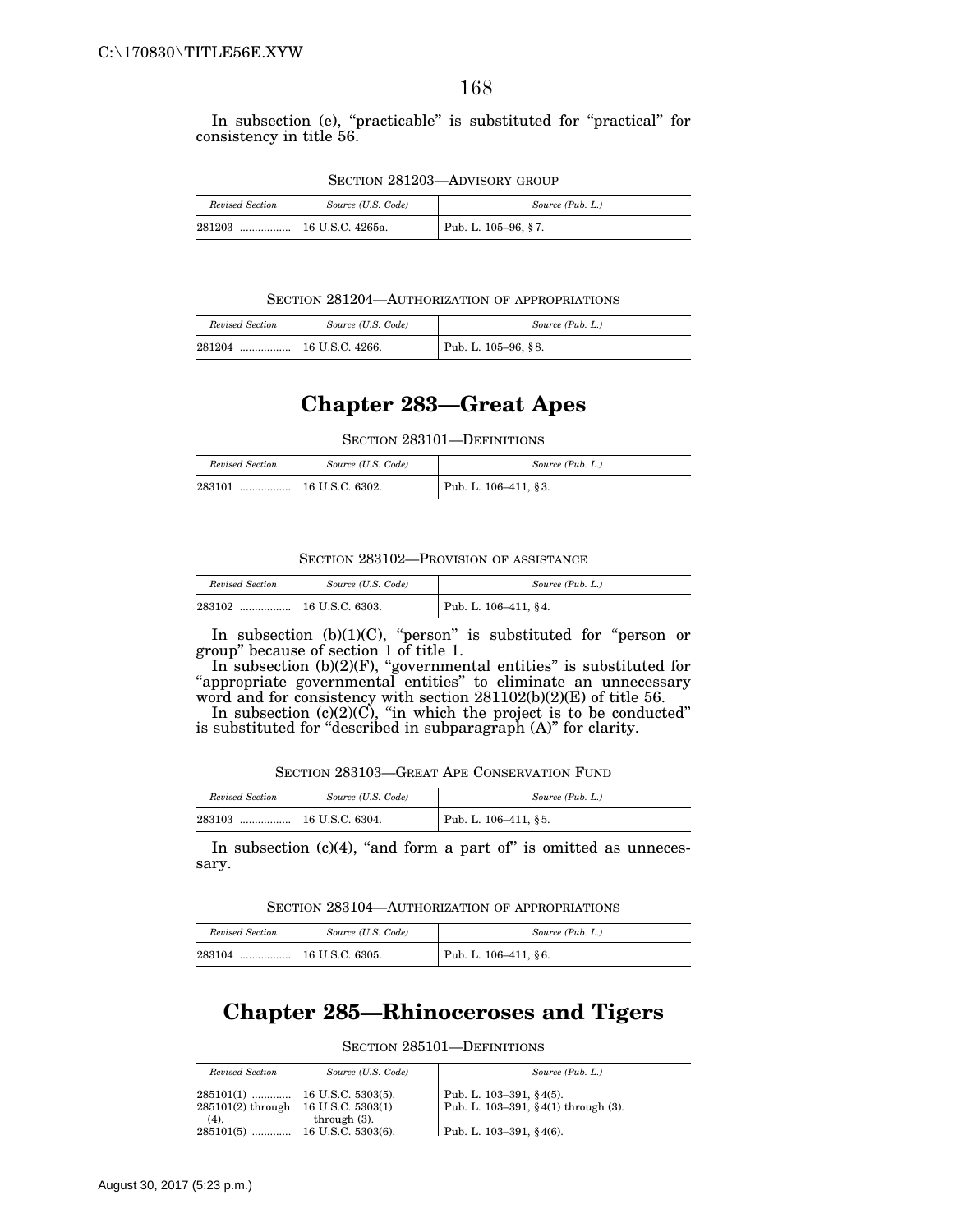SECTION 285101—DEFINITIONS—Continued

| Revised Section | Source (U.S. Code) | Source (Pub. L.)            |
|-----------------|--------------------|-----------------------------|
|                 |                    | Pub. L. $103-391, § 4(4)$ . |

SECTION 285102—PROVISION OF ASSISTANCE

| Revised Section | Source (U.S. Code) | Source (Pub. L.)     |
|-----------------|--------------------|----------------------|
| 285102<br>      | 16 U.S.C. 5304.    | Pub. L. 103-391, §5. |

In subsection (e), "practicable" is substituted for "practical" for consistency in title 56.

SECTION 285103—ACCEPTANCE AND USE OF DONATIONS

| Revised Section | Source (U.S. Code) | Source (Pub. L.)     |
|-----------------|--------------------|----------------------|
| 285103<br>      | 16 U.S.C. 5305.    | Pub. L. 103-391, §6. |

SECTION 285104—PROHIBITIONS, PENALTIES, AND ENFORCEMENT

| Revised Section                                             | Source (U.S. Code)                                                                                                               | Source (Pub. L.)                                                                                                                                                                 |
|-------------------------------------------------------------|----------------------------------------------------------------------------------------------------------------------------------|----------------------------------------------------------------------------------------------------------------------------------------------------------------------------------|
| $285104(a)$<br>$285104(b)(2)$<br>$285104(e)$<br>$285104(f)$ | 16 U.S.C. 5305a(a).<br>$285104(b)(1)$   16 U.S.C. 5305a(b)(2).<br>(no source)<br>16 U.S.C. 5305a(e).<br>  16 U.S.C. $5305a(d)$ . | Pub. L. $103-391$ , § 7(a).<br>Pub. L. $103-391$ , § $7(b)(2)$ .<br>Pub. L. $103-391$ , § 7(c).<br>Pub. L. 103-391, §7(f).<br>Pub. L. 103-391, §7(e).<br>Pub. L. 103-391, §7(d). |

SECTION 285105—EDUCATIONAL OUTREACH PROGRAM

| Revised Section | Source (U.S. Code) | Source (Pub. L.)     |
|-----------------|--------------------|----------------------|
| 285105          |                    | Pub. L. 103-391, §8. |

In subsection (a), "Not later than 180 days after the date of enactment of this section'' is omitted as obsolete.

SECTION 285106—ADVISORY GROUP

| Revised Section | Source (U.S. Code)     | Source (Pub. L.)     |
|-----------------|------------------------|----------------------|
| 285106<br>      | $\pm 16$ U.S.C. 5305c. | Pub. L. 103-391, §9. |

SECTION 285107—AUTHORIZATION OF APPROPRIATIONS

| Revised Section | Source (U.S. Code) | Source (Pub. L.)      |
|-----------------|--------------------|-----------------------|
| 285107<br>      | 16 U.S.C. 5306.    | Pub. L. 103-391, §10. |

# **Chapter 287—Elk**

SECTION 287101—NATIONAL GOAL

| Revised Section | Source (U.S. Code) | Source (Pub. L.)    |
|-----------------|--------------------|---------------------|
| 287101<br>      | 16 U.S.C. 673d.    | Pub. L. 94–389, §1. |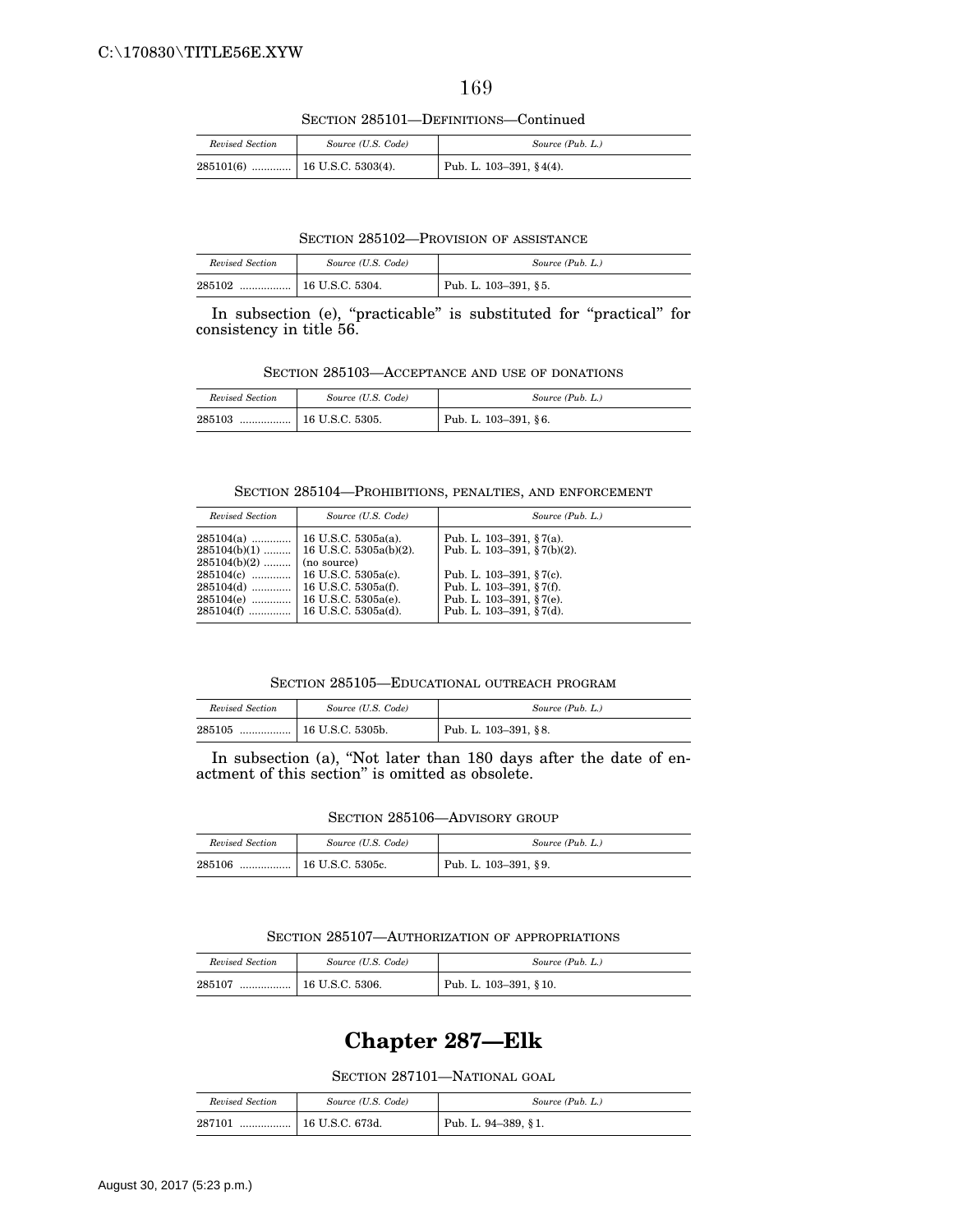In subsection (a), "It is the sense of Congress that" is omitted as unnecessary.

SECTION 287102—COOPERATION OF FEDERAL AGENCIES WITH STATE OF **CALIFORNIA** 

| Revised Section | Source (U.S. Code) | Source (Pub. L.)    |
|-----------------|--------------------|---------------------|
| 287102<br>      | 16 U.S.C. 673e.    | Pub. L. 94-389, §2. |

SECTION 287103—TULE ELK RESTORATION AND CONSERVATION

| Revised Section | Source (U.S. Code) | Source (Pub. L.)    |
|-----------------|--------------------|---------------------|
|                 |                    | Pub. L. 94–389, §3. |

## **Chapter 289—Wild Horses and Burros**

SECTION 289101—DEFINITIONS

| Revised Section | Source (U.S. Code)                           | Source (Pub. L.)                                                                                                                                  |
|-----------------|----------------------------------------------|---------------------------------------------------------------------------------------------------------------------------------------------------|
|                 | $289101(5)$ , (6)    16 U.S.C. 1332(a), (b). | Pub. L. 92-195, § 2(f).<br>Pub. L. 92-195, § 2(d).<br>Pub. L. 92-195, $\S$ 2(e).<br>Pub. L. 92-195, $\S$ 2(c).<br>Pub. L. 92-195, $\S$ 2(a), (b). |

In paragraph  $(4)(A)$ , "or herds" is omitted as unnecessary because of section 1 of title 1.

In paragraph  $(4)(B)$ , a definition of "existing herd" is added for clarity.

In paragraph (6), "of the United States" is omitted as unnecessary because of the definition of "public land" in paragraph (3).

SECTION 289102—MANAGEMENT AND PROTECTION

| Revised Section | Source (U.S. Code)         | Source (Pub. L.)        |
|-----------------|----------------------------|-------------------------|
| 289102<br>      | $\perp$ 16 U.S.C. 1333(a). | Pub. L. 92–195, § 3(a). |

In subsection (a), "wild free-roaming horses and burros" is substituted for "All wild free-roaming horses and burros" to eliminate an unnecessary word.

In subsection (c), "maintain ranges" is substituted for "maintain specific ranges'' to eliminate an unnecessary word.

In subsection (f)(2), "endangered species (as defined in section 201102 of this title) of wildlife" is substituted for "endangered wildlife species'' for clarity.

In subsection (g), ''public land on which wild free-roaming horses or burros are managed" is substituted for "any such lands" for clarity.

SECTION 289103—INVENTORY; EXCESS ANIMALS

| Revised Section | Source (U.S. Code)                                                                            | Source (Pub. L.)                                                |
|-----------------|-----------------------------------------------------------------------------------------------|-----------------------------------------------------------------|
|                 | $289103(a)$ , (b)    16 U.S.C. 1333(b)(1), (2).<br>$289103(c)$ , (d)  16 U.S.C. 1333(c), (d). | Pub. L. 92-195, § 3(b)(1), (2).<br>Pub. L. 92-195, § 3(c), (d). |

In subsection (a)(1), "an up-to-date inventory" is substituted for "a current inventory" for clarity.

In subsection (a)(1), "areas of public land where wild free-roaming horses and burros are located'' is substituted for ''given areas of the public lands'' for clarity.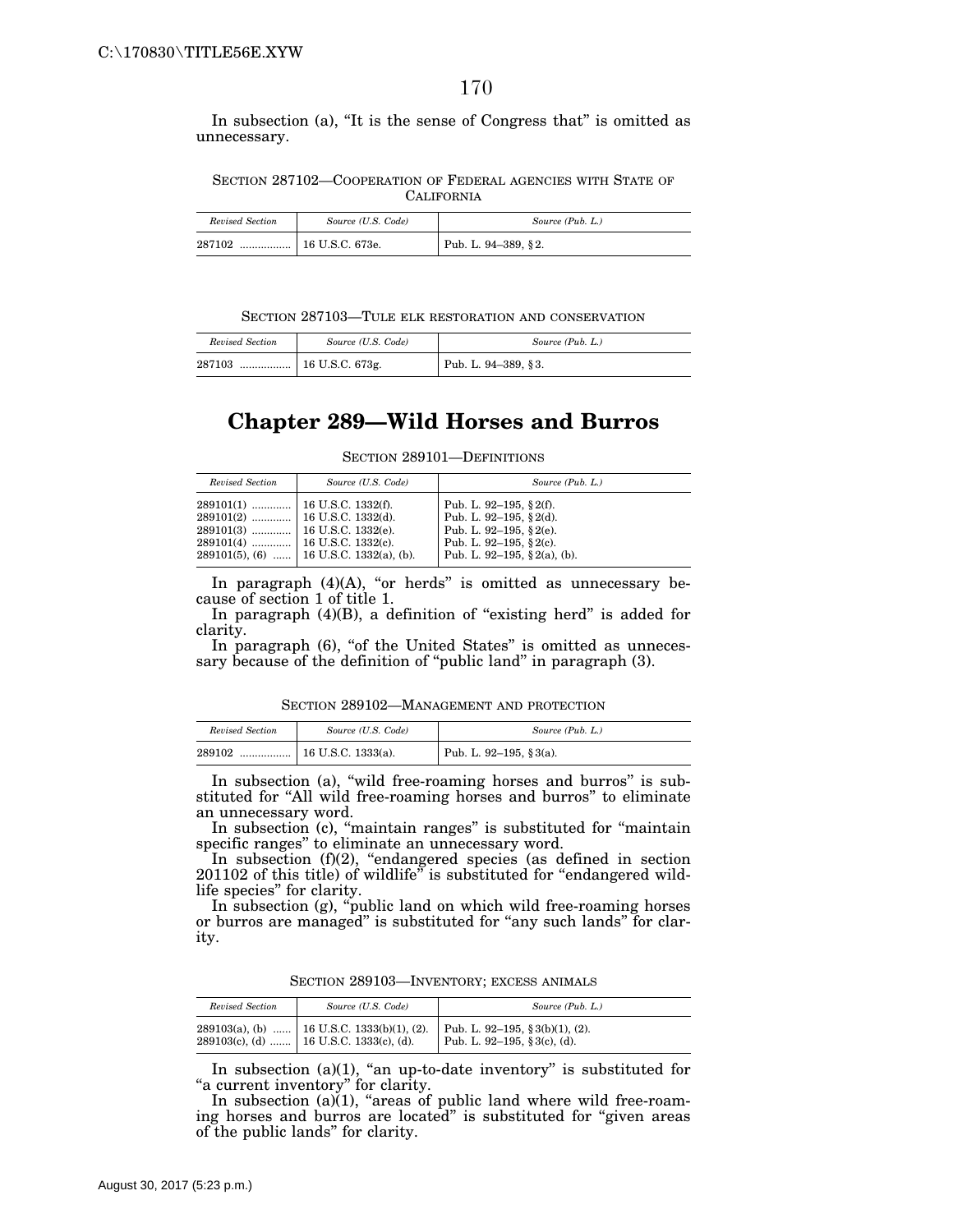In subsection  $(a)(2)(A)$ , "and in which areas of public land" is substituted for "and where" for clarity.

In subsection  $(a)(2)(A)$ , "of wild free-roaming horses or burros" is added for clarity.

In subsection  $(b)(1)$ , in the matter before subparagraph  $(A)$ , "an area of public land in which wild free-roaming horses or burros are located" is substituted for "the range" because there is no antecedent for ''the range'' in the source law.

In subsection  $(b)(1)(A)$ , "of wild free-roaming horses or burros" is added for clarity.

In subsection  $(b)(2)(A)$ , "inventory" is substituted for "current inventory'' to eliminate an unnecessary word.

In subsection  $(b)(2)(C)$ , "section 3 of the Public Rangelands Improvement Act of 1978 (43 U.S.C. 1902)'' is substituted for ''section 2 of the Public Range Lands Improvement Act of 1978'' to provide a correct reference to the pertinent provision.

In subsection  $(b)(2)(D)$ , "under section  $3(b)(3)$  of the Wild Free-Roaming Horses and Burros Act (Public Law 92–195), as amended by the Public Rangelands Improvement Act of 1978 (Public Law  $95-514$ ,  $92$  Stat.  $1809$ " is substituted for "mandated by this section'' to provide a more precise reference to the pertinent provision.

In subsection (b)(3), "available to the Secretary at the time of the determination" is substituted for "currently available to him" for clarity.

In subsection  $(b)(4)$ , in the matter before subparagraph  $(A)$ , "The removal of excess animals shall be accomplished by performing the following actions" is substituted for "Such action shall be taken" for clarity.

In subsection  $(b)(4)$ , in the matter before subparagraph  $(A)$ , "natural ecological balance to the area described in paragraph (1) and protect the area'' is substituted for ''natural ecological balance to the range, and protect the range'' for clarity and because there is no antecedent for ''the range'' in the source law. See revision note for subsection (b)(1).

In subsection  $(b)(4)(B)(i)$ , in the matter before subclause (I), "excess animals'' is substituted for ''excess wild free-roaming horses and burros'' for clarity and because of section 289101(1) of title 56.

In subsection  $(b)(4)(B)(ii)$ , "excess animals" is substituted for "animals" each place it appears for clarity and because of section 289101(1) of title 56.

In subsection  $(b)(4)(C)$ , "excess animals" is substituted for "excess wild free-roaming horses and burros" for clarity and because of section 289101(1) of title 56.

In subsection (c), "individual" is substituted for "transferee" each place it appears for consistency in the subsection.

In subsection  $(d)(1)$ , "subsection  $(c)$ " is substituted for "subsection"  $(c)(1)$ " to correct an error in the law because there is no paragraph (1) in section 3(c) of the Wild Free-Roaming Horses and Burros Act (Public Law 92–195), as amended by the Public Rangelands Improvement Act of 1978 (Public Law 95–514, 92 Stat. 1810).

In subsection  $(d)(4)$ , "on which the animal is maintained" is substituted for "where maintained thereon" for clarity.

| Revised Section | Source (U.S. Code)   | Source (Pub. L.)           |
|-----------------|----------------------|----------------------------|
| 289104<br>.     | $16$ U.S.C. 1333(e). | Pub. L. 92-195, $§ 3(e)$ . |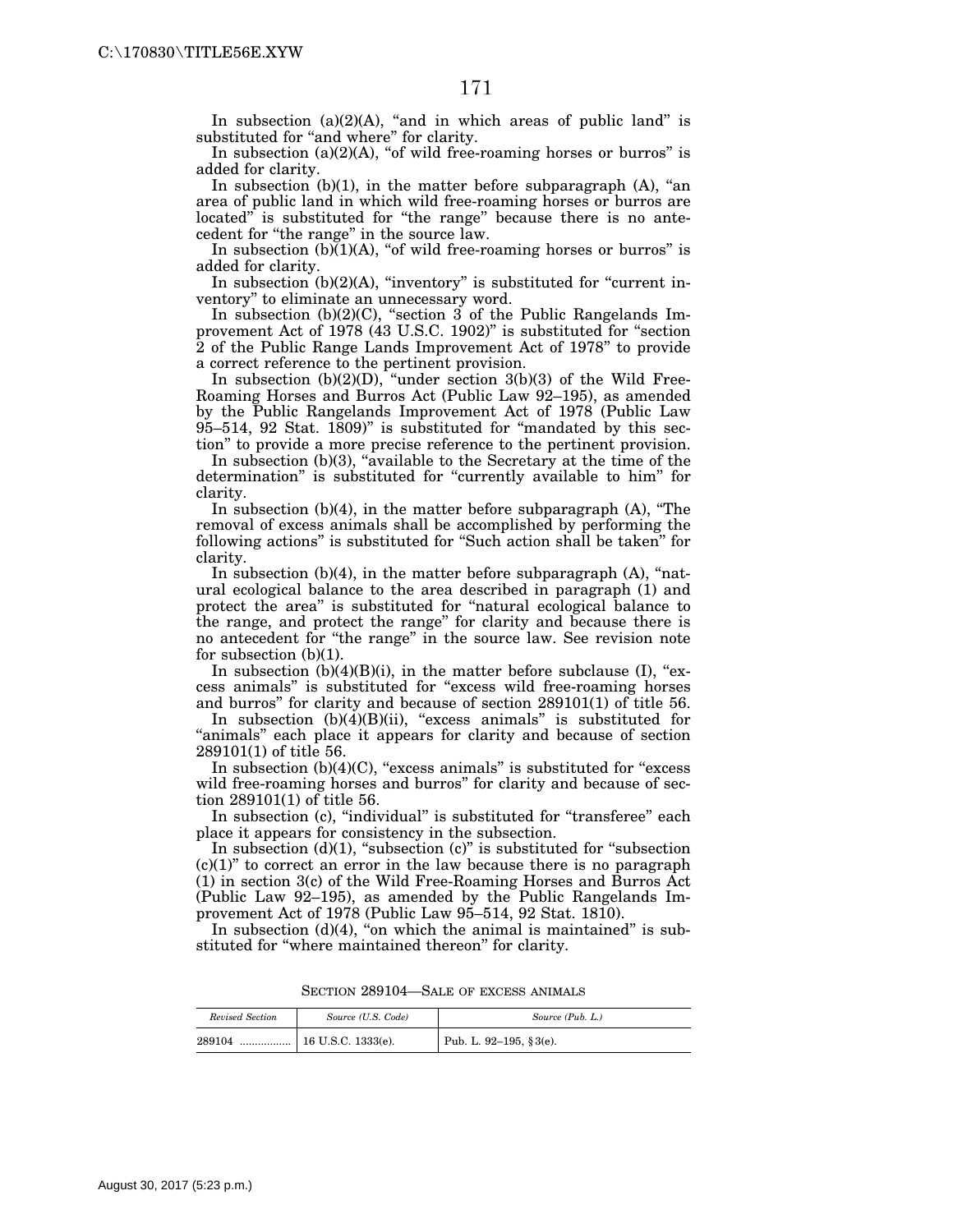SECTION 289105—WILD FREE-ROAMING HORSES AND BURROS ON PRIVATE LAND

| Revised Section | Source (U.S. Code) | Source (Pub. L.)    |
|-----------------|--------------------|---------------------|
| 289105<br>      | 16 U.S.C. 1334.    | Pub. L. 92-195, §4. |

SECTION 289106—RECOVERY RIGHTS

| Revised Section | Source (U.S. Code)         | Source (Pub. L.)    |
|-----------------|----------------------------|---------------------|
| 289106          | │ ………………   16 U.S.C. 1335. | Pub. L. 92-195, §5. |

SECTION 289107—COOPERATIVE AGREEMENTS AND REGULATIONS

| Revised Section | Source (U.S. Code) | Source (Pub. L.)                                               |
|-----------------|--------------------|----------------------------------------------------------------|
|                 |                    | Pub. L. 92-195, §6.<br>Pub. L. 112-74, div. E, title I, § 114. |

In subsection  $(b)(1)$ , in the matter before subparagraph  $(A)$ , "Notwithstanding any other provision of this Act" is omitted as unnecessary.

In subsection  $(b)(1)$ , in the matter before subparagraph  $(A)$ , "entities'' is substituted for ''appropriate entities'' to eliminate an unnecessary word.

In subsection  $(b)(3)$ , "During fiscal year 2012 and subsequent fiscal years,'' is omitted as obsolete.

In subsection  $(b)(3)$  "from entities under paragraph  $(1)$ " is substituted for "from any such entities" for clarity.

SECTION 289108—ADVISORY BOARD

| Revised Section | Source (U.S. Code) | Source (Pub. L.)    |
|-----------------|--------------------|---------------------|
| 289108<br>      | 16 U.S.C. 1337.    | Pub. L. 92-195, §7. |

In subsection (b), in the matter before paragraph (1), "individuals'' is substituted for ''persons'' for clarity.

In subsection (b)(2), "wild horse and burro protection, wildlife management," is substituted for "protection of horses and burros, management of wildlife,'' for consistency with section 289103(a)(3)(D) of title 56.

SECTION 289109-USE OF TRANSPORTATION

| Revised Section | Source (U.S. Code) | Source (Pub. L.)    |
|-----------------|--------------------|---------------------|
| 289109<br>      | 16 U.S.C. 1338a.   | Pub. L. 92-195, §9. |

In subsection  $(b)(2)$ , "or of a duly authorized official or employee of the Department'' is omitted as unnecessary.

In subsection (e), "this chapter" is substituted for "this title" each place it appears for clarity because the Wild Free-Roaming Horses and Burros Act (Public Law 92–195, 85 Stat. 649) does not contain titles.

In subsection (e) $(2)$ , "and section  $47(a)$  of title 18, United States Code, shall be applicable to such use'' is omitted because of the text ''without regard to this chapter or section 47(a) of title 18''. The omission clarifies that section 47(a) of title 18 does not apply to the use described in subsection (e)(2).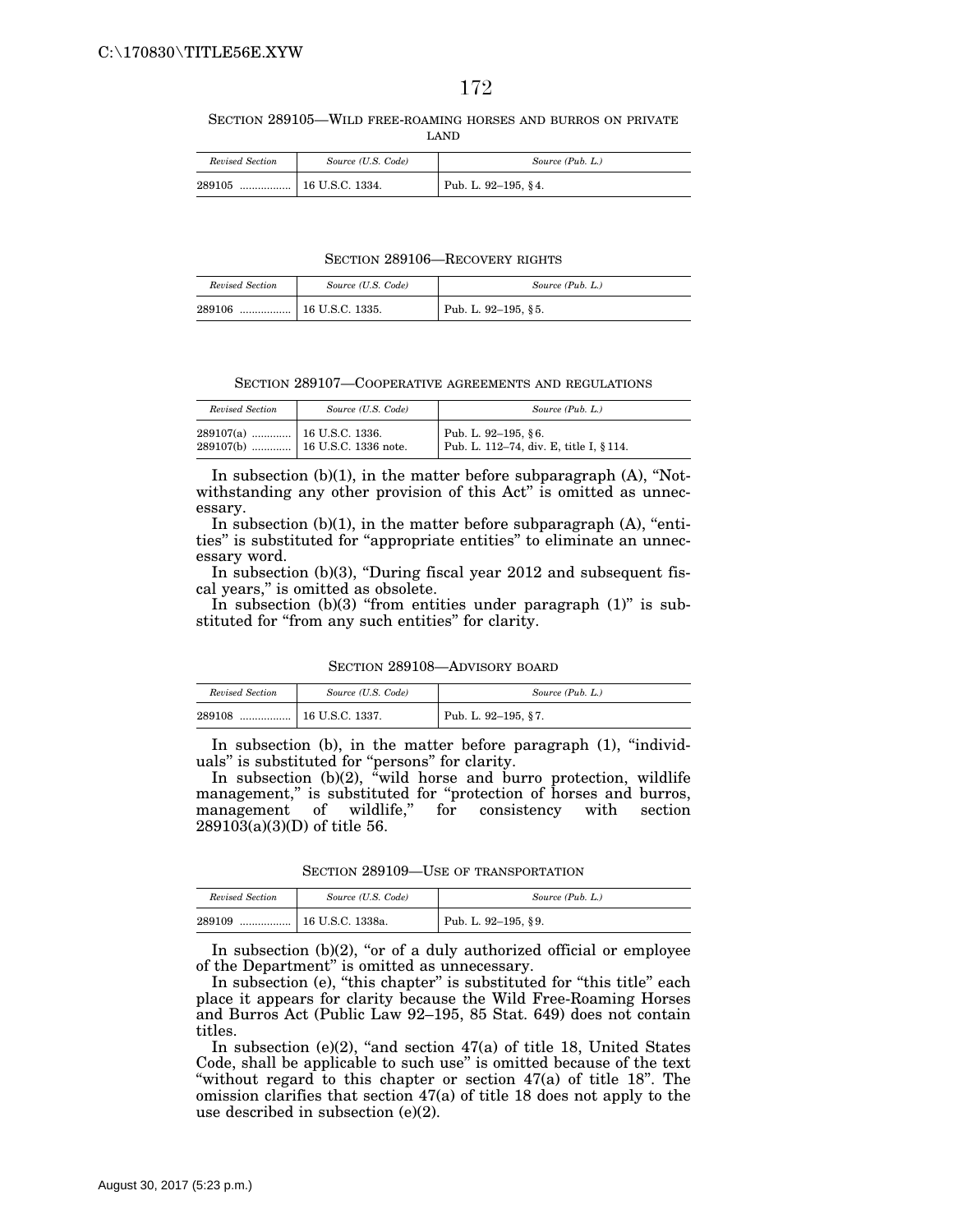SECTION 289110—RELOCATION OF WILD FREE-ROAMING HORSES OR BURROS

| Revised Section | Source (U.S. Code)         | Source (Pub. L.)     |
|-----------------|----------------------------|----------------------|
| 289110          | $\ldots$   16 U.S.C. 1339. | Pub. L. 92-195, §10. |

In this section, "where they did not exist on December 15, 1971" is substituted for ''where they do not presently exist'' to eliminate obsolete words.

SECTION 289111—COORDINATED IMPLEMENTATION AND ENFORCEMENT; STUDIES OF HABITS OF WILD FREE-ROAMING HORSES AND BURROS

| Revised Section | Source (U.S. Code) | Source (Pub. L.)      |
|-----------------|--------------------|-----------------------|
| 289111<br>      | 16 U.S.C. 1340.    | Pub. L. 92-195, § 11. |

In this section, the 1st paragraph of section 11 of the Wild Free-Roaming Horses and Burros Act (Public Law 92–195), as amended by the Federal Land Policy and Management Act of 1976 (Public Law 94–579, 90 Stat. 2775) is omitted as obsolete because of the termination of the reporting requirement with respect to Congress, effective May 15, 2000. See section 3003 of the Federal Reports Elimination and Sunset Act of 1995 (Public Law 104–66, 31 U.S.C. 1113 note) and the 1st item on page 147 of House Document No. 1037.

In subsection (b), "each undertake studies of the habits of wild free-roaming horses and burros that each Secretary considers necessary'' is substituted for ''undertake those studies of the habits of wild free-roaming horses and burros that they may deem necessary'' to make clear that the subsection does not require joint action by the Secretaries.

SECTION 289112—CRIMINAL PENALTIES

| Revised Section | Source (U.S. Code)                                                | Source (Pub. L.) |
|-----------------|-------------------------------------------------------------------|------------------|
| 289112          | $\ldots$ $\ldots$ $\ldots$ $\ldots$ $\ldots$ $\ldots$ (no source) |                  |

SECTION 289113—ENFORCEMENT

| Revised Section | Source (U.S. Code)                                                                                                                                     | Source (Pub. L.)                                                                                                                            |
|-----------------|--------------------------------------------------------------------------------------------------------------------------------------------------------|---------------------------------------------------------------------------------------------------------------------------------------------|
| 289113          | 16 U.S.C. 1338(a) (begin-<br>ning with "Any person"<br>so charged" and ending<br>with "section 3401,<br>title 18, United States<br>$Code.'$ ), $(b)$ . | Pub. L. 92–195, §8(a) (beginning with "Any per-<br>son so charged" and ending with "section"<br>3401, title 18, United States Code."), (b). |

In subsection (a), "offense" is substituted for "violation" for consistency in title 56.

In subsection (a), "by the Secretary" is omitted as unnecessary. In subsection (a), ''United States magistrate judge'' is substituted for ''United States commissioner or magistrate'' because of section 636(a)(1) of title 28 and section 321 of the Federal Courts Study Committee Implementation Act of 1990 (Public Law 101–650, 28 U.S.C. 631 note).

In subsection (c), "Federal law" is substituted for "the laws of the United States,'' for clarity and consistency in title 56.

In subsection (c), ''United States magistrate judge'' is substituted for ''United States magistrate'' because of section 321 of the Federal Courts Study Committee Implementation Act of 1990 (Public Law 101–650, 28 U.S.C. 631 note).

In subsection (c), "under this section" is substituted for "in all such cases'' for clarity.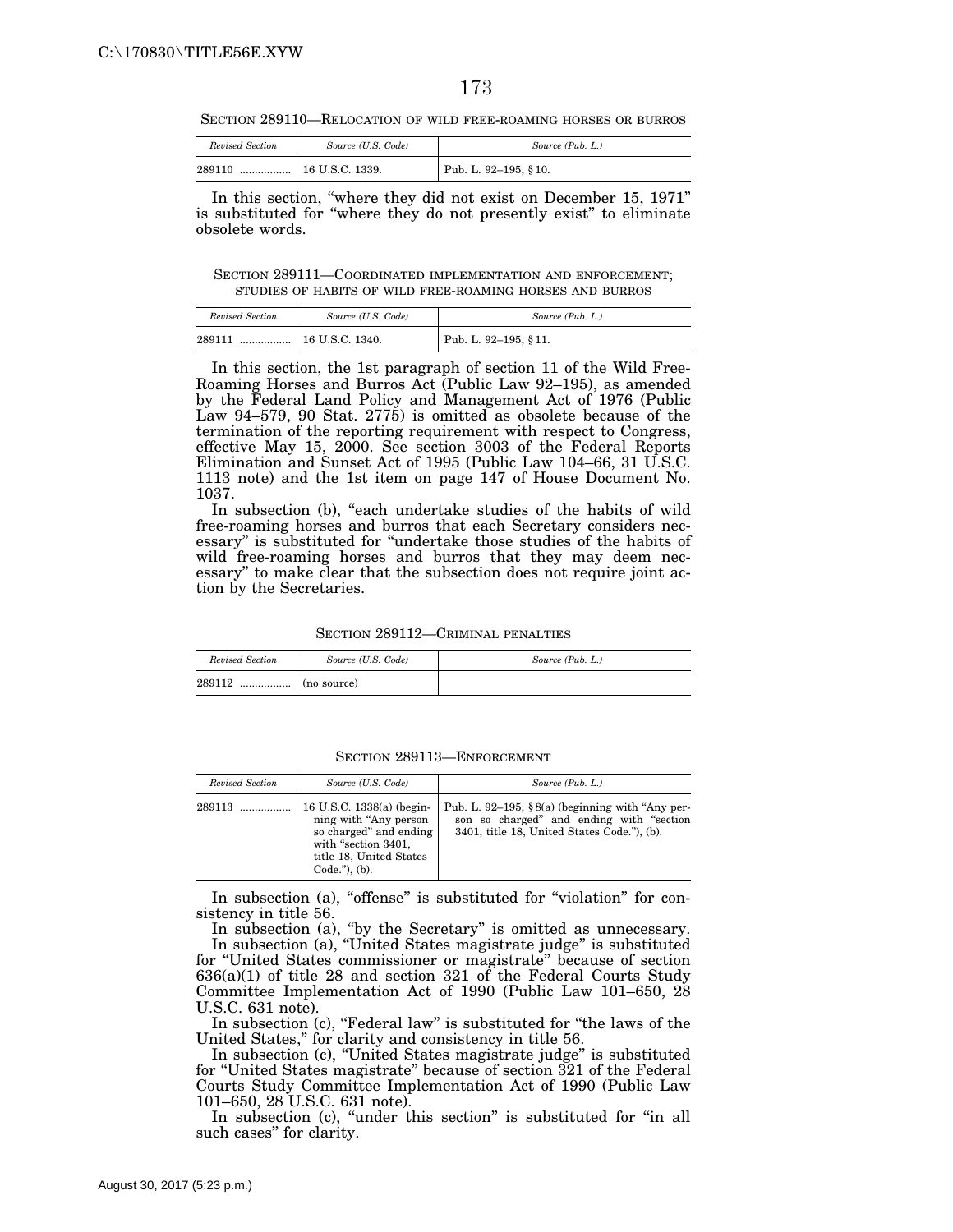## **Chapters 291 Through 297—Reserved**

## **Chapter 299—Miscellaneous**

SECTION 299101—MULTINATIONAL SPECIES CONSERVATION FUND

| Revised Section | Source (U.S. Code)    | Source (Pub. L.)                                                                                                                                                              |
|-----------------|-----------------------|-------------------------------------------------------------------------------------------------------------------------------------------------------------------------------|
| 299101          | $\pm$ 16 U.S.C. 4246. | Pub. L. 105-277, div. A, § 101(e) (title I, 2d<br>through last provisos in paragraph under<br>heading "MULTINATIONAL SPECIES CONSERVA-<br>TION FUND", at 112 Stat. 2681-237). |

In this section, "[i]n fiscal year 1999 and thereafter" is omitted each place it appears as obsolete.

In subsection (a), a definition of "Fund" is added for convenience. Subsection (b) is added to provide an establishing provision for the Multinational Species Conservation Fund.

In subsection (c), "section 281102 of this title" is substituted for "part I of the African Elephant Conservation Act (16 U.S.C. 4211 et seq.)'' to provide a more precise reference to the pertinent provision.

In subsection (d), "The amounts of civil penalties and criminal fines received" is substituted for "all penalties received" for clarity.

#### SECTION 4—AMENDMENT OF TITLE 18, UNITED STATES CODE

Section 4 of the bill amends chapter 3 of title 18, United States Code, by restating criminal provisions relating to wildlife in the chapter. For each of the restated sections, the source law citations, along with any revision notes, are set out below. In the revision notes, where language is quoted from a source provision, the enacted language, as it appears in the Statutes at Large rather than in the United States Code, is shown.

SECTION 50—WILDLIFE GENERALLY (DIVISION A OF SUBTITLE II OF TITLE 56)

| Revised Section | Source (U.S. Code)                                                              | Source (Pub. L.)                                                                                                           |
|-----------------|---------------------------------------------------------------------------------|----------------------------------------------------------------------------------------------------------------------------|
|                 | $50(a)(2), (3)$ 16 U.S.C. 1540(b)(1).<br>$50(b)(2)$ , (3)    16 U.S.C. 3373(d). | Pub. L. 93-205, § 11(b)(1).<br>Pub. L. 93-205, § 11(b)(3).<br>Pub. L. 97-79, $§$ 4(d).<br>Aug. 8, 1956, ch. 1036, § 13(a). |

In subsection (a)(2), in the matter before subparagraph (A), "upon conviction" is omitted as unnecessary.

In subsection (a)(2), in the matter before subparagraph (A), "fined under this title" is substituted for "fined not more than \$50,000'' for consistency with chapter 227 of title 18.

In subsection (a)(3), "upon conviction" is omitted as unnecessary. In subsection (a)(3), ''fined under this title'' is substituted for "fined not more than \$25,000" for consistency with chapter 227 of title 18.

In subsection  $(a)(4)$ , "Notwithstanding any other provision of this Act," is omitted as unnecessary.

In subsection (a)(4), ''under this subsection'' is retained after ''prosecution'' for convenience, even though the reference to ''under this subsection'' in the source law refers to subsection (b) of section 11 of the Endangered Species Act of 1973 (Public Law 93–205), which is broader than the subsection referred to in the restatement.

In subsection  $(b)(2)(A)(i)$ , in the matter before subclause  $(I)$ , "fined under this title" is substituted for "fined not more than \$20,000" for consistency with chapter 227 of title 18.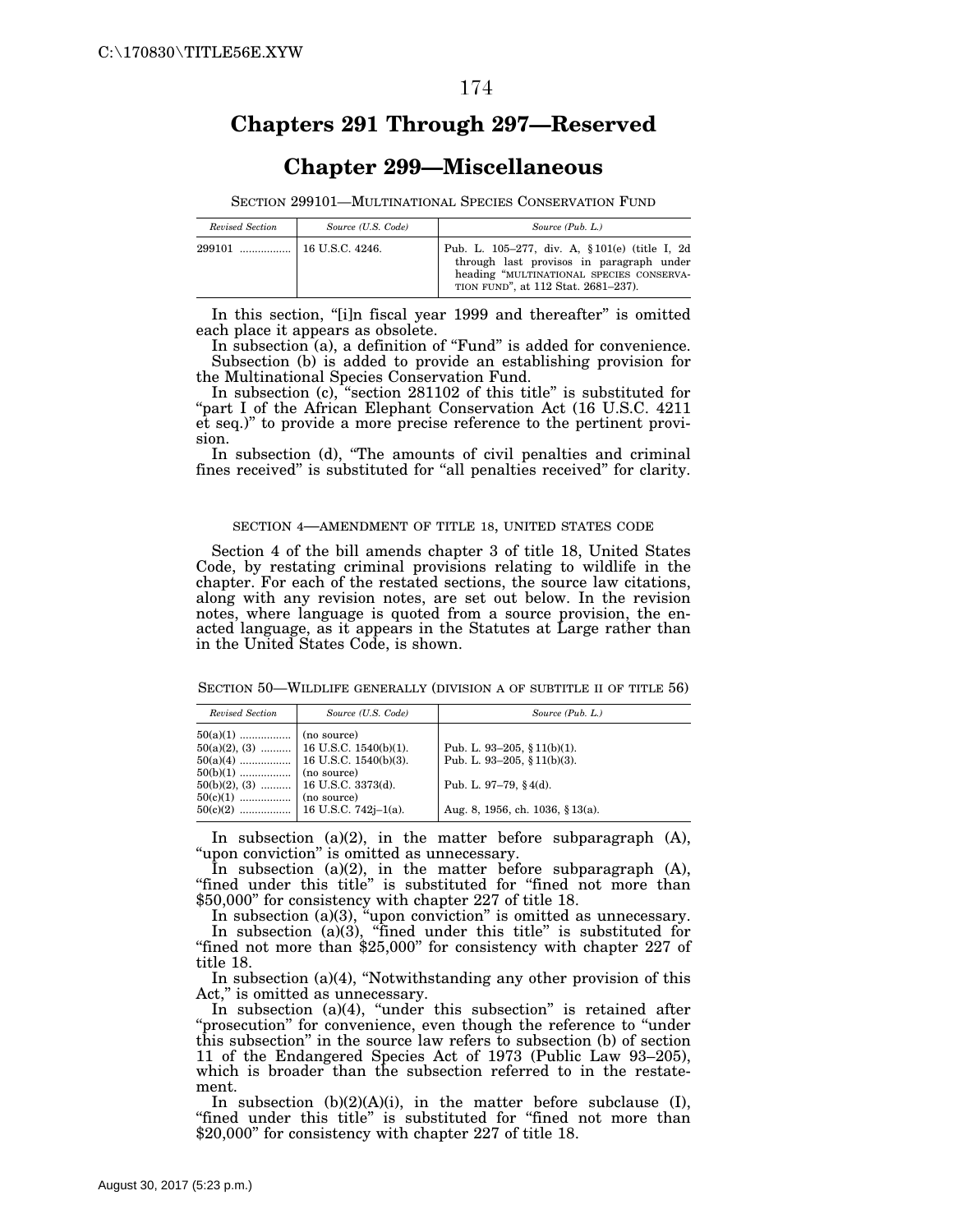In items (aa) and (bb) of subsection (b)(2)(A)(i)(I), ''section 203102(a)(1) of title 56'' is substituted for ''any provision of this Act (other than subsections (b), (d), and (f) of section 3)'' for clarity.

In paragraphs  $(2)(A)(i)(I)(bb)$  and  $(3)(A)(ii)(II)$  of subsection (b), "an aggregate market value" is substituted for "a market value" for clarity.

In subparagraphs  $(A)(iii)$  and  $(B)(iii)$  of subsection  $(b)(2)$ , in the matter before subclause I, "For venue purposes," is added for clarity.

In subsection  $(b)(2)(A)(iii)(I)$ , "offense" is substituted for "violation'' for clarity and for consistency with section 203102 of title 56.

In subsection  $(b)(2)(B)(i)$ , in the matter before subclause  $(I)$ , "fined under this title" is substituted for "fined not more than \$10,000'' for consistency with chapter 227 of title 18.

In subsection  $(b)(2)(B)(i)(I)$ , "section  $203102(a)(1)$  of title 56" is substituted for "any provision of this Act (other than subsections (b), (d), and (f) of section 3)'' for clarity.

In subsection  $(b)(2)(B)(iii)(I)$ , "offense" is substituted for "violation'' for clarity and for consistency with section 203102 of title 56.

In subsection  $(c)(2)$ , in the matter before subparagraph  $(A)$ , "fined under this title" is substituted for "fined not more than \$5,000" for consistency with chapter 227 of title 18.

SECTION 51-AQUATIC WILDLIFE (DIVISION B OF SUBTITLE II OF TITLE 56)

| Revised Section    | Source (U.S. Code)    | Source (Pub. L.)                        |
|--------------------|-----------------------|-----------------------------------------|
| $51(a)(1)$         | (no source)           |                                         |
| $51(a)(2)$         | 16 U.S.C. 1375(b).    | Pub. L. 92–522, title I, § 105(b).      |
| $51(a)(3)$         | 16 U.S.C. 1417(b)(2). | Pub. L. 92–522, title III, § 307(b)(2). |
| $51(b)(1)$         | (no source)           |                                         |
| $51(b)(2)$         | 16 U.S.C. 1174(a).    | Pub. L. 89–702, title III, § 304(a).    |
| $51(c)(1)$         | (no source)           |                                         |
| $51(c)(2)$ through | 16 U.S.C. 916f.       | Aug. 9, 1950, ch. 653, §8.              |
| (4).               |                       |                                         |
| $51(c)(5), (6)$    | 16 U.S.C. 916e.       | Aug. 9, 1950, ch. 653, §7.              |
| $51(d)(1)$         | (no source)           |                                         |
| $51(d)(2), (3)$    | $16$ U.S.C. 2438.     | Pub. L. 98–623, title III, § 309.       |

In subsection (a)(2), "upon conviction" is omitted as unnecessary. In subsection (a)(2), "fined under this title" is substituted for ''fined not more than \$20,000'' for consistency with chapter 227 of title 18.

In subsection  $(a)(2)$ , "for each violation" is added after "both," to make clear that "for each violation" modifies "imprisoned", "fined", and ''both''.

In subsection  $(b)(2)$ , "upon conviction" is omitted as unnecessary. In subsection (b)(2), "fined under this title" is substituted for "fined not more than \$20,000 for such violation" for consistency with chapter 227 of title 18.

In subsection (c)(2), "fined under this title" is substituted for ''fined not more than \$10,000'' for consistency with chapter 227 of title 18.

In subsection  $(c)(5)(A)(i)$ , "record" is substituted for "statistical record'' for consistency in the subsection and consistency with section 251104(a)(3) of title 56.

In subsection  $(c)(5)(A)(i)$ , "or by the Act" is omitted for consistency with section  $251104(a)(3)$  of title 56 and because the "Act" does not require any person to make, keep, or furnish any record except as required by the Convention, a regulation of the Commission, or a regulation of the Secretary of Commerce.

In subparagraphs  $(A)(ii)$  and  $(B)(ii)$  of subsection  $(c)(5)$ , "catch return" is substituted for "return" each place it appears for clarity and consistency with subparagraph  $(A)(i)$ .

In subsection  $(c)(5)(B)(i)$ , "upon conviction" is omitted as unnecessary.

In subsection  $(c)(5)(B)(i)$ , "fined under this title" is substituted for ''subject to such fine as may be imposed by the court not to exceed \$500'' for consistency with chapter 227 of title 18.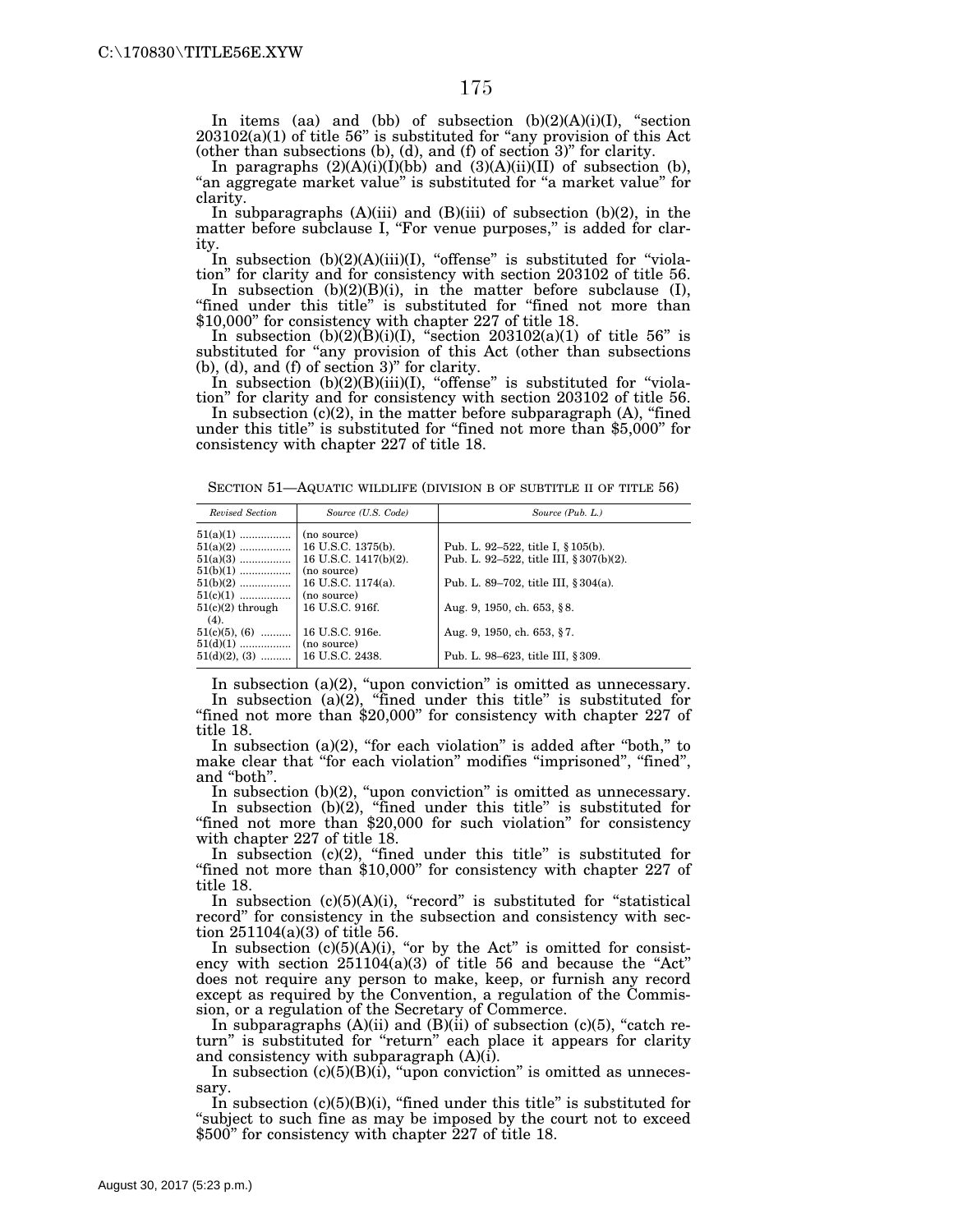In subsection (c)(5)(B)(ii), ''in addition'' is omitted as unnecessary. In subsection (c)(6), "catch returns" is substituted for "returns" for clarity and consistency with paragraph (5).

In subsection  $(d)(2)$ , "fined under this title" is substituted for "a fine of \$50,000'' for consistency with chapter 227 of title 18.

SECTION 52—AVIAN WILDLIFE (DIVISION C OF SUBTITLE II OF TITLE 56)

| Revised Section                             | Source (U.S. Code)                                 | Source (Pub. L.)                          |
|---------------------------------------------|----------------------------------------------------|-------------------------------------------|
| $52(a)(1)$<br>$52(a)(2)$ through<br>(4).    | (no source)<br>16 U.S.C. 707(a) through<br>$(c)$ . | Jul. 3, 1918, ch. 128, §6(a) through (c). |
| $52(b)(1)$<br>$52(b)(2)$ through<br>$(6)$ . | (no source)<br>16 U.S.C. 668(a).                   | Jun. 8, 1940, ch. 278, § 1(a).            |
| 52(c)(1)<br>$52(c)(2), (3)$                 | (no source)<br>  16 U.S.C. 4912(a)(2).             | Pub. L. 102–440, title I, $§ 113(a)(2)$ . |

In subsection  $(a)(2)$ , "association, partnership, or corporation" is omitted as unnecessary because of section 1 of title 1.

In subsection (a)(2), "or fail to comply with" is omitted as unnecessary because failing to comply with a regulation is a violation of the regulation.

In subsection  $(a)(2)$ , "shall be deemed guilty of a misdemeanor" is omitted for consistency with chapter 227 of title 18.

In subsection (a)(2), "and upon conviction thereof" is omitted as unnecessary.

In subsection  $(a)(2)$ , "or an alternative amount provided under this title'' is added for consistency with chapter 227 of title 18.

In subsection (a)(3), in the matter before subparagraph (A), "A person'' is substituted for ''Whoever'' for consistency in title 56. Under of section 1 of title 1, "whoever" and "person" have the same meaning.

In subsection (a)(3), in the matter before subparagraph (A), "shall be guilty of a felony and" is omitted for consistency with chapter 227 of title 18.

In subsection (a)(3), in the matter before subparagraph (A), "fined under this title" is substituted for "fined not more than \$2,000'' for consistency with chapter 227 of title 18.

In subsection  $(a)(3)$  $(A)$ , "by any manner whatsoever" is omitted as unnecessary.

In subsection (a)(4), "A person that" is substituted for "Whoever" for consistency in title 56. Under of section 1 of title 1, ''whoever'' and ''person'' have the same meaning.

In subsection  $(b)(2)$ , in the matter before subparagraph  $(A)$ , "A person'' is substituted for ''Whoever'' for consistency in title 56 and because of section 1 of title 1.

In subsection (b)(2), in the matter before subparagraph (A), "fined under this title" is substituted for "fined not more than \$5,000'' for consistency with chapter 227 of title 18.

In subsection  $(b)(2)(A)$ , "at any time or in any manner" is omitted as unnecessary.

In subsection (b)(3), "a subsequent conviction" is substituted for "a second or subsequent conviction" to eliminate an unnecessary word.

In subsection (b)(3), ''committed after the date of the enactment of this proviso'' is omitted as obsolete.

In subsection  $(b)(3)$ , "this subsection" is substituted for "this section'' to provide a more precise reference to the pertinent provision.

In subsection (b)(3), "fined under this title" is substituted for "fined not more than \$10,000" for consistency with chapter 227 of title 18.

In subsection  $(b)(4)$ , "Each violation shall be a separate offense" is substituted for ''Provided further, That the commission of each taking or other act prohibited by this section with respect to a bald or golden eagle shall constitute a separate violation of this section'' for consistency with section 263102(b) of title 56 and in title 56. The substitution clarifies that the provision applies not only to bald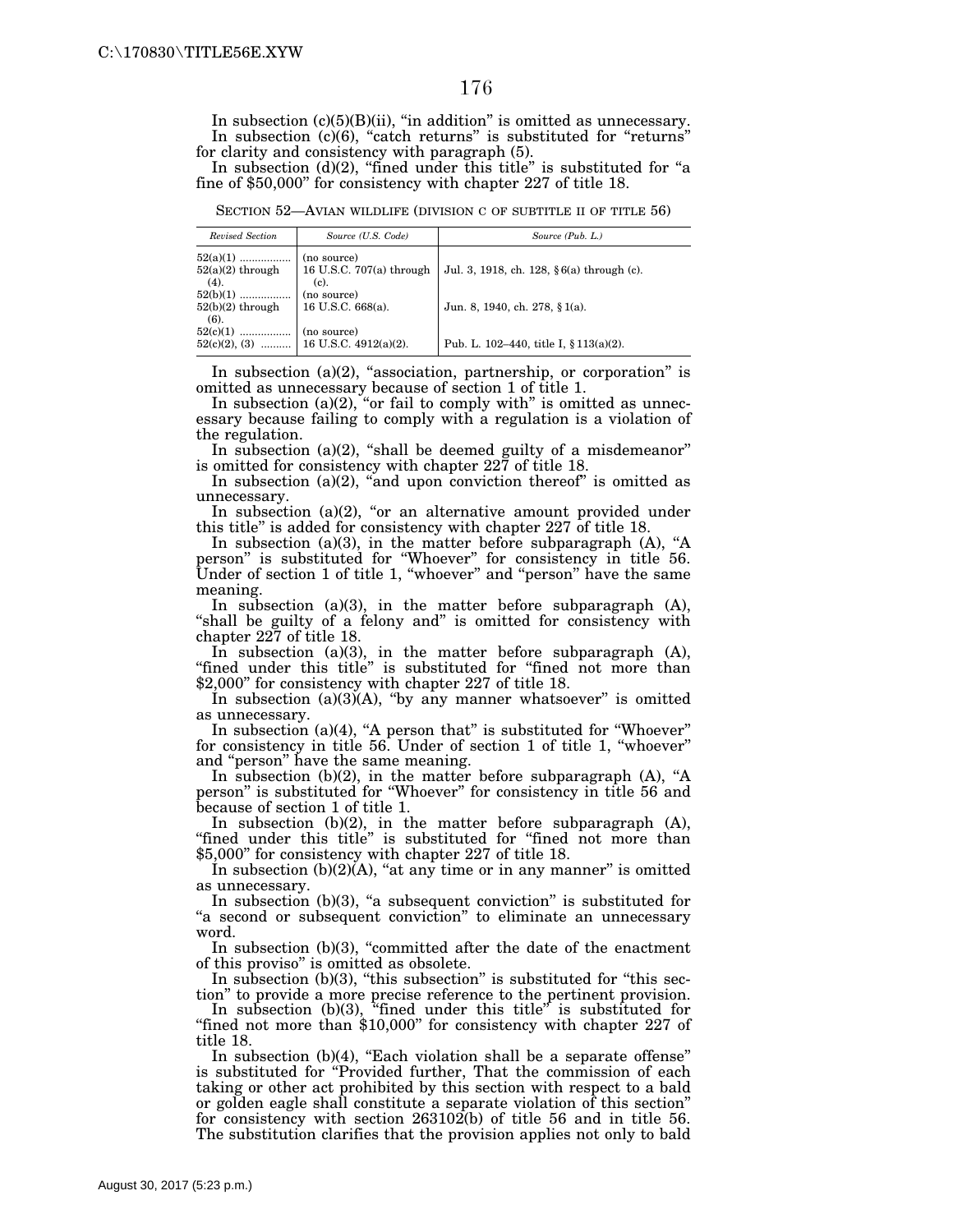eagles and golden eagles, but also to the inclusions in section 263101(1)(B) of title 56.

In subsection (b)(5), "under this subsection" is added for clarity. In subsection (b)(5), "or persons" is omitted as unnecessary because of section 1 of title 1.

In subsection  $(b)(6)(B)$ , "October 24, 1962" is substituted for "the addition to this Act of the provisions relating to preservation of the golden eagle'' for clarity.

In subsection  $(c)(2)$ , "paragraph  $(1)$  or  $(2)$  of section  $265107(a)$  of title 56" is substituted for "section  $111(a)(1)$  or  $(2)$ " to provide a correct reference to the pertinent provisions. Paragraphs (1) and (2) of section 265107(a) of title 56 restate subparagraphs (A) and (B) of section 111(a)(1), respectively, of the Wild Bird Conservation Act of 1992 (Public Law 102–440), which provide the pertinent unlawful activities to which the criminal penalty under subsection (c)(2) applies. Section  $111(a)(2)$  of the Act provides limitations on the applicability of subparagraphs  $(A)$  and  $(B)$  of section 111(a)(1).

In subsection  $(c)(3)$ , "section 265107(a)(3) of title 56" is substituted for "section  $111(a)(3)$ " to provide a correct reference to the pertinent provision. Section  $265107(a)(3)$  of title 56 restates section  $111(a)(1)(\overline{C})$  of the Wild Bird Conservation Act of 1992 (Public Law 102–440), which provides the pertinent unlawful activities to which the criminal penalty under subsection (c)(3) applies. Section 111 of the Act does not have a subsection (a)(3).

SECTION 53-OTHER WILDLIFE (DIVISION D OF SUBTITLE II OF TITLE 56)

| Revised Section | Source (U.S. Code)    | Source (Pub. L.)                                |
|-----------------|-----------------------|-------------------------------------------------|
|                 |                       | Pub. L. 100–478, title II, § 2204(a).           |
|                 |                       | Pub. L. $103-391$ , $\S 7(b)(1)$                |
|                 | (through "or both."). | Pub. L. 92–195, $\S 8(a)$ (through "or both."). |

In subsection (a), "A person that" is substituted for "Whoever" for consistency in title 56 and because of section 1 of title 1.

In subsection (a), "upon conviction," is omitted as unnecessary.

In subsection  $(c)(2)$ , in the matter before subparagraph  $(A)$ , "fined under this title" is substituted for "a fine of not more than \$2,000" for consistency with chapter 227 of title 18.

#### SECTION 5—CONFORMING AMENDMENTS TO CERTAIN PROVISIONS OF LAW

Section 5(a) of the bill clarifies that section 3003(a)(1) of the Federal Reports Elimination and Sunset Act of 1995 (Public Law 104– 66, 31 U.S.C. 1113 note) does not apply to a report required to be submitted under section 201903 of title 56, United States Code, which restates section 18 of the Endangered Species Act of 1973 (16 U.S.C. 1544).

Section 5(b) of the bill adds a new subsection (e) to section 208 of the Fur Seal Act of 1966 (16 U.S.C. 1168) incorporating the part of section 305 of the Fur Seal Act of 1966 (16 U.S.C. 1175) that authorizes appropriations for section 208 of the Act.

Section 5(c) of the bill adds a new subsection (h) to section 3 of Public Law 104–91 (16 U.S.C. 1165 note), incorporating the conditional repeal of section 3 made by section 105(c) of the Pribilof Islands Transition Act (Public Law 106–562, 16 U.S.C. 1161 note).

Section 5(d) of the bill amends the 1st section and section 2 of Public Law 86–359 (16 U.S.C. 760e, 760f), incorporating section 1(b) of Reorganization Plan No. 4 of 1970 (15 U.S.C. 1511 note, 5 U.S.C. App.). The bill repeals section 1(b) of the Reorganization Plan as obsolete.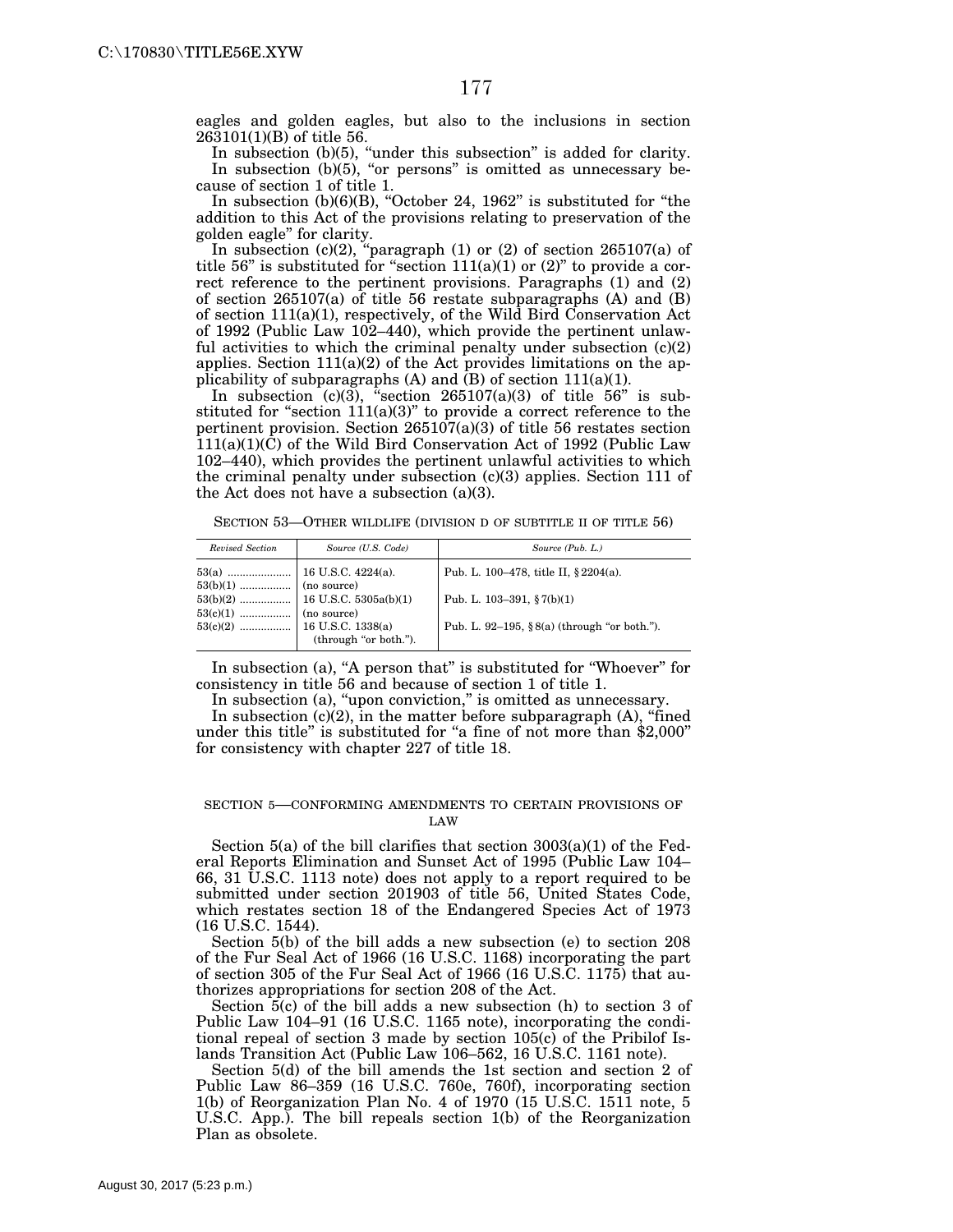Section 5(e) of the bill makes a conforming cross reference amendment in section 2(b)(4) of the Endangered Species Act Amendments of 1982 (Pub. L. 97–304, 16 U.S.C. 1533 note).

#### SECTION 6—TRANSITIONAL AND SAVINGS PROVISIONS

Section 6 of the bill contains transitional and savings provisions.

#### SECTION 7—REPEALS

Section 7 of the bill repeals provisions replaced by the bill, along with unnecessary and obsolete provisions (see "Disposition Table" above).

#### SOURCE CREDIT TABLE

The table below shows the Pub. L. and Statutes at Large source credit for each section and note provision of the United States Code that is restated in whole or part.

|  |  |  |  |  |  |  |  |  |  |  | Source Credits for Former United States Code Sections and Note Provisions |
|--|--|--|--|--|--|--|--|--|--|--|---------------------------------------------------------------------------|
|--|--|--|--|--|--|--|--|--|--|--|---------------------------------------------------------------------------|

| Former United States Code Section<br>or Note Provision                        | Source Credit                                                                                                                                                                                                                                                                                                                                                                     |
|-------------------------------------------------------------------------------|-----------------------------------------------------------------------------------------------------------------------------------------------------------------------------------------------------------------------------------------------------------------------------------------------------------------------------------------------------------------------------------|
| 15 U.S.C. 1503b                                                               | Pub. L. 99-659, title IV, § 407(a), Nov. 14, 1986, 100 Stat. 3739.                                                                                                                                                                                                                                                                                                                |
| 15 U.S.C. 1507c                                                               | Pub. L. 99-659, title IV, § 407(b), Nov. 14, 1986, 100 Stat. 3739.                                                                                                                                                                                                                                                                                                                |
| 15 U.S.C. 1511 note; 5 U.S.C.<br>App. (Reorganization Plan<br>No. 4 of 1970). | Eff. Oct. 3, 1970, 35 F.R. 15627, 84 Stat. 2090; Pub. L. 94—461, §4(c)(1), Oct. 8, 1976,<br>90 Stat. 1969; Pub. L. 95-219, § 3(a)(1), Dec. 28, 1977, 91 Stat. 1613; Pub. L. 98-<br>498, title III, § 320(c)(3), Oct. 19, 1984, 98 Stat. 2309; Pub. L. 99-659, title IV,<br>§ 407(d), Nov. 14, 1986, 100 Stat. 3739; Pub. L. 112-166, § 2(b)(1), Aug. 10, 2012,<br>126 Stat. 1283. |
| 15 U.S.C. 1511c                                                               | Pub. L. 99-659, title IV, § 406, Nov. 14, 1986, 100 Stat. 3738.                                                                                                                                                                                                                                                                                                                   |
| 15 U.S.C. 1511d                                                               | Pub. L. 102-567, title III, § 307, Oct. 29, 1992, 106 Stat. 4284; Pub. L. 107-372, title IV,<br>§ 401(a), Dec. 19, 2002, 116 Stat. 3096.                                                                                                                                                                                                                                          |
|                                                                               | Mar. 10, 1934, ch. 55, § 1, 48 Stat. 401; 1939 Reorg. Plan No. II, § 4(e), (f), eff. July 1,<br>1939, 4 F.R. 2731, 53 Stat. 1433; Aug. 14, 1946, ch. 965, 60 Stat. 1080; Pub. L. 85-<br>624, § 2, Aug. 12, 1958, 72 Stat. 563.                                                                                                                                                    |
|                                                                               | Mar. 10, 1934, ch. 55, § 5, 48 Stat. 402; 1940 Reorg. Plan No. III, § 3, eff. June 30, 1940,<br>5 F.R. 2108, 54 Stat. 1232; Aug. 14, 1946, ch. 965, 60 Stat. 1080; Pub. L. 102-285,<br>§ 10(b), May 18, 1992, 106 Stat. 172.                                                                                                                                                      |
|                                                                               | June 8, 1940, ch. 278, § 1, 54 Stat. 250; Pub. L. 86-70, § 14, June 25, 1959, 73 Stat.<br>143; Pub. L. 87-884, Oct. 24, 1962, 76 Stat. 1246; Pub. L. 92-535, § 1, Oct. 23, 1972,<br>86 Stat. 1064.                                                                                                                                                                                |
| 16 U.S.C. 668a                                                                | June 8, 1940, ch. 278, § 2, 54 Stat. 251; Pub. L. 87-884, Oct. 24, 1962, 76 Stat. 1246;<br>Pub. L. 92-535, § 2, Oct. 23, 1972, 86 Stat. 1065; Pub. L. 95-616, § 9, Nov. 8, 1979,<br>92 Stat. 3114.                                                                                                                                                                                |
| 16 U.S.C. 668b                                                                | June 8, 1940, ch. 278, § 3, 54 Stat. 251; Pub. L. 90-578, title IV, § 402(b)(2), Oct. 17,<br>1968, 82 Stat. 1118; Pub. L. 92-535, § 3, Oct. 23, 1972, 86 Stat. 1065; Pub. L. 101-<br>650, title III, § 321, Dec. 1, 1990, 104 Stat. 5117.                                                                                                                                         |
| 16 U.S.C. 668c                                                                | June 8, 1940, ch. 278, §4, 54 Stat. 251; Pub. L. 92-535, §4, Oct. 23, 1972, 86 Stat.<br>1065.                                                                                                                                                                                                                                                                                     |
| 16 U.S.C. 668d                                                                | June 8, 1940, ch. 278, § 5, 54 Stat. 251.                                                                                                                                                                                                                                                                                                                                         |
|                                                                               | Sept. 2, 1937, ch. 899, § 1, 50 Stat. 917; 1939 Reorg. Plan No. II, § 4(f), eff. July 1, 1939,<br>4 F.R. 2731, 53 Stat. 1433.                                                                                                                                                                                                                                                     |
| 16 U.S.C. 669 note                                                            | Pub. L. 106-553, § 1(a)(2) [title IX, § 902(f)], Dec. 21, 2000, 114 Stat. 2762, 2762A-123.                                                                                                                                                                                                                                                                                        |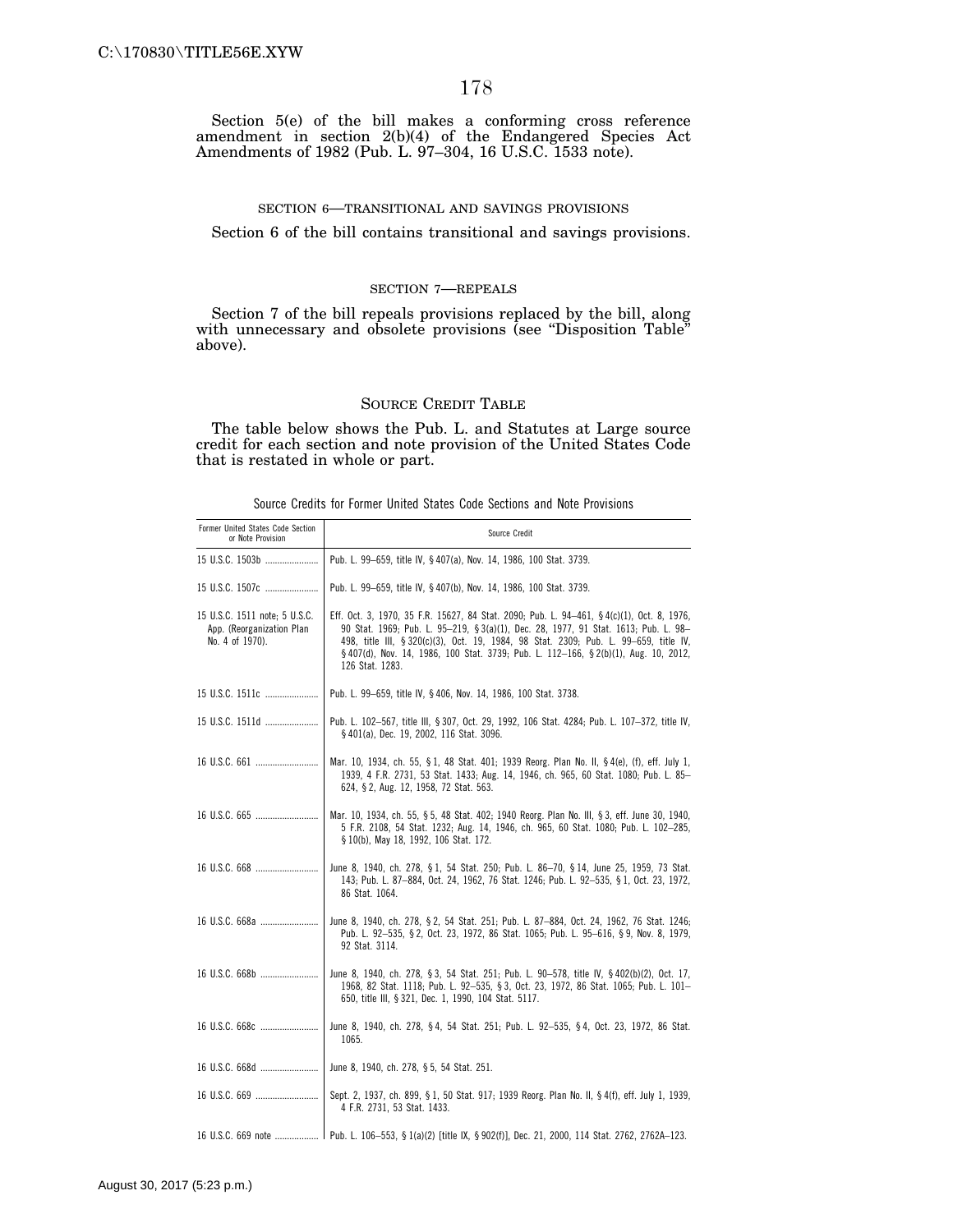Source Credits for Former United States Code Sections and Note Provisions—Continued

| Former United States Code Section<br>or Note Provision | Source Credit                                                                                                                                                                                                                                                                                                                                                                                                                                                                                                                                                                                                                                          |
|--------------------------------------------------------|--------------------------------------------------------------------------------------------------------------------------------------------------------------------------------------------------------------------------------------------------------------------------------------------------------------------------------------------------------------------------------------------------------------------------------------------------------------------------------------------------------------------------------------------------------------------------------------------------------------------------------------------------------|
| 16 U.S.C. 669 note                                     | Pub. L. 106–553, § 1(a)(2) [title IX, § 902(h)], Dec. 21, 2000, 114 Stat. 2762, 2762A–124.                                                                                                                                                                                                                                                                                                                                                                                                                                                                                                                                                             |
| 16 U.S.C. 669a                                         | Sept. 2, 1937, ch. 899, § 2, 50 Stat. 917; July 2, 1956, ch. 489, § 1, 70 Stat. 473; Pub. L.<br>86-624, §10, July 12, 1960, 74 Stat. 412; Pub. L. 106-553, §1(a)(2) [title IX,<br>§902(c)], Dec. 21, 2000, 114 Stat. 2762, 2762A-119.                                                                                                                                                                                                                                                                                                                                                                                                                  |
| 16 U.S.C. 669b                                         | Sept. 2, 1937, ch. 899, § 3, 50 Stat. 917; 1939 Reorg. Plan No. II, § 4(f), eff. July 1, 1939,<br>4 F.R. 2731, 53 Stat. 1433; Pub. L. 91—503, title I, §101, Oct. 23, 1970, 84 Stat.<br>1097; Pub. L. 92-558, title I, § 101(a), Oct. 25, 1972, 86 Stat. 1172; Pub. L. 99-514,<br>§ 2, Oct. 22, 1986, 100 Stat. 2095; Pub. L. 101-233, § 7(a)(1), Dec. 13, 1989, 103<br>Stat. 1974; Pub. L. 106-553, § 1(a)(2) [title IX, § 902(d)], Dec. 21, 2000, 114 Stat.<br>2762, 2762A-120; Pub. L. 109-75, § 1, Sept. 29, 2005, 119 Stat. 2034; Pub. L. 114-<br>113, div. G, title I, § 120, Dec. 18, 2015, 129 Stat. 2552.                                     |
| 16 U.S.C. 669c                                         | Sept. 2, 1937, ch. 899, §4, 50 Stat. 918; 1939 Reorg. Plan No. II, §4(f), eff. July 1, 1939,<br>4 F.R. 2731, 53 Stat. 1433; July 24, 1946, ch. 605, § 1, 60 Stat. 656; Pub. L. 91–503,<br>title I, § 102, Oct. 23, 1970, 84 Stat. 1098; Pub. L. 92-558, title I, § 101(b), Oct. 25,<br>1972, 86 Stat. 1172; Pub. L. 94-273, § 4(1), Apr. 21, 1976, 90 Stat. 377; Pub. L. 99-<br>396, §8(b), Aug. 27, 1986, 100 Stat. 839; Pub. L. 101-233, §7(a)(2), Dec. 13, 1989,<br>103 Stat. 1975; Pub. L. 106-408, title I, § 111(a), Nov. 1, 2000, 114 Stat. 1763; Pub.<br>L. 106-553, § 1(a)(2) [title IX, § 902(e)], Dec. 21, 2000, 114 Stat. 2762, 2762A-121. |
| 16 U.S.C. 669d                                         | Sept. 2, 1937, ch. 899, § 5, 50 Stat. 918; 1939 Reorg. Plan No. II, § 4(f), eff. July 1, 1939,<br>4 F.R. 2731, 53 Stat. 1433; Pub. L. 91–503, title I, § 102, Oct. 23, 1970, 84 Stat.<br>1098; Pub. L. 106-408, title I, § 114, Nov. 1, 2000, 114 Stat. 1769.                                                                                                                                                                                                                                                                                                                                                                                          |
| 16 U.S.C. 669e                                         | Sept. 2, 1937, ch. 899, § 6, 50 Stat. 918; 1939 Reorg. Plan No. II, § 4(f), eff. July 1, 1939,<br>4 F.R. 2731, 53 Stat. 1433; Pub. L. 91-503, title I, § 102, Oct. 23, 1970, 84 Stat.<br>1099.                                                                                                                                                                                                                                                                                                                                                                                                                                                         |
| 16 U.S.C. 669f                                         | Sept. 2, 1937, ch. 899, § 7, 50 Stat. 919; 1939 Reorg. Plan No. II, § 4(f), eff. July 1, 1939.<br>4 F.R. 2731, 53 Stat. 1433; Pub. L. 91-503, title I, § 102, Oct. 23, 1970, 84 Stat.<br>1100.                                                                                                                                                                                                                                                                                                                                                                                                                                                         |
| 16 U.S.C. 669g                                         | Sept. 2, 1937, ch. 899, §8, 50 Stat. 919; July 24, 1946, ch. 605, §2, 60 Stat. 656; Aug.<br>12, 1955, ch. 861, §2, 69 Stat. 698; Pub. L. 91-503, title I, §102, Oct. 23, 1970, 84<br>Stat. 1100; Pub. L. 92-558, title I, § 102(a), Oct. 25, 1972, 86 Stat. 1173; Pub. L.<br>106-408, title I, § 111(c), Nov. 1, 2000, 114 Stat. 1766; Pub. L. 106-553, § 1(a)(2)<br>[title IX, § 902(g)], Dec. 21, 2000, 114 Stat. 2762, 2762A-124.                                                                                                                                                                                                                   |
| 16 U.S.C. 669g-1                                       | Sept. 2, 1937, ch. 899, §8A, formerly §8(a), as added Aug. 18, 1941, ch. 367, 55 Stat.<br>632; amended Aug. 3, 1950, ch. 523, 64 Stat. 399; July 2, 1956, ch. 489, § 2, 70 Stat.<br>473; Aug. 1, 1956, ch. 852, §7, 70 Stat. 908; Pub. L. 86-70, §15, June 25, 1959, 73<br>Stat. 143; renumbered § 8A and amended Pub. L. 91-503, title I, § 102, Oct. 23, 1970,<br>84 Stat. 1101; Pub. L. 96-597, title III, § 302(b), Dec. 24, 1980, 94 Stat. 3478; Pub. L.<br>98-347, § 2(a), July 9, 1984, 98 Stat. 321; Pub. L. 99-396, § 8(a), Aug. 27, 1986, 100<br>Stat. 839.                                                                                  |
| 16 U.S.C. 669h                                         | Sept. 2, 1937, ch. 899, §9, 50 Stat. 919; Pub. L. 106–408, title I, § 111(b), Nov. 1, 2000,<br>114 Stat. 1764.                                                                                                                                                                                                                                                                                                                                                                                                                                                                                                                                         |
| 16 U.S.C. 669h-1                                       | Sept. 2, 1937, ch. 899, § 10, as added Pub. L. 106–408, title I, § 112(2), Nov. 1, 2000,<br>114 Stat. 1766.                                                                                                                                                                                                                                                                                                                                                                                                                                                                                                                                            |
| 16 U.S.C. 669h-2                                       | Sept. 2, 1937, ch. 899, § 11, as added Pub. L. 106-408, title I, § 113, Nov. 1, 2000, 114<br>Stat. 1767.                                                                                                                                                                                                                                                                                                                                                                                                                                                                                                                                               |
| 16 U.S.C. 669i                                         | Sept. 2, 1937, ch. 899, § 12, formerly § 10, 50 Stat. 919; 1939 Reorg. Plan No. II, § 4(f),<br>eff. July 1, 1939, 4 F.R. 2731, 53 Stat. 1433; renumbered § 12, Pub. L. 106—408, title I,<br>§ 112(1), Nov. 1, 2000, 114 Stat. 1766.                                                                                                                                                                                                                                                                                                                                                                                                                    |
| 16 U.S.C. 669k                                         | Pub. L. 106-408, title I, § 133, Nov. 1, 2000, 114 Stat. 1775.                                                                                                                                                                                                                                                                                                                                                                                                                                                                                                                                                                                         |
| 16 U.S.C. 673d                                         | Pub. L. 94-389, § 1, Aug. 14, 1976, 90 Stat. 1189.                                                                                                                                                                                                                                                                                                                                                                                                                                                                                                                                                                                                     |
| 16 U.S.C. 673e                                         | Pub. L. 94-389, § 2, Aug. 14, 1976, 90 Stat. 1190.                                                                                                                                                                                                                                                                                                                                                                                                                                                                                                                                                                                                     |
| 16 U.S.C. 673g                                         | Pub. L. 94–389, § 3, formerly § 4, Aug. 14, 1976, 90 Stat. 1190; Pub. L. 97–375, title I,<br>$$108(a)$ , Dec. 21, 1982, 96 Stat. 1820; renumbered $$3$ , Pub. L. 105-362, title IX,<br>§ 901(b)(2), Nov. 10, 1998, 112 Stat. 3289.                                                                                                                                                                                                                                                                                                                                                                                                                     |
| 16 U.S.C. 701                                          | May 25, 1900, ch. 553, § 1, 31 Stat. 187; 1939 Reorg. Plan No. II, § 4(f), eff. July 1, 1939,<br>4 F.R. 2731, 53 Stat. 1433.                                                                                                                                                                                                                                                                                                                                                                                                                                                                                                                           |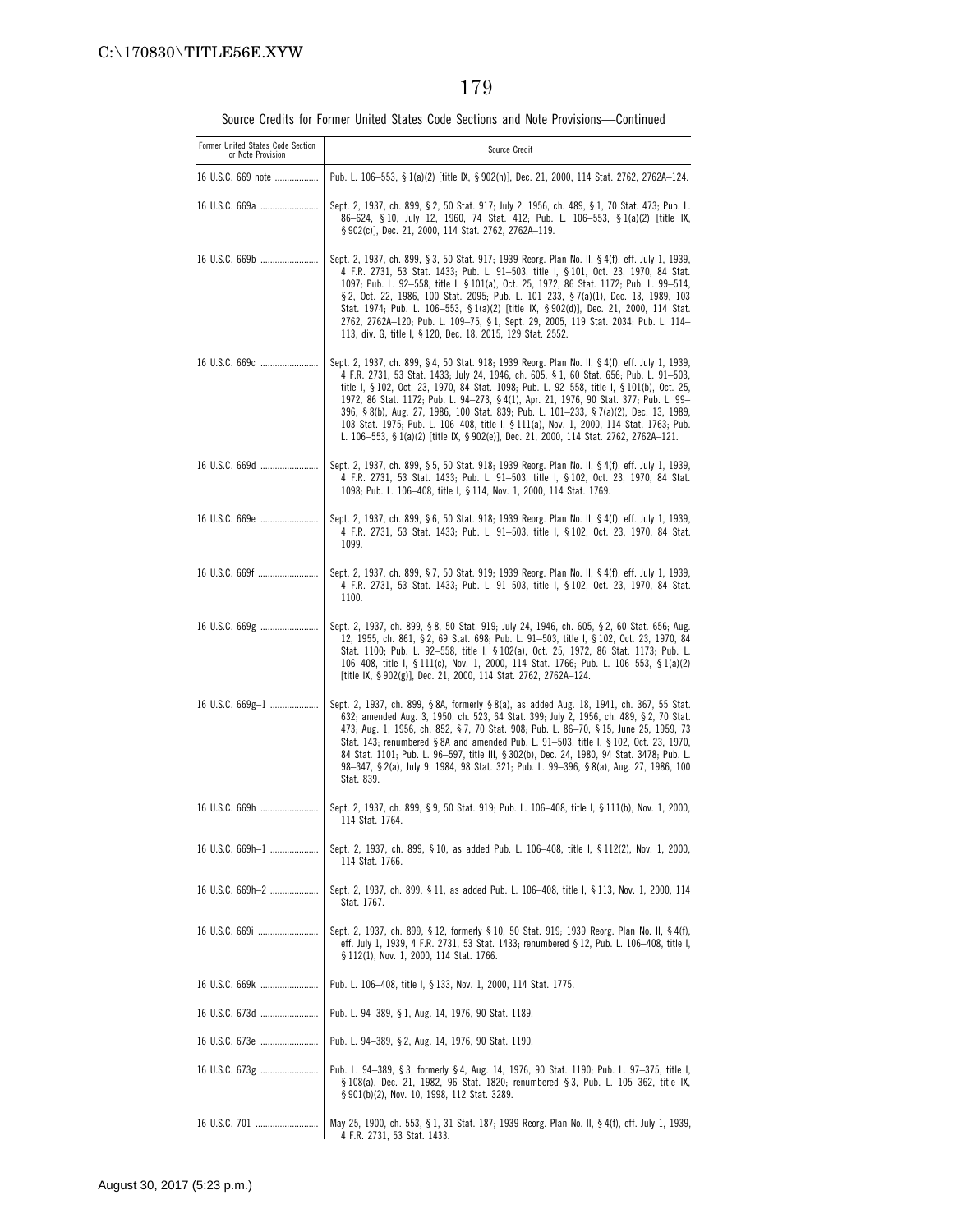Source Credits for Former United States Code Sections and Note Provisions—Continued

| Former United States Code Section<br>or Note Provision | Source Credit                                                                                                                                                                                                                                                                                                                    |
|--------------------------------------------------------|----------------------------------------------------------------------------------------------------------------------------------------------------------------------------------------------------------------------------------------------------------------------------------------------------------------------------------|
| 16 U.S.C. 702                                          | June 3, 1902, ch. 983, 32 Stat. 285; 1939 Reorg. Plan No. II, § 4(f), eff. July 1, 1939, 4<br>F.R. 2731, 53 Stat. 1433.                                                                                                                                                                                                          |
| 16 U.S.C. 703                                          | July 3, 1918, ch. 128, § 2, 40 Stat. 755; June 20, 1936, ch. 634, § 3, 49 Stat. 1556; Pub.<br>L. 93-300, § 1, June 1, 1974, 88 Stat. 190; Pub. L. 101-233, § 15, Dec. 13, 1989, 103<br>Stat. 1977; Pub. L. 108-447, div. E, title I, § 143(b), Dec. 8, 2004, 118 Stat. 3071.                                                     |
| 16 U.S.C. 703 note                                     | Pub. L. 114–94, div. A, title I, § 1439, Dec. 4, 2015, 129 Stat. 1433.                                                                                                                                                                                                                                                           |
| 16 U.S.C. 703 note                                     | Pub. L. 108–447, div. E, title I, § 143(c), Dec. 8, 2004, 118 Stat. 3072.                                                                                                                                                                                                                                                        |
| 16 U.S.C. 703 note                                     | Pub. L. 107-314, div. A, title III, § 315, Dec. 2, 2002, 116 Stat. 2509.                                                                                                                                                                                                                                                         |
|                                                        | July 3, 1918, ch. 128, § 3, 40 Stat. 755; June 20, 1936, ch. 634, § 2, 49 Stat. 1556; 1939<br>Reorg. Plan No. II, § 4(f), eff. July 1, 1939, 4 F.R. 2731, 53 Stat. 1433; Pub. L. 105-<br>312, title I, § 102, Oct. 30, 1998, 112 Stat. 2956.                                                                                     |
| 16 U.S.C. 705                                          | July 3, 1918, ch. 128, §4, 40 Stat. 755; June 20, 1936, ch. 634, §4, 49 Stat. 1556; 1939<br>Reorg. Plan No. II, § 4(f), eff. July 1, 1939, 4 F.R. 2731, 53 Stat. 1433; Pub. L. 91-135,<br>§ 10, Dec. 5, 1969, 83 Stat. 282.                                                                                                      |
| 16 U.S.C. 706                                          | July 3, 1918, ch. 128, § 5, 40 Stat. 756; 1939 Reorg. Plan No. II, § 4(f), eff. July 1, 1939,<br>4 F.R. 2731, 53 Stat. 1433; Pub. L. 90-578, title IV, § 402(b)(2), Oct. 17, 1968, 82<br>Stat. 1118; Pub. L. 95-616, § 3(h)(1), Nov. 8, 1978, 92 Stat. 3111; Pub. L. 101-650,<br>title III, § 321, Dec. 1, 1990, 104 Stat. 5117. |
|                                                        | July 3, 1918, ch. 128, § 6, 40 Stat. 756; June 20, 1936, ch. 634, § 2, 49 Stat. 1556; Pub.<br>L. 86-732, Sept. 8, 1960, 74 Stat. 866; Pub. L. 99-645, title V, § 501, Nov. 10, 1986,<br>100 Stat. 3590; Pub. L. 105-312, title I, § 103, Oct. 30, 1998, 112 Stat. 2956.                                                          |
| 16 U.S.C. 708                                          | July 3, 1918, ch. 128, §7, 40 Stat. 756; June 20, 1936, ch. 634, §2, 49 Stat. 1556.                                                                                                                                                                                                                                              |
| 16 U.S.C. 709a                                         | July 3, 1918, ch. 128, §9, as added June 20, 1936, ch. 634, §5, 49 Stat. 1556; amended<br>1939 Reorg. Plan No. II, § 4(f), eff. July 1, 1939, 4 F.R. 2731, 53 Stat. 1433.                                                                                                                                                        |
| 16 U.S.C. 711                                          | July 3, 1918, ch. 128, § 12, 40 Stat. 757.                                                                                                                                                                                                                                                                                       |
| 16 U.S.C. 712                                          | Pub. L. 95-616, § 3(h)(2), (3), Nov. 8, 1978, 92 Stat. 3112.                                                                                                                                                                                                                                                                     |
| 16 U.S.C. 715a                                         | Feb. 18, 1929, ch. 257, § 2, 45 Stat. 1222; 1939 Reorg. Plan No. II, § 4(f), (h), eff. July 1,<br>1939, 4 F.R. 2731, 53 Stat. 1433; Pub. L. 90-261, Mar. 2, 1968, 82 Stat. 39; Pub. L.<br>94-215, §4, Feb. 17, 1976, 90 Stat. 190; Pub. L. 101-233, §13, Dec. 13, 1989, 103<br>Stat. 1977.                                       |
|                                                        | Feb. 18, 1929, ch. 257, §4, 45 Stat. 1223; 1939 Reorg. Plan No. II, §4(f), eff. July 1,<br>1939, 4 F.R. 2731, 53 Stat. 1433; Pub. L. 89-669, § 7(a), Oct. 15, 1966, 80 Stat. 929;<br>Pub. L. 95-552, § 2, Oct. 30, 1978, 92 Stat. 2071.                                                                                          |
|                                                        | Feb. 18, 1929, ch. 257, § 5, 45 Stat. 1223; 1939 Reorg. Plan No. II, § 4(f), eff. July 1,<br>1939, 4 F.R. 2731, 53 Stat. 1433; Pub. L. 95—616, § 5(a), Nov. 8, 1978, 92 Stat. 3113.                                                                                                                                              |
| 16 U.S.C. 715e                                         | Feb. 18, 1929, ch. 257, §6, 45 Stat. 1223; June 15, 1935, ch. 261, title III, §301, 49<br>Stat. 381; 1939 Reorg. Plan No. II, § 4(f), eff. July 1, 1939, 4 F.R. 2731, 53 Stat. 1433;<br>Pub. L. 91-393, §6, Sept. 1, 1970, 84 Stat. 835.                                                                                         |
| 16 U.S.C. 715f                                         | Feb. 18, 1929, ch. 257, § 7, 45 Stat. 1223; 1939 Reorg. Plan No. II, § 4(f), eff. July 1,<br>1939, 4 F.R. 2731, 53 Stat. 1433; Pub. L. 103–434, title XIII, Oct. 31, 1994, 108 Stat.<br>4565.                                                                                                                                    |
| 16 U.S.C. 715g                                         | Feb. 18, 1929, ch. 257, §8, 45 Stat. 1224.                                                                                                                                                                                                                                                                                       |
| 16 U.S.C. 715h                                         | Feb. 18, 1929, ch. 257, § 9, 45 Stat. 1224.                                                                                                                                                                                                                                                                                      |
|                                                        | Feb. 18, 1929, ch. 257, § 10, 45 Stat. 1224; 1939 Reorg. Plan No. II, § 4(f), eff. July 1,<br>1939, 4 F.R. 2731, 53 Stat. 1433; Pub. L. 89-669, § 7(b), Oct. 15, 1966, 80 Stat. 929;<br>Pub. L. 93-205, § 13(b), Dec. 28, 1973, 87 Stat. 902; Pub. L. 95-616, § 5(b), Nov. 8,<br>1978, 92 Stat. 3114.                            |
| 16 U.S.C. 715j                                         | Feb. 18, 1929, ch. 257, § 11, 45 Stat. 1224; Pub. L. 89–669, § 7(c), Oct. 15, 1966, 80<br>Stat. 930; Pub. L. 95-616, § 5(c), Nov. 8, 1978, 92 Stat. 3114.                                                                                                                                                                        |
| 16 U.S.C. 715k                                         | Feb. 18, 1929, ch. 257, § 12, 45 Stat. 1224; 1939 Reorg. Plan No. II, § 4(f), eff. July 1,<br>1939, 4 F.R. 2731, 53 Stat. 1433; Pub. L. 89-669, § 7(a), Oct. 15, 1966, 80 Stat. 929.                                                                                                                                             |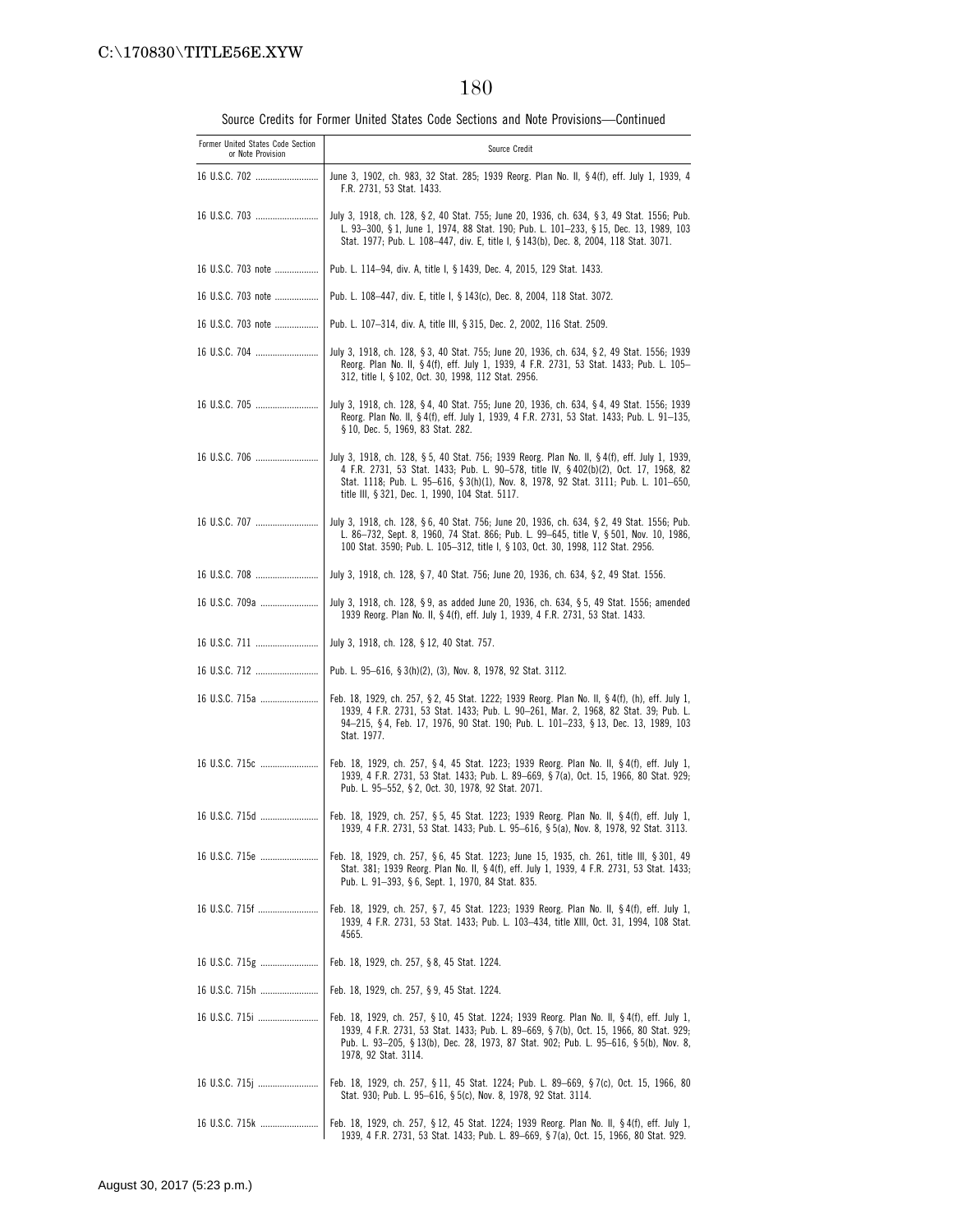| Former United States Code Section<br>or Note Provision | Source Credit                                                                                                                                                                                                                                                                                                                                                                                                                                                                                                                                                                                                                                                                                                                                                                                                                                                                              |
|--------------------------------------------------------|--------------------------------------------------------------------------------------------------------------------------------------------------------------------------------------------------------------------------------------------------------------------------------------------------------------------------------------------------------------------------------------------------------------------------------------------------------------------------------------------------------------------------------------------------------------------------------------------------------------------------------------------------------------------------------------------------------------------------------------------------------------------------------------------------------------------------------------------------------------------------------------------|
| 16 U.S.C. 715k-1                                       | June 15, 1935, ch. 261, title VII, § 701, 49 Stat. 384; 1939 Reorg. Plan No. II, § 4(f), eff.<br>July 1, 1939, 4 F.R. 2731, 53 Stat. 1433.                                                                                                                                                                                                                                                                                                                                                                                                                                                                                                                                                                                                                                                                                                                                                 |
| 16 U.S.C. 715k-5                                       | Pub. L. 87-383, §3, Oct. 4, 1961, 75 Stat. 813; Pub. L. 90-205, §1(b), Dec. 15, 1967,<br>81 Stat. 612; Pub. L. 94-215, § 2(b), Feb. 17, 1976, 90 Stat. 189; Pub. L. 98-200, § 2,<br>Dec. 2, 1983, 97 Stat. 1378; Pub. L. 98-548, title I, § 102, Oct. 26, 1984, 98 Stat.<br>2774; Pub. L. 99-645, title I, § 101(b), Nov. 10, 1986, 100 Stat. 3584.                                                                                                                                                                                                                                                                                                                                                                                                                                                                                                                                        |
| 16 U.S.C. 7150                                         | Feb. 18, 1929, ch. 257, § 16, 45 Stat. 1225; 1939 Reorg. Plan No. II, § 4(f), eff. July 1,<br>1939, 4 F.R. 2731, 53 Stat. 1433.                                                                                                                                                                                                                                                                                                                                                                                                                                                                                                                                                                                                                                                                                                                                                            |
| 16 U.S.C. 715p                                         | Feb. 18, 1929, ch. 257, § 17, 45 Stat. 1225; 1939 Reorg. Plan No. II, § 4(f), eff. July 1,<br>1939, 4 F.R. 2731, 53 Stat. 1433.                                                                                                                                                                                                                                                                                                                                                                                                                                                                                                                                                                                                                                                                                                                                                            |
|                                                        | Feb. 18, 1929, ch. 257, § 18, 45 Stat. 1225; Pub. L. 87–812, Oct. 15, 1962, 76 Stat. 922;<br>Pub. L. 108-271, § 8(b), July 7, 2004, 118 Stat. 814.                                                                                                                                                                                                                                                                                                                                                                                                                                                                                                                                                                                                                                                                                                                                         |
| 16 U.S.C. 718a                                         | Mar. 16, 1934, ch. 71, § 1, 48 Stat. 451; June 15, 1935, ch. 261, title I, § 1, 49 Stat. 378;<br>1939 Reorg. Plan No. II, § 4(f), eff. July 1, 1939, 4 F.R. 2731, 53 Stat. 1433; July 30,<br>1956, ch. 782, §1, 70 Stat. 722; Pub. L. 94-215, §3(a), Feb. 17, 1976, 90 Stat. 189;<br>Pub. L. 109-266, § 10(a), Aug. 3, 2006, 120 Stat. 674; Pub. L. 113-264, § 4, Dec. 18,<br>2014, 128 Stat. 2940.                                                                                                                                                                                                                                                                                                                                                                                                                                                                                        |
| 16 U.S.C. 718b                                         | Mar. 16, 1934, ch. 71, § 2, 48 Stat. 451; June 15, 1935, ch. 261, title I, § 2, 49 Stat. 379;<br>Aug. 12, 1949, ch. 421, § 1, 63 Stat. 599; July 30, 1956, ch. 782, § § 2, 3(c), formerly<br>§ 3(b), 70 Stat. 722, renumbered Pub. L. 109–266, § 10(i)(1), Aug. 3, 2006, 120 Stat.<br>679; Pub. L. 85-585, § 1, Aug. 1, 1958, 72 Stat. 486; Pub. L. 92-214, §§ 1, 2, Dec.<br>22, 1971, 85 Stat. 777; Pub. L. 94-215, § 3(b), (c), Feb. 17, 1976, 90 Stat. 189; Pub.<br>L. 94-273, § 34, Apr. 21, 1976, 90 Stat. 380; Pub. L. 95-552, § 1, Oct. 30, 1978, 92<br>Stat. 2071; Pub. L. 95-616, § 7(a), Nov. 8, 1978, 92 Stat. 3114; Pub. L. 99-625, § 3,<br>Nov. 7, 1986, 100 Stat. 3502; Pub. L. 99-645, title II, § 202, Nov. 10, 1986, 100 Stat.<br>3586; Pub. L. 109-266, § 10(b), (c), Aug. 3, 2006, 120 Stat. 674, 675; Pub. L. 113-<br>264, § 2(1), (2), Dec. 18, 2014, 128 Stat. 2939. |
| 16 U.S.C. 718b-1                                       | July 30, 1956, ch. 782, § 3(a), (b), formerly § 3(a), 70 Stat. 722; Pub. L. 92–214, § 3, Dec.<br>22, 1971, 85 Stat. 777; renumbered §3(a), (b) and amended Pub. L. 109-266,<br>§ 10(i)(2), Aug. 3, 2006, 120 Stat. 679.                                                                                                                                                                                                                                                                                                                                                                                                                                                                                                                                                                                                                                                                    |
| 16 U.S.C. 718c                                         | Mar. 16, 1934, ch. 71, §3, 48 Stat. 451; Pub. L. 95-616, §7(b), Nov. 8, 1978, 92 Stat.<br>3114; Pub. L. 109-266, § 10(d), Aug. 3, 2006, 120 Stat. 675.                                                                                                                                                                                                                                                                                                                                                                                                                                                                                                                                                                                                                                                                                                                                     |
| 16 U.S.C. 718d                                         | Mar. 16, 1934, ch. 71, § 4, 48 Stat. 451; June 15, 1935, ch. 261, title I, §§ 3, 4, 49 Stat.<br>379, 380; 1939 Reorg. Plan No. II, § 4(f), eff. July 1, 1939, 4 F.R. 2731, 53 Stat. 1433;<br>Aug. 12, 1949, ch. 421, § 2, 63 Stat. 600; Oct. 20, 1951, ch. 520, 65 Stat. 451; Pub. L.<br>85-585, §§ 2, 3, Aug. 1, 1958, 72 Stat. 486, 487; Pub. L. 89-669, § 6, Oct. 15, 1966,<br>80 Stat. 929; Pub. L. 92-214, § 2, Dec. 22, 1971, 85 Stat. 777; Pub. L. 94-215, § 3(d),<br>Feb. 17, 1976, 90 Stat. 190; Pub. L. 105-269, § 2, Oct. 19, 1998, 112 Stat. 2381; Pub.<br>L. 109-266, § 10(e), Aug. 3, 2006, 120 Stat. 676; Pub. L. 113-264, §§ 2(3), 3, Dec. 18,<br>2014, 128 Stat. 2939, 2940.                                                                                                                                                                                              |
| 16 U.S.C. 718e                                         | Mar. 16, 1934, ch. 71, § 5, 48 Stat. 452; June 15, 1935, ch. 261, title I, § 5, 49 Stat. 380;<br>Pub. L. 98-369, div. A, title X, § 1077(a), (b)(3), July 18, 1984, 98 Stat. 1054, 1055;<br>Pub. L. 100-653, title III, § 302, Nov. 14, 1988, 102 Stat. 3827; Pub. L. 109-266,<br>§ 10(f), Aug. 3, 2006, 120 Stat. 677.                                                                                                                                                                                                                                                                                                                                                                                                                                                                                                                                                                    |
| 16 U.S.C. 718f                                         | Mar. 16, 1934, ch. 71, §6, 48 Stat. 452; Pub. L. 90–578, title IV, §402(b)(2), Oct. 17,<br>1968, 82 Stat. 1118; Pub. L. 95-616, § 3(i), Nov. 8, 1978, 92 Stat. 3112; Pub. L. 101-<br>650, title III, § 321, Dec. 1, 1990, 104 Stat. 5117; Pub. L. 109-266, § 10(g), Aug. 3,<br>2006, 120 Stat. 677.                                                                                                                                                                                                                                                                                                                                                                                                                                                                                                                                                                                        |
| 16 U.S.C. 718g                                         | Mar. 16, 1934, ch. 71, §7, as added Pub. L. 109-266, §10(h), Aug. 3, 2006, 120 Stat.<br>678.                                                                                                                                                                                                                                                                                                                                                                                                                                                                                                                                                                                                                                                                                                                                                                                               |
| 16 U.S.C. 718h                                         | Mar. 16, 1934, ch. 71, §8, as added Pub. L. 109-266, § 10(h), Aug. 3, 2006, 120 Stat.<br>678.                                                                                                                                                                                                                                                                                                                                                                                                                                                                                                                                                                                                                                                                                                                                                                                              |
| 16 U.S.C. 718i                                         | Mar. 16, 1934, ch. 71, §9, as added Pub. L. 109-266, §10(h), Aug. 3, 2006, 120 Stat.<br>678.                                                                                                                                                                                                                                                                                                                                                                                                                                                                                                                                                                                                                                                                                                                                                                                               |
|                                                        | Mar. 16, 1934, ch. 71, § 10, as added Pub. L. 109-266, § 10(h), Aug. 3, 2006, 120 Stat.<br>678.                                                                                                                                                                                                                                                                                                                                                                                                                                                                                                                                                                                                                                                                                                                                                                                            |
| 16 U.S.C. 718k                                         | 1 Pub. L. 105—277, div. A, § 101(e) [title I], Oct. 21, 1998, 112 Stat. 2681—231, 2681—236.                                                                                                                                                                                                                                                                                                                                                                                                                                                                                                                                                                                                                                                                                                                                                                                                |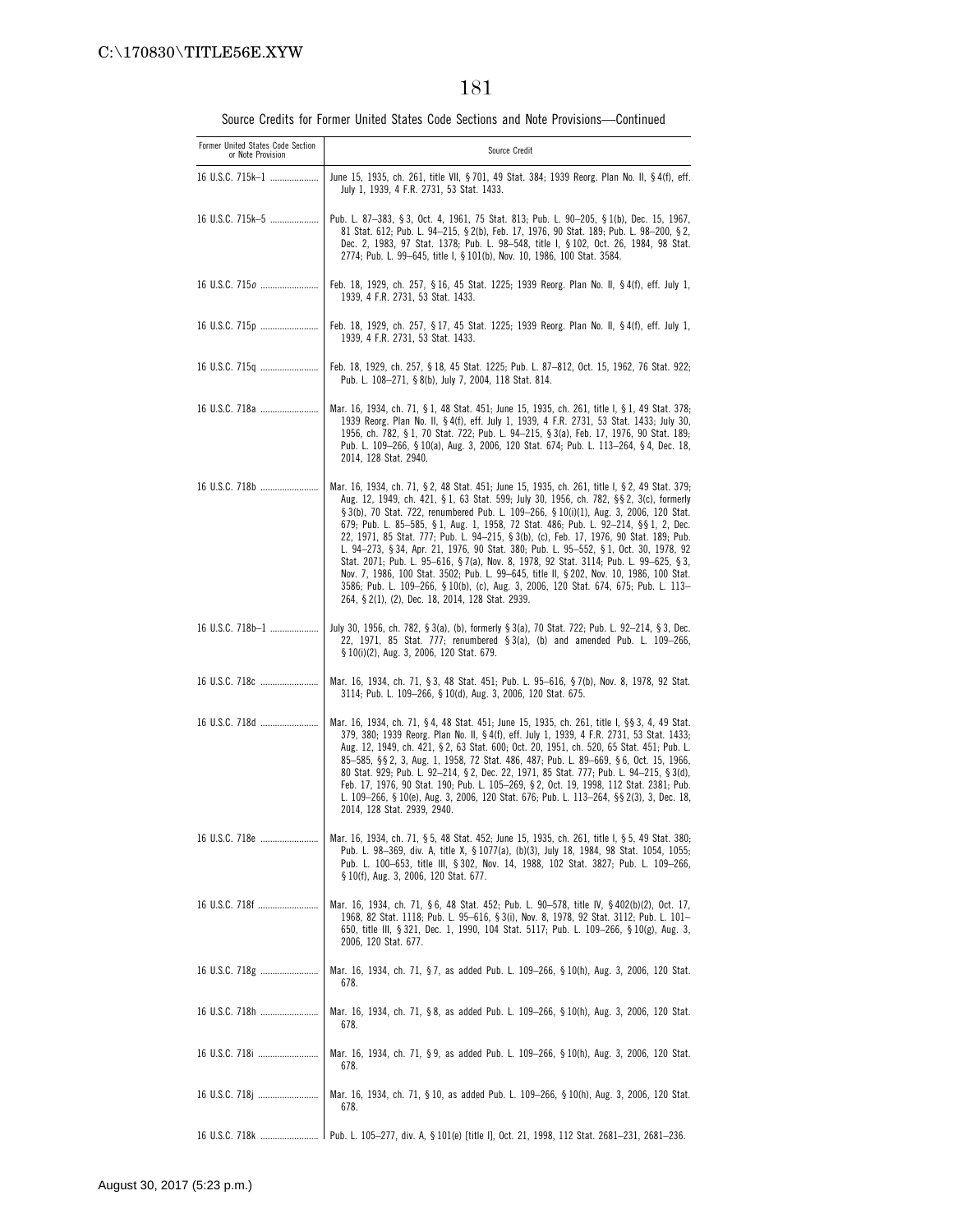| Former United States Code Section<br>or Note Provision | Source Credit                                                                                                                                                                                                                                                                                                                                                                                                                                                                                          |
|--------------------------------------------------------|--------------------------------------------------------------------------------------------------------------------------------------------------------------------------------------------------------------------------------------------------------------------------------------------------------------------------------------------------------------------------------------------------------------------------------------------------------------------------------------------------------|
|                                                        | Pub. L. 113–239, § 2, Dec. 18, 2014, 128 Stat. 2847.                                                                                                                                                                                                                                                                                                                                                                                                                                                   |
| 16 U.S.C. 718p                                         | Pub. L. 113-239, § 3, Dec. 18, 2014, 128 Stat. 2848.                                                                                                                                                                                                                                                                                                                                                                                                                                                   |
| 16 U.S.C. 718q                                         | Pub. L. 113-239, § 4, Dec. 18, 2014, 128 Stat. 2848.                                                                                                                                                                                                                                                                                                                                                                                                                                                   |
| 16 U.S.C. 718r                                         | Pub. L. 113-239, § 5, Dec. 18, 2014, 128 Stat. 2848.                                                                                                                                                                                                                                                                                                                                                                                                                                                   |
| 16 U.S.C. 718s                                         | Pub. L. 113-239, §6, Dec. 18, 2014, 128 Stat. 2849.                                                                                                                                                                                                                                                                                                                                                                                                                                                    |
| 16 U.S.C. 718t                                         | Pub. L. 113-239, § 7, Dec. 18, 2014, 128 Stat. 2849.                                                                                                                                                                                                                                                                                                                                                                                                                                                   |
| 16 U.S.C. 719                                          | Pub. L. 103-340, §2, Oct. 6, 1994, 108 Stat. 3119; Pub. L. 106-316, §2(1), Oct. 19,<br>2000, 114 Stat. 1276.                                                                                                                                                                                                                                                                                                                                                                                           |
| 16 U.S.C. 719a                                         | Pub. L. 103-340, § 3, Oct. 6, 1994, 108 Stat. 3119; Pub. L. 109-166, § 2, Jan. 10, 2006,<br>119 Stat. 3576.                                                                                                                                                                                                                                                                                                                                                                                            |
|                                                        | Pub. L. 103-340, §4, Oct. 6, 1994, 108 Stat. 3120.                                                                                                                                                                                                                                                                                                                                                                                                                                                     |
| 16 U.S.C. 719b-1                                       | Pub. L. 103-340, § 5, as added Pub. L. 106-316, § 2(3), Oct. 19, 2000, 114 Stat. 1276.                                                                                                                                                                                                                                                                                                                                                                                                                 |
| 16 U.S.C. 719c                                         | Pub. L. 103–340, §6, formerly §5, Oct. 6, 1994, 108 Stat. 3120; renumbered §6 and<br>amended Pub. L. 106-316, §§ 1, 2(2), Oct. 19, 2000, 114 Stat. 1276; Pub. L. 109-166,<br>§ 3, Jan. 10, 2006, 119 Stat. 3577.                                                                                                                                                                                                                                                                                       |
| 16 U.S.C. 742b                                         | Aug. 8, 1956, ch. 1036, §3, 70 Stat. 1120; Pub. L. 87-367, title I, §103(14), Oct. 4,<br>1961, 75 Stat. 788; Pub. L. 87-793, § 607(a)(5), Oct. 11, 1962, 76 Stat. 849; Pub. L.<br>93-271, § 1, Apr. 22, 1974, 88 Stat. 92.                                                                                                                                                                                                                                                                             |
| 16 U.S.C. 742b note                                    | Pub. L. 104–208, div. A, title I, § 101(d) [title I], Sept. 30, 1996, 110 Stat. 3009–181,<br>3009-185; Pub. L. 105-83, title I, Nov. 14, 1997, 111 Stat. 1547.                                                                                                                                                                                                                                                                                                                                         |
| 16 U.S.C. 742b-1                                       | Pub. L. 106-408, title I, § 132, Nov. 1, 2000, 114 Stat. 1775.                                                                                                                                                                                                                                                                                                                                                                                                                                         |
| 16 U.S.C. 742d                                         | Aug. 8, 1956, ch. 1036, §5, 70 Stat. 1121.                                                                                                                                                                                                                                                                                                                                                                                                                                                             |
| 16 U.S.C. 742d-1                                       | Pub. L. 85—582, § 1, Aug. 1, 1958, 72 Stat. 479; 1970 Reorg. Plan No. 3, § 2(a)(2)(i), eff.<br>Dec. 2, 1970, 35 F.R. 15623, 84 Stat. 2086.                                                                                                                                                                                                                                                                                                                                                             |
| 16 U.S.C. 742e                                         | Aug. 8, 1956, ch. 1036, §6, 70 Stat. 1122; 1970 Reorg. Plan No. 2, §102, eff. July 1,<br>1970, 35 F.R. 7959, 84 Stat. 2085.                                                                                                                                                                                                                                                                                                                                                                            |
| 16 U.S.C. 742f                                         | Aug. 8, 1956, ch. 1036, § 7, 70 Stat. 1122; Pub. L. 95-616, § 4, Nov. 8, 1978, 92 Stat.<br>3112; Pub. L. 97-347, §2, Oct. 18, 1982, 96 Stat. 1652; Pub. L. 98-44, title I,<br>§ 103(a)(2), July 12, 1983, 97 Stat. 216; Pub. L. 98-498, title IV, § 430(2), Oct. 19,<br>1984, 98 Stat. 2310; Pub. L. 105-242, §§ 3, 4(b), (c), 5-7, Oct. 5, 1998, 112 Stat.<br>1574-1578; Pub. L. 108-327, §§ 2, 4, Oct. 16, 2004, 118 Stat. 1271; Pub. L. 111-357,<br>§§ 2, 4(a), Jan. 4, 2011, 124 Stat. 3979, 3980. |
|                                                        | Aug. 8, 1956, ch. 1036, §8, 70 Stat. 1123.                                                                                                                                                                                                                                                                                                                                                                                                                                                             |
| 16 U.S.C. 742i                                         | Aug. 8, 1956, ch. 1036, § 10, 70 Stat. 1124.                                                                                                                                                                                                                                                                                                                                                                                                                                                           |
| 16 U.S.C. 742j-1                                       | Aug. 8, 1956, ch. 1036, § 13, as added Pub. L. 92-159, § 1, Nov. 18, 1971, 85 Stat. 480;<br>amended Pub. L. 92-502, Oct. 18, 1972, 86 Stat. 905; Pub. L. 101-650, title III, § 321,<br>Dec. 1, 1990, 104 Stat. 5117.                                                                                                                                                                                                                                                                                   |
| 16 U.S.C. 742j-2                                       | Aug. 8, 1956, ch. 1036, § 14, as added Pub. L. 96-291, § 2, June 28, 1980, 94 Stat. 608.                                                                                                                                                                                                                                                                                                                                                                                                               |
| 16 U.S.C. 742/                                         | Pub. L. 95—616, §3 (less (e)—(j)), Nov. 8, 1978, 92 Stat. 3110; Pub. L. 97—396, §7, Dec.<br>31, 1982, 96 Stat. 2006; Pub. L. 105-328, § 3, Oct. 30, 1998, 112 Stat. 3058.                                                                                                                                                                                                                                                                                                                              |
| 16 U.S.C. 742/-1                                       | Pub. L. 112–74, div. E, title I, Dec. 23, 2011, 125 Stat. 988.                                                                                                                                                                                                                                                                                                                                                                                                                                         |
| 16 U.S.C. 742m                                         | Pub. L. 100-653, title IX, § 901, Nov. 14, 1988, 102 Stat. 3834.                                                                                                                                                                                                                                                                                                                                                                                                                                       |
| 16 U.S.C. 743a                                         | Mar. 3, 1885, ch. 360, §1(2), as added Pub. L. 93–280, §1(3), May 10, 1974, 88 Stat.<br>123; amended Pub. L. 96–470, title II, § 206(a), Oct. 19, 1980, 94 Stat. 2244; Pub. L.<br>103-437, § 6(t), Nov. 2, 1994, 108 Stat. 4587.                                                                                                                                                                                                                                                                       |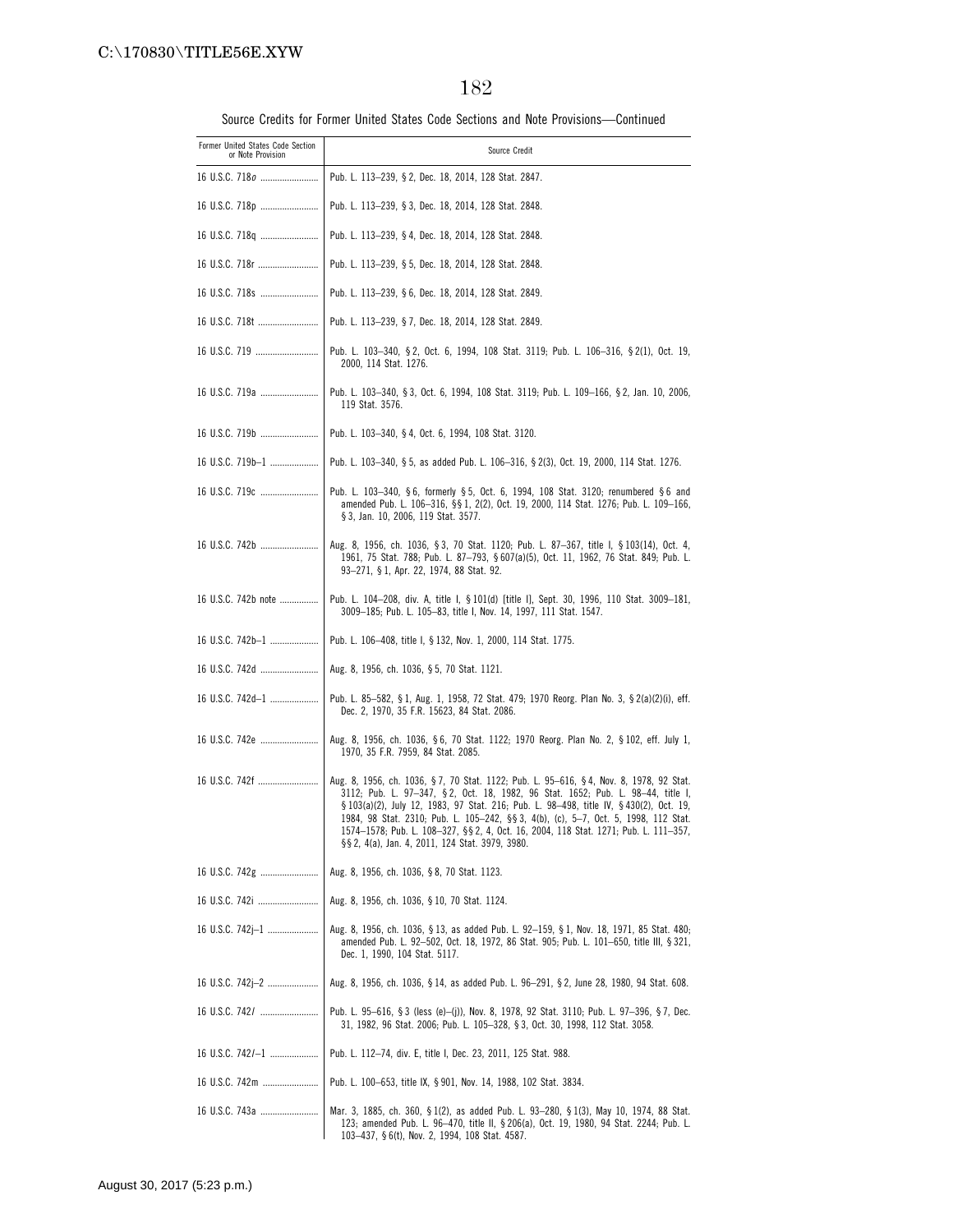| Former United States Code Section<br>or Note Provision | Source Credit                                                                                                                                                                                                                                                                                                                                                                                                                                                                                                                                                                                                                        |
|--------------------------------------------------------|--------------------------------------------------------------------------------------------------------------------------------------------------------------------------------------------------------------------------------------------------------------------------------------------------------------------------------------------------------------------------------------------------------------------------------------------------------------------------------------------------------------------------------------------------------------------------------------------------------------------------------------|
| 16 U.S.C. 748                                          | July 1, 1918, ch. 113, § 1, 40 Stat. 693; 1939 Reorg. Plan No. II, § 4(e), eff. July 1, 1939,<br>4 F.R. 2731, 53 Stat. 1433; 1940 Reorg. Plan No. III, §3, eff. June 30, 1940, 5 F.R.<br>2108, 54 Stat. 1232; Aug. 8, 1956, ch. 1036, § 3, 70 Stat. 1120.                                                                                                                                                                                                                                                                                                                                                                            |
|                                                        | July 2, 1942, ch. 473, §1, 56 Stat. 558; Aug. 8, 1956, ch. 1036, §3, 70 Stat. 1120.                                                                                                                                                                                                                                                                                                                                                                                                                                                                                                                                                  |
| 16 U.S.C. 753a                                         | Pub. L. 86–686, § 1, Sept. 2, 1960, 74 Stat. 733; 1970 Reorg. Plan No. 4, eff. Oct. 3,<br>1970, 35 F.R. 15627, 84 Stat. 2090; Pub. L. 95-616, § 2, Nov. 8, 1978, 92 Stat. 3110.                                                                                                                                                                                                                                                                                                                                                                                                                                                      |
|                                                        | July 2, 1942, ch. 473, § 1, 56 Stat. 558; Aug. 8, 1956, ch. 1036, § 3, 70 Stat. 1120.                                                                                                                                                                                                                                                                                                                                                                                                                                                                                                                                                |
| 16 U.S.C. 754a                                         | July 1, 1918, ch. 113, § 1, 40 Stat. 694; 1939 Reorg. Plan No. II, § 4(e), (f), eff. July 1,<br>1939, 4 F.R. 2731, 53 Stat. 1433; 1940 Reorg. Plan No. III, § 3, eff. June 30, 1940, 5<br>F.R. 2108, 54 Stat. 1232; Aug. 8, 1956, ch. 1036, § 3, 70 Stat. 1120.                                                                                                                                                                                                                                                                                                                                                                      |
| 16 U.S.C. 754b                                         | Pub. L. 106-113, div. B, § 1000(a)(3) [title I], Nov. 29, 1999, 113 Stat. 1535, 1501A-139.                                                                                                                                                                                                                                                                                                                                                                                                                                                                                                                                           |
| 16 U.S.C. 754c                                         | Pub. L. 106-113, div. B, § 1000(a)(3) [title I], Nov. 29, 1999, 113 Stat. 1535, 1501A-140.                                                                                                                                                                                                                                                                                                                                                                                                                                                                                                                                           |
| 16 U.S.C. 754d                                         | Pub. L. 106-291, title I, § 136, Oct. 11, 2000, 114 Stat. 948.                                                                                                                                                                                                                                                                                                                                                                                                                                                                                                                                                                       |
| 16 U.S.C. 754e                                         | Pub. L. 112-74, div. E, title I, Dec. 23, 2011, 125 Stat. 988.                                                                                                                                                                                                                                                                                                                                                                                                                                                                                                                                                                       |
| 16 U.S.C. 757a                                         | Pub. L. 89-304, § 1, Oct. 30, 1965, 79 Stat. 1125; Pub. L. 91-249, § 1, May 14, 1970, 84<br>Stat. 214; Pub. L. 93-362, § 3(a), July 30, 1974, 88 Stat. 398; Pub. L. 95-464, Oct. 17,<br>1978, 92 Stat. 1278; Pub. L. 96-118, § 1, Nov. 16, 1979, 93 Stat. 859; Pub. L. 97-453,<br>§ 14(b)(1), Jan. 12, 1983, 96 Stat. 2492; Pub. L. 98-44, title I, § 104, July 12, 1983, 97<br>Stat. 216; Pub. L. 107-372, title III, § 303(b), Dec. 19, 2002, 116 Stat. 3095.                                                                                                                                                                      |
| 16 U.S.C. 757b                                         | Pub. L. 89-304, § 2, Oct. 30, 1965, 79 Stat. 1125; Pub. L. 93-362, § 1, July 30, 1974, 88<br>Stat. 398; Pub. L. 95-464, Oct. 17, 1978, 92 Stat. 1278; Pub. L. 96-118, § 2, Nov. 16,<br>1979, 93 Stat. 859.                                                                                                                                                                                                                                                                                                                                                                                                                           |
|                                                        | Pub. L. 89-304, § 3, Oct. 30, 1965, 79 Stat. 1126.                                                                                                                                                                                                                                                                                                                                                                                                                                                                                                                                                                                   |
| 16 U.S.C. 757d                                         | Pub. L. 89-304, § 4, Oct. 30, 1965, 79 Stat. 1126; Pub. L. 91-249, § 2, May 14, 1970, 84<br>Stat. 214; Pub. L. 93-362, §§ 2, 3(b), July 30, 1974, 88 Stat. 398; Pub. L. 96-118, § 3,<br>Nov. 16, 1979, 93 Stat. 859; Pub. L. 97-453, § 14(b)(2), Jan. 12, 1983, 96 Stat. 2492;<br>Pub. L. 99-659, title IV, § 402, Nov. 14, 1986, 100 Stat. 3737; Pub. L. 101-627, title<br>IV, §401, Nov. 28, 1990, 104 Stat. 4462; Pub. L. 104-297, title IV, §403, Oct. 11,<br>1996, 110 Stat. 3619; Pub. L. 107-372, title III, § 303(a), Dec. 19, 2002, 116 Stat.<br>3095; Pub. L. 109-479, title III, § 302(h), Jan. 12, 2007, 120 Stat. 3625. |
| 16 U.S.C. 757e                                         | Pub. L. 89-304, § 5, Oct. 30, 1965, 79 Stat. 1126; Pub. L. 98-146, title I, Nov. 4, 1983,<br>97 Stat. 922.                                                                                                                                                                                                                                                                                                                                                                                                                                                                                                                           |
| 16 U.S.C. 757f                                         | Pub. L. 89-304, §6, Oct. 30, 1965, 79 Stat. 1126; Pub. L. 96-88, title V, § 509(b), Oct.<br>17, 1979, 93 Stat. 695.                                                                                                                                                                                                                                                                                                                                                                                                                                                                                                                  |
| 16 U.S.C. 777                                          | Aug. 9, 1950, ch. 658, § 1, 64 Stat. 430; Pub. L. 98-369, div. A, title X, § 1014(a)(1), July<br>18, 1984, 98 Stat. 1015; Pub. L. 99-514, § 2, Oct. 22, 1986, 100 Stat. 2095; Pub. L.<br>100-448, §6(c)(1), Sept. 28, 1988, 102 Stat. 1840.                                                                                                                                                                                                                                                                                                                                                                                          |
|                                                        | Aug. 9, 1950, ch. 658, § 2, 64 Stat. 431; July 2, 1956, ch. 489, § 3, 70 Stat. 473; Pub. L.<br>86-624, § 12, July 12, 1960, 74 Stat. 413; Pub. L. 105-178, title VII, § 7402(a), June 9,<br>1998, 112 Stat. 483.                                                                                                                                                                                                                                                                                                                                                                                                                     |
| 16 U.S.C. 777b                                         | Aug. 9, 1950, ch. 658, §3, 64 Stat. 431; Pub. L. 98-369, div. A, title X, §1014(a)(2), July<br>18, 1984, 98 Stat. 1015; Pub. L. 99-514, § 2, Oct. 22, 1986, 100 Stat. 2095; Pub. L.<br>109-59, title X, § 10112(a), (b)(1), Aug. 10, 2005, 119 Stat. 1927.                                                                                                                                                                                                                                                                                                                                                                           |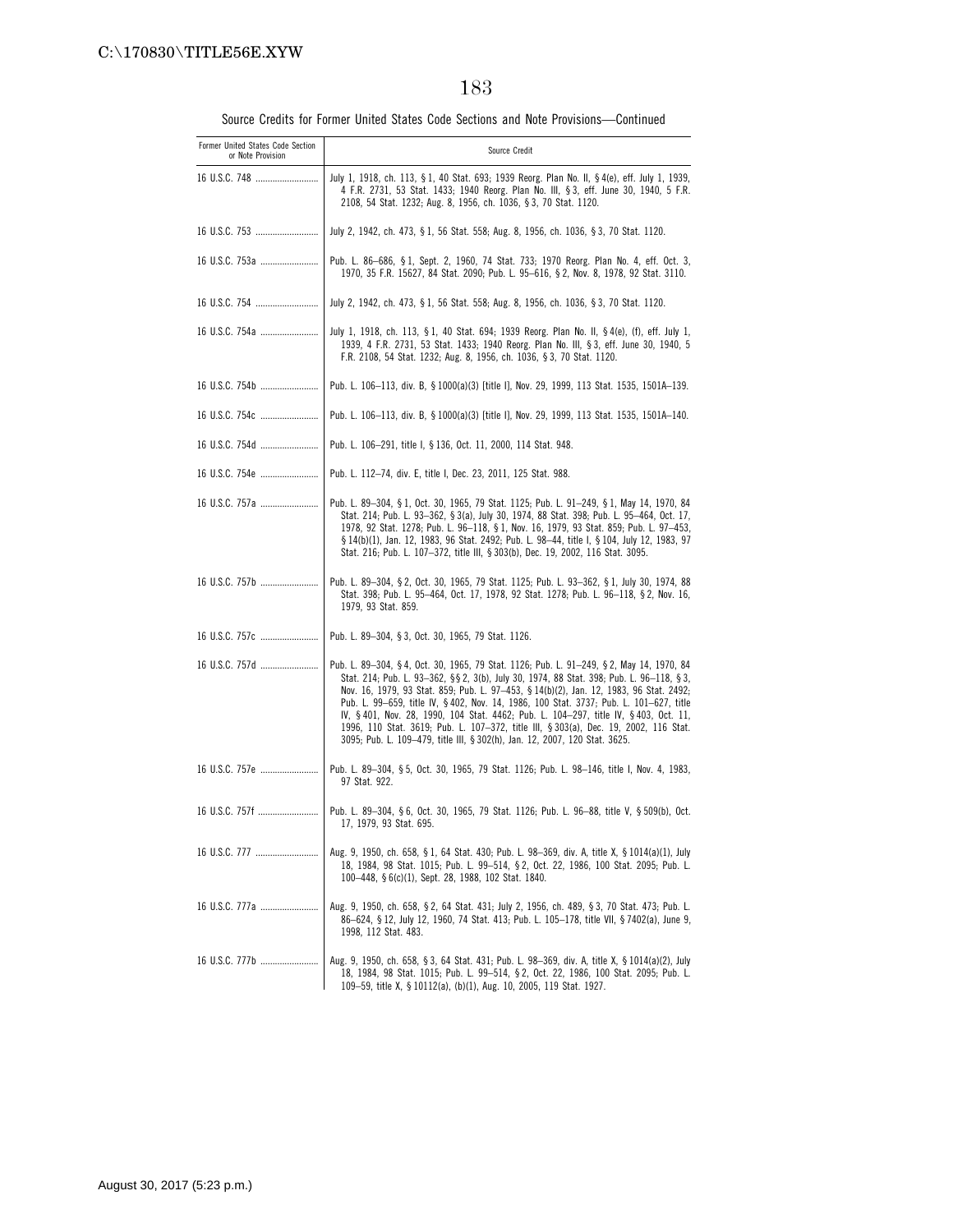| Former United States Code Section<br>or Note Provision | Source Credit                                                                                                                                                                                                                                                                                                                                                                                                                                                                                                                                                                                                                                                                                                                                                                                                                                                                                                                                                                                                                                                                                                                                                                                                                                                                                                                                                                                                                                                                                                                                                                                                                                                                                                                                                                                                                                                                                                                                                                                                                                                                                                                                                                                                                                                                                                                                                                                                                                                                                                                                                                                                                                                                                                                                                                                        |
|--------------------------------------------------------|------------------------------------------------------------------------------------------------------------------------------------------------------------------------------------------------------------------------------------------------------------------------------------------------------------------------------------------------------------------------------------------------------------------------------------------------------------------------------------------------------------------------------------------------------------------------------------------------------------------------------------------------------------------------------------------------------------------------------------------------------------------------------------------------------------------------------------------------------------------------------------------------------------------------------------------------------------------------------------------------------------------------------------------------------------------------------------------------------------------------------------------------------------------------------------------------------------------------------------------------------------------------------------------------------------------------------------------------------------------------------------------------------------------------------------------------------------------------------------------------------------------------------------------------------------------------------------------------------------------------------------------------------------------------------------------------------------------------------------------------------------------------------------------------------------------------------------------------------------------------------------------------------------------------------------------------------------------------------------------------------------------------------------------------------------------------------------------------------------------------------------------------------------------------------------------------------------------------------------------------------------------------------------------------------------------------------------------------------------------------------------------------------------------------------------------------------------------------------------------------------------------------------------------------------------------------------------------------------------------------------------------------------------------------------------------------------------------------------------------------------------------------------------------------------|
| 16 U.S.C. 777c                                         | Aug. 9, 1950, ch. 658, §4, 64 Stat. 432; Pub. L. 91–503, title II, §201, Oct. 23, 1970, 84<br>Stat. 1101; Pub. L. 94-273, § 4(2), Apr. 21, 1976, 90 Stat. 377; Pub. L. 98-369, div. A,<br>title X, § 1014(a)(3), July 18, 1984, 98 Stat. 1015; Pub. L. 101-646, title III, § 308,<br>Nov. 29, 1990, 104 Stat. 4787; Pub. L. 102-587, title V, § 5604(a), Nov. 4, 1992, 106<br>Stat. 5087; Pub. L. 105-178, title VII, §§ 7402(b), 7403, June 9, 1998, 112 Stat. 483,<br>485; Pub. L. 105-206, title IX, § 9012(b), July 22, 1998, 112 Stat. 864; Pub. L. 106-74,<br>title IV, §430, Oct. 20, 1999, 113 Stat. 1096; Pub. L. 106-377, §1(a)(2) [title VI,<br>§ 605], Oct. 27, 2000, 114 Stat. 1441, 1441A-85; Pub. L. 106-408, title I, §§ 121(a),<br>(c), 122(b)-124, Nov. 1, 2000, 114 Stat. 1769, 1772, 1774; Pub. L. 108-88, § 9(a), (b),<br>Sept. 30, 2003, 117 Stat. 1126; Pub. L. 108-202, § 7(a), (b), Feb. 29, 2004, 118 Stat.<br>483; Pub. L. 108-224, §6(a), (b), Apr. 30, 2004, 118 Stat. 632; Pub. L. 108-263,<br>§ 6(a), (b), June 30, 2004, 118 Stat. 703; Pub. L. 108-280, § 6(a), (b), July 30, 2004,<br>118 Stat. 881, 882; Pub. L. 108-310, § 9(a), (b), Sept. 30, 2004, 118 Stat. 1159; Pub.<br>L. 108-447, div. C, title I, § 114(b), Dec. 8, 2004, 118 Stat. 2944; Pub. L. 109-14,<br>§ 8(a), (b), May 31, 2005, 119 Stat. 334; Pub. L. 109-20, § 8(a), (b), July 1, 2005, 119<br>Stat. 356; Pub. L. 109-35, §8(a), (b), July 20, 2005, 119 Stat. 389; Pub. L. 109-37,<br>§ 8(a), (b), July 22, 2005, 119 Stat. 404, 405; Pub. L. 109-40, § 8(a), (b), July 28,<br>2005, 119 Stat. 421; Pub. L. 109-59, title X, § 10113, Aug. 10, 2005, 119 Stat. 1927;<br>Pub. L. 109-74, title II, §§ 201, 202, Sept. 29, 2005, 119 Stat. 2031; Pub. L. 109-241,<br>title IX, §901(r)(1), July 11, 2006, 120 Stat. 566; Pub. L. 109-304, §16(c)(1), Oct. 6,<br>2006, 120 Stat. 1705; Pub. L. 111-68, div. B, § 160, Oct. 1, 2009, 123 Stat. 2052;<br>Pub. L. 111-147, title IV, §423(b), Mar. 18, 2010, 124 Stat. 87; Pub. L. 111-322, title<br>II, § 2203(b), Dec. 22, 2010, 124 Stat. 3526; Pub. L. 112-5, title II, § 203(b), Mar. 4,<br>2011, 125 Stat. 17; Pub. L. 112-30, title I, § 123(b), Sept. 16, 2011, 125 Stat. 349;<br>Pub. L. 112-102, title II, § 203(b), Mar. 30, 2012, 126 Stat. 275; Pub. L. 112-140, title<br>II, § 203(b), June 29, 2012, 126 Stat. 395; Pub. L. 112-141, div. C, title IV, § 34002,<br>July 6, 2012, 126 Stat. 842; Pub. L. 113-159, title I, § 1103, Aug. 8, 2014, 128 Stat.<br>1845; Pub. L. 114-21, title I, § 1103, May 29, 2015, 129 Stat. 222; Pub. L. 114-41,<br>title I, § 1103, July 31, 2015, 129 Stat. 449; Pub. L. 114-73, title I, § 1103, Oct. 29,<br>2015, 129 Stat. 572; Pub. L. 114-87, title I, § 1103, Nov. 20, 2015, 129 Stat. 681. |
| 16 U.S.C. 777d                                         | Aug. 9, 1950, ch. 658, § 5, 64 Stat. 432; Pub. L. 98–369, div. A, title X, § 1014(a)(4), July<br>18, 1984, 98 Stat. 1015; Pub. L. 106-408, title I, § 125, Nov. 1, 2000, 114 Stat. 1775.                                                                                                                                                                                                                                                                                                                                                                                                                                                                                                                                                                                                                                                                                                                                                                                                                                                                                                                                                                                                                                                                                                                                                                                                                                                                                                                                                                                                                                                                                                                                                                                                                                                                                                                                                                                                                                                                                                                                                                                                                                                                                                                                                                                                                                                                                                                                                                                                                                                                                                                                                                                                             |
| 16 U.S.C. 777e                                         | Aug. 9, 1950, ch. 658, §6, 64 Stat. 432; Pub. L. 91–503, title II, § 202, Oct. 23, 1970, 84<br>Stat. 1102; Pub. L. 98-369, div. A, title X, § 1014(a)(5), July 18, 1984, 98 Stat. 1016.                                                                                                                                                                                                                                                                                                                                                                                                                                                                                                                                                                                                                                                                                                                                                                                                                                                                                                                                                                                                                                                                                                                                                                                                                                                                                                                                                                                                                                                                                                                                                                                                                                                                                                                                                                                                                                                                                                                                                                                                                                                                                                                                                                                                                                                                                                                                                                                                                                                                                                                                                                                                              |
| 16 U.S.C. 777e-1                                       | Pub. L. 101–593, title I, § 111, Nov. 16, 1990, 104 Stat. 2960.                                                                                                                                                                                                                                                                                                                                                                                                                                                                                                                                                                                                                                                                                                                                                                                                                                                                                                                                                                                                                                                                                                                                                                                                                                                                                                                                                                                                                                                                                                                                                                                                                                                                                                                                                                                                                                                                                                                                                                                                                                                                                                                                                                                                                                                                                                                                                                                                                                                                                                                                                                                                                                                                                                                                      |
| 16 U.S.C. 777f                                         | Aug. 9, 1950, ch. 658, § 7, 64 Stat. 433; Pub. L. 91–503, title II, § 202, Oct. 23, 1970, 84<br>Stat. 1103.                                                                                                                                                                                                                                                                                                                                                                                                                                                                                                                                                                                                                                                                                                                                                                                                                                                                                                                                                                                                                                                                                                                                                                                                                                                                                                                                                                                                                                                                                                                                                                                                                                                                                                                                                                                                                                                                                                                                                                                                                                                                                                                                                                                                                                                                                                                                                                                                                                                                                                                                                                                                                                                                                          |
|                                                        | Aug. 9, 1950, ch. 658, §8, 64 Stat. 433; Pub. L. 91–503, title II, §202, Oct. 23, 1970, 84<br>Stat. 1103; Pub. L. 98-369, div. A, title X, § 1014(a)(6), July 18, 1984, 98 Stat. 1016;<br>Pub. L. 102-587, title V, § 5604(b), Nov. 4, 1992, 106 Stat. 5088; Pub. L. 105-178,<br>title VII, §§ 7402(c), 7404(b), June 9, 1998, 112 Stat. 484, 486; Pub. L. 105-206, title<br>IX, § 9012(c), July 22, 1998, 112 Stat. 864; Pub. L. 109-59, title X, § 10114, Aug. 10,<br>2005, 119 Stat. 1928.                                                                                                                                                                                                                                                                                                                                                                                                                                                                                                                                                                                                                                                                                                                                                                                                                                                                                                                                                                                                                                                                                                                                                                                                                                                                                                                                                                                                                                                                                                                                                                                                                                                                                                                                                                                                                                                                                                                                                                                                                                                                                                                                                                                                                                                                                                        |
|                                                        | Pub. L. 105-178, title VII, § 7404, June 9, 1998, 112 Stat. 486; Pub. L. 105-206, title IX,<br>§ 9012(c), July 22, 1998, 112 Stat. 864; Pub. L. 109-59, title X, § 10115, Aug. 10,<br>2005, 119 Stat. 1928.                                                                                                                                                                                                                                                                                                                                                                                                                                                                                                                                                                                                                                                                                                                                                                                                                                                                                                                                                                                                                                                                                                                                                                                                                                                                                                                                                                                                                                                                                                                                                                                                                                                                                                                                                                                                                                                                                                                                                                                                                                                                                                                                                                                                                                                                                                                                                                                                                                                                                                                                                                                          |
| 16 U.S.C. 777h                                         | Aug. 9, 1950, ch. 658, §9, 64 Stat. 433; Pub. L. 106-408, title I, § 121(b), Nov. 1, 2000,<br>114 Stat. 1770; Pub. L. 109-59, title X, § 10116, Aug. 10, 2005, 119 Stat. 1929.                                                                                                                                                                                                                                                                                                                                                                                                                                                                                                                                                                                                                                                                                                                                                                                                                                                                                                                                                                                                                                                                                                                                                                                                                                                                                                                                                                                                                                                                                                                                                                                                                                                                                                                                                                                                                                                                                                                                                                                                                                                                                                                                                                                                                                                                                                                                                                                                                                                                                                                                                                                                                       |
|                                                        | Aug. 9, 1950, ch. 658, § 10, 64 Stat. 434.                                                                                                                                                                                                                                                                                                                                                                                                                                                                                                                                                                                                                                                                                                                                                                                                                                                                                                                                                                                                                                                                                                                                                                                                                                                                                                                                                                                                                                                                                                                                                                                                                                                                                                                                                                                                                                                                                                                                                                                                                                                                                                                                                                                                                                                                                                                                                                                                                                                                                                                                                                                                                                                                                                                                                           |
|                                                        | Aug. 9, 1950, ch. 658, § 12, 64 Stat. 434; July 2, 1956, ch. 489, § 4, 70 Stat. 473; Aug.<br>1, 1956, ch. 852, § 8, 70 Stat. 908; Pub. L. 86-70, § 16, June 25, 1959, 73 Stat. 143;<br>Pub. L. 91-503, title II, § 203, Oct. 23, 1970, 84 Stat. 1103; Pub. L. 96-597, title III,<br>§ 302(a), Dec. 24, 1980, 94 Stat. 3477; Pub. L. 98-369, div. A, title X, § 1014(a)(7),<br>July 18, 1984, 98 Stat. 1016; Pub. L. 109-59, title X, § 10117, Aug. 10, 2005, 119<br>Stat. 1929.                                                                                                                                                                                                                                                                                                                                                                                                                                                                                                                                                                                                                                                                                                                                                                                                                                                                                                                                                                                                                                                                                                                                                                                                                                                                                                                                                                                                                                                                                                                                                                                                                                                                                                                                                                                                                                                                                                                                                                                                                                                                                                                                                                                                                                                                                                                      |
|                                                        | Aug. 9, 1950, ch. 658, §13, as added Pub. L. 100-448, §6(c)(2), Sept. 28, 1988, 102<br>Stat. 1841.                                                                                                                                                                                                                                                                                                                                                                                                                                                                                                                                                                                                                                                                                                                                                                                                                                                                                                                                                                                                                                                                                                                                                                                                                                                                                                                                                                                                                                                                                                                                                                                                                                                                                                                                                                                                                                                                                                                                                                                                                                                                                                                                                                                                                                                                                                                                                                                                                                                                                                                                                                                                                                                                                                   |
| 16 U.S.C. 777m                                         | Aug. 9, 1950, ch. 658, § 14, as added Pub. L. 106-408, title I, § 122(a), Nov. 1, 2000,<br>114 Stat. 1772; amended Pub. L. 109-59, title X, § 10118, Aug. 10, 2005, 119 Stat.<br>1929; Pub. L. 109-241, title IX, § 901(r)(2), July 11, 2006, 120 Stat. 566; Pub. L. 111-<br>281, title IX, § 903(a)(3), Oct. 15, 2010, 124 Stat. 3010.                                                                                                                                                                                                                                                                                                                                                                                                                                                                                                                                                                                                                                                                                                                                                                                                                                                                                                                                                                                                                                                                                                                                                                                                                                                                                                                                                                                                                                                                                                                                                                                                                                                                                                                                                                                                                                                                                                                                                                                                                                                                                                                                                                                                                                                                                                                                                                                                                                                              |
| 16 U.S.C. 916                                          | Aug. 9, 1950, ch. 653, § 2, 64 Stat. 421, 1970 Reorg. Plan No. 4, eff. Oct. 3, 1970, 35<br>F.R. 15627, 84 Stat. 2090.                                                                                                                                                                                                                                                                                                                                                                                                                                                                                                                                                                                                                                                                                                                                                                                                                                                                                                                                                                                                                                                                                                                                                                                                                                                                                                                                                                                                                                                                                                                                                                                                                                                                                                                                                                                                                                                                                                                                                                                                                                                                                                                                                                                                                                                                                                                                                                                                                                                                                                                                                                                                                                                                                |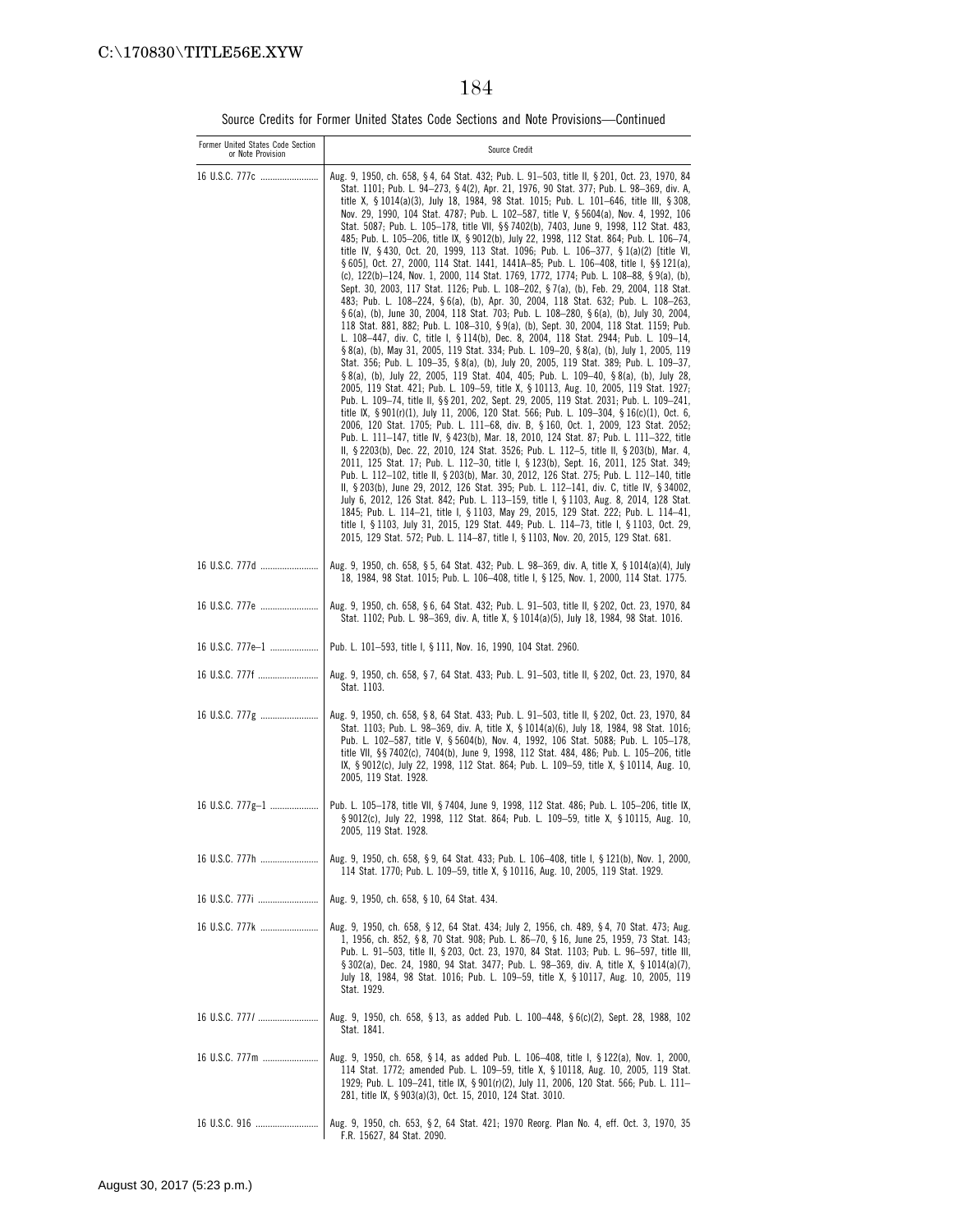| Former United States Code Section<br>or Note Provision | Source Credit                                                                                                                                                                                                                                                                                                                                                                                                                          |
|--------------------------------------------------------|----------------------------------------------------------------------------------------------------------------------------------------------------------------------------------------------------------------------------------------------------------------------------------------------------------------------------------------------------------------------------------------------------------------------------------------|
| 16 U.S.C. 916a                                         | Aug. 9, 1950, ch. 653, §3, 64 Stat. 421; 1970 Reorg. Plan. No. 4, eff. Oct. 3, 1970, 35<br>F.R. 15627, 84 Stat. 2090.                                                                                                                                                                                                                                                                                                                  |
| 16 U.S.C. 916b                                         | Aug. 9, 1950, ch. 653, §4, 64 Stat. 422; 1970 Reorg. Plan No. 4, eff. Oct. 3, 1970, 35<br>F.R. 15627, 84 Stat. 2090.                                                                                                                                                                                                                                                                                                                   |
|                                                        | Aug. 9, 1950, ch. 653, § 5, 64 Stat. 422; 1970 Reorg. Plan No. 4, eff. Oct. 3, 1970, 35<br>F.R. 15627, 84 Stat. 2090.                                                                                                                                                                                                                                                                                                                  |
| 16 U.S.C. 916c note                                    | Pub. L. 107-372, title IV, § 403, Dec. 19, 2002, 116 Stat. 3102.                                                                                                                                                                                                                                                                                                                                                                       |
| 16 U.S.C. 916d                                         | Aug. 9, 1950, ch. 653, §6, 64 Stat. 422; 1970 Reorg. Plan No. 4, eff. Oct. 3, 1970, 35<br>F.R. 15627, 84 Stat. 2090.                                                                                                                                                                                                                                                                                                                   |
| 16 U.S.C. 916e                                         | Aug. 9, 1950, ch. 653, § 7, 64 Stat. 423; 1970 Reorg. Plan No. 4, eff. Oct. 3, 1970, 35<br>F.R. 15627, 84 Stat. 2090.                                                                                                                                                                                                                                                                                                                  |
| 16 U.S.C. 916f                                         | Aug. 9, 1950, ch. 653, §8, 64 Stat. 423; 1970 Reorg. Plan No. 4, eff. Oct. 3, 1970, 35<br>F.R. 15627, 84 Stat. 2090.                                                                                                                                                                                                                                                                                                                   |
| 16 U.S.C. 916g                                         | Aug. 9, 1950, ch. 653, §9, 64 Stat. 423; Pub. L. 90–578, title IV, §402(b)(2), Oct. 17,<br>1968, 82 Stat. 1118; 1970 Reorg. Plan No. 4, eff. Oct. 3, 1970, 35 F.R. 15627, 84 Stat.<br>2090; Pub. L. 101-650, title III, § 321, Dec. 1, 1990, 104 Stat. 5117.                                                                                                                                                                           |
| 16 U.S.C. 916h                                         | Aug. 9, 1950, ch. 653, § 10, 64 Stat. 424.                                                                                                                                                                                                                                                                                                                                                                                             |
| 16 U.S.C. 916i                                         | Aug. 9, 1950, ch. 653, § 11, 64 Stat. 424; 1970 Reorg. Plan No. 4, eff. Oct. 3, 1970, 35<br>F.R. 15627, 84 Stat. 2090.                                                                                                                                                                                                                                                                                                                 |
| 16 U.S.C. 916j                                         | Aug. 9, 1950, ch. 653, § 12, 64 Stat. 425; 1970 Reorg. Plan No. 4, eff. Oct. 3, 1970, 35<br>F.R. 15627, 84 Stat. 2090.                                                                                                                                                                                                                                                                                                                 |
| 16 U.S.C. 916k                                         | Aug. 9, 1950, ch. 653, § 13, 64 Stat. 425; 1970 Reorg. Plan No. 4, eff. Oct. 3, 1970, 35<br>F.R. 15627, 84 Stat. 2090.                                                                                                                                                                                                                                                                                                                 |
|                                                        | Aug. 9, 1950, ch. 653, § 14, 64 Stat. 425.                                                                                                                                                                                                                                                                                                                                                                                             |
| 16 U.S.C. 941b                                         | Pub. L. 101-537, title I, § 1004, Nov. 8, 1990, 104 Stat. 2371; Pub. L. 101-646, title II,<br>§ 2004, Nov. 29, 1990, 104 Stat. 4774; Pub. L. 104-332, § 2(h)(1), Oct. 26, 1996, 110<br>Stat. 4091; Pub. L. 105-265, §§ 3(b), 5, Oct. 19, 1998, 112 Stat. 2358, 2359; Pub. L.<br>109-326, §3, Oct. 11, 2006, 120 Stat. 1761.                                                                                                            |
| 16 U.S.C. 941c                                         | Pub. L. 101-537, title I, § 1005, Nov. 8, 1990, 104 Stat. 2372; Pub. L. 101-646, title II,<br>§ 2005, Nov. 29, 1990, 104 Stat. 4775; Pub. L. 104-332, § 2(h)(1), Oct. 26, 1996, 110<br>Stat. 4091; Pub. L. 105-265, §§ 3(b), 6, Oct. 19, 1998, 112 Stat. 2358, 2359; Pub. L.<br>109-326, §4, Oct. 11, 2006, 120 Stat. 1762; Pub. L. 114-322, title III, § 3901(c), Dec.<br>16, 2016, 130 Stat. 1848.                                   |
| 16 U.S.C. 941d                                         | Pub. L. 101-537, title I, § 1006, Nov. 8, 1990, 104 Stat. 2373; Pub. L. 101-646, title II,<br>§ 2006, Nov. 29, 1990, 104 Stat. 4777; Pub. L. 104-332, § 2(h)(1), Oct. 26, 1996, 110<br>Stat. 4091; Pub. L. 105-265, § 3(b), Oct. 19, 1998, 112 Stat. 2358; Pub. L. 109-326,<br>§ 5, Oct. 11, 2006, 120 Stat. 1764.                                                                                                                     |
|                                                        | 16 U.S.C. 941e    Pub. L. 101-537, title I, § 1007, Nov. 8, 1990, 104 Stat. 2374; Pub. L. 101-646, title II,<br>§ 2007, Nov. 29, 1990, 104 Stat. 4777; Pub. L. 104-332, § 2(h)(1), Oct. 26, 1996, 110<br>Stat. 4091; Pub. L. 105-265, § 3(b), Oct. 19, 1998, 112 Stat. 2358; Pub. L. 109-326,<br>§6, Oct. 11, 2006, 120 Stat. 1764; Pub. L. 114-322, title III, § 3901(d), Dec. 16, 2016,<br>130 Stat. 1850.                           |
|                                                        | 16 U.S.C. 941f    Pub. L. 101–537, title I, § 1008, Nov. 8, 1990, 104 Stat. 2374; Pub. L. 101–646, title II,<br>§ 2008, Nov. 29, 1990, 104 Stat. 4777; Pub. L. 104-332, § 2(h)(1), Oct. 26, 1996, 110<br>Stat. 4091; Pub. L. 105-265, §§ 3(b), 7, Oct. 19, 1998, 112 Stat. 2358, 2361; Pub. L.<br>109-326, §7, Oct. 11, 2006, 120 Stat. 1765; Pub. L. 114-322, title III, § 3901(e), Dec.<br>16, 2016, 130 Stat. 1850.                 |
|                                                        | 16 U.S.C. 941g    Pub. L. 101-537, title I, § 1009, Nov. 8, 1990, 104 Stat. 2374; Pub. L. 101-646, title II,<br>§ 2009, Nov. 29, 1990, 104 Stat. 4778; Pub. L. 104-332, § 2(h)(1), (2), Oct. 26, 1996,<br>110 Stat. 4091; Pub. L. 105-265, §§ 3(b), 8, Oct. 19, 1998, 112 Stat. 2358, 2361; Pub.<br>L. 109-326, §9, Oct. 11, 2006, 120 Stat. 1766; Pub. L. 114-322, title III, § 3901(f),<br>(g), Dec. 16, 2016, 130 Stat. 1850, 1851. |
|                                                        |                                                                                                                                                                                                                                                                                                                                                                                                                                        |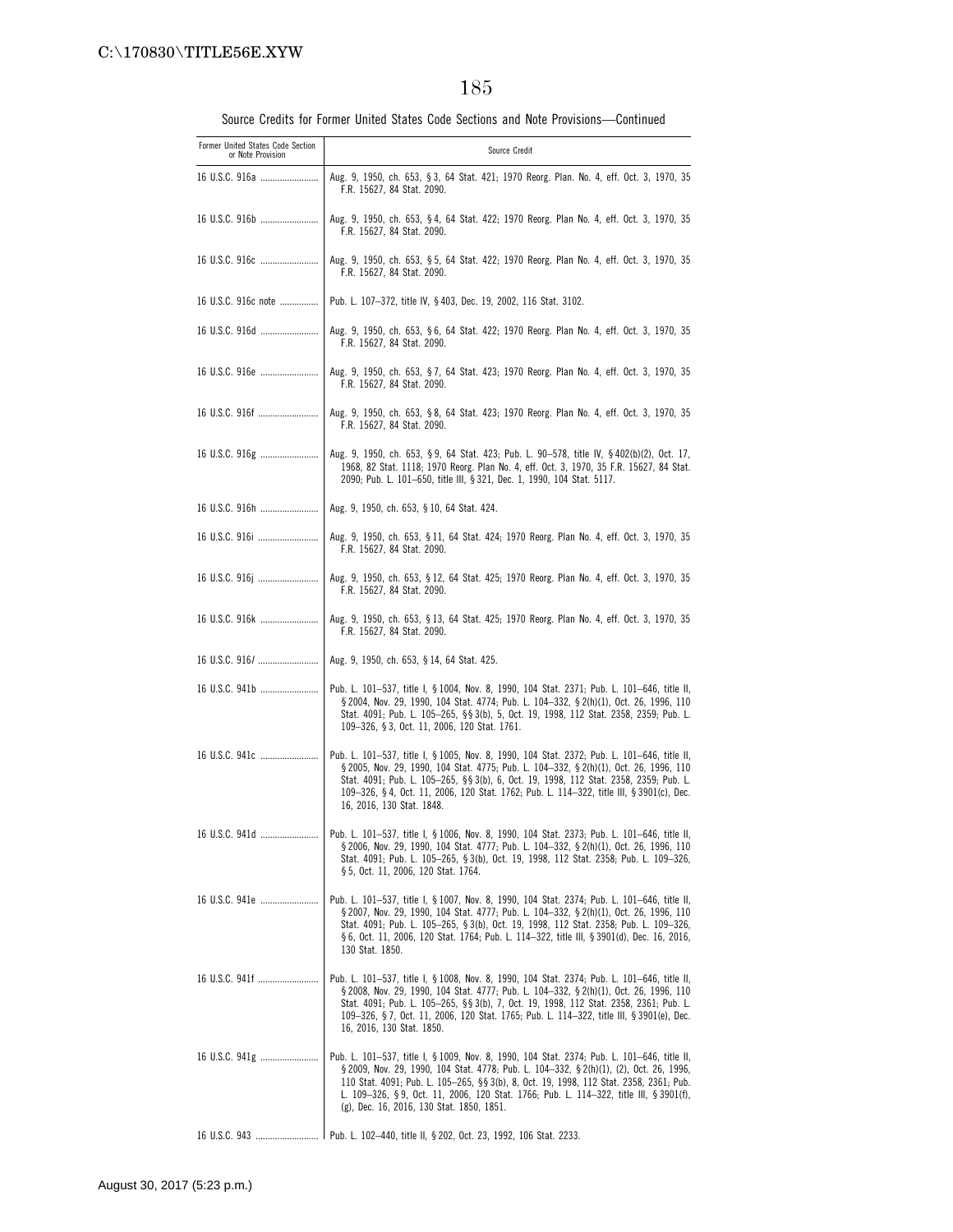| Former United States Code Section<br>or Note Provision | Source Credit                                                                                                                                                                                                                                                                                                                                                                                                                                                                     |
|--------------------------------------------------------|-----------------------------------------------------------------------------------------------------------------------------------------------------------------------------------------------------------------------------------------------------------------------------------------------------------------------------------------------------------------------------------------------------------------------------------------------------------------------------------|
| 16 U.S.C. 943a                                         | Pub. L. 102-440, title II, § 203, Oct. 23, 1992, 106 Stat. 2233.                                                                                                                                                                                                                                                                                                                                                                                                                  |
|                                                        | Pub. L. 102-440, title II, § 204, Oct. 23, 1992, 106 Stat. 2233.                                                                                                                                                                                                                                                                                                                                                                                                                  |
| 16 U.S.C. 1151                                         | Pub. L. 89-702, title I, § 101, Nov. 2, 1966, 80 Stat. 1091, Pub. L. 98-129, § 2, Oct. 14,<br>1983, 97 Stat. 835; Pub. L. 102-251, title III, § 303, Mar. 9, 1992, 106 Stat. 65; Pub.<br>L. 103-199, title VI, § 602(1), Dec. 17, 1993, 107 Stat. 2327.                                                                                                                                                                                                                           |
| 16 U.S.C. 1151 note                                    | Pub. L. 102-251, title III, §§ 303, 308, Mar. 9, 1992, 106 Stat. 65, 66.                                                                                                                                                                                                                                                                                                                                                                                                          |
| 16 U.S.C. 1152                                         | Pub. L. 89-702, title I, § 102, Nov. 2, 1966, 80 Stat. 1091; Pub. L. 98-129, § 2, Oct. 14,<br>1983, 97 Stat. 836; Pub. L. 103-199, title VI, § 602(2), Dec. 17, 1993, 107 Stat. 2327.                                                                                                                                                                                                                                                                                             |
|                                                        | Pub. L. 89-702, title I, § 103, Nov. 2, 1966, 80 Stat. 1091; Pub. L. 98-129, § 2, Oct. 14,<br>1983, 97 Stat. 836.                                                                                                                                                                                                                                                                                                                                                                 |
|                                                        | Pub. L. 89-702, title I, § 104, Nov. 2, 1966, 80 Stat. 1091; Pub. L. 98-129, § 2, Oct. 14,<br>1983, 97 Stat. 836.                                                                                                                                                                                                                                                                                                                                                                 |
|                                                        | Pub. L. 89–702, title I, § 105, Nov. 2, 1966, 80 Stat. 1092; Pub. L. 98–129, § 2, Oct. 14,<br>1983, 97 Stat. 836.                                                                                                                                                                                                                                                                                                                                                                 |
|                                                        | Pub. L. 89-702, title I, § 109, Nov. 2, 1966, 80 Stat. 1093; Pub. L. 98-129, § 2, Oct. 14,<br>1983, 97 Stat. 838.                                                                                                                                                                                                                                                                                                                                                                 |
|                                                        | Pub. L. 89-702, title II, § 201, Nov. 2, 1966, 80 Stat. 1093; Pub. L. 98-129, § 2, Oct. 14,<br>1983, 97 Stat. 838; Pub. L. 106-554, § 1(a)(4) [div. B, title I, § 144(e)(6)(B)], Dec. 21,<br>2000, 114 Stat. 2763, 2763A-248; Pub. L. 106-562, title I, § 106(b), Dec. 23, 2000,<br>114 Stat. 2799.                                                                                                                                                                               |
| 16 U.S.C. 1161 note                                    | Pub. L. 106-562, title I, § 105, Dec. 23, 2000, 114 Stat. 2796; Pub. L. 114-120, title V,<br>§ 523, Feb. 8, 2016, 130 Stat. 71; Pub. L. 114-328, div. C, title XXXV, § 3533(d), Dec.<br>23, 2016, 130 Stat. 2799.                                                                                                                                                                                                                                                                 |
|                                                        | Pub. L. 89-702, title II, § 202, Nov. 2, 1966, 80 Stat. 1093; Pub. L. 98-129, § 2, Oct. 14,<br>1983, 97 Stat. 838.                                                                                                                                                                                                                                                                                                                                                                |
|                                                        | Pub. L. 89-702, title II, § 203, Nov. 2, 1966, 80 Stat. 1093; Pub. L. 98-129, § 2, Oct. 14,<br>1983, 97 Stat. 838.                                                                                                                                                                                                                                                                                                                                                                |
|                                                        | Pub. L. 89–702, title II, § 204, Nov. 2, 1966, 80 Stat. 1094; Pub. L. 98–129, § 2, Oct. 14,<br>1983, 97 Stat. 839.                                                                                                                                                                                                                                                                                                                                                                |
| 16 U.S.C. 1165                                         | Pub. L. 89-702, title II, § 205, Nov. 2, 1966, 80 Stat. 1094; Pub. L. 98-129, § 2, Oct. 14,<br>1983, 97 Stat. 839; Pub. L. 106-554, § 1(a)(4) [div. B, title I, § 144(e)(4)], Dec. 21,<br>2000, 114 Stat. 2763, 2763A-245; Pub. L. 106-562, title I, § 104, Dec. 23, 2000, 114<br>Stat. 2796.                                                                                                                                                                                     |
| 16 U.S.C. 1166                                         | Pub. L. 89-702, title II, § 206, Nov. 2, 1966, 80 Stat. 1094; Pub. L. 98-129, § 2, Oct. 14,<br>1983, 97 Stat. 840; Pub. L. 100-711, §9, Nov. 23, 1988, 102 Stat. 4772; Pub. L. 101-<br>512, title I, Nov. 5, 1990, 104 Stat. 1931; Pub. L. 106-554, § 1(a)(4) [div. B, title I,<br>§ 144(e)(3)], Dec. 21, 2000, 114 Stat. 2763, 2763A-244; Pub. L. 106-562, title I,<br>§ 103, Dec. 23, 2000, 114 Stat. 2794; Pub. L. 109-59, title IV, § 4403, Aug. 10, 2005,<br>119 Stat. 1775. |
|                                                        | Pub. L. 89–702, title II, § 207, Nov. 2, 1966, 80 Stat. 1095; Pub. L. 98–129, § 2, Oct. 14,<br>1983, 97 Stat. 842.                                                                                                                                                                                                                                                                                                                                                                |
|                                                        | Pub. L. 89–702, title II, § 211, as added Pub. L. 98–129, § 2, Oct. 14, 1983, 97 Stat. 844.                                                                                                                                                                                                                                                                                                                                                                                       |
| 16 U.S.C. 1169a                                        | Pub. L. 89–702, title II, § 212, as added Pub. L. 98–369, div. B, title II, § 2208(b), July<br>18, 1984, 98 Stat. 1061.                                                                                                                                                                                                                                                                                                                                                           |
| 16 U.S.C. 1169b                                        | Pub. L. 89–702, title II, § 212, as added Pub. L. 106–554, § 1(a)(4) [div. B, title I,<br>§ 144(e)(6)(A)(ii)], Dec. 21, 2000, 114 Stat. 2763, 2763A—248; Pub. L. 106—562, title I,<br>§ 106(a)(2), Dec. 23, 2000, 114 Stat. 2799.                                                                                                                                                                                                                                                 |
|                                                        | Pub. L. 89–702, title III, § 301, Nov. 2, 1966, 80 Stat. 1096; Pub. L. 98–129, § 2, Oct. 14,<br>1983, 97 Stat. 844.                                                                                                                                                                                                                                                                                                                                                               |
| 16 U.S.C. 1172                                         | Pub. L. 89–702, title III, § 302, Nov. 2, 1966, 80 Stat. 1097; Pub. L. 98–129, § 2, Oct. 14,<br>1983, 97 Stat. 844; Pub. L. 101-650, title III, § 321, Dec. 1, 1990, 104 Stat. 5117.                                                                                                                                                                                                                                                                                              |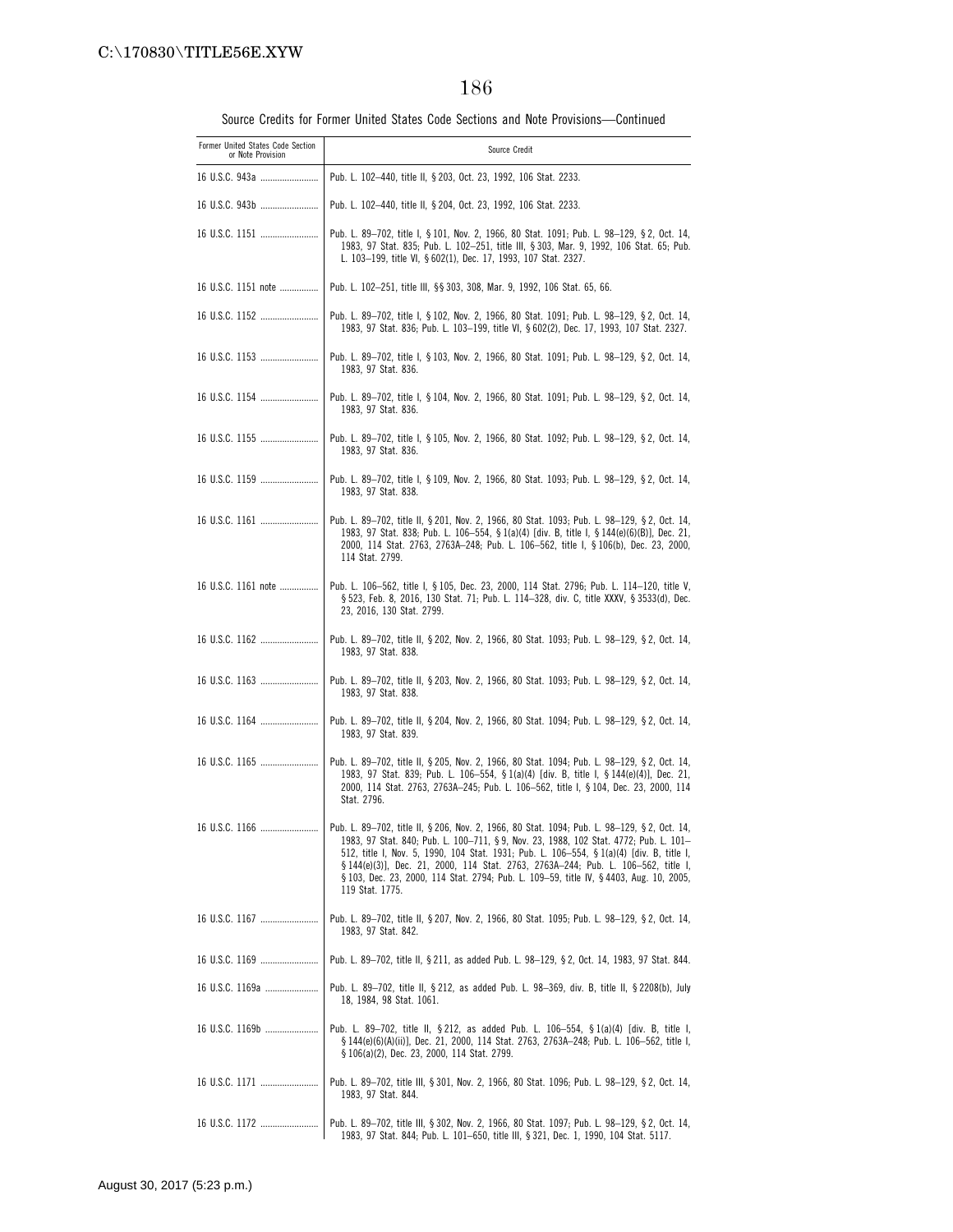| Former United States Code Section<br>or Note Provision | Source Credit                                                                                                                                                                                                                                                                                                                                                                                                                                                                                                                                                                                                                                                                                                                                                                                                                                                                                                                                                                                                  |
|--------------------------------------------------------|----------------------------------------------------------------------------------------------------------------------------------------------------------------------------------------------------------------------------------------------------------------------------------------------------------------------------------------------------------------------------------------------------------------------------------------------------------------------------------------------------------------------------------------------------------------------------------------------------------------------------------------------------------------------------------------------------------------------------------------------------------------------------------------------------------------------------------------------------------------------------------------------------------------------------------------------------------------------------------------------------------------|
| 16 U.S.C. 1173                                         | Pub. L. 89-702, title III, § 303, as added Pub. L. 98-129, § 2, Oct. 14, 1983, 97 Stat.<br>845.                                                                                                                                                                                                                                                                                                                                                                                                                                                                                                                                                                                                                                                                                                                                                                                                                                                                                                                |
|                                                        | Pub. L. 89–702, title III, § 304, as added Pub. L. 98–129, § 2, Oct. 14, 1983, 97 Stat.<br>845.                                                                                                                                                                                                                                                                                                                                                                                                                                                                                                                                                                                                                                                                                                                                                                                                                                                                                                                |
|                                                        | Pub. L. 89–702, title III, § 305, as added Pub. L. 98–129, § 2, Oct. 14, 1983, 97 Stat.<br>845.                                                                                                                                                                                                                                                                                                                                                                                                                                                                                                                                                                                                                                                                                                                                                                                                                                                                                                                |
|                                                        | Pub. L. 92-195, § 2, Dec. 15, 1971, 85 Stat. 649; Pub. L. 95-514, § 14(b), Oct. 25, 1978,<br>92 Stat. 1810.                                                                                                                                                                                                                                                                                                                                                                                                                                                                                                                                                                                                                                                                                                                                                                                                                                                                                                    |
|                                                        | Pub. L. 92-195, § 3, Dec. 15, 1971, 85 Stat. 649; Pub. L. 95-514, § 14(a), Oct. 25, 1978,<br>92 Stat. 1808; Pub. L. 108-447, div. E, title I, § 142(a), Dec. 8, 2004, 118 Stat. 3070.                                                                                                                                                                                                                                                                                                                                                                                                                                                                                                                                                                                                                                                                                                                                                                                                                          |
|                                                        | Pub. L. 92-195, § 4, Dec. 15, 1971, 85 Stat. 650.                                                                                                                                                                                                                                                                                                                                                                                                                                                                                                                                                                                                                                                                                                                                                                                                                                                                                                                                                              |
| 16 U.S.C. 1335                                         | Pub. L. 92-195, § 5, Dec. 15, 1971, 85 Stat. 650.                                                                                                                                                                                                                                                                                                                                                                                                                                                                                                                                                                                                                                                                                                                                                                                                                                                                                                                                                              |
|                                                        | Pub. L. 92-195, §6, Dec. 15, 1971, 85 Stat. 650.                                                                                                                                                                                                                                                                                                                                                                                                                                                                                                                                                                                                                                                                                                                                                                                                                                                                                                                                                               |
| 16 U.S.C. 1336 note                                    | Pub. L. 112–74, div. E, title I, § 114, Dec. 23, 2011, 125 Stat. 1009.                                                                                                                                                                                                                                                                                                                                                                                                                                                                                                                                                                                                                                                                                                                                                                                                                                                                                                                                         |
|                                                        | Pub. L. 92-195, § 7, Dec. 15, 1971, 85 Stat. 650.                                                                                                                                                                                                                                                                                                                                                                                                                                                                                                                                                                                                                                                                                                                                                                                                                                                                                                                                                              |
| 16 U.S.C. 1338                                         | Pub. L. 92-195, § 8, Dec. 15, 1971, 85 Stat. 650; Pub. L. 101-650, title III, § 321, Dec. 1,<br>1990, 104 Stat. 5117; Pub. L. 108-447, div. E, title I, § 142(b), Dec. 8, 2004, 118 Stat.<br>3071.                                                                                                                                                                                                                                                                                                                                                                                                                                                                                                                                                                                                                                                                                                                                                                                                             |
| 16 U.S.C. 1338a                                        | Pub. L. 92-195, §9, as added Pub. L. 94-579, title IV, §404, Oct. 21, 1976, 90 Stat.<br>2775; amended Pub. L. 104–333, div. I, title VIII, § 803(a), Nov. 12, 1996, 110 Stat.<br>4186.                                                                                                                                                                                                                                                                                                                                                                                                                                                                                                                                                                                                                                                                                                                                                                                                                         |
| 16 U.S.C. 1339                                         | Pub. L. 92-195, § 10, formerly § 9, Dec. 15, 1971, 85 Stat. 651, renumbered Pub. L. 94-<br>579, title IV, § 404, Oct. 21, 1976, 90 Stat. 2775.                                                                                                                                                                                                                                                                                                                                                                                                                                                                                                                                                                                                                                                                                                                                                                                                                                                                 |
| 16 U.S.C. 1340                                         | Pub. L. 92-195, § 11, formerly § 10, Dec. 15, 1971, 85 Stat. 651, renumbered Pub. L. 94-<br>579, title IV, §404, Oct. 21, 1976, 90 Stat. 2775.                                                                                                                                                                                                                                                                                                                                                                                                                                                                                                                                                                                                                                                                                                                                                                                                                                                                 |
|                                                        | Pub. L. 92-522, § 2, Oct. 21, 1972, 86 Stat. 1027; Pub. L. 97-58, § 1(b)(1), Oct. 9, 1981,<br>95 Stat. 979; Pub. L. 103-238, § 3, Apr. 30, 1994, 108 Stat. 532.                                                                                                                                                                                                                                                                                                                                                                                                                                                                                                                                                                                                                                                                                                                                                                                                                                                |
| 16 U.S.C. 1362                                         | Pub. L. 92-522, § 3, Oct. 21, 1972, 86 Stat. 1028; Pub. L. 93-205, § 13(e)(1), Dec. 28,<br>1973, 87 Stat. 903; Pub. L. 94-265, title IV, § 404(a), Apr. 13, 1976, 90 Stat. 360;<br>Pub. L. 97-58, § 1(a), (b)(2), Oct. 9, 1981, 95 Stat. 979; Pub. L. 102-251, title III,<br>§ 304, Mar. 9, 1992, 106 Stat. 65; Pub. L. 102-523, § 2(c), Oct. 26, 1992, 106 Stat.<br>3432; Pub. L. 102-582, title IV, §401(a), Nov. 2, 1992, 106 Stat. 4909; Pub. L. 102-<br>587, title III, § 3004(b), Nov. 4, 1992, 106 Stat. 5067; Pub. L. 103-238, §§ 12, 16(a),<br>24(a)(2), Apr. 30, 1994, 108 Stat. 557, 559, 565; Pub. L. 104-208, div. A, title I,<br>§ 101(a) [title II, § 211(b)], Sept. 30, 1996, 110 Stat. 3009, 3009-41; Pub. L. 104-297,<br>title IV, §405(b)(2), (3), Oct. 11, 1996, 110 Stat. 3621; Pub. L. 105–42, §3, Aug. 15,<br>1997, 111 Stat. 1123; Pub. L. 106-555, title II, § 202(b), Dec. 21, 2000, 114 Stat.<br>2768; Pub. L. 108-136, div. A, title III, § 319(a), Nov. 24, 2003, 117 Stat. 1433. |
| 16 U.S.C. 1371                                         | Pub. L. 92-522, title I, § 101, Oct. 21, 1972, 86 Stat. 1029; Pub. L. 93-205, § 13(e)(2),<br>Dec. 28, 1973, 87 Stat. 903; Pub. L. 97-58, § 2, Oct. 9, 1981, 95 Stat. 979; Pub. L.<br>98-364, title I, § 101, July 17, 1984, 98 Stat. 440; Pub. L. 99-659, title IV, § 411(a),<br>Nov. 14, 1986, 100 Stat. 3741; Pub. L. 100-711, §§ 4(a), 5(c), (e)(1), Nov. 23, 1988,<br>102 Stat. 4765, 4769, 4771; Pub. L. 101-627, title IX, § 901(g), Nov. 28, 1990, 104<br>Stat. 4467; Pub. L. 102-582, title I, § 103, title IV, § 401(b), Nov. 2, 1992, 106 Stat.<br>4903, 4909; Pub. L. 103-238, § 4, Apr. 30, 1994, 108 Stat. 532; Pub. L. 104-208, div.<br>A, title I, § 101(a) [title II, § 211(b)], Sept. 30, 1996, 110 Stat. 3009, 3009-41; Pub. L.<br>105-18, title II, § 2003, June 12, 1997, 111 Stat. 174; Pub. L. 105-42, § 4(a)-(c), Aug.<br>15, 1997, 111 Stat. 1123, 1124; Pub. L. 108-136, div. A, title III, § 319(b), (c), Nov.<br>24, 2003, 117 Stat. 1434.                                          |
| 16 U.S.C. 1372                                         | Pub. L. 92-522, title I, § 102, Oct. 21, 1972, 86 Stat. 1032; Pub. L. 93-205, § 13(e)(3),<br>Dec. 28, 1973, 87 Stat. 903; Pub. L. 95-136, §4, Oct. 18, 1977, 91 Stat. 1167; Pub. L.<br>97-58, §3(a), Oct. 9, 1981, 95 Stat. 981; Pub. L. 100-711, §§2(b), 5(b), (e)(2), Nov.<br>23, 1988, 102 Stat. 4763, 4769, 4771; Pub. L. 102-587, title III, § 3004(a)(1), Nov. 4,<br>1992, 106 Stat. 5067; Pub. L. 103-238, §§ 5(a), 13(c), 24(c)(9), Apr. 30, 1994, 108<br>Stat. 536, 558, 566.                                                                                                                                                                                                                                                                                                                                                                                                                                                                                                                         |
|                                                        |                                                                                                                                                                                                                                                                                                                                                                                                                                                                                                                                                                                                                                                                                                                                                                                                                                                                                                                                                                                                                |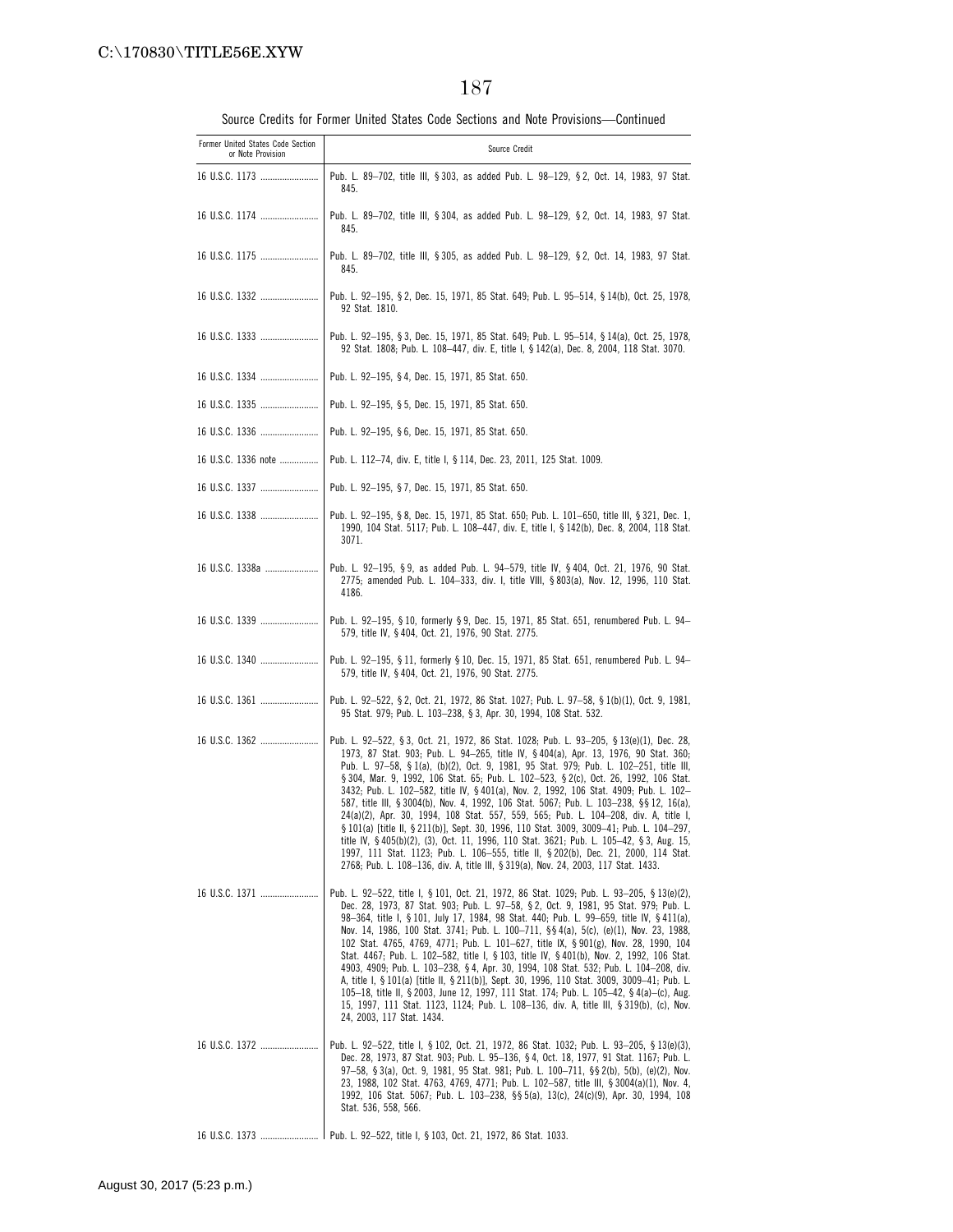| Former United States Code Section<br>or Note Provision | Source Credit                                                                                                                                                                                                                                                                                                                                                                                                                                                                                                                                                                                                             |
|--------------------------------------------------------|---------------------------------------------------------------------------------------------------------------------------------------------------------------------------------------------------------------------------------------------------------------------------------------------------------------------------------------------------------------------------------------------------------------------------------------------------------------------------------------------------------------------------------------------------------------------------------------------------------------------------|
| 16 U.S.C. 1374                                         | Pub. L. 92-522, title I, § 104, Oct. 21, 1972, 86 Stat. 1034; Pub. L. 98-364, title I, § 102,<br>July 17, 1984, 98 Stat. 440; Pub. L. 100-711, §§ 4(d), 5(d), Nov. 23, 1988, 102 Stat.<br>4767, 4769; Pub. L. 103-238, § 5(b), Apr. 30, 1994, 108 Stat. 537; Pub. L. 105-18,<br>title V, § 5004, June 12, 1997, 111 Stat. 187; Pub. L. 105-42, § 4(d), Aug. 15, 1997,<br>111 Stat. 1125; Pub. L. 105-277, div. A, § 101(e) [title I], Oct. 21, 1998, 112 Stat.<br>2681-231, 2681-238; Pub. L. 106-31, title V, § 5004(1), May 21, 1999, 113 Stat. 110;<br>Pub. L. 108-108, title I, § 149, Nov. 10, 2003, 117 Stat. 1281. |
|                                                        | Pub. L. 92–522, title I, § 105, Oct. 21, 1972, 86 Stat. 1036; Pub. L. 97–58, § 3(b), Oct. 9,<br>1981, 95 Stat. 982; Pub. L. 103-238, § 13(a), (b), Apr. 30, 1994, 108 Stat. 558.                                                                                                                                                                                                                                                                                                                                                                                                                                          |
| 16 U.S.C. 1375a                                        | Pub. L. 106-113, div. B, § 1000(a)(3) [title I], Nov. 29, 1999, 113 Stat. 1535, 1501A-139.                                                                                                                                                                                                                                                                                                                                                                                                                                                                                                                                |
|                                                        | Pub. L. 92-522, title I, § 106, Oct. 21, 1972, 86 Stat. 1036.                                                                                                                                                                                                                                                                                                                                                                                                                                                                                                                                                             |
| 16 U.S.C. 1377                                         | Pub. L. 92-522, title I, § 107, Oct. 21, 1972, 86 Stat. 1037; 1978 Reorg. Plan No. 2,<br>§ 102, eff. Jan. 1, 1979, 43 F.R. 36037, 92 Stat. 3783; Pub. L. 101-650, title III, § 321,<br>Dec. 1, 1990, 104 Stat. 5117; Pub. L. 109-479, title IX, § 902(c), Jan. 12, 2007, 120<br>Stat. 3665.                                                                                                                                                                                                                                                                                                                               |
| 16 U.S.C. 1378                                         | Pub. L. 92-522, title I, § 108, Oct. 21, 1972, 86 Stat. 1038; Pub. L. 100-711, § 4(b), (c),<br>Nov. 23, 1988, 102 Stat. 4766, 4767; Pub. L. 105-42, § 4(e), Aug. 15, 1997, 111 Stat.<br>1125.                                                                                                                                                                                                                                                                                                                                                                                                                             |
| 16 U.S.C. 1379                                         | Pub. L. 92-522, title I, § 109, Oct. 21, 1972, 86 Stat. 1040; Pub. L. 95-316, § 1, July 10,<br>1978, 92 Stat. 380; Pub. L. 97-58, § 4(a), Oct. 9, 1981, 95 Stat. 982; Pub. L. 100-711,<br>§ 5(a), (e)(3), Nov. 23, 1988, 102 Stat. 4769, 4771; Pub. L. 102-587, title III,<br>§ 3004(a)(2), Nov. 4, 1992, 106 Stat. 5067; Pub. L. 103-238, § 24(c)(10), Apr. 30,<br>1994, 108 Stat. 566.                                                                                                                                                                                                                                  |
| 16 U.S.C. 1379 note                                    | Pub. L. 108-447, div. B, title II, § 213, Dec. 8, 2004, 118 Stat. 2884.                                                                                                                                                                                                                                                                                                                                                                                                                                                                                                                                                   |
| 16 U.S.C. 1379 note                                    | Pub. L. 97-58, § 4(b), Oct. 9, 1981, 95 Stat. 986.                                                                                                                                                                                                                                                                                                                                                                                                                                                                                                                                                                        |
| 16 U.S.C. 1380                                         | Pub. L. 92-522, title I, § 110, Oct. 21, 1972, 86 Stat. 1041; Pub. L. 95-136, § 1, Oct. 18,<br>1977, 91 Stat. 1167; Pub. L. 95-316, § 2, July 10, 1978, 92 Stat. 380; Pub. L. 97-58,<br>§ 5, Oct. 9, 1981, 95 Stat. 986; Pub. L. 100-711, § 4(e), Nov. 23, 1988, 102 Stat.<br>4768; Pub. L. 103-238, § 20, Apr. 30, 1994, 108 Stat. 560; Pub. L. 105-42, § 4(f),<br>Aug. 15, 1997, 111 Stat. 1125.                                                                                                                                                                                                                        |
| 16 U.S.C. 1382                                         | Pub. L. 92-522, title I, § 112, Oct. 21, 1972, 86 Stat. 1042; Pub. L. 96-470, title II,<br>§ 201(e), Oct. 19, 1980, 94 Stat. 2241; Pub. L. 102-587, title III, § 3004(a)(3), Nov. 4,<br>1992, 106 Stat. 5067; Pub. L. 103-238, §§ 7(a), 24(c)(11), Apr. 30, 1994, 108 Stat.<br>542, 566.                                                                                                                                                                                                                                                                                                                                  |
|                                                        | Pub. L. 92-522, title I, § 113, Oct. 21, 1972, 86 Stat. 1042; Pub. L. 103-238, § 7(b), Apr.<br>30, 1994, 108 Stat. 542.                                                                                                                                                                                                                                                                                                                                                                                                                                                                                                   |
| 16 U.S.C. 1383b                                        | 92-522, title I, § 115, as added Pub. L. 100-711, § 3(a), Nov. 23, 1988, 102 Stat<br>Pub. L.<br>4763; amended Pub. L. 103-238, § 8, Apr. 30, 1994, 108 Stat. 543.                                                                                                                                                                                                                                                                                                                                                                                                                                                         |
| 16 U.S.C. 1385                                         | Pub. L. 101-627, title IX, § 901, Nov. 28, 1990, 104 Stat. 4465; Pub. L. 105-42, § 5, Aug.<br>15, 1997, 111 Stat. 1125; Pub. L. 114-81, title I, § 109, Nov. 5, 2015,129 Stat. 659.                                                                                                                                                                                                                                                                                                                                                                                                                                       |
| 16 U.S.C. 1386                                         | Pub. L. 92-522, title I, § 117, as added Pub. L. 103-238, § 10, Apr. 30, 1994, 108 Stat.<br>543.                                                                                                                                                                                                                                                                                                                                                                                                                                                                                                                          |
| 16 U.S.C. 1387                                         | Pub. L. 92-522, title I, § 118, as added Pub. L. 103-238, § 11, Apr. 30, 1994, 108 Stat.<br>546; amended Pub. L. 104-208, div. A, title I, § 101(a) [title II, § 211(b)], Sept. 30,<br>1996, 110 Stat. 3009, 3009-41.                                                                                                                                                                                                                                                                                                                                                                                                     |
| 16 U.S.C. 1388                                         | Pub. L. 92–522, title I, § 119, as added Pub. L. 103–238, § 19, Apr. 30, 1994, 108 Stat.<br>559.                                                                                                                                                                                                                                                                                                                                                                                                                                                                                                                          |
| 16 U.S.C. 1389                                         | Pub. L. 92-522, title I, § 120, as added Pub. L. 103-238, § 23, Apr. 30, 1994, 108 Stat.<br>562.                                                                                                                                                                                                                                                                                                                                                                                                                                                                                                                          |
| 16 U.S.C. 1401                                         | Pub. L. 92–522, title II, § 201, Oct. 21, 1972, 86 Stat. 1043; Pub. L. 97–389, title II,<br>§ 202, Dec. 29, 1982, 96 Stat. 1951; Pub. L. 98-364, title I, § 103(a), July 17, 1984, 98<br>Stat. 441.                                                                                                                                                                                                                                                                                                                                                                                                                       |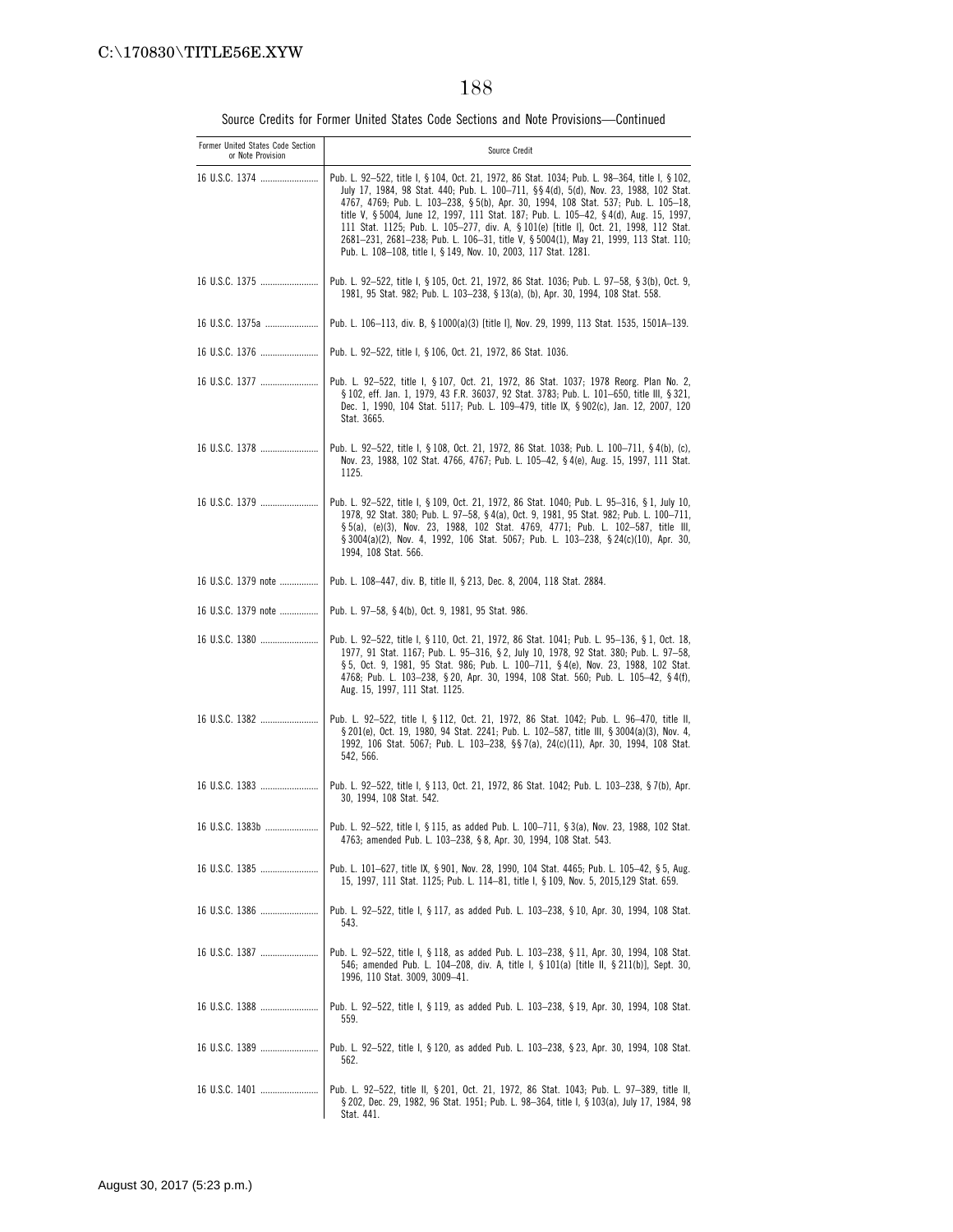| v. |  |
|----|--|
|----|--|

| Former United States Code Section<br>or Note Provision | Source Credit                                                                                                                                                                                                                                                                                                                                                 |
|--------------------------------------------------------|---------------------------------------------------------------------------------------------------------------------------------------------------------------------------------------------------------------------------------------------------------------------------------------------------------------------------------------------------------------|
| 16 U.S.C. 1402                                         | Pub. L. 92-522, title II, § 202, Oct. 21, 1972, 86 Stat. 1044; Pub. L. 93-205, § 13(e)(4),<br>Dec. 28, 1973, 87 Stat. 903; Pub. L. 97-58, § 6(1), Oct. 9, 1981, 95 Stat. 987; Pub. L.<br>100-711, § 5(e)(4), Nov. 23, 1988, 102 Stat. 4771.                                                                                                                   |
| 16 U.S.C. 1403                                         | Pub. L. 92-522, title II, § 203, Oct. 21, 1972, 86 Stat. 1044.                                                                                                                                                                                                                                                                                                |
|                                                        | Pub. L. 92-522, title II, § 205, Oct. 21, 1972, 86 Stat. 1045.                                                                                                                                                                                                                                                                                                |
| 16 U.S.C. 1406                                         | Pub. L. 92–522, title II, § 206, Oct. 21, 1972, 86 Stat. 1045; Pub. L. 97–58, § 6(2), Oct. 9,<br>1981, 95 Stat. 987; Pub. L. 98-364, title I, § 103(b), July 17, 1984, 98 Stat. 442.                                                                                                                                                                          |
|                                                        | Pub. L. 92-522, title III, § 301, as added Pub. L. 102-523, § 2(a), Oct. 26, 1992, 106<br>Stat. 3425; amended Pub. L. 105-42, § 6(b), Aug. 15, 1997, 111 Stat. 1129.                                                                                                                                                                                          |
| 16 U.S.C. 1413                                         | Pub. L. 92-522, title III, § 303, as added Pub. L. 105-42, § 6(c), Aug. 15, 1997, 111 Stat.<br>1131.                                                                                                                                                                                                                                                          |
| 16 U.S.C. 1414a                                        | Pub. L. 92–522, title III, § 304, as added Pub. L. 105–42, § 6(c), Aug. 15, 1997, 111 Stat.<br>1133.                                                                                                                                                                                                                                                          |
| 16 U.S.C. 1415                                         | Pub. L. 92-522, title III, § 305, as added Pub. L. 105-42, § 6(c), Aug. 15, 1997, 111 Stat.<br>1134.                                                                                                                                                                                                                                                          |
|                                                        | Pub. L. 92-522, title III, § 306, as added Pub. L. 105-42, § 6(c), Aug. 15, 1997, 111 Stat.<br>1135.                                                                                                                                                                                                                                                          |
| 16 U.S.C. 1417                                         | Pub. L. 92-522, title III, § 307, as added Pub. L. 102-523, § 2(a), Oct. 26, 1992, 106<br>Stat. 3431; amended Pub. L. 104-208, div. A, title I, § 101(a) [title II, § 211(b)], Sept.<br>30, 1996, 110 Stat. 3009, 3009-41; Pub. L. 105-42, §6(d), Aug. 15, 1997, 111 Stat.<br>1136.                                                                           |
|                                                        | Pub. L. 92-522, title IV, § 401, formerly title III, § 301, as added Pub. L. 102-587, title III,<br>§ 3003(a), Nov. 4, 1992, 106 Stat. 5060; renumbered title IV, § 401, and amended Pub.<br>L. 103-238, § 24(b), (c)(1), Apr. 30, 1994, 108 Stat. 565, 566.                                                                                                  |
| 16 U.S.C. 1421a                                        | Pub. L. 92-522, title IV, § 402, formerly title III, § 302, as added Pub. L. 102-587, title III,<br>§ 3003(a), Nov. 4, 1992, 106 Stat. 5061; renumbered title IV, § 402, Pub. L. 103-238,<br>§ 24(b), Apr. 30, 1994, 108 Stat. 565.                                                                                                                           |
| 16 U.S.C. 1421b                                        | Pub. L. 92-522, title IV, § 403, formerly title III, § 303, as added Pub. L. 102-587, title III,<br>§ 3003(a), Nov. 4, 1992, 106 Stat. 5061; renumbered title IV, § 403, Pub. L. 103-238,<br>§ 24(b), Apr. 30, 1994, 108 Stat. 565.                                                                                                                           |
| 16 U.S.C. 1421c                                        | Pub. L. 92-522, title IV, § 404, formerly title III, § 304, as added Pub. L. 102-587, title III,<br>§ 3003(a), Nov. 4, 1992, 106 Stat. 5062; renumbered title IV, § 404, Pub. L. 103-238,<br>§ 24(b), Apr. 30, 1994, 108 Stat. 565.                                                                                                                           |
|                                                        | Pub. L. 92-522, title IV, § 405, formerly title III, § 305, as added Pub. L. 102-587, title III,<br>§ 3003(a), Nov. 4, 1992, 106 Stat. 5064; renumbered title IV, § 405, and amended Pub.<br>L. 103-238, §§ 6, 16(b), 24(b), (c)(2), Apr. 30, 1994, 108 Stat. 542, 559, 565, 566.                                                                             |
| 16 U.S.C. 1421e                                        | Pub. L. 92-522, title IV, § 406, formerly title III, § 306, as added Pub. L. 102-587, title III,<br>§ 3003(a), Nov. 4, 1992, 106 Stat. 5064; renumbered title IV, § 406, and amended Pub.<br>L. 103-238, § 24(b), (c)(3), (4), Apr. 30, 1994, 108 Stat. 565, 566.                                                                                             |
| 16 U.S.C. 1421f                                        | Pub. L. 92–522, title IV, § 407, formerly title III, § 307, as added Pub. L. 102–587, title III,<br>§ 3003(a), Nov. 4, 1992, 106 Stat. 5065; renumbered title IV, § 407, Pub. L. 103-238,<br>§ 24(b), Apr. 30, 1994, 108 Stat. 565.                                                                                                                           |
| 16 U.S.C. 1421f-1                                      | Pub. L. 92–522, title IV, §408, as added Pub. L. 106–555, title II, §202(a)(2), Dec. 21,<br>2000, 114 Stat. 2767.                                                                                                                                                                                                                                             |
| 16 U.S.C. 1421h                                        | Pub. L. 92–522, title IV, § 410, formerly title III, § 309, as added Pub. L. 102–587, title III,<br>§ 3003(a), Nov. 4, 1992, 106 Stat. 5066; renumbered title IV, § 409, and amended Pub.<br>L. 103–238, § 24(b), (c)(7), (8), Apr. 30, 1994, 108 Stat. 565, 566; renumbered § 410,<br>Pub. L. 106-555, title II, § 202(a)(1), Dec. 21, 2000, 114 Stat. 2767. |
| 16 U.S.C. 1423                                         | Pub. L. 92–522, title V, § 501, as added Pub. L. 109–479, title IX, § 902(a), Jan. 12,<br>2007, 120 Stat. 3660.                                                                                                                                                                                                                                               |
| 16 U.S.C. 1423a                                        | Pub. L. 92–522, title V, § 502, as added Pub. L. 109–479, title IX, § 902(a), Jan. 12,<br>2007, 120 Stat. 3661.                                                                                                                                                                                                                                               |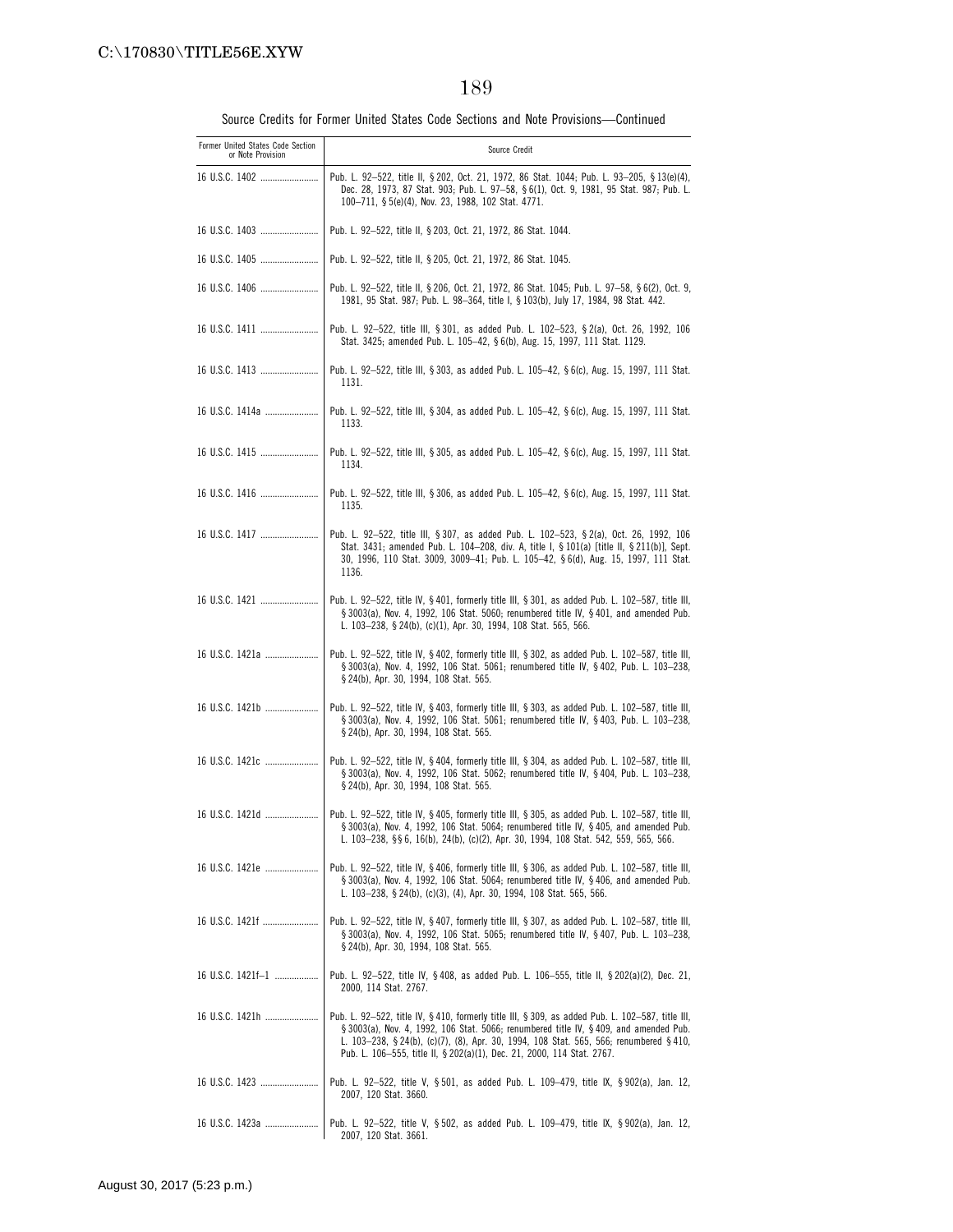| Former United States Code Section<br>or Note Provision | Source Credit                                                                                                                                                                                                                                                                                                                                                                                                                                  |
|--------------------------------------------------------|------------------------------------------------------------------------------------------------------------------------------------------------------------------------------------------------------------------------------------------------------------------------------------------------------------------------------------------------------------------------------------------------------------------------------------------------|
| 16 U.S.C. 1423b                                        | Pub. L. 92-522, title V, § 503, as added Pub. L. 109-479, title IX, § 902(a), Jan. 12,<br>2007, 120 Stat. 3662.                                                                                                                                                                                                                                                                                                                                |
| 16 U.S.C. 1423c                                        | Pub. L. 92-522, title V, § 504, as added Pub. L. 109-479, title IX, § 902(a), Jan. 12,<br>2007, 120 Stat. 3662.                                                                                                                                                                                                                                                                                                                                |
| 16 U.S.C. 1423d                                        | Pub. L. 92-522, title V, § 505, as added Pub. L. 109-479, title IX, § 902(a), Jan. 12,<br>2007, 120 Stat. 3663.                                                                                                                                                                                                                                                                                                                                |
| 16 U.S.C. 1423e                                        | Pub. L. 92–522, title V, § 506, as added Pub. L. 109–479, title IX, § 902(a), Jan. 12,<br>2007, 120 Stat. 3664.                                                                                                                                                                                                                                                                                                                                |
| 16 U.S.C. 1423f                                        | Pub. L. 92-522, title V, § 507, as added Pub. L. 109-479, title IX, § 902(a), Jan. 12,<br>2007, 120 Stat. 3664.                                                                                                                                                                                                                                                                                                                                |
| 16 U.S.C. 1423g                                        | Pub. L. 92-522, title V, § 508, as added Pub. L. 109-479, title IX, § 902(a), Jan. 12,<br>2007, 120 Stat. 3664.                                                                                                                                                                                                                                                                                                                                |
| 16 U.S.C. 1423h                                        | Pub. L. 92-522, title V, § 509, as added Pub. L. 109-479, title IX, § 902(a), Jan. 12,<br>2007, 120 Stat. 3665.                                                                                                                                                                                                                                                                                                                                |
|                                                        | Pub. L. 93-205, § 2, Dec. 28, 1973, 87 Stat. 884; Pub. L. 96-159, § 1, Dec. 28, 1979, 93<br>Stat. 1225; Pub. L. 97-304, § 9(a), Oct. 13, 1982, 96 Stat. 1426; Pub. L. 100-478, title<br>I, § 1013(a), Oct. 7, 1988, 102 Stat. 2315.                                                                                                                                                                                                            |
| 16 U.S.C. 1531 note                                    | Pub. L. 102-251, title III, § 305, Mar. 9, 1992, 106 Stat. 66; Pub. L. 104-208, div. A, title<br>I, § 101(a) [title II, § 211(b)], Sept. 30, 1996, 110 Stat. 3009, 3009-41.                                                                                                                                                                                                                                                                    |
| 16 U.S.C. 1532                                         | Pub. L. 93-205, § 3, Dec. 28, 1973, 87 Stat. 885; Pub. L. 94-359, § 5, July 12, 1976, 90<br>Stat. 913; Pub. L. 95-632, § 2, Nov. 10, 1978, 92 Stat. 3751; Pub. L. 96-159, § 2, Dec.<br>28, 1979, 93 Stat. 1225; Pub. L. 97-304, § 4(b), Oct. 13, 1982, 96 Stat. 1420; Pub. L.<br>100-478, title I, § 1001, Oct. 7, 1988, 102 Stat. 2306.                                                                                                       |
|                                                        | Pub. L. 93-205, § 4, Dec. 28, 1973, 87 Stat. 886; Pub. L. 94-359, § 1, July 12, 1976, 90<br>Stat. 911; Pub. L. 95-632, §§ 11, 13, Nov. 10, 1978, 92 Stat. 3764, 3766; Pub. L. 96-<br>159, § 3, Dec. 28, 1979, 93 Stat. 1225; Pub. L. 97-304, § 2(a), Oct. 13, 1982, 96 Stat.<br>1411; Pub. L. 100-478, title I, §§ 1002-1004, Oct. 7, 1988, 102 Stat. 2306, 2307; Pub.<br>L. 108-136, div. A, title III, § 318, Nov. 24, 2003, 117 Stat. 1433. |
| 16 U.S.C. 1534                                         | Pub. L. 93-205, §5, Dec. 28, 1973, 87 Stat. 889; Pub. L. 95-632, §12, Nov. 10, 1978,<br>92 Stat. 3766.                                                                                                                                                                                                                                                                                                                                         |
|                                                        | Pub. L. 93-205, §6, Dec. 28, 1973, 87 Stat. 889; Pub. L. 95-212, Dec. 19, 1977, 91 Stat.<br>1493; Pub. L. 95-632, § 10, Nov. 10, 1978, 92 Stat. 3762; Pub. L. 96-246, May 23,<br>1980, 94 Stat. 348; Pub. L. 97-304, §§ 3, 8(b), Oct. 13, 1982, 96 Stat. 1416, 1426;<br>Pub. L. 100-478, title I, § 1005, Oct. 7, 1988, 102 Stat. 2307.                                                                                                        |
| 16 U.S.C. 1536                                         | Pub. L. 93–205, § 7, Dec. 28, 1973, 87 Stat. 892; Pub. L. 95–632, § 3, Nov. 10, 1978, 92<br>Stat. 3752; Pub. L. 96-159, §4, Dec. 28, 1979, 93 Stat. 1226; Pub. L. 97-304,<br>§§4(a), 8(b), Oct. 13, 1982, 96 Stat. 1417, 1426; Pub. L. 99–659, title IV, §411(b),<br>(c), Nov. 14, 1986, 100 Stat. 3741, 3742; Pub. L. 100-707, title I, § 109(g), Nov. 23,<br>1988, 102 Stat. 4709.                                                           |
|                                                        | Pub. L. 93–205, § 8, Dec. 28, 1973, 87 Stat. 892; Pub. L. 96–159, § 5, Dec. 28, 1979, 93<br>Stat. 1228; Pub. L. 110-246, title III, § 3001(b)(1)(A), (2)(N), June 18, 2008, 122 Stat.<br>1820.                                                                                                                                                                                                                                                 |
| 16 U.S.C. 1537 note                                    | Pub. L. 101-162, title VI, § 609, Nov. 21, 1989, 103 Stat. 1037.                                                                                                                                                                                                                                                                                                                                                                               |
| 16 U.S.C. 1537a                                        | Pub. L. 93–205, §8A, as added Pub. L. 96–159, §6(a)(1), Dec. 28, 1979, 93 Stat. 1228;<br>amended Pub. L. 97-304, § 5[(a)], Oct. 13, 1983, 96 Stat. 1421.                                                                                                                                                                                                                                                                                       |
| 16 U.S.C. 1538                                         | Pub. L. 93-205, § 9, Dec. 28, 1973, 87 Stat. 893; Pub. L. 95-632, § 4, Nov. 10, 1978, 92<br>Stat. 3760; Pub. L. 97-304, § 9(b), Oct. 13, 1982, 96 Stat. 1426; Pub. L. 100-478, title<br>I, § 1006, title II, § 2301, Oct. 7, 1988, 102 Stat. 2308, 2321; Pub. L. 100-653, title IX,<br>§ 905, Nov. 14, 1988, 102 Stat. 3835.                                                                                                                   |
|                                                        | 16 U.S.C. 1538 note    Pub. L. 103-238, § 17, Apr. 30, 1994, 108 Stat. 559.                                                                                                                                                                                                                                                                                                                                                                    |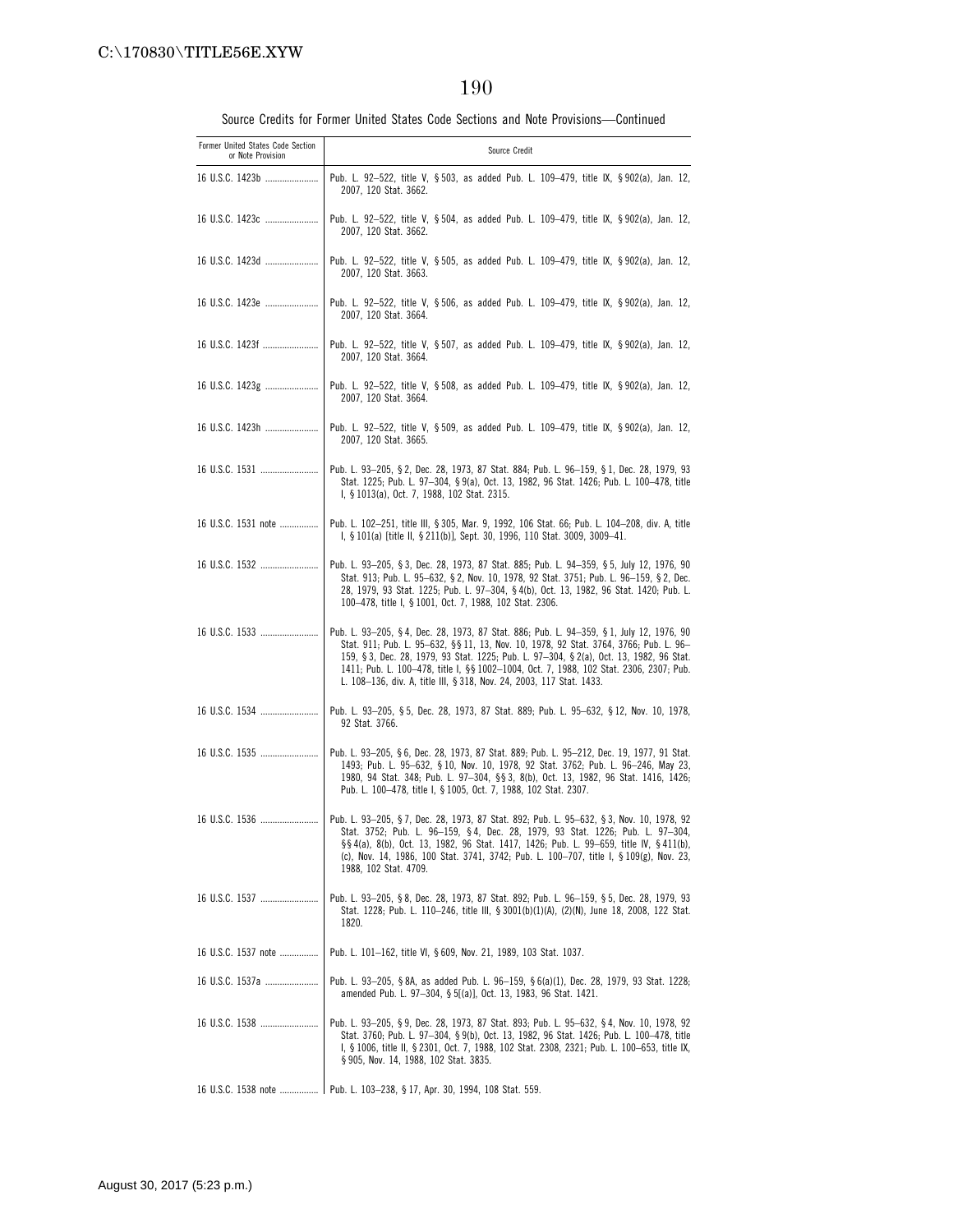| Former United States Code Section<br>or Note Provision | Source Credit                                                                                                                                                                                                                                                                                                                                                                                                                                                                                                                                                   |
|--------------------------------------------------------|-----------------------------------------------------------------------------------------------------------------------------------------------------------------------------------------------------------------------------------------------------------------------------------------------------------------------------------------------------------------------------------------------------------------------------------------------------------------------------------------------------------------------------------------------------------------|
| 16 U.S.C. 1539                                         | Pub. L. 93–205, § 10, Dec. 28, 1973, 87 Stat. 896; Pub. L. 94–359, §§ 2, 3, July 12,<br>1976, 90 Stat. 911, 912; Pub. L. 95-632, § 5, Nov. 10, 1978, 92 Stat. 3760; Pub. L.<br>96-159, §7, Dec. 28, 1979, 93 Stat. 1230; Pub. L. 97-304, §6(1)-(4)(A), (5), (6), Oct.<br>13, 1982, 96 Stat. 1422-1424; Pub. L. 100-478, title I, §§ 1011, 1013(b), (c), Oct. 7,<br>1988, 102 Stat. 2314, 2315.                                                                                                                                                                  |
| 16 U.S.C. 1540                                         | Pub. L. 93–205, § 11, Dec. 28, 1973, 87 Stat. 897; Pub. L. 94–359, § 4, July 12, 1976, 90<br>Stat. 913; Pub. L. 95-632, §§ 6-8, Nov. 10, 1978, 92 Stat. 3761, 3762; Pub. L. 97-79,<br>§ 9(e), Nov. 16, 1981, 95 Stat. 1079; Pub. L. 97-304, §§ 7, 9(c), Oct. 13, 1982, 96<br>Stat. 1425, 1427; Pub. L. 98-327, §4, June 25, 1984, 98 Stat. 271; Pub. L. 100-478,<br>title I, § 1007, Oct. 7, 1988, 102 Stat. 2309; Pub. L. 101-650, title III, § 321, Dec. 1,<br>1990, 104 Stat. 5117; Pub. L. 107-171, title X, § 10418(b)(3), May 13, 2002, 116 Stat.<br>508. |
| 16 U.S.C. 1543                                         | Pub. L. 93-205, § 17, Dec. 28, 1973, 87 Stat. 903.                                                                                                                                                                                                                                                                                                                                                                                                                                                                                                              |
|                                                        | Pub. L. 93–205, § 18, as added Pub. L. 100–478, title I, § 1012, Oct. 7, 1988, 102 Stat.<br>2314; amended Pub. L. 106-201, § 1(a), May 18, 2000, 114 Stat. 307.                                                                                                                                                                                                                                                                                                                                                                                                 |
| 16 U.S.C. 1822 note                                    | Pub. L. 106–557, Dec. 21, 2000, 114 Stat. 2772; Pub. L. 109–479, title III, § 302(c), Jan.<br>12, 2007, 120 Stat. 3623.                                                                                                                                                                                                                                                                                                                                                                                                                                         |
| 16 U.S.C. 2432                                         | Pub. L. 98-623, title III, § 303, Nov. 8, 1984, 98 Stat. 3398.                                                                                                                                                                                                                                                                                                                                                                                                                                                                                                  |
| 16 U.S.C. 2433                                         | Pub. L. 98-623, title III, § 304, Nov. 8, 1984, 98 Stat. 3400.                                                                                                                                                                                                                                                                                                                                                                                                                                                                                                  |
| 16 U.S.C. 2434                                         | Pub. L. 98-623, title III, § 305, Nov. 8, 1984, 98 Stat. 3400.                                                                                                                                                                                                                                                                                                                                                                                                                                                                                                  |
|                                                        | Pub. L. 98–623, title III, § 306, Nov. 8, 1984, 98 Stat. 3401; Pub. L. 114–81, title I,<br>§ 106(1), Nov. 5, 2015, 129 Stat. 657.                                                                                                                                                                                                                                                                                                                                                                                                                               |
|                                                        | Pub. L. 98–623, title III, § 307, Nov. 8, 1984, 98 Stat. 3401; Pub. L. 114–81, title I,<br>§ 106(2), Nov. 5, 2015, 129 Stat. 658.                                                                                                                                                                                                                                                                                                                                                                                                                               |
| 16 U.S.C. 2437                                         | Pub. L. 98–623, title III, §308, Nov. 8, 1984, 98 Stat. 3401; Pub. L. 114–81, title I,<br>§ 101(a)(2), Nov. 5, 2015, 129 Stat. 653.                                                                                                                                                                                                                                                                                                                                                                                                                             |
| 16 U.S.C. 2438                                         | Pub. L. 98-623, title III, § 309, Nov. 8, 1984, 98 Stat. 3403.                                                                                                                                                                                                                                                                                                                                                                                                                                                                                                  |
| 16 U.S.C. 2439                                         | Pub. L. 98-623, title III, § 310, Nov. 8, 1984, 98 Stat. 3403.                                                                                                                                                                                                                                                                                                                                                                                                                                                                                                  |
|                                                        | Pub. L. 98-623, title III, § 311, Nov. 8, 1984, 98 Stat. 3405.                                                                                                                                                                                                                                                                                                                                                                                                                                                                                                  |
|                                                        | Pub. L. 98–623, title III, § 312, Nov. 8, 1984, 98 Stat. 3405; Pub. L. 109–241, title IX,<br>§ 902(h)(2), July 11, 2006, 120 Stat. 567.                                                                                                                                                                                                                                                                                                                                                                                                                         |
| 16 U.S.C. 2442                                         | Pub. L. 98—623, title III, § 313, Nov. 8, 1984, 98 Stat. 3406.                                                                                                                                                                                                                                                                                                                                                                                                                                                                                                  |
| 16 U.S.C. 2443                                         | Pub. L. 98-623, title III, § 314, Nov. 8, 1984, 98 Stat. 3406.                                                                                                                                                                                                                                                                                                                                                                                                                                                                                                  |
| 16 U.S.C. 2912                                         | Pub. L. 96-366, § 13, as added Pub. L. 100-653, title VIII, § 802, Nov. 14, 1988, 102<br>Stat. 3833; amended Pub. L. 101–233, § 16(b), Dec. 13, 1989, 103 Stat. 1977.                                                                                                                                                                                                                                                                                                                                                                                           |
| 16 U.S.C. 3301 note                                    | Pub. L. 104-303, title V, § 511, Oct. 12, 1996, 110 Stat. 3761; Pub. L. 106-53, title V,<br>§ 582, Aug. 17, 1999, 113 Stat. 375; Pub. L. 110-114, title V, § 5025, Nov. 8, 2007,<br>121 Stat. 1203; Pub. L. 113-235, div. D, title I, § 104, Dec. 16, 2014, 128 Stat. 2307.                                                                                                                                                                                                                                                                                     |
| 16 U.S.C. 3371                                         | Pub. L. 97-79, § 2, Nov. 16, 1981, 95 Stat. 1073; Pub. L. 108-191, § 2, Dec. 19, 2003,<br>117 Stat. 2871; Pub. L. 110-234, title VIII, § 8204(a), May 22, 2008, 122 Stat. 1291;<br>Pub. L. 110—246, §4(a), title VIII, §8204(a), June 18, 2008, 122 Stat. 1664, 2052.                                                                                                                                                                                                                                                                                           |
| 16 U.S.C. 3372                                         | Pub. L. 97-79, § 3, Nov. 16, 1981, 95 Stat. 1074, Pub. L. 100-653, title I, § 101, Nov. 14,<br>1988, 102 Stat. 3825; Pub. L. 108-191, § 3(a), Dec. 19, 2003, 117 Stat. 2871; Pub. L.<br>110-234, title VIII, § 8204(b), May 22, 2008, 122 Stat. 1292; Pub. L. 110-246, § 4(a),<br>title VIII, § 8204(b), June 18, 2008, 122 Stat. 1664, 2053.                                                                                                                                                                                                                   |
| 16 U.S.C. 3373                                         | Pub. L. 97-79, §4, Nov. 16, 1981, 95 Stat. 1074; Pub. L. 100-653, title I, §§ 102, 103,<br>Nov. 14, 1988, 102 Stat. 3825, 3826; Pub. L. 110—234, title VII, § 8204(c), (f), May 22,<br>2008, 122 Stat. 1294; Pub. L. 110-246, §4(a), title VIII, §8204(c), (f), June 18, 2008,<br>122 Stat. 1664, 2055, 2056.                                                                                                                                                                                                                                                   |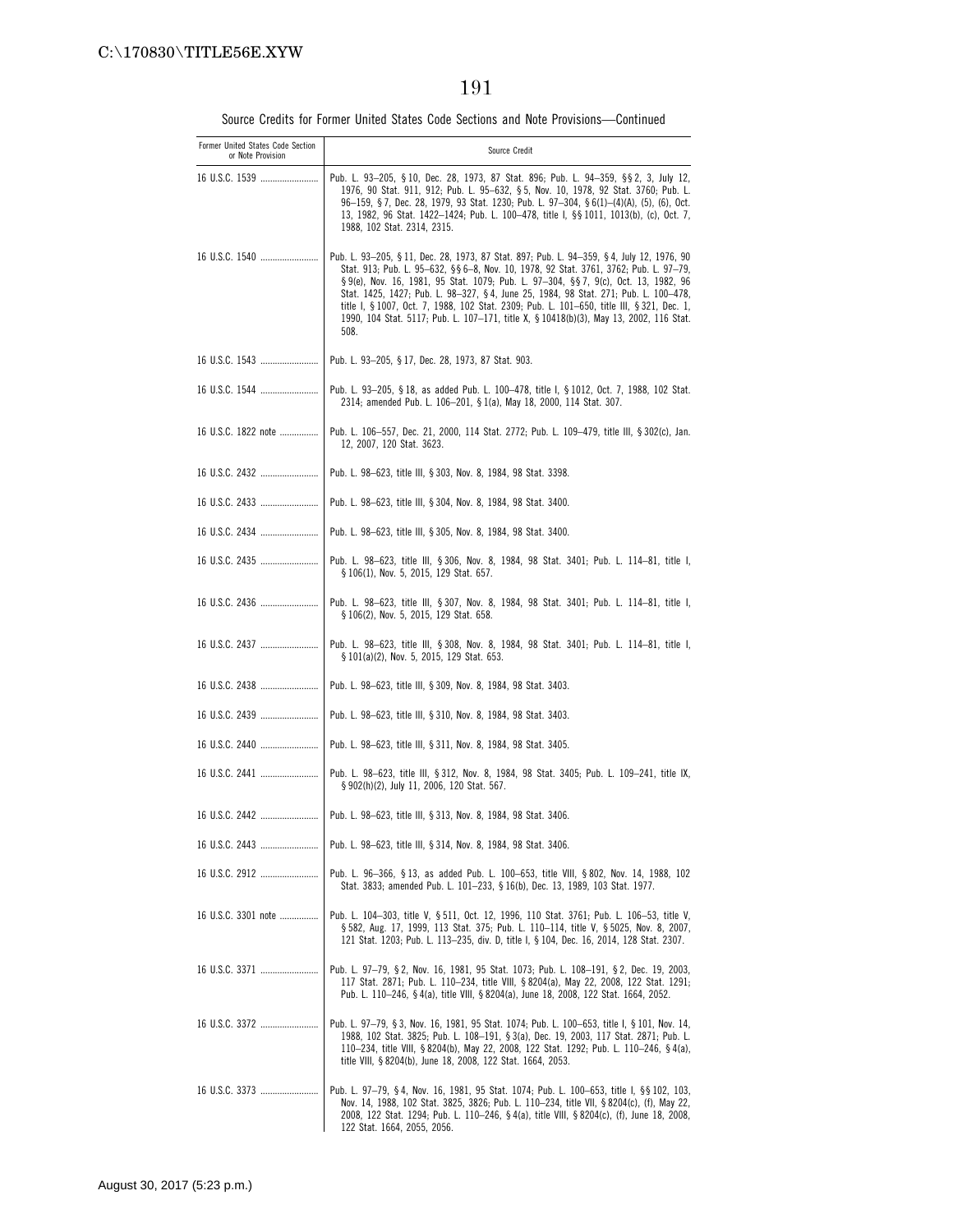| Former United States Code Section<br>or Note Provision | Source Credit                                                                                                                                                                                                                                                                                                                                                                     |
|--------------------------------------------------------|-----------------------------------------------------------------------------------------------------------------------------------------------------------------------------------------------------------------------------------------------------------------------------------------------------------------------------------------------------------------------------------|
| 16 U.S.C. 3374                                         | Pub. L. 97-79, §5, Nov. 16, 1981, 95 Stat. 1076; Pub. L. 110-234, title VIII, §8204(d),<br>May 22, 2008, 122 Stat. 1294; Pub. L. 110-246, §4(a), title VIII, §8204(d), June 18,<br>2008, 122 Stat. 1664, 2056.                                                                                                                                                                    |
| 16 U.S.C. 3375                                         | Pub. L. 97-79, § 6, Nov. 16, 1981, 95 Stat. 1077; Pub. L. 98-327, § 4, June 25, 1984, 98<br>Stat. 271; Pub. L. 100-653, title I, § 104, Nov. 14, 1988, 102 Stat. 3826; Pub. L. 101-<br>650, title III, § 321, Dec. 1, 1990, 104 Stat. 5117.                                                                                                                                       |
| 16 U.S.C. 3376                                         | Pub. L. 97-79, § 7, Nov. 16, 1981, 95 Stat. 1078; Pub. L. 110-234, title VIII, § 8204(e),<br>May 22, 2008, 122 Stat. 1294; Pub. L. 110-246, §4(a), title VIII, §8204(e), June 18,<br>2008, 122 Stat. 1664, 2056.                                                                                                                                                                  |
|                                                        | Pub. L. 97-79, §8, Nov. 16, 1981, 95 Stat. 1078.                                                                                                                                                                                                                                                                                                                                  |
| 16 U.S.C. 3378                                         | Pub. L. 97-79, § 9(a)-(c), (g), (h), Nov. 16, 1981, 95 Stat. 1079, 1080.                                                                                                                                                                                                                                                                                                          |
|                                                        | Pub. L. 100-478, title II, § 2101, Oct. 7, 1988, 102 Stat. 2316; Pub. L. 107-111, § § 5,<br>6(a)(1), Jan. 8, 2002, 115 Stat. 2096; Pub. L. 110-132, § 2(a), Dec. 6, 2007, 121 Stat.<br>1360.                                                                                                                                                                                      |
|                                                        | Pub. L. 100-478, title II, § 2102, Oct. 7, 1988, 102 Stat. 2317; Pub. L. 107-111,<br>§ 6(a)(2), Jan. 8, 2002, 115 Stat. 2096.                                                                                                                                                                                                                                                     |
|                                                        | Pub. L. 100-478, title II, § 2104, as added Pub. L. 107-111, § 4, Jan. 8, 2002, 115 Stat.<br>2095; amended Pub. L. 107-141, § 5(b)(2)(A), Feb. 12, 2002, 116 Stat. 14.                                                                                                                                                                                                            |
| 16 U.S.C. 4222                                         | Pub. L. 100-478, title II, § 2202, Oct. 7, 1988, 102 Stat. 2318.                                                                                                                                                                                                                                                                                                                  |
|                                                        | Pub. L. 100–478, title II, § 2203, Oct. 7, 1988, 102 Stat. 2320.                                                                                                                                                                                                                                                                                                                  |
| 16 U.S.C. 4224                                         | Pub. L. 100–478, title II, § 2204, Oct. 7, 1988, 102 Stat. 2320.                                                                                                                                                                                                                                                                                                                  |
|                                                        | Pub. L. 100–478, title II, § 2205, Oct. 7, 1988, 102 Stat. 2320.                                                                                                                                                                                                                                                                                                                  |
| 16 U.S.C. 4242                                         | Pub. L. 100–478, title II, § 2303, Oct. 7, 1988, 102 Stat. 2322.                                                                                                                                                                                                                                                                                                                  |
|                                                        | Pub. L. 100-478, title II, § 2305, Oct. 7, 1988, 102 Stat. 2322; Pub. L. 107-111,<br>§ 6(a)(4), Jan. 8, 2002, 115 Stat. 2096.                                                                                                                                                                                                                                                     |
| 16 U.S.C. 4245                                         | Pub. L. 100-478, title II, § 2306, Oct. 7, 1988, 102 Stat. 2323; Pub. L. 102-440, title III,<br>§ 302, Oct. 23, 1992, 106 Stat. 2234; Pub. L. 105-217, § 2, Aug. 5, 1998, 112 Stat.<br>911; Pub. L. 107-111, §§ 2, 3, Jan. 8, 2002, 115 Stat. 2095; Pub. L. 107-141,<br>§ 5(b)(2)(B), Feb. 12, 2002, 116 Stat. 14; Pub. L. 110-132, § 2(b), (c), Dec. 6, 2007,<br>121 Stat. 1360. |
| 16 U.S.C. 4246                                         | Pub. L. 105-277, div. A, § 101(e) [title I], Oct. 21, 1998, 112 Stat. 2681-231, 2681-237;<br>Pub. L. 107-111, § 6(b), Jan. 8, 2002, 115 Stat. 2096; Pub. L. 107-112, § 6(b), Jan. 8,<br>2002, 115 Stat. 2098; Pub. L. 107-141, § 5(b)(1), Feb. 12, 2002, 116 Stat. 14.                                                                                                            |
|                                                        | Pub. L. 105-96, §4, Nov. 19, 1997, 111 Stat. 2151; Pub. L. 107-141, §5(a)(1), Feb. 12,<br>2002, 116 Stat. 14.                                                                                                                                                                                                                                                                     |
| 16 U.S.C. 4264                                         | Pub. L. 105-96, § 5, Nov. 19, 1997, 111 Stat. 2151; Pub. L. 110-133, § 2(a), Dec. 6,<br>2007, 121 Stat. 1362.                                                                                                                                                                                                                                                                     |
| 16 U.S.C. 4265                                         | Pub. L. 105-96, §6, Nov. 19, 1997, 111 Stat. 2153; Pub. L. 107-141, §5(a)(2), Feb. 12,<br>2002, 116 Stat. 14.                                                                                                                                                                                                                                                                     |
| 16 U.S.C. 4265a                                        | Pub. L. 105-96, § 7, as added Pub. L. 107-141, § 4, Feb. 12, 2002, 116 Stat. 13.                                                                                                                                                                                                                                                                                                  |
| 16 U.S.C. 4266                                         | Pub. L. 105–96, §8, formerly §7, Nov. 19, 1997, 111 Stat. 2153; renumbered §8 and<br>amended Pub. L. 107-141, §§ 2-4, Feb. 12, 2002, 116 Stat. 13; Pub. L. 110-133,<br>§ 2(b), (c), Dec. 6, 2007, 121 Stat. 1362.                                                                                                                                                                 |
| 16 U.S.C. 4903                                         | Pub. L. 102-440, title I, § 104, Oct. 23, 1992, 106 Stat. 2225.                                                                                                                                                                                                                                                                                                                   |
| 16 U.S.C. 4904                                         | Pub. L. 102-440, title I, § 105, Oct. 23, 1992, 106 Stat. 2226.                                                                                                                                                                                                                                                                                                                   |
| 16 U.S.C. 4905                                         | Pub. L. 102-440, title I, § 106, Oct. 23, 1992, 106 Stat. 2227.                                                                                                                                                                                                                                                                                                                   |
| 16 U.S.C. 4906                                         | Pub. L. 102-440, title I, § 107, Oct. 23, 1992, 106 Stat. 2228.                                                                                                                                                                                                                                                                                                                   |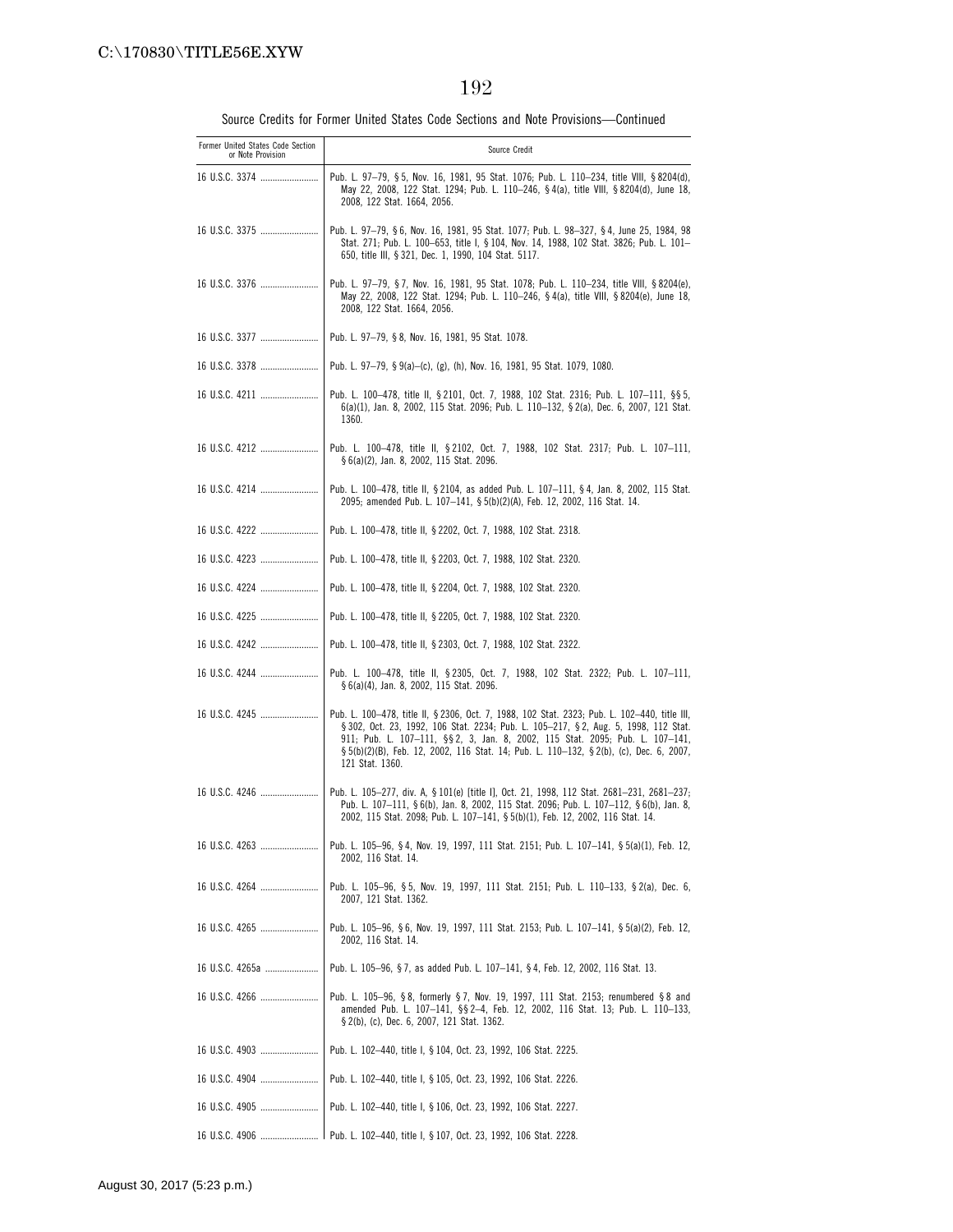| Former United States Code Section<br>or Note Provision | Source Credit                                                                                                                                                                                                                                                                                                                          |
|--------------------------------------------------------|----------------------------------------------------------------------------------------------------------------------------------------------------------------------------------------------------------------------------------------------------------------------------------------------------------------------------------------|
| 16 U.S.C. 4907                                         | Pub. L. 102-440, title I, § 108, Oct. 23, 1992, 106 Stat. 2229.                                                                                                                                                                                                                                                                        |
| 16 U.S.C. 4909                                         | Pub. L. 102-440, title I, § 110, Oct. 23, 1992, 106 Stat. 2229.                                                                                                                                                                                                                                                                        |
| 16 U.S.C. 4910                                         | Pub. L. 102-440, title I, § 111, Oct. 23, 1992, 106 Stat. 2230.                                                                                                                                                                                                                                                                        |
|                                                        | Pub. L. 102-440, title I, § 112, Oct. 23, 1992, 106 Stat. 2230.                                                                                                                                                                                                                                                                        |
| 16 U.S.C. 4912                                         | Pub. L. 102-440, title I, § 113, Oct. 23, 1992, 106 Stat. 2231.                                                                                                                                                                                                                                                                        |
|                                                        | Pub. L. 102-440, title I, § 114, Oct. 23, 1992, 106 Stat. 2232.                                                                                                                                                                                                                                                                        |
|                                                        | Pub. L. 102-440, title I, § 115, Oct. 23, 1992, 106 Stat. 2232.                                                                                                                                                                                                                                                                        |
|                                                        | Pub. L. 102-440, title I, § 117, Oct. 23, 1992, 106 Stat. 2233.                                                                                                                                                                                                                                                                        |
| 16 U.S.C. 5303                                         | Pub. L. 103-391, § 4, Oct. 22, 1994, 108 Stat. 4095; Pub. L. 105-312, title IV, § 404, Oct.<br>30, 1998, 112 Stat. 2960; Pub. L. 107-112, § 6(a)(1), Jan. 8, 2002, 115 Stat. 2098.                                                                                                                                                     |
| 16 U.S.C. 5304                                         | Pub. L. 103-391, § 5, Oct. 22, 1994, 108 Stat. 4095; Pub. L. 107-112, § 5, Jan. 8, 2002,<br>115 Stat. 2098; Pub. L. 110-132, § 3(a), Dec. 6, 2007, 121 Stat. 1360.                                                                                                                                                                     |
|                                                        | Pub. L. 103-391, §6, Oct. 22, 1994, 108 Stat. 4096; Pub. L. 107-112, §6(a)(2), Jan. 8,<br>2002, 115 Stat. 2098.                                                                                                                                                                                                                        |
| 16 U.S.C. 5305a                                        | Pub. L. 103-391, §7, as added Pub. L. 105-312, title IV, §405(2), Oct. 30, 1998, 112<br>Stat. 2960.                                                                                                                                                                                                                                    |
| 16 U.S.C. 5305b                                        | Pub. L. 103-391, § 8, as added Pub. L. 105-312, title IV, § 406, Oct. 30, 1998, 112 Stat.<br>2961.                                                                                                                                                                                                                                     |
| 16 U.S.C. 5305c                                        | Pub. L. 103-391, §9, as added Pub. L. 107-112, §4, Jan. 8, 2002, 115 Stat. 2097.                                                                                                                                                                                                                                                       |
| 16 U.S.C. 5306                                         | Pub. L. 103-391, § 10, formerly § 7, Oct. 22, 1994, 108 Stat. 4097; renumbered § 9 and<br>amended Pub. L. 105-312, title IV, §§ 405(1), 407, Oct. 30, 1998, 112 Stat. 2960,<br>2961; renumbered § 10 and amended Pub. L. 107-112, §§ 2-4, Jan. 8, 2002, 115 Stat.<br>2097; Pub. L. 110-132, § 3(b), (c), Dec. 6, 2007, 121 Stat. 1360. |
| 16 U.S.C. 6103                                         | Pub. L. 106–247, §4, July 20, 2000, 114 Stat. 593; Pub. L. 109–363, title III, §302(c),<br>(h)(3)(A), Oct. 17, 2006, 120 Stat. 2075, 2076.                                                                                                                                                                                             |
|                                                        | Pub. L. 106–247, § 5, July 20, 2000, 114 Stat. 594; Pub. L. 109–363, title III, § 302(d),<br>(e), Oct. 17, 2006, 120 Stat. 2076.                                                                                                                                                                                                       |
|                                                        | Pub. L. 106-247, §6, July 20, 2000, 114 Stat. 595.                                                                                                                                                                                                                                                                                     |
| 16 U.S.C. 6106                                         | Pub. L. 106-247, § 7, July 20, 2000, 114 Stat. 595; Pub. L. 109-363, title III, § 302(f)(1),<br>Oct. 17, 2006, 120 Stat. 2076.                                                                                                                                                                                                         |
| 16 U.S.C. 6108                                         | Pub. L. 106-247, §9, July 20, 2000, 114 Stat. 596; Pub. L. 109-363, title III, §302(h)(1),<br>(2), (3)(B), Oct. 17, 2006, 120 Stat. 2076, 2077.                                                                                                                                                                                        |
| 16 U.S.C. 6109                                         | Pub. L. 106-247, § 10, July 20, 2000, 114 Stat. 597; Pub. L. 109-363, title III, § 302(i),<br>Oct. 17, 2006, 120 Stat. 2077.                                                                                                                                                                                                           |
| 16 U.S.C. 6302                                         | Pub. L. 106-411, § 3, Nov. 1, 2000, 114 Stat. 1790.                                                                                                                                                                                                                                                                                    |
| 16 U.S.C. 6303                                         | Pub. L. 106-411, § 4, Nov. 1, 2000, 114 Stat. 1791; Pub. L. 109-363, title VII, § 701, Oct.<br>17, 2006, 120 Stat. 2081.                                                                                                                                                                                                               |
| 16 U.S.C. 6304                                         | Pub. L. 106-411, § 5, Nov. 1, 2000, 114 Stat. 1793; Pub. L. 109-363, title VII, § 702, Oct.<br>17, 2006, 120 Stat. 2082.                                                                                                                                                                                                               |
| 16 U.S.C. 6305                                         | Pub. L. 106-411, § 6, Nov. 1, 2000, 114 Stat. 1794; Pub. L. 109-363, title VII, § 703, Oct.<br>17, 2006, 120 Stat. 2082.                                                                                                                                                                                                               |
| 16 U.S.C. 6602                                         | Pub. L. 108-266, § 3, July 2, 2004, 118 Stat. 792.                                                                                                                                                                                                                                                                                     |
| 16 U.S.C. 6603                                         | Pub. L. 108-266, § 4, July 2, 2004, 118 Stat. 793.                                                                                                                                                                                                                                                                                     |
|                                                        | 1 Pub. L. 108—266, § 5, July 2, 2004, 118 Stat. 794.                                                                                                                                                                                                                                                                                   |